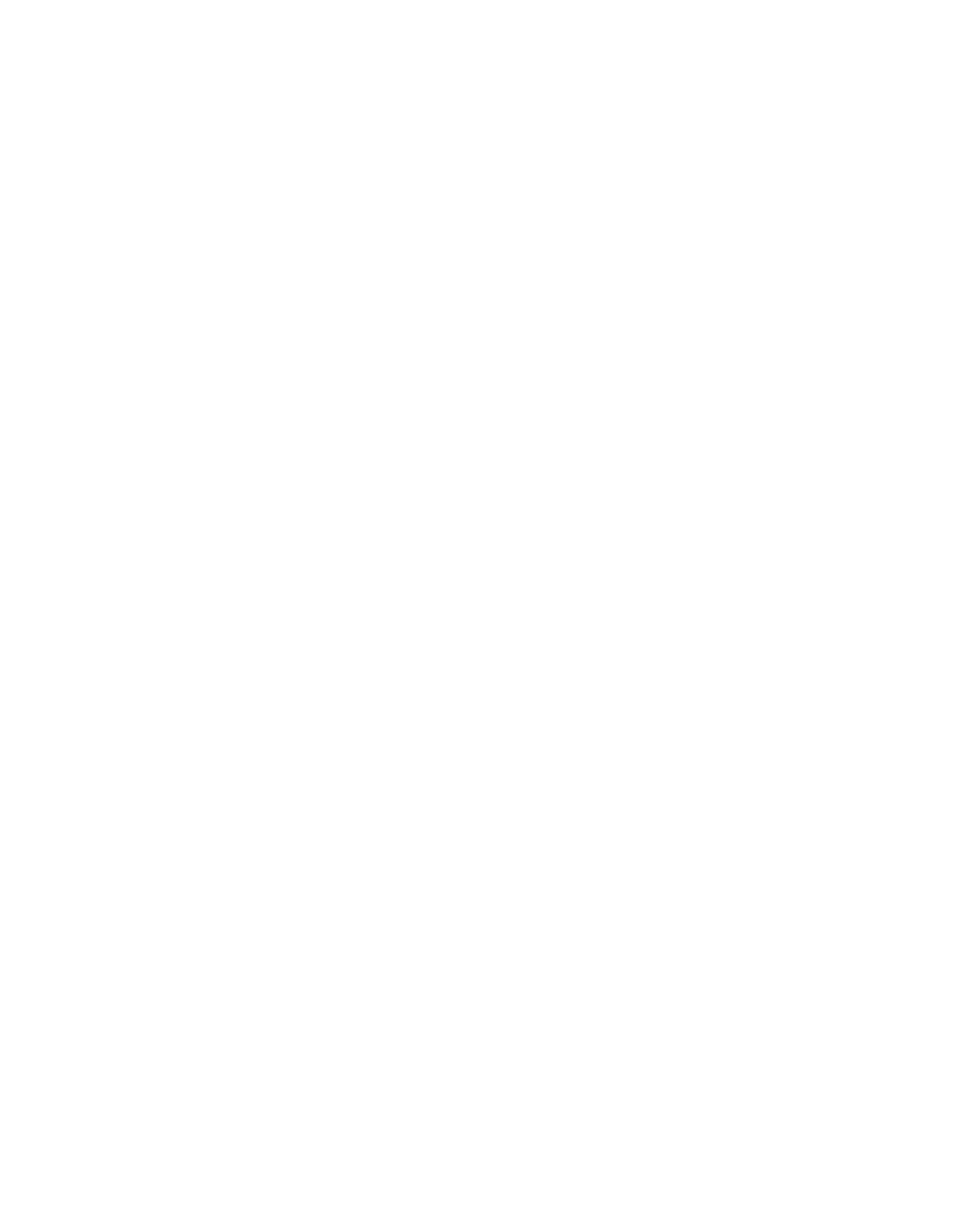| 1.0 |      |        |       |
|-----|------|--------|-------|
|     | 1.1  |        |       |
|     | 1.2  |        |       |
|     | 1.3  |        |       |
|     | 1.4  |        |       |
|     | 1.5  |        |       |
|     | 1.6  |        |       |
|     | 1.7  |        |       |
|     | 1.8  |        |       |
|     | 1.9  |        |       |
|     | 1.10 |        |       |
|     | 1.11 |        |       |
|     | 1.12 |        |       |
| 2.0 |      |        |       |
|     | 2.1  |        |       |
|     | 2.2  |        |       |
| 3.0 |      |        |       |
|     | 3.1  |        |       |
|     | 3.2  |        |       |
|     | 3.3  |        |       |
|     |      | 3.3.1  |       |
|     |      | 3.3.2  |       |
|     |      | 3.3.3  |       |
|     |      | 3.3.4  |       |
|     |      | 3.3.5  |       |
|     |      | 3.3.6  |       |
|     |      | 3.3.7  |       |
|     |      | 3.3.8  |       |
|     |      | 3.3.9  |       |
|     |      | 3.3.10 |       |
|     |      | 3.3.11 |       |
|     |      |        |       |
|     |      | 3.3.12 |       |
|     |      | 3.3.13 |       |
|     |      | 3.3.14 |       |
|     |      | 3.3.15 |       |
|     |      | 3.3.16 |       |
|     |      | 3.3.17 |       |
|     |      | 3.3.18 | Field |
|     |      | 3.3.19 |       |
|     |      | 3.3.20 |       |
|     |      | 3.3.21 |       |
|     |      | 3.3.22 |       |
|     |      | 3.3.23 |       |
|     |      | 3.3.24 |       |
|     |      | 3.3.25 |       |
|     |      | 3.3.26 |       |
|     |      | 3.3.27 |       |
|     |      | 3.3.28 |       |
|     |      | 3.3.29 |       |
|     |      | 3.3.30 |       |
|     |      | 3.3.31 |       |
|     |      | 3.3.32 |       |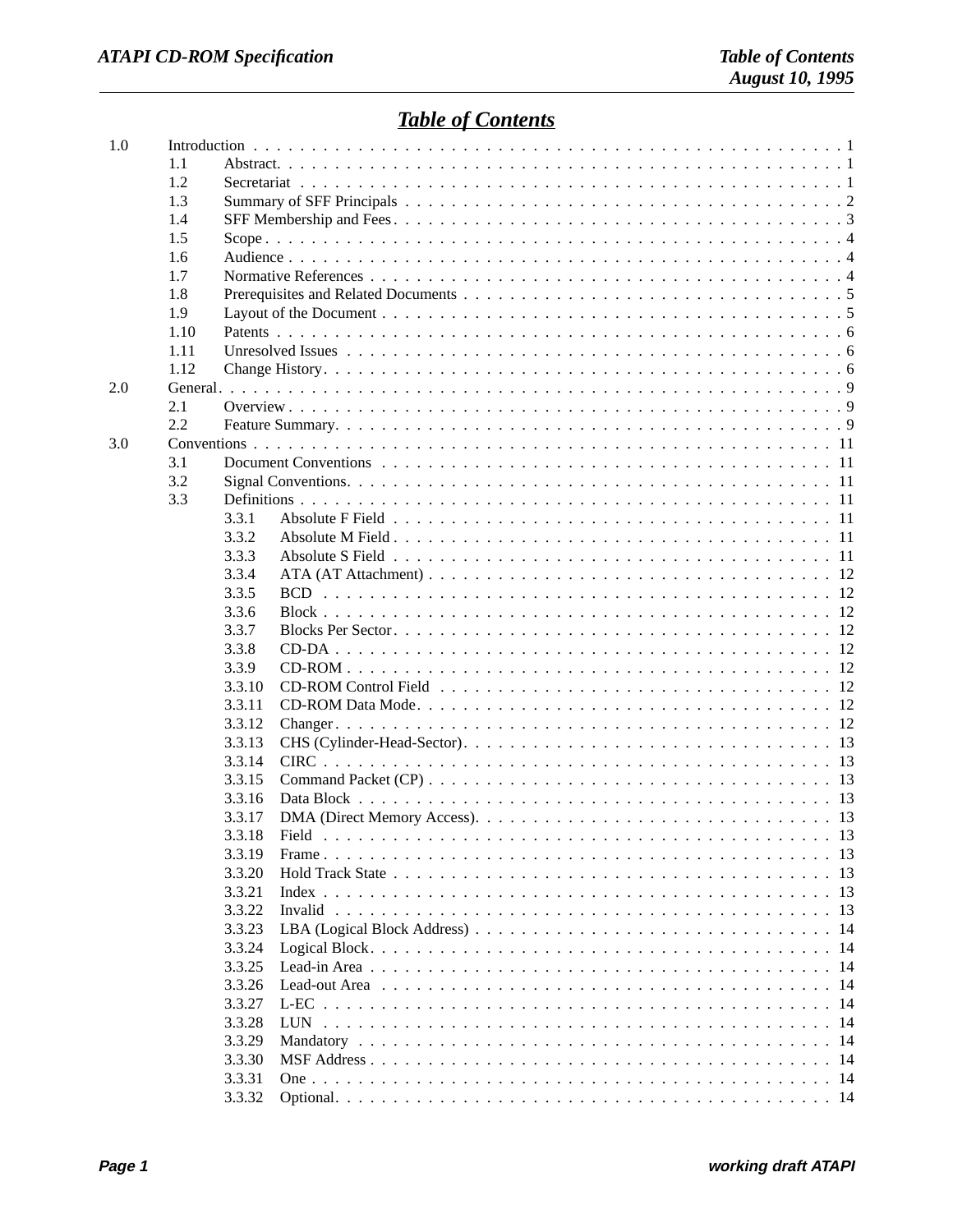|     |      | 3.3.33                                                                                    |
|-----|------|-------------------------------------------------------------------------------------------|
|     |      | 3.3.34                                                                                    |
|     |      | 3.3.35                                                                                    |
|     |      | 3.3.36                                                                                    |
|     |      | 3.3.37                                                                                    |
|     |      | 3.3.38                                                                                    |
|     |      | 3.3.39                                                                                    |
|     |      | 3.3.40                                                                                    |
|     |      | 3.3.41                                                                                    |
|     |      | 3.3.42                                                                                    |
|     |      | 3.3.43                                                                                    |
|     |      | 3.3.44                                                                                    |
|     |      | 3.3.45                                                                                    |
|     |      | 3.3.46                                                                                    |
|     |      | 3.3.47                                                                                    |
|     |      | 3.3.48                                                                                    |
|     |      | 3.3.49                                                                                    |
|     |      | 3.3.50                                                                                    |
|     |      | 3.3.51                                                                                    |
|     |      | 3.3.52                                                                                    |
|     | 3.4  |                                                                                           |
| 4.0 |      |                                                                                           |
|     | 4.1  |                                                                                           |
|     | 4.2  |                                                                                           |
|     | 4.3  |                                                                                           |
|     | 4.4  |                                                                                           |
|     | 4.5  |                                                                                           |
|     |      | 4.5.1                                                                                     |
|     |      | 4.5.2<br>Redundant Command Functionality (Task File vs. Packet) 20                        |
|     |      | Door Lock and Door Unlock vs. Prevent / Allow Medium Removal 20<br>4.5.2.1                |
|     |      | 4.5.2.2                                                                                   |
|     |      | Initialize Drive Parameters and Set Features vs. Mode Sense and Mode Select 20<br>4.5.2.3 |
| 5.0 |      |                                                                                           |
|     | 5.1  |                                                                                           |
|     | 5.2  |                                                                                           |
|     | 5.3  |                                                                                           |
|     | 5.4  | Byte Count Register (Cylinder Low/High) Usage for Packet Commands. 22                     |
|     | 5.5  | Sector Count (ATAPI Interrupt Reason) Register Usage for Packet Commands 23               |
|     | 5.6  |                                                                                           |
|     | 5.7  |                                                                                           |
|     |      | Example of ATAPI Overlap with only one ATAPI Peripheral 24<br>5.7.1                       |
|     | 5.8  |                                                                                           |
|     | 5.9  |                                                                                           |
|     | 5.10 |                                                                                           |
|     | 5.11 | Flow of Overlapped Commands with Data Transfer Out From Host 32                           |
|     | 5.12 |                                                                                           |
|     | 5.13 |                                                                                           |
|     | 5.14 |                                                                                           |
|     | 5.15 |                                                                                           |
|     | 5.16 |                                                                                           |
|     | 5.17 |                                                                                           |
|     |      | 5.17.1                                                                                    |
|     |      |                                                                                           |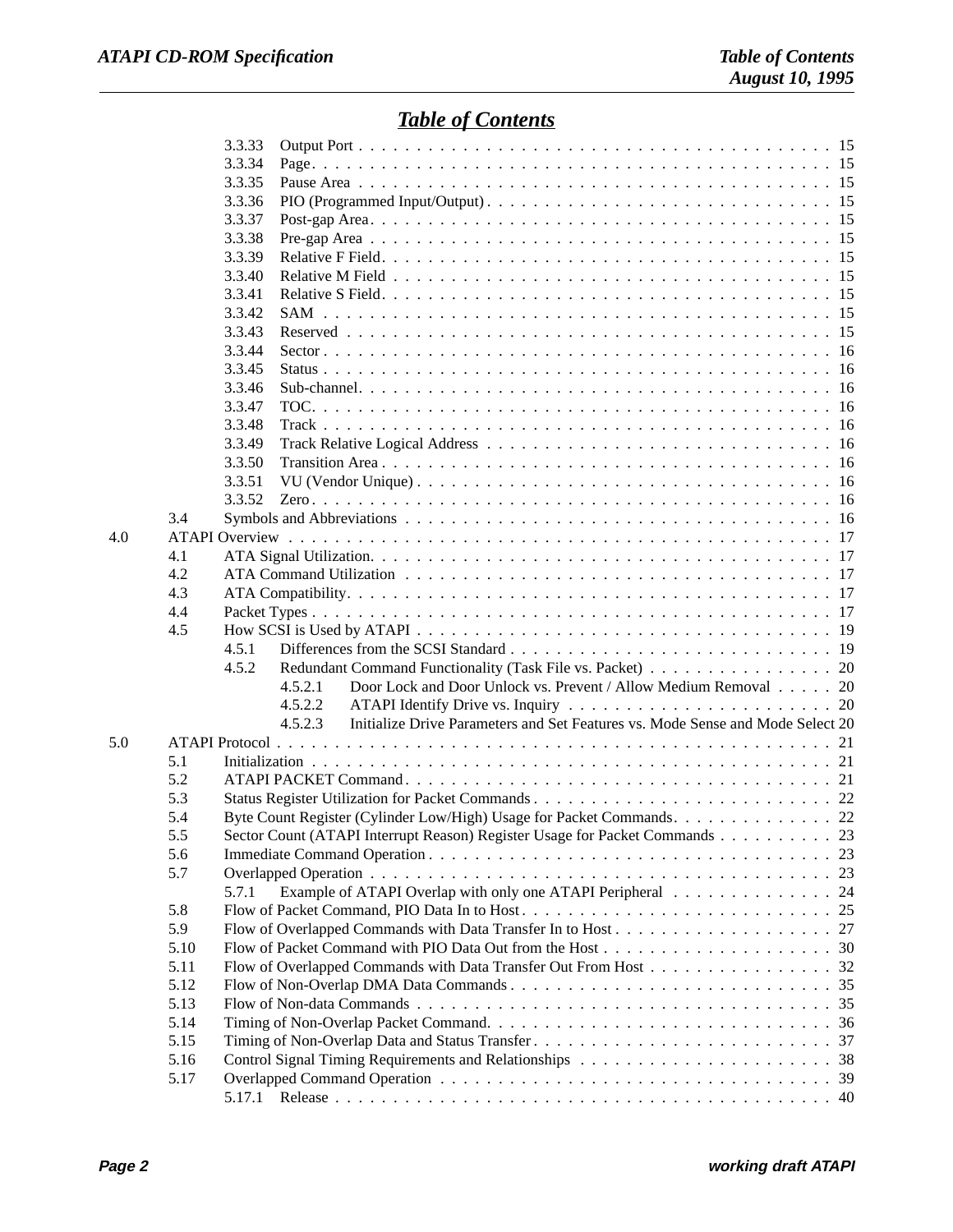|     |      | 5.17.2 |          |                                                                                                                                            |  |
|-----|------|--------|----------|--------------------------------------------------------------------------------------------------------------------------------------------|--|
|     |      | 5.17.3 |          |                                                                                                                                            |  |
|     |      | 5.17.4 |          |                                                                                                                                            |  |
|     |      | 5.17.5 |          |                                                                                                                                            |  |
|     | 5.18 |        |          |                                                                                                                                            |  |
|     |      | 5.18.1 |          |                                                                                                                                            |  |
|     |      | 5.18.2 |          |                                                                                                                                            |  |
|     |      | 5.18.3 |          | Special Handling of ATA Read and Identify Drive Commands 46                                                                                |  |
|     |      | 5.18.4 |          |                                                                                                                                            |  |
|     |      | 5.18.5 |          |                                                                                                                                            |  |
| 6.0 |      |        |          |                                                                                                                                            |  |
|     | 6.1  |        |          |                                                                                                                                            |  |
|     |      | 6.1.1  |          |                                                                                                                                            |  |
|     | 6.2  |        |          |                                                                                                                                            |  |
|     | 6.3  |        |          |                                                                                                                                            |  |
|     | 6.4  |        |          |                                                                                                                                            |  |
|     | 6.5  |        |          |                                                                                                                                            |  |
|     | 6.6  |        |          |                                                                                                                                            |  |
|     | 6.7  |        |          |                                                                                                                                            |  |
| 7.0 |      |        |          |                                                                                                                                            |  |
|     | 7.1  |        |          |                                                                                                                                            |  |
|     |      | 7.1.1  |          |                                                                                                                                            |  |
|     |      | 7.1.2  |          |                                                                                                                                            |  |
|     |      | 7.1.3  |          |                                                                                                                                            |  |
|     |      | 7.1.4  |          |                                                                                                                                            |  |
|     |      | 7.1.5  |          |                                                                                                                                            |  |
|     |      | 7.1.6  |          |                                                                                                                                            |  |
|     |      | 7.1.7  |          |                                                                                                                                            |  |
|     |      |        | 7.1.7.1  |                                                                                                                                            |  |
|     |      |        | 7.1.7.2  |                                                                                                                                            |  |
|     |      |        | 7.1.7.3  |                                                                                                                                            |  |
|     |      |        | 7.1.7.4  |                                                                                                                                            |  |
|     |      |        | 7.1.7.5  |                                                                                                                                            |  |
|     |      |        | 7.1.7.6  |                                                                                                                                            |  |
|     |      |        | 7.1.7.7  | DMA Data Transfer Cycle Timing (Word 52) 65                                                                                                |  |
|     |      |        | 7.1.7.8  |                                                                                                                                            |  |
|     |      |        | 7.1.7.9  |                                                                                                                                            |  |
|     |      |        | 7.1.7.10 |                                                                                                                                            |  |
|     |      |        | 7.1.7.11 |                                                                                                                                            |  |
|     |      |        | 7.1.7.12 | Minimum Multi-word DMA Transfer Cycle Time per Word (Word 65) 66                                                                           |  |
|     |      |        | 7.1.7.13 | Manufacturer's Recommended Multi-word DMA Cycle Time (Word 66) 66                                                                          |  |
|     |      |        | 7.1.7.14 | Minimum PIO Transfer Cycle Time Without Flow Control (Word 67) 66                                                                          |  |
|     |      |        | 7.1.7.15 |                                                                                                                                            |  |
|     |      |        | 7.1.7.16 | Minimum PIO Transfer Cycle Time with IORDY Flow Control (Word 68) . 67<br>Typical Time for the Release After Command Received (Word 71) 67 |  |
|     |      |        |          |                                                                                                                                            |  |
|     |      |        | 7.1.7.17 | Typical Time for the Release After the SERVICE Command (Word 72) 67                                                                        |  |
|     |      |        | 7.1.7.18 |                                                                                                                                            |  |
|     |      |        | 7.1.7.19 |                                                                                                                                            |  |
|     |      | 7.1.8  | Service  |                                                                                                                                            |  |
|     |      | 7.1.9  |          |                                                                                                                                            |  |
|     |      |        | 7.1.9.1  |                                                                                                                                            |  |
|     |      |        | 7.1.9.2  | Enable Interrupt for Release after receipt of Command Packet (5Dh). 69                                                                     |  |
|     |      |        | 7.1.9.3  | Enable Interrupt After Processing Service Command (5Eh). 69                                                                                |  |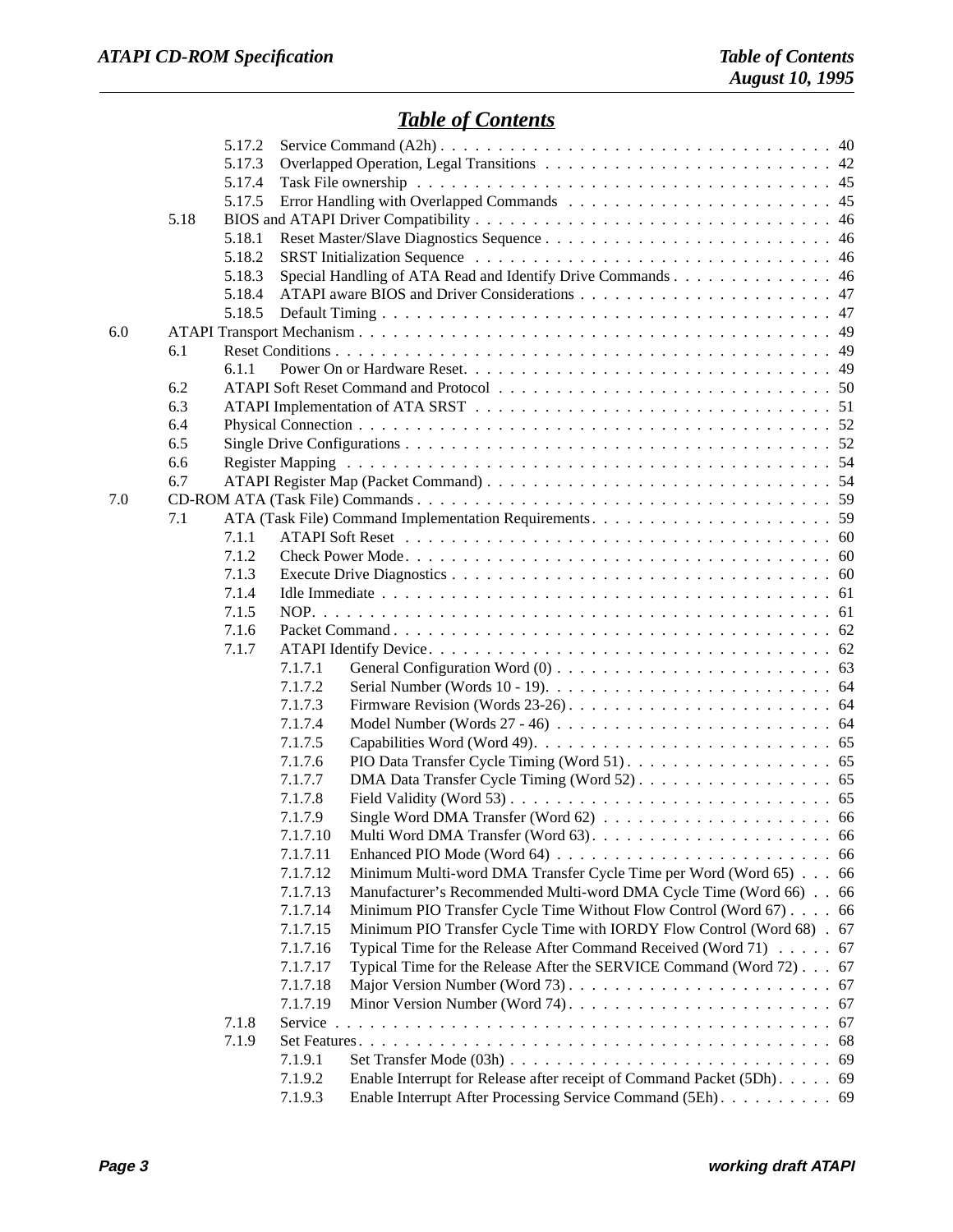|      |      |        | 7.1.9.4<br>Disable Reverting to Power On Defaults (66h) 69                        |  |
|------|------|--------|-----------------------------------------------------------------------------------|--|
|      |      |        | Enable Reverting to Power On Defaults (CCh) 69<br>7.1.9.5                         |  |
|      |      |        | Disable Interrupt for Release after receipt of Command Packet (DDh) 69<br>7.1.9.6 |  |
|      |      |        | Disable Interrupt After Processing Service Command (DEh) 69<br>7.1.9.7            |  |
|      |      | 7.1.10 |                                                                                   |  |
|      |      | 7.1.11 |                                                                                   |  |
| 8.0  |      |        |                                                                                   |  |
|      | 8.1  |        |                                                                                   |  |
|      | 8.2  |        |                                                                                   |  |
|      | 8.3  |        |                                                                                   |  |
|      |      | 8.3.1  |                                                                                   |  |
|      |      | 8.3.2  |                                                                                   |  |
|      |      |        |                                                                                   |  |
|      |      | 8.3.3  |                                                                                   |  |
|      | 8.4  |        |                                                                                   |  |
|      | 8.5  |        |                                                                                   |  |
|      |      | 8.5.1  |                                                                                   |  |
|      | 8.6  |        |                                                                                   |  |
|      | 8.7  |        |                                                                                   |  |
| 9.0  |      |        |                                                                                   |  |
|      | 9.1  |        |                                                                                   |  |
|      | 9.2  |        |                                                                                   |  |
|      | 9.3  |        |                                                                                   |  |
|      | 9.4  |        |                                                                                   |  |
| 10.0 |      |        |                                                                                   |  |
|      | 10.1 |        |                                                                                   |  |
|      |      | 10.1.1 |                                                                                   |  |
|      |      | 10.1.2 |                                                                                   |  |
|      | 10.2 |        |                                                                                   |  |
|      |      | 10.2.1 |                                                                                   |  |
|      |      |        |                                                                                   |  |
|      |      | 10.2.2 |                                                                                   |  |
|      |      | 10.2.3 |                                                                                   |  |
|      |      | 10.2.4 |                                                                                   |  |
|      |      | 10.2.5 |                                                                                   |  |
|      | 10.3 |        |                                                                                   |  |
|      | 10.4 |        |                                                                                   |  |
|      | 10.5 |        | Command Processing Considerations and Exception Conditions 88                     |  |
|      |      |        |                                                                                   |  |
|      | 10.6 |        |                                                                                   |  |
|      | 10.7 |        |                                                                                   |  |
|      | 10.8 |        |                                                                                   |  |
|      |      | 10.8.1 |                                                                                   |  |
|      |      |        | 10.8.1.1                                                                          |  |
|      |      |        | 10.8.1.2                                                                          |  |
|      |      | 10.8.2 |                                                                                   |  |
|      |      | 10.8.3 |                                                                                   |  |
|      |      | 10.8.4 |                                                                                   |  |
|      |      | 10.8.5 |                                                                                   |  |
|      |      |        | 10.8.5.1                                                                          |  |
|      |      |        |                                                                                   |  |
|      |      |        | 10.8.5.2                                                                          |  |
|      |      |        | 10.8.5.3                                                                          |  |
|      |      |        | 10.8.5.4                                                                          |  |
|      |      |        | 10.8.5.5                                                                          |  |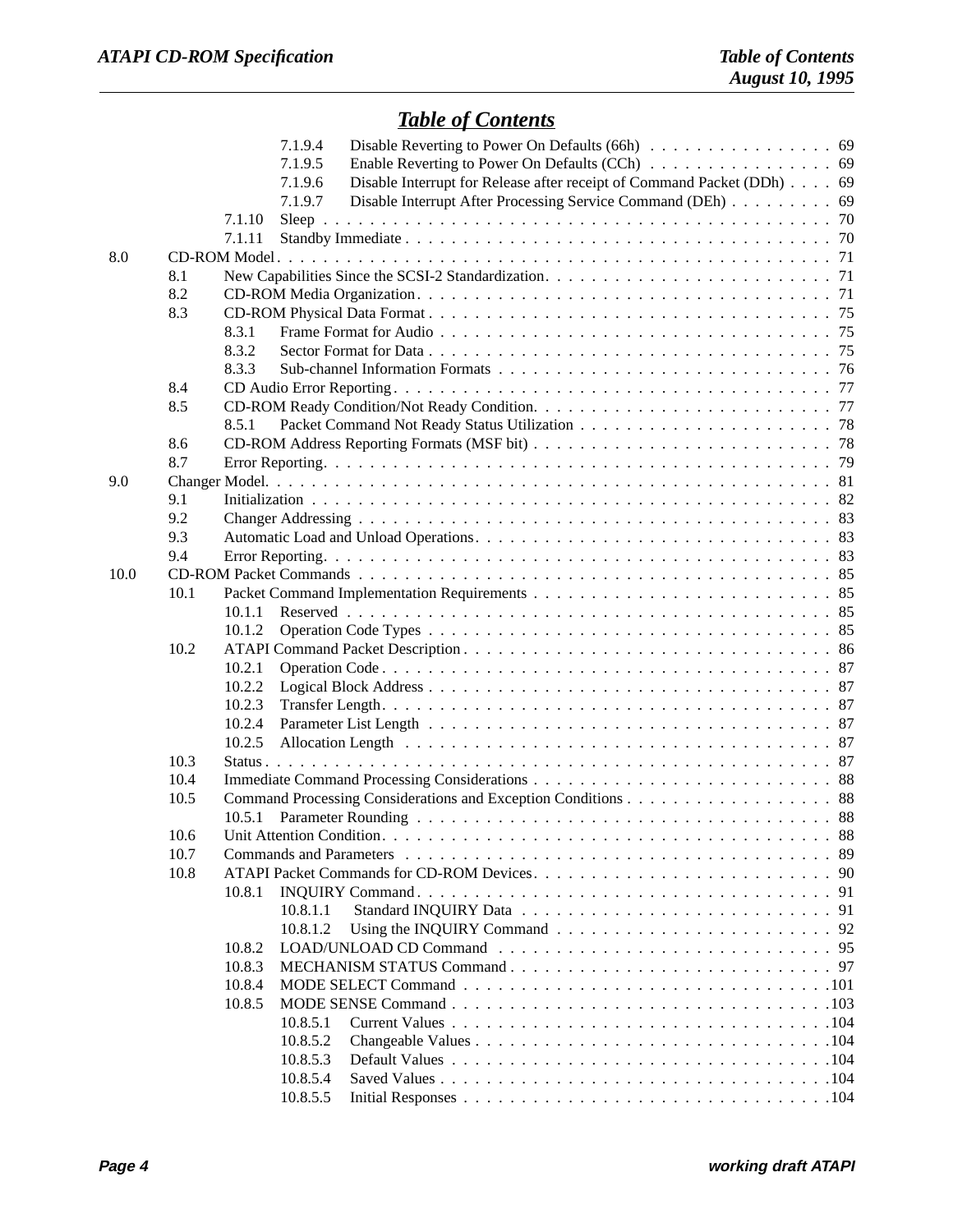|         | 10.8.6 |          |                                                                       |  |
|---------|--------|----------|-----------------------------------------------------------------------|--|
|         |        | 10.8.6.1 |                                                                       |  |
|         |        | 10.8.6.2 |                                                                       |  |
|         |        | 10.8.6.3 | Read Error Recovery Parameters Page111                                |  |
|         |        | 10.8.6.4 | CD-ROM Capabilities and Mechanical Status Page 115                    |  |
|         | 10.8.7 |          |                                                                       |  |
|         | 10.8.8 |          |                                                                       |  |
|         |        | 10.8.8.1 | Play Audio with Immediate Packet Commands 122                         |  |
|         | 10.8.9 |          |                                                                       |  |
|         |        |          |                                                                       |  |
|         |        |          | 10.8.11 PREVENT/ALLOW MEDIUM REMOVAL Command 131                      |  |
|         |        |          |                                                                       |  |
|         |        |          |                                                                       |  |
|         |        |          |                                                                       |  |
|         |        |          |                                                                       |  |
|         |        |          |                                                                       |  |
|         |        |          |                                                                       |  |
|         |        |          |                                                                       |  |
|         |        |          |                                                                       |  |
|         |        |          |                                                                       |  |
|         |        |          |                                                                       |  |
|         |        |          | 10.8.18.3 Track International Standard Recording Code Data Format 160 |  |
|         |        |          |                                                                       |  |
|         |        |          |                                                                       |  |
|         |        |          |                                                                       |  |
|         |        |          |                                                                       |  |
|         |        |          |                                                                       |  |
|         |        |          |                                                                       |  |
|         |        |          |                                                                       |  |
|         |        |          |                                                                       |  |
|         |        |          |                                                                       |  |
|         |        |          |                                                                       |  |
|         |        |          |                                                                       |  |
|         |        |          |                                                                       |  |
|         |        |          |                                                                       |  |
|         |        |          |                                                                       |  |
|         |        |          |                                                                       |  |
|         |        |          |                                                                       |  |
| 11.0    |        |          |                                                                       |  |
|         | 11.1   |          |                                                                       |  |
|         | 11.2   |          |                                                                       |  |
|         | 11.3   |          |                                                                       |  |
|         | 11.4   |          |                                                                       |  |
|         | 11.5   |          |                                                                       |  |
|         |        |          |                                                                       |  |
| Annex B |        |          |                                                                       |  |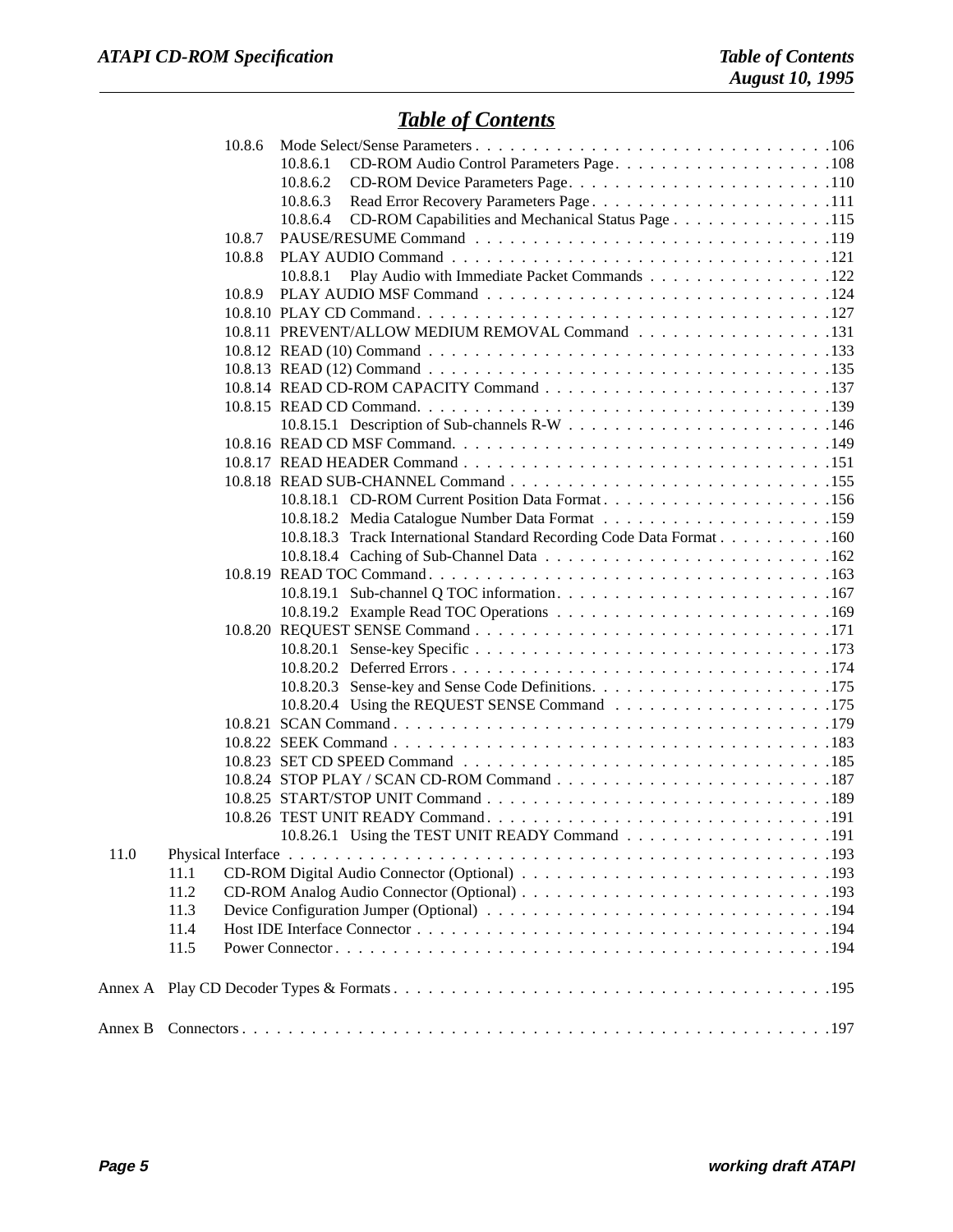Intentionally Left Blank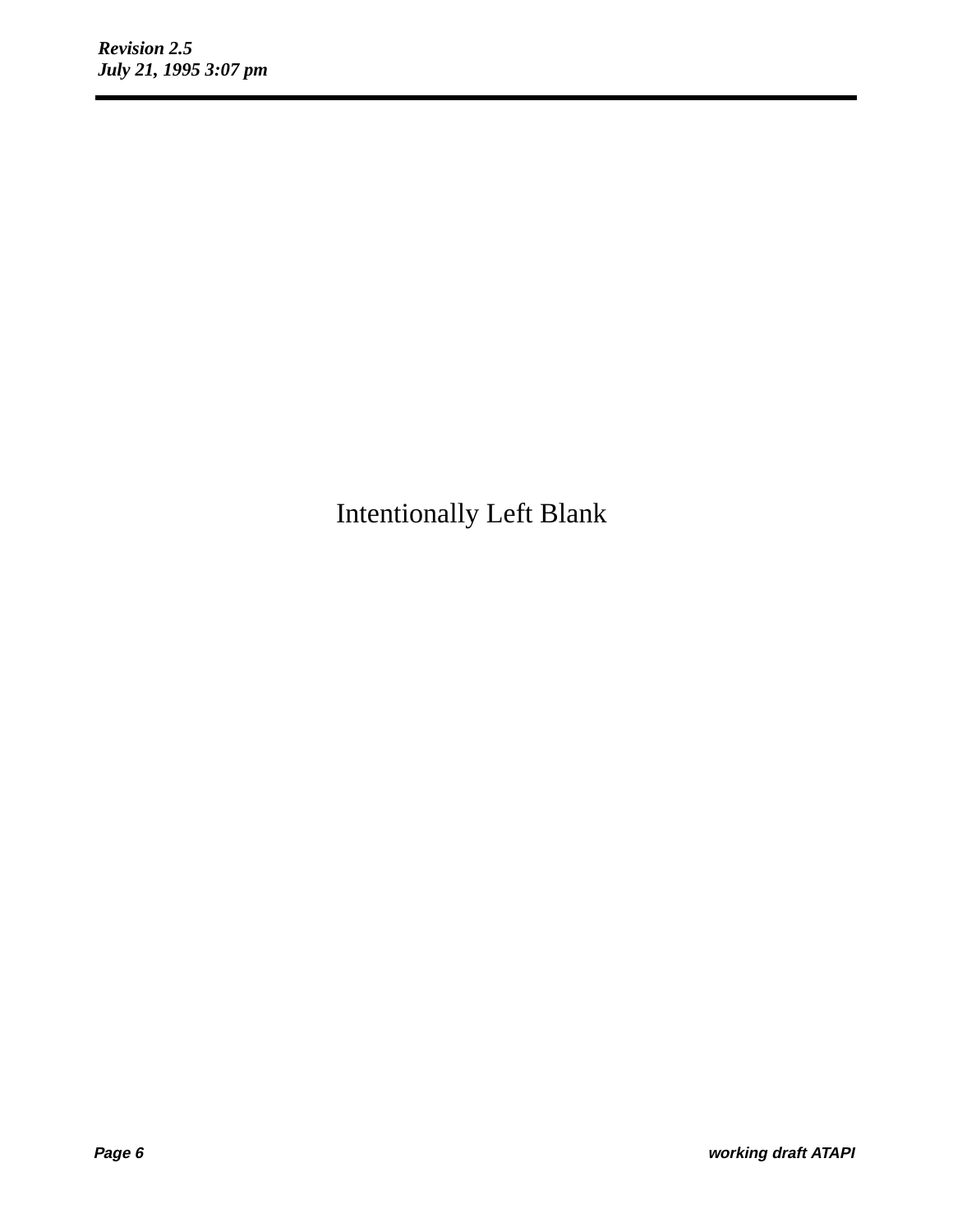## *List of Tables*

| Table 1 -  |                                                                       |  |
|------------|-----------------------------------------------------------------------|--|
| Table 2 -  |                                                                       |  |
| Table 3 -  |                                                                       |  |
| Table 4 -  |                                                                       |  |
| Table 5 -  |                                                                       |  |
| Table 6 -  |                                                                       |  |
| Table 7 -  |                                                                       |  |
| Table 8 -  |                                                                       |  |
| Table 9 -  |                                                                       |  |
| Table 10 - |                                                                       |  |
| Table 11 - |                                                                       |  |
| Table 12 - |                                                                       |  |
| Table 13 - |                                                                       |  |
| Table 14 - |                                                                       |  |
| Table 15 - |                                                                       |  |
| Table 16 - |                                                                       |  |
| Table 17 - |                                                                       |  |
| Table 18 - |                                                                       |  |
| Table 19 - |                                                                       |  |
| Table 20 - |                                                                       |  |
| Table 21 - |                                                                       |  |
| Table 22 - |                                                                       |  |
| Table 23 - |                                                                       |  |
| Table 24 - |                                                                       |  |
| Table 25 - |                                                                       |  |
| Table 26 - |                                                                       |  |
| Table 27 - |                                                                       |  |
| Table 28 - |                                                                       |  |
| Table 29 - |                                                                       |  |
| Table 30 - |                                                                       |  |
| Table 31 - |                                                                       |  |
| Table 32 - |                                                                       |  |
| Table 33 - |                                                                       |  |
| Table 34 - |                                                                       |  |
| Table 35 - |                                                                       |  |
| Table 36 - |                                                                       |  |
| Table 37 - |                                                                       |  |
| Table 38 - | Recommended Sense Key, ASC and ASCQ for Inquiry Command Errors. 93    |  |
| Table 39 - |                                                                       |  |
| Table 40 - |                                                                       |  |
| Table 41 - |                                                                       |  |
| Table 42 - |                                                                       |  |
| Table 43 - |                                                                       |  |
| Table 44 - |                                                                       |  |
| Table 45 - |                                                                       |  |
| Table 46 - |                                                                       |  |
| Table 47 - |                                                                       |  |
| Table 48 - | Recommended Sense Key, ASC and ASCQ for Mode Select Command Errors102 |  |
| Table 49 - |                                                                       |  |
| Table 50 - |                                                                       |  |
| Table 51 - | Recommended Sense Key, ASC and ASCQ for Mode Sense Command Errors 105 |  |
| Table 52 - |                                                                       |  |
|            |                                                                       |  |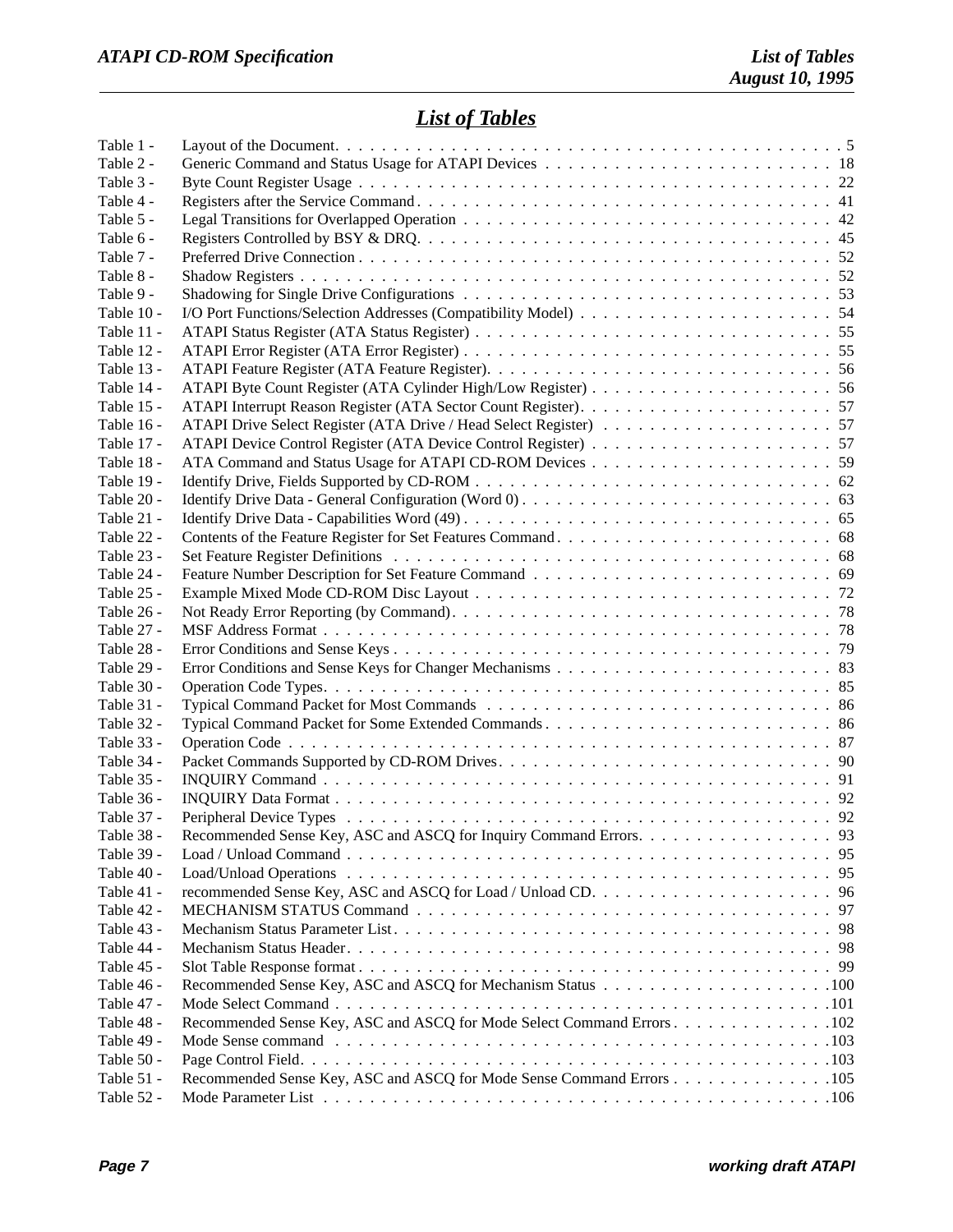## *List of Tables*

| Table 53 -  |                                                                           |  |
|-------------|---------------------------------------------------------------------------|--|
| Table 54 -  |                                                                           |  |
| Table 55 -  |                                                                           |  |
| Table 56 -  |                                                                           |  |
| Table 57 -  |                                                                           |  |
| Table 58 -  |                                                                           |  |
| Table 59 -  |                                                                           |  |
| Table 60 -  |                                                                           |  |
| Table 61 -  |                                                                           |  |
| Table 62 -  |                                                                           |  |
| Table 63 -  |                                                                           |  |
| Table 64 -  |                                                                           |  |
| Table 65 -  |                                                                           |  |
| Table 66 -  |                                                                           |  |
| Table 67 -  |                                                                           |  |
| Table 68 -  | Recommended Sense Key, ASC and ASCQ for Pause/Resume Command Errors119    |  |
| Table 69 -  |                                                                           |  |
| Table 70 -  | Recommended Sense Key, ASC and ASCQ for Play Audio Command Errors 122     |  |
| Table 71 -  |                                                                           |  |
| Table 72 -  |                                                                           |  |
| Table 73 -  |                                                                           |  |
| Table 74 -  | Recommended Sense Key, ASC and ASCQ for Play Audio MSF Command Errors 125 |  |
| Table 75 -  |                                                                           |  |
| Table 76 -  |                                                                           |  |
| Table 77 -  |                                                                           |  |
| Table 78 -  |                                                                           |  |
| Table 79 -  | Recommended Sense Key, ASC and ASCQ for PLAY CD Command Errors 129        |  |
| Table 80 -  |                                                                           |  |
| Table 81 -  |                                                                           |  |
| Table 82 -  | Recommended Sense Key, ASC and ASCQ for Prevent/Allow Command Errors132   |  |
| Table 83 -  |                                                                           |  |
| Table 84 -  | Recommended Sense Key, ASC and ASCQ for READ (10) Command Errors 134      |  |
| Table 85 -  |                                                                           |  |
| Table 86 -  | Recommended Sense Key, ASC and ASCQ for READ (10) Command Errors 136      |  |
| Table 87 -  |                                                                           |  |
| Table 88 -  |                                                                           |  |
| Table 89 -  | Recommended Sense Key, ASC and ASCQ for Read Capacity Command Errors. 138 |  |
| Table 90 -  |                                                                           |  |
| Table 91 -  |                                                                           |  |
| Table 92 -  |                                                                           |  |
| Table 93 -  |                                                                           |  |
| Table 94 -  |                                                                           |  |
| Table 96 -  |                                                                           |  |
| Table 95 -  |                                                                           |  |
| Table 97 -  | Recommended Sense Key, ASC and ASCQ for Read CD Command Errors. 143       |  |
| Table 98 -  |                                                                           |  |
| Table 99 -  |                                                                           |  |
| Table 100 - |                                                                           |  |
| Table 101 - |                                                                           |  |
| Table 102 - |                                                                           |  |
| Table 103 - | Recommended Sense Key, ASC and ASCQ for Read CD MSF Command Errors. 150   |  |
| Table 104 - |                                                                           |  |
|             |                                                                           |  |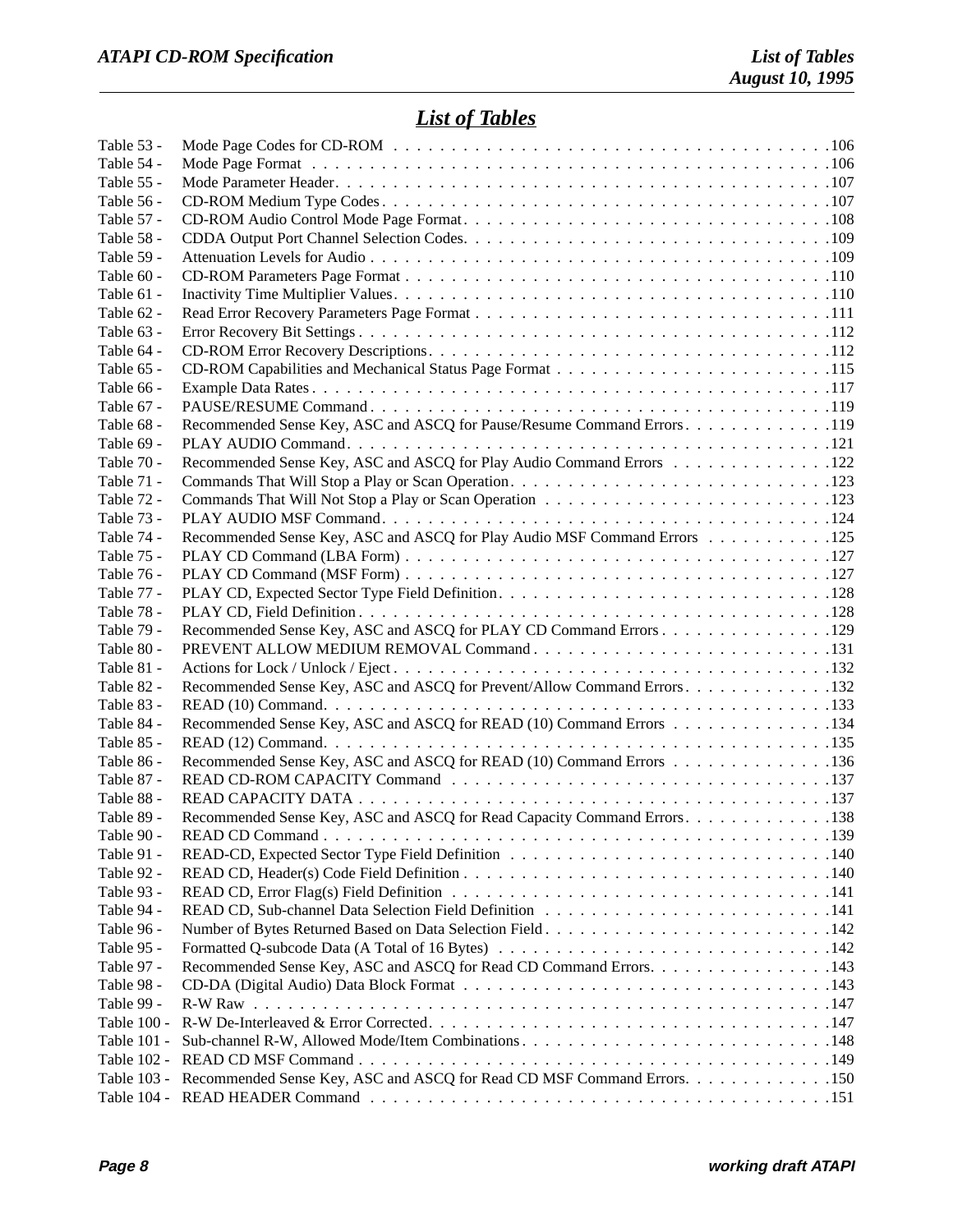## *List of Tables*

|             | Table 108 - Recommended Sense Key, ASC and ASCQ for Read Header Command Errors. 153      |  |
|-------------|------------------------------------------------------------------------------------------|--|
|             |                                                                                          |  |
|             |                                                                                          |  |
|             |                                                                                          |  |
|             |                                                                                          |  |
|             |                                                                                          |  |
|             |                                                                                          |  |
| Table 115 - |                                                                                          |  |
|             |                                                                                          |  |
|             |                                                                                          |  |
|             |                                                                                          |  |
|             |                                                                                          |  |
|             |                                                                                          |  |
|             | Table 121 - Recommended Sense Key, ASC and ASCQ for Read Sub-channel Command Errors. 162 |  |
|             |                                                                                          |  |
|             |                                                                                          |  |
|             |                                                                                          |  |
|             |                                                                                          |  |
|             | Table 126 - Recommended Sense Key, ASC and ASCQ for Read TOC Command Errors166           |  |
|             |                                                                                          |  |
|             |                                                                                          |  |
|             |                                                                                          |  |
|             |                                                                                          |  |
|             |                                                                                          |  |
|             |                                                                                          |  |
|             |                                                                                          |  |
|             |                                                                                          |  |
|             |                                                                                          |  |
| Table 136 - |                                                                                          |  |
|             |                                                                                          |  |
|             | Table 138 - Recommended Sense Key, ASC and ASCQ for Request Sense Command Errors 177     |  |
|             |                                                                                          |  |
| Table 140 - |                                                                                          |  |
|             |                                                                                          |  |
|             |                                                                                          |  |
| Table 143 - |                                                                                          |  |
| Table 144 - |                                                                                          |  |
| Table 145 - |                                                                                          |  |
| Table 146 - |                                                                                          |  |
| Table 147 - | Recommended Sense Key, ASC and ASCQ for SET CD SPEED Command Errors 185                  |  |
| Table 148 - |                                                                                          |  |
| Table 149 - | Recommended Sense Key, ASC and ASCQ for STOP PLAY CD-ROM Command Errors 187              |  |
| Table 150 - |                                                                                          |  |
| Table 151 - |                                                                                          |  |
| Table 152 - |                                                                                          |  |
| Table 153 - |                                                                                          |  |
| Table 154 - |                                                                                          |  |
|             | Table 155 - Recommended Sense Key, ASC and ASCQ for MODE SELECT Command Errors 192       |  |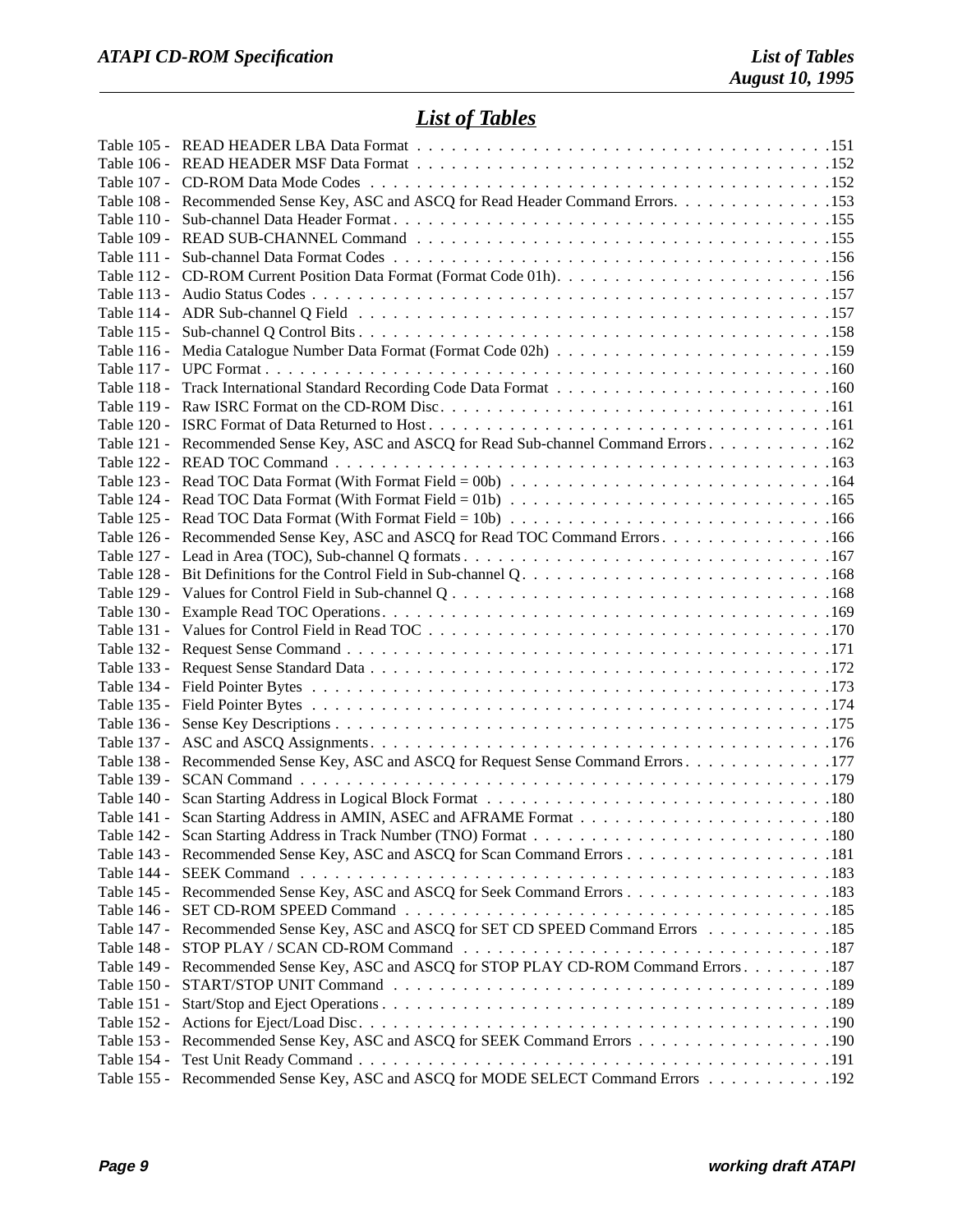Intentionally Left Blank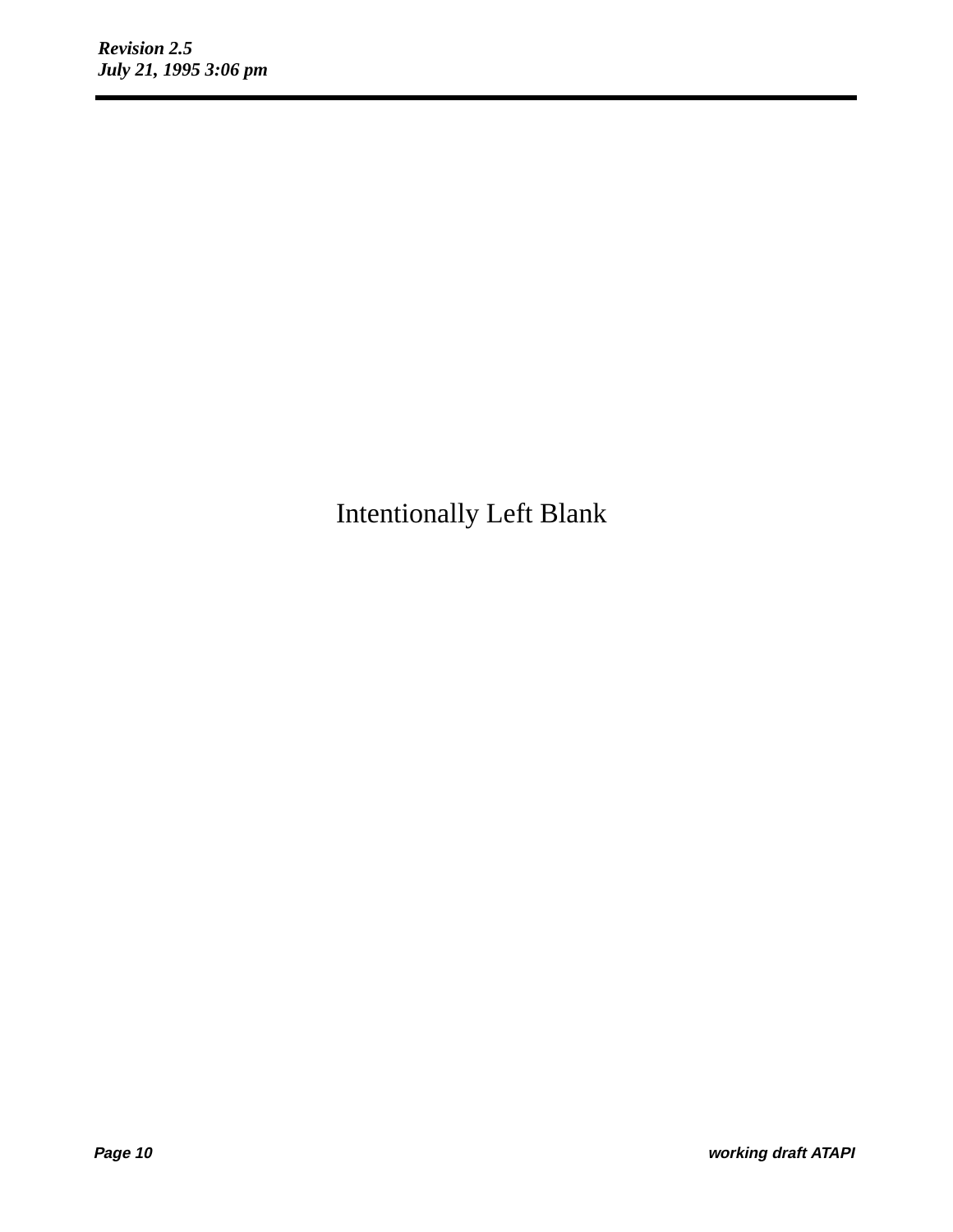## *List of Figures*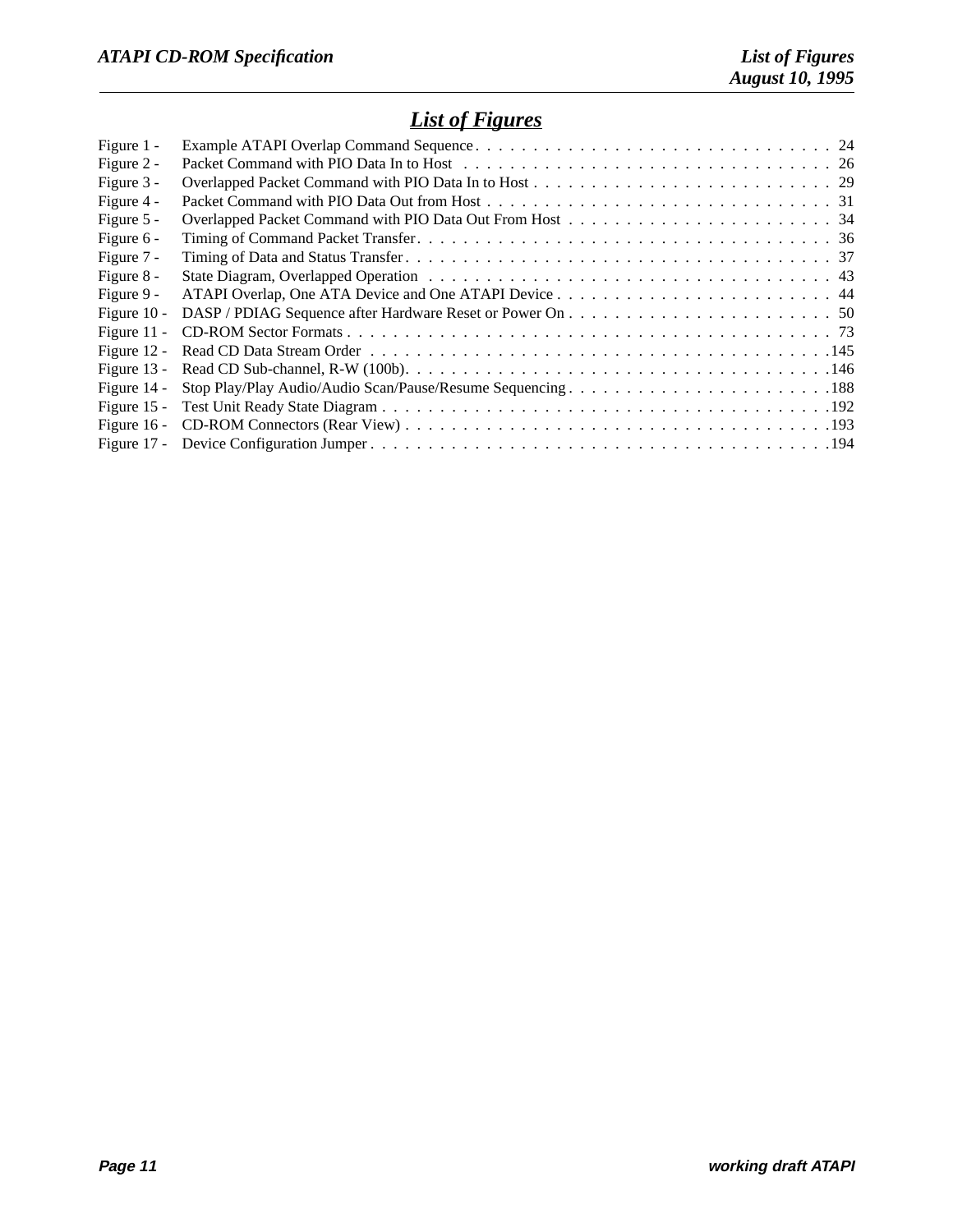Intentionally Left Blank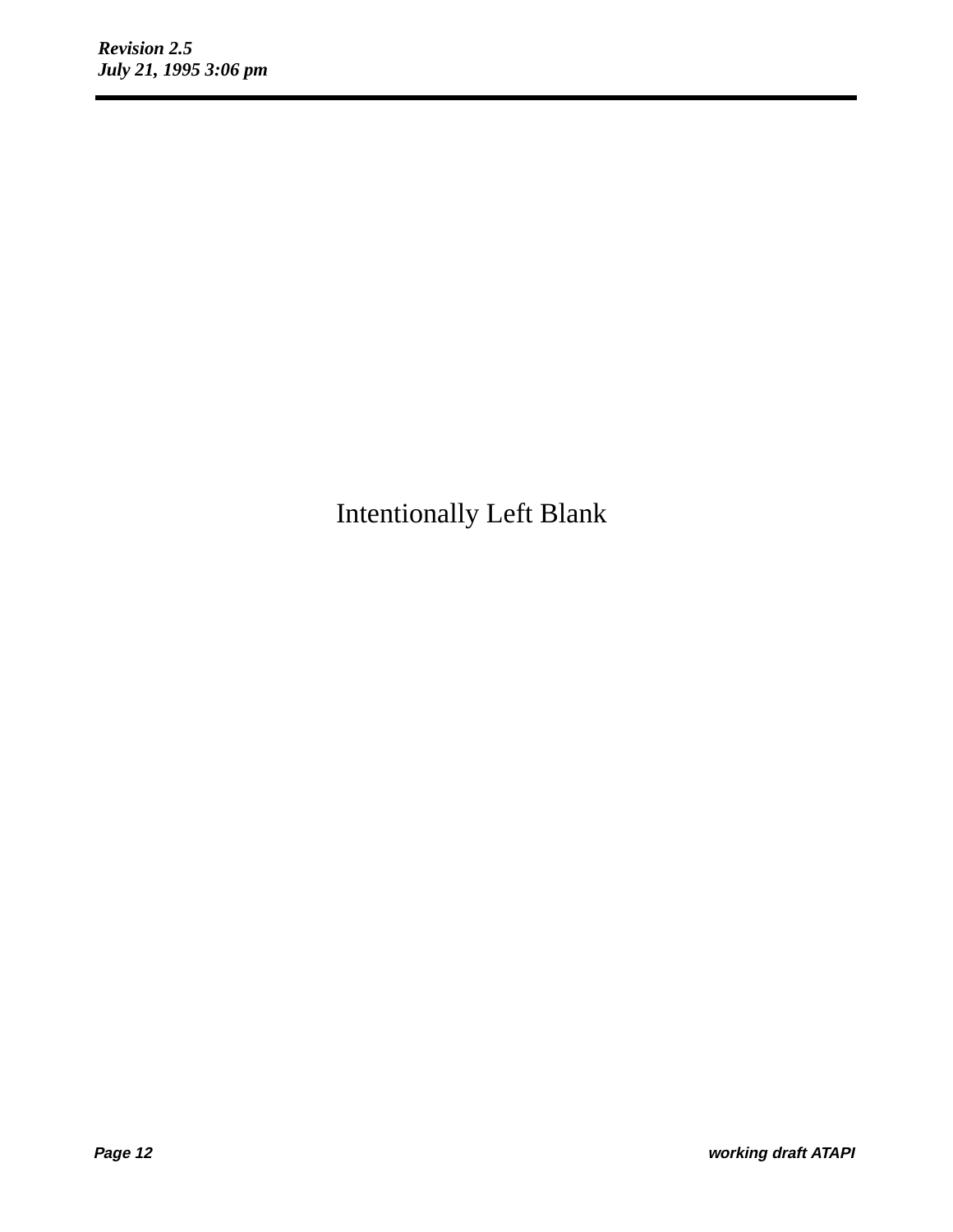## *1.0 Introduction*

The ATA/IDE interface has become a de facto industry standard for connection of disk drives in PC's. In the interest of simplicity and cost, the ATA/IDE interface was originally designed to support only a small subset of computer peripherals. The expanding use of multimedia, inexpensive program distribution on CD ROM, and faster and more powerful systems has created the need for enhancements to ATA. This specification is one of those enhancements and provides a simple and inexpensive CD-ROM interface through a superset of ATA.

## *1.1 Abstract*

This document defines a standard method for interfacing to a CD-ROM Drive utilizing the existing ATA host computer hardware and cabling. This specification supplements the definitions of an ATA mass storage peripheral found in the ATA document. The ATAPI and CD-ROM interfaces described in this document are compatible with existing ATA hardware without any changes or additional pins.

#### *1.2 Secretariat*

The SFF Committee is an ad hoc group formed to address disk industry needs in a prompt manner. When formed in 1990, the original goals were limited to defining de facto mechanical envelopes for disk drives so they could fit into laptop computers and other small products.

In November 1992, the SFF Committee objectives were broadened to encompass areas other than mechanical form factors for drives, which needed prompt industry action. SFF Specifications are narrow in scope, to reduce development time.

The SFF Committee complements the formal standards process. Some industry needs cannot be addressed by standards because of timing, or charter, or some other consideration. This is a gap the Small Form Factor Committee fills.

It is anticipated that most Specifications will be Forwarded to an accredited standards body such as EIA (Electronic Industries Association) or ASC (Accredited Standards Committee) X3T10. They may be accepted for separate standards, or incorporated into other standards activities.

The members decision to forward is based on a wide variety of factors, and a document can be forwarded at any stage in its development cycle. For example, if a proposal is under development within SFF, and a standards project begins in a similar area. The SFF members might submit the draft of the SFF Specification to the standards committee rather than operate a parallel effort.

In the case of proposals submitted to SFF which now have a status of Fs, the proposal never became an SFF project or specification. Instead the proposal was forwarded to the appropriate standards body for further consideration. A copy of the proposal submitted to SFF remains available for historical purposes, however, the contents may no longer be valid. The latest documentation for forwarded SFF specifications should be obtained from the committee the proposal was forwarded to. The best way to track standards activity is to subscribe to the document service for X3T10 subcommittees:

| CBEMA X3 Secretariat: | Ph: 202-737-8888  |
|-----------------------|-------------------|
| 1250 Eye St. #200     | Fax: 202-638-4922 |
| Washington DC 20005   |                   |

Copies of SFF Specifications are available by FaxAccess or by joining the SFF Committee as an Observer (\$300 or \$400 overseas) or Member (\$3,000).

| 14426 Black Walnut Ct | Ph: $408 - 867 - 6630 \times 303$ | Email: $250-1752$ @mcimail.com |
|-----------------------|-----------------------------------|--------------------------------|
| Saratoga CA 95070     | Fax: 408-867-2115                 | FaxAccess: 408-741-1600        |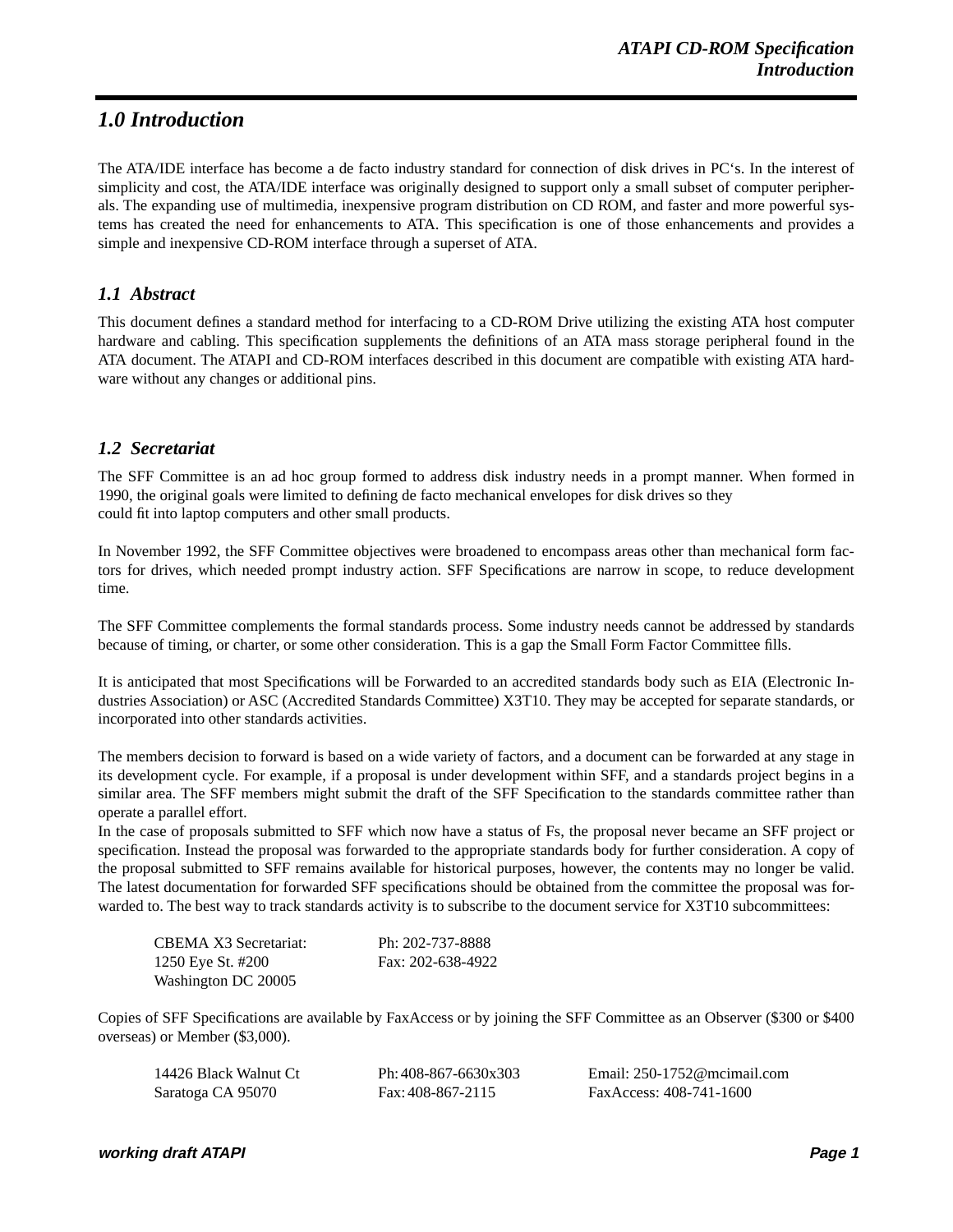## *1.3 Summary of SFF Principals*

Documents created by the SFF Committee are expected to be submitted to accredited standards bodies such as EIA (Electronic Industries Association) or ASC (Accredited Standards Committee) X3T10. They may be accepted for separate standards, or incorporated into other standards activities. The principles of operation for the SFF Committee are not unlike those of an accredited standards committee. There are 3 levels of participation:

- Attending the meetings is open to all, but taking part in discussions is limited to member companies, or those invited by member companies.
- The minutes and copies of material which are discussed during meetings are distributed only to those who sign up to receive documentation.
- The individuals who represent member companies of the SFF Committee receive documentation and vote on issues that arise. Votes are not taken during meetings, only guidance on directions. All voting is by letter ballot, which ensures all members an equal opportunity to be heard.

Material presented at SFF Committee meetings becomes public domain. There are no restrictions on the open mailing of material presented at committee meetings. In order to reduce disagreements and misunderstandings, copies must be provided for all agenda items that are discussed. Copies of the material presented, or revisions if completed in time, are included in the documentation mailings.

The sites for SFF Committee meetings rotate based on which member companies volunteer to host the meetings. Meetings have typically been held on the last day of the X3T10 Working Group weeks (the third week of odd months).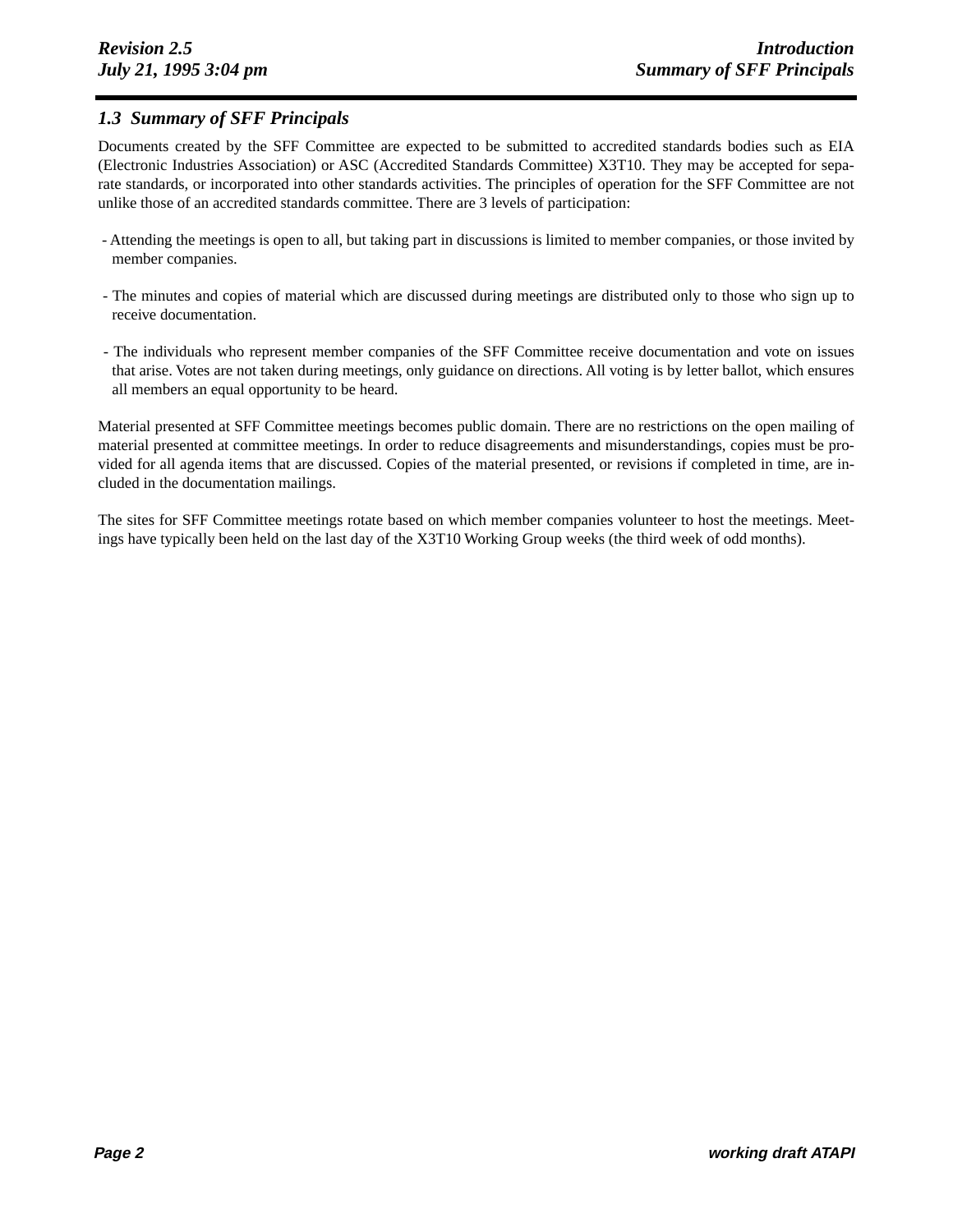## *1.4 SFF Membership and Fees*

The funds received from the annual membership fees are placed in escrow, and are used to reimburse ENDL for the services to manage the SFF Committee.

| Annual SFF Committee Membership Fee           | \$1,800.00 |
|-----------------------------------------------|------------|
| <b>Annual SFF Committee Documentation Fee</b> | \$300.00   |
| Annual Surcharge for AIR MAIL to Overseas     | \$100.00   |

 Funds received will be retained in escrow until earned and will be accounted for to the members of the SFF Committee.

To join SFF, fill out the form below and indicate the method of payment.

|                                                                                                                | Fax POs to: 408 867-2115 | <b>Mail Checks to:</b> | 14426 Black Walnut Ct. |  |
|----------------------------------------------------------------------------------------------------------------|--------------------------|------------------------|------------------------|--|
|                                                                                                                |                          |                        |                        |  |
| (POs Not Accepted)                                                                                             |                          | Overseas               | \$400.00               |  |
| Check Payable to SFF Committee:                                                                                |                          | U.S.                   | \$300.00               |  |
| Please register me to receive documentation on activities of the SFF Committee.                                |                          |                        |                        |  |
|                                                                                                                |                          |                        |                        |  |
| Please Invoice me: $\_\_$ PO #: $\_\_$                                                                         |                          |                        |                        |  |
| Check Payable to SFF Committee is Enclosed: ____                                                               |                          |                        |                        |  |
| Please register me as the company representative on the SFF<br>Committee (\$3,000 fee includes documentation). |                          |                        |                        |  |
| Email:                                                                                                         |                          |                        |                        |  |
| Fax:                                                                                                           |                          |                        |                        |  |
| Phone:                                                                                                         |                          |                        |                        |  |
|                                                                                                                |                          |                        |                        |  |
|                                                                                                                |                          |                        |                        |  |
| Address:                                                                                                       |                          |                        |                        |  |
| Company:                                                                                                       |                          |                        |                        |  |
| Title:                                                                                                         |                          |                        |                        |  |
| Name:                                                                                                          |                          |                        |                        |  |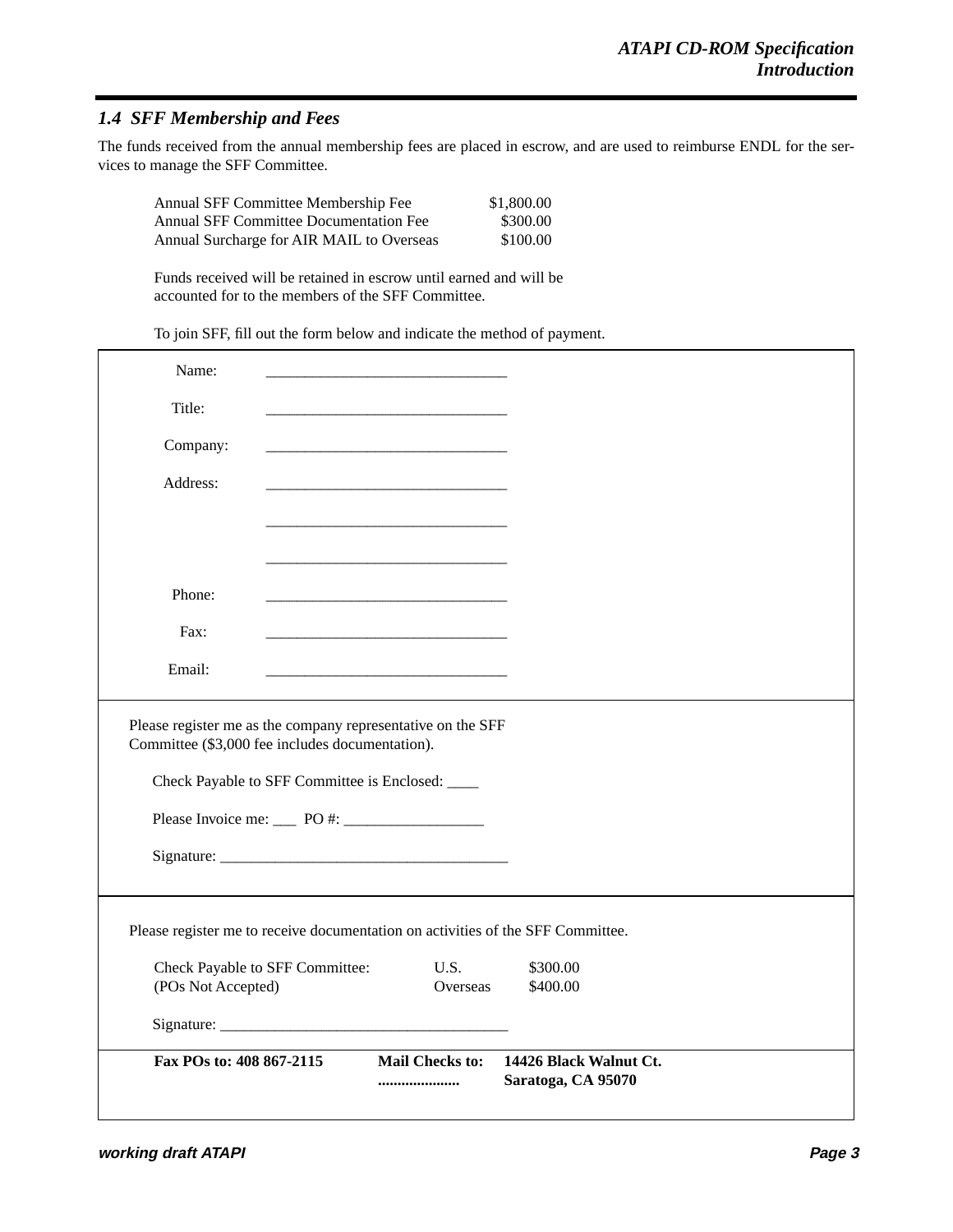## *1.5 Scope*

This document is intended to be used with the ATA document. Its purpose is to highlight those areas of implementation in which the CD-ROM Interface and the ATA document differ. In addition, it indicates areas within the ATA document which are modified for operation in the CD-ROM environment. Both mandatory and optional specifications are presented.

In the event of a conflict between one of the base documents (ATA / SCSI CD-ROM) and this document, the interpretation of this document *shall* prevail *only if this document acknowledges that a conflict exists between the documents*.

This document provides a description for the ATAPI Transport Protocol (TP), ATAPI Transport Mechanism (TM) as well as a CD-ROM Command Protocol (CP).



## *1.6 Audience*

This document is intended for use by Computer System, CD-ROM Peripheral, and CD-ROM chip set vendors.

## *1.7 Normative References*

The following standards contain provisions which, when referenced in the text of this standard, constitute provisions of this Specification. At the time of publication, the editions indicated were valid. All standards are subject to revision, and parties to agreements based on this Specification are encouraged to investigate the possibility of applying the most recent editions of the standards indicated below. Members of IEC and ISO maintain registers of currently valid International Standards.

ISO/IEC 10149:1989, Information technology - *Data Interchange on Read-only 120 mm Optical Data Disks.* IEC 908:1987, *Compact Disk Digital Audio System***.** American National Standard Institute X3.131-1994, *Small Computer System Interface*. American National Standard Institute X3T10/948D *ATA-2 (AT Attachment***).**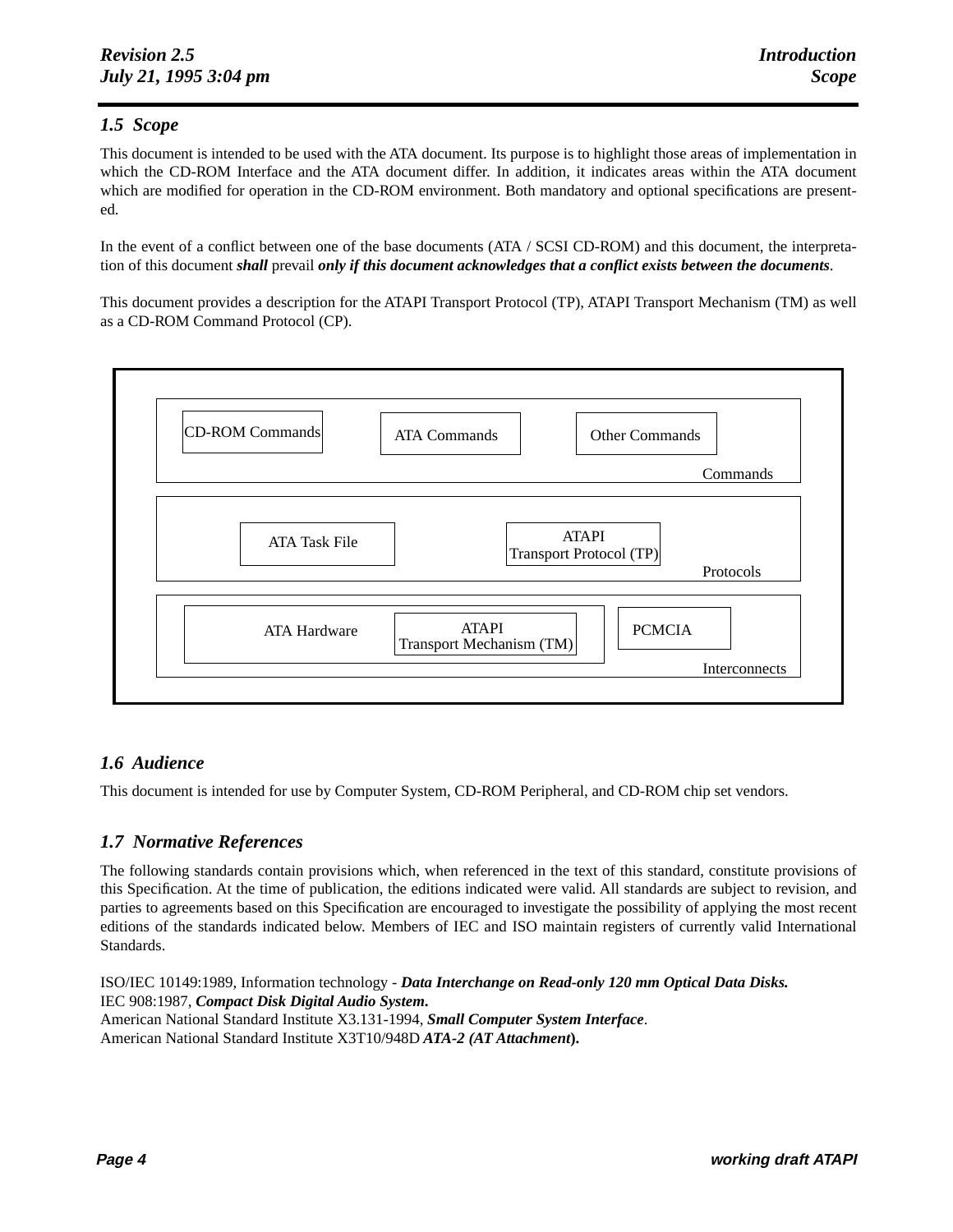#### *1.8 Prerequisites and Related Documents*

The reader is expected to have a basic understanding of the AT hardware and software interfaces as well as the ATA Document. Specifically, the following documents are required for understanding and implementing an ATA CD-ROM because this document is based on them:

- CBEMA, ATA (AT Attachment) ANSI Draft Standard, Revision 9482K, December 2, 1994, Document Number X3T10/948, Computer and Business Equipment Manufacturer's Association. This is referred to as the ATA Document.
- ANSI X3T9.2/375R, Small Computer System Interface
- AT bus specification
- Red, Yellow, Green, Orange Books and CD-ROM XA Specification.

#### *1.9 Layout of the Document*

This document is broken into several sections:

|  |  |  |  | Table 1 - Layout of the Document |
|--|--|--|--|----------------------------------|
|--|--|--|--|----------------------------------|

| Section "1.0 Introduction" on page 1                       | Introduction, scope, purpose etc.                                                                                 | SFF-8021             |
|------------------------------------------------------------|-------------------------------------------------------------------------------------------------------------------|----------------------|
| Section "2.0 General" on page 9                            | Details the current requirements, assump-<br>tions and goals.                                                     |                      |
| Section "3.0 Conventions" on page 11                       | Describes conventions used in the docu-<br>ment, and a definitions of terms and sig-<br>nals.                     |                      |
| Section "4.0 ATAPI Overview" on page 17                    | Overview of the Packet Interface and how<br>the "Layering" of SCSI and ATA occurs.                                | SFF-8022             |
| Section "5.0 ATAPI Protocol" on page 21                    | Describes the actual "Protocol" used for<br>the new Packet Command.                                               |                      |
| Section "6.0 ATAPI Transport Mechanism" on page 49         | Describes ATAPI register and hardware<br>usage of the ATA Interface.                                              |                      |
| section 8.0, "CD-ROM Model", on page 71                    | Overview and general comments on CD-<br>ROM device functions and media formats.                                   | SFF-8023             |
| section 7.0, "CD-ROM ATA (Task File) Commands", on page 59 | ATA Task File Command set definition for<br>the CD-ROM peripheral type.                                           |                      |
| Section "10.0 CD-ROM Packet Commands" on page 85           | SCSI Command Subset definition for the<br>CD-ROM peripheral type.                                                 | SFF-8024             |
| Section "11.0 Physical Interface" on page 193              | Describes the physical Host Interface,<br>connectors and their placement.                                         | SFF-8025             |
| Annex "A" Digital Output<br>Annex "B" Connectors           | Provides informative reference material<br>which will very likely be implemented by<br>some CD-ROM manufacturers. | SFF-8026<br>SFF-8027 |
| Annex "C" Errata sheet for SFF-8020 rev 2.x                | Identifies current editorial & technical cor-<br>rections made to SFF-8020 rev 2.x.                               | SFF-8029             |

To simplify retrieval of this document via the SFF FaxAccess system, the individual sections of this document are available as individual SFF FaxAccess documents. Unless you have a plain paper fax machine with the ability to print 300 pages in a single fax, you should request the individual sections. Request SFF-8020 to receive the entire document or request any of the numbers between 8021 and 8029 to receive the individual section(s) identified in the table above.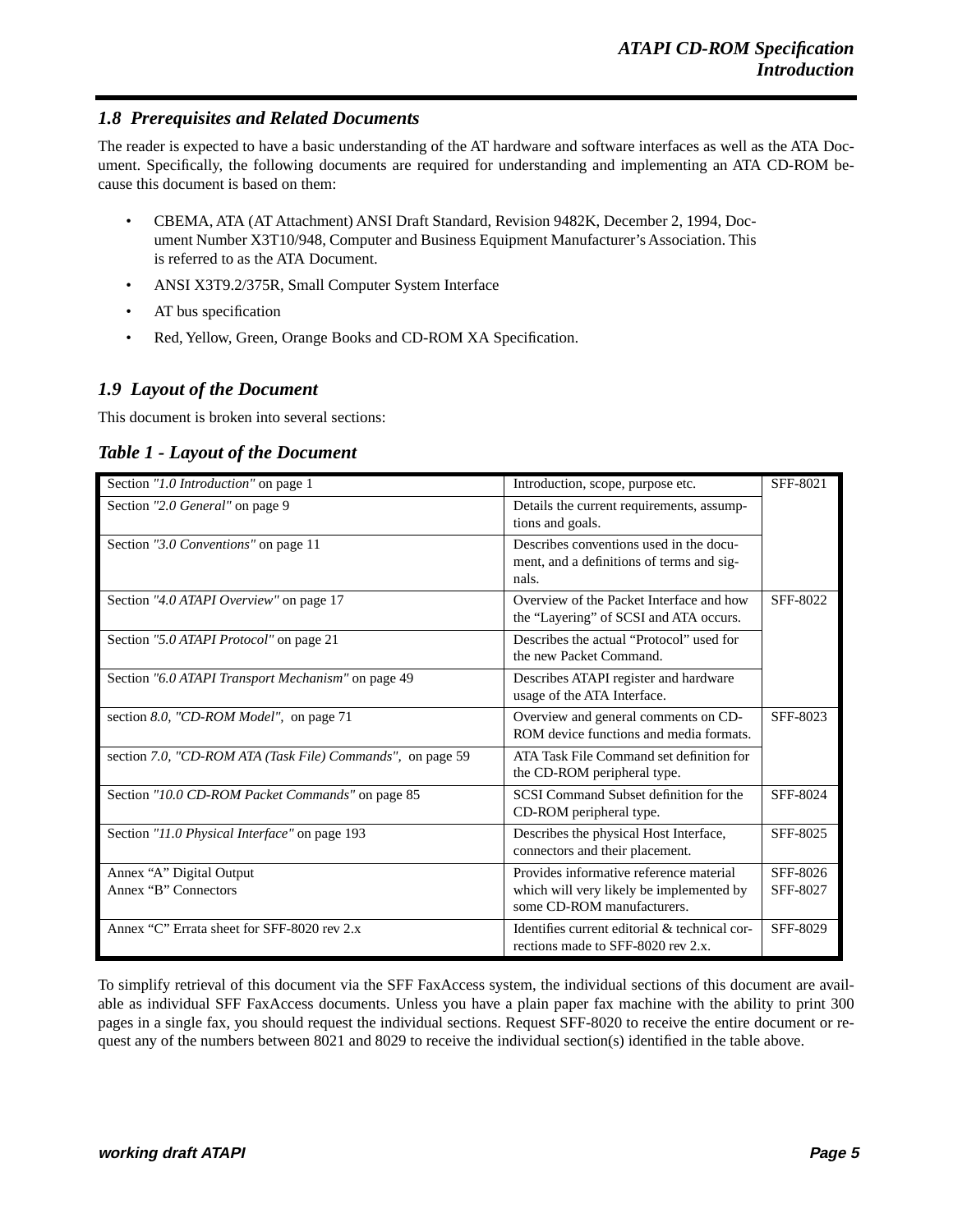## *1.10 Patents*

The developers of this specification have requested that holders of patents that may be required for the implementation of the specification, disclose such patents to the publisher. However, neither the developers nor the publisher have undertaken a patent search in order to identify which, if any, patents apply to this specification.

No position is taken with respect to the validity of any claim or any patent rights that may have been disclosed. Details of submitted statements may be obtained from the publisher concerning any statement of patents and willingness to grant a license under these rights on reasonable and nondiscriminatory terms and conditions to applicants desiring to obtain such a license.

## *1.11 Unresolved Issues*

This section identifies issues which are still unresolved. Refer to E-mail on the ATAPI Reflector (atapi@dt.wdc.com) for details on each of the issues identified below: Note at this time there are no unresolved issues.

## *1.12 Change History*

#### **SFF 8020 r1.2 was published in February 1994. This has become the defacto industry standard.**

After the version 1.2 was published, corrections were made through the use of an errata document. The 8020 and 8029 were used together as a document set. Many changes to 8029 Errata for 8020 r1.2 between March 1994 and March 1995 were made.

#### **1.2 to 2.0 Early 1995.**

• All Errata incorporated into the SFF ATAPI Document and 8029 removed from use.

#### **2.0a to 2.1 March 1995.**

- Basic Overlap capability added.
- Many editorial changes.

#### **2.1 to 2.2 April 1995.**

- Proxy IRQ added.
- Interleaved DMA added.
- CHANGER STATUS, LOAD/UNLOAD CD added. Establishes a simple way for ATAPI tape and CD devices to manage built in low cost CHANGER mechanisms.

#### **2.2 to 2.3 May 1995.**

- PLAY CD added. The PLAY CD command simplifies playing audio and video to an external device (e.g. an IEC958 or EBU port).
- Register Shadowing and Single device clarifications were added.
- INQUIRY "Vital Product Data" and "Vital Product Data Parameters" were deleted.
- PLAY AUDIO (12) was deleted.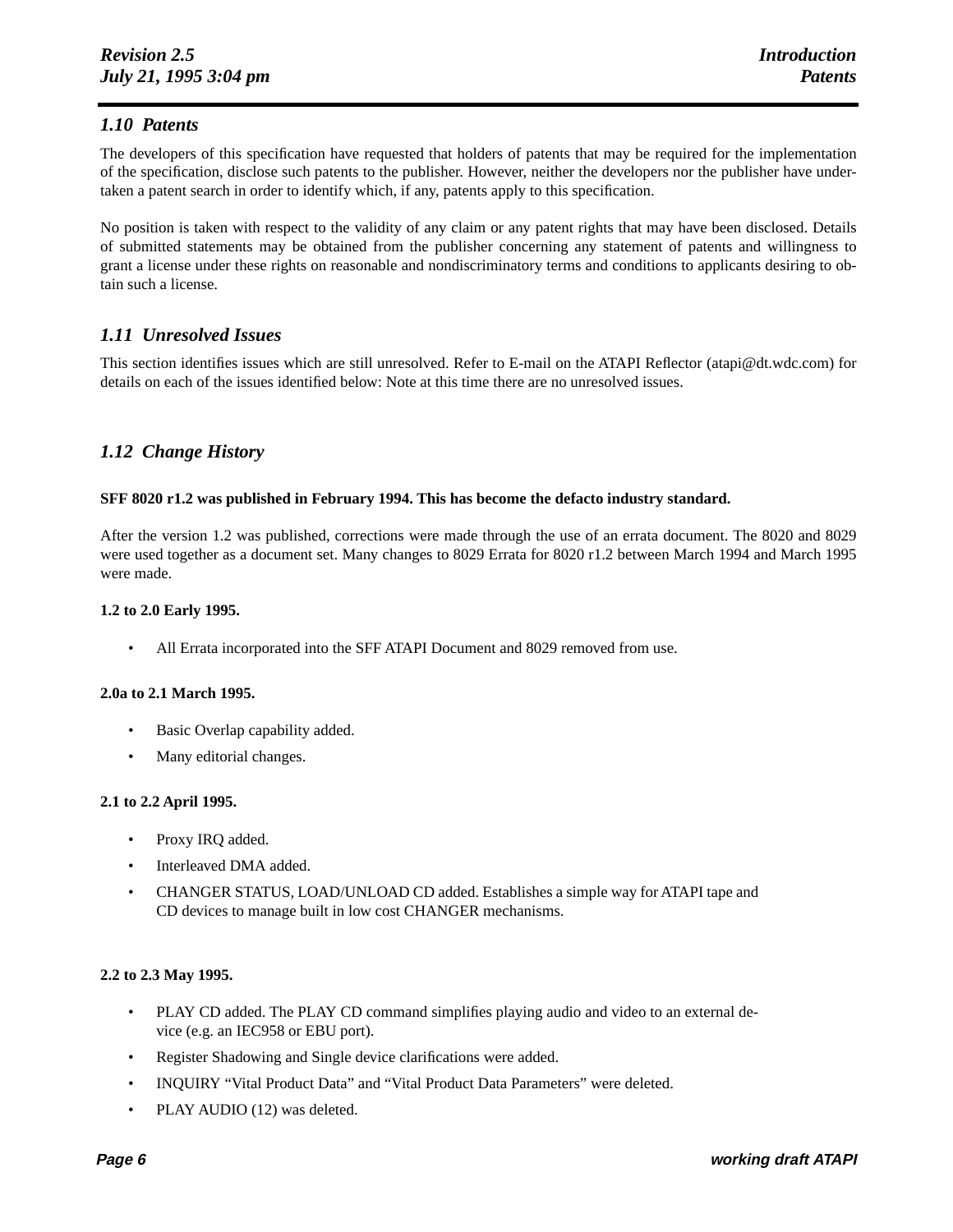- Read (12) was deleted.
- PLAY AUDIO TRACK RELATIVE was deleted.
- REZERO UNIT was removed as this command was redundant with the reset command and was unsupported.
- PLAY CD-ROM XA, and SEND CD-ROM XA DATA were removed. The XA Annex and all XA commands (PLAY, SEND) were removed due to a lack of definition and support by OS and ATAPI CD-ROM devices.
- Vendor Identification List (Table 141) was removed since the information is contained in the SCSI document provided as a normative reference.
- READ CD Data Transfer Modes. Many of these modes were deleted because the group felt that they were complicated to implemented and not required by current OS drivers.

#### **2.3 to 2.4 July 1995**

- MECHANISM STATUS command replaces the Changer Status command. This command become mandatory for both changer and normal CD mechanisms. This command is used by non changer mechanisms to report the current state of the device (includes playing, scanning, idle...).
- Proxy Interrupt removed.
- Overlapped DMA removed.
- Interleaved DMA removed.
- Some clarifications to the Changer commands.
- Many small editorial and clarification changes.

#### **2.4 to 2.5 July 1995**

- The Opcode for the MECHANISM STATUS Command has been changed from B8h to BDh.
- The Opcode for the PLAY CD Command has been changed from B4h to BCh.
- The READ (12) has been added back into the specification.
- An ATAPI Version has been added to the INQUIRY Data. For conformance to ATAPI 2.5 the value returned is 2h.
- Further clarifications to the Changer commands were made.
- Sub-channel data returned in the READ CD commands was limited to Audio tracks.
- Table 26 has been rearranged and corrected.
- Mechanism Status, CD Mechanism State information now allows the host to determine if a Play or Read operation is in progress and if the Audio or other ports are in use.
- The SRST will no longer require the drive to perform the DASP / PDIAG Master Slave Handshaking Protocol.
- The Identify Drive Data was brought in line with ATA.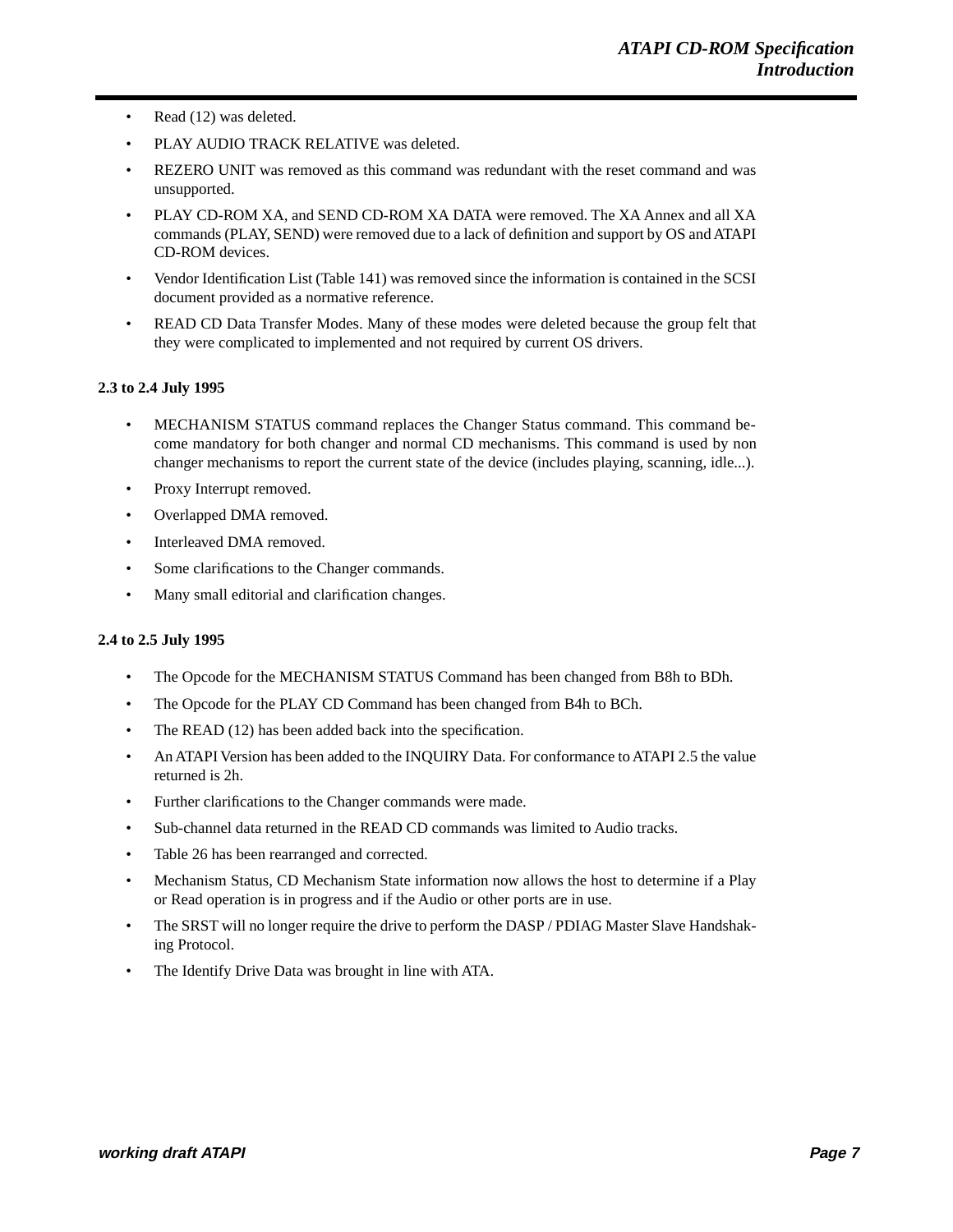## Intentionally Left Blank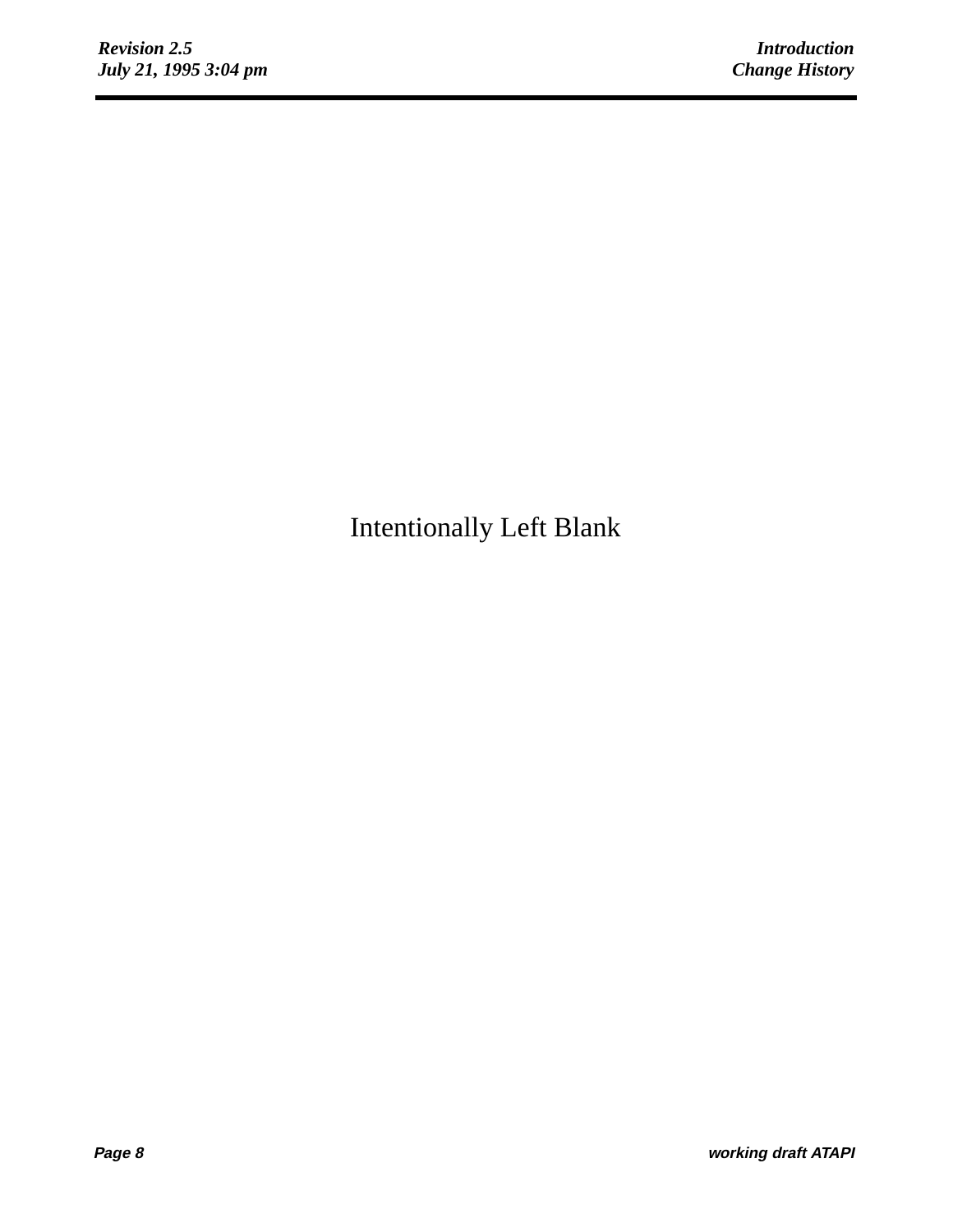## *2.0 General*

## *2.1 Overview*

The primary objective of this Standard is to provide an inexpensive CD-ROM interface. The existing ATA does not provide an adequate command structure to support CD-ROM devices. Although the inclusion of a CD-ROM drive would compromise the performance of another disk on the same ATA Cable, this standard does addresses this through the use of overlapped operation.

## *2.2 Feature Summary*

This section provides an abbreviated list of the perceived requirements upon which the development of this specification was based.

- **Do not break any existing ATA drive connections when the CD-ROM is attached**, e.g., completely compatible with existing hardware and drivers.
- Prevent BIOS and O/S recognition of ATAPI Peripherals as hard disk drives.
- Allow one ATA cable and I/O registers to support one ATA drive and one CD-ROM peripheral.
- Support for the ATA master / slave protocol.
- Support for 8-bit Task File registers and 16-bit data transfer register.
- Reset the peripheral into a known state.
- Provide a status indication of Peripheral Ready to accept commands.
- Provide capability for sending CDB like (Command Packet Bytes) to the peripheral.
- Support for command packets of at least 12 bytes in length.
- Capability to indicate to the Host computer when Command Packet can be transferred.
- Capability to Interrupt the Host computer when data can be transferred.
- Capability to Interrupt the Host computer when command complete.
- Send & Receive Data bytes using either PIO or DMA.
- Capable of transferring variable length data packets. (Drive indicates to Host amount to transfer.)
- Send Status of command operation (Error / Done / Data Ready...) to the host computer.
- Enable and disable Host interrupts from the peripheral.
- Detect when a peripheral is interrupting (Which & Why.)
- Detect when an ATAPI peripheral is attached to the ATA Cable.
- Support for both primary and secondary ATA addressing / cable.
- Support for all ATA 948 data transfer timing.
- Support for the CD-DA, CD-XA, CD +, Multi Session and Hybrid (Photo CD) formats.
- Support for multiple speed drives.
- Support multiple block sizes (i.e. 2048, 2052, 2056, 2324, 2332, 2336, 2340 & 2352)
- Overlap Commands with non-overlapping ATA devices.
- Support for Embedded Media Changers.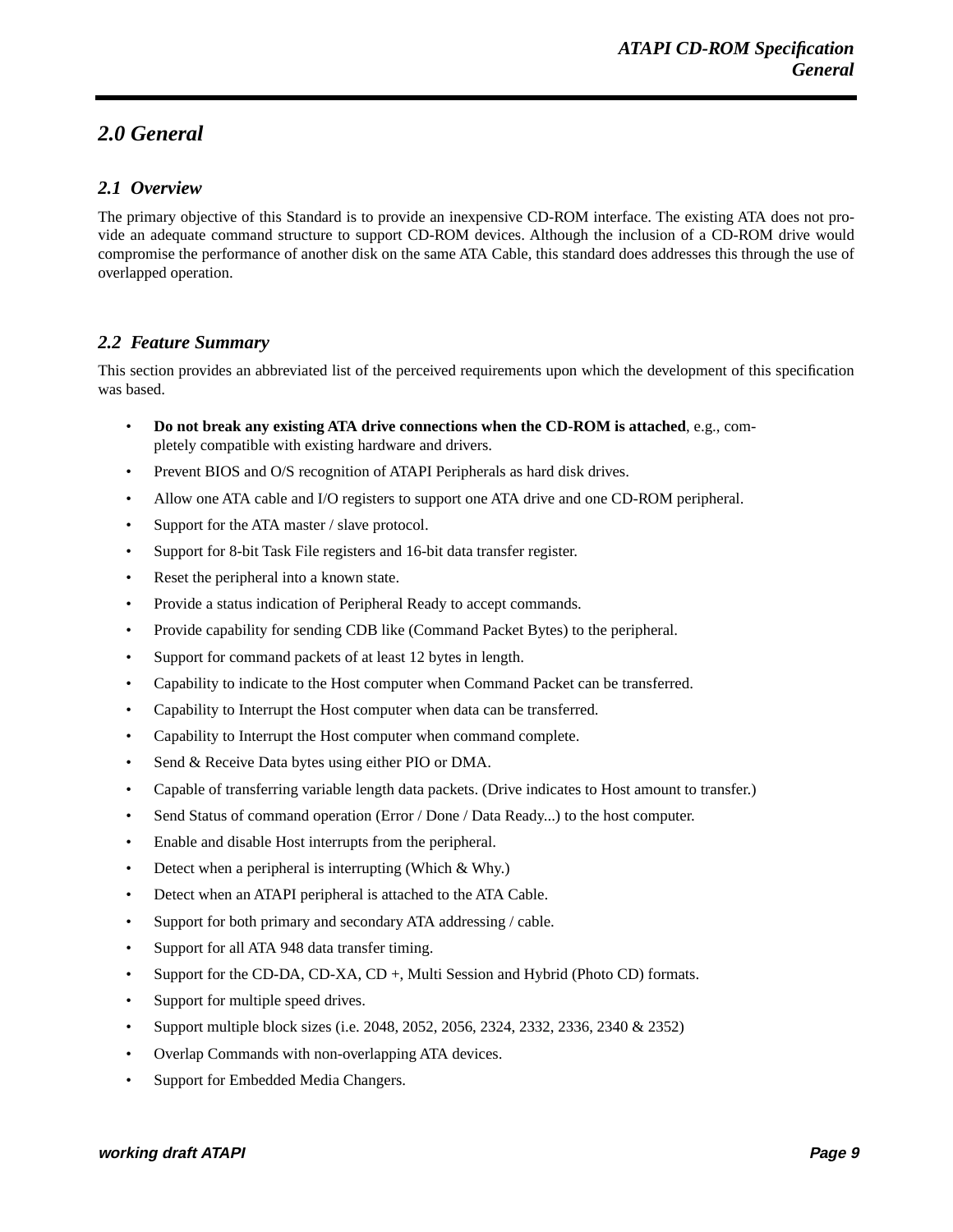# Intentionally Left Blank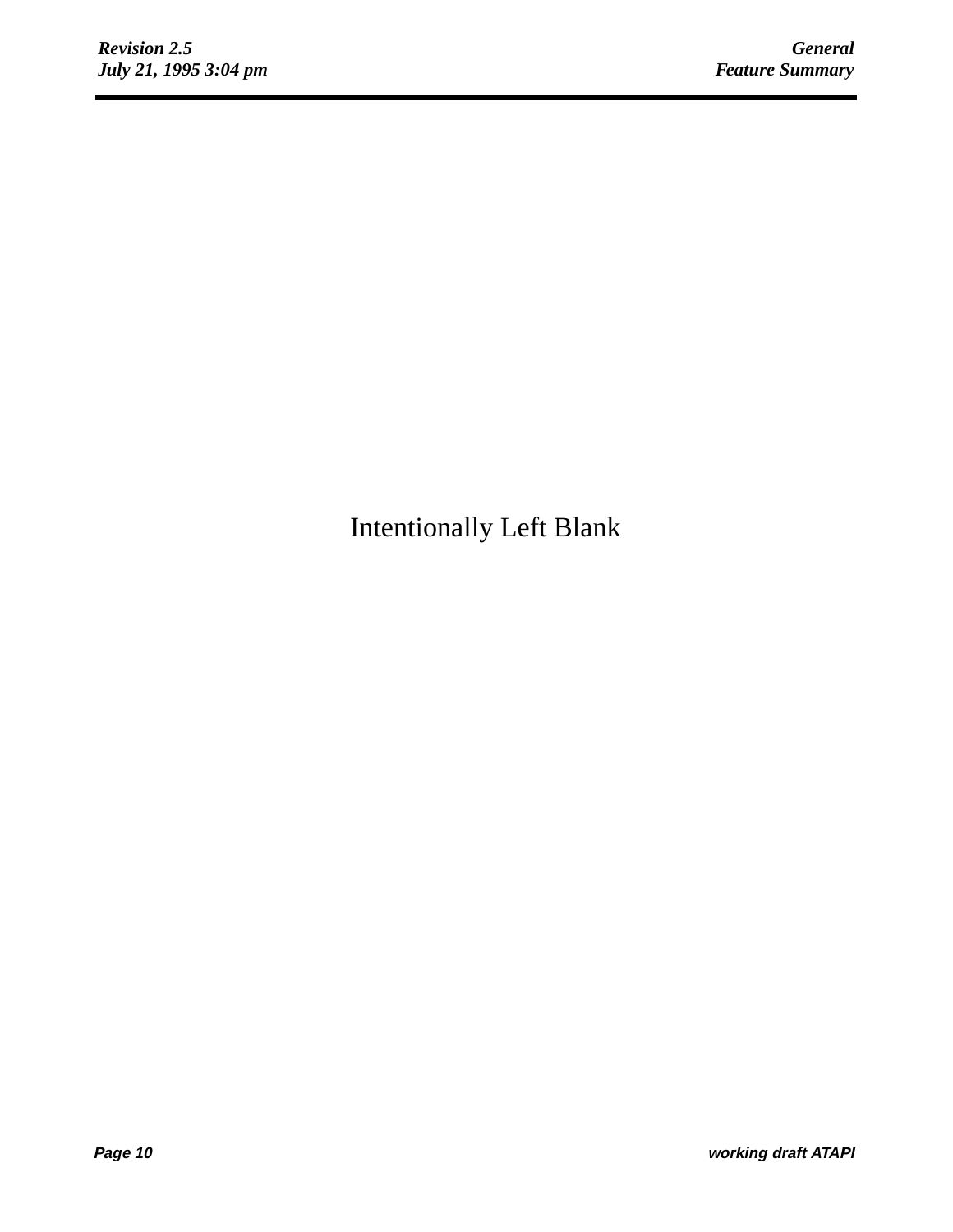## *3.0 Conventions*

## *3.1 Document Conventions*

Certain words and terms used in this document have specific meaning beyond the normal English meaning. These words and terms are defined either in this section or in the text where they first appear. Names of signals, commands, statuses, and sense keys are in all uppercase (e.g. REQUEST SENSE). Lower case is used for words having the normal English meaning.

Fields containing only one bit are usually referred to as the  $\alpha$  states bit instead of the  $\alpha$  are field. Numbers that are not immediately followed by a lower case b or h are decimal (0xnn for Hexadecimal, where nn refers to two hexadecimal digits 0-9, A-F.)

## *3.2 Signal Conventions*

Signal names are shown in all upper case letters. Signals can be asserted (active, true) in either a high (more positive voltage) or low (less positive voltage) state. A dash character (-) at the beginning or end of a signal name indicates it is asserted at the low level (active low). No dash or a plus character  $(+)$  at the beginning or end of a signal name indicates it is asserted high (active high). An asserted signal may be driven high or low by an active circuit, or it may be allowed to be pulled to the correct state by the bias circuitry.

Control signals that are asserted for one function when high and asserted for another function when low are named with the asserted high function name followed by a slash character  $($ ), and the asserted low function name followed with a dash (-) e.g. BITENA/BITCLR- enables a bit when high and clears a bit when low. All signals are TTL-compatible unless otherwise noted. "Negated" means that the signal is driven by an active circuit to the state opposite to the asserted state (inactive, or false) or may be simply released (in which case the bias circuitry pulls it inactive, or false) at the option of the implementor.

Control signals that may be used for two mutually exclusive functions are identified with their two names separated by a colon e.g. SPSYNC:CSEL can be used for either the Spindle Sync or the Cable Select functions.

## *3.3 Definitions*

## *3.3.1 Absolute F Field*

Absolute F field is the least significant part of the absolute physical address from the beginning of the media. It is written on CD-ROM media in binary-coded decimal notation. The value ranges from 00 to 74.

## *3.3.2 Absolute M Field*

Absolute M field is the most significant part of the absolute physical address from the beginning of the media. It is written on CD-ROM media in binary-coded decimal notation. The value ranges from 00 to 99.

#### *3.3.3 Absolute S Field*

Absolute S field is the intermediate significant part of the absolute physical address from the beginning of the media. It is written on CD- ROM media in binary-coded decimal notation. The value ranges from 00 to 59.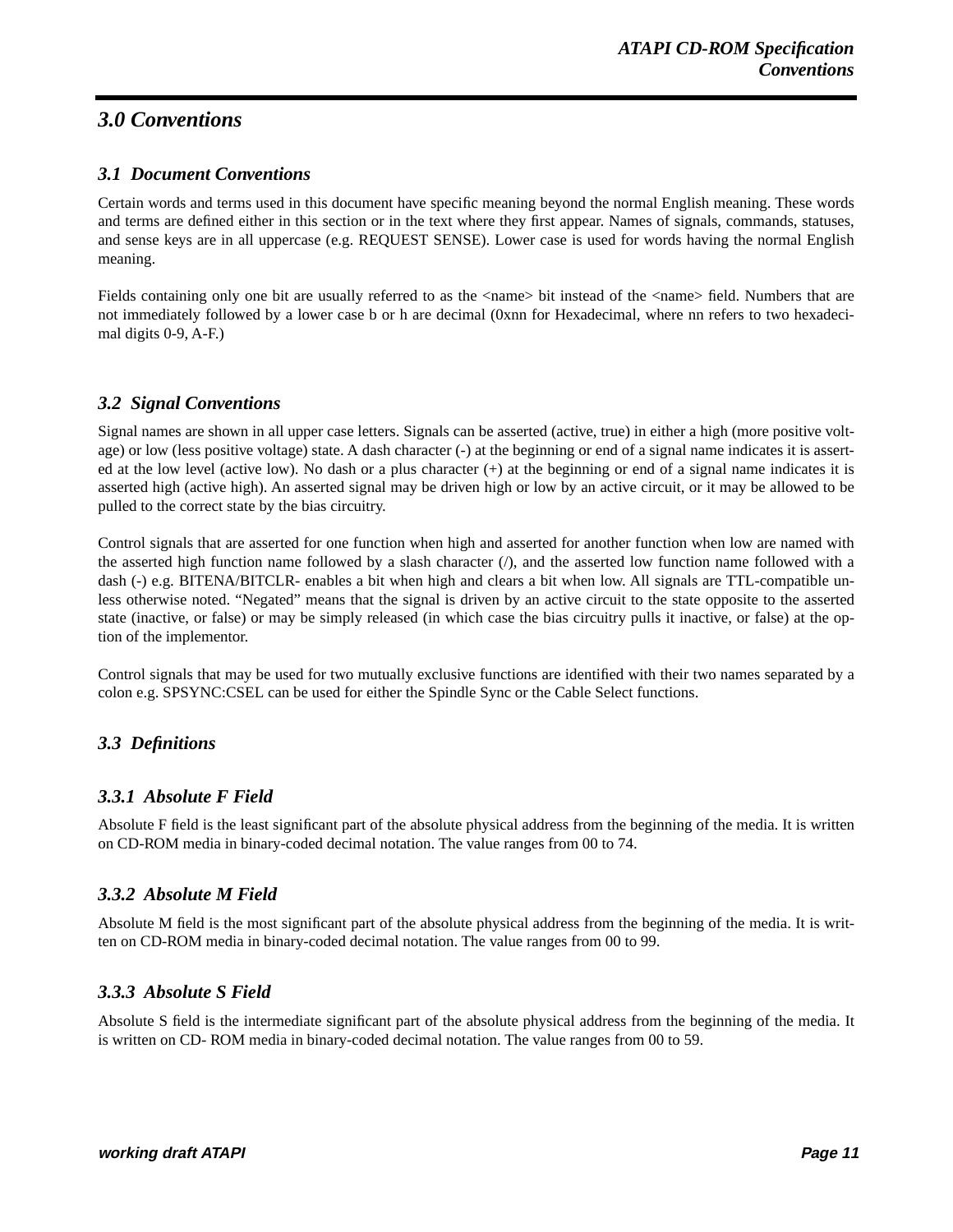## *3.3.4 ATA (AT Attachment)*

ATA defines a compatible register set and a 40-pin connector and its associated signals.

## *3.3.5 BCD*

Binary coded decimal: The number system used on the physical CD-ROM and CD-DA media. Numbers that use this notation have the 'bcd' suffix attached. A byte has two 4-bit values, each of which can have a value from 0 to 9. The maximum value is 99bcd (99 decimal). BCD is only used on the physical CD Media, and never to/from the host.

Example: 00 01 02 03... 08 09 10 11... 19 20 21... 98 99.

## *3.3.6 Block*

The term "block" refers to the data in one logical block; the number of bytes in a block is defined by the logical block length in the mode block descriptor.

## *3.3.7 Blocks Per Sector*

"Blocks per sector" is the number of logical blocks read from each CD-ROM physical sector. The value depends on the logical block length as defined in the mode block descriptor.

## *3.3.8 CD-DA*

Compact Disc-Digital Audio (CD-DA) is the standardized medium for recording digital/audio information. The 'Red Book' defines CD-DA media.

## *3.3.9 CD-ROM*

Compact Disc - Read Only Memory (CD-ROM) is the standardized medium for recording digitized audio and digital data. CD-ROM is used to describe media with digital data rather than discs that encode audio only. The ISO/IEC 10149 standard defines CD-ROM media.

## *3.3.10 CD-ROM Control Field*

The CD-ROM Control Field is a 4-bit field in the Q sub-channel data indicating the type of information encoded on the current track. It indicates audio versus data and the type of audio encoding, etc. The control field is also found in the table of contents entries.

## *3.3.11 CD-ROM Data Mode*

A byte in the header of CD-ROM data sectors. This indicates if data is present and if layered error correction information is present.

## *3.3.12 Changer*

"Changer" is a mechanical device which allows a single physical CD-ROM drive to load and unload multiple CD-ROM without user intervention.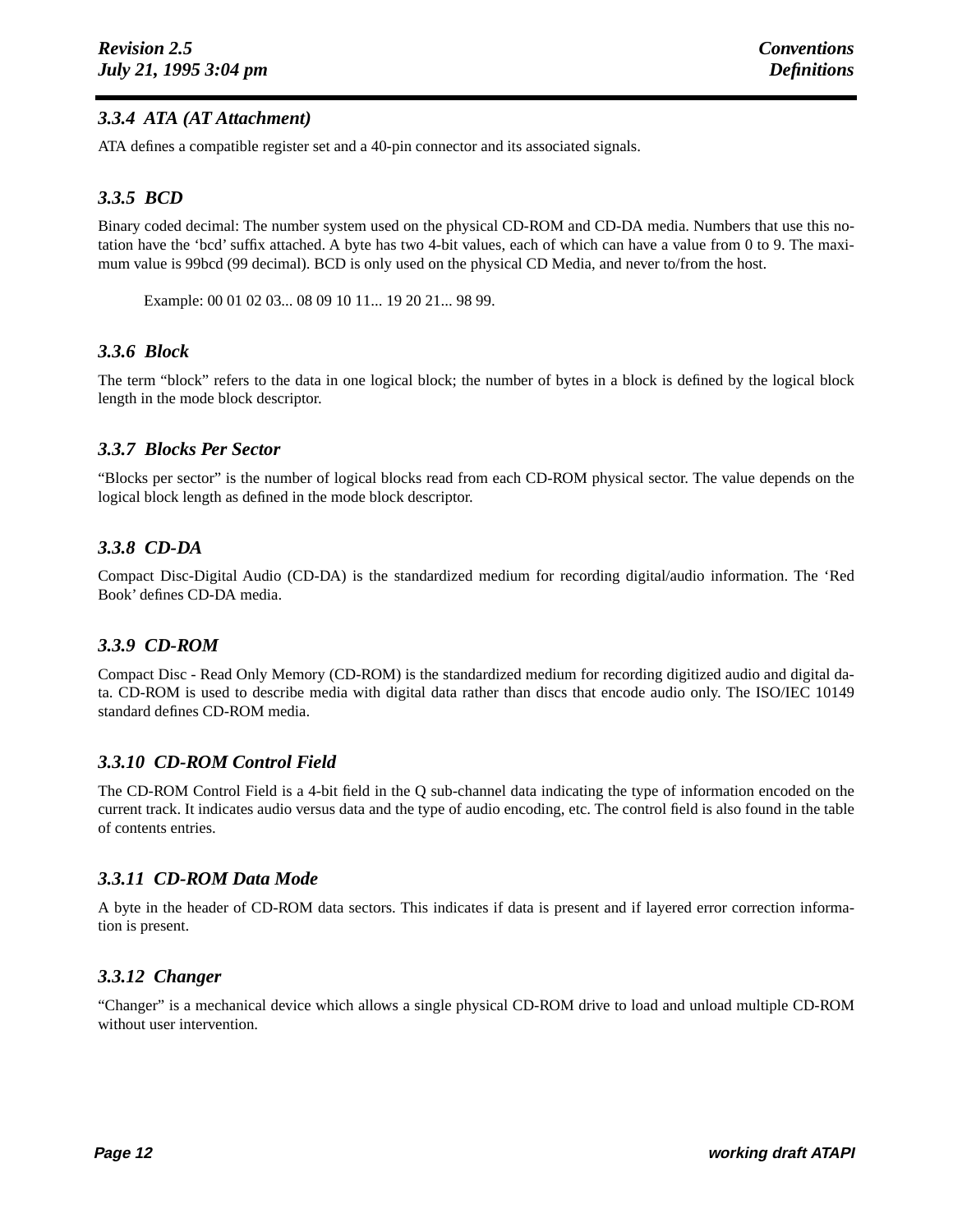## *3.3.13 CHS (Cylinder-Head-Sector)*

This is an ATA term defining the addressing mode of the drive as being by physical address. This form of addressing is not used by ATAPI Devices.

## *3.3.14 CIRC*

Cross Interleaved Reed-Solomon Code (CIRC) is the error detection and correction technique used within small frames of audio or data. The CIRC bytes are present in all CD-ROM data modes. The error correction procedure which uses the CIRC bytes is referred to as the CIRC based algorithm. In most CD-ROM drives, this function is implemented in hardware.

#### *3.3.15 Command Packet (CP)*

"Command Packet" is the structure used to communicate commands from a host computer to an ATAPI device.

#### *3.3.16 Data Block*

This term describes a data transfer, and is typically a single sector, except when declared otherwise by use of the Set Multiple command.

#### *3.3.17 DMA (Direct Memory Access)*

DMA is a means of data transfer between peripheral and host memory without processor intervention.

#### *3.3.18 Field*

A field is a group of one or more contiguous bits.

#### *3.3.19 Frame*

A frame is a physical sector on CD-ROM media or the F field unit of a MSF CD-ROM address. The term frame is also used in the CD-ROM model to describe the amount of data received between synchronization patterns. Ninety-eight frames make a sector. This sort of frame is referred to as a 'small frame' when the meaning is not clear from the context.

#### *3.3.20 Hold Track State*

When a CD-ROM device enters the hold track state the optical pick-up is maintained at an approximately constant position on the media. This allows a paused operation to be resumed without latency due to seeking. However, rotational latency may be incurred.

#### *3.3.21 Index*

An index is a subdivision of a CD-ROM track. A track can have from 1 to 99 index numbers. Index numbers within a track are sequential, starting with 1.

#### *3.3.22 Invalid*

Invalid refers to an illegal (reserved) or unsupported field or code value.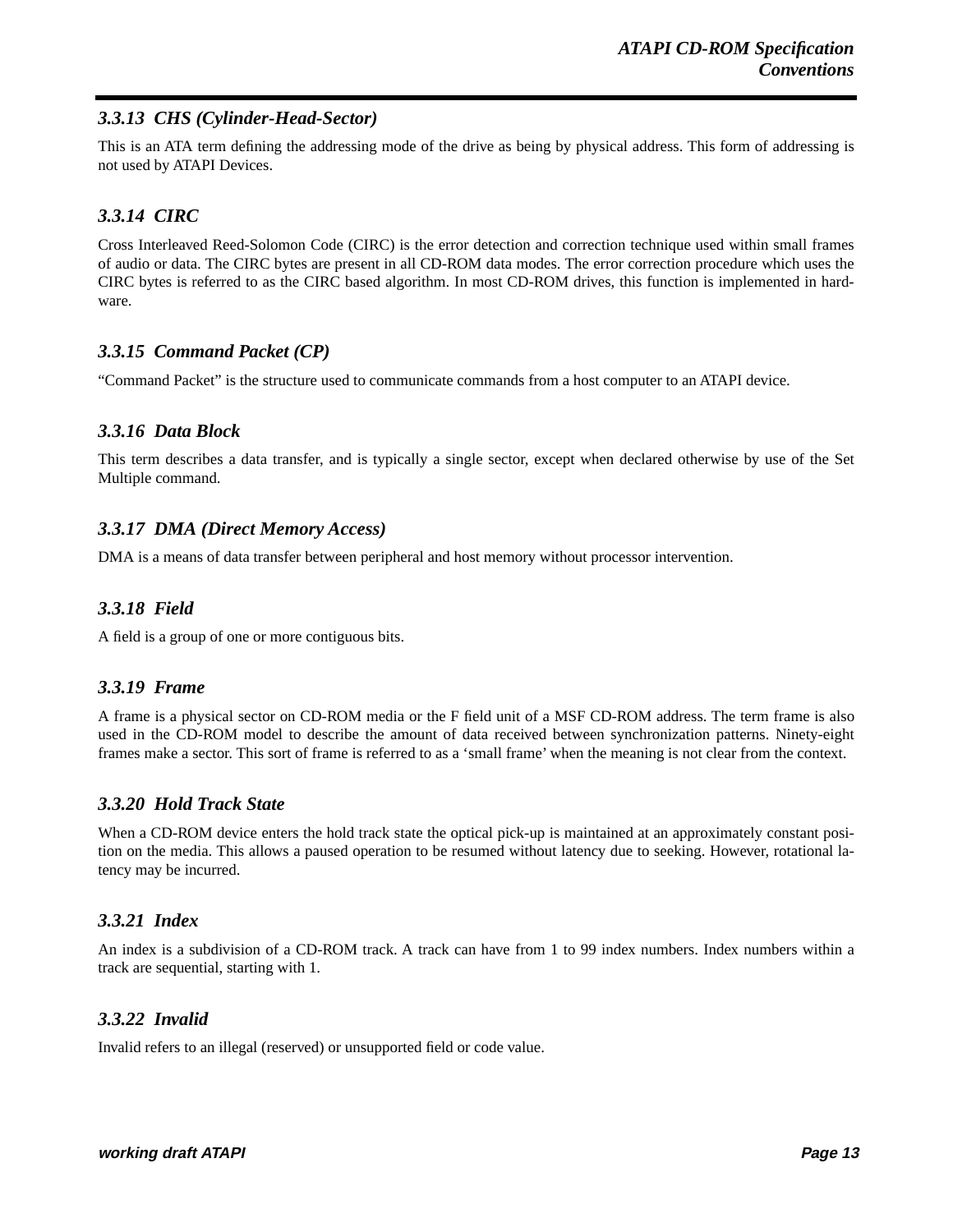## *3.3.23 LBA (Logical Block Address)*

The LBA defines the addressing mode of the drive by the linear mapping of sectors from 0 to n.

## *3.3.24 Logical Block*

A Logical Block is a unit of data supplied or requested by a host computer.

#### *3.3.25 Lead-in Area*

The Lead-in Area is the area on a CD-ROM disc preceding track one. The main channel in the lead-in area contains audio or data null information. This area is coded as track zero but is not addressable via the ATA CD-ROM command set. The Q sub-channel in this area is coded with the table of contents information.

#### *3.3.26 Lead-out Area*

The Lead-out Area is the area on a CD-ROM disc beyond the last information track. The main channel in the lead-out area contains audio or data null information. This area is coded as track AA bcd but is not addressable via the ATA CD-ROM command set. The READ CD-ROM CAPACITY data is the first logical block address of this area minus one.

#### *3.3.27 L-EC*

Layered Error Correction (L-EC) is the error correction technique used with CD-ROM (data mode one) sectors. In such sectors, 276 bytes of the auxiliary data field contain L-EC bytes. The algorithm that uses these bytes to perform error correction is often implemented in the drive firmware.

#### *3.3.28 LUN*

Logical Unit Number.

#### *3.3.29 Mandatory*

"Mandatory" indicates that a referenced item is required to claim compliance with this standard.

#### *3.3.30 MSF Address*

The MSF Address is the physical address written on CD-ROM discs. It is expressed as a sector count relative to either the beginning of the medium (absolute) or to the beginning of the current track (relative). As defined by the CD-DA and CD-ROM standards, each F field unit is one physical sector; each S field unit is 75 F field units; each M field unit is 60 S field units. Valid contents of F fields are binary values from 0 through 74. Valid contents of S fields are binary values from 0 through 59. Valid contents of M fields are binary values from 0 through 99.

#### *3.3.31 One*

"One" represents a true signal value or a true condition of a variable.

#### *3.3.32 Optional*

"Optional" describes features which are not required by the standard. However, if any feature defined by the standard is implemented, it *shall* be done in the same way as defined by the standard. Describing a feature as optional in the text is done to assist the reader. If there is a conflict between text and tables on a feature described as optional, the table *shall* be accepted as being correct.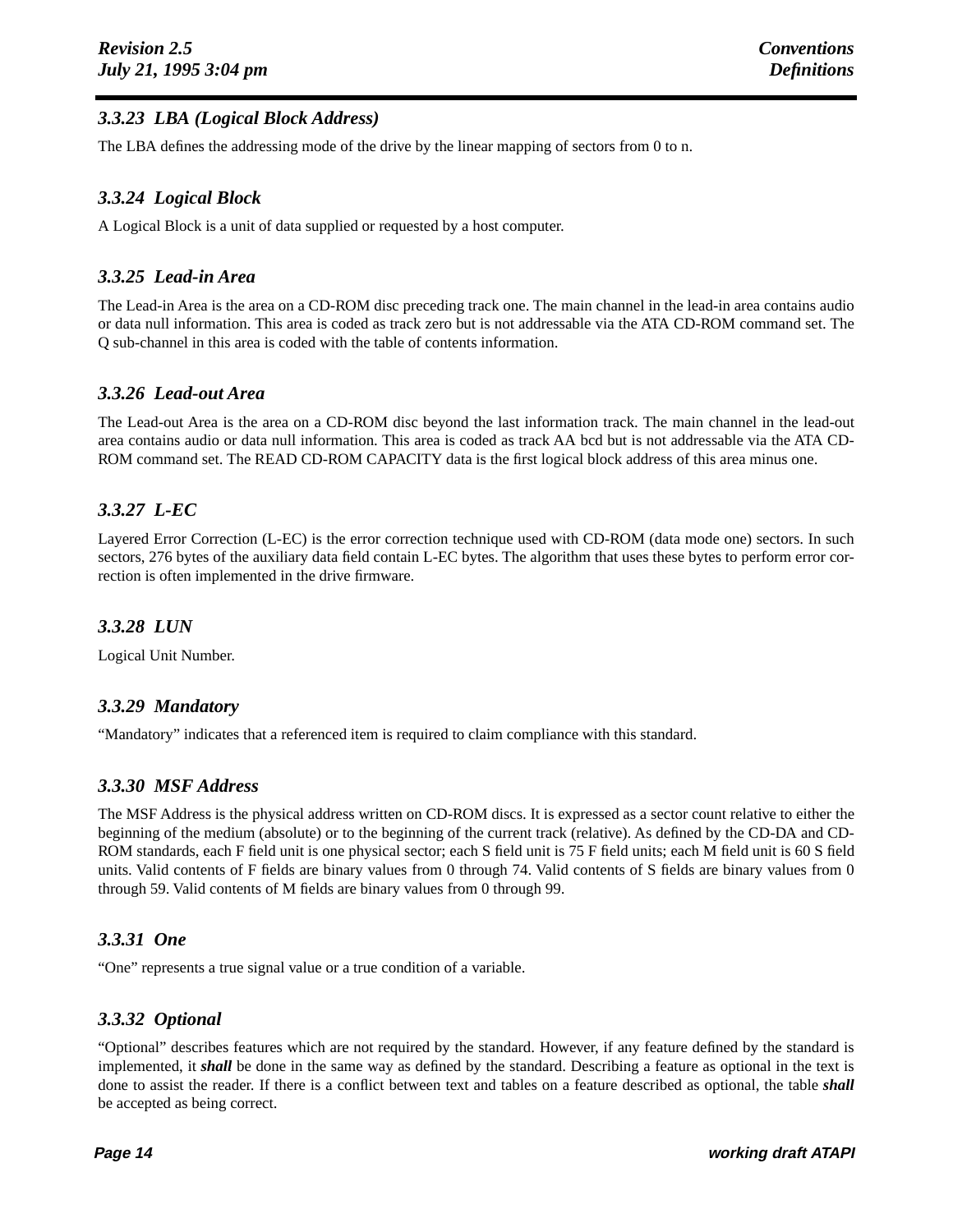## *3.3.33 Output Port*

The Output Port is a means for connecting the audio signal being played to equipment outside the CD-ROM device.

## *3.3.34 Page*

Several commands use regular parameter structures that are referred to as pages. These pages are identified with a value known as a page code.

#### *3.3.35 Pause Area*

A "pause area" is a transition area at the beginning or end of an audio track encoded with audio silence. This transition area is required where the audio track immediately precedes a data track.

#### *3.3.36 PIO (Programmed Input/Output)*

PIO is a means of data transfer that requires the use of the host processor.

#### *3.3.37 Post-gap Area*

Post-gap Area is a transition area at the end of a data track encoded with null information. This transition area is required where the data track immediately precedes an audio track.

#### *3.3.38 Pre-gap Area*

Pre-gap Area is a transition area at the beginning of a data track encoded with null information. This transition area is required where the data track immediately follows an audio track.

#### *3.3.39 Relative F Field*

The sub-division of the S field part of the relative physical address from the beginning of the current track. One physical sector. Written on CD-ROM medium in binary coded decimal notation. The value is from 00bcd to 74bcd.

#### *3.3.40 Relative M Field*

Relative M Field is the most significant part of the relative physical address from the beginning of the current track. It is written on CD-ROM media in binary-coded decimal notation. The value is from 00bcd to 99bcd.

## *3.3.41 Relative S Field*

Relative S Field is the intermediate significant part of the relative physical address from the beginning of the current track. It is written on CD-ROM medium in binary-coded decimal notation. The value is from 00bcd to 59bcd.

#### *3.3.42 SAM*

SCSI Architectural Model.

#### *3.3.43 Reserved*

Reserved bits, fields, bytes, and code values are set aside for future standardization. Their use and interpretation may be specified by future extensions to this or other standards. A reserved bit, field, or byte *shall* be set to zero, or in accordance with a future extension to this standard. The recipient *shall* not check reserved fields.

#### **working draft ATAPI Page 15**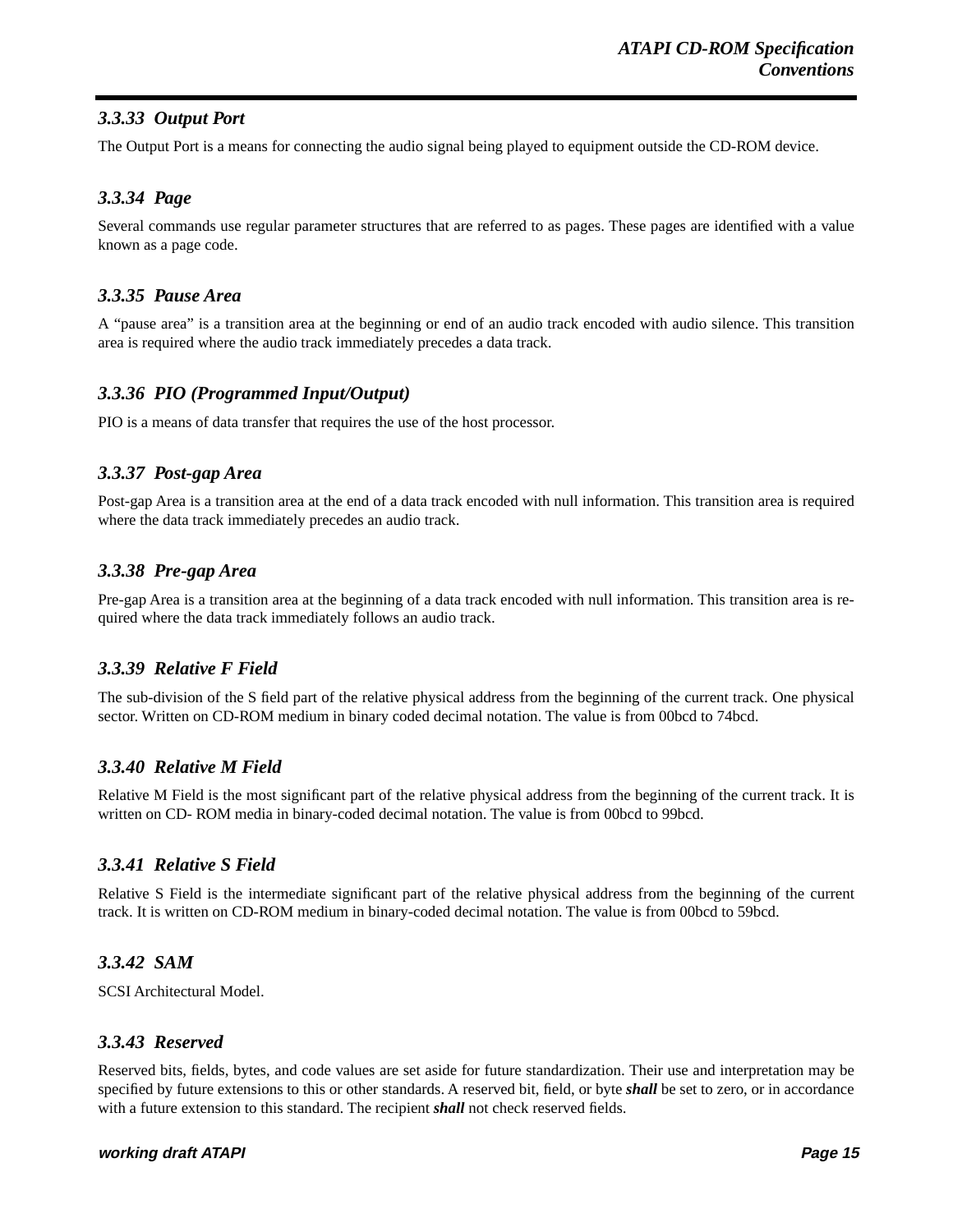#### *3.3.44 Sector*

"Sector" refers to the data contained by one frame time. (On CD-DA medium with two channels of audio this is 1/75th of a second). In the CD-ROM standard document the term block is used for this unit. There may be more than one logical block per sector. Similarly, a single logical block may map to multiple sectors.

#### *3.3.45 Status*

Status is one byte of information sent from the ATA CD-ROM to the host computer upon completion of each command.

#### *3.3.46 Sub-channel*

CD-ROM and CD-DA media have a main channel and a sub-channel. The sub-channel area has eight parts called P, Q, R, S, T, U, V, and W. The Q-sub-channel contains information useful to the controller and drive, such as the control field and MSF addresses. The data rate of each sub-channel (P, Q, etc.) is 1/192nd of that of the main channel.

## *3.3.47 TOC*

The table of contents has information on the type of disc and the starting address of the tracks. This information is encoded in the Q sub-channel.

#### *3.3.48 Track*

A track is a sub-division of the CD-ROM media. A disc has from one to ninety-nine tracks. The data within a track is always of the same type. A track can be either CD-ROM or CD-Audio. A disc can start at any track number.

#### *3.3.49 Track Relative Logical Address*

Track Relative Logical Address is an offset from the beginning of the recorded information on a track expressed in units of the logical block length. The value is used to address logical blocks relative to the beginning of a track using the relative MSF address encoded in the CD-ROM Q sub-channel.

#### *3.3.50 Transition Area*

Sectors at the beginning or end of tracks that are coded with null information are called transition areas. Where required by the media standards, these areas have minimum lengths of 1 s or 2 s. The maximum lengths are not specified. Transition areas at the beginning of a track are encoded with index zero. Addresses within transition areas may not be read.

#### *3.3.51 VU (Vendor Unique)*

The term, VU, is used to describe bits, bytes, fields, code values and features which are not described in this standard, and may be used in a way that varies between vendors.

#### *3.3.52 Zero*

Zero is a false signal value or a false condition of a variable.

#### *3.4 Symbols and Abbreviations*

LSB Least significant bit LUN Logical unit number MSB Most significant bit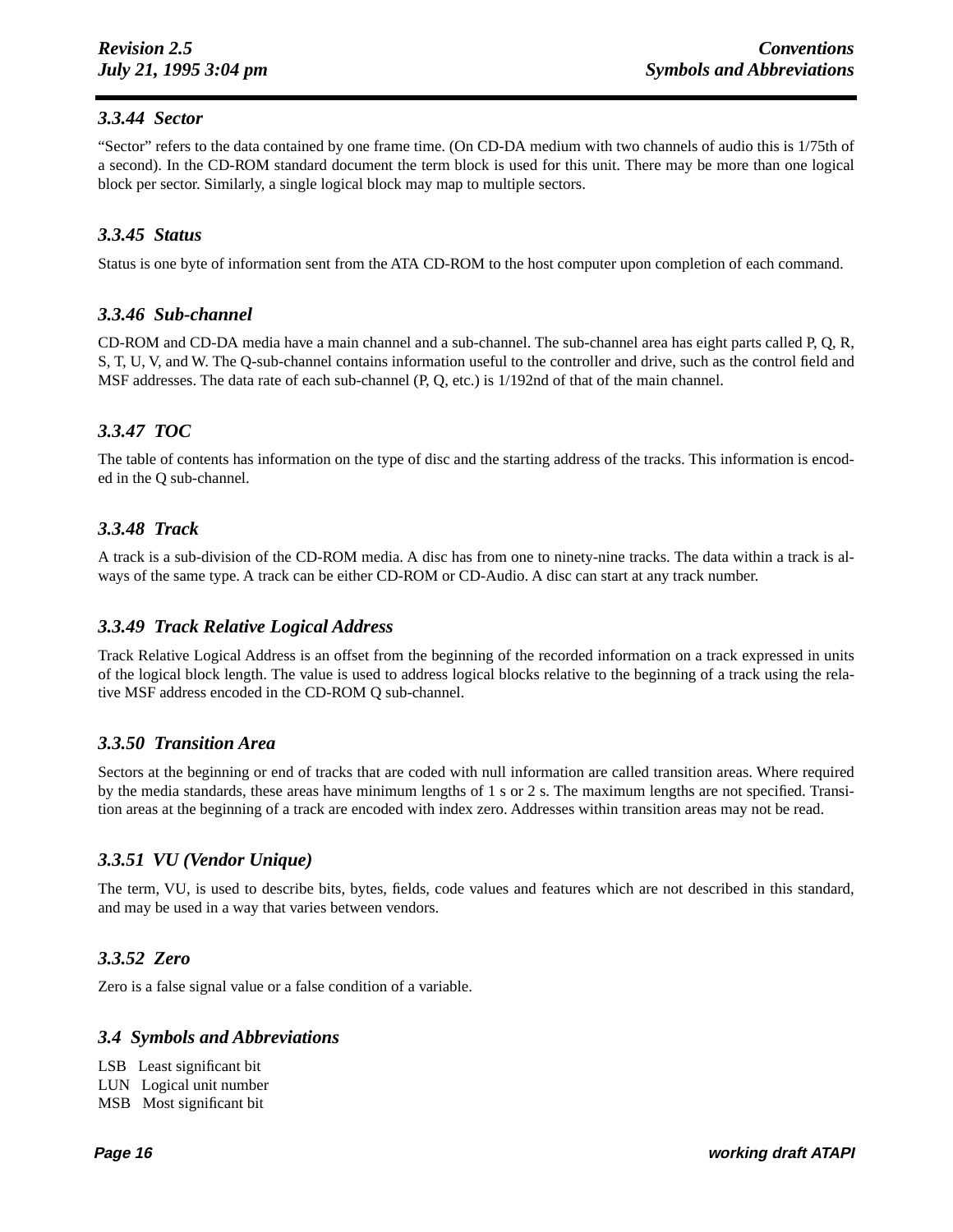## *4.0 ATAPI Overview*

The purpose of the ATAPI is to provide a more extensible and general purpose interface than the ATA Task file.

Although the attachment of a CD-ROM on the ATAPI Interface will utilize the ATA Host Hardware and Task File, the logical interface will differ slightly and will need to support additional capabilities. The Mass Storage devices connected to the ATA make use of eight registers (Task File) that contain the command and all parameters needed for operation. However, eight registers is not enough to pass all the needed information for commanding other peripheral types. To remedy this, the ATAPI Device will receive its commands through the use of a Packet mode, in addition to the normal ATA protocol. The Packet Command will complement the existing ATA commands. The ATAPI Device *shall* support all of the ATA specified protocol, including the Reset Master/Slave Diagnostic Sequence, Diagnostic Command, and Command Abort for unsupported Commands. The ATAPI Device *shall* also support both the Master and Slave modes of operation.

## *4.1 ATA Signal Utilization*

ATAPI Devices will utilize the same signals and timing from the ATA Standard and Extensions.

## *4.2 ATA Command Utilization*

The ATA Task File concept does not contain enough bytes to support some of the CD-ROM command structures, so a new command called "ATAPI Packet Command" has been added to allow a Packet to be sent to the Device. The Packet will be transferred by writing multiple times to the Data Register. No random access to the register file in the Peripheral can be done. This technique reduces the number of register addresses needed, but not the actual space needed. Although all the commands for the CD-ROM Device could be sent via this packet mode, some of the existing ATA commands and the full ATA command protocol must be provided for the existing drivers to operate correctly. The CD-ROM Device will therefore support some existing ATA commands in addition to the new "ATAPI Packet command", so that there will be minimal changes to the existing drivers. This minimal set of ATA commands is different than the minimum as defined in the ATA standard, but should be sufficient for normal operation.

## *4.3 ATA Compatibility*

There are several backward compatibility issues with the existing ATA commands, and therefore the ATAPI CD-ROM Device will respond to the existing ATA Reset Master/Slave Diagnostic Sequence, but not the Identify Drive or Read commands. This will allow the BIOS and older drivers to ignore the CD-ROM Device and not confuse CD-ROM data with normal ATA Drive format data. All unsupported ATA commands *shall* be Aborted, and not executed. As with aborted commands in ATA, an interrupt will be generated to signal the completion with an "aborted" error status.

## *4.4 Packet Types*

To allow for generic packet transfer and the connection of SCSI like peripherals, there *shall* exist a minimum set of information that is exchanged. This information *shall* generically support the following:

- Command Packet (Always padded to number of bytes identified in byte 0 of the identify drive data.  $00 = 12$  bytes,  $01 = 16$  bytes)
- Command Parameter Data (e.g. Write Data etc.)
- Command Response Data (e.g. Read Data etc.)
- Status. The Status will not take the form of a packet of information. The status will be presented using the ATAPI Status Register (redefinitions of the ATA Status Register).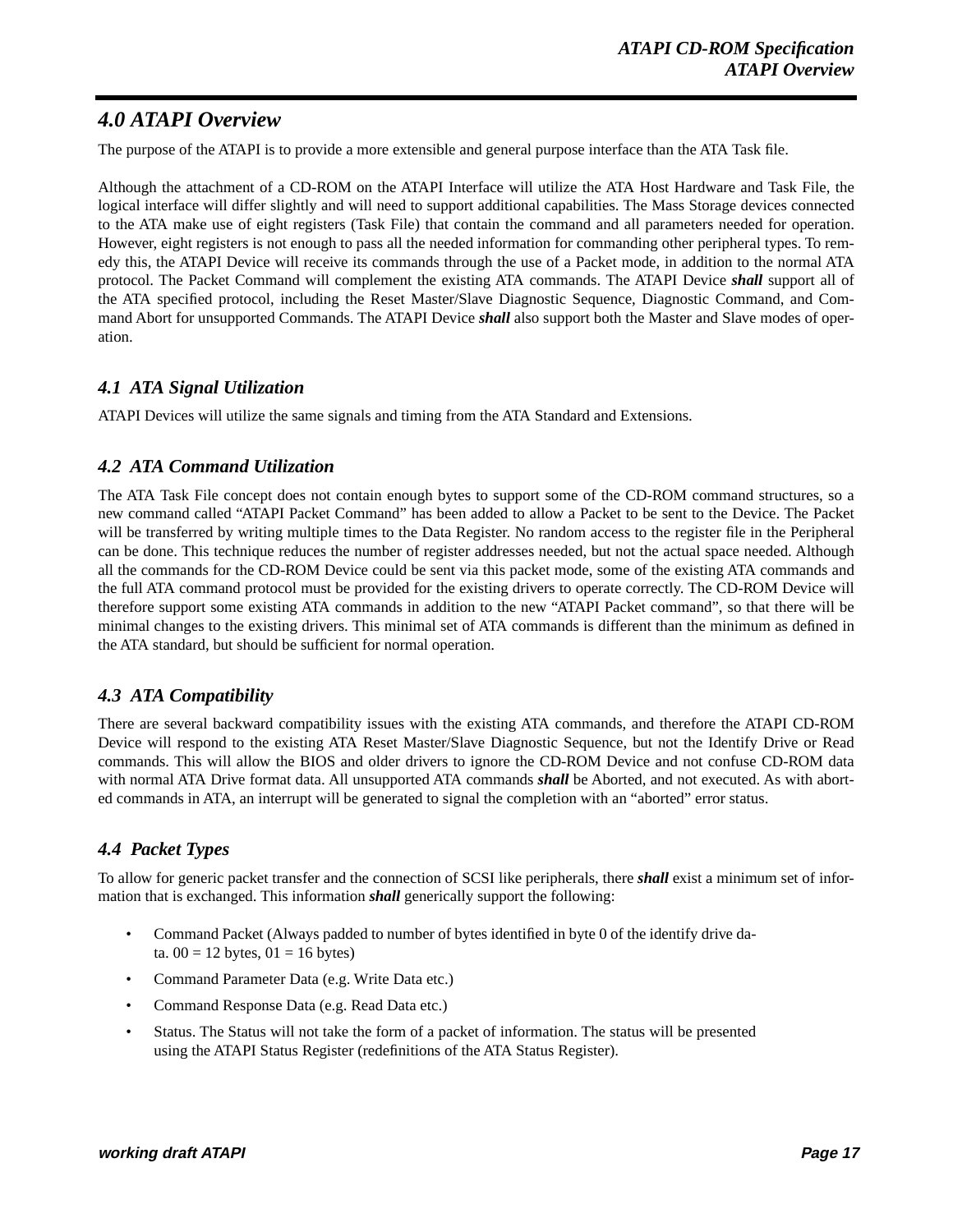| Command                             | Used             | Code           | Error Register |            |                                       | <b>Status Register</b>  |              |             |                           |                |                |             |                           |
|-------------------------------------|------------------|----------------|----------------|------------|---------------------------------------|-------------------------|--------------|-------------|---------------------------|----------------|----------------|-------------|---------------------------|
|                                     |                  |                | $_{\rm BBK}$   | <b>UNC</b> | <b>IDNF</b>                           | <b>ABRT</b>             | <b>TKONF</b> | <b>AMNF</b> | <b>DRDY</b>               | <b>DWF</b>     | <b>DSC</b>     | <b>CORR</b> | <b>ERR</b>                |
| Acknowledge media                   | $\mathbf N$      | DB             |                |            |                                       | V                       |              |             |                           |                |                |             | V                         |
| change                              |                  |                |                |            |                                       |                         |              |             |                           |                |                |             |                           |
| Boot - post-boot                    | ${\bf N}$        | DC             |                |            |                                       | V                       |              |             |                           |                |                |             | V                         |
| Boot - pre-boot                     | $\mathbf N$      | DD             |                |            |                                       | V                       |              |             |                           |                |                |             | V                         |
| Check power mode                    | M                | E <sub>5</sub> |                |            |                                       | $\overline{V}$          |              |             | $\mathbf{V}$              | $\mathbf{V}$   | $\overline{V}$ |             | $\ensuremath{\mathbf{V}}$ |
| Door lock                           | $\Omega$         | DE             |                |            | V                                     | V                       |              |             | V                         |                |                |             | V                         |
| Door unlock                         | 0                | DF             |                |            |                                       | V                       |              |             | V                         |                |                |             | V                         |
| Media eject                         | $\mathbf N$      | <b>ED</b>      |                |            |                                       | $\overline{V}$          |              |             | $\mathbf V$               |                | V              |             | V                         |
| Execute drive diags                 | $\mathbf M$      | 90             |                |            | Special Drive Diagnostic Errors       |                         |              |             |                           |                |                |             | $\ensuremath{\mathbf{V}}$ |
| Format track                        | $\overline{O^1}$ | 50             |                |            | $\mathbf V$                           | V                       |              |             | V                         | V              | V              |             | V                         |
| Identify drive                      | ${\bf N}$        | EC             |                |            |                                       | $\mathbf{V}$            |              |             |                           |                |                |             | V                         |
| Idle                                | $\Omega$         | E <sub>3</sub> |                |            |                                       | V                       |              |             | V                         | $\mathbf{V}$   | $\mathbf{V}$   |             | V                         |
| Idle immediate                      | M                | E1             |                |            |                                       | V                       |              |             | V                         | $\mathbf{V}$   | $\mathbf V$    |             | V                         |
| Initialize drive parms              | $\overline{N^2}$ | 91             |                |            |                                       | $\mathbf{V}$            |              |             |                           |                |                |             | V                         |
| <b>NOP</b>                          | M                | $00\,$         |                |            |                                       | $\mathbf{V}$            |              |             | $\ensuremath{\mathbf{V}}$ |                |                |             | $\ensuremath{\mathbf{V}}$ |
| <b>ATAPI Pkt. Command</b>           | M                | A <sub>0</sub> |                |            | <b>Contains Packet Command Status</b> |                         |              |             | $\ensuremath{\mathbf{V}}$ |                |                | $\mathbf V$ | V                         |
| <b>ATAPI Identify Device</b>        | M                | A <sub>1</sub> |                |            |                                       | V                       |              |             | V                         | $\overline{V}$ | $\mathbf{V}$   |             | V                         |
| <b>ATAPI Soft Reset</b>             | M                | 08             |                |            |                                       |                         |              |             |                           |                |                |             |                           |
| Service                             | $\Omega$         | A2             |                |            |                                       | V                       |              |             | V                         |                |                |             | V                         |
| Read buffer                         | N                | E <sub>4</sub> |                |            |                                       | $\mathbf{V}$            |              |             |                           |                |                |             | V                         |
| Read DMA (w/retry)                  | ${\bf N}$        | C8             |                |            |                                       | $\mathbf{V}$            |              |             |                           |                |                |             | $\mathbf{V}$              |
| Read DMA (wo/retry)                 | ${\bf N}$        | C9             |                |            |                                       | $\mathbf V$             |              |             |                           |                |                |             | V                         |
| Read long (w/retry)                 | $\overline{N^2}$ | 22             |                |            |                                       | $\overline{V}$          |              |             |                           |                |                |             | V                         |
| Read long (wo/retry)                | $\overline{N^2}$ | 23             |                |            |                                       | V                       |              |             |                           |                |                |             | $\mathbf{V}$              |
| Read multiple                       | $\mathbf N$      | C <sub>4</sub> |                |            |                                       | V                       |              |             |                           |                |                |             | V                         |
| Read sector(s) (w/retry)            | $\overline{N^2}$ | 20             |                |            |                                       | $\mathbf{V}$            |              |             |                           |                |                |             | V                         |
| Read sector(s) (wo/retry)           | $\overline{N^2}$ | 21             |                |            |                                       | V                       |              |             |                           |                |                |             | $\mathbf{V}$              |
| Read verify sector(s)               | $N^2$            | 40             |                |            |                                       | V                       |              |             |                           |                |                |             | V                         |
| (w/retry)                           |                  |                |                |            |                                       |                         |              |             |                           |                |                |             |                           |
| Read verify sector(s)<br>(wo/retry) | $N^2$            | 41             |                |            |                                       | $\mathbf V$             |              |             |                           |                |                |             | V                         |
| Recalibrate                         | $\overline{O^1}$ | 1x             |                |            |                                       | $\mathbf V$             | $\mathbf V$  |             | $\mathbf V$               | $\mathbf{V}$   | $\mathbf V$    |             | $\ensuremath{\mathbf{V}}$ |
| Seek                                | $\overline{N^1}$ | $7\mathrm{x}$  |                |            |                                       | $\mathbf V$             |              |             |                           |                |                |             | $\mathbf V$               |
| Set features                        | $\mathbf M$      | $\rm EF$       |                |            |                                       | $\mathbf V$             |              |             | V                         | $\mathbf V$    | V              |             | $\mathbf V$               |
| Set multiple mode                   | ${\bf N}$        | C6             |                |            |                                       | $\mathbf V$             |              |             | $\mathbf V$               | $\mathbf V$    | $\mathbf V$    |             | $\mathbf V$               |
| Sleep                               | $\mathbf M$      | E <sub>6</sub> |                |            |                                       | $\mathbf V$             |              |             | $\ensuremath{\mathbf{V}}$ | $\mathbf V$    | $\mathbf V$    |             | $\mathbf V$               |
| Standby                             | $\mathbf{O}$     | E2             |                |            |                                       | $\mathbf V$             |              |             | $\mathbf V$               | $\mathbf V$    | $\mathbf V$    |             | $\mathbf V$               |
| Standby immediate                   | $\mathbf M$      | ${\rm E0}$     |                |            |                                       | $\overline{\mathbf{V}}$ |              |             | $\mathbf V$               | $\mathbf{V}$   | $\mathbf V$    |             | $\ensuremath{\mathbf{V}}$ |
| Write buffer                        | ${\bf N}$        | $\rm E8$       |                |            |                                       | $\mathbf V$             |              |             |                           |                |                |             | V                         |
| Write DMA (w/retry)                 | ${\bf N}$        | ${\rm CA}$     |                |            |                                       | $\mathbf V$             |              |             |                           |                |                |             | V                         |
| Write DMA (wo/retry)                | ${\bf N}$        | CB             |                |            |                                       | $\mathbf V$             |              |             |                           |                |                |             | $\mathbf V$               |

*Table 2 - Generic Command and Status Usage for ATAPI Devices*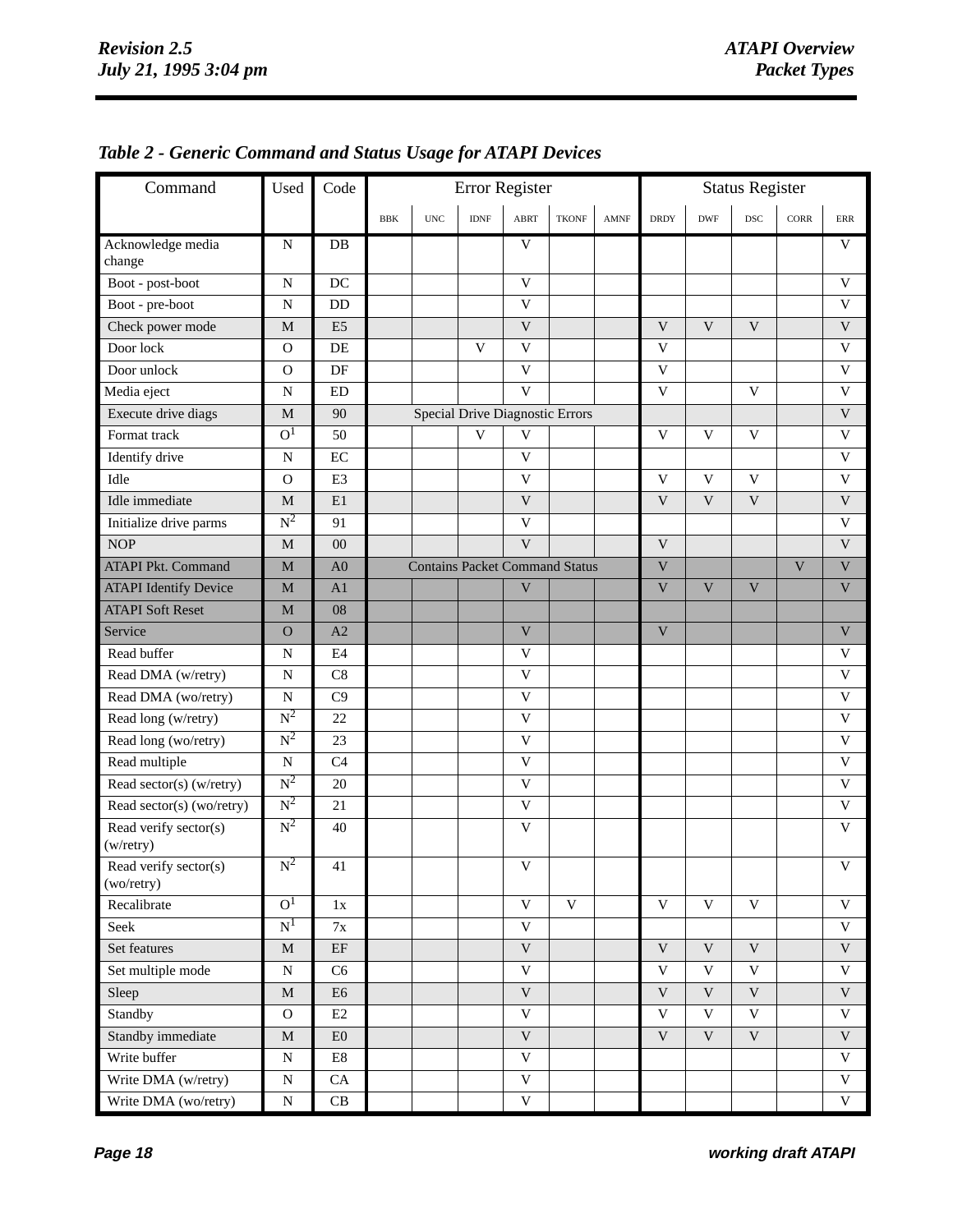| Command                                                                                                                                | Used             | Code           | Error Register |            |             |             |              | <b>Status Register</b> |             |            |            |             |            |
|----------------------------------------------------------------------------------------------------------------------------------------|------------------|----------------|----------------|------------|-------------|-------------|--------------|------------------------|-------------|------------|------------|-------------|------------|
|                                                                                                                                        |                  |                | <b>BBK</b>     | <b>UNC</b> | <b>IDNF</b> | <b>ABRT</b> | <b>TKONF</b> | <b>AMNF</b>            | <b>DRDY</b> | <b>DWF</b> | <b>DSC</b> | <b>CORR</b> | <b>ERR</b> |
| Write long (w/retry)                                                                                                                   | $N^2$            | 32             |                |            |             | V           |              |                        |             |            |            |             | V          |
| Write long (wo/retry)                                                                                                                  | $\overline{N^2}$ | 33             |                |            |             | V           |              |                        |             |            |            |             | V          |
| Write multiple                                                                                                                         | N                | C <sub>5</sub> |                |            |             | V           |              |                        |             |            |            |             | V          |
| Write same                                                                                                                             | N                | E <sub>9</sub> |                |            |             | V           |              |                        |             |            |            |             | V          |
| Write sector(s) (w/retry)                                                                                                              | $\overline{N^2}$ | 30             |                |            |             | V           |              |                        |             |            |            |             | V          |
| Write sector(s) (wo/retry)                                                                                                             | $\overline{N^2}$ | 31             |                |            |             | V           |              |                        |             |            |            |             | V          |
| Write verify                                                                                                                           | N                | 3C             |                |            |             | V           |              |                        |             |            |            |             | V          |
| Invalid command code                                                                                                                   |                  |                |                |            |             | V           |              |                        |             |            | V          |             | V          |
| $V =$ valid on this command<br>$M =$ Mandatory and <i>shall</i> be supported by CD-ROM ATAPI Devices, as specified by the ATA Standard |                  |                |                |            |             |             |              |                        |             |            |            |             |            |

*Table 2 - Generic Command and Status Usage for ATAPI Devices (Continued)*

 $O =$  Optional for use by an ATAPI Device

N = Not supported by ATAPI Devices (*shall* be Aborted by the ATAPI Device)

Shaded = Commands are utilized by the ATAPI Devices

1. Although this command is Optional for ATAPI the ATA Standard specifies it as Mandatory.

2. This command is specified as Mandatory for ATA, but *shall* NOT be supported by ATAPI Devices.

## *4.5 How SCSI is Used by ATAPI*

Although the ATAPI Device will utilize many of the actual packet definitions from the SCSI standard, it will NOT use most other features of the normal SCSI Protocol. Thus there are no Phases, no Messages, no sharable bus, (only one Host Computer) and no SCSI Hardware. For those who are familiar with the current SCSI-3 effort, this Standard will not conform with that Packetized Standard.

## *4.5.1 Differences from the SCSI Standard*

Some of the major differences from the SCSI Standard:

- Status will use the ATAPI description, rather than a Data Byte passed at the end of the command.
- ATAPI Device is slave during operation rather than the master view of a SCSI Peripheral.
- No messages are supported.
- No disconnect/reconnect or any of the SCSI Pointers.
- No linking.
- No queueing of commands.
- All CD-ROM Command Packets (CP) are 12 bytes in length, rather than the 6, 8, 10 or 12-byte packets of the SCSI Standard; however, 16-byte ATAPI Command Packets are defined for SAM compatibility for future Devices. The size of the Command Packet required by a Device is defined in word 0 of the ATAPI Identify Device command, allowing Host System Device Drivers to determine the size of the Command Packets before issuing an ATAPI Command Packet.
- No allegiance conditions are used.

This standard will make use of many of the Standard SCSI Command Block definitions and Commands, but some of the commands that would normally be supported by a SCSI Device will not be supported for various reasons. These com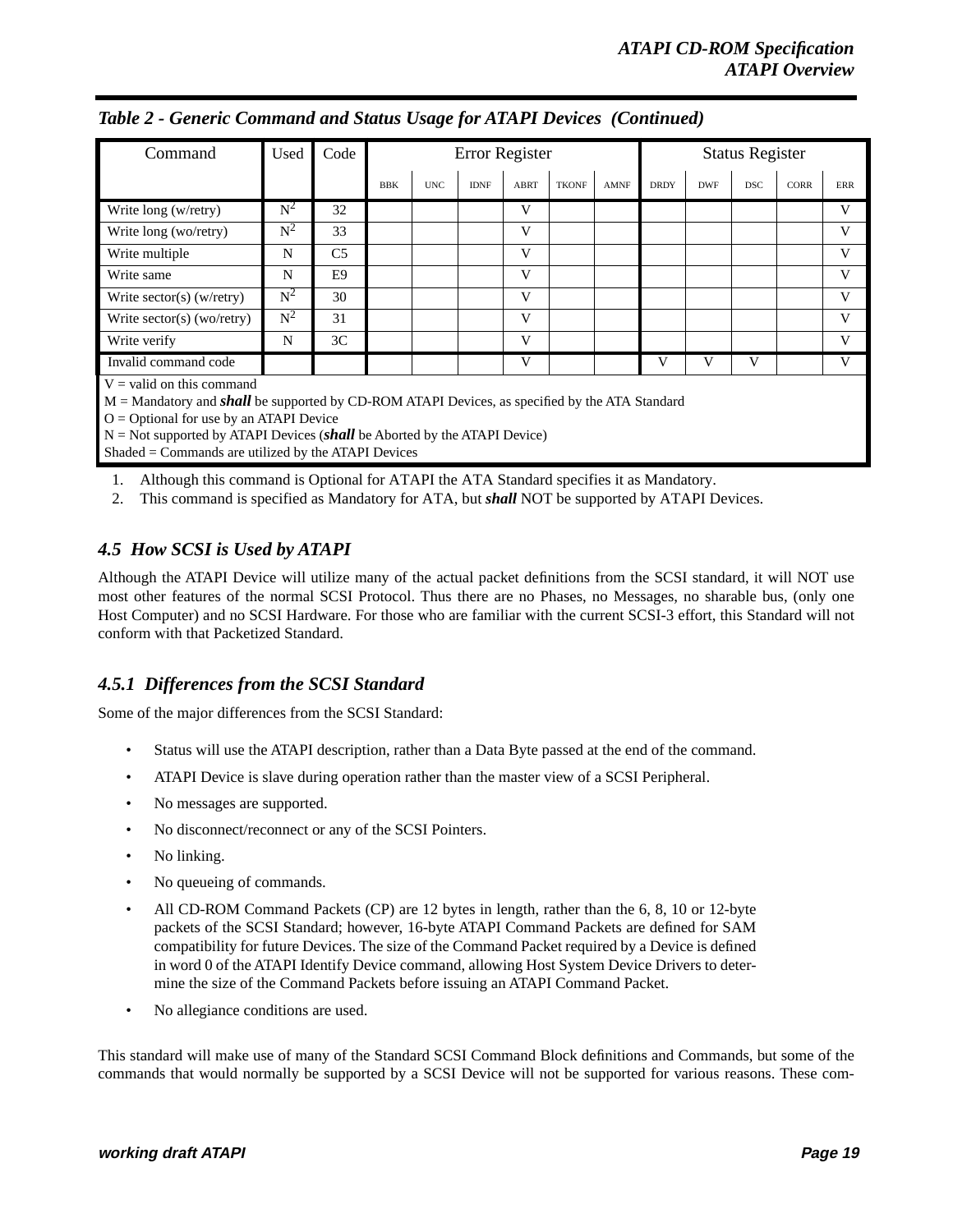mands are:

- Reserve and release; as there is only one Host allowed, this is not needed.
- Send and receive diagnostics; the ATA EXECUTE DRIVE DIAGS command replaces these commands.
- Change definitions; as there is no SCSI, this command is nonsensical.
- Copy / Copy and Verify; no shared bus so this command can't be implemented.
- Compare; no shared bus, so this command can't be implemented.
- Read and Write Buffer; simplification.
- Log Sense and Select; simplification.
- Search Data; simplification.
- Verify; simplification.

#### *4.5.2 Redundant Command Functionality (Task File vs. Packet)*

The SCSI Standard has provided some commands that the ATA Standard also provides. It is the intent of this standard to allow all the functionality to exist, by utilizing only Command Packets. This will allow existing SCSI like drivers to continue to issue packets for all operation, and have some lower level driver convert them to the ATAPI protocol. Unfortunately there are existing low level drivers that would like to continue to use some non data transfer ATA Task File commands. As such both these "Task File" and "Packet" commands will be supported.

#### *4.5.2.1 Door Lock and Door Unlock vs. Prevent / Allow Medium Removal*

There is a need to support a removable Device protocol that allows the Device to send a request to the Host to unlock and/ or Eject the media. There is already an existing methodology that provides this capability in ATA. The devicerequested eject is performed by setting the MCR bit in the Error Register and issuing an Error status to the Host (ERR bit in the Status Register) for all subsequent DOOR LOCK commands. The Host would then issue an ACKNOWLEDGE MEDIA CHANGE command to indicate that it will perform the Unlock / Eject sequence. The SCSI PREVENT/ALLOW MEDIUM REMOVAL command only allows the host to "Prevent" the user from removing the media and not to signal when the user needs to remove the media. As such both the ATA and Packet (ATAPI) versions of the commands will be supported. When the ATA Door Lock is used, only the MCR bit will be presented to the host, which can then poll for this condition. When the Packet commands are used the MCR / Door Lock sequence will not be used. The Door Lock / Unlock command is optional, but if the MCR bit is set by the device, it *shall* be supported.

#### *4.5.2.2 ATAPI Identify Drive vs. Inquiry*

The ATAPI IDENTIFY DRIVE command has information that the low level drivers use to perform ATA interface hardware configuration. Information in the Identify Drive *shall* continue to look exactly as the ATA Identify Drive does for compatibility reasons. As the information in the Inquiry Command cannot be returned by the ATAPI Identify Drive Command, the Inquiry Command will be supported for use by higher level drivers.

#### *4.5.2.3 Initialize Drive Parameters and Set Features vs. Mode Sense and Mode Select*

The INITIALIZE DRIVE PARAMETERS command does not contain a method to provide non ATA device configuration information, and will not be used. As such the Mode Select and Mode Sense from the SCSI standard *shall* be supported. The combination of Mode Select and Set Features commands contain all the necessary functionality and is most compatible with the existing BIOSes and OS Drivers.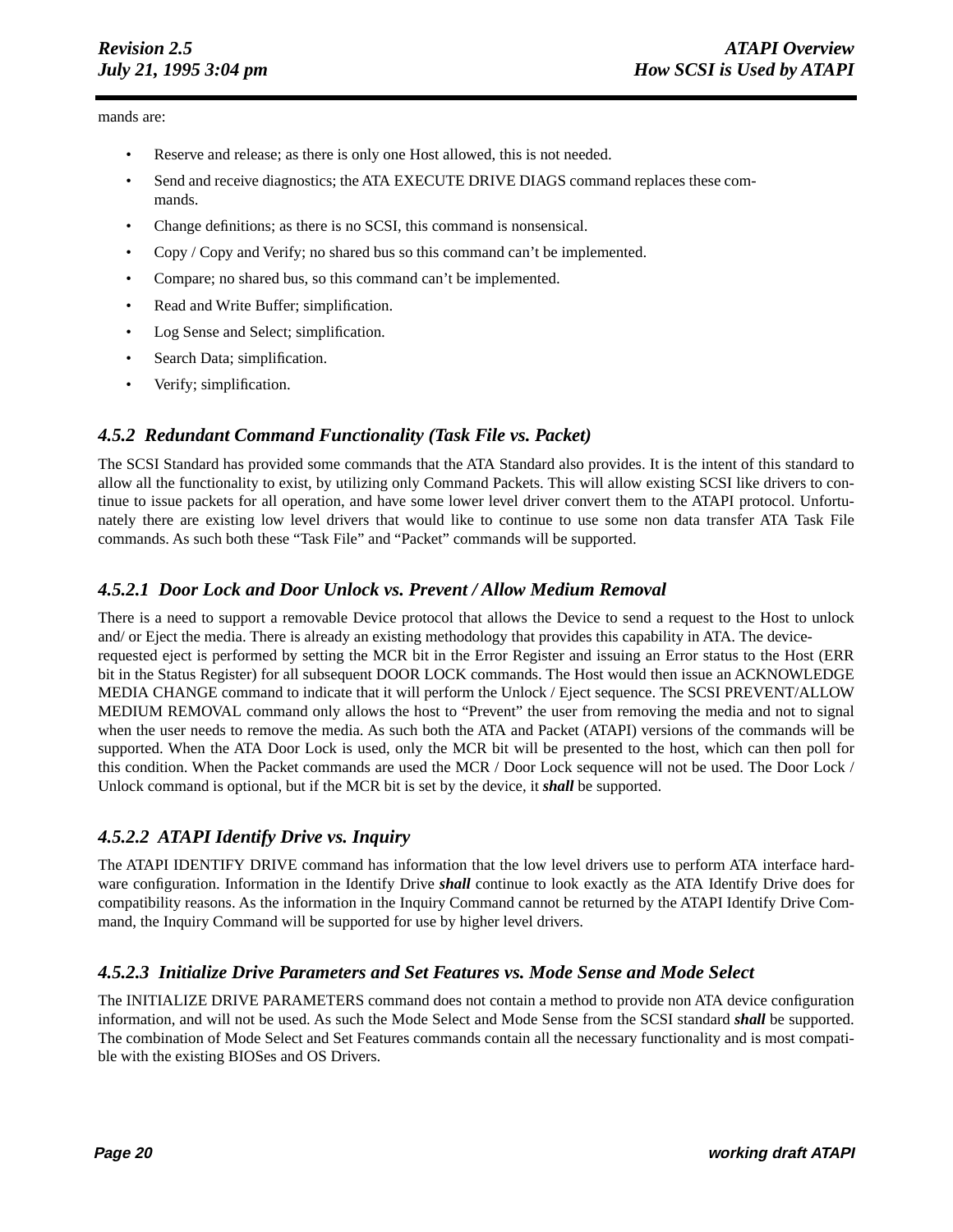## *5.0 ATAPI Protocol*

The ATAPI Device is commanded by two methods, the original ATA Commands utilizing the Task File and the new Packet Command method. For both methods, the devices using this interface *shall* be programmed by the host computer to perform commands and return status to the host at command completion. When more than one Device is daisy chained on the interface, commands are written in parallel to all peripherals, and for ATA commands except the Execute Diagnostics command, only the selected Device (DRV bit in the Drive/Head ATA Register) executes the command. On an Execute Diagnostics command addressed to Device 0, both devices *shall* execute the command, and Device 1 *shall* post its status to Device 0 via PDIAG-.

The "Protocol" for ATAPI centers around the usage of a new ATA Command called "ATAPI Packet Command." All the normal ATA rules and protocol are used to issue the Packet Command, but once the command has been issued, a new set of rules applies:

- 1. The interpretation of the DRQ bit in the Status Register *shall* be used along with the Interrupt Reason Registers to determine the actual Interrupt Type.
- 2. The actual command for the Device to execute is sent as a packet via the data register, and not the Task File.
- 3. Command arguments are supplied by the Command Packet as well as from the Task File.
- 4. A Byte Count is used to determine the amount of data the Host *shall* transfer at each DRQ Interrupt.
- 5. The ATAPI Features Register is used to indicate when DMA will be used rather than by using different opcodes.
- 6. The final status is presented to the Host as a new interrupt after the last data has been transferred, rather than along with the last block of data.

These new rules (protocol) only apply from after the issuance of the Packet Command, until the Completion Status has been read by the Host. After the Completion Status has been read, the Task File Register definitions and Protocol revert to the standard ATA definition.

## *5.1 Initialization*

The ATAPI Device will respond just as defined in the ATA Standard. The DASP and PDIAG signals will be utilized following any reset condition, except the ATAPI RESET command.

## *5.2 ATAPI PACKET Command*

The ATAPI Packet Command is issued exactly as normal ATA commands, by initializing the Task File Registers, setting the Drive Selection Bit and writing the Command byte into the Command Register. With normal ATA commands a DRQ (Optional Interrupt) would be generated to indicate that the data for the command could be transferred to/from the Device. With the Packet Command, the first DRQ indicates that the Command Packet Data *shall* be written to the Device. Once the Command Packet has been sent, the command proceeds as a normal ATA command would. The Command Packet bytes *shall* always be transferred via PIO and never using DMA.

ATA Packet Commands can be issued regardless of the state of the DRDY Status Bit.

If while polling BSY the device remains in a state where it cannot accept a command for more than 5 seconds, the Host *shall* time out and reset the device.

Data transfers may be accomplished in more ways than are described by this standard, but the sequences described in this Standard *shall* be used to remain compatible with current and future ATAPI Devices.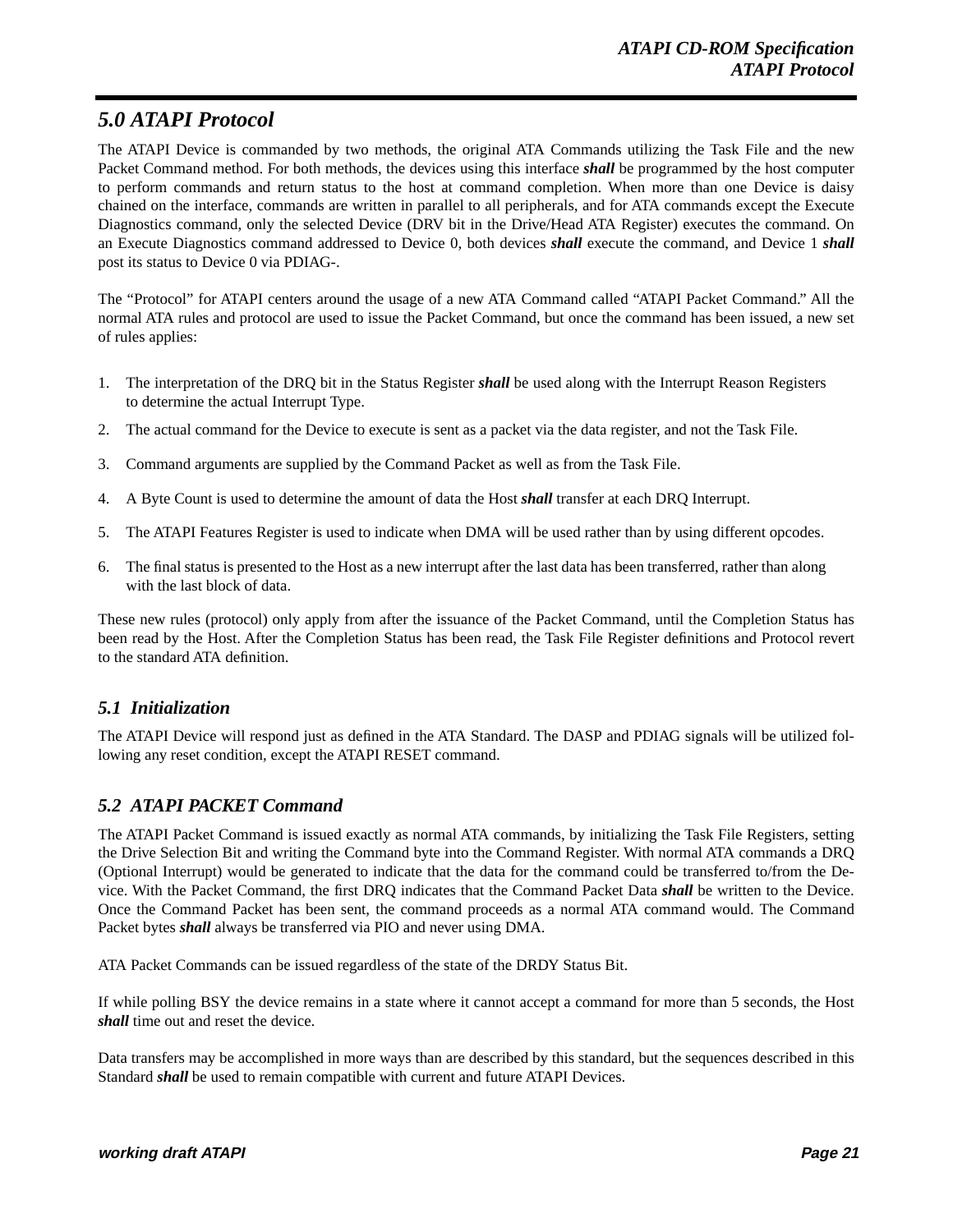## *5.3 Status Register Utilization for Packet Commands*

See *"6.7 ATAPI Register Map (Packet Command)"* on page 54 for a description of the register definition.

## *5.4 Byte Count Register (Cylinder Low/High) Usage for Packet Commands*

This register is used to control the number of bytes the Host *shall* transfer at each DRQ. It is only used for the command parameter data being transferred via PIO and never for DMA or Command Packet bytes.

Since the length of data that is actually transferred to and from an ATAPI Device using PIO is controlled by the Host, and since the ATAPI Device needs to be able to control the number of bytes transferred, an additional capability was needed. By using the Byte Count Register, a capability to transfer a variable number of bytes has been created. In ATAPI the Device indicates to the Host the number of bytes that *shall* be transferred on each DRQ Interrupt. Before transferring data, the Host *shall* read the 16-bit Byte Count Register, and comply with the length requested. Both the ATAPI Device and the Host will have their own byte counts and will transfer until those counts go to zero. For some commands, such as Mode Sense, the Host does not know the amount of data that will be transferred, and *shall* rely on the Byte Count supplied by the Device to transfer the correct amount of data.

A further capability of the Byte Count Register is for the Host to signal to the ATAPI Device the maximum amount of data it can take in a single PIO DRQ packet and or the preferred packet size. For all commands that require data be transferred, the Host *shall* set the Byte Count Register to the desired length before issuing the Packet Command. This length *shall* be used by the ATAPI Device as the maximum size for each PIO or DMA data packet. The Device can choose to transfer packets smaller than those set by the host in the Byte Count Register.

For all commands that can transfer all the data in one DRQ Interrupt, the Byte Count *shall* contain the total data length. When a Read command is being processed, the ATAPI Device may wish to send all the data that is available in its buffers on just one DRQ Interrupt, with the limitation that only 65535 bytes may be transferred at one time.

| Operation                                                                                        | Usage $(PIO)$                                                                                                                                                                                                   | Usage (Non-Overlapped DMA)                                                                                                |
|--------------------------------------------------------------------------------------------------|-----------------------------------------------------------------------------------------------------------------------------------------------------------------------------------------------------------------|---------------------------------------------------------------------------------------------------------------------------|
| <b>Send Command Packet</b>                                                                       | Is used as a parameter to the Packet Com-<br>mand and is not used to control the Packet<br>transfer.                                                                                                            | Command Packet is always sent via Pro-<br>grammed I/O and not DMA.                                                        |
| Parameters to the Packet Com-<br>mand (Task File Contents)                                       | As a parameter to any Packet Command that<br>will transfer parameter data, the Byte Count<br>is used by the Host to communicate the maxi-<br>mum / preferred amount of data to be trans-<br>ferred on each DRO. | The Device can ignore the byte count, as the<br>actual transfers are controlled via the ATAPI<br>Device and not the Host. |
| Parameter Data from the Device<br>to the Host (e.g. data from a Read,<br>or Inquiry command)     | At each DRQ / DMARQ the count contains<br>the number of bytes that the Host <b>shall</b> trans-<br>fer from the Device.                                                                                         | The ATAPI Device can transfer data when-<br>ever it wishes, and as such the Byte Count<br><i>shall not</i> be used.       |
| Parameter Data from the Host to<br>the Device (e.g. data for a Write,<br>or Mode Select command) | At each DRQ / DMARQ the count contains<br>the number of bytes that the Host <b>shall</b> trans-<br>fer to the Device.                                                                                           | The ATAPI Device can transfer data when-<br>ever it wishes, and as such the Byte Count<br><i>shall not</i> be used.       |

## *Table 3 - Byte Count Register Usage*

If the Device requests more data be transferred than required by the command protocol, the Host *shall* pad when sending data to the Device, and dump extra data into a bit bucket when reading data from the Device.

On odd byte transfers, the only permissible time for an actual Odd Byte Count value will be on the Last DRQ, intermediate DRQs *shall* contain even byte counts.

The peripheral is not responsible for padding the data. Only the specific amount of data specified by the host byte count shall be transferred. Transfers exceeding the host byte count may cause data corruption.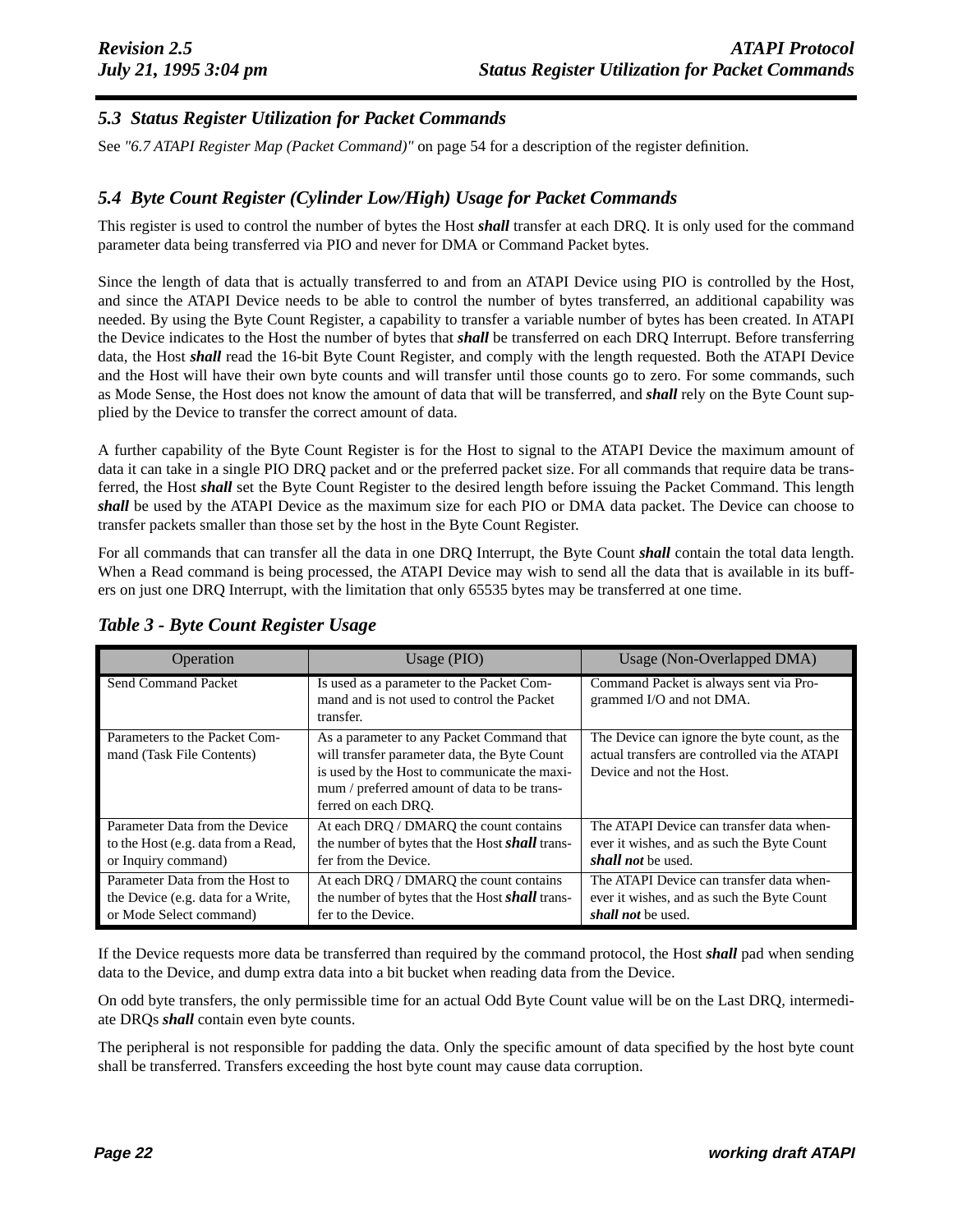#### *5.5 Sector Count (ATAPI Interrupt Reason) Register Usage for Packet Commands*

The Interrupt Reason Register contains an expanded definition of the ATA DRQ Status. When the DRQ is presented in the ATAPI Status Register for an ATAPI Packet Command, the contents of this register indicate if Packet Command or User Data shall be transferred and, if so, the direction of the transfer, as well as Release and Completion State information.

#### *5.6 Immediate Command Operation*

Some of the ATAPI Commands are immediate. These commands return Completion Status immediately, with the actual execution of the command continuing. When the actual completion of the seek operation of immediate commands has occurred, the Device shall set the DSC bit in the Status Register.

- Immediate Mode commands that report completion before the actual completion (Seek, Play Audio, etc.) *shall* respond by queuing the new command.
- ATA commands operate differently from packet commands. When a new ATA command is written to the Command Register, before a command has completed, the executing command stops execution and the new command is aborted with an Aborted Command error.
- New ATAPI packet commands received while a previous packet command is still executing shall cause both commands to be aborted with an error, "Check Condition".
- If an Immediate Mode command is executing when the devices is issued an SRST the DSC bit *shall* not be cleared with the rest of the status register. Instead the functionality of the DSC bit *shall* be maintained.

#### *5.7 Overlapped Operation*

Devices reporting support for Overlapped commands are capable of improving system performance by releasing the ATA bus to another device before completing a command in progress. For more detail see *"5.17 Overlapped Command Operation"* on page 39.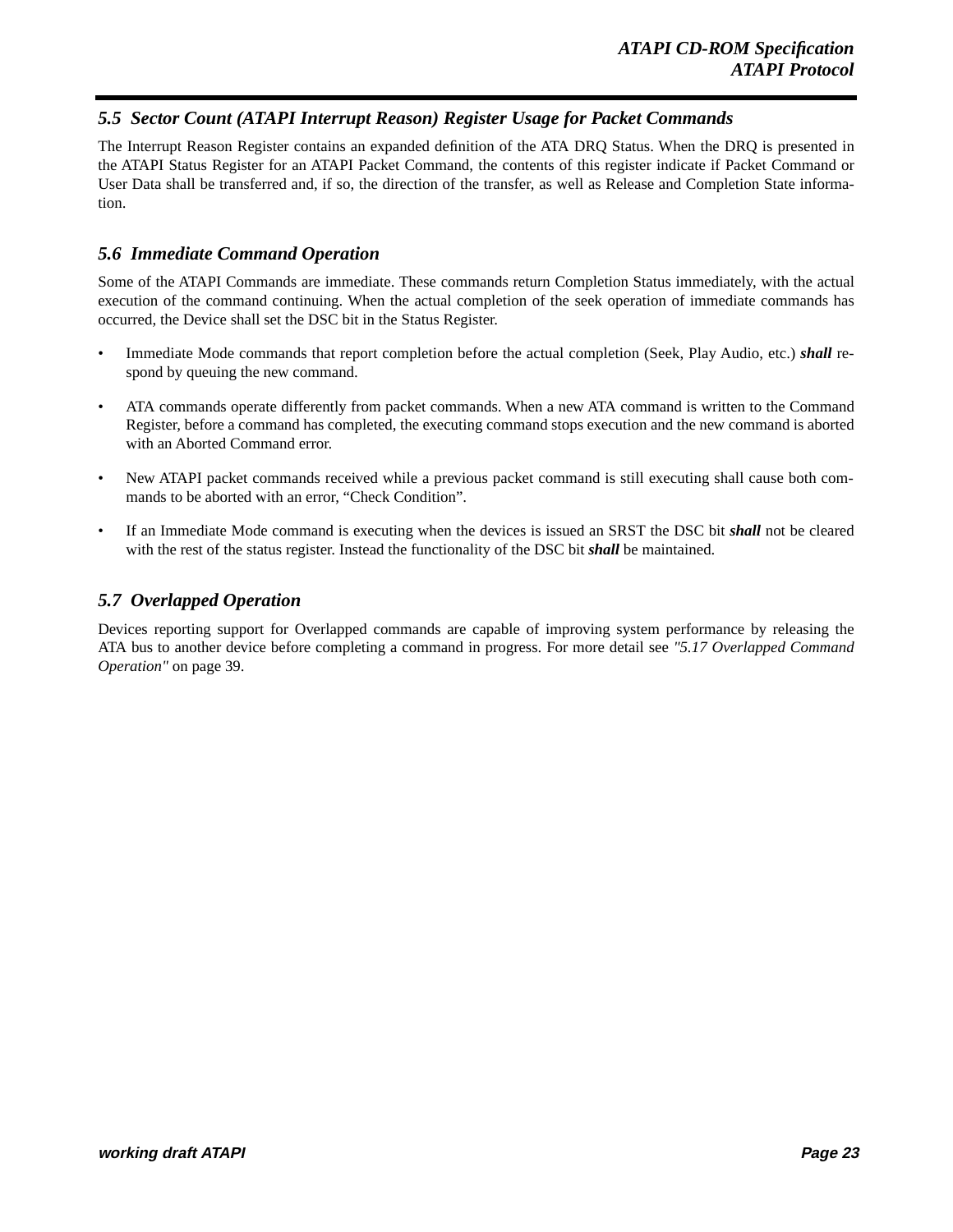#### *5.7.1 Example of ATAPI Overlap with only one ATAPI Peripheral*

- ATAPI Drive Releases the Task File Ownership after acceptance of an ATAPI command.
- Overlap Mode is enabled on each command via the ATAPI Features Register.
- Overlapped Commands are issued to an ATA (Legacy) Drive while an ATAPI Command is still processing.
- Interrupts are generated from the selected device only. Thus the Driver must always select the Overlap capable device when there is no active command to a Legacy Device.
- Device uses Interrupt & SERVICE Status to gain Host's attention. SERVICE Status set when any service is needed.
- Driver uses the A2h (Service) Command to give control of the Task File Registers back to the Device after an Interrupt and Sensing the SERVICE status bit.
- The Interrupt Reason RELEASE Status bit is used to indicate a Release Interrupt.

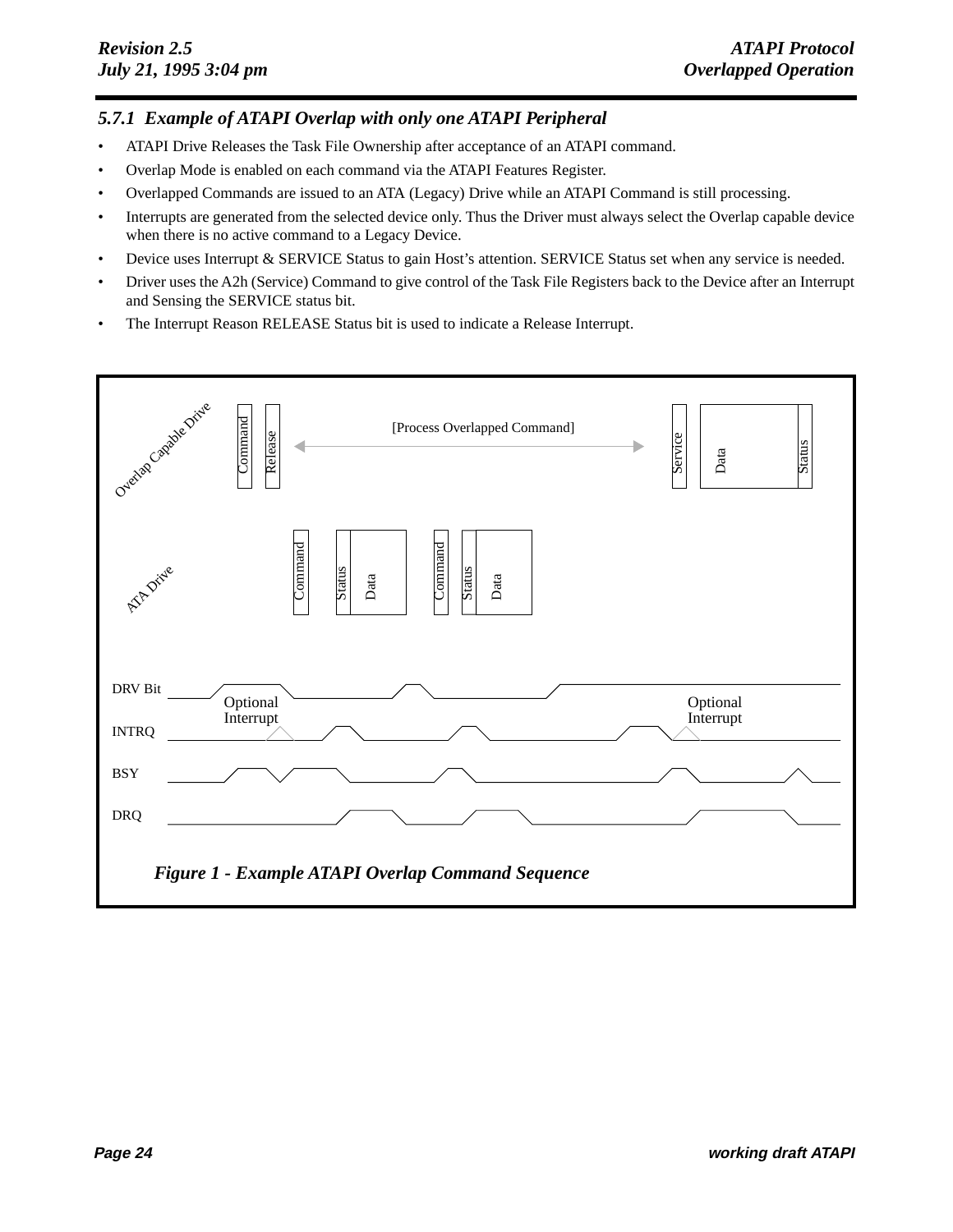#### *5.8 Flow of Packet Command, PIO Data In to Host*

This class includes commands such as Inquiry, Read etc. Execution includes the transfer of some unknown number of data bytes from the Device to the host.

- 1. The host Polls for BSY=0, DRQ=0 then initializes the task file by writing the required parameters to the Features, Byte Count, and Drive/Head registers.
- 2. The host writes the Packet Command code (A0h) to the Command Register.
- 3. The Device sets BSY, before the next system read of the status register, and prepares for Command Packet transfer.
- 4. When the Device is ready to accept the Command Packet, the Device sets CoD and clears IO. DRQ *shall* then be asserted simultaneous or prior to the de-assertion of BSY. Some Devices will assert INTRQ following the assertion of DRQ. See section *7.1.7.1, "General Configuration Word (0)",* on page 63 for command packet DRQ types and other related timing information.
- 5. After detecting DRQ, the host writes the 12 bytes (6 words) of Command to the Data Register.
- 6. The Device(1) clears DRQ (when the 12th byte is written), (2) sets BSY, (3) reads Features and Byte Count requested by the host system, (4) prepares for data transfer.
- 7. When data is available, the Device:(1) places the byte count of the data available into the Cylinder High and Low Registers, (2) sets IO and clears CoD, (3) sets DRQ and clears BSY, (4) sets INTRQ.
- 8. After detecting INTRQ, the host reads the DRQ bit in the Status Register to determine how it *shall* proceed with the command. If DRQ= 0 then the device has terminated the command. If DRQ=1 then the host *shall* read the data (number of bytes specified in the Cylinder High/Low Registers) via the Data Register. In response to the Status Register being read, the Device negates INTRQ for both cases.
- 9. The Device clears DRQ. If transfer of more data is required, the Device also sets BSY and the above sequence is repeated from step 7.
- 10. When the Device is ready to present the status, the Device places the completion status into the Status Register, sets CoD, IO, DRDY and clears BSY, DRQ, prior to asserting INTRQ.
- 11. After detecting INTRQ & DRQ=0 the host reads the Status Register and if necessary, the Error Register for the command completion status.

The DRQ signal is used by the device to indicate when it is ready to transfer data, and is cleared after (during) the last byte of data to be transferred. This applies for both Command Packet as well as normal read/write data.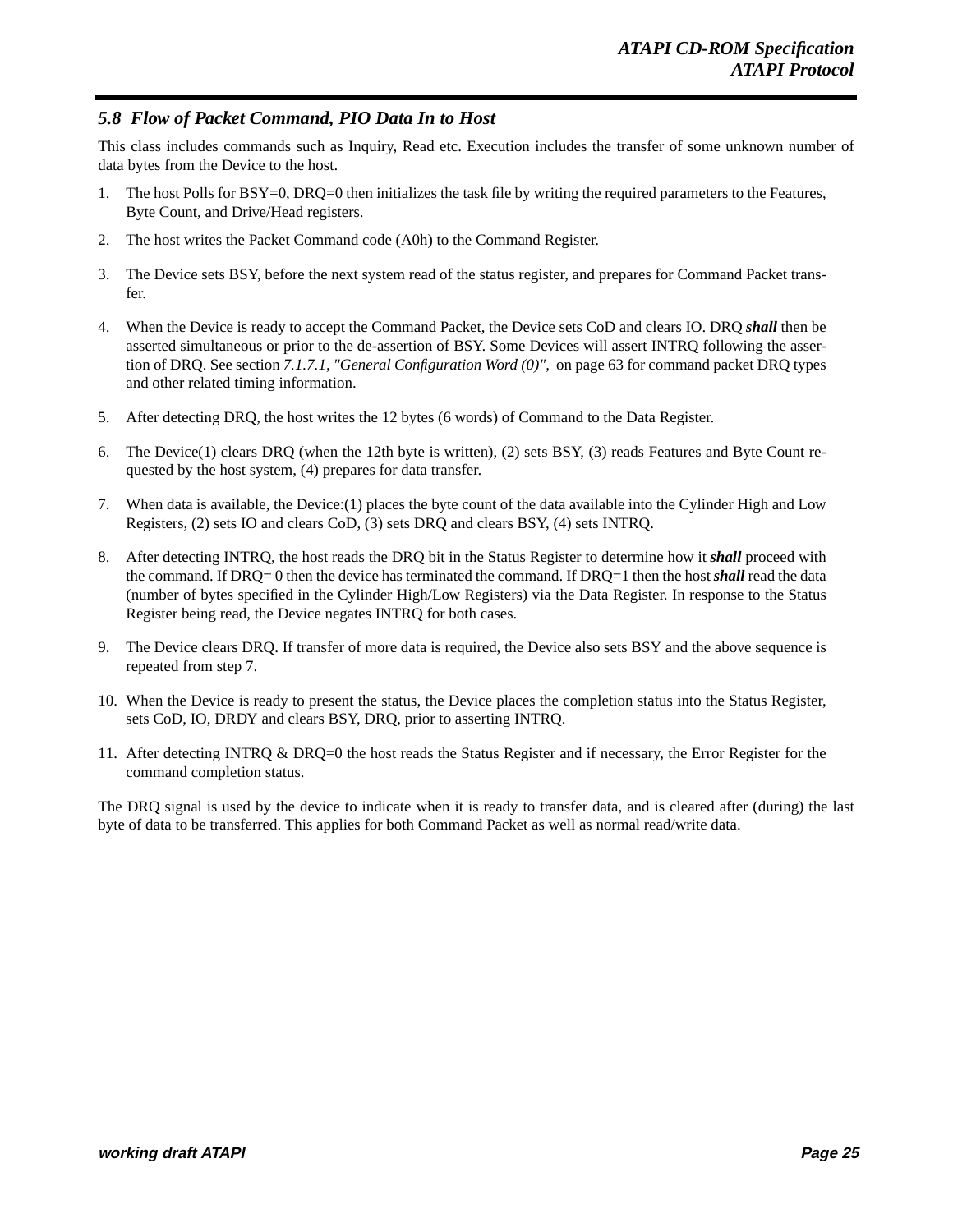| <b>Host Computer</b>                                                                                     | <b>ATAPI</b> Device                                                                                                     |  |  |  |
|----------------------------------------------------------------------------------------------------------|-------------------------------------------------------------------------------------------------------------------------|--|--|--|
| Wait for BSY=0, DRQ=0 $\sim$<br>Initialize Task File<br><b>Issue Packet Command</b>                      | Clears BSY,                                                                                                             |  |  |  |
|                                                                                                          | Sets BSY<br>Ready for Command Packet                                                                                    |  |  |  |
| Wait for DRQ or INTRQ                                                                                    | Set CoD, clear BSY, IO<br><b>Assert DRQ/INTRQ</b>                                                                       |  |  |  |
| Write Command Packet Bytes                                                                               | Negate DRQ after 12th (or 16th) byte<br>Set BSY<br>Perform command                                                      |  |  |  |
|                                                                                                          | Set Byte Count in Cylinder High/Low<br>Set DRQ, IO clear BSY, CoD<br><b>Assert INTRQ</b>                                |  |  |  |
| Wait for INTRQ<br><b>Read Status</b><br>If $DRQ = 1$                                                     | Negate INTRQ<br>Loop if more<br>data to transfer<br>Set BSY                                                             |  |  |  |
| Read Cylinder High/Low (Byte Count) ________<br>Transfer Data Bytes<br>If $DRQ = 0$ (Command terminated) | Set status in Status Register<br>Set IO, CoD, DRDY; Clear DRQ, BSY                                                      |  |  |  |
| Read Status                                                                                              | <b>Assert INTRQ</b><br>Negate INTRQ                                                                                     |  |  |  |
| If Error, Read Error Register                                                                            |                                                                                                                         |  |  |  |
| This Diagram is for Visualization only, design to text.                                                  | Solid Lines indicate control flow, and dotted lines are actions taken but without direct control flow change occurring. |  |  |  |
| Figure 2 - Packet Command with PIO Data In to Host                                                       |                                                                                                                         |  |  |  |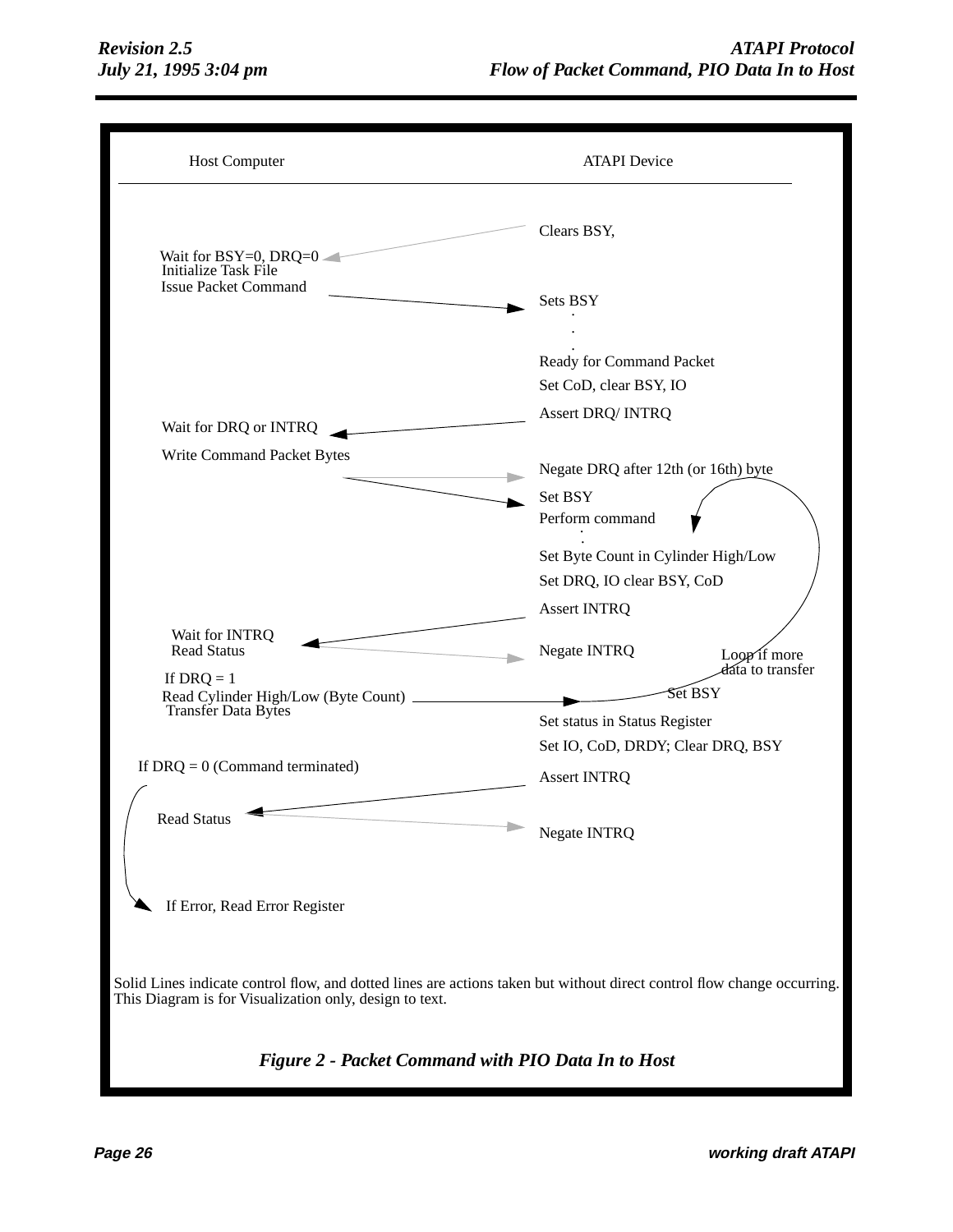#### *5.9 Flow of Overlapped Commands with Data Transfer In to Host*

This class includes commands such as Inquiry, Read etc. Execution includes the transfer of some unknown number of data bytes from the Device to the host.

- 1. The host Polls for BSY=0, DRQ=0 then initializes the task file by writing the required parameters to the Features, Byte Count, and Drive/Head registers. The OVERLAP bit in the ATAPI FEATURES Register must be set (1).
- 2. The host writes the Packet Command code (A0h) to the Command Register.
- 3. The Device sets BSY, before the next system read of the status register, and prepares for Command Packet transfer.
- 4. When the Device is ready to accept the Command Packet, the Device sets CoD and clears RELEASE, IO. DRQ *shall* then be asserted simultaneous or prior to the de-assertion of BSY. Some Devices will assert INTRQ following the assertion of DRQ. See section *7.1.7.1, "General Configuration Word (0)",* on page 63 for command packet DRQ types and other related timing information.
- 5. After detecting DRQ, the host writes the 12 bytes (6 words) of Command to the Data Register.
- 6. The Device(1) clears DRQ (when the 6th word is written), (2) sets BSY, (3) reads Features and Byte Count requested by the host system, (4) prepares for either Release of the ATA Bus or Data Transfer.
- 7. If the Device has NOT been previously commanded to generate an interrupt after accepting the Packet Command Data, the Device may optionally not release the ATA Bus. In this case the device *shall* move directly from accepting the Command Packet Data to Data Transfer (Step 12. below) with DRQ=1, CoD=0 and IO = 0. This must also be done within the time reported the Identify Drive Data Command Data. See *"7.1.7.16 Typical Time for the Release After Command Received (Word 71)*" on page 67. If the Device has been commanded to generate an interrupt after processing the Packet Command, the Device *shall* always release the ATA Bus.
- 8. The Device (1) sets the RELEASE bit in the ATAPI STATUS Register, (2) clears IO, CoD, DRQ, (3) clears BSY. If the Device has been previously commanded to generate an interrupt when releasing the ATA Bus after receiving a Packet Command, the Device *shall* set INTRQ (1).
- 9. Released State.

#### *---- At this point the Host is free to select the other Device and Issue Commands --- --- When the Host is Not using the Non Overlapped Device it selects the Overlap Device allowing it to interrupt ---*

- 10. When the Device is ready to accept data, the Device (1) sets the SERVICE Bit in the ATAPI STATUS Register, (2) sets DRQ, (3) sets INTRQ.
- 11. After detecting INTRQ, the Host *shall* read the ATAPI STATUS Register to determine if the selected device is requesting service. If there is an overlapped command active on the non-selected device, the Host *shall* change the DRV Bit and read the ATAPI STATUS Register to determine if service is also needed on the non-selected Device. When the state of both Device's SERVICE bits are known the Host *shall* select one of the Devices, that is requesting service, and issue the Service (A2h) Command. The Host *shall* employ some fairness technique in choosing which Device will be serviced.
- 12. When the Device receives the Service Command or if moving directly from Packet Command Data to Data Transfer, the Device (1) places the byte count of the data available into the Cylinder High and Low Registers, (2) clears SERVICE, (3) sets IO and clears CoD, (4) sets DRQ and clears BSY. If the Device has been previously command-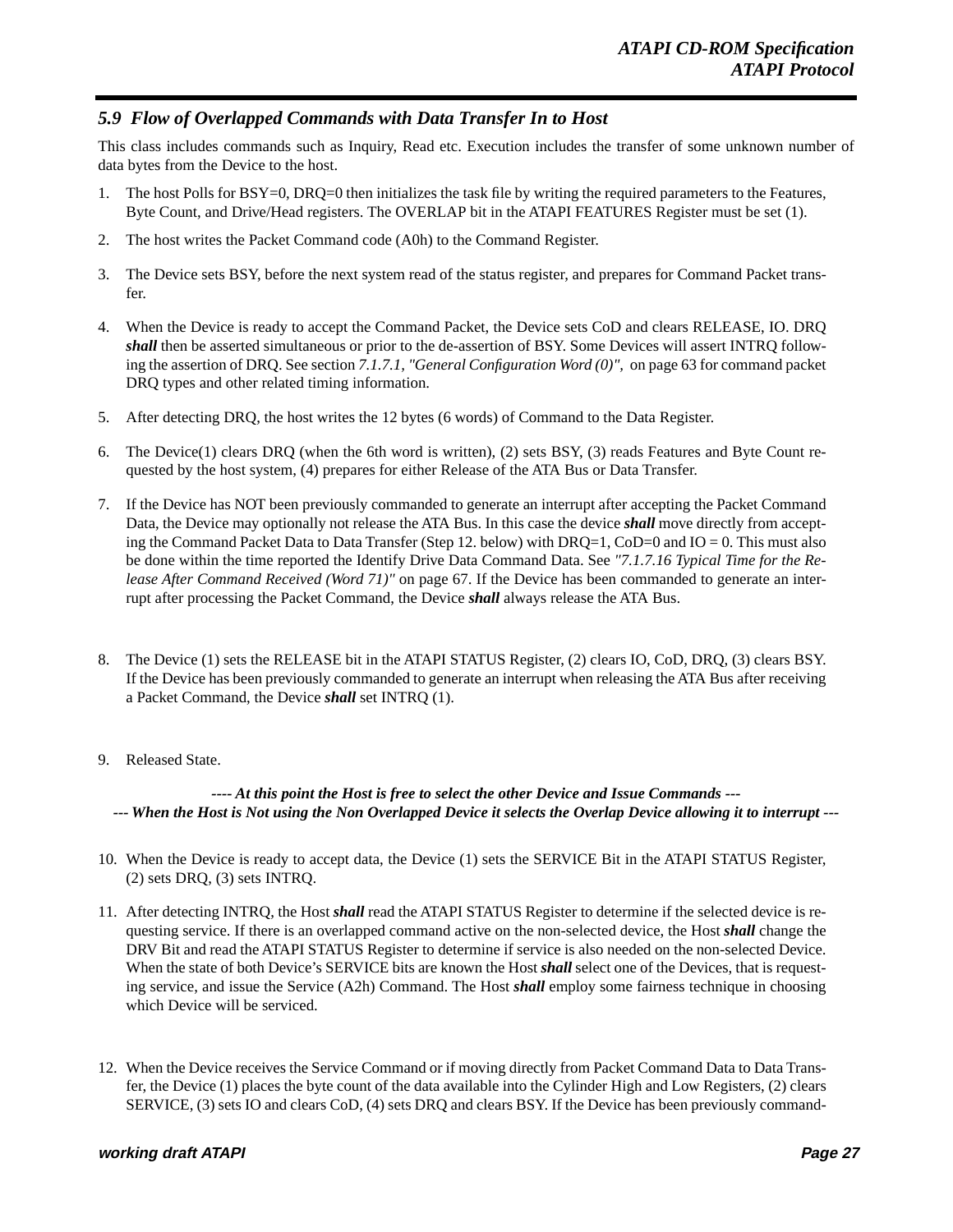ed to generate an interrupt when done processing the Service Command, the Device *shall* set INTRQ (1).

- 13. After detecting INTRQ or that BSY has been cleared, the host reads the DRQ bit in the Status Register to determine how it will proceed with the command. If DRQ= 0 then the device has either released the ATA Bus or terminated the command. If DRQ=1 then the host *shall* read the data (number of bytes specified in the Cylinder High/ Low Registers) via the Data Register. In response to the Status Register being read, the Device negates INTRQ for both cases.
- 14. If no more data is to be transferred, proceed to step 17.
- 15. The Device (1) leaves BSY cleared, (2) clears DRQ. The RELEASE Bit *shall* have been set at the beginning of the last data transfer. The IO and CoD bits *shall* remain in the same state as for a normal data transfer, this distinguishes the "Release" from a "Status" state.
- 16. The above sequence is repeated from step 9.
- 17. The Device clears DRQ and sets BSY.
- 18. The Device places the completion status into the Status Register, sets CoD, IO, DRDY, clears RELEASE, BSY, and DRQ, prior to asserting INTRQ.
- 19. After detecting INTRQ & DRQ=0, the host reads the Status Register and if necessary, the Error Register for the command completion status. If the Host detects that the RELEASE Bit or that both IO and CoD are not set this is not a status state but a release state and should proceed accordingly.

The DRQ signal is used by the device to indicate when it is ready to transfer data, and is cleared after (during) the last byte of data to be transferred. This applies for both Command Packet as well as normal read/write data.

The RELEASE Bit is used to signal that the Drive has released the ATA Bus. The RELEASE Bit *shall* be qualified by the host with both BSY and DRQ cleared. If either BSY or DRQ is set, then the value in the RELEASE bit is undefined.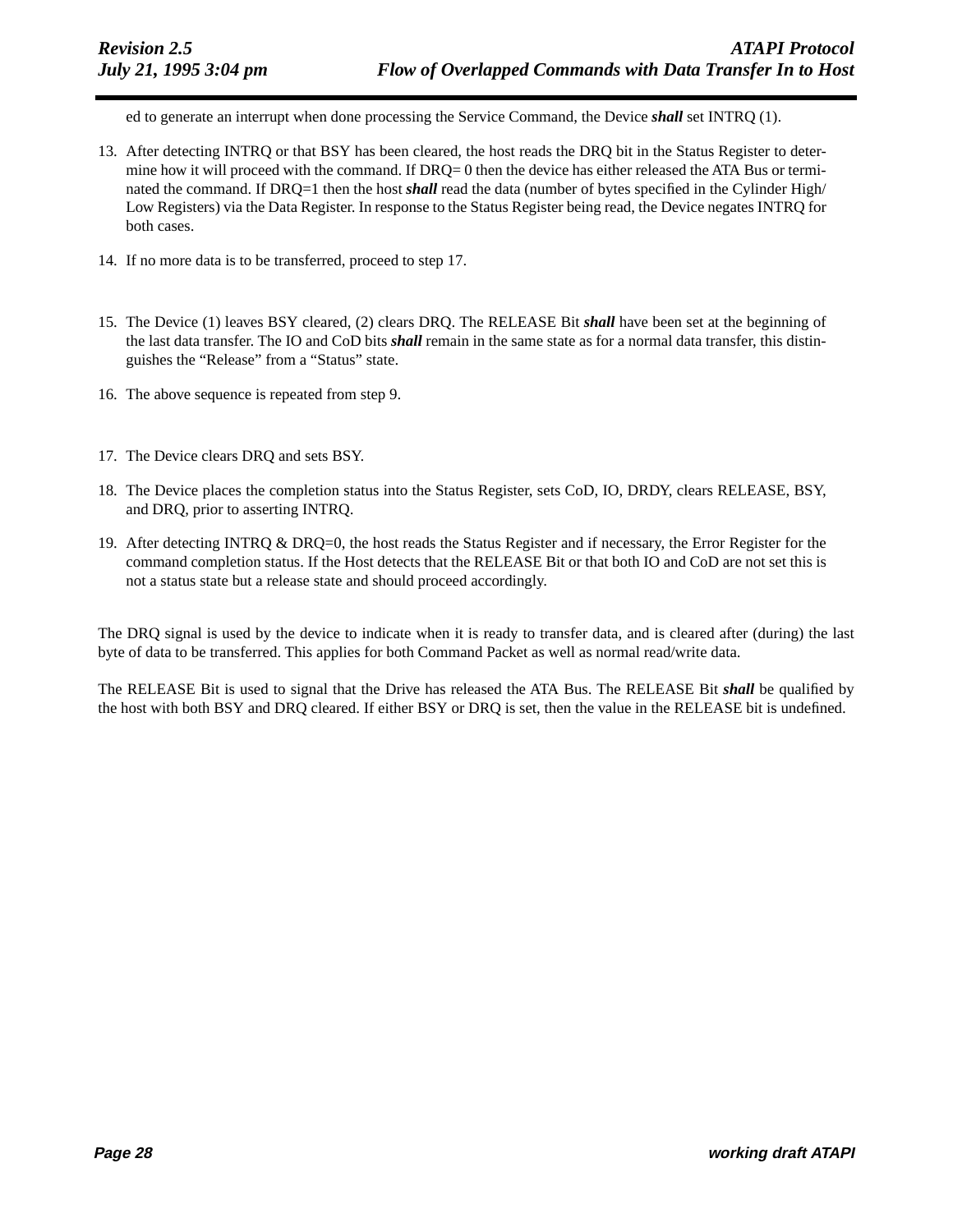#### *ATAPI CD-ROM Specification ATAPI Protocol*

| Wait for BSY=0, DRQ=0<br><b>Initialize Task File</b>                                                                                                                                                                                                |                                                                                                       |
|-----------------------------------------------------------------------------------------------------------------------------------------------------------------------------------------------------------------------------------------------------|-------------------------------------------------------------------------------------------------------|
|                                                                                                                                                                                                                                                     | Clears BSY,                                                                                           |
| <b>Issue Packet Command</b>                                                                                                                                                                                                                         | Sets BSY                                                                                              |
|                                                                                                                                                                                                                                                     |                                                                                                       |
|                                                                                                                                                                                                                                                     | Ready for Command Packet                                                                              |
|                                                                                                                                                                                                                                                     | Set CoD, clear BSY, IO                                                                                |
| Wait for DRQ or INTRQ                                                                                                                                                                                                                               | <b>Assert DRQ/INTRQ</b>                                                                               |
| Write Command Packet Bytes                                                                                                                                                                                                                          | Negate DRQ after 12th (or 16th) byte                                                                  |
|                                                                                                                                                                                                                                                     | Set BSY                                                                                               |
|                                                                                                                                                                                                                                                     | Decode and Check Command<br>Set RELEASE, Clear IO & CoD<br>Clear BSY and Optionally set INTRQ         |
| Wait for INTRQ or BSY Release                                                                                                                                                                                                                       | Perform command                                                                                       |
| <b>Issuing of Commands to Other Device Possible Here</b><br>When done, reselect the overlap Device                                                                                                                                                  |                                                                                                       |
| Wait for INTRQ                                                                                                                                                                                                                                      | When Ready to transfer data<br>Set SERVICE and Assert INTRQ                                           |
| <b>Read Status</b><br>If SERVICE set, Issue Service (A2h) Command                                                                                                                                                                                   | Negate INTRQ<br>Set BSY<br>Set Byte Count in Cylinder High/Low<br>Set DRQ, IO clear BSY, CoD, SERVICE |
| Wait for INTRQ or BSY being cleared<br><b>Read Status</b>                                                                                                                                                                                           | <b>Optionally Assert INTRQ</b><br>If Release after xfer, set RELEASE<br>Negate INTRQ<br>Loop if more  |
| If DRQ = $0 \&$ RELEASE or if Cod $\&$ IO are not set                                                                                                                                                                                               | data to transfer                                                                                      |
| If $DRO = 1$<br>Read Cylinder High/Low (Byte Count)<br><b>Transfer Data Bytes</b>                                                                                                                                                                   | Clear DRQ & BSY<br>Set BSY.                                                                           |
| If DRQ = 0 and Cod & IO are set (Completion)                                                                                                                                                                                                        | Set status in Status Register<br>Set IO, CoD, DRDY; Clear DRQ, BSY<br><b>Assert INTRQ</b>             |
| <b>Read Status</b>                                                                                                                                                                                                                                  | Negate INTRQ                                                                                          |
| If Error, Read Error Register                                                                                                                                                                                                                       |                                                                                                       |
| Solid Lines indicate control flow, and dotted lines are actions taken but without direct control flow change occurring.<br>This Diagram is for Visualization only, design to text.<br>Figure 3 - Overlapped Packet Command with PIO Data In to Host |                                                                                                       |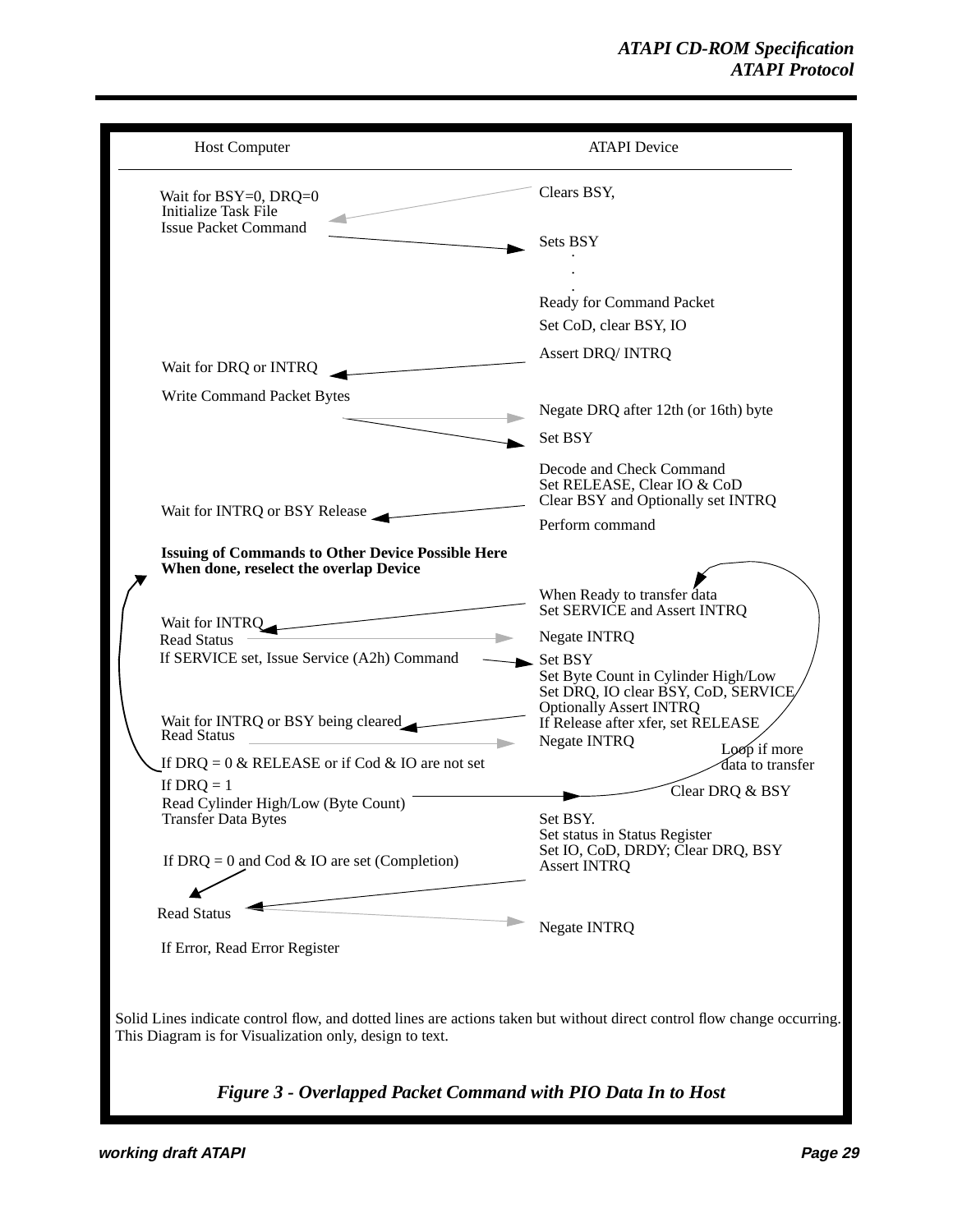#### *5.10 Flow of Packet Command with PIO Data Out from the Host*

This class includes commands such as Mode Select, Write etc. Execution includes the transfer of some known number of data bytes from the Host to the Device.

- 1. The host Polls for BSY=0, DRQ=0 then initializes the task file by writing the required parameters to the Features, Byte Count, and Drive/Head registers.
- 2. The host writes the Packet Command code (A0h) to the Command Register.
- 3. The Device sets BSY, before the next system read of the status register, and prepares for Command Packet transfer.
- 4. When the Device is ready to accept the Command Packet, the Device sets CoD and clears IO. DRQ *shall* then be asserted simultaneous or prior to the de-assertion of BSY. Some Devices will assert INTRQ following the assertion of DRQ. See section *7.1.7.1, "General Configuration Word (0)",* on page 63 for command packet DRQ types and other related timing information. DRQ may be set before or after BSY has been de-asserted; however, DRQ will not be visible to the host until BSY=0.
- 5. After detecting DRQ, the host writes the 12 bytes (6 words) of Command to the Data Register.
- 6. The Device(1) clears DRQ (when the 12th byte is written), (2) sets BSY, (3) reads Features and Byte Count requested by the host system, (4) prepares for data transfer.
- 7. When ready to transfer data, the Device:(1) sets the byte count (Cylinder High and Low Registers) to the amount of data that the Device wishes to be sent, (2) clears IO and CoD, (3) sets DRQ and clears BSY, (4) sets INTRQ. The Byte Count would normally be set to the number of bytes requested by the contents of the register at the receipt of the command, but may be any amount that the Device can accommodate in its buffers at this time.
- 8. After detecting INTRQ, the host reads the DRQ bit in the Status Register to determine how it shall proceed with the command. If DRQ= 0 then the device has terminated the command. If DRQ=1 then the host *shall* write the data (number of bytes specified in the Cylinder High/Low Registers) via the Data Register. In response to the Status Register being read, the Device negates INTRQ for both cases.
- 9. The Device clears DRQ and sets BSY. If transfer of more data is required, the above sequence is repeated from 7.
- 10. When the Device is ready to present the status, the Device places the completion status into the Status Register, sets CoD, IO, DRDY and clears BSY, DRQ, prior to asserting INTRQ.
- 11. After detecting INTRQ & DRQ=0 the host reads the Status Register and if necessary, the Error Register for the command completion status.

The DRQ signal is used by the device to indicate when it is ready to transfer data, and is cleared after (during) the last byte of data to be transferred. This applies for both Command Packet as well as normal read/write data.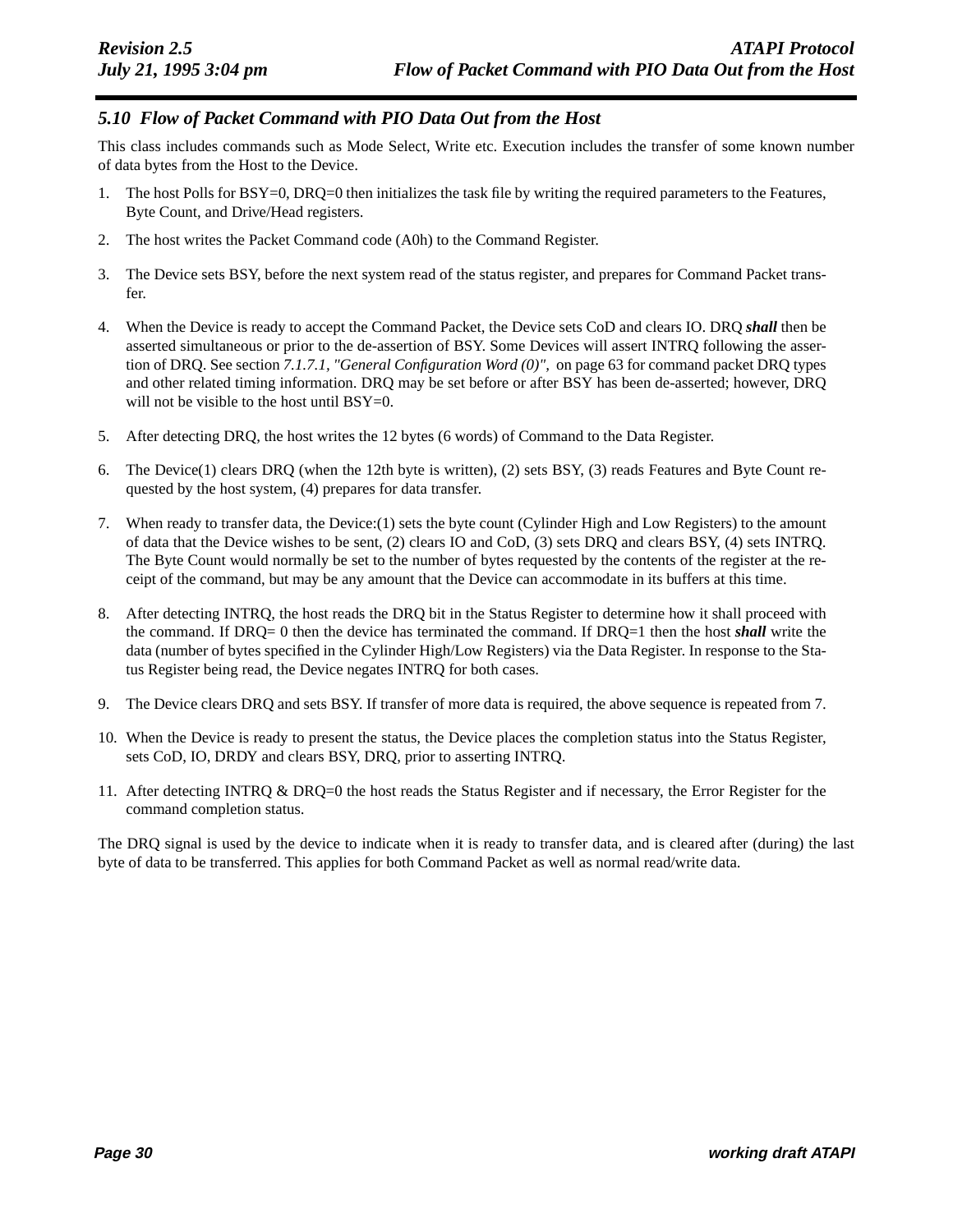#### *ATAPI CD-ROM Specification ATAPI Protocol*

| <b>Host Computer</b>                                                                                                                                                               | <b>ATAPI</b> Device                                                                                                                          |  |  |  |  |
|------------------------------------------------------------------------------------------------------------------------------------------------------------------------------------|----------------------------------------------------------------------------------------------------------------------------------------------|--|--|--|--|
| Wait for BSY=0, DRQ=0<br>Initialize Task File<br><b>Issue Packet Command</b>                                                                                                       | Clears BSY<br>Sets BSY                                                                                                                       |  |  |  |  |
| Wait for DRQ or INTRQ<br>Write Command Packet Bytes                                                                                                                                | Ready for Command Packet<br>Set CoD, clear BSY, IO<br>Assert DRQ/INTRQ<br>Negate DRQ after 12th (or 16th) byte<br>Set BSY<br>Perform command |  |  |  |  |
| Wait for INTRQ<br>Read IRQ Status                                                                                                                                                  | Set Byte Count in Cylinder High/Low<br>Set DRQ, clear BSY, CoD, IO<br><b>Assert INTRQ</b><br>Negate INTRQ<br>Loop if more                    |  |  |  |  |
| If $DRQ = 1$<br>Read Cylinder High/Low (Byte Count) __________<br>Transfer Data Bytes                                                                                              | data to transfer<br>Set BSY<br>Set status in Status Register                                                                                 |  |  |  |  |
| If $DRQ = 0$ (Command terminated)                                                                                                                                                  | Set IO, CoD, DRDY; Clear DRQ, BSY<br><b>Assert INTRQ</b>                                                                                     |  |  |  |  |
| <b>Read Status</b>                                                                                                                                                                 | Negate INTRQ                                                                                                                                 |  |  |  |  |
| If Error, Read Error Register                                                                                                                                                      |                                                                                                                                              |  |  |  |  |
| Solid Lines indicate control flow, and dotted lines are actions taken but without direct control flow change occurring.<br>This Diagram is for Visualization only, design to text. |                                                                                                                                              |  |  |  |  |
| <b>Figure 4 - Packet Command with PIO Data Out from Host</b>                                                                                                                       |                                                                                                                                              |  |  |  |  |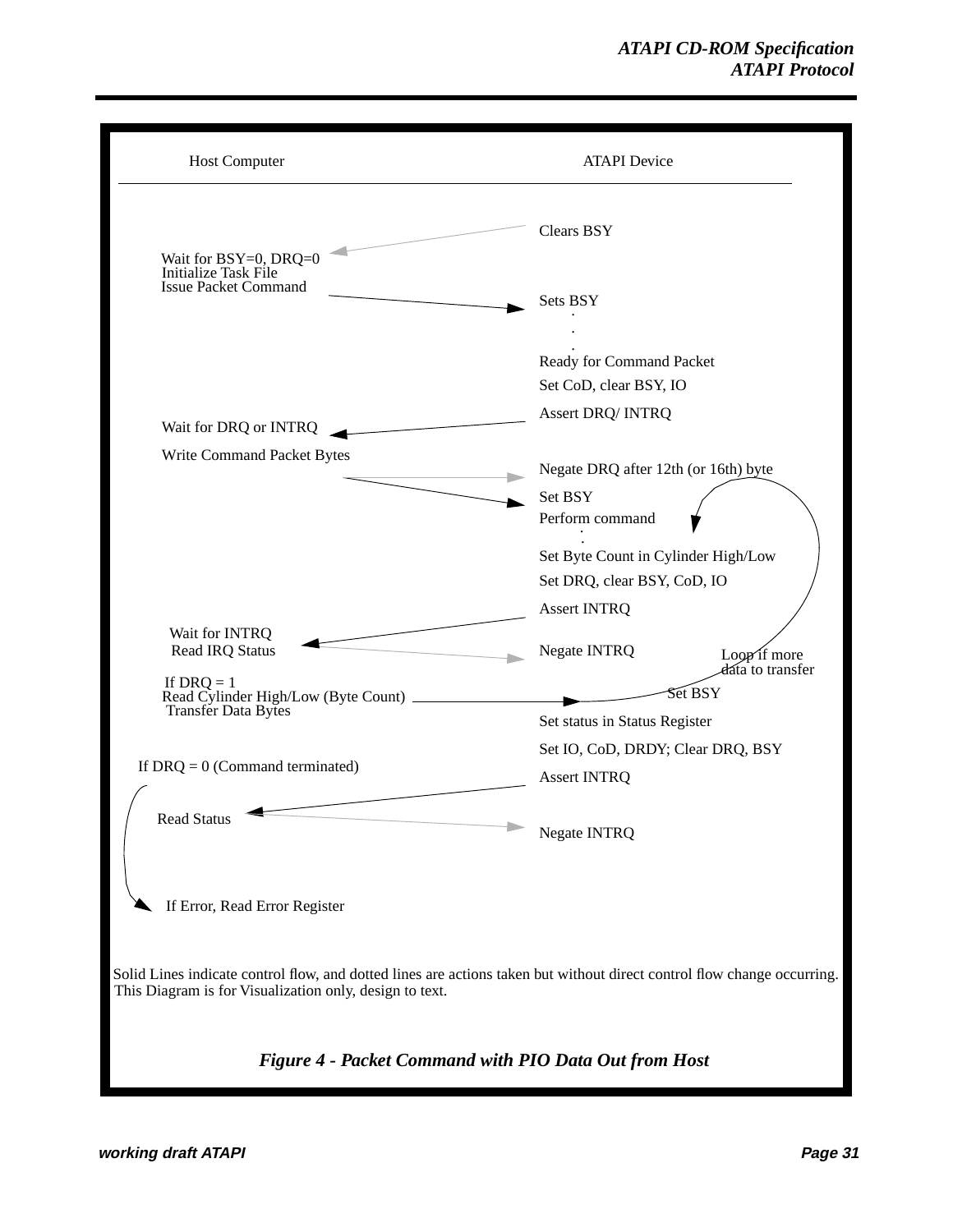#### *5.11 Flow of Overlapped Commands with Data Transfer Out From Host*

This class includes commands such as Mode Select, Write etc. Execution includes the transfer of some unknown number of data bytes from the Host to the Device.

- 1. The host Polls for BSY=0, DRQ=0 then initializes the task file by writing the required parameters to the Features, Byte Count, and Drive/Head registers. The OVERLAP bit in the ATAPI FEATURES Register must be set (1).
- 2. The host writes the Packet Command code (A0h) to the Command Register.
- 3. The Device sets BSY, before the next system read of the status register, and prepares for Command Packet transfer.
- 4. When the Device is ready to accept the Command Packet, the Device sets CoD and clears RELEASE, IO. DRQ *shall* then be asserted simultaneous or prior to the de-assertion of BSY. Some Devices will assert INTRQ following the assertion of DRQ. See section *7.1.7.1, "General Configuration Word (0)",* on page 63 for command packet DRQ types and other related timing information.
- 5. After detecting DRQ, the host writes the 12 bytes (6 words) of Command to the Data Register.
- 6. The Device(1) clears DRQ (when the 6th word is written), (2) sets BSY, (3) reads Features and Byte Count requested by the host system, (4) prepares for either Release of the ATA Bus or Data Transfer.
- 7. If the Device has NOT been previously commanded to generate an interrupt after accepting the Packet Command Data, the Device may optionally not release the ATA Bus. In this case the device must move directly from accepting the Command Packet Data to Data Transfer (Step 12. below) with DRQ=1, CoD=0 and IO = 0. This must also be done within the time reported the Identify Drive Data Command Data. See *"7.1.7.16 Typical Time for the Release After Command Received (Word 71)"* on page 67. If the Device has been commanded to generate an interrupt after processing the Packet Command, the Device *shall* always release the ATA Bus.
- 8. The Device (1) sets the RELEASE bit in the ATAPI STATUS Register, (2) clears IO, CoD, DRQ, (3) clears BSY. If the Device has been previously commanded to generate an interrupt when releasing the ATA Bus after receiving a Packet Command, the Device *shall* set INTRQ (1).
- 9. Released State.

#### *---- At this point the Host is free to select the other Device and Issue Commands --- --- When the Host is Not using the Non Overlapped Device it selects the Overlap Device allowing it to interrupt ---*

- 10. When the Device is ready to accept data, the Device (1) sets the SERVICE Bit in the ATAPI STATUS Register, (2) sets DRQ, (3) sets INTRQ.
- 11. After detecting INTRQ, the Host *shall* read the ATAPI STATUS Register to determine if the selected device is requesting service. If there is an overlapped command active on the non-selected device, the Host *shall* change the DRV Bit and read the ATAPI STATUS Register to determine if service is also needed on the non-selected Device. When the state of both Device's SERVICE bits are known the Host *shall* select one of the Devices, that is requesting service, and issue the Service (A2h) Command. The Host *shall* employ some fairness technique in choosing which Device will be serviced.
- 12. When the Device receives the SERVICE Command or if moving directly from Packet Command Data to Data Transfer, the Device (1) places the byte count of the data available into the Cylinder High and Low Registers, (2) clears SERVICE, (3) clears IO and CoD, (4) sets DRQ and clears BSY. If the Device has been previously com-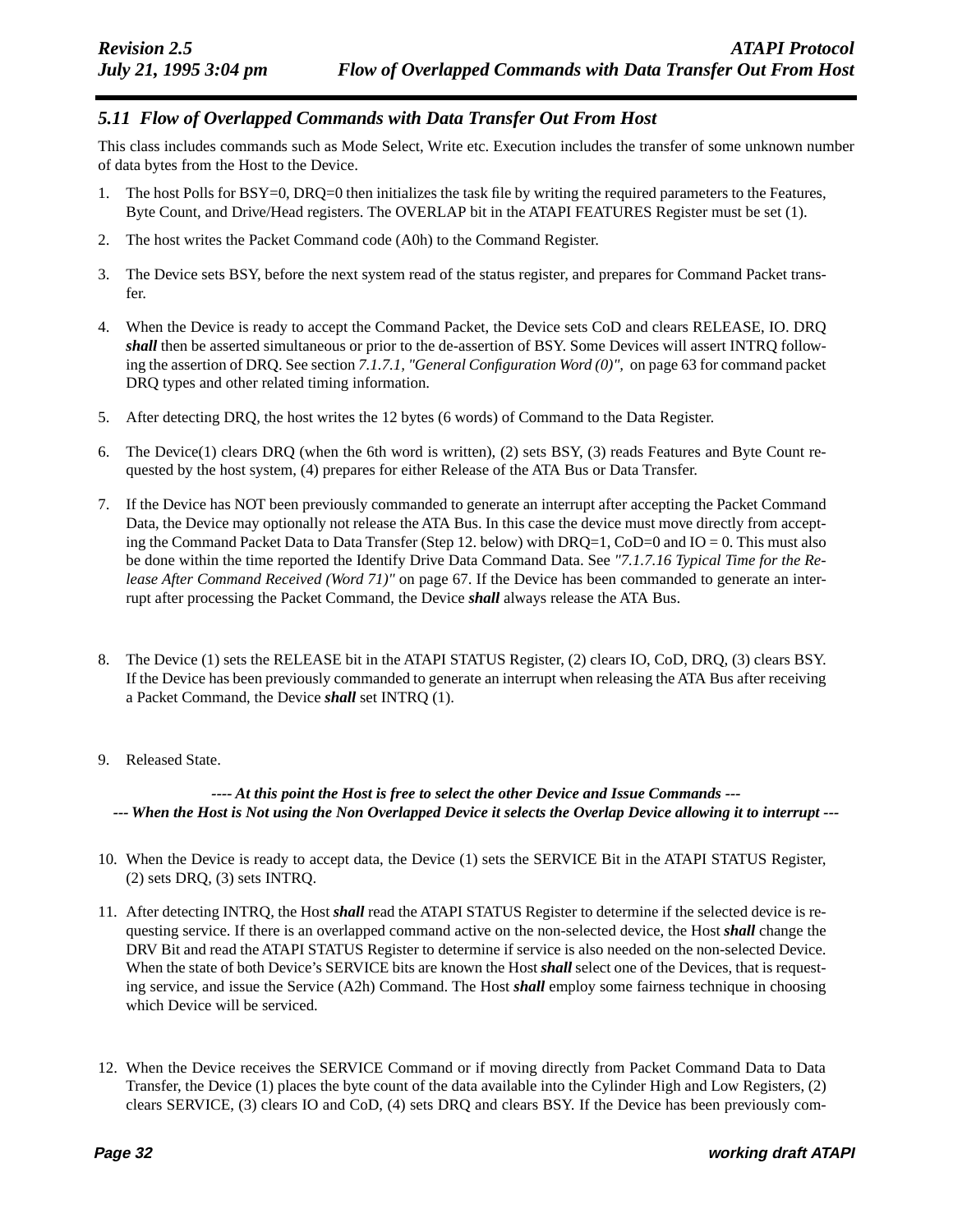manded to generate an interrupt when done processing the SERVICE Command, the Device *shall* set INTRQ (1).

- 13. After detecting INTRQ or that BSY has been cleared, the host reads the DRQ bit in the Status Register to determine how it will proceed with the command. If DRQ= 0 then the device has either released the ATA Bus or terminated the command. If DRQ=1 then the host *shall* read the data (number of bytes specified in the Cylinder High/ Low Registers) via the Data Register. In response to the Status Register being read, the Device negates INTRQ for both cases.
- 14. If no more data is to be transferred, proceed to step 17.
- 15. The Device (1) leaves BSY cleared, (2) clears DRQ. The RELEASE Bit *shall* have been set at the beginning of the last data transfer. The IO and CoD bits *shall* remain in the same state as for a normal data transfer, this distinguishes the "Release" from a "Status" state.
- 16. The above sequence is repeated from step 9.
- 17. The Device clears DRQ and sets BSY.
- 18. The Device places the completion status into the Status Register, sets CoD, IO, DRDY, clears RELEASE, BSY, and DRQ, prior to asserting INTRQ.
- 19. After detecting INTRQ & DRQ=0, the host reads the Status Register and if necessary, the Error Register for the command completion status. If the Host detects that the RELEASE Bit or that both IO and CoD are not set this is not a status state but a release state and should proceed accordingly.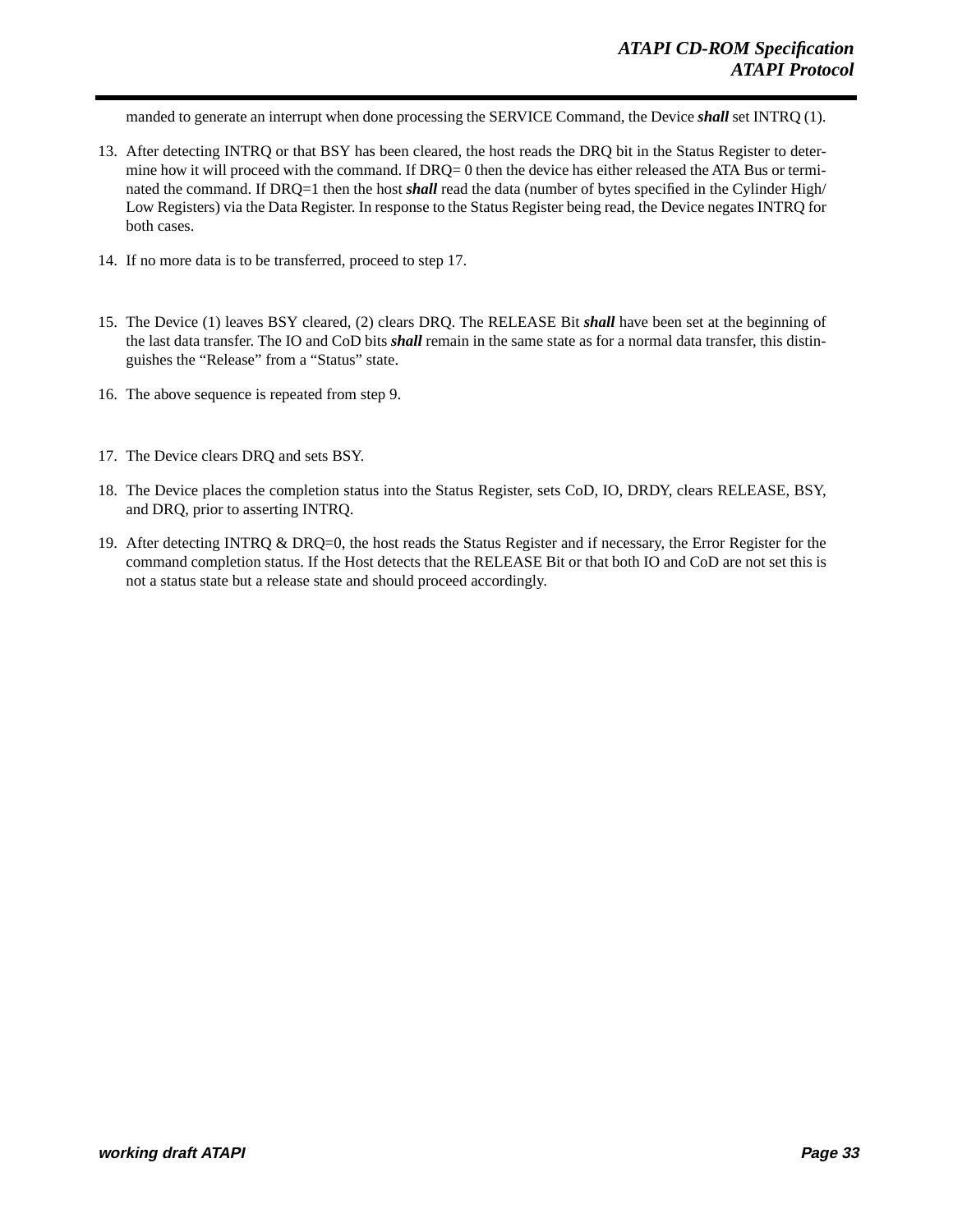| <b>Host Computer</b>                                                                                                                                                               | <b>ATAPI</b> Device                                                                                              |
|------------------------------------------------------------------------------------------------------------------------------------------------------------------------------------|------------------------------------------------------------------------------------------------------------------|
| Wait for $BSY=0$ , $DRQ=0$<br><b>Initialize Task File</b>                                                                                                                          | Clears BSY,                                                                                                      |
| <b>Issue Packet Command</b>                                                                                                                                                        | <b>Sets BSY</b>                                                                                                  |
|                                                                                                                                                                                    |                                                                                                                  |
|                                                                                                                                                                                    | Ready for Command Packet                                                                                         |
|                                                                                                                                                                                    | Set CoD, clear BSY, IO                                                                                           |
| Wait for DRQ or INTRQ                                                                                                                                                              | <b>Assert DRQ/INTRQ</b>                                                                                          |
| Write Command Packet Bytes                                                                                                                                                         |                                                                                                                  |
|                                                                                                                                                                                    | Negate DRQ after 12th (or 16th) byte                                                                             |
|                                                                                                                                                                                    | Set BSY                                                                                                          |
| Wait for INTRQ or BSY Release                                                                                                                                                      | Decode and Check Command<br>Set RELEASE, Clear IO & CoD<br>Clear BSY and Optionally set INTRQ<br>Perform command |
|                                                                                                                                                                                    |                                                                                                                  |
| <b>Issuing of Commands to Other Device Possible Here</b><br>When done, reselect the overlap Device                                                                                 |                                                                                                                  |
|                                                                                                                                                                                    | When Ready to accept data                                                                                        |
| Wait for INTRQ                                                                                                                                                                     | Set SERVICE and Assert INTRQ                                                                                     |
| <b>Read Status</b><br>If SERVICE set, Issue Service (A2h) Command                                                                                                                  | Negate INTRQ<br>Set BSY                                                                                          |
|                                                                                                                                                                                    | Set Byte Count in Cylinder High/Low<br>Set DRQ, clear IO, BSY, CoD, SERVICE<br><b>Optionally Assert INTRQ</b>    |
| Wait for INTRQ or BSY being cleared<br><b>Read Status</b>                                                                                                                          | If Release after xfer, set RELEASE                                                                               |
| If DRQ = $0 \&$ RELEASE or if Cod $\&$ IO are not set                                                                                                                              | Negate INTRQ<br>Loop if more<br>data to transfer                                                                 |
| If $DRQ = 1$                                                                                                                                                                       | Clear DRQ & BSY                                                                                                  |
| Read Cylinder High/Low (Byte Count)<br><b>Transfer Data Bytes</b>                                                                                                                  | Set BSY.                                                                                                         |
| If DRQ = 0 and Cod & IO are set (Completion)                                                                                                                                       | Set status in Status Register<br>Set IO, CoD, DRDY; Clear DRQ, BSY<br><b>Assert INTRQ</b>                        |
|                                                                                                                                                                                    |                                                                                                                  |
| <b>Read Status</b>                                                                                                                                                                 |                                                                                                                  |
| If Error, Read Error Register                                                                                                                                                      | Negate INTRQ                                                                                                     |
| Solid Lines indicate control flow, and dotted lines are actions taken but without direct control flow change occurring.<br>This Diagram is for Visualization only, design to text. |                                                                                                                  |

*Figure 5 - Overlapped Packet Command with PIO Data Out From Host*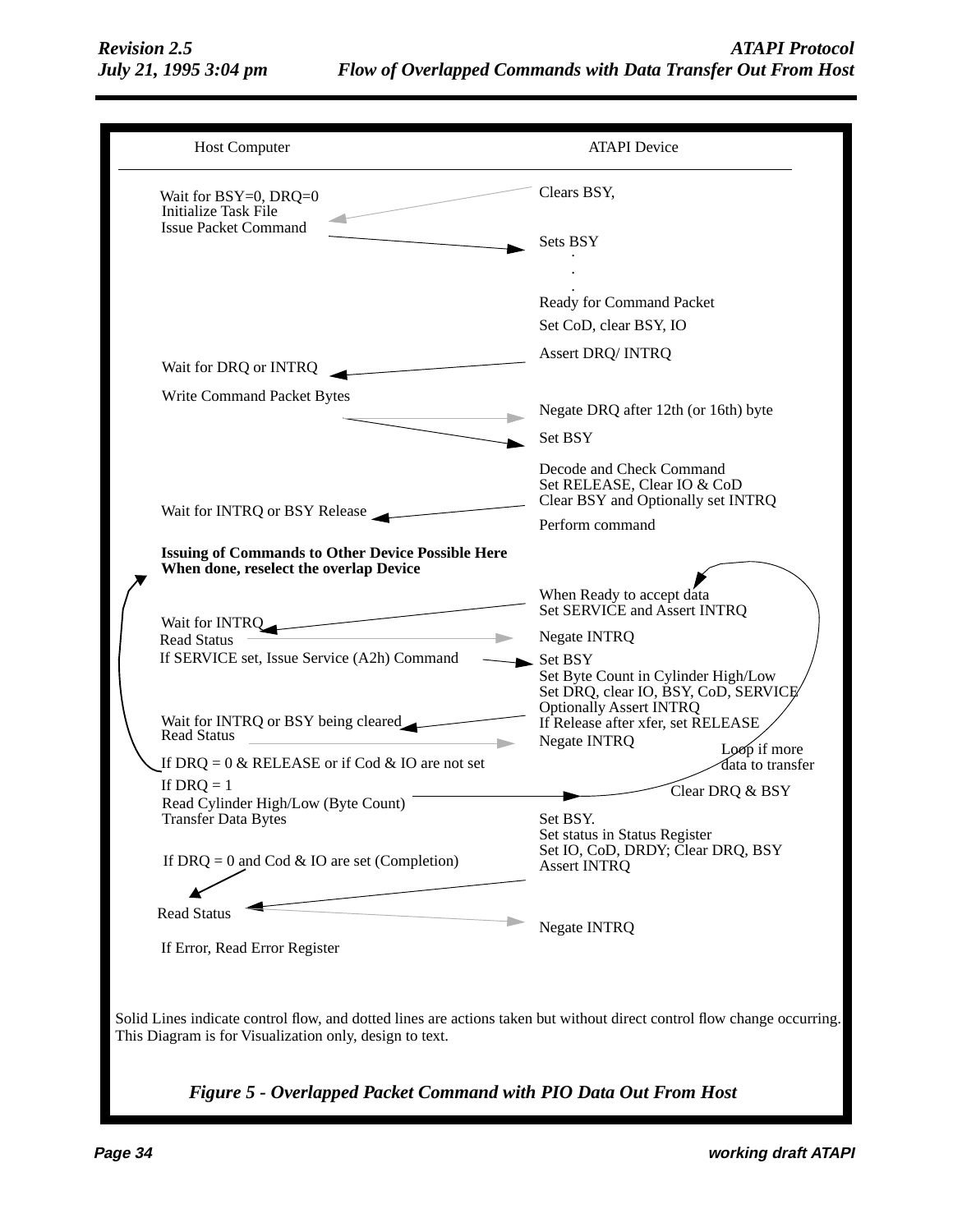#### *5.12 Flow of Non-Overlap DMA Data Commands*

This class includes commands such as Read, Write etc. Execution includes the transfer of some unknown number of data bytes.

- 1. The host Polls for BSY=0, DRQ=0 then initializes the task file by writing the required parameters to the Features, Byte Count, and Drive/Head registers. The host must also initializes the DMA engine which will service the Devices requests.
- 2. The host writes the Packet Command code (A0h) to the Command Register.
- 3. The Device sets BSY and prepares for Command Packet transfer.
- 4. When the Device is ready to accept the Command Packet, the Device sets CoD and clears IO. DRQ *shall* then be asserted simultaneous or prior to the de-assertion of BSY. Some Devices will assert INTRQ following the assertion of DRQ. See section *7.1.7.1, "General Configuration Word (0)",* on page 63 for command packet DRQ types and other related timing information.
- 5. After detecting DRQ, the host writes the 12 bytes (6 words) of Command to the Data Register.
- 6. The Device(1) clears DRQ (when the 12th byte is written), (2) sets BSY, (3) reads Features and Byte Count requested by the host system, (4) prepares for data transfer.
- 7. When ready to transfer data, the Device transfers via DMARQ/DMACK any amount that the Device can accommodate or has in its buffers at this time. This continues until all the data has been transferred.
- 8. When the Device is ready to present the status, the Device places the completion status into the Status Register, and sets IO, CoD, DRDY and clears BSY, DRQ, prior to asserting INTRQ.

After detecting INTRQ the host reads the Status Register for the command completion status.

#### *5.13 Flow of Non-data Commands*

This class includes commands such as Seek, etc. Execution of these commands involves no data transfer.

- 1. The host Polls for BSY=0, DRQ=0 then initializes the task file by writing the required parameters to the Features, Byte Count, and Drive/Head registers.
- 2. The host writes the Packet Command code (A0h) to the Command Register.
- 3. The Device sets BSY and prepares for Command Packet transfer.
- 4. When the Device is ready to accept the Command Packet, the Device sets CoD and clears IO. DRQ *shall* then be asserted simultaneous or prior to the de-assertion of BSY. Some Devices will assert INTRQ following the assertion of DRQ. See section *7.1.7.1, "General Configuration Word (0)",* on page 63 for command packet DRQ types and other related timing information.
- 5. After detecting DRQ, the host writes the 12 bytes (6 words) of Command to the Data Register.
- 6. The Device sets BSY and executes the command.
- 7. When the Device is ready to present the status, the Device places the completion status into the Status Register, and sets IO, CoD, DRDY and clears BSY, DRQ, prior to asserting INTRQ.
- 8. After detecting INTRQ, the host reads the Status Resister for the command completion status.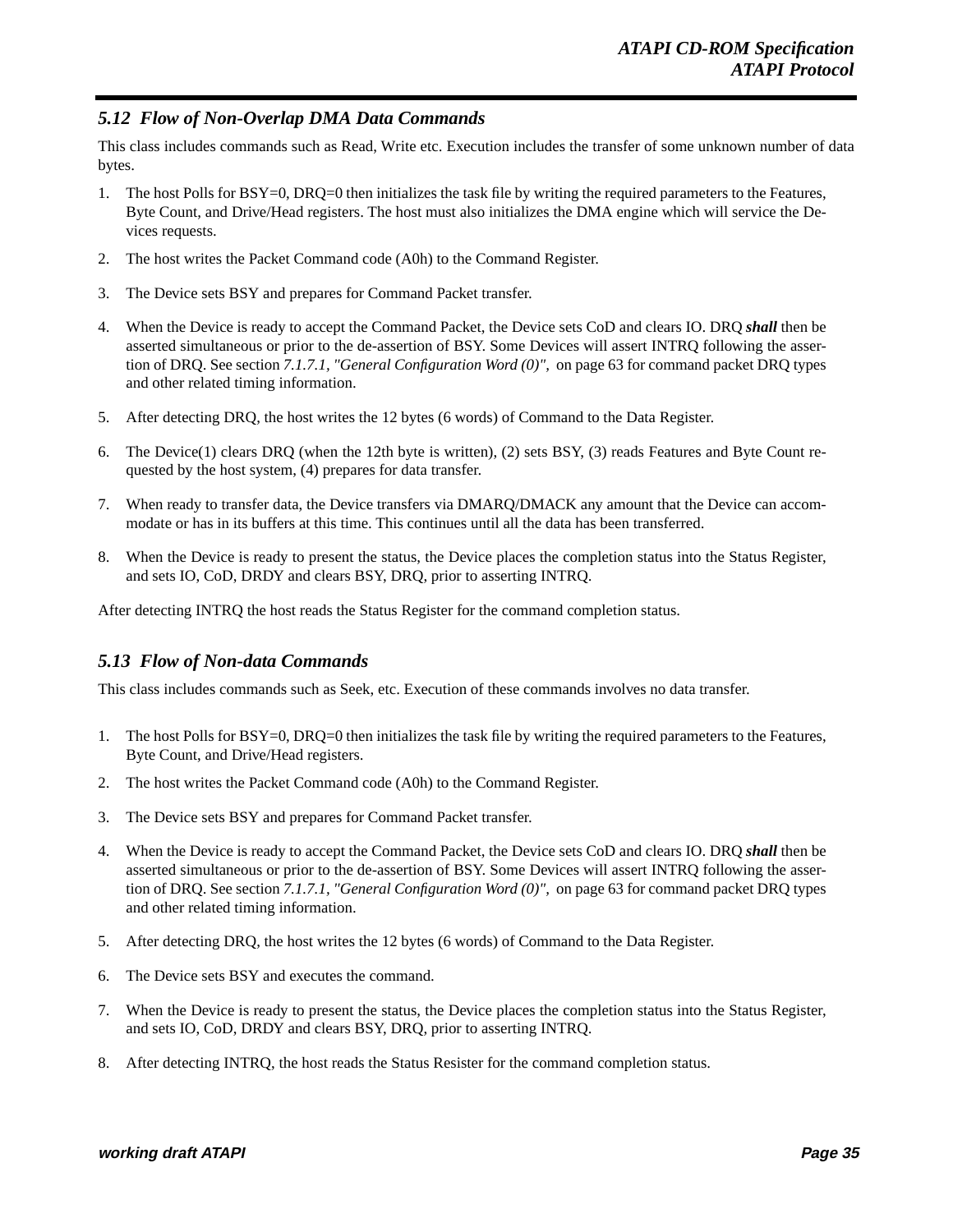### *5.14 Timing of Non-Overlap Packet Command*



*Figure 6 - Timing of Command Packet Transfer*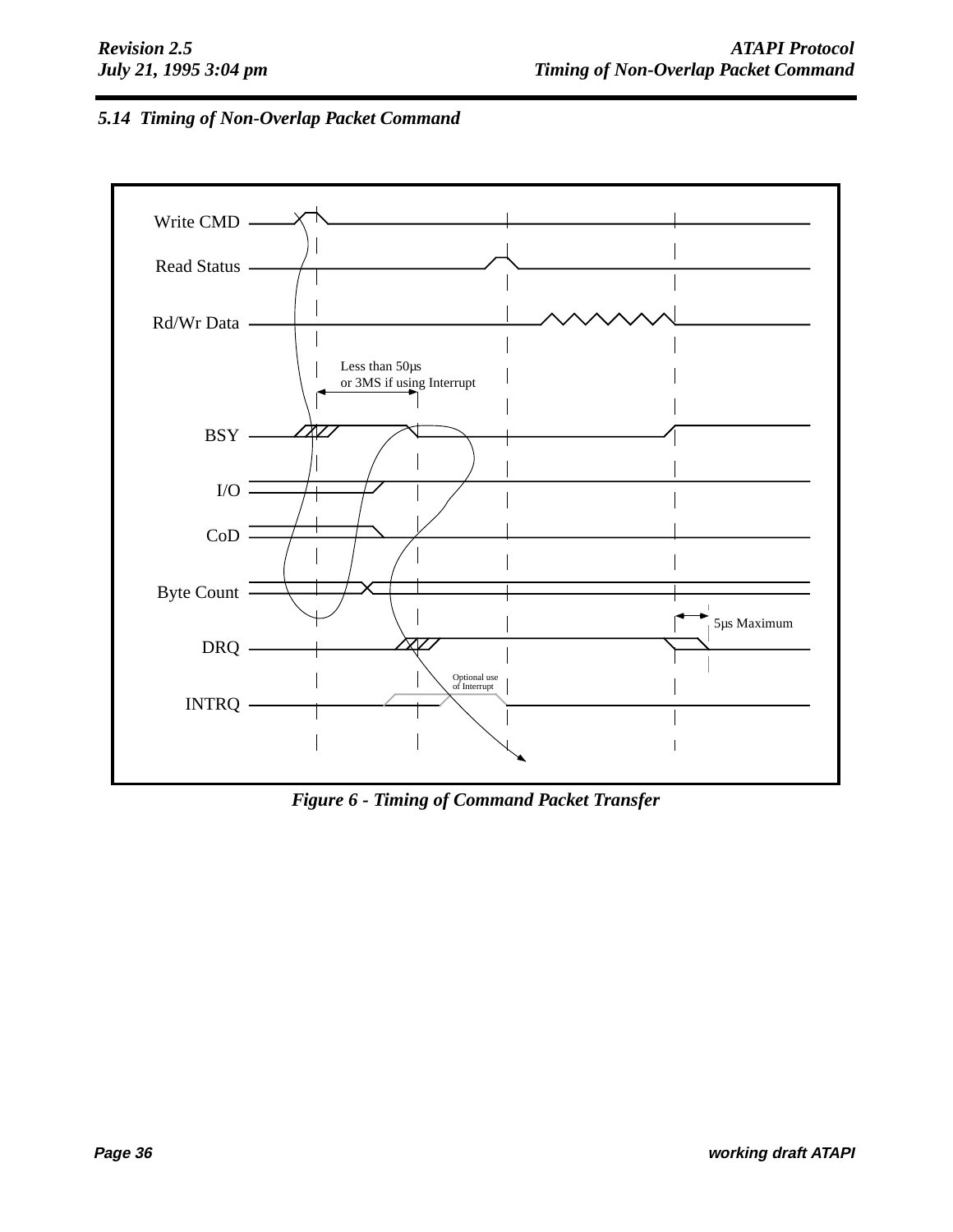



*Figure 7 - Timing of Data and Status Transfer*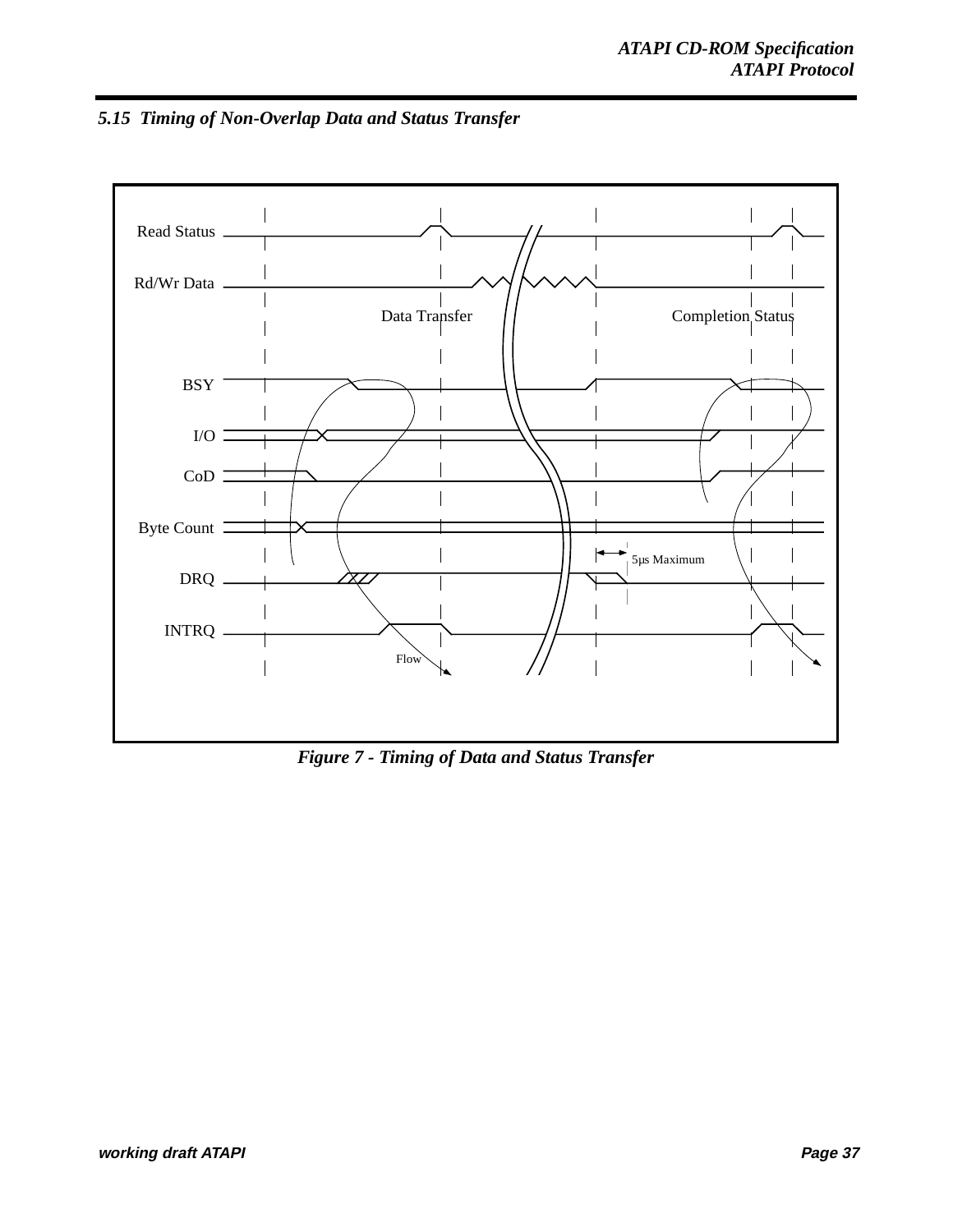#### *5.16 Control Signal Timing Requirements and Relationships*

The order that the signals change *shall* adhere to the following conditions:

- 1. Upon receiving the A0h ATAPI Packet Command the Device *shall* have BSY asserted until the next host access of the Status Register where the device can guarantee that CoD=1 and IO=0.
- 2. The Device *shall* not assert DRQ until CoD and IO are valid for the command or data packet to be transferred and the device is ready to perform that transfer.
- 3. DRQ may be set before or after BSY has been deasserted.
- 4. The Device *shall* clear BSY and set DRQ within the time-out specified by the CMD DRQ Type. See section *7.1.7.1, "General Configuration Word (0)",* on page 63 for additional information.
- 5. Devices reporting CMD DRQ Type "Accelerated" *shall* de-assert DRQ within 5us of the last word transferred for a command or data packet.
- 6. Devices reporting a CMD DRQ Type other than "Accelerated" *shall* de-assert DRQ, before asserting INTRQ, following the last word transferred for a command or data packet.

*Implementer's Note: Early ATAPI Devices reporting CMD DRQ Types other than "Accelerated" may not be able to deassert DRQ before the next INTRQ. Host systems should therefore wait until the device asserts INTRQ before testing DRQ following the transfer of the last data word in a command or data packet.*

See section *7.1.7.1, "General Configuration Word (0)",* on page 63 for additional DRQ and other timing related information.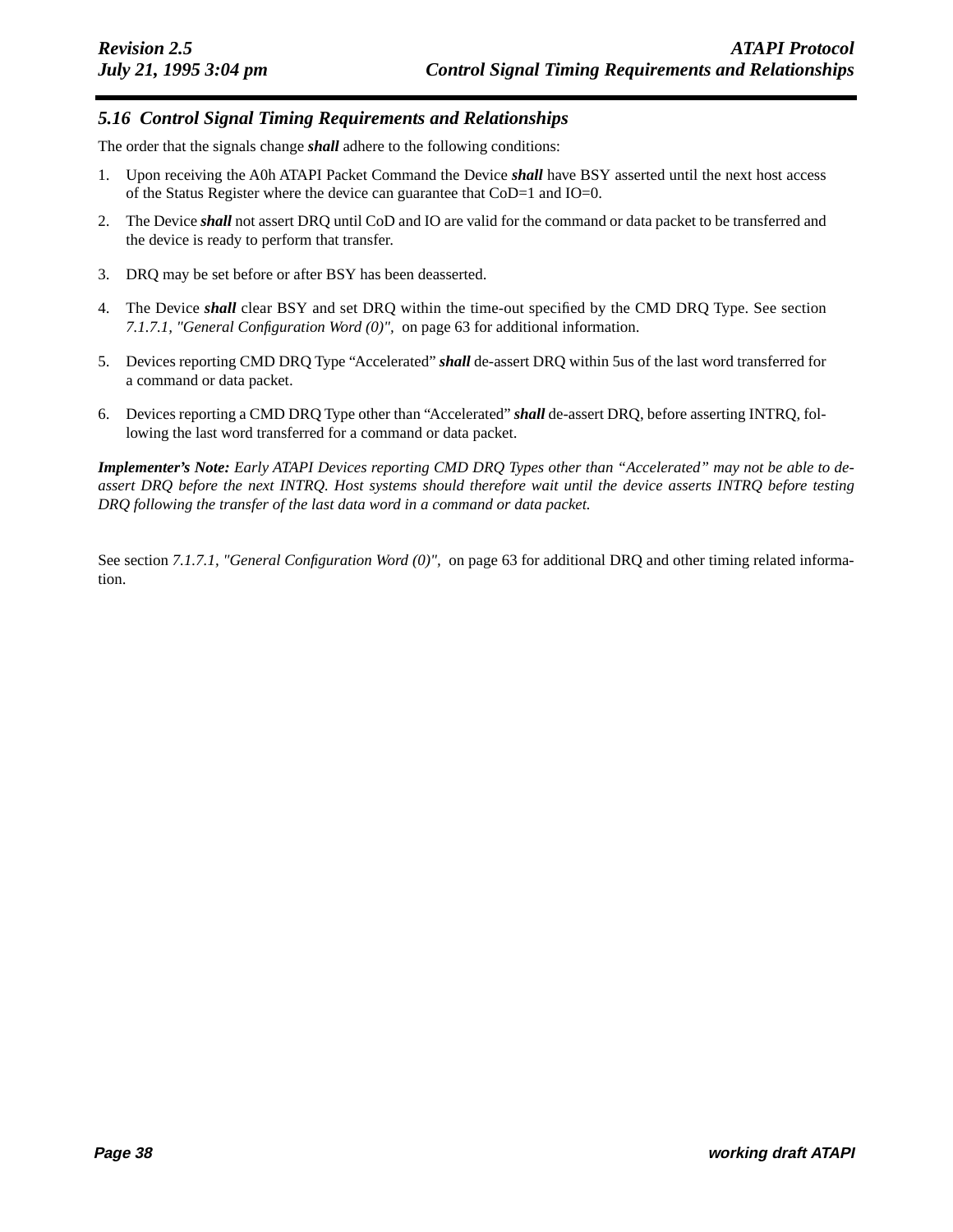#### *5.17 Overlapped Command Operation*

Devices reporting support for Overlapped commands are capable of improving system performance by releasing the ATA bus to another device before completing a command in progress. The host system can enable this feature by setting the OVERLAP bit in the Feature Register when it issues an ATAPI Packet command. The device uses the RELEASE bit in the ATAPI Interrupt Reason register to notify the host that it has released the ATA bus before it has completed the command in progress.

- Releasing the ATA bus to another device is at the discretion of the device processing an Overlapped command. Devices should only Release the ATA Bus, before a command has completed, when the host will not need to service an Interrupt or DRQ from the device for more than the time specified in words 71 and 72 of the devices identify drive data. This is typically the cases for seeks on mechanically slower devices such as CD-ROM and Tape.
- When the host detects a "Release" from a device to which it has sent an overlapped command, the DRV bit may be changed to select another device and issue a command.
- Changing the DRV bit while BSY or DRQ are set may cause the currently selected device to abort any command in progress.
- The normal protocol for Non-Overlapped commands requires that the command complete before the host can select another device. This means that the host will not be able to access the Overlapped device again until the non overlapped device completes any command the host may issue to it.
- To ensure fairness between slower Overlapped and faster Non-Overlapped devices sharing the same ATA channel, the host should poll the slower Overlapped devices SERVICE bit before issuing each new command to the faster non-Overlapped device.
- When the host detects that the SERVICE bit in the ATAPI STATUS Register is set, a Service (A2h) command *shall* be issued before any task file registers besides ATAPI STATUS are valid.
- Once the Service (A2h) command has successfully completed the host may service the device's interrupt as if the device were the only device on the ATA Bus.
- Slower Overlapped devices may release control of the ATA bus several times while processing an overlapped command.
- DMA Operation for an overlapped command will make use of a new protocol. This "Overlapped DMA protocol" will cause the ATA bus to be released after a specified number of data bytes have been transferred.
- When DMA data is to be transferred, the protocol sequence used for PIO will be followed. When data is to be transferred a Service Interrupt will be generated. No data will be transferred until the Service (A2h) command has been received by the Device.
- The number of bytes that will be transferred is specified in the BYTE COUNT Register after the Service (A2h) command has been processed. After the specified number of bytes is transferred the ATA bus *shall* either be released or held busy until data or status are available.
- At the completion of data transfer, if the Device will "Release" the ATA Bus, BSY *shall* be cleared in less than 5µs.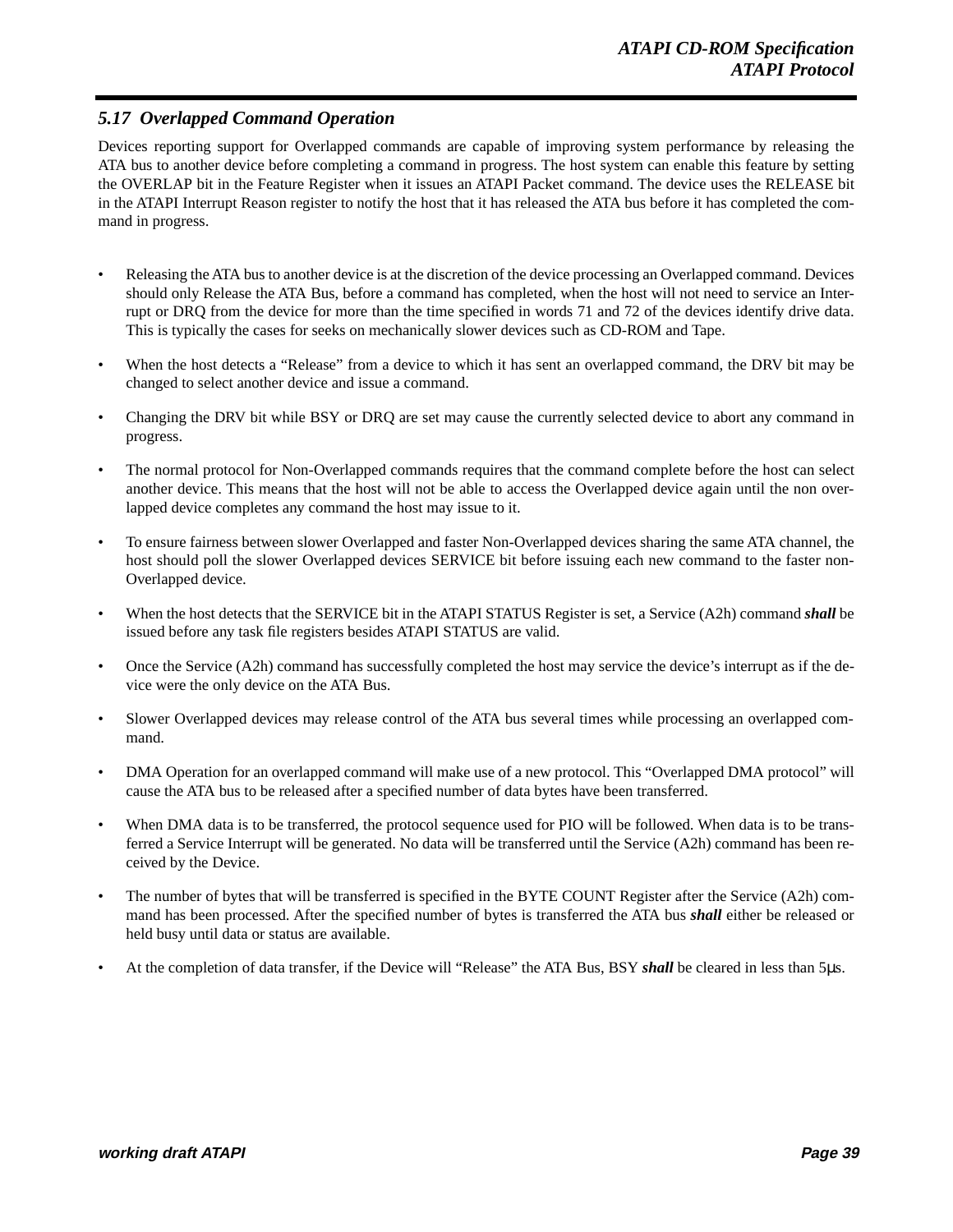#### *5.17.1 Release*

One of the capabilities that is the foundation for Overlapped operation is Release. There are three different forms of release used in this specification, after the receipt of a Command, after transferring some data and after the receipt of the Service Command.

This specification will allow the device to implement these release operations either in the Firmware or in Hardware. Each of these release points has its own complexities. For example before the Task File Registers can be released after the receipt of a command, the Command and parameter information must be saved. Once the release is performed the contents of the Task File Registers can no longer be used by the Device. Although this save would seem simple, adding a complete set of shadow registers is expensive and will not allow the device to perform command queueing that may be proposed in future versions of this specification. For command queuing there must be separate registers/memory locations for each of the commands that can be queued. Thus if the device supports 16 commands, then 16 back to back commands could be sent to the device by the host faster then the device could process them. The device could have only one set of shadow registers and only automatically release the Task File Registers when moving the standard set into the shadow set, but this would incur delays for release when the second command was loaded if the first had not yet been processed by the device. This would thus cause inconsistent delays until the Task File Registers were released.

This specification assumes the device will consistently unload the information in the Task File Registers. Although holding the BSY longer in some cases would most likely be acceptable from a system performance standpoint, forcing the driver to poll for varying lengths of time is not. This specification forces the device to report the typical length of time that the device will require to unload and then Release the Task File Registers. Further to reduce the length of time that the Driver would have to poll for the Release, this specification has an Interrupt on Release Capability.

The Interrupt on Release capability is enabled by the Host Driver using a SET FEATURES Command. To assist the Driver in determining if the Interrupt should be enabled the IDENTIFY DRIVE Command returns the length in microseconds that the device will use to Release for both an Overlapped Command and the Service Command. The Driver can then make its own decision to enable the interrupt. Thus if the Device reports 1000 µs, the Driver could decide that it wants to poll and not enable the interrupt (Unlikely).

The Release after the transfer of data *shall* be performed by hardware for all data transfer operations and as such there is no Interrupt generated after the release when transferring data.

The Release after the Service Command *shall* only occur after the parameters for the Interrupt are loaded into the Task File Registers. Thus for a hardware implementation of this Release, there should exist a separate set of information for these parameters e.g. Byte Count, Interrupt Reason, Status. Note, in the future, acceleration of the Service Command will become very important to the overall system performance when using overlap. It is highly recommended that the time required to perform the Release after the SELECTION Command is less than 5µs.

#### *5.17.2 Service Command (A2h)*

The Arbitration of the Task File Registers is performed by logic outside of the Devices attached to the ATA Cable. The basic premise is that the Device releases the use of the Task File Registers when it is processing the command and no longer needs the registers. This of course makes it difficult to place the arguments for the Interrupt into the registers as the device no longer owns them. The Service command essentially hands the registers back to the device so that the correct parameters can be placed into them. These parameters include the Byte Count, and Interrupt Reason.

When an overlapped command requests service the Host Driver is responsible for determining which device should be serviced, and then issuing the Service Command. This causes the device to place information on the reason for the service into the Task File registers.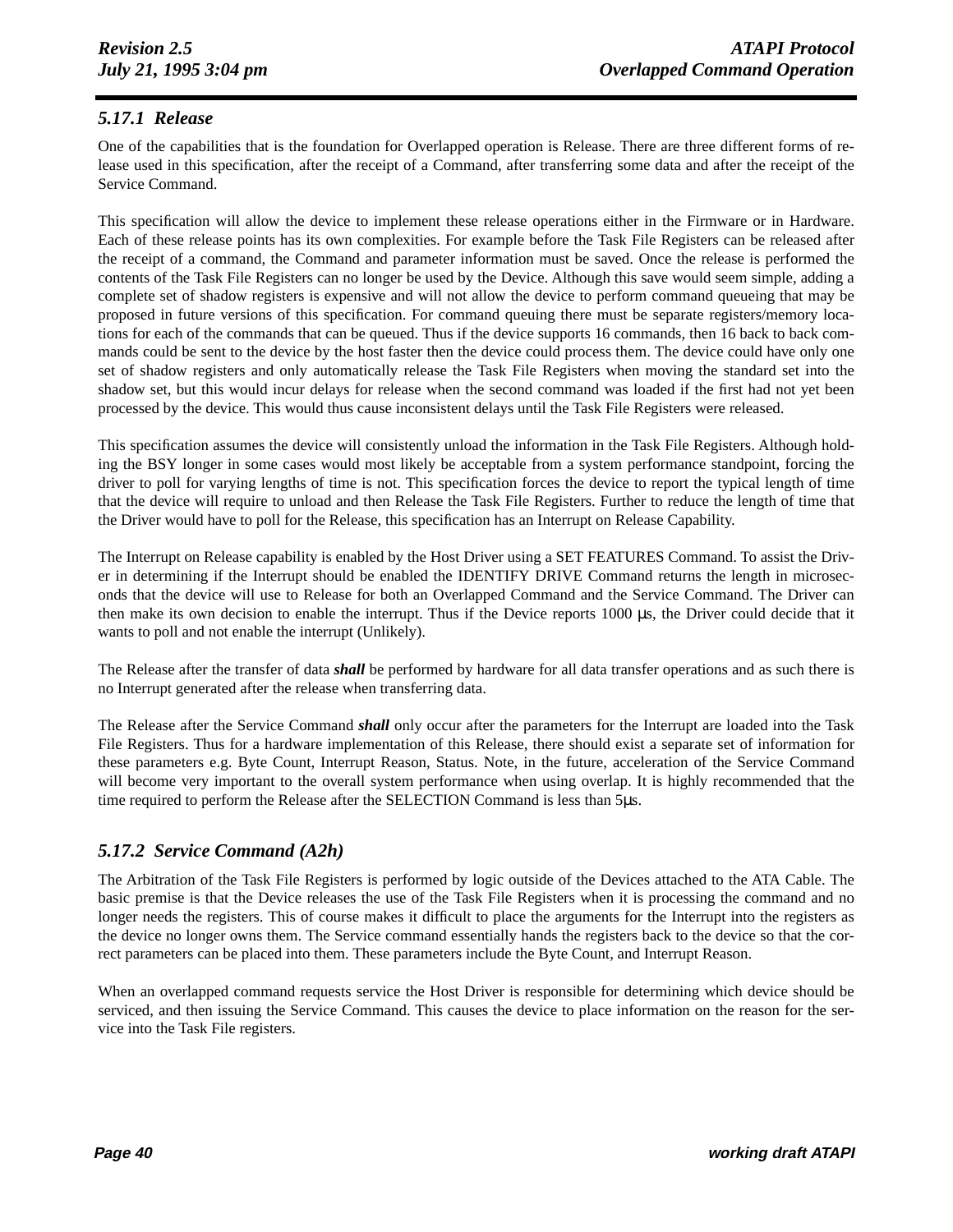| Addr<br>esses   | Register                        | <b>Contents After Service Command Completes</b>       |
|-----------------|---------------------------------|-------------------------------------------------------|
| 1F <sub>0</sub> | Data                            |                                                       |
| 1F1             | Error Register                  | If the Status indicates an Error then this is Valid   |
| 1F1             | Reserved for ATA Tag            | Reserved and not used by this Specification.          |
| 1F2             | <b>Interrupt Reason</b>         | Contains IO and CoD                                   |
| 1F <sub>3</sub> | Tag for Command                 | Contains the Tag for the command requiring Service    |
| 1F4             | <b>ATAPI Byte Count LSB</b>     | Number of bytes that need to be transferred, both for |
| 1F5             | <b>ATAPI Byte Count MSB</b>     | PIO or for DMA                                        |
| 1F <sub>6</sub> | Drive Select                    | Same before and after "Service"                       |
| 1F7             | <b>Status</b>                   | DRQ along with IO, Cod and Release determine the      |
|                 |                                 | reason for the Service Request                        |
| 3F <sub>0</sub> | <b>Floppy A Status</b>          |                                                       |
| 3F1             | <b>Floppy B Status</b>          |                                                       |
| 3F2             | Unused                          | Unused                                                |
| 3F <sub>3</sub> | Floppy ID / Tape Control        |                                                       |
| 3F <sub>4</sub> | <b>Floppy Controller Status</b> |                                                       |
| 3F <sub>5</sub> | Floppy Data Register            |                                                       |
| 3F6             | <b>Alternate Status</b>         | Same as Status register                               |
| 3F7             | Change / Drive Address          | Same before and after "Service"                       |

*Table 4 - Registers after the Service Command*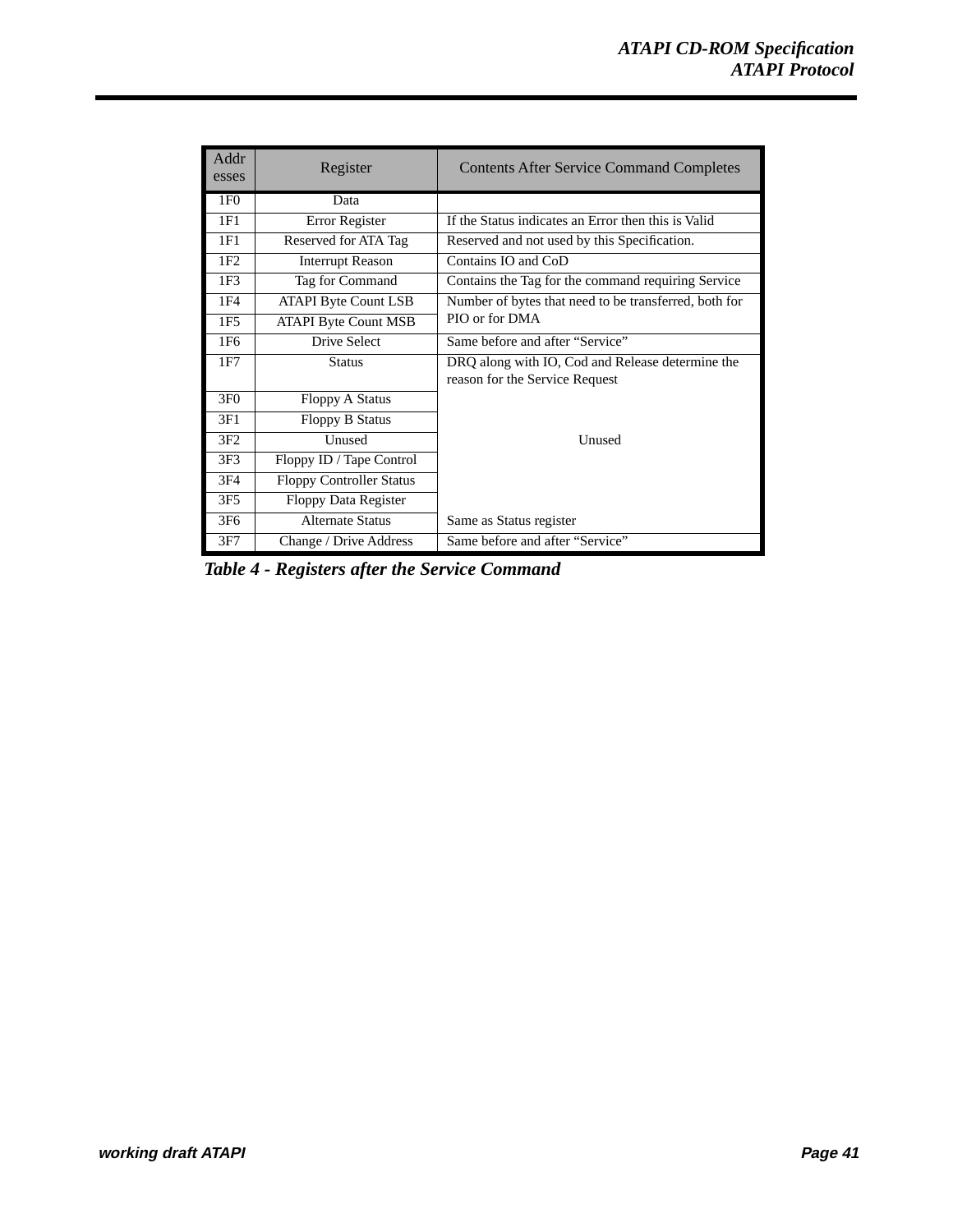## *5.17.3 Overlapped Operation, Legal Transitions*

| <b>State From</b> | <b>State From</b> | Reason                                                                       | Sequence                                                                                                                                                     | <b>Notes</b>                                                                                                                         |
|-------------------|-------------------|------------------------------------------------------------------------------|--------------------------------------------------------------------------------------------------------------------------------------------------------------|--------------------------------------------------------------------------------------------------------------------------------------|
| Idle              | <b>Cmd Packet</b> | <b>Host Issues A0h</b>                                                       | $BSY=1, CoD=1, IO=0,$<br>$DRQ=1$ , $BSY=0$                                                                                                                   |                                                                                                                                      |
| <b>Cmd Packet</b> | Release           | Command ok, but no<br>data is ready to be trans-<br>ferred                   | $BSY=1$ , $DRQ=0$ ,<br>RELEASE=1, CoD=0, IO=0,<br>BSY=0, INTRQ=1 if Interrupt<br>on Release After Command<br>Packet is enabled                               | The time required by the Device<br>to perform the Release is specified<br>in Word 71 of the Identify Drive<br>Data                   |
| Cmd Packet        | Data Transfer     | Command ok and Data<br>is ready to be Sent/<br>Received                      | $BSY=1$ , DRQ=0, CoD=0,<br>$IO=1/0$ , RELEASE=0,<br>$DRQ=1$ , $BSY=0$ , $INTRQ=1$                                                                            | The assertion of DRQ shall occur<br>within the time specified in word<br>71 of the Identify Drive Data                               |
| Data Transfer     | Release           | # of bytes specified by<br>the Byte Count Regis-<br>ter has been transferred | RELEASE=1, DRQ=0 (BSY<br>stays=0, $CoD & IO$ Stay the<br>same)                                                                                               | The Release <i>shall</i> occur within<br>5µs after transferring the last<br>word of data                                             |
| Data Transfer     | Data Transfer     | # of bytes specified by<br>the Byte Count Regis-<br>ter has been transferred | $\overline{BSY=1}$ , DRQ=0, Byte Count =<br>new count (CoD & IO stay the<br>same), DRQ=1, BSY=0,<br>$INTRQ=1$                                                | The assertion of DRQ shall occur<br>within 5µs after transferring the<br>last word of data from the previ-<br>ous data transfer      |
| Release           | Service           | Data or Status is ready<br>for the Host                                      | SERVICE=1, DMA<br>$READV=0/1$ , $INTRQ=1$                                                                                                                    | Requests that the Host Arbitrate<br>and Issue the Service Command.                                                                   |
| Service           | Data Transfer     | Service Command<br>issued and Data can be<br>transferred                     | BSY=1, IO=1/0, CoD=0, Byte<br>Count=x, DRQ or DMARQ=1<br>(DMA READY stays the<br>same), BSY=0, INTRQ=1 if<br>Interrupt on Service Comple-<br>tion is enabled |                                                                                                                                      |
| Service           | <b>Status</b>     | <b>Service Command</b><br>issued and Status is<br>available                  | $BSY=1$ , IO=1, CoD=1,<br>RELEASE=0, DRQ=0,<br>BSY=0, INTRQ=1 if Interrupt<br>on Service Completion is<br>enabled                                            | This is not a recommended transi-<br>tion. After transferring the data<br>the device should set BSY until<br>the status is available |
| Data Transfer     | <b>Status</b>     | # of bytes specified by<br>the Byte Count Regis-<br>ter has been transferred | BSY=1, RELEASE=0, DRQ or<br>$DMARQ=0$ , CoD=1, IO=1,<br>$BSY=0$ , $INTRQ=1$                                                                                  | BSY shall be set within 5µs after<br>transferring the last word of data<br>if status will not be available<br>within the 5µs window  |

*Table 5 - Legal Transitions for Overlapped Operation*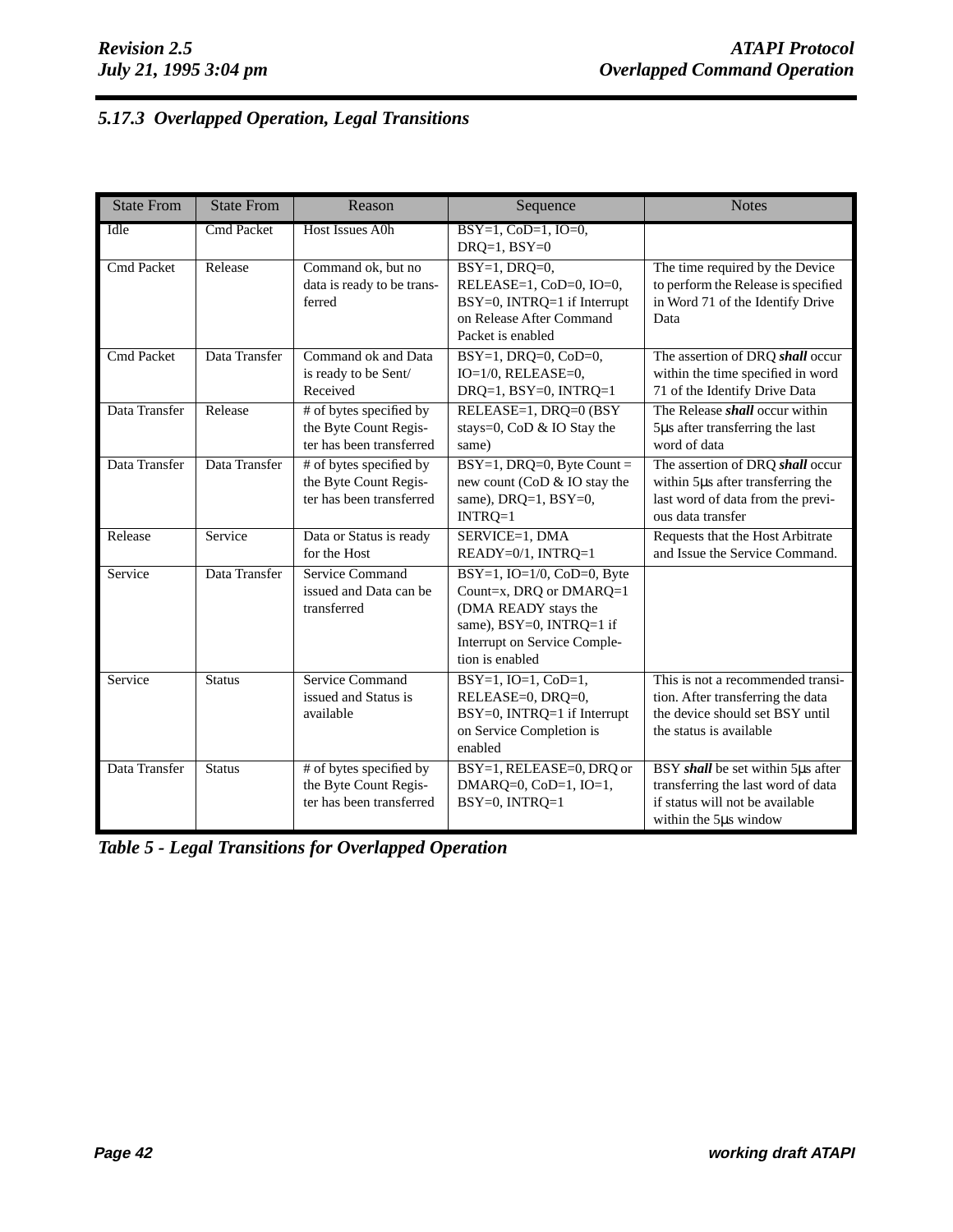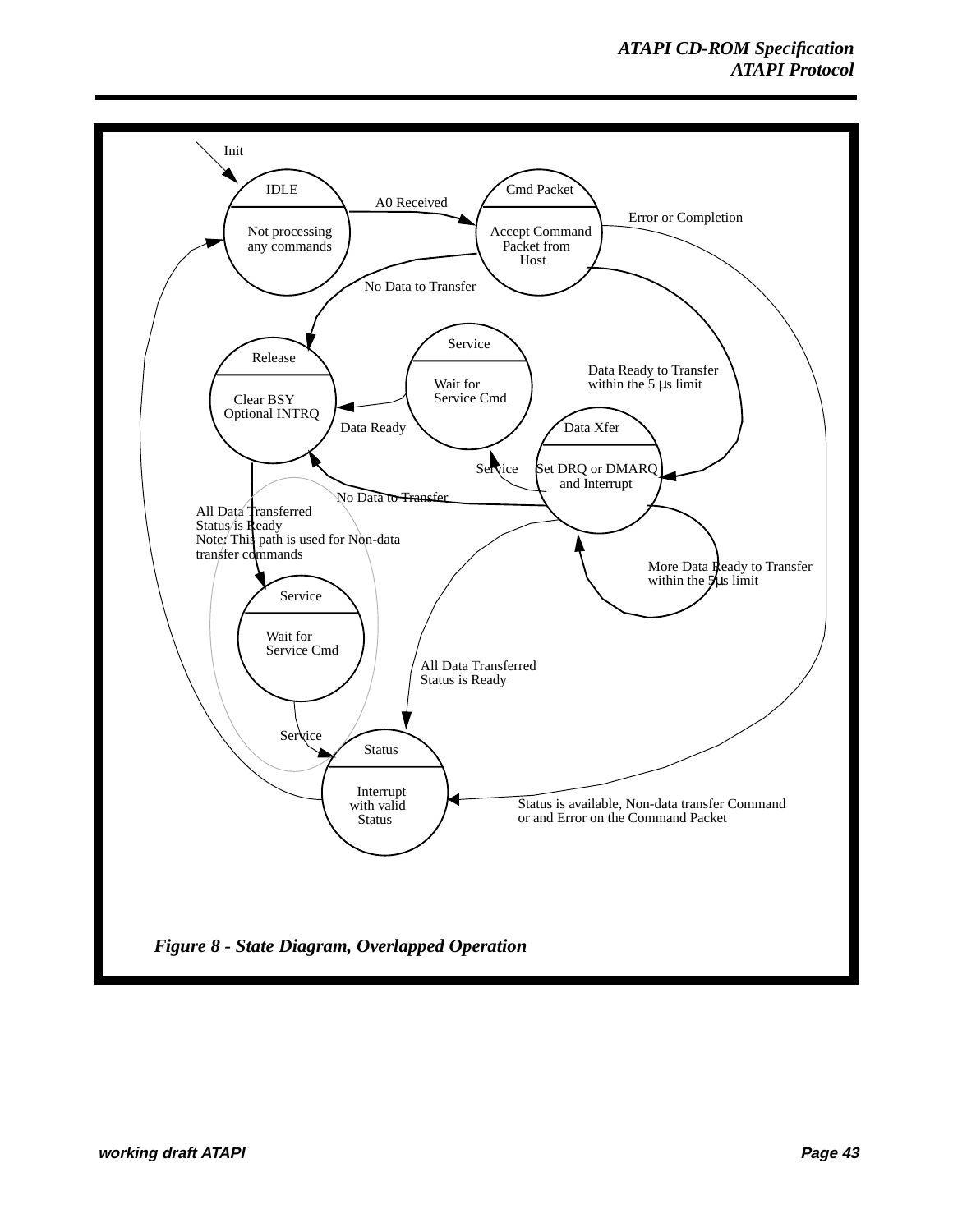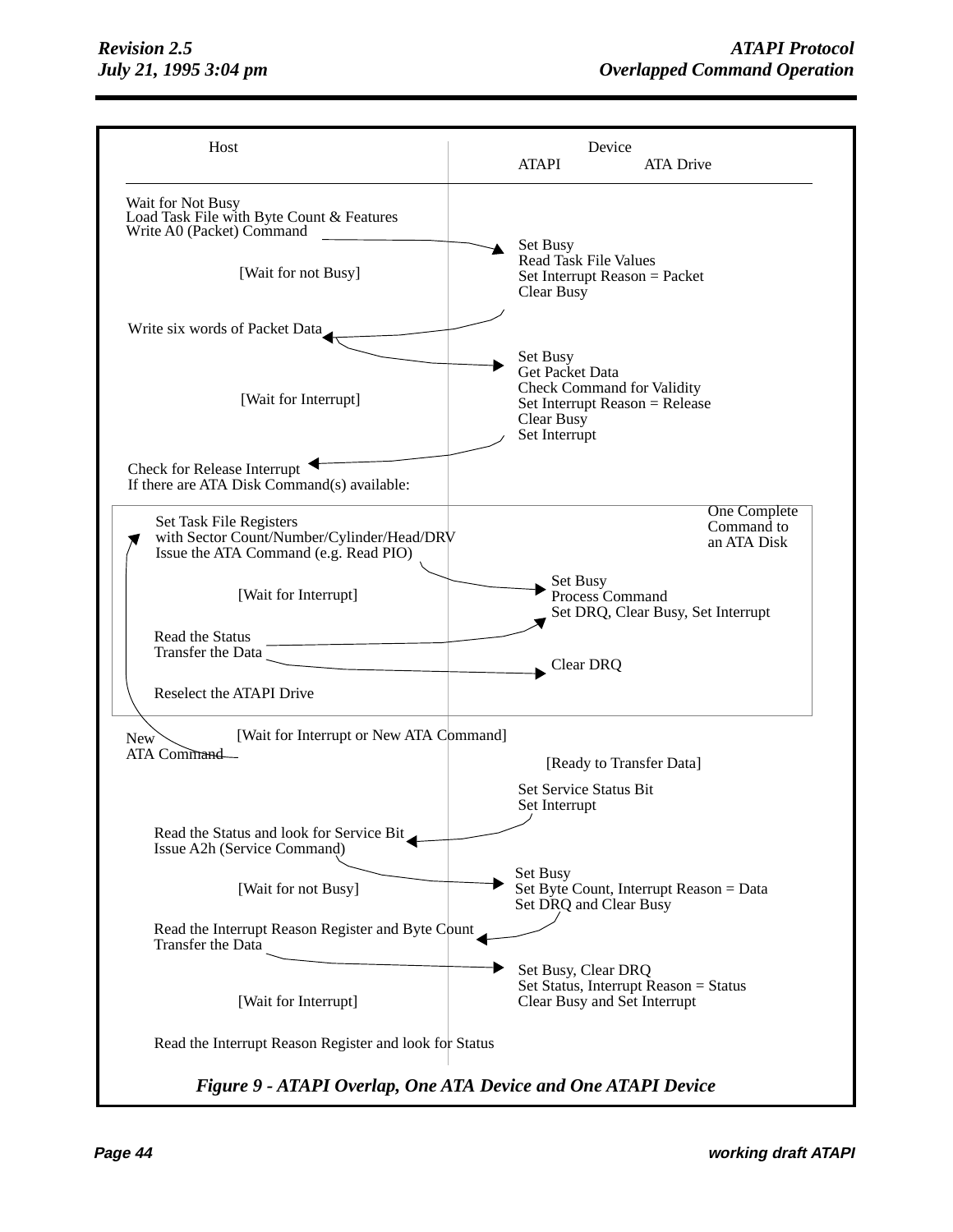#### *5.17.4 Task File ownership*

When BSY or DRQ is set, the Task File Registers are owned by the Device, otherwise the Registers are owned by the Host. When the Device does not own the Registers, it *shall* not write to into them. The *"Table 6 - Registers Controlled by BSY & DRQ"* on page 45 shows which of the ATA Registers are considered part of the "Owned" Task File Registers.

Logic conventions are:  $A =$  signal asserted,  $N =$  signal negated,  $x =$  does not matter which it is. Dark Gray are registers where ownership is controlled by BSY & DRQ. Light Gray are Registers that are not defined for use by ATA.

| Addresses      |              |                 |              | <b>Functions</b> |                                                    |                                              |
|----------------|--------------|-----------------|--------------|------------------|----------------------------------------------------|----------------------------------------------|
| <b>CS1FX</b>   | <b>CS3FX</b> | DA <sub>2</sub> | DA1          | DA0              | Read (DIOR-)                                       | Write (DIOW-)                                |
| A              | N            | $\Omega$        | $\Omega$     | $\Omega$         |                                                    | Data                                         |
| A              | N            | $\Omega$        | $\Omega$     | 1                | Error Register                                     | Features                                     |
| $\overline{A}$ | N            | $\Omega$        | $\mathbf{1}$ | $\theta$         |                                                    | <b>ATAPI Interrupt Reason / Sector Count</b> |
| A              | N            | $\Omega$        | 1            | 1                |                                                    | <b>Sector Number</b>                         |
| A              | N            | 1               | $\Omega$     | $\Omega$         |                                                    | <b>ATAPI Byte Count LSB / Cylinder Low</b>   |
| $\overline{A}$ | N            | 1               | $\Omega$     | 1                | ATAPI Byte Count MSB / Cylinder High               |                                              |
| A              | N            | 1               | 1            | $\Omega$         | <b>Drive Select</b>                                |                                              |
| A              | N            | 1               | $\mathbf{1}$ | 1                | <b>Status</b>                                      | Command                                      |
| N              | $\mathsf{A}$ | $\Omega$        | $\Omega$     | $\Omega$         | <b>Floppy A Status</b>                             | Unused                                       |
| N              | $\mathsf{A}$ | $\Omega$        | $\Omega$     | 1                | <b>Floppy B Status</b>                             | Unused                                       |
| N              | $\mathsf{A}$ | $\Omega$        | $\mathbf{1}$ | $\Omega$         | Unused                                             | <b>Floppy Digital Output</b>                 |
| N              | $\mathsf{A}$ | $\Omega$        | $\mathbf{1}$ | 1                | Floppy ID / Tape Control                           | <b>RESERVED</b>                              |
| N              | $\mathsf{A}$ | $\mathbf{1}$    | $\Omega$     | $\Omega$         | <b>RESERVED</b><br><b>Floppy Controller Status</b> |                                              |
| N              | $\mathsf{A}$ | $\mathbf{1}$    | $\Omega$     | 1                | <b>Floppy Data Register</b>                        |                                              |
| N              | A            | 1               | $\mathbf{1}$ | $\theta$         | <b>Alternate Status</b>                            | <b>Device Control</b>                        |
| N              | A            | 1               | 1            |                  | Change / Drive Address                             | Unused                                       |

*Table 6 - Registers Controlled by BSY & DRQ*

#### *5.17.5 Error Handling with Overlapped Commands*

An issue can arise with because overlapped commands are enabled on a Command by Command basis. If an overlapped command is in progress and a non-overlapped command is then received, the Device must abort without any status any outstanding overlapped command.

In overlapped operation there will be intermediate command status, as well as the final command completion status. The intermediate status is supplied to indicate if the command was accepted. If the command is not accepted, then there will be no further status supplied. The intermediate status is the status at the point that the device releases the Task File registers back to the host, prior to executing the command. Thus this status can only relate to the validity of the command and not any command execution.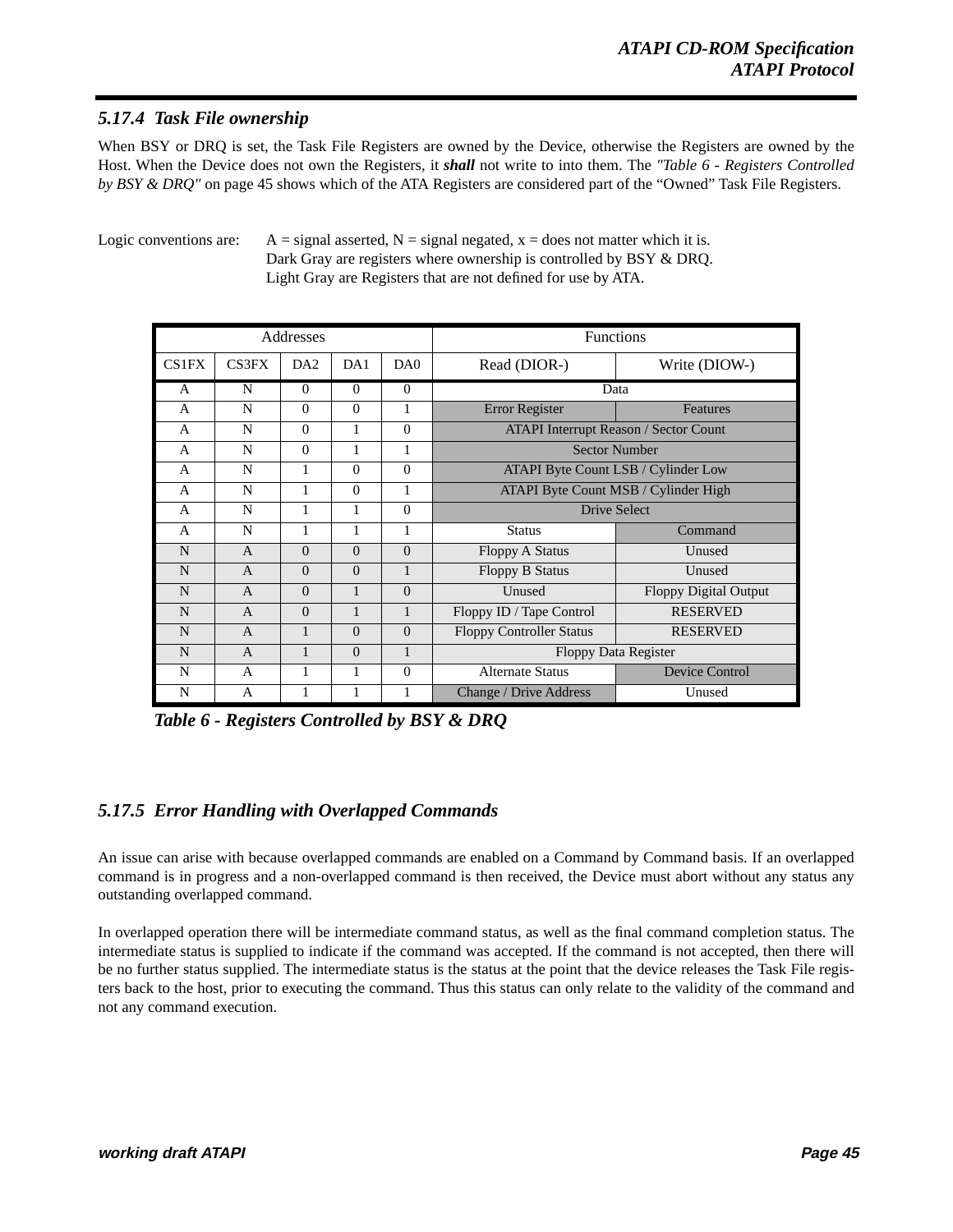#### *5.18 BIOS and ATAPI Driver Compatibility*

This section discusses the IDE features and functions that *shall* be provided by the ATA Device to allow the BIOS and driver to be content.

#### *5.18.1 Reset Master/Slave Diagnostics Sequence*

A Reset Master/Slave Diagnostics Sequence with a Good Status *shall* be provided or the BIOS will not continue. When the CD-ROM is the slave device, and it does not respond after the Reset or Diagnostic Commands, the Master Device will return an Error Condition to the Host Computer and all will die.

#### *5.18.2 SRST Initialization Sequence*

The SRST bit in the ATAPI Device Control Register (See *"Table 17 - ATAPI Device Control Register (ATA Device Control Register)"* on page 57) *shall* NOT be used by the ATAPI Driver. Instead the ATAPI Device Driver *shall* reset the ATAPI Device utilizing the ATAPI Soft Reset command (see *"6.2 ATAPI Soft Reset Command and Protocol"* on page 50). Resetting the ATAPI Device using the ATA SRST would also reset any ATA hard drive attached, and if there are separate Drivers for an IDE and an ATAPI device, each driver would be resetting the others peripheral without the other driver being aware of the reset.

After Receipt of an ATAPI Packet Command there are several differences from the ATA Specification:

A value other than 00h in the status register prior to the receipt of the first ATAPI Command Packet from the host may cause ATAPI Devices to be incorrectly identified by pre-ATAPI host BIOS as an ATA-compatible disk drive.

Initializing the task file upon receipt of an SRST should work since only immediate commands will be executing when an ATA disk driver issues an SRST. To prevent interruption of ATAPI immediate commands which have not finished executing, the function of the DSC bit (i.e. command complete) *shall* be maintained. On a warm boot the BIOS and/or drivers may see a status of 00h or 10h, depending on whether or not an ATAPI immediate command completed at the same time the system performed the WARM BOOT.

The signature placed in the task file following an SRST *shall* remain until the ATAPI device receives its first ATAPI command, i.e., the ATAPI device will look NOT READY (DRDY=0). This will not affect the ATAPI device drivers ability to send ATAPI commands to the ATAPI device since it is not required to wait for DRDY=1. However, it will prevent ATA-compatible drivers, such as those performing power management, from sending commands to an ATAPI device until the ATAPI device has received its first ATAPI command: ATAPI Packet Command, ATAPI Identify Device, ATAPI Soft Reset.

ATAPI drivers wishing to use ATA power management commands must poll DRDY and, if it is not set, they must also look at the Cylinder registers for the ATAPI signature. If the signature is present, the ATAPI driver must issue the ATAPI device an ATAPI command, re-enabling DRDY, before it can issue an ATA Power management command. Operating systems wishing to use a common ATA power management driver must also be changed to perform this detection and recovery sequence, if they intend to power-manage ATAPI devices.

#### *5.18.3 Special Handling of ATA Read and Identify Drive Commands*

ATAPI drivers *shall* not issue SRST since it may corrupt the state of ATA IDE drives sharing the same cable. Instead, ATAPI drivers *shall* use the ATAPI Soft RESET command to initialize an ATAPI device. Note that ATAPI commands shall not be issued to a device which has not already been identified as an ATAPI device. In order to provide ATAPI drivers with the ability to force a device to initialize its ATAPI signature (Cylinder High  $=$  EBh, Cylinder Low  $= 14h$ ) without issuing an SRST, ATAPI devices *shall* abort the ATA Read and Identify Drive commands and initialize the task file with the ATAPI signature before clearing BSY.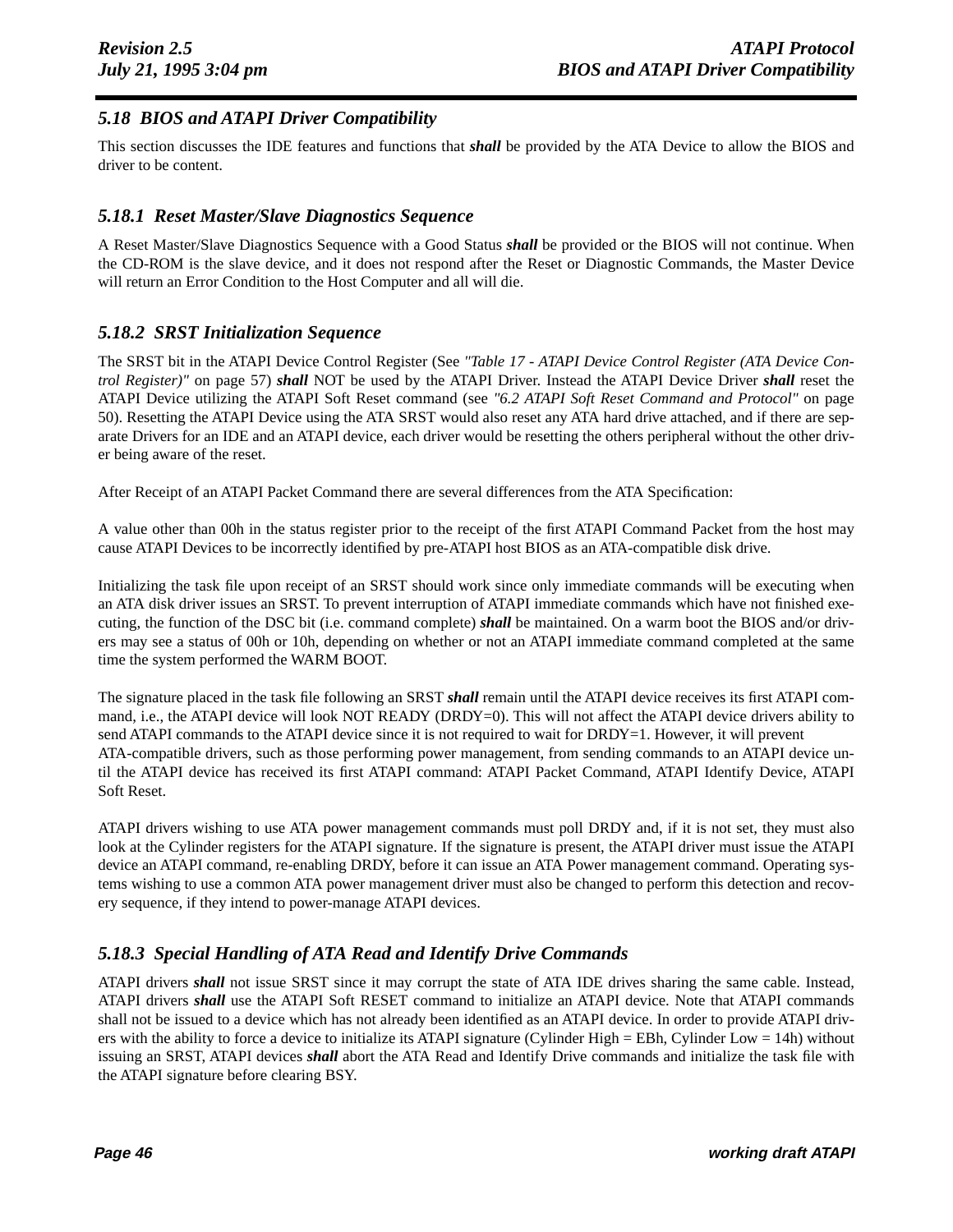#### *5.18.4 ATAPI aware BIOS and Driver Considerations*

Pre-ATAPI BIOS will not detect or configure ATAPI devices. Some of these BIOS are capable of configuring ATA hard disks for ATA Mode 3 IORCHDY operation. This places a special burden on ATAPI drivers to detect the presence of any ATA disk drives sharing the same port address and configure the ATAPI device for a compatible mode of operation.

Note that a special IDE port configuration driver must be provided by the IDE card manufacturer to configure the cards proprietary IDE configuration control registers. These proprietary IDE card drivers should be loaded before the ATAPI driver.

During ATAPI device detection, ATAPI device drivers or ATAPI-aware BIOS should verify that Status=00h (Not BSY, Not RDY) and that the ATAPI signature Cylinder High = EBh, Cylinder Low = 14h are present. If an ATAPI device is detected, then issue an ATAPI Identify Command to complete the ATAPI detection protocol and re-enable the task file (DRDY=1). If the device is ready to accept an ATA command, but no ATAPI signature is detected, then issue an ATA Read or Identify Drive command to the device to force the ATAPI device to initialize its signature. Then wait for BSY=0 and re-verify the presence of the ATAPI signature. If there is still no ATAPI signature present, do not configure the device.

ATAPI-aware BIOS and drivers should give special attention to managing configurations where ATAPI drivers share an IDE port address (Cable) with ATA IDE drives and their drivers. ATA IDE drivers frequently issue SRSTs to manage errors thereby causing ATAPI devices to clear DRDY as part of their SRST ATAPI signature initialization sequence. If the ATAPI driver already knows that the device it wishes to issue an ATAPI command to is an ATAPI device, then it need not take special action since issuing any of the ATAPI commands which do not require DRDY=1, will restore the ATAPI device's ability to accept ATA commands. If, however, the ATAPI driver wishes to issue an ATA command to an ATAPI device which has received an SRST from an ATA IDE driver, it should issue the ATAPI device an ATAPI Soft Reset to restore the ATAPI device's ability to accept ATA commands.

Note that "Newer" BIOS detect the presence of a Drive (see *"4.3 ATA Compatibility"* on page 17) by using the IDENTI-FY DRIVE command, but older BIOS use configuration information from outside the IDE/ATA interface. It has also been discovered that very old BIOS may issue an ATA READ command to detect the presence of an ATA IDE drive. Therefore, the ATA READ and IDENTIFY DRIVE commands *shall* be aborted by ATAPI Devices. It has also been discovered that some BIOS look at the status register to detect the presence of an ATA drive.

*Implementer's Note: Implementers of ATAPI drivers which are intended to share a single cable with a disk and disk driver should ensure that the device has completed any issued commands prior to changing the DRV bit.*

#### *5.18.5 Default Timing*

It is recommended that ATAPI devices compatible with this specification, support ATA mode 3 timing without requiring the host system to configure the ATAPI device using any set features commands. ATAPI devices should therefore either be fast enough to always supply data at the maximum rate allowed by Mode 3 or the ATAPI device must be shipped with IORDY enabled.

ATAPI devices *shall* revert to their default interface configuration on a Power On Reset or a Hardware Reset.

*Implementer's Note: A Non-Overlapped low-speed drive, Mode 0-2, may affect system performance when sharing the same cable with hard disk drives capable of mode 3 or faster data transfer timing.*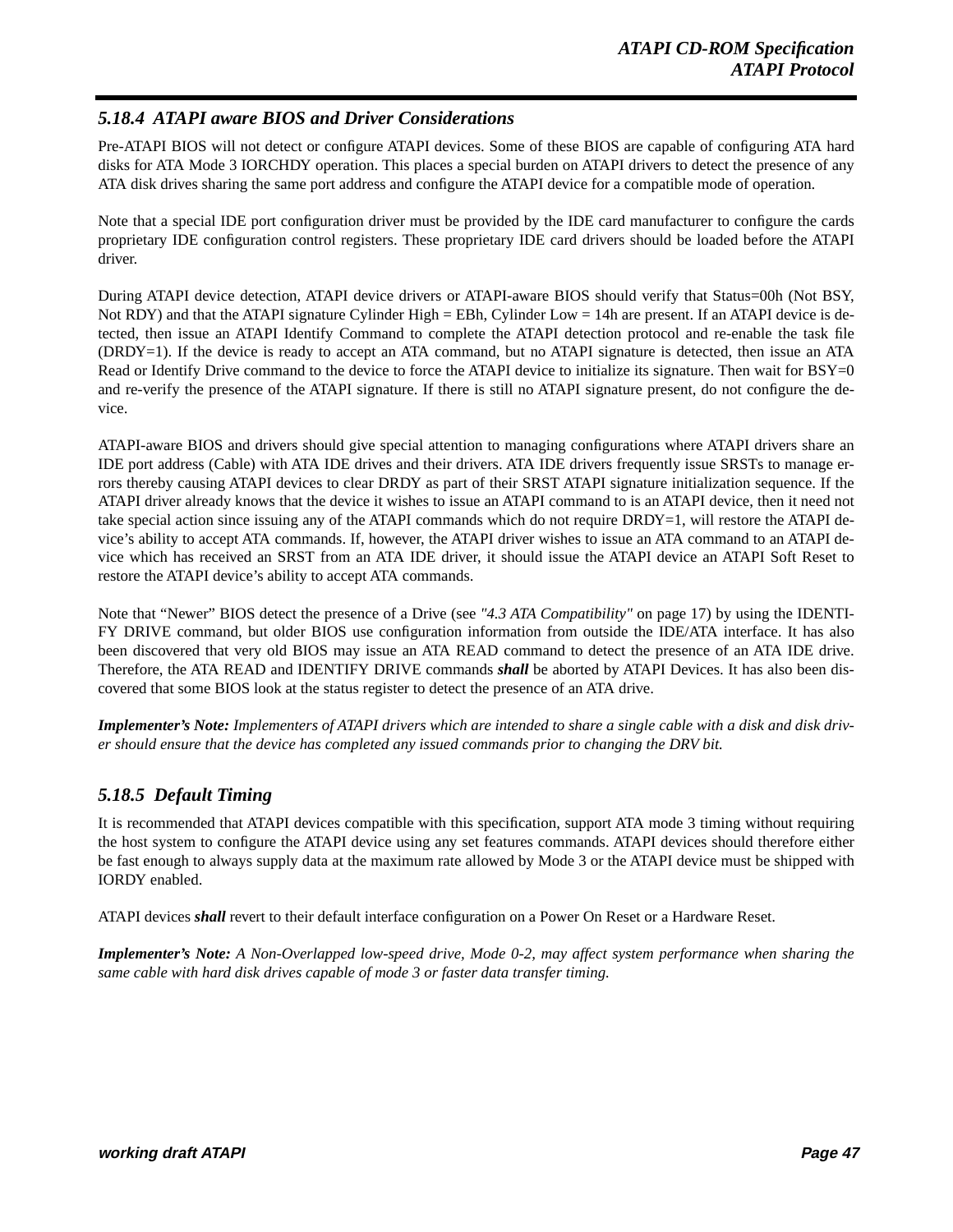Intentionally Left Blank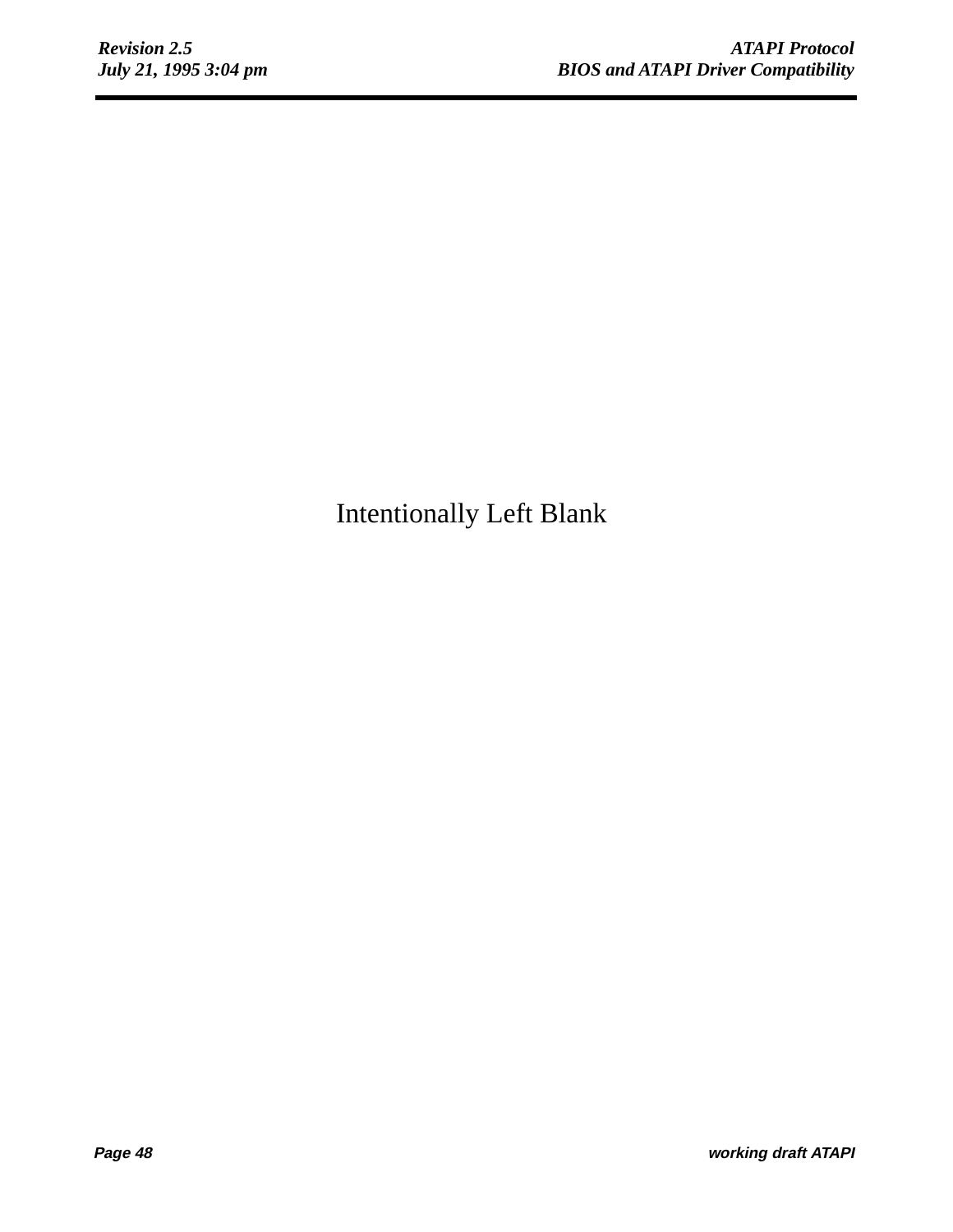## *6.0 ATAPI Transport Mechanism*

The Transport Mechanism provides for the hardware support to connect the host computer to the Peripheral.

#### *6.1 Reset Conditions*

There are three types of Reset Condition to which ATAPI Devices shall respond:

- **Power On Reset or Hardware Reset:** the Device executes a series of electrical circuitry diagnostics and sets default values, as well as executing the Master Slave Diagnostic Protocol.
- **ATAPI Soft Reset:** ATAPI Devices *shall* reset the interface circuitry according to the Set Features requirement upon receipt of the ATAPI Soft Reset Command.
- **ATA SRST:** ATAPI Devices *shall* provide the normal ATA PDIAG/ DASP sequence and initialize the task file with the ATAPI signature upon detection of SRST. No actual reset of the ATAPI device will occur, no commands that may be active will be aborted or stopped.

The Reset Conditions above are listed in order of precedence. That is, Power On or Hardware Reset *shall* take precedence over ATAPI Soft Reset, which *shall* take precedence over ATA SRST, which *shall* take precedence over all other conditions.

#### *6.1.1 Power On or Hardware Reset*

Each ATAPI Device, as it is powered on, *shall* perform appropriate internal reset operations, and internal test operations.

ATAPI Devices upon detection of reset, *shall*:

- 1. Clear all Commands and I/O operations in progress.
- 2. Return to Devices default configuration.
- 3. Perform the DASP / PDIAG sequence (See *"Figure 10 DASP / PDIAG Sequence after Hardware Reset or Power On"* on page 50).
- 4. Return any ATAPI Device operating modes to their appropriate initial conditions, similar to those conditions that would be found after a normal power-on reset. MODE SELECT conditions *shall* be restored to their last saved values if saved values have been established. MODE SELECT conditions for which no values have been saved *shall* be returned to their default values.
- 5. Initialize the Task File Registers as follows: Status = 00h, Error = 01h, Sector Count = 01h, Sector Number = 01h, Cylinder Low = 14h, Cylinder High =EBh and Drive/Head = 00h. A value other than 00 in the status register prior to the receipt of the first ATAPI Command Packet from the host may cause the ATAPI Device to be incorrectly identified by the host as an ATA compatible disk drive.  $BSY = 0$ , following any Reset, indicates to the Host that the registers within the Task File have been initialized.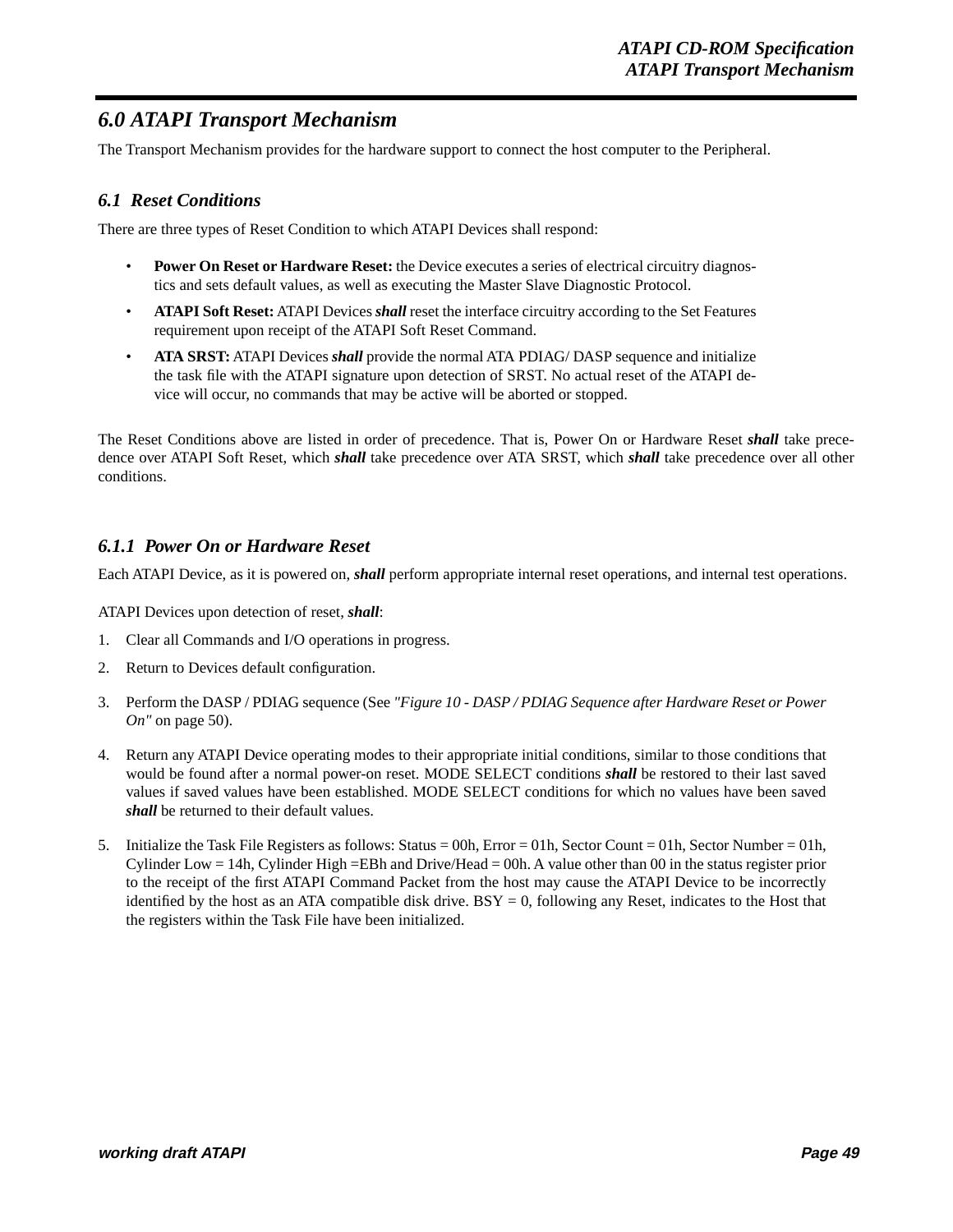

*Figure 10 - DASP / PDIAG Sequence after Hardware Reset or Power On*

#### *6.2 ATAPI Soft Reset Command and Protocol*

ATA specifies a mandatory software reset capability because it provides a recovery mechanism from a class of errors/ problems that are recoverable in no other way. The current CD-ROM drivers invoke this feature at some point in their error recovery procedures today.

The ATA software reset mechanism, SRST, (bit 2 in the Device Control Register) cannot be used for ATAPI Devices, because resets issued by the ATAPI driver would also reset any attached hard disk and vice versa.

For a software reset to be useful, it must be able to bring the drive's microprocessor back from a busy or hung condition, allowing issuance of a diagnostic or some other command. Since the microprocessor is the destination of the reset, we can't depend on it as part of the reset path. Therefore, ATAPI Soft Reset *shall* be detected/decoded by the interface controller circuitry and be routed back to the microprocessor as a hardware signal.

Upon detection of the ATAPI Reset command, *shall*:

- 1. Set BSY. When the reset sequence in the Device is complete the Busy status will be cleared. This will be the only status returned to the host by the ATAPI Soft Reset command.
- 2. Initialize the task file with the same information as after a Power On Reset. See section *6.1.1, "Power On or Hardware Reset",* on page 49 for a description of the initialization sequence, with the exception of the DRV bit which *shall* remain unchanged.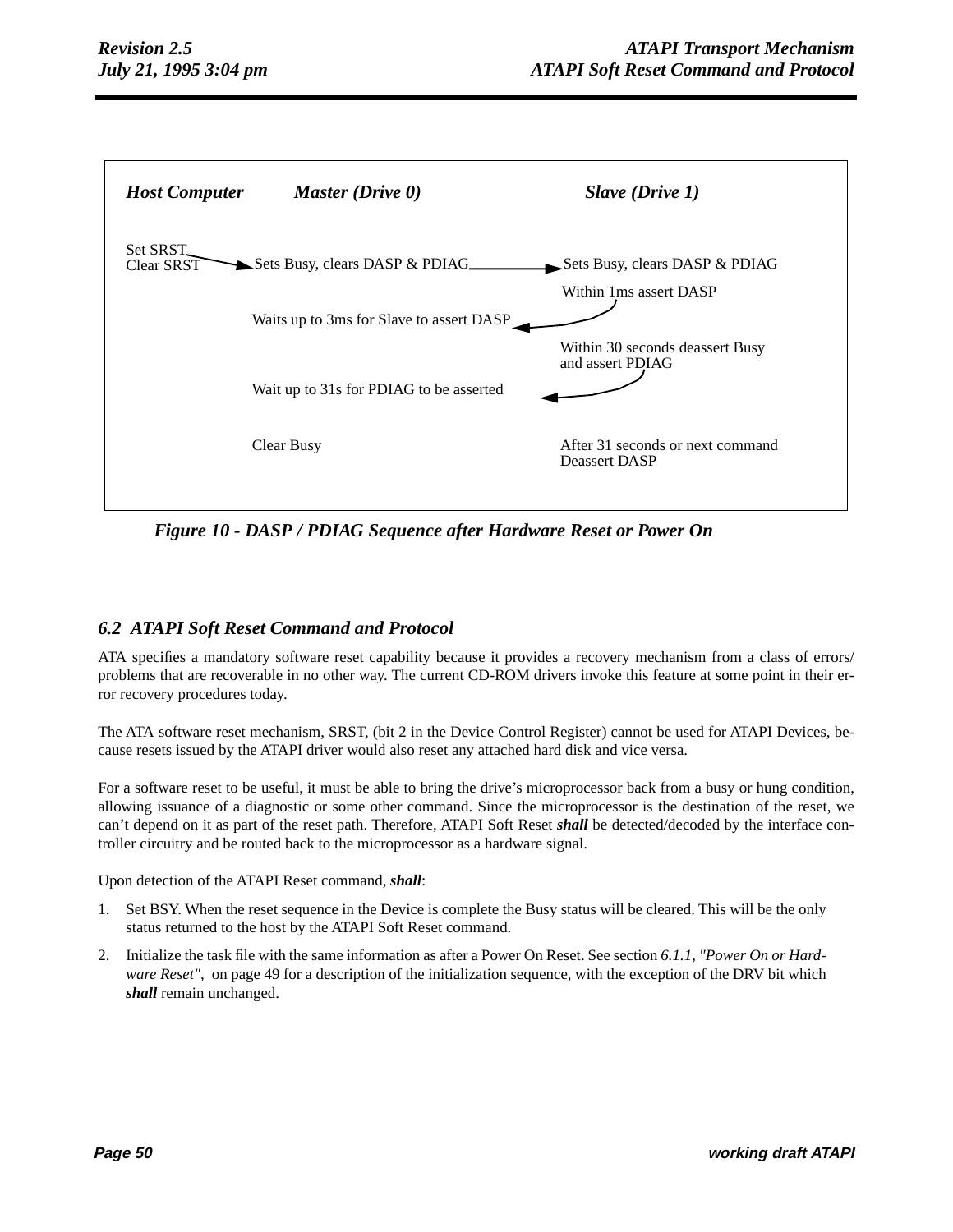#### *6.3 ATAPI Implementation of ATA SRST*

The ATA software reset mechanism, SRST, (bit 2 in the Device Control Register) cannot be used for ATAPI Devices, because resets issued by the ATAPI driver would also reset any attached hard disk and vice versa. To solve this ATAPI defines an ATAPI Soft Reset command using a reserved ATA opcode which could be decoded by the interface controller hardware.

To maintain Master / Slave compatibility with ATA disk drives and prevent detection of ATAPI Devices by non ATAPIaware BIOS, ATAPI Devices *shall* implement the following upon receipt of an ATA SRST:

- 3. Initialize the task file with Status = 00h or 10h, Error = 01h, Sector Count = 01h, Sector Number = 01h, Cylinder Low  $= 14h$ , Cylinder High  $=$ EBh and Drive/Head  $= 00h$
- 4. The functionality of the DRDY and DSC bits shall be restored on the first command following an SRST.
- 5. Continue executing commands or play operations.
- 6. Leave Mode settings or Set Feature settings unchanged.
- 7. If a selected ATAPI Device detects SRST while its own DRQ or BSY is set (1), then the command in progress *shall* be stopped.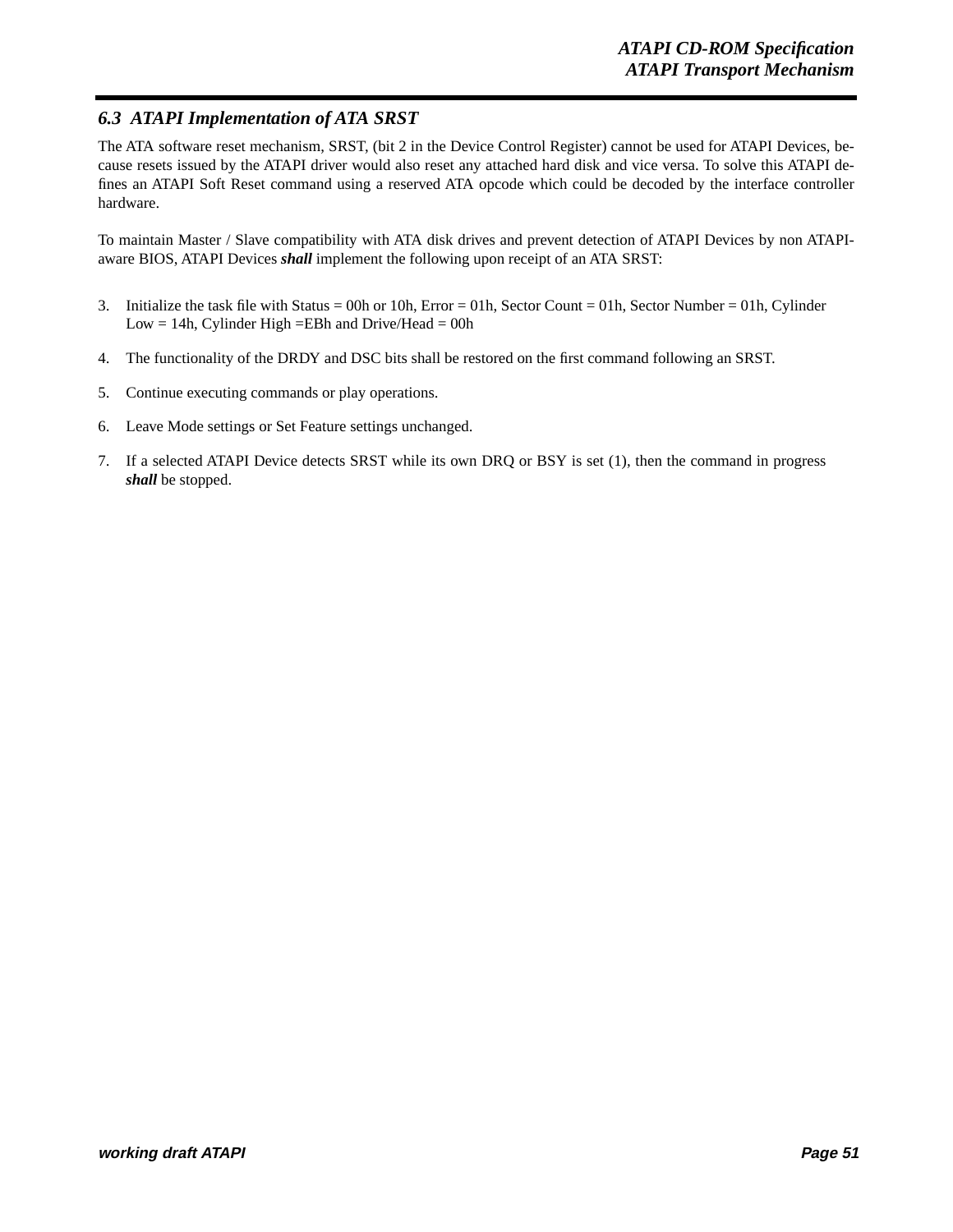#### *6.4 Physical Connection*

The ATAPI Devices are selected by the Address field in the Drive Select Register. When the ATAPI Device is attached along with an ATA Mass Storage Device, the ATAPI Device should be set as Device 1 and respond as a Slave.

| <b>Primary Cable</b> |              | <b>Secondary Cable</b> |              |                                                                   |
|----------------------|--------------|------------------------|--------------|-------------------------------------------------------------------|
| Drive 0              | Drive 1      | Drive 0                | Drive 1      | <b>Notes</b>                                                      |
| <b>ATA</b>           |              |                        |              | Normal, no ATAPI                                                  |
| <b>ATA</b>           |              | <b>ATAPI</b>           |              | Disk and CD-ROM for<br>enhanced IDE system                        |
| <b>ATA</b>           | <b>ATAPI</b> |                        |              | Legacy IDE System with<br>only one cable                          |
| <b>ATA</b>           |              | <b>ATAPI</b>           | <b>ATAPI</b> | Enhanced IDE with CD-<br>ROM and a tape or two CD-<br><b>ROMs</b> |

#### *Table 7 - Preferred Drive Connection*

#### *6.5 Single Drive Configurations*

There can be either one or two drives attached to the ATA Cable, and thus four configurations are possible. Even though there are four possible configurations, only three of them are recommended. An ATAPI Peripheral *shall* detect each of these three configurations and respond according to *"Table 8 - Shadow Registers"* on page 52.

There are configurations where there may be only one Master or Slave present on the cable. In this case there will be a "Shadowing" of the registers for the non-existent device. The following table shows the actions to take.

| Jumper $\rightarrow$ | <b>DRV</b> Bit | Action<br>Configuration |                        |  |
|----------------------|----------------|-------------------------|------------------------|--|
| Master               | 0              | Don't Care<br>Drive Bus |                        |  |
|                      |                | <b>Slave Present</b>    | <b>Float Bus</b>       |  |
|                      |                | <b>Slave Not</b>        | Shadow                 |  |
|                      |                | Present                 |                        |  |
| Slave                | 0              | <b>Master Present</b>   | <b>Float Bus</b>       |  |
|                      | 0              | <b>Master Not</b>       | This is not a rec-     |  |
|                      |                | Present                 | ommended Con-          |  |
|                      |                | figuration.             |                        |  |
|                      |                | <b>Float Bus</b>        |                        |  |
|                      | 1              | Don't Care<br>Drive Bus |                        |  |
| $CSEL = M$           | $\Omega$       |                         | Same as Master $DRV=0$ |  |
|                      |                | Same as Master $DRV=1$  |                        |  |
| $CSEI = S$           | $\Omega$       | Same as Slave $DRV=0$   |                        |  |
|                      |                | Same as Slave $DRV=1$   |                        |  |

*Table 8 - Shadow Registers*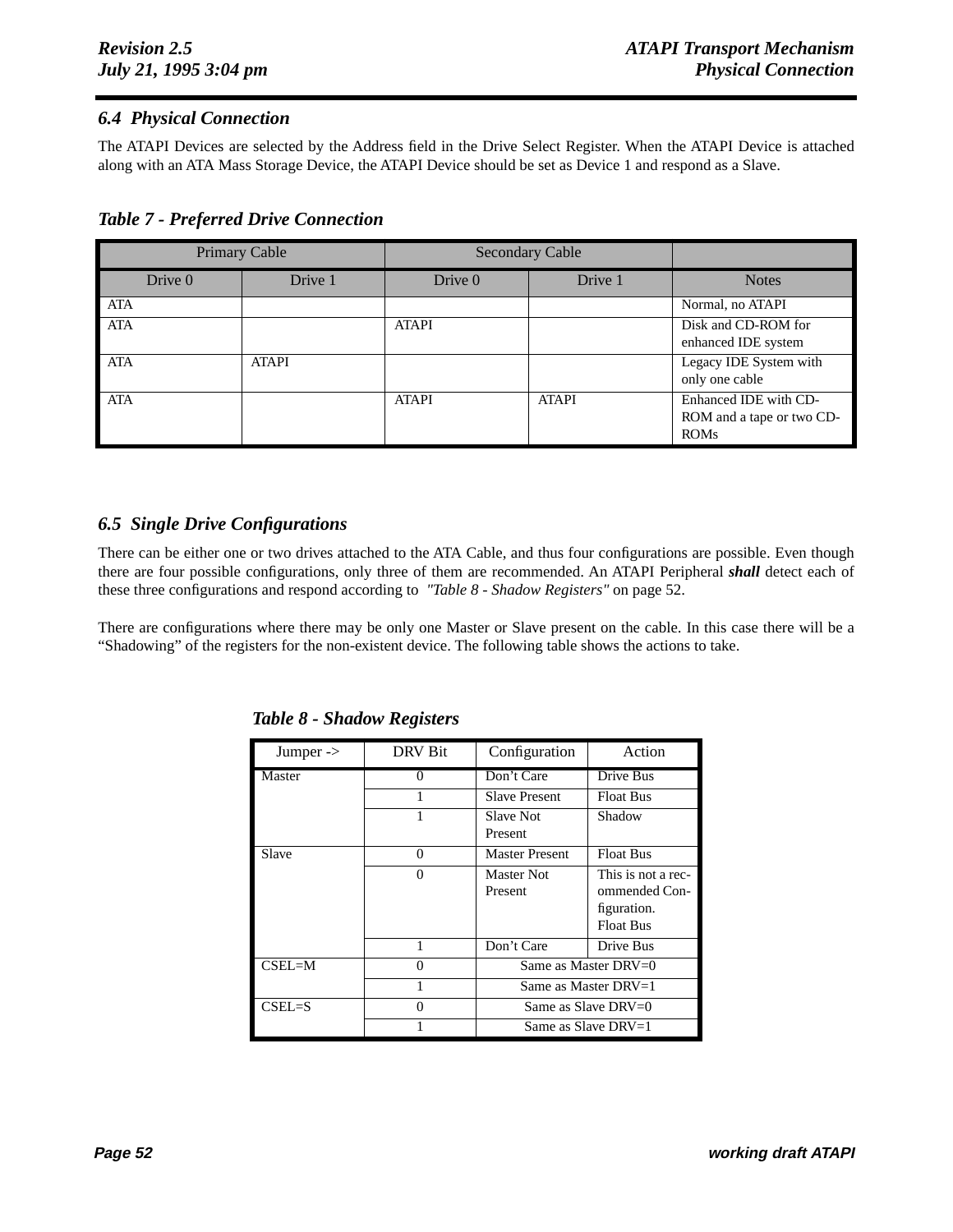| Drive 0<br><b>Register Description</b>                                        | Drive 1 (Non-existent Slave) Use of the Register                                                                                                                                                                                                                                                                                                                                                                                                        |  |  |
|-------------------------------------------------------------------------------|---------------------------------------------------------------------------------------------------------------------------------------------------------------------------------------------------------------------------------------------------------------------------------------------------------------------------------------------------------------------------------------------------------------------------------------------------------|--|--|
|                                                                               | <b>Control Block Registers</b>                                                                                                                                                                                                                                                                                                                                                                                                                          |  |  |
| <b>Alternate ATAPI Status</b>                                                 | This may be either be a complete duplicate of the Drive 0 Status<br>(Shadowed) or Some of the bits are explicitly for Drive 1 (e.g.<br>ERROR)                                                                                                                                                                                                                                                                                                           |  |  |
| Device Control                                                                | Writing to this register writes to Drive 0's Device Control Register                                                                                                                                                                                                                                                                                                                                                                                    |  |  |
|                                                                               | <b>Command Block Registers</b>                                                                                                                                                                                                                                                                                                                                                                                                                          |  |  |
| Data                                                                          | Should not be used for the non-existent slave                                                                                                                                                                                                                                                                                                                                                                                                           |  |  |
| <b>ATAPI Error Register</b>                                                   | This may be either be a complete duplicate of the Drive 0 ATAPI Error<br>Register or the Register is explicitly for Drive 1 (Not Shadowed)                                                                                                                                                                                                                                                                                                              |  |  |
| <b>ATAPI</b> Features                                                         | Writing to this register writes to Drive 0's ATAPI Features Register                                                                                                                                                                                                                                                                                                                                                                                    |  |  |
| <b>ATAPI</b> Interrupt Reason Register                                        |                                                                                                                                                                                                                                                                                                                                                                                                                                                         |  |  |
| ATAPI Byte Count Register (bits 0-7)<br>ATAPI Byte Count Register (bits 8-15) | These are an exact duplicate of Drive 0's register. <b>Implementer's</b><br>Note: As the Signature is placed in these Registers, both Drive<br>0, and the non-existent Drive 1 will have an "ATAPI Signa-<br>ture" after a reset condition. To detect that Drive 1 does not<br>exist will require a command be issued to Drive 1 and detecting<br>the Abort.                                                                                            |  |  |
| <b>Drive Select</b>                                                           | Writing to this register writes to Drive 0's Drive Select Register                                                                                                                                                                                                                                                                                                                                                                                      |  |  |
| <b>ATAPI Status</b>                                                           | This may be either be a complete duplicate of the Drive 0 Status<br>(Shadowed) or Some of the bits are explicitly for Drive 1 (e.g.<br>ERROR)                                                                                                                                                                                                                                                                                                           |  |  |
| <b>ATA Command</b>                                                            | Commands to Drive 1 will be aborted. Implementer's Note: The<br>Error bit will need to be set to abort a command to Drive 1, if<br>the Status and Alternate Status Registers are complete shadows<br>of Drive 0's Register, changing the DRV bit and reading the<br>Status Register will also show an error condition that does not<br>exist. It is recommended that the ERROR bit not be shadowed,<br>but a separate bit for the non-existent drive 1. |  |  |

| Table 9 - Shadowing for Single Drive Configurations |  |  |  |
|-----------------------------------------------------|--|--|--|
|                                                     |  |  |  |

*Implementer's Note: Drive 0 (Master) is able to determine if Drive 1 (Slave) is present, but Drive 1 can't determine if Drive 0 is present. Drive 1 will see the Slave drive assert the DASP signal during the Reset procedure, which indicates that the Slave is present.*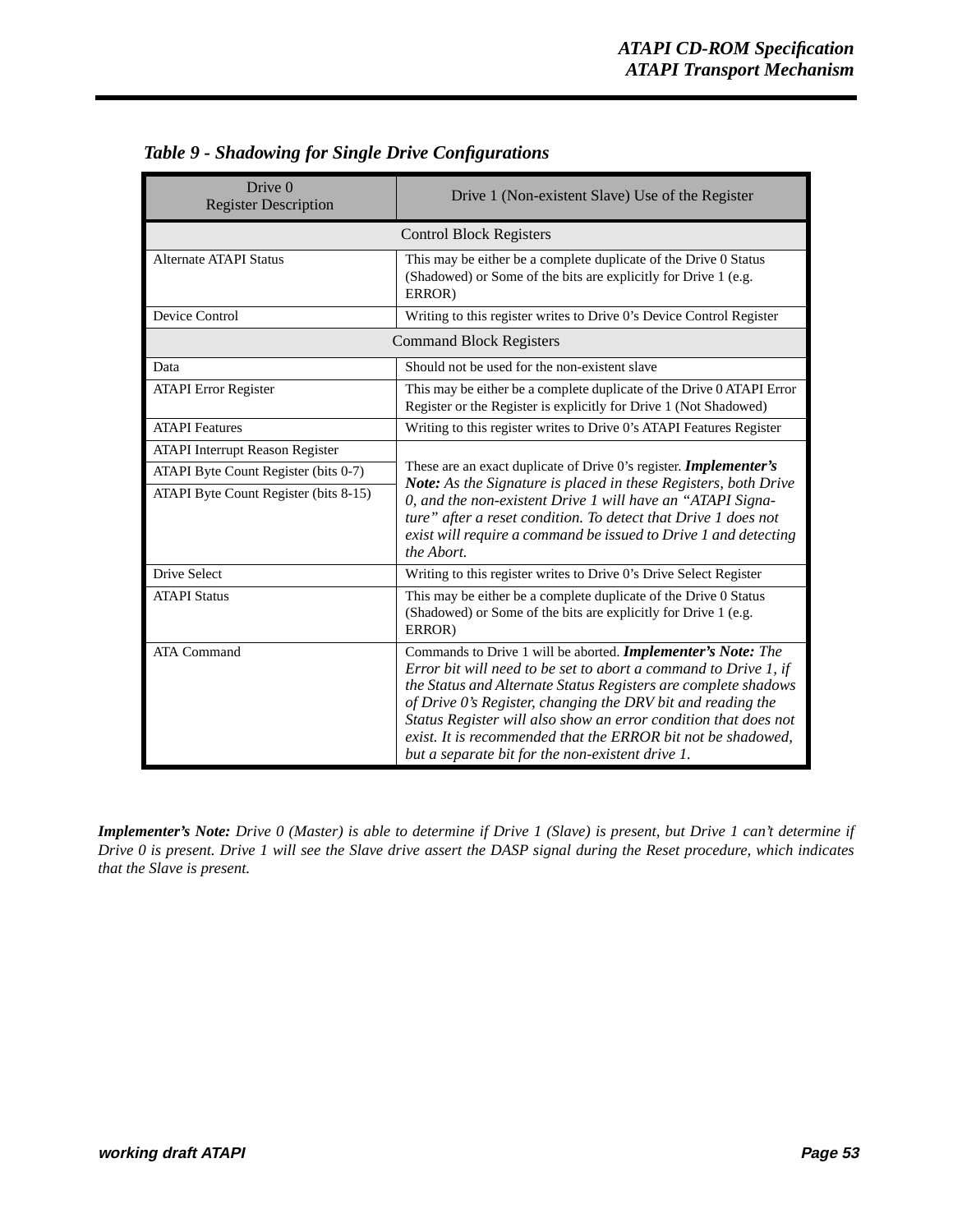#### *6.6 Register Mapping*

Communication to or from the Devices is through I/O Registers that route the input or output data to or from registers (selected) by a code on signals from the host (CS1FX-, CS3FX-, DA2, DA1, DA0, DIOR- and DIOW-).

#### *6.7 ATAPI Register Map (Packet Command)*

Logic conventions are:  $A =$  signal asserted,  $N =$  signal negated,  $x =$  does not matter which it is

*Table 10 - I/O Port Functions/Selection Addresses (Compatibility Model)*

|              | Addresses    |              |              |                | <b>Functions</b>                       |                                |
|--------------|--------------|--------------|--------------|----------------|----------------------------------------|--------------------------------|
| <b>CS1FX</b> | <b>CS3FX</b> | DA2          | DA1          | DA0            | Read (DIOR-)<br>Write (DIOW-)          |                                |
|              |              |              |              |                |                                        | <b>Control Block Registers</b> |
| N            | $\mathbf{A}$ | $\theta$     | $\mathbf{0}$ | $\overline{0}$ | <b>Floppy A Status</b>                 | Unused                         |
| N            | A            | $\theta$     | $\Omega$     | 1              | <b>Floppy B Status</b>                 | Unused                         |
| N            | $\mathbf{A}$ | $\theta$     | 1            | $\Omega$       | Unused                                 | Floppy Digital Output Register |
| N            | $\mathsf{A}$ | $\theta$     | $\mathbf{1}$ | 1              | Floppy ID / Tape Control               | <b>RESERVED</b>                |
| N            | $\mathsf{A}$ | 1            | $\Omega$     | $\Omega$       | <b>Floppy Controller Status</b>        | <b>RESERVED</b>                |
| N            | $\mathsf{A}$ | 1            | $\Omega$     | 1              | Floppy Data Register                   |                                |
| N            | $\mathsf{A}$ | 1            | $\mathbf{1}$ | $\Omega$       | <b>Alternate ATAPI Status</b>          | Device Control                 |
| N            | $\mathsf{A}$ | $\mathbf{1}$ | 1            | 1              | Note <sup>I</sup>                      | Not Used                       |
|              |              |              |              |                | <b>Command Block Registers</b>         |                                |
| $\mathsf{A}$ | N            | $\theta$     | $\Omega$     | $\Omega$       |                                        | Data                           |
| $\mathsf{A}$ | N            | $\theta$     | $\Omega$     | 1              | <b>ATAPI Error Register</b>            | <b>ATAPI</b> Features          |
| A            | N            | $\theta$     | 1            | $\Omega$       | <b>ATAPI</b> Interrupt Reason Register | Unused                         |
| A            | N            | $\theta$     | 1            | 1              | Reserved For SAM TAG Byte              |                                |
| A            | N            | 1            | $\Omega$     | $\Omega$       | ATAPI Byte Count Register (bits 0-7)   |                                |
| $\mathsf{A}$ | N            | 1            | $\Omega$     | $\mathbf{1}$   | ATAPI Byte Count Register (bits 8-15)  |                                |
| A            | N            | 1            | $\mathbf{1}$ | $\Omega$       | <b>Drive Select</b>                    |                                |
| A            | N            | 1            | 1            | 1              | <b>ATAPI Status</b>                    | <b>ATA Command</b>             |

1. This register is obsolete. It is recommended that a device not respond to a read of this address. If a device does respond, it *shall* not drive the DDF signal.

With the exception of the Data Register, all the ATAPI registers are referenced using Byte (8 Bit) Read and Writes. The Data Register is ALWAYS referenced as a 16 bit word.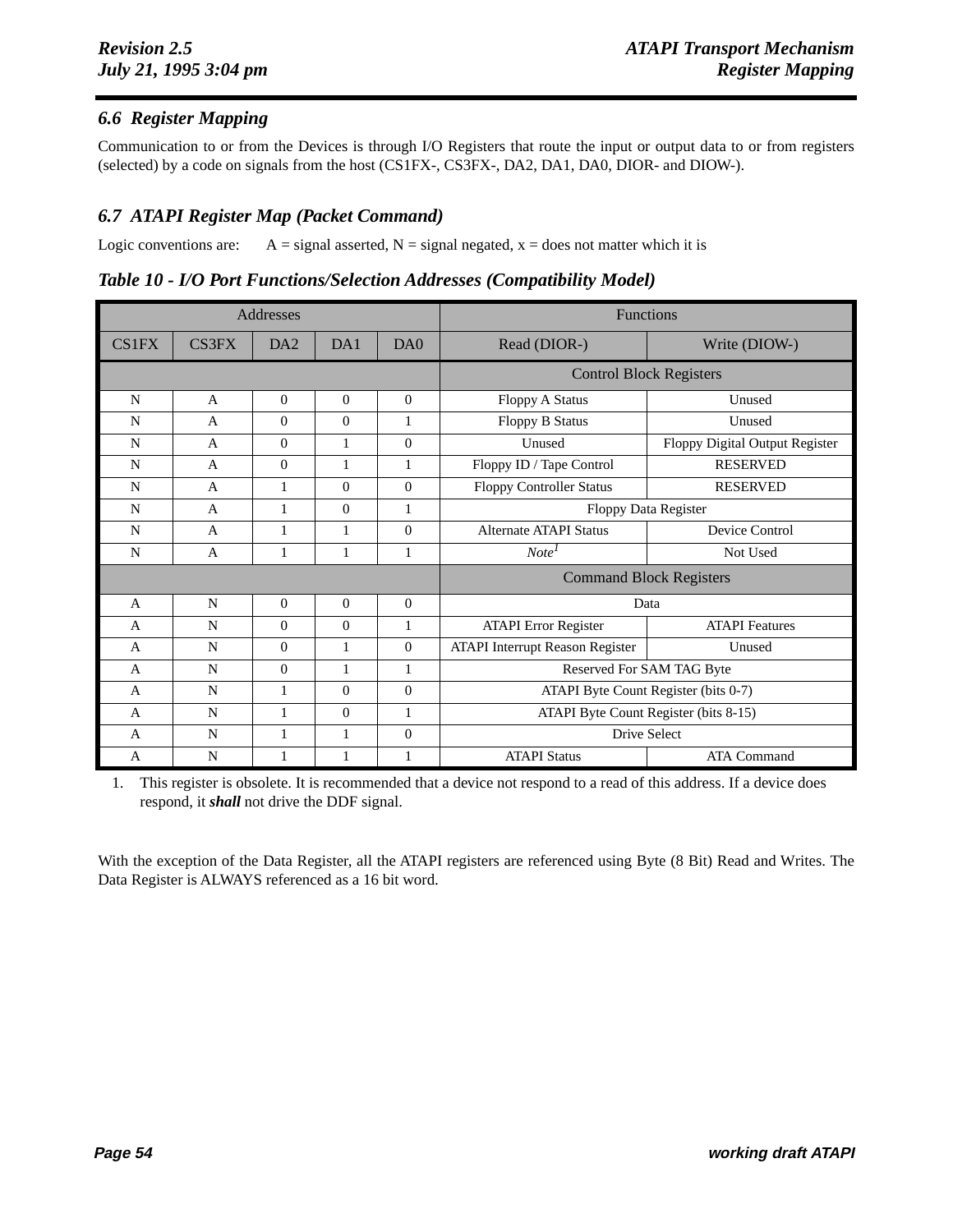ī

| D7         | D <sub>6</sub>                                                                             | D <sub>5</sub>                                                  | D <sub>4</sub>                                                                                                                                                                                                                           | D <sub>3</sub> | D2                                         | D1       | D <sub>0</sub> |                                                                              |  |  |  |
|------------|--------------------------------------------------------------------------------------------|-----------------------------------------------------------------|------------------------------------------------------------------------------------------------------------------------------------------------------------------------------------------------------------------------------------------|----------------|--------------------------------------------|----------|----------------|------------------------------------------------------------------------------|--|--|--|
| <b>BSY</b> | <b>DRDY</b>                                                                                | <b>DMA</b><br><b>READY</b><br>or DF                             | <b>SERVICE</b><br>or DSC                                                                                                                                                                                                                 | <b>DRQ</b>     | <b>CORR</b>                                | Reserved | <b>CHECK</b>   | Read                                                                         |  |  |  |
|            | DRDY, DSC, CORR and CHECK shall only be valid at the end of the completion of the command. |                                                                 |                                                                                                                                                                                                                                          |                |                                            |          |                |                                                                              |  |  |  |
| Bit 7      | <b>BSY</b>                                                                                 | Busy is set whenever the drive has access to the Command Block. |                                                                                                                                                                                                                                          |                |                                            |          |                |                                                                              |  |  |  |
| Bit 6      | <b>DRDY</b>                                                                                |                                                                 | Indicates that the drive is capable of responding to an ATA command.                                                                                                                                                                     |                |                                            |          |                |                                                                              |  |  |  |
| Bit 5      | <b>DMA READY / DF</b>                                                                      |                                                                 | This bit indicates that the device is ready to start a DMA data transfer. This<br>bit is reserved for future more advanced overlap capabilities.                                                                                         |                |                                            |          |                |                                                                              |  |  |  |
|            |                                                                                            |                                                                 |                                                                                                                                                                                                                                          |                | leaved DMA operation is not enabled.       |          |                | Note that this bit is used for Drive Fault (DF) when Overlapped or Inter-    |  |  |  |
| Bit 4      | <b>SERVICE / DSC</b>                                                                       |                                                                 | This bit signals that the device is requesting service or interrupt. It is set when<br>the interrupt is requested and does not clear until the Service (A2h) command<br>is issued.                                                       |                |                                            |          |                |                                                                              |  |  |  |
|            |                                                                                            |                                                                 | not enabled.                                                                                                                                                                                                                             |                |                                            |          |                | Note that this bit is used for the DSC function when the overlap function is |  |  |  |
| Bit 3      | <b>DRQ</b>                                                                                 |                                                                 | Data Request - Indicates that the device is ready to transfer a word or byte of<br>data between the host and the drive. The information in the ATAPI Interrupt<br>Reason will also be valid during a Packet Command when the DRQ is set. |                |                                            |          |                |                                                                              |  |  |  |
| Bit 2      | <b>CORR</b>                                                                                |                                                                 |                                                                                                                                                                                                                                          |                | Indicates if a Correctable Error occurred. |          |                |                                                                              |  |  |  |
| Bit 0      | <b>CHECK</b>                                                                               |                                                                 | Indicates that an error occurred during execution of the previous command.<br>The bits in the Error Register contains the Sense Key and Code.                                                                                            |                |                                            |          |                |                                                                              |  |  |  |

# *Table 11 - ATAPI Status Register (ATA Status Register)*

## *Table 12 - ATAPI Error Register (ATA Error Register)*

| D7         | D <sub>5</sub><br>D6 |  | D4                                                                  | D <sub>3</sub>                                                                | D <sub>2</sub> | D1         | D <sub>0</sub> |      |  |  |  |  |
|------------|----------------------|--|---------------------------------------------------------------------|-------------------------------------------------------------------------------|----------------|------------|----------------|------|--|--|--|--|
|            | Sense Key            |  |                                                                     | <b>MCR</b>                                                                    | <b>ABRT</b>    | <b>EOM</b> | Ш              | Read |  |  |  |  |
| Bits $7-4$ | Sense Key            |  |                                                                     | The sense key is defined in "Table 136 - Sense Key Descriptions" on page 175. |                |            |                |      |  |  |  |  |
| Bit 3      | <b>MCR</b>           |  | Media Change Requested, is used and defined as in the ATA Standard. |                                                                               |                |            |                |      |  |  |  |  |
| Bit 2      | <b>ABRT</b>          |  | Aborted Command, is used and defined as in the ATA Standard.        |                                                                               |                |            |                |      |  |  |  |  |
| Bit 1      | <b>EOM</b>           |  | End Of Media Detected.                                              |                                                                               |                |            |                |      |  |  |  |  |
| Bit 0      | IЫ                   |  |                                                                     | Illegal Length Indication.                                                    |                |            |                |      |  |  |  |  |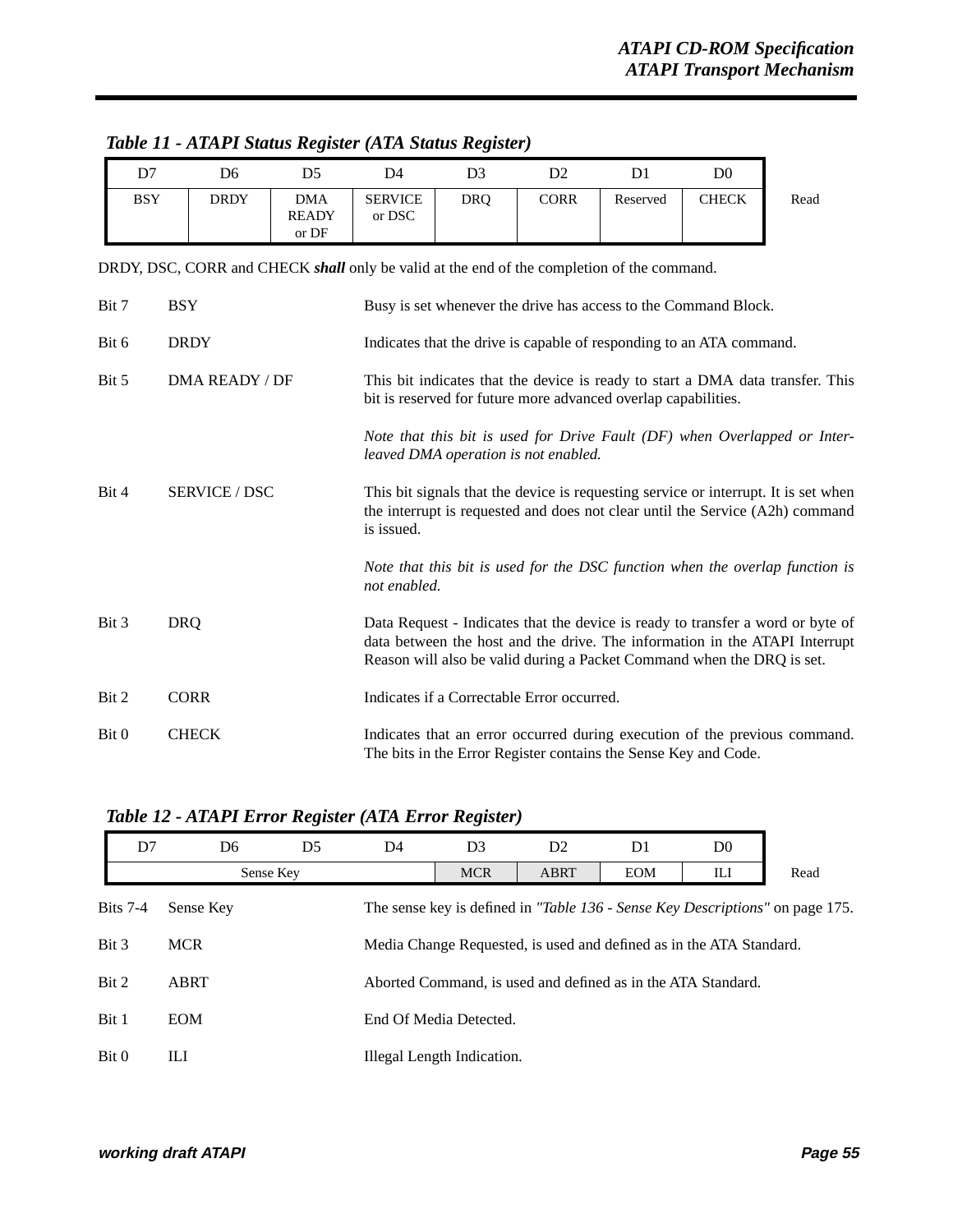| D7             | D3<br>D0<br>D <sub>2</sub><br>D6<br>D1<br>D4<br>D5 |                                                                                                                                                                    |                                                                                                                         |  |  |              |            |       |  |  |
|----------------|----------------------------------------------------|--------------------------------------------------------------------------------------------------------------------------------------------------------------------|-------------------------------------------------------------------------------------------------------------------------|--|--|--------------|------------|-------|--|--|
|                |                                                    |                                                                                                                                                                    | Reserved                                                                                                                |  |  | OVER-<br>LAP | <b>DMA</b> | Write |  |  |
| <b>Bit 7-1</b> | Reserved                                           |                                                                                                                                                                    | Reserved for future enhancement.                                                                                        |  |  |              |            |       |  |  |
| Bit 0          | DMA (Optional)                                     |                                                                                                                                                                    | Any data for the Command will be transferred via the DMA interface. Note<br>this does not apply for the Command Packet. |  |  |              |            |       |  |  |
| Bit 1          |                                                    | <b>OVERLAP</b> (Optional)<br>The device may release the ATA bus before this command has completed. Re-<br>lease of the ATA bus is at the discretion of the device. |                                                                                                                         |  |  |              |            |       |  |  |

*Table 13 - ATAPI Feature Register (ATA Feature Register)*

|  | Table 14 - ATAPI Byte Count Register (ATA Cylinder High/Low Register) |  |  |  |  |
|--|-----------------------------------------------------------------------|--|--|--|--|
|--|-----------------------------------------------------------------------|--|--|--|--|

| D7                      | D6 |  | D4 |  |  |  | D0 |  |  |
|-------------------------|----|--|----|--|--|--|----|--|--|
| Byte Count (Bits 0-7)   |    |  |    |  |  |  |    |  |  |
| Byte Count (Bits (8-15) |    |  |    |  |  |  |    |  |  |

The Byte Count is used for PIO only. The count *shall* be set prior to the issuance of the Packet Command. The count contains the total transfer size for commands that transfer only one group of data (e.g. Mode Sense / Select, Inquiry) For commands that require multiple DRQ Interrupts (e.g. Read, or Write) the count is set to the desired transfer size. When any data is to be transferred, the ATAPI Device will set the Byte Count to the amount of data that the Host *shall* transfer and then issue the DRQ Interrupt. The contents of this register *shall* not be changed until the first word is transferred to/ from the data register. Once the data transfer has been started, the device is allowed to change the contents of the byte count (to set up the next transfer).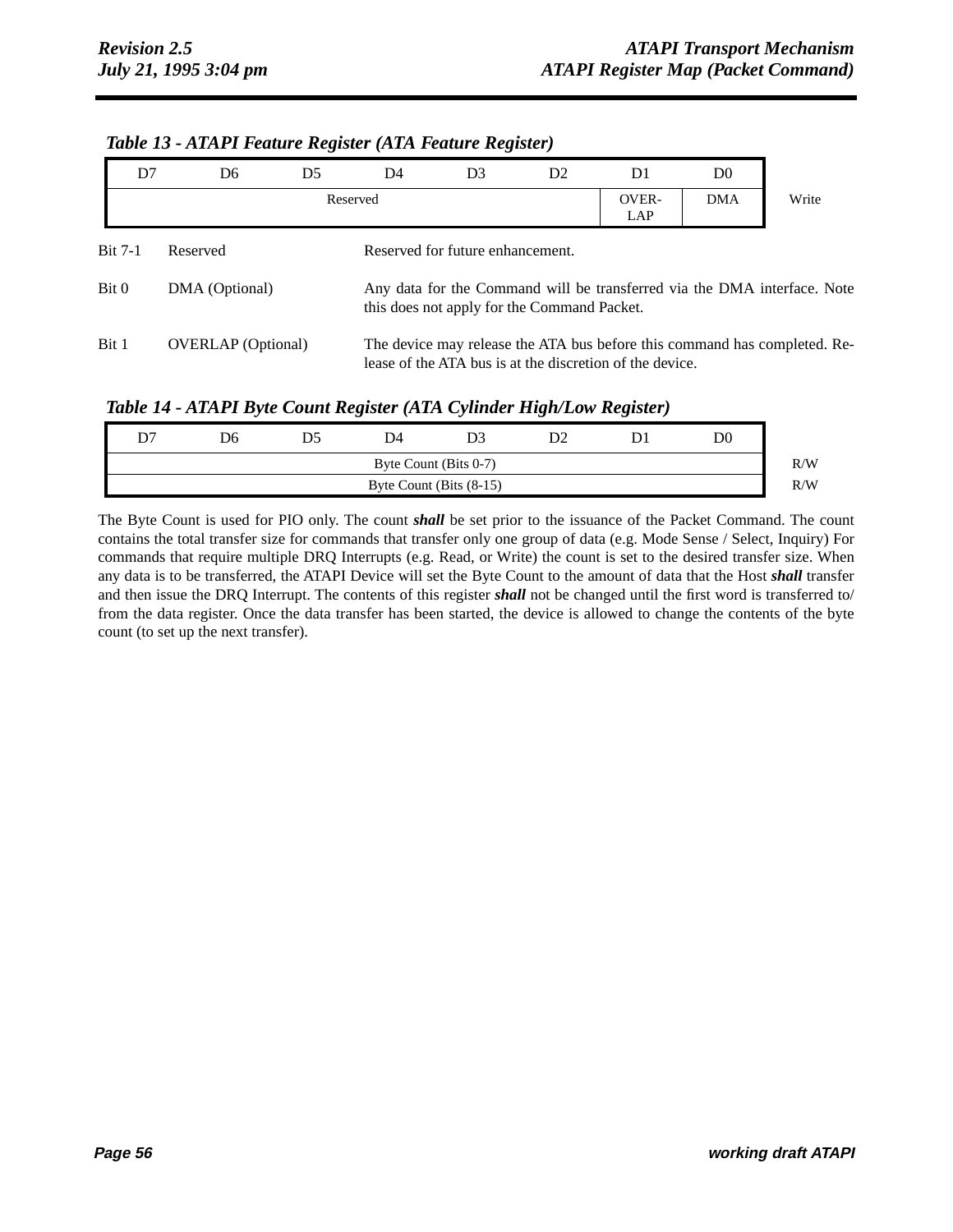|       | D7 |                 | D6 | D <sub>5</sub> | D4             |                          | D <sub>3</sub>            | D <sub>2</sub>                              | D <sub>1</sub>                                          | D <sub>0</sub>                                        |                                                                                |
|-------|----|-----------------|----|----------------|----------------|--------------------------|---------------------------|---------------------------------------------|---------------------------------------------------------|-------------------------------------------------------|--------------------------------------------------------------------------------|
|       |    |                 |    | Reserved       |                |                          |                           | <b>RELEASE</b>                              | <b>IO</b>                                               | CoD                                                   | Read                                                                           |
| Bit 0 |    | CoD             |    |                |                |                          |                           |                                             | ferred is user data, when one then the data is Command. |                                                       | Command or Data. When this bit is zero then the information being trans-       |
| Bit 1 |    | IO <sub>1</sub> |    |                |                |                          |                           | value of one and out to the device is zero. |                                                         |                                                       | Direction for the Information transfer, where in to the Host is indicated by a |
|       |    |                 |    |                | <b>IO</b>      |                          | DRQ CoD                   |                                             |                                                         |                                                       |                                                                                |
|       |    |                 |    |                | $\overline{0}$ | 1                        | 1                         |                                             |                                                         | Command - Ready to Accept Command Packet Bytes        |                                                                                |
|       |    |                 |    |                | 1              | 1                        | 1                         |                                             |                                                         | Message (Future) - Ready to Send Message data to Host |                                                                                |
|       |    |                 |    |                | $\mathbf{1}$   | $\mathbf{1}$             | $\theta$                  |                                             |                                                         |                                                       | Data To Host- Send command parameter data (e.g. Read                           |
|       |    |                 |    |                |                |                          |                           | Data) to the host                           |                                                         |                                                       |                                                                                |
|       |    |                 |    | $\theta$       | $\mathbf{1}$   | $\overline{0}$           | Write Data) from the host |                                             |                                                         | Data From Host - Receive command parameter data (e.g. |                                                                                |
|       |    |                 |    |                | 1              | $\overline{0}$           | 1                         |                                             |                                                         | <b>Status - Register contains Completion Status</b>   |                                                                                |
| Bit 2 |    | <b>RELEASE</b>  |    |                |                | the command in progress. |                           |                                             |                                                         |                                                       | Release indicates that the device has released the ATA bus before completing   |

*Table 15 - ATAPI Interrupt Reason Register (ATA Sector Count Register)*

| Table 16 - ATAPI Drive Select Register (ATA Drive / Head Select Register) |
|---------------------------------------------------------------------------|
|---------------------------------------------------------------------------|

|                                                                            |  | D6 |  | D4  |                      |  |  | $\rm D0$ |  |  |
|----------------------------------------------------------------------------|--|----|--|-----|----------------------|--|--|----------|--|--|
| Reserved                                                                   |  |    |  | DRV | Reserved for SAM LUN |  |  |          |  |  |
| Bit 4<br>This bit selects either Device $0$ (DRV=0) or $1$ (DRV=1).<br>DRV |  |    |  |     |                      |  |  |          |  |  |

*Table 17 - ATAPI Device Control Register (ATA Device Control Register)*

| D7    |             | D6.      | D5 | D4                                                                                                                                                                                                                                                            | D <sub>3</sub> | D <sub>2</sub> | D1.  | D <sub>0</sub> |                                                                                                                                                                                                                                                                                                                |  |
|-------|-------------|----------|----|---------------------------------------------------------------------------------------------------------------------------------------------------------------------------------------------------------------------------------------------------------------|----------------|----------------|------|----------------|----------------------------------------------------------------------------------------------------------------------------------------------------------------------------------------------------------------------------------------------------------------------------------------------------------------|--|
|       |             | Reserved |    |                                                                                                                                                                                                                                                               |                | <b>SRST</b>    | nIEN | $\Omega$       | Write                                                                                                                                                                                                                                                                                                          |  |
| Bit 2 | <b>SRST</b> |          |    | page $50$ ).                                                                                                                                                                                                                                                  |                |                |      |                | This bit is the Software Reset. The ATAPI Device <b>shall</b> follow the reset se-<br>quence for SRST defined in "6.3 ATAPI Implementation of ATA SRST" on<br>page 51. There is also a new reset capability for ATAPI Devices utilizing a<br>RESET COMMAND (see "6.2 ATAPI Soft Reset Command and Protocol" on |  |
| Bit 1 | nIEN        |          |    | This bit enables/disables the interrupt to the host. When nIEN=0 and the de-<br>vice is selected, INTRQ shall be enabled through a tri-state buffer. When<br>$nIEN=1$ or the device is not selected, the INTRQ signal shall be in a high im-<br>pedance state |                |                |      |                |                                                                                                                                                                                                                                                                                                                |  |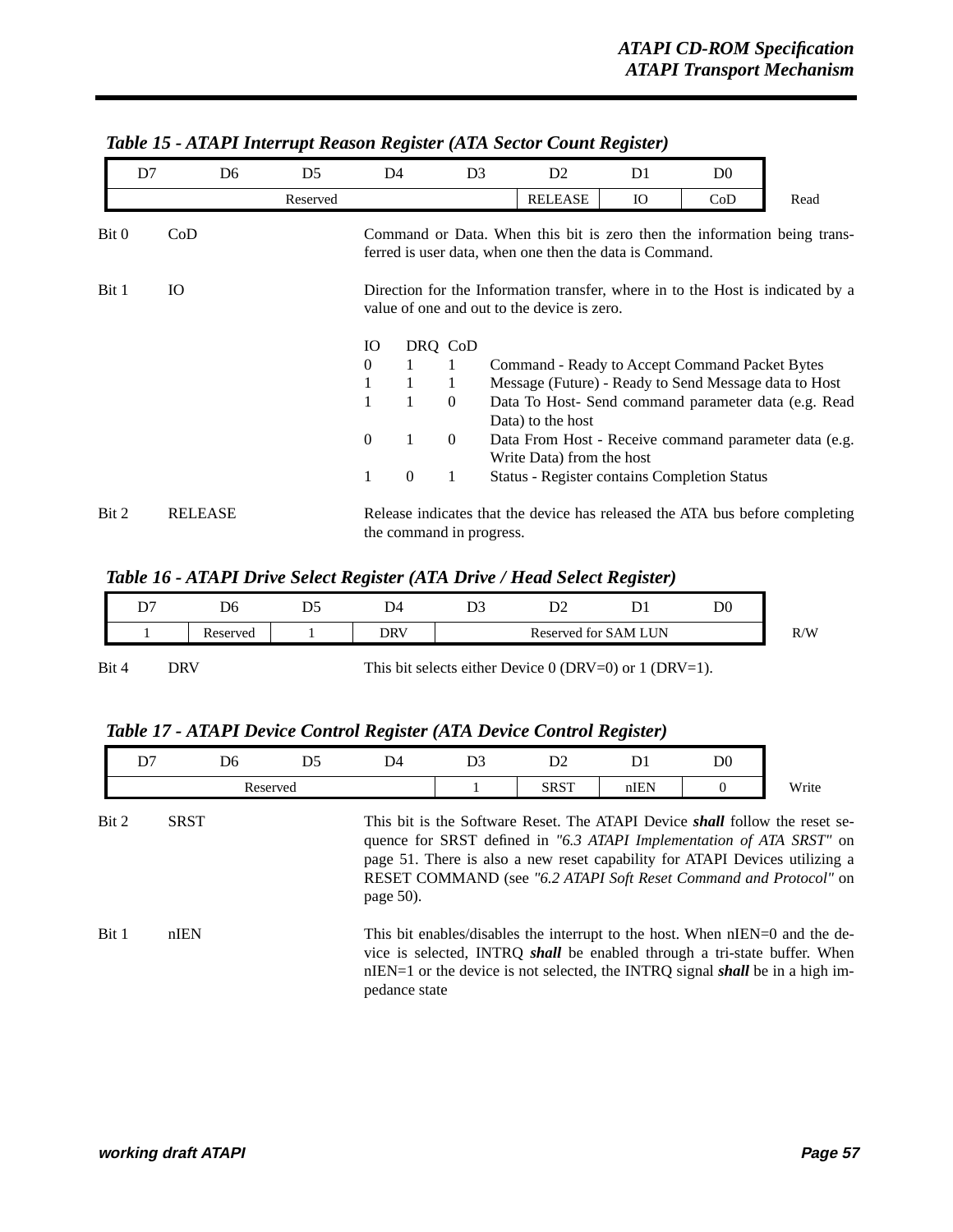Intentionally Left Blank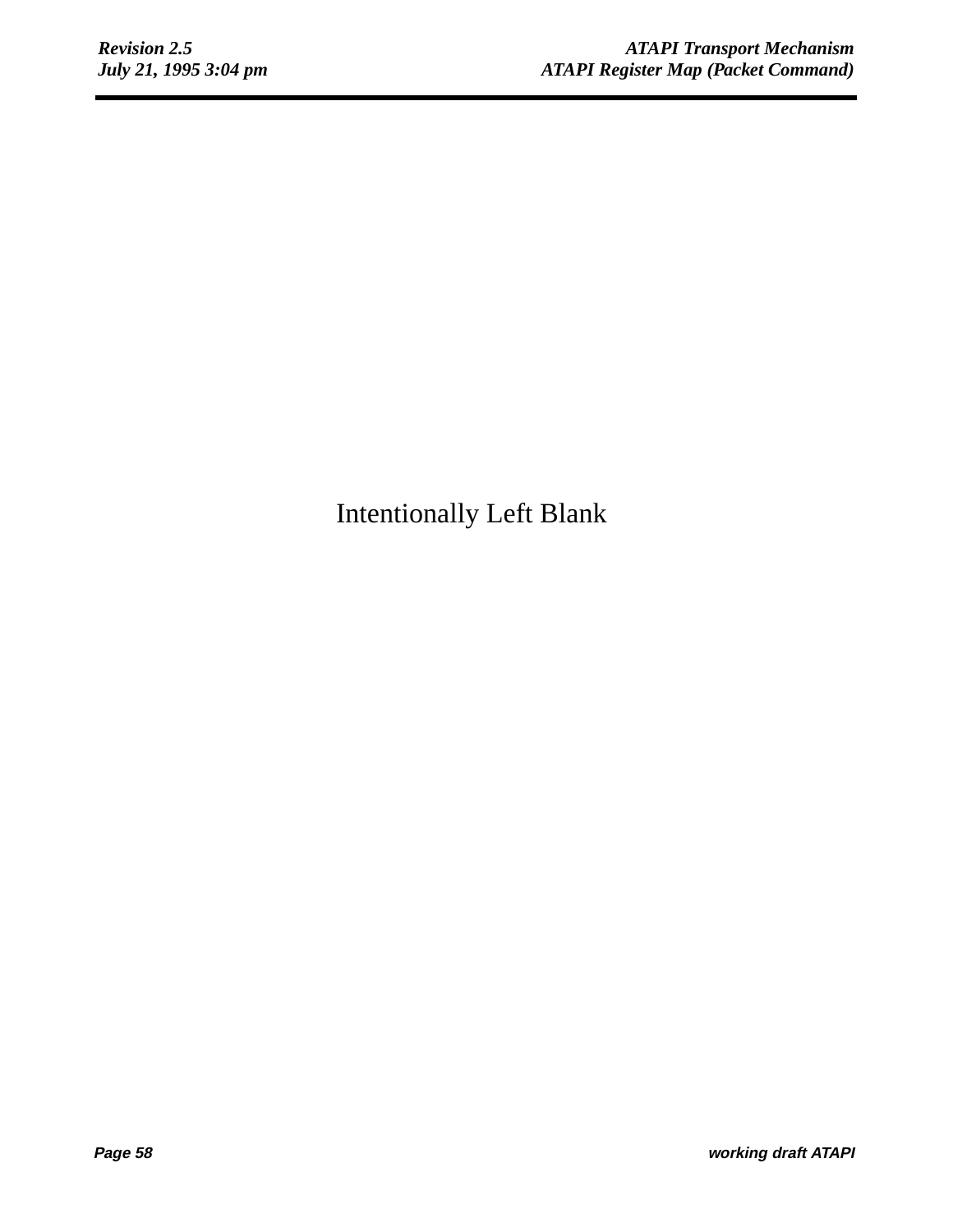# *7.0 CD-ROM ATA (Task File) Commands*

# *7.1 ATA (Task File) Command Implementation Requirements*

This section details the Commands that the CD-ROM Device *shall* support from the ATA Standard definition of the commands. All ATAPI commands, other than the "A0" ATAPI Packet Command, shall use the protocol described in the ATA 948 Document.

| Command                             | used             | Code           |              |                                       |             | Error Register                  |              |      |              |             | <b>Status Register</b> |                         |            |
|-------------------------------------|------------------|----------------|--------------|---------------------------------------|-------------|---------------------------------|--------------|------|--------------|-------------|------------------------|-------------------------|------------|
|                                     |                  |                | $_{\rm BBK}$ | <b>UNC</b>                            | <b>IDNF</b> | <b>ABRT</b>                     | <b>TKONF</b> | AMNF | <b>DRDY</b>  | <b>DWF</b>  | <b>DSC</b>             | CORR                    | <b>ERR</b> |
| Acknowledge Media Change            | N                | DB             |              |                                       |             | $\mathbf V$                     |              |      |              |             |                        |                         | V          |
| <b>ATAPI Soft Reset</b>             | M                | 08             |              |                                       |             |                                 |              |      |              |             |                        |                         |            |
| Boot - Post-boot                    | N                | DC             |              |                                       |             | V                               |              |      |              |             |                        |                         | V          |
| Boot - Pre-boot                     | N                | DD             |              |                                       |             | V                               |              |      |              |             |                        |                         | V          |
| <b>Check Power Mode</b>             | M                | E <sub>5</sub> |              |                                       |             | V                               |              |      | V            | V           | V                      |                         | V          |
| Door Lock                           | N                | DE             |              |                                       |             | V                               |              |      |              |             |                        |                         | V          |
| Door Unlock                         | N                | DF             |              |                                       |             | V                               |              |      |              |             |                        |                         | V          |
| Download Microcode                  | N                | 92             |              |                                       |             | V                               |              |      | V            | V           |                        |                         | V          |
| Media eject                         | N                | ED             |              |                                       |             | $\overline{\mathbf{V}}$         |              |      | V            |             | V                      |                         | V          |
| <b>Execute Drive Diagnostics</b>    | M                | 90             |              |                                       |             | Special Drive Diagnostic Errors |              |      | V            |             |                        |                         | V          |
| Format Track                        | N <sup>1</sup>   | 50             |              |                                       |             | V                               |              |      |              |             |                        |                         | V          |
| <b>Identify Drive</b>               | N                | EC             |              |                                       |             | V                               |              |      |              |             |                        |                         | V          |
| Idle                                | $\overline{O}$   | E <sub>3</sub> |              |                                       |             | V                               |              |      | V            | V           | V                      |                         | V          |
| <b>Idle</b> Immediate               | M                | E1             |              |                                       |             | V                               |              |      | V            | $\mathbf V$ | V                      |                         | V          |
| <b>Initialize Drive Parameters</b>  | $\overline{N^1}$ | 91             |              |                                       |             | V                               |              |      |              |             |                        |                         | V          |
| <b>NOP</b>                          | M                | 00             |              |                                       |             | V                               |              |      | V            |             |                        |                         | V          |
| <b>ATAPI Pkt. Command</b>           | M                | A <sub>0</sub> |              | <b>Contains Packet Command Status</b> |             |                                 |              |      | V            |             |                        | $\overline{\mathsf{V}}$ | V          |
| <b>ATAPI</b> Identify Device        | M                | A <sub>1</sub> |              |                                       |             | V                               |              |      | $\mathbf{V}$ |             | V                      |                         | V          |
| Service                             | $\mathbf O$      | A2             |              |                                       |             | $\mathbf{V}$                    |              |      | $\mathbf V$  |             |                        |                         | V          |
| <b>Read Buffer</b>                  | N                | E <sub>4</sub> |              |                                       |             | V                               |              |      |              |             |                        |                         | V          |
| Read DMA (w/retry)                  | N                | C8             |              |                                       |             | V                               |              |      |              |             |                        |                         | V          |
| Read DMA (wo/retry)                 | N                | C9             |              |                                       |             | V                               |              |      |              |             |                        |                         | V          |
| Read Long (w/retry)                 | N                | 22             |              |                                       |             | V                               |              |      |              |             |                        |                         | V          |
| Read Long (wo/retry)                | $N^1$            | 23             |              |                                       |             | V                               |              |      |              |             |                        |                         | V          |
| Read Multiple                       | N                | C <sub>4</sub> |              |                                       |             | V                               |              |      |              |             |                        |                         | V          |
| Read Sector(s) (w/retry)            | N <sup>1</sup>   | 20             |              |                                       |             | V                               |              |      |              |             |                        |                         | V          |
| Read Sector(s) (wo/retry)           | N <sup>1</sup>   | 21             |              |                                       |             | V                               |              |      |              |             |                        |                         | V          |
| Read Verify Sector(s)<br>(w/retry)  | N <sup>1</sup>   | 40             |              |                                       |             | V                               |              |      |              |             |                        |                         | V          |
| Read Verify Sector(S)<br>(wo/retry) | $\overline{N^1}$ | 41             |              |                                       |             | V                               |              |      |              |             |                        |                         | V          |
| Recalibrate                         | N                | 1x             |              |                                       |             | V                               |              |      |              |             |                        |                         | V          |

*Table 18 - ATA Command and Status Usage for ATAPI CD-ROM Devices*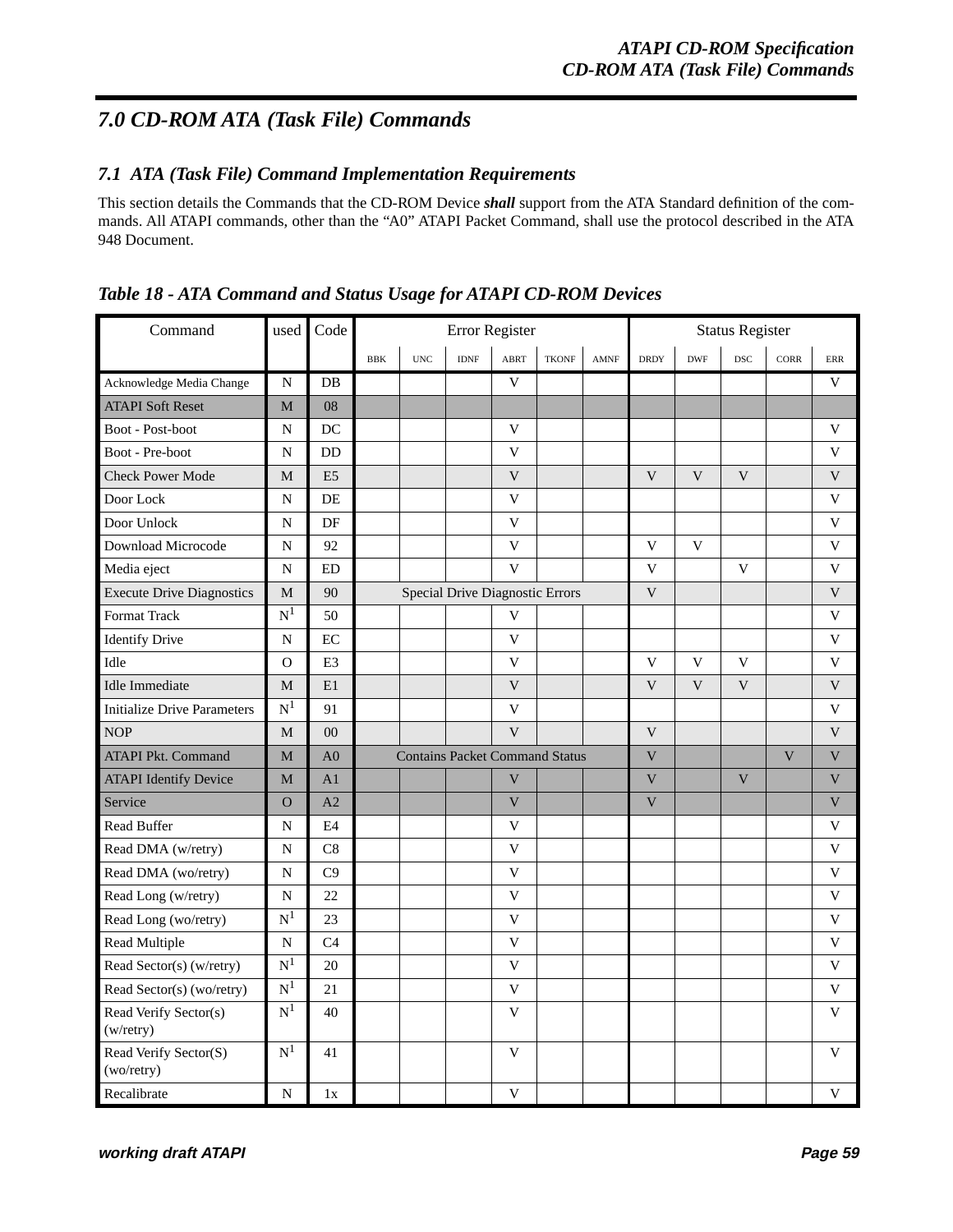|  | Table 18 - ATA Command and Status Usage for ATAPI CD-ROM Devices (Continued) |  |  |  |
|--|------------------------------------------------------------------------------|--|--|--|
|--|------------------------------------------------------------------------------|--|--|--|

| Command                                                                                                                                                              | used           | Code           |            |            | Error Register |             |              |             |             |              | <b>Status Register</b> |             |     |
|----------------------------------------------------------------------------------------------------------------------------------------------------------------------|----------------|----------------|------------|------------|----------------|-------------|--------------|-------------|-------------|--------------|------------------------|-------------|-----|
|                                                                                                                                                                      |                |                | <b>BBK</b> | <b>UNC</b> | <b>IDNF</b>    | <b>ABRT</b> | <b>TKONF</b> | <b>AMNF</b> | <b>DRDY</b> | <b>DWF</b>   | <b>DSC</b>             | <b>CORR</b> | ERR |
| Seek                                                                                                                                                                 | N              | 7x             |            |            |                | V           |              |             |             |              |                        |             | V   |
| <b>Set Features</b>                                                                                                                                                  | M              | EF             |            |            |                | V           |              |             | V           | $\mathbf{V}$ | V                      |             | V   |
| Set Multiple Mode                                                                                                                                                    | N              | C <sub>6</sub> |            |            |                | V           |              |             |             |              |                        |             | V   |
| Sleep                                                                                                                                                                | M              | E <sub>6</sub> |            |            |                | V           |              |             | V           | V            | V                      |             | V   |
| Standby                                                                                                                                                              | $\Omega$       | E2             |            |            |                | V           |              |             | V           | V            | V                      |             | V   |
| <b>Standby Immediate</b>                                                                                                                                             | M              | E <sub>0</sub> |            |            |                | V           |              |             | V           | V            | V                      |             | V   |
| Write Buffer                                                                                                                                                         | $\mathbf N$    | E8             |            |            |                | V           |              |             |             |              |                        |             | V   |
| Write DMA (w/retry)                                                                                                                                                  | N              | CA             |            |            |                | V           |              |             |             |              |                        |             | V   |
| Write DMA (wo/retry)                                                                                                                                                 | N              | CB             |            |            |                | V           |              |             |             |              |                        |             | V   |
| Write Long (w/retry)                                                                                                                                                 | $N^1$          | 32             |            |            |                | V           |              |             |             |              |                        |             | V   |
| Write Long (wo/retry)                                                                                                                                                | $N^1$          | 33             |            |            |                | V           |              |             |             |              |                        |             | V   |
| Write Multiple                                                                                                                                                       | N              | C <sub>5</sub> |            |            |                | V           |              |             |             |              |                        |             | V   |
| Write Same                                                                                                                                                           | N              | E <sub>9</sub> |            |            |                | V           |              |             |             |              |                        |             | V   |
| Write Sector(s) (w/retry)                                                                                                                                            | N <sup>1</sup> | 30             |            |            |                | V           |              |             |             |              |                        |             | V   |
| Write Sector(s) (wo/retry)                                                                                                                                           | $N^1$          | 31             |            |            |                | V           |              |             |             |              |                        |             | V   |
| Write Verify                                                                                                                                                         | ${\bf N}$      | 3C             |            |            |                | V           |              |             |             |              |                        |             | V   |
| <b>Invalid Command Code</b>                                                                                                                                          |                |                |            |            |                | V           |              |             | V           | V            | V                      |             | V   |
| $V =$ valid on this command<br>Y = Used by the CD-ROM ATAPI Drive, as specified by the ATA Standard<br>$N = Not supported by ATAPI CD-ROM Drives$<br>36.36.3. C. ATM |                |                |            |            |                |             |              |             |             |              |                        |             |     |

 $M =$ Mandatory for ATA

Shaded = Commands utilized by the ATAPI CD-ROM Drive

1. This command is specified as Mandatory for ATA, but *shall* NOT be supported by ATAPI Devices

# *7.1.1 ATAPI Soft Reset*

Note: For performance reasons, a soft reset may not force reading of TOC. *See "6.2 ATAPI Soft Reset Command and Protocol"* on page 50

# *7.1.2 Check Power Mode*

This command checks the power mode.

If the drive is in, going to, or recovering from the Standby Mode, the drive *shall* set BSY, set the Sector Count Register to 0x00, Clear BSY, and generate an interrupt.

If the drive is in Idle Mode, the drive *shall* set BSY, set the Sector Count Register to 0xFF, clear BSY, and generate and Interrupt.

# *7.1.3 Execute Drive Diagnostics*

This command *shall* perform the internal diagnostic tests implemented by the drive. The DRV bit is ignored. Both drives, if present, *shall* execute this command. See the ATA Standard (X3T9.2/791D) for more information.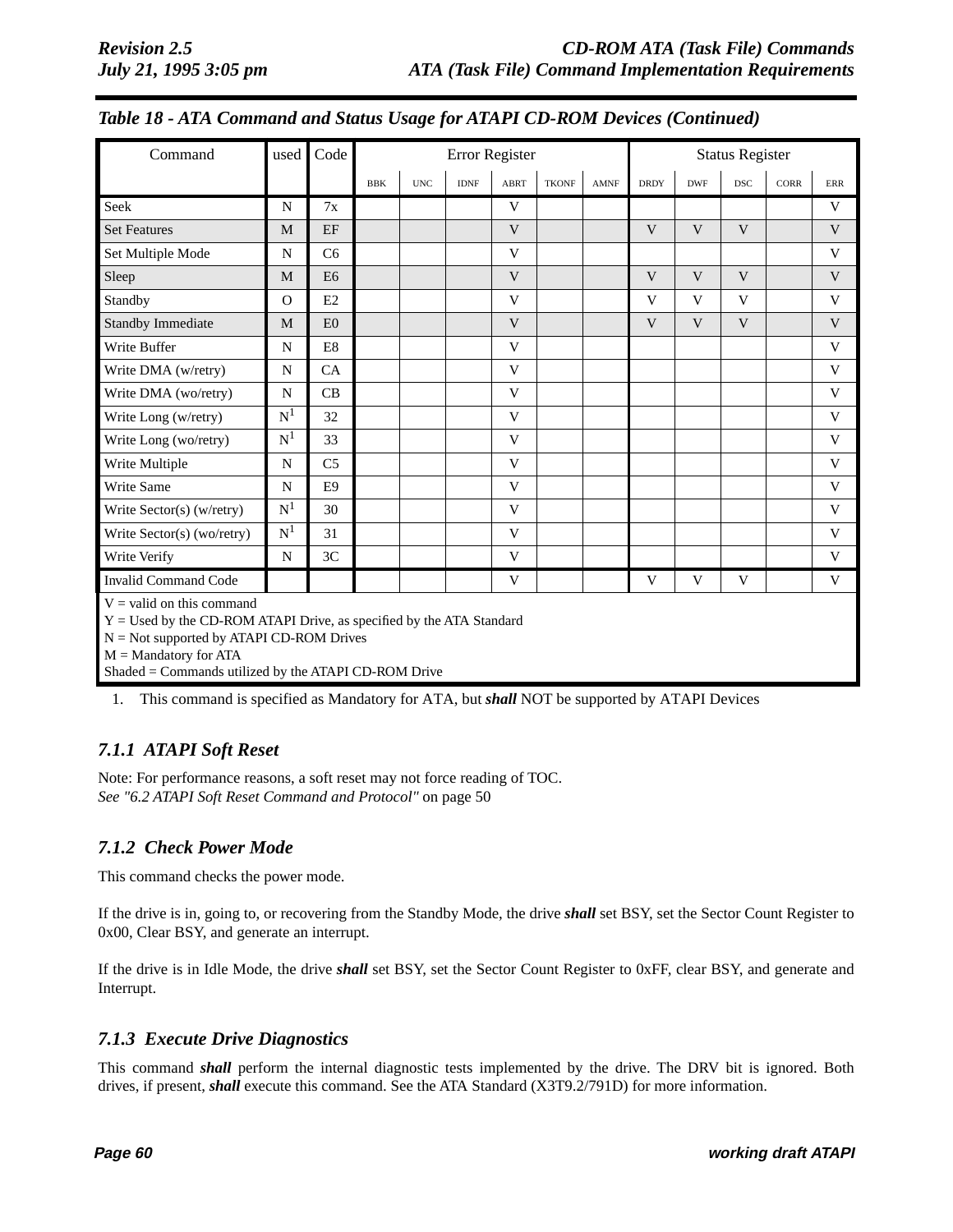*Implementer's Note: ATAPI device drivers issuing the Execute Diagnostics command will cause all ATA and ATAPI devices to execute a diagnostic command resulting in a device reset. To prevent unwanted resets and or driver compatibility issues, ATAPI drivers should not issue the Execute Diagnostics command. The command is implemented by ATAPI devices for ATA compatibility only.*

# *7.1.4 Idle Immediate*

This command causes the drive to set BSY, enter the Idle Mode, clear BSY, and generate an interrupt. The interrupt is generated even though the drive may not have fully transitioned to Idle Mode.

# *7.1.5 NOP*

This command enables a host which can only perform 16-bit register accesses to check drive status. The drive *shall* respond as it does to an unrecognized command by setting Abort in the Error Register, Error in the Status Register, clearing Busy in the Status Register, and asserting INTRQ.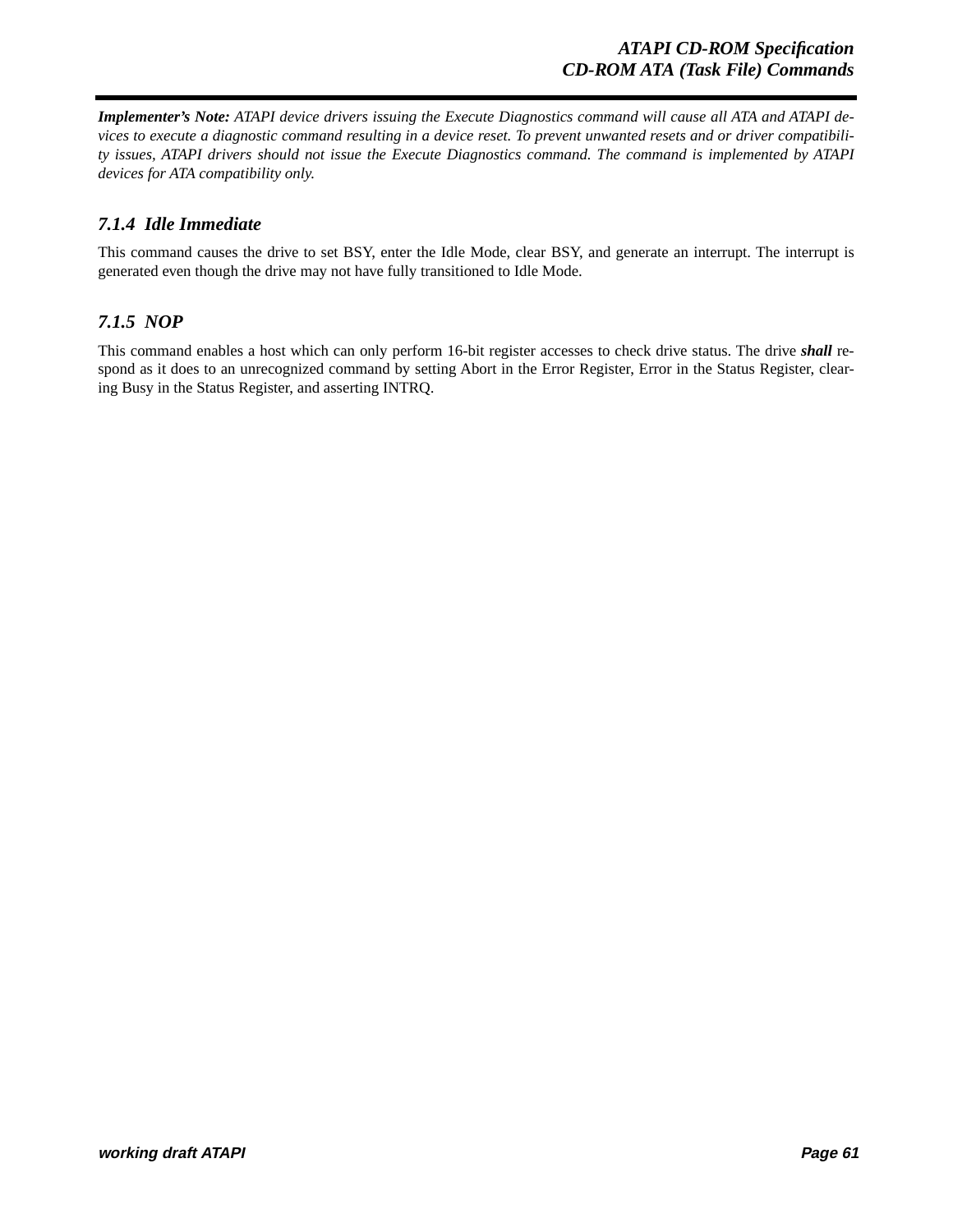# *7.1.6 Packet Command*

See section *5.2, "ATAPI PACKET Command",* on page 21.

# *7.1.7 ATAPI Identify Device*

The ATAPI IDENTIFY DEVICE command enables the host to receive parameter information from the drive. The parameter words in the buffer have the arrangement and meaning defined in the table below. All reserved bits or words *shall* be zero. Although many of the fields of information returned by the ATAPI Identify Device command are inappropriate for a CD-ROM drive, the fields that *shall* be returned with meaningful information are shown in *"Table 19 -* Identify Drive, Fields Supported by CD-ROM".

Like all ATAPI commands (A0h, A1h and 08h), this command can be issued, regardless of the state of the DRDY. When the command is issued, the device sets BSY, stores the required parameter information in the sector buffer, sets DRQ, and generates an interrupt.

*Implementer's Note: ATAPI devices shall swap bytes for ASCII fields to maintain compatibility with ATA." For example, "This Example" would be written as "hTsiE axpmel."*

| Word            | <b>Bits</b>                     | Description                                                                            | Used            | Fixed/Variable             |
|-----------------|---------------------------------|----------------------------------------------------------------------------------------|-----------------|----------------------------|
| $\overline{0}$  |                                 | <b>General Configuration</b>                                                           | Mandatory       | Fixed                      |
| $\mathbf{1}$    |                                 | Cylinders                                                                              | N <sub>o</sub>  |                            |
| $\overline{2}$  |                                 | Reserved                                                                               | $\overline{No}$ |                            |
| 3               |                                 | Heads                                                                                  | N <sub>o</sub>  |                            |
| $\overline{4}$  |                                 | Number of unformatted bytes per track - vendor specific                                | No              |                            |
| 5               |                                 | Number of unformatted bytes per sector - vendor specific                               | $\overline{No}$ |                            |
| 6               |                                 | Number of sectors per track                                                            | N <sub>o</sub>  |                            |
| $7-9$           |                                 | Reserved                                                                               | $\overline{No}$ |                            |
| $10-19$         |                                 | Serial Number                                                                          | Optional        | Fixed                      |
| 20              |                                 | Vendor specific                                                                        | No              |                            |
| $\overline{21}$ |                                 | Vendor specific                                                                        | No              |                            |
| 22              |                                 | <b>ECC</b> bytes available                                                             | N <sub>o</sub>  |                            |
| $23 - 26$       |                                 | Firmware revision (18 ASCII characters)                                                | Mandatory       | Fixed                      |
| $27 - 46$       |                                 | Model Number (40 ASCII characters)                                                     | Mandatory       |                            |
| 47              |                                 | Multiple Sector Command, Sector Count                                                  | N <sub>0</sub>  |                            |
| 48              |                                 | Reserved                                                                               | N <sub>0</sub>  |                            |
| 49              |                                 | Capabilities:<br>LBA bit shall be supported; DMA, IORDY, Standby bits are<br>optional. | Mandatory       |                            |
| 50              |                                 | Reserved                                                                               | No              |                            |
| $\overline{51}$ |                                 | PIO Cycle Timing                                                                       | Mandatory       | Fixed                      |
| $\overline{52}$ |                                 | <b>DMA Cycle Timing</b>                                                                | Mandatory       | Fixed                      |
| 53              | $15 - 2$<br>1<br>$\overline{0}$ | Reserved<br>Fields in words 64-70 valid<br>Fields in words 54-58 valid                 | Mandatory       | Fixed<br>Fixed<br>Variable |
| $54 - 56$       |                                 | <b>Current Cylinder/Heads/Sectors</b>                                                  | $\overline{No}$ |                            |
| $57 - 58$       |                                 | <b>Current Capacity</b>                                                                | N <sub>o</sub>  |                            |
| 59              |                                 | Reserved                                                                               | N <sub>o</sub>  |                            |
| $60-61$         |                                 | <b>User Addressable Sectors</b>                                                        | N <sub>o</sub>  |                            |
| 62              | $15 - 8$                        | Singleword DMA transfer mode active                                                    | Mandatory       | Variable                   |
|                 | $7 - 0$                         | Single word DMA transfer modes supported                                               |                 | Fixed                      |

# *Table 19 - Identify Drive, Fields Supported by CD-ROM*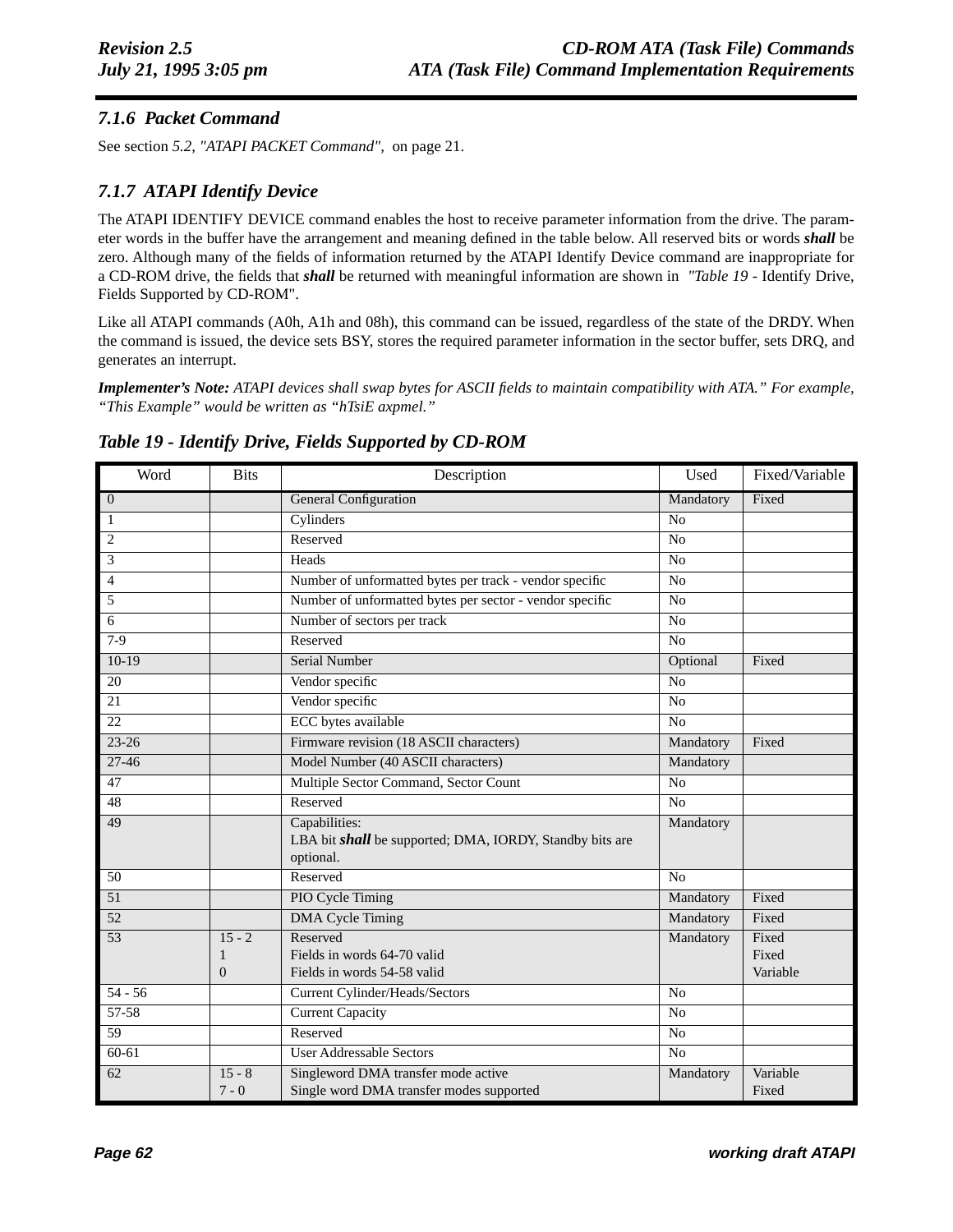| Word            | <b>Bits</b> | Description                                                                 | Used           | Fixed/Variable |
|-----------------|-------------|-----------------------------------------------------------------------------|----------------|----------------|
| $\overline{63}$ | $15 - 8$    | Multiword DMA Transfer Mode Active                                          | Mandatory      | Variable       |
|                 | $7 - 0$     | Multiword DMA Transfer Modes Supported                                      |                | Fixed          |
| 64              | $15 - 8$    | Reserved                                                                    | Mandatory      |                |
|                 | $7 - 0$     | Advanced PIO Transfer Mode Supported                                        |                | Fixed          |
| 65              |             | Minimum Multiword DMA Transfer Cycle Time Per Word (ns)                     | Mandatory      | Fixed          |
| 66              |             | Manufacturer's Recommended Multiword DMA Transfer Cycle<br>Time (ns)        | Optional       | Fixed          |
| 67              |             | Minimum PIO Transfer Cycle Time without Flow Control                        | Optional       | Fixed          |
|                 |             |                                                                             |                |                |
| 68              |             | Minimum PIO Transfer Cycle Time with IORDY Flow Control                     | Optional       | Fixed          |
| $69 - 70$       |             | Reserved (for advanced PIO support)                                         | No             |                |
| 71              |             | Typical time $(\mu s)$ for release when processing an overlapped<br>command | Optional       | Fixed          |
| 72              |             | Typical time $(\mu s)$ for release after receiving the service com-<br>mand | Optional       | Fixed          |
| 73              |             | Major Revision Number (0000h or FFFFh Device does not<br>report version.    | Optional       | Fixed          |
| 74              |             | Minor Version Number (0000h or FFFFh Device does not report<br>version.     | Optional       | Fixed          |
| $75 - 127$      |             | Reserved                                                                    | No             |                |
| $128 - 159$     |             | Vendor Unique                                                               | N <sub>0</sub> |                |
| $160 - 255$     |             | Reserved                                                                    | No             |                |

*Table 19 - Identify Drive, Fields Supported by CD-ROM (Continued)*

"Optional" Identify Drive words, which are not supported, *shall* be set to zero.

The ATAPI Identify Device command *shall not* delay the transfer of the Identify Drive data by more than 200 ms after receipt of the command.

# *7.1.7.1 General Configuration Word (0)*

| Bit<br><b>Byte</b> | 7/15                     | 6/14                | 5/13<br>4/12<br>3/11<br>2/10<br>1/9<br>0/8                                                                                         |                                                                                              |  |  |  |  |  |
|--------------------|--------------------------|---------------------|------------------------------------------------------------------------------------------------------------------------------------|----------------------------------------------------------------------------------------------|--|--|--|--|--|
| $\theta$           | Removable                | <b>CMD DRQ Type</b> | Reserved<br><b>CMD</b> Packet Size                                                                                                 |                                                                                              |  |  |  |  |  |
|                    |                          | Protocol Type       | Reserved                                                                                                                           | Device Type                                                                                  |  |  |  |  |  |
|                    | Bits 15-14 Protocol Type |                     | $0Xb = ATA$                                                                                                                        | This field indicates the protocol in use by the device.<br>$10b = ATAPI$<br>$11b =$ Reserved |  |  |  |  |  |
| <b>Bit 13</b>      | Reserved                 |                     | This is reserved for future enhancement                                                                                            |                                                                                              |  |  |  |  |  |
|                    | Bits 12-8 Device Type    |                     | This field indicates the device type.<br>The peripheral types are described in "Table 37 - Peripheral Device Types" on<br>page 92. |                                                                                              |  |  |  |  |  |
| Bit 7              | Removable                |                     | Indicates that the device has removable media.                                                                                     |                                                                                              |  |  |  |  |  |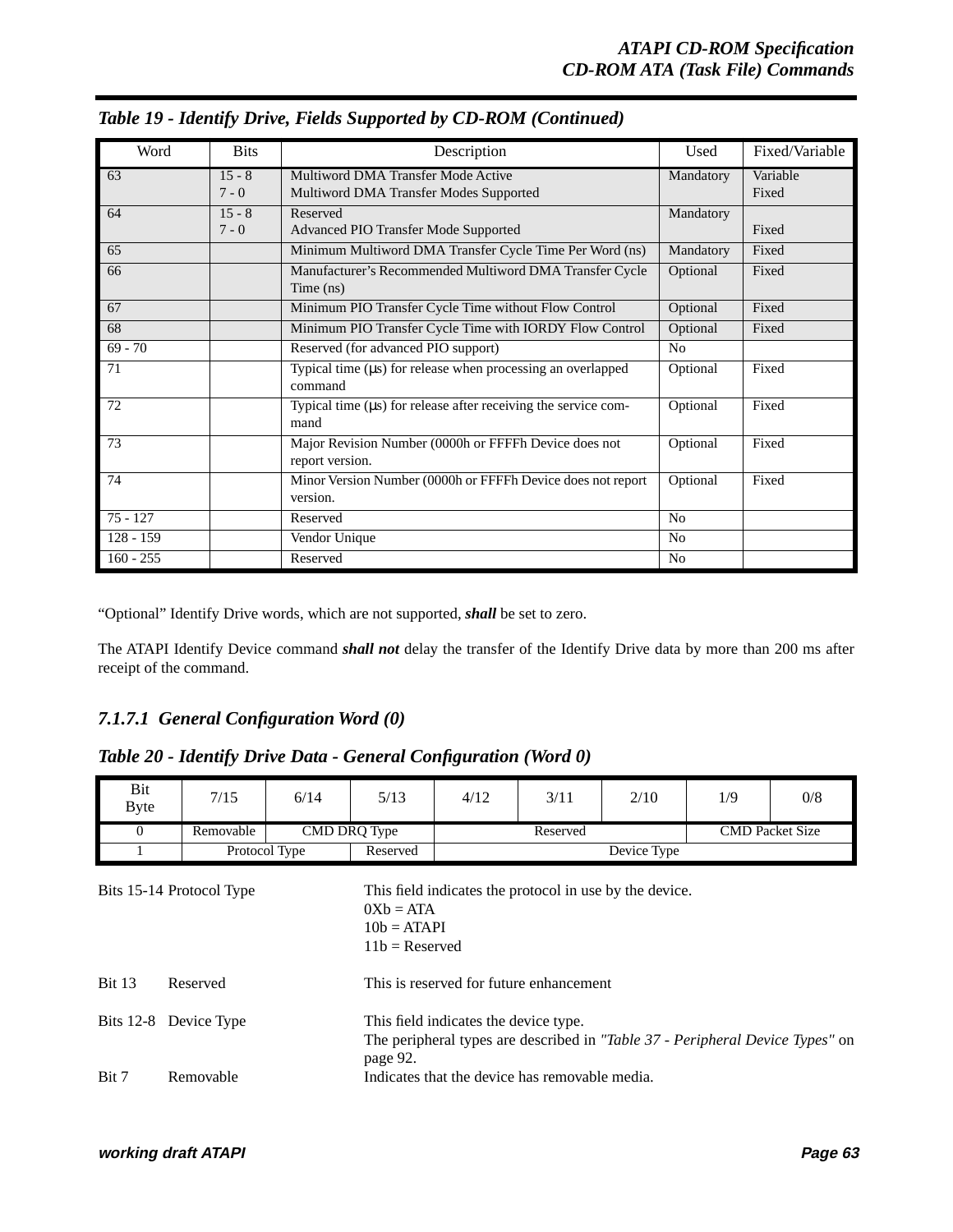| Bits $6-5$ | CMD DRQ Type               | This field indicates the command packet DRQ type used by this device.                                                                                                                                                                                                             |
|------------|----------------------------|-----------------------------------------------------------------------------------------------------------------------------------------------------------------------------------------------------------------------------------------------------------------------------------|
|            |                            | $00b =$ Microprocessor DRQ:<br>ATAPI devices reporting Microprocessor DRQ assertion shall assert DRQ<br>within 3ms of receiving the A0h ATAPI Packet Command.                                                                                                                     |
|            |                            | <b>Implementer's Note:</b> Devices reporting Microprocessor DRQ require the de-<br>vice driver to poll for up to 3ms or accept the granularity of an available tim-<br>er tick. These issues may result in undesirable system delays when used with<br>multi-threaded OS drivers. |
|            |                            | $01b =$ Interrupt DRQ:<br>ATAPI devices reporting Interrupt DRQ assertion shall assert INTRQ in<br>conjunction with the assertion of the command packet DRQ. These devices<br>shall assert DRQ within 10ms of receiving the A0h ATAPI Packet Command.                             |
|            |                            | $10b = Accelerated D RQ$ :<br>ATAPI devices reporting Accelerated DRQ assertion shall assert DRQ within<br>50us of receiving the A0h ATAPI Packet Command.                                                                                                                        |
|            |                            | $11b$ = Reserved for future use.                                                                                                                                                                                                                                                  |
| Bits $4-2$ | Reserved                   | This field is unique for each protocol and is reserved for future use.                                                                                                                                                                                                            |
| Bits $1-0$ | <b>Command Packet Size</b> | This field indicates the size of the command packets used by this device.<br>$00b = 12$ bytes (ALL CD-ROM)<br>$01b = 16$ bytes (Reserved for SAM Compliant Devices)<br>$1Xb$ = Reserved for future use.                                                                           |

# *7.1.7.2 Serial Number (Words 10 - 19)*

This optional field *shall* contain the drive's serial number formatted as left-justified ASCII, padded with spaces (20h). If the field is not supported then it *shall* be filled with spaces.

#### *7.1.7.3 Firmware Revision (Words 23-26)*

The contents of this field are vendor-specific, left-justified, and padded with spaces.

#### *7.1.7.4 Model Number (Words 27 - 46)*

The contents of this field are vendor-specific, left-justified, and padded with spaces.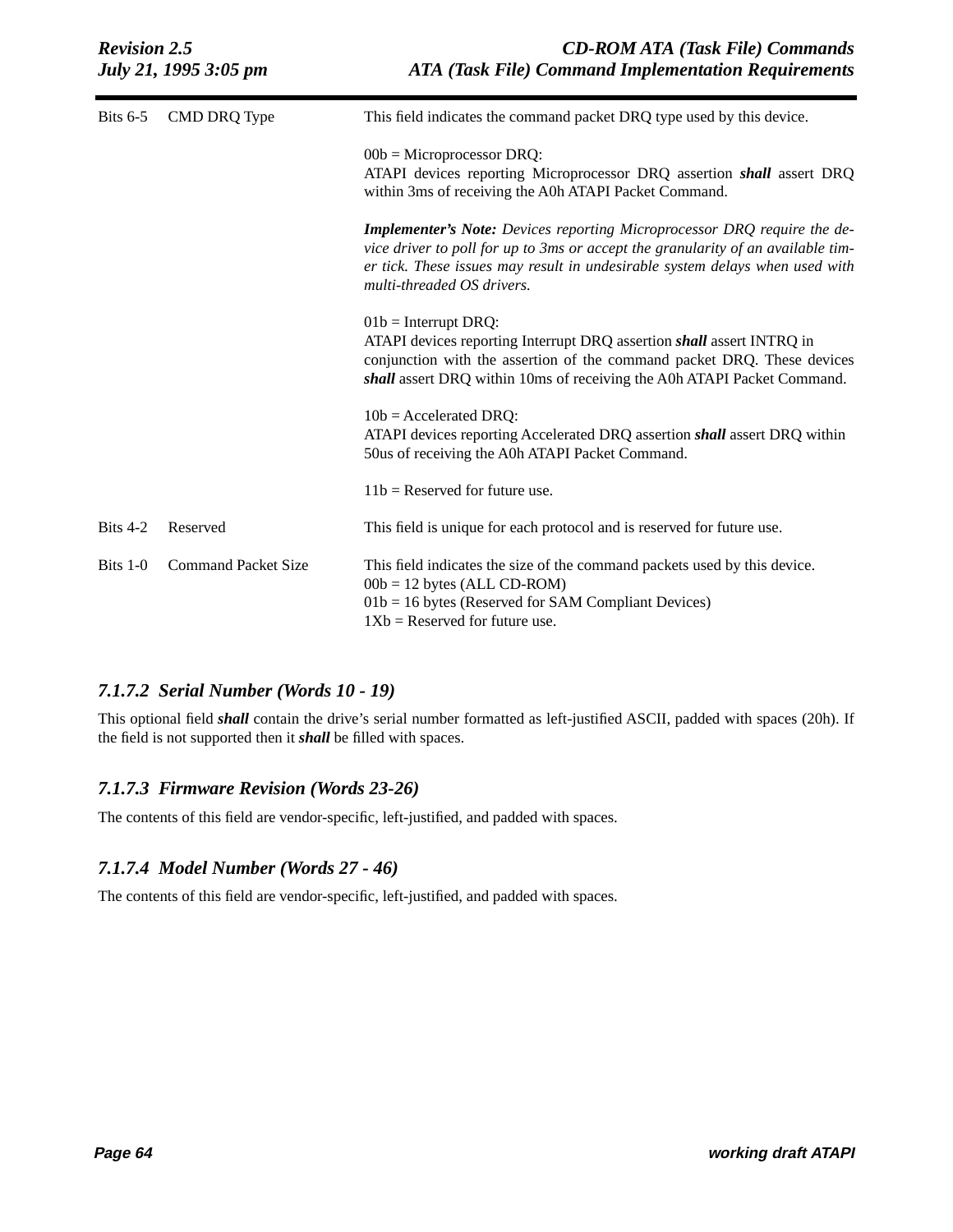# *7.1.7.5 Capabilities Word (Word 49)*

| Bit<br><b>Byte</b> | 7/15                                                   | 6/14                                            | 5/13                                                                                                                                                                                                                                       | 4/12                                      | 3/11                      | 2/10                                 | 1/9                                                                        | 0/8                                                                      |  |
|--------------------|--------------------------------------------------------|-------------------------------------------------|--------------------------------------------------------------------------------------------------------------------------------------------------------------------------------------------------------------------------------------------|-------------------------------------------|---------------------------|--------------------------------------|----------------------------------------------------------------------------|--------------------------------------------------------------------------|--|
| $\overline{0}$     |                                                        | Vendor Unique                                   |                                                                                                                                                                                                                                            |                                           |                           |                                      |                                                                            |                                                                          |  |
| $\mathbf{1}$       | Reserved<br>for Inter-<br>leaved<br>DMA Sup-<br>ported | Reserved<br>for Proxy<br>Interrupt<br>Supported | Overlap<br>Operation<br>Supported                                                                                                                                                                                                          | Reserved                                  | <b>IORDY</b><br>Supported | <b>IORDY</b><br>can be dis-<br>abled | <b>LBA</b> Sup-<br>ported                                                  | <b>DMA Sup-</b><br>ported                                                |  |
| Bit 8              | <b>DMA</b> Supported                                   |                                                 |                                                                                                                                                                                                                                            |                                           |                           |                                      | This bit indicates that the Device supports the DMA mode of data transfer. |                                                                          |  |
| Bit 9              | <b>LBA</b> Supported                                   |                                                 |                                                                                                                                                                                                                                            | Devices <i>shall</i> set this bit to one. |                           |                                      |                                                                            | Indicates that the Device supports the LBA form of addressing. The ATAPI |  |
| <b>Bit 10</b>      | <b>IORDY</b> can be disabled                           |                                                 | Is used to indicate a device's ability to enable or disable the use of IORDY. If<br>this bit is set to one, then the device supports the disabling of IORDY.                                                                               |                                           |                           |                                      |                                                                            |                                                                          |  |
| Bit 11             | <b>IORDY</b> Supported                                 |                                                 | This is used to help determine whether a device supports IORDY. If this bit is<br>set to one, then the device supports IORDY operation. If this bit is zero then<br>the device may support IORDY (this ensures backward compatibility.)    |                                           |                           |                                      |                                                                            |                                                                          |  |
| <b>Bit 13</b>      | <b>Overlap Operation Supported</b>                     |                                                 | This device supports overlapped operations. Both the Release and Select pro-<br>tocol must be supported to report that the Device supports Overlap Operation.                                                                              |                                           |                           |                                      |                                                                            |                                                                          |  |
| <b>Bit 14</b>      | Reserved for Proxy Interrupt                           |                                                 | This device supports a shared interrupt technique. This bit is currently re-<br>served for the Proxy Interrupt technique that may be defined in the future.                                                                                |                                           |                           |                                      |                                                                            |                                                                          |  |
| <b>Bit 15</b>      |                                                        |                                                 | Reserved for Interleaved DMA This device will release BSY after transferring DMA data when DMA is used<br>for an overlapped command This bit is currently reserved for an interleaved<br>DMA capability that may be defined in the future. |                                           |                           |                                      |                                                                            |                                                                          |  |

*Table 21 - Identify Drive Data - Capabilities Word (49)*

# *7.1.7.6 PIO Data Transfer Cycle Timing (Word 51)*

The PIO transfer timing for each ATA device falls into categories which have unique parametric timing specifications. To determine the proper device timing category, compare the contents of this field with the Cycle Time specified in Figure 6 of the ATA document in Appendix B. The value returned in Bits 15-8 *shall* fall into one of the categories specified, and if it does not, then Mode 0 *shall* be used to serve as the default timing.

# *7.1.7.7 DMA Data Transfer Cycle Timing (Word 52)*

The DMA transfer timing for each ATA device falls into categories which have unique parametric timing specifications. To determine the proper device timing category, compare the contents of this field with the Cycle Time specified in Figures 8 and 9 of the ATA document in Appendix B. The value returned in Bits 15-8 *shall* fall into one of the categories specified, and if it does not, then Mode 0 *shall* be used to serve as the default timing.

# *7.1.7.8 Field Validity (Word 53)*

Bit 0 When = 1, this bit guarantees that the fields contained in words 54-58 are valid.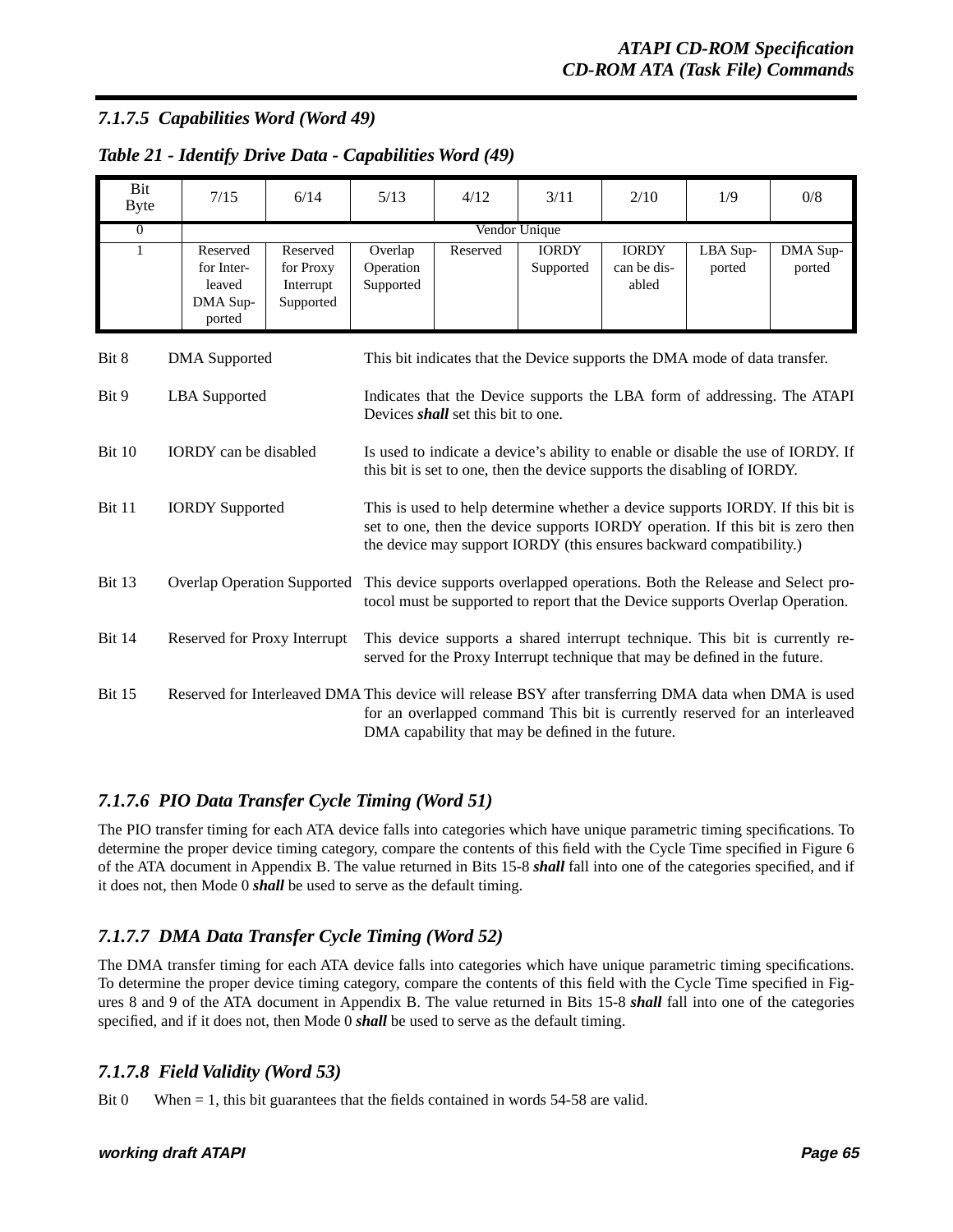Bit 1 When = 1, this bit guarantees that the fields contained in words 64-70 are valid.

# *7.1.7.9 Single Word DMA Transfer (Word 62)*

The low order byte identifies by bit all of the modes which are supported, e.g., if Mode 0 is supported, bit 0 is set. The high order byte contains a single bit set to indicate which mode is active, e.g., if Word 0 is active, bit8 is set.

## *7.1.7.10 Multi Word DMA Transfer (Word 63)*

The low order byte identifies by bit all of the modes which are supported, e.g., if Mode 0 is supported, bit 0 is set. The high order byte contains a single bit set to indicate which mode is active, e.g., if Word 0 is active, bit8 is set.

# *7.1.7.11 Enhanced PIO Mode (Word 64)*

Bits 7 through 0 of the word 64 of the Identify Drive parameter information is defined as the Advanced PIO Data Transfer Supported Field. This field is bit significant. Any number of bits may be set in this field by the device to indicate which Advanced PIO Modes that it is capable of supporting. Of these bits, bits 7 through 1 are reserved for future advanced PIO modes. Bit 0, if set, indicates that the device supports PIO Mode 3.

#### *7.1.7.12 Minimum Multi-word DMA Transfer Cycle Time per Word (Word 65)*

Word 65 of the parameter information of the IDENTIFY DRIVE command is defined as the Minimum Multi-word DMA Transfer Cycle Time Per Word. This field defines, in nanoseconds, the minimum cycle time that the device can support when performing Multi-word DMA transfers on a per word basis.

Any device which supports Multi-word DMA Mode 1 or above *shall* support this field, and the value in word 65 *shall* not be less than 150.

If the device does not support this field, the device *shall* return a value of zero in this field.

#### *7.1.7.13 Manufacturer's Recommended Multi-word DMA Transfer Cycle Time (Word 66)*

Word 66 of the parameter information of the IDENTIFY DRIVE command is defined as the Manufacturer's Recommended Multi-word DMA Transfer Cycle Time. This field defines, in nanoseconds, the minimum cycle time per word during a single sector host transfer while performing a multiple sector READ DMA or WRITE DMA commands over all locations on the media under nominal conditions. A cycle time less than this value may cause DMARQ to be deasserted at a rate which may reduce throughput without data corruption.

Any device which supports Multi-word DMA Mode 1 or above *shall* support this field, and the value in word 66 *shall not* be less than the value in word 65.

If the device does not support this field, the device *shall* return a value of zero in this field.

#### *7.1.7.14 Minimum PIO Transfer Cycle Time Without Flow Control (Word 67)*

Word 67 of the parameter information of the IDENTIFY DRIVE command is defined as the Minimum PIO Transfer Without FLow Control Cycle Time. This field defines, in nanoseconds, the minimum cycle time that, if used by the host, the device guarantees data integrity during the transfer without utilization of flow control.

Any device which supports PIO Mode 3 or above *shall* support this field, and the value in word 67 *shall not* be less than 180.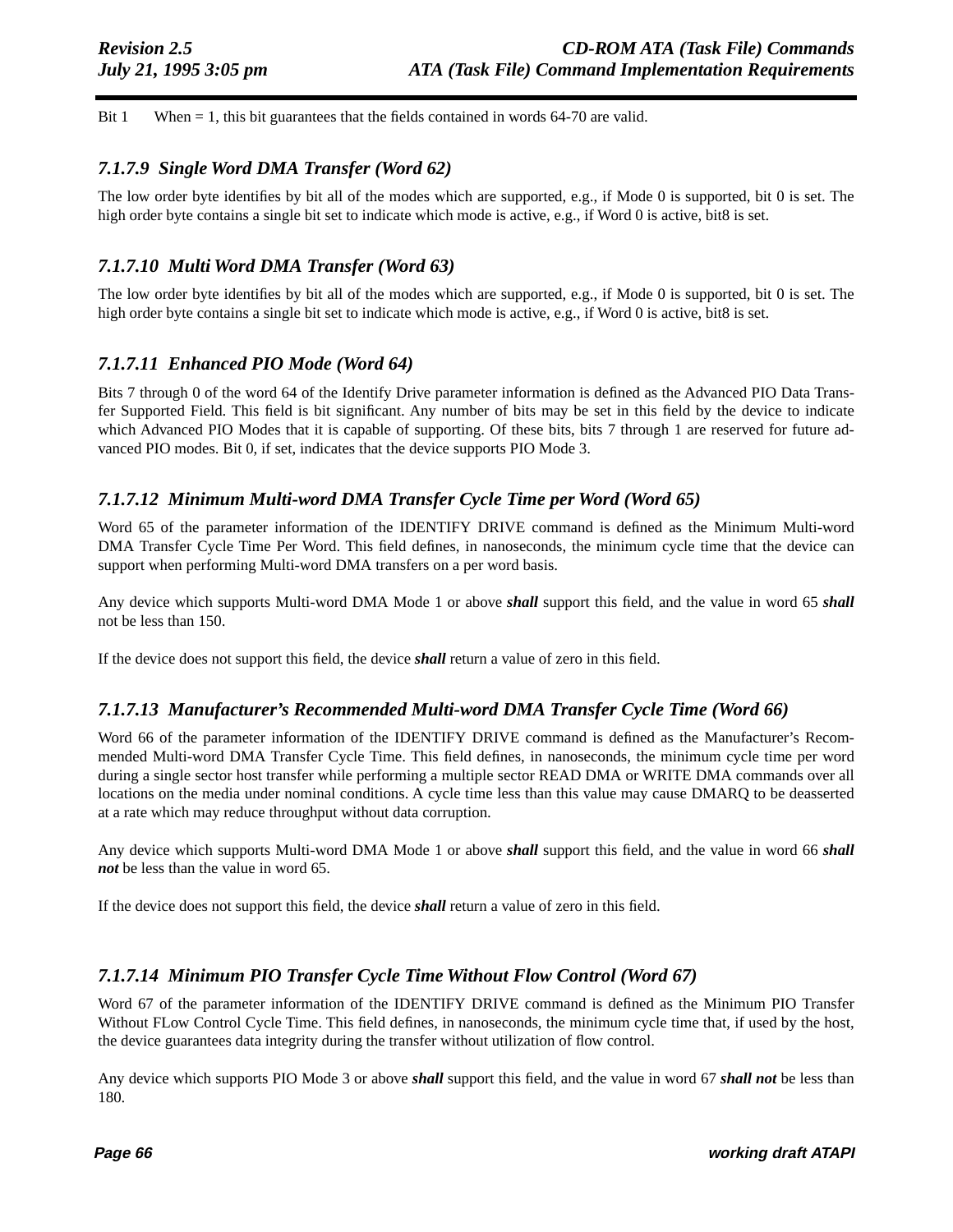If the device does not support this field, the device *shall* return a value of zero in this field.

## *7.1.7.15 Minimum PIO Transfer Cycle Time with IORDY Flow Control (Word 68)*

Word 68 of the parameter information of the IDENTIFY DRIVE command is defined as the Minimum PIO Transfer With IORDY Flow Control Cycle Time. This field defines, in nanoseconds, the minimum cycle time that the device can support while performing data transfers while utilizing IORDY flow control.

Any device which supports PIO Mode 3 or above *shall* support this field, and the value in word 68 *shall* not be less than 180. If the device does not support this field, the device *shall* return a value of zero in this field.

# *7.1.7.16 Typical Time for the Release After Command Received (Word 71)*

Devices reporting support for overlapped operations shall report the typical (3sigma) time in nanoseconds that the device takes to release the bus after receipt of any A0 packet command. Note that for performance reasons a device may choose not to release the bus. Host systems may assume that the device has chosen not to release the bus after waiting three times the typical time reported in this word (See *"5.17.1 Release"* on page 40).

# *7.1.7.17 Typical Time for the Release After the SERVICE Command (Word 72)*

Devices reporting support for overlapped operations shall report the typical (3 sigma) time in microseconds that the device takes to release the bus after receipt of a Service command (See *"5.17.1 Release"* on page 40).

## *7.1.7.18 Major Version Number (Word 73)*

If not 0000h or FFFFh, the device claims compliance with the major version(s) as indicated by bits 1 through 2 being equal to one (ATAPI 1.x and 2.x). Values other than 0000h and FFFFh are bit significant.

# *7.1.7.19 Minor Version Number (Word 74)*

If an implementor claims that the revision of the specification they used to guide their implementation does not need to be reported or if the implementation was based upon a specification prior to this revision of the standard, word 73 shall be 0000h or FFFFh. Reported value for this compliance with this specification shall be 9h.

#### *7.1.8 Service*

The Service command is used to restore the task file of a device which has released the ATA bus while processing an overlapped command. Unlike all other commands, a device processing an overlapped command which has its service bit set shall not abort the command in progress. Upon completion of the Service command the device's task file shall reflect the correct status of the overlapped command.

Upon receipt of the Service command the device *shall* clear the SERVICE bit before it de-asserts BSY (See *"7.1.8 Service"* on page 67).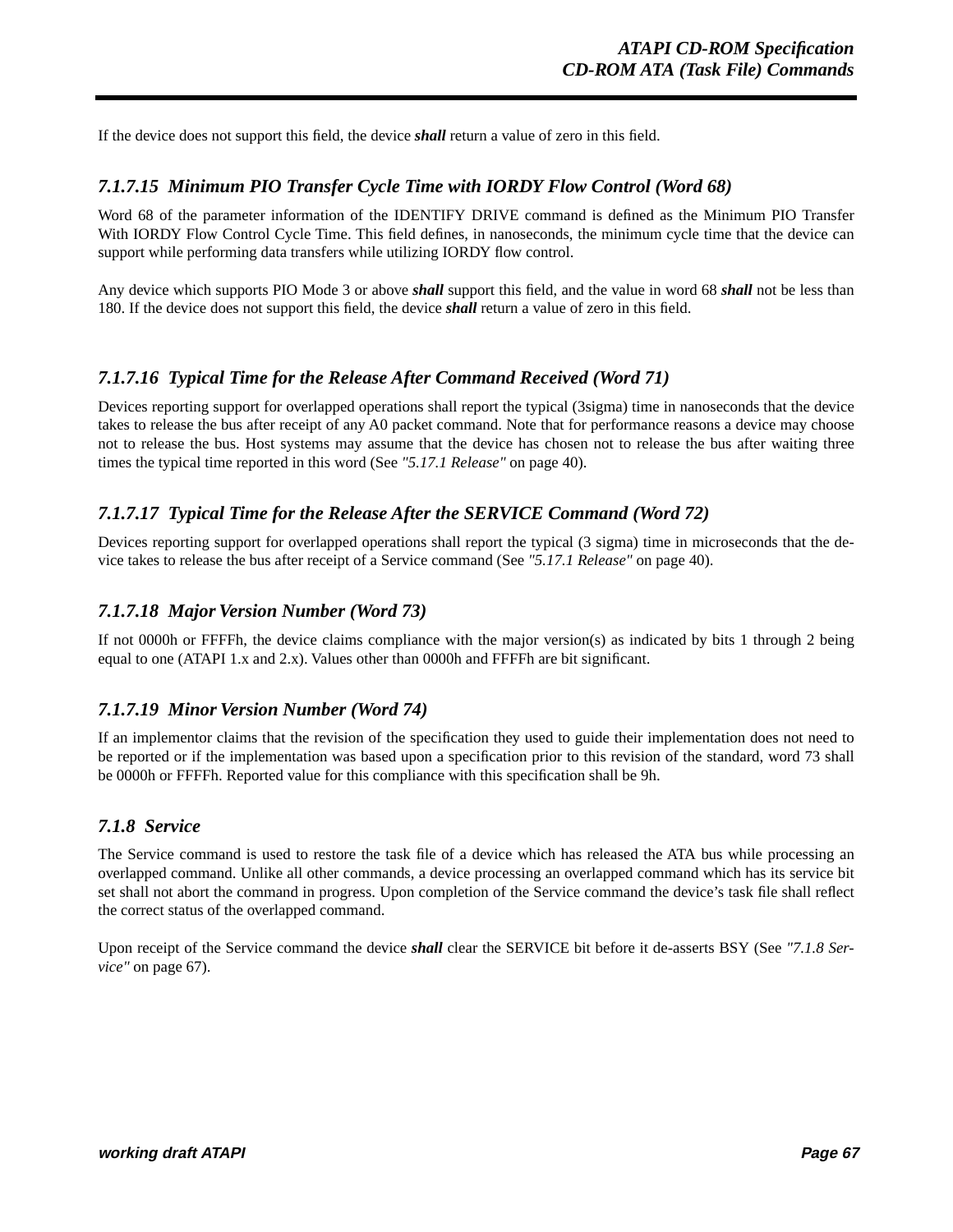# *7.1.9 Set Features*

The Set Features command is used to set some interface timing and protocol modes. These modes are set at Post by many BIOSes. The contents of the ATAPI Features Register indicates the function to be performed.

| Table 22 - Contents of the Feature Register for Set Features Command |
|----------------------------------------------------------------------|
|----------------------------------------------------------------------|

| Bit<br>Byte | −                                     | O |  | ↗<br>سه               | ∸ |  |
|-------------|---------------------------------------|---|--|-----------------------|---|--|
| v           | Set $(1)$ /<br>Clear $(0)$<br>Feature |   |  | <b>Feature Number</b> |   |  |

*Table 23 - Set Feature Register Definitions*

| Register<br>Contents | <b>Set Feature Commands</b>                                              | Support                |
|----------------------|--------------------------------------------------------------------------|------------------------|
| 01 <sub>h</sub>      | Enable 8-bit data transfers                                              | N <sub>0</sub>         |
| 02h                  | Enable write cache                                                       | N <sub>o</sub>         |
| 03h                  | Set transfer mode based on value in sector count register                | Mandatory              |
| 33h                  | Disable retry                                                            | N <sub>0</sub>         |
| 44h                  | Vendor unique length of ECC on read long/write long commands             | N <sub>0</sub>         |
| 54h                  | Set cache segments to sector count register value                        | N <sub>o</sub>         |
| 5 <sub>Dh</sub>      | Enable Interrupt for Release after the receipt of an Overlapped Command  | Mandatory <sup>1</sup> |
| 5Eh                  | Enable Interrupt after the processing of A2h Service Command             | Mandatory <sup>2</sup> |
| 55h                  | Disable read look-ahead feature                                          | N <sub>o</sub>         |
| 66h                  | Disable reverting to power on defaults                                   | Mandatory              |
| 77h                  | Disable ECC                                                              | N <sub>0</sub>         |
| 81h                  | Disable 8-bit data transfers                                             | N <sub>0</sub>         |
| 82h                  | Disable write cache                                                      | N <sub>o</sub>         |
| 88h                  | Enable ECC                                                               | N <sub>0</sub>         |
| 99h                  | Enable retries                                                           | N <sub>o</sub>         |
| AAh                  | Enable read look-ahead feature                                           | N <sub>0</sub>         |
| ABh                  | Set maximum prefetch using sector count register value                   | N <sub>0</sub>         |
| <b>BBh</b>           | 4 bytes of ECC apply on read long/write long commands                    | N <sub>0</sub>         |
| CCh                  | Enable reverting to power on defaults                                    | Mandatory <sup>1</sup> |
| DDh                  | Disable Interrupt for Release after the receipt of an Overlapped Command | Mandatory <sup>1</sup> |
| <b>DEh</b>           | Disable Interrupt after the processing of A2h Service Command            | Mandatory <sup>2</sup> |

1. Mandatory if the device reports more than 50 µs in word 71 of the identify drive data.

2. Mandatory if the device reports more than 50 µs in word 72 of the identify drive data.

If the value in the register is not supported or is invalid, the drive posts an Aborted Command error. At power on, or after a hardware reset, the default mode is the same as that represented by values greater than 80h.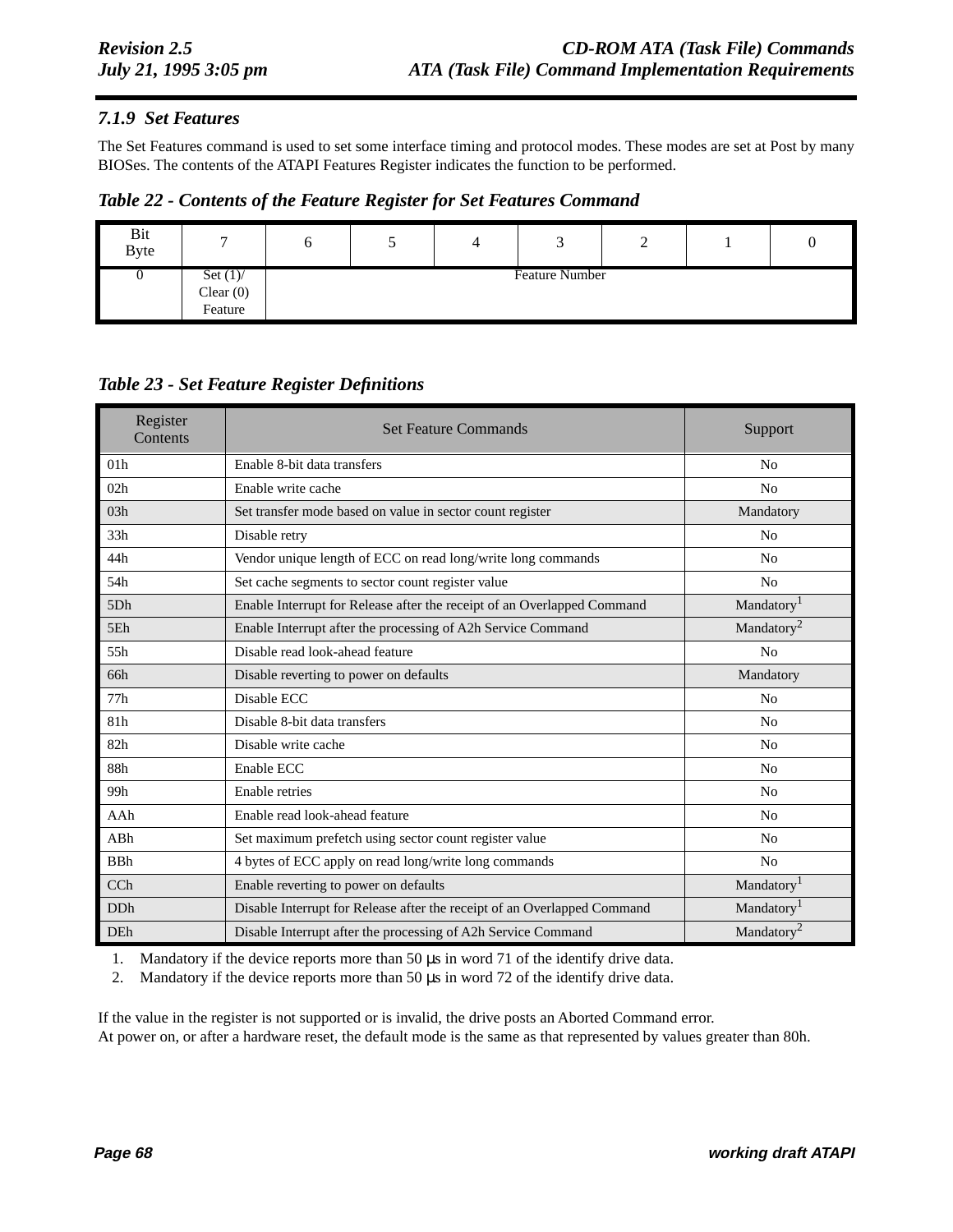# *7.1.9.1 Set Transfer Mode (03h)*

A host can choose the transfer mechanism by Set Transfer Mode and specifying a value in the Sector Count Register. The upper 5 bits define the type of transfer and the low order 3 bits encode the mode value. Since both PIO and DMA settings can be active simultaneously, the Device *shall* maintain independent transfer mode settings for both PIO and DMA.

*Table 24 - Feature Number Description for Set Feature Command*

| <b>Feature Number</b> |                 |                                                              | <b>Default Setting</b> |
|-----------------------|-----------------|--------------------------------------------------------------|------------------------|
| 03h                   |                 | Data Transfer Mode. Mode contained in Sector Count Register. | PIO & DMA Mode 0       |
|                       | Value in Sector |                                                              |                        |
|                       | Count Register  | Definition                                                   |                        |
|                       | 00000000        | <b>PIO Default Transfer Mode</b>                             |                        |
|                       | $00001$ xxx     | PIO Flow Control Transfer mode x                             |                        |
|                       | $00010$ xxx     | Single Word DMA mode x                                       |                        |
|                       | $00100$ xxx     | Multi-word DMA                                               |                        |
|                       | $00011$ xxx     | Reserved (For Pseudo DMA mode)                               |                        |

If a device which supports this specification receives a Set Feature command with a Set Transfer Mode parameter and a Sector count Register value of 00000 000, it *shall* set its default PIO transfer mode.

If a device which supports this specification receives a Set Feature command with a Set Transfer Mode parameter and a Sector Count Register value of 00000 001 and the device supports disabling of IORDY, then the device *shall* set its default PIO transfer mode and disable IORDY.

# *7.1.9.2 Enable Interrupt for Release after receipt of Command Packet (5Dh)*

A setting of 5Dh will cause the device to issue an interrupt when the device has released the bus to the host.

# *7.1.9.3 Enable Interrupt After Processing Service Command (5Eh)*

A setting of 5Eh will cause the device to issue an interrupt when the device has finished processing the Service command.

# *7.1.9.4 Disable Reverting to Power On Defaults (66h)*

A setting of 66h allows settings of greater than 80h which may have been modified since power on to remain at the same setting after a software reset. At power on, or after a hardware reset, the default mode is the same as that represented by values greater than 80h.

# *7.1.9.5 Enable Reverting to Power On Defaults (CCh)*

A setting of CCh will cause the Device to revert back to the default for settings of greater than 80h, which may have been modified since power on, after a software reset.

# *7.1.9.6 Disable Interrupt for Release after receipt of Command Packet (DDh)*

A setting of DDh will cause the device not to issue an interrupt when the device has released the bus to the host.

# *7.1.9.7 Disable Interrupt After Processing Service Command (DEh)*

A setting DEh will cause the device not to issue an interrupt when the device has finished processing the Service com-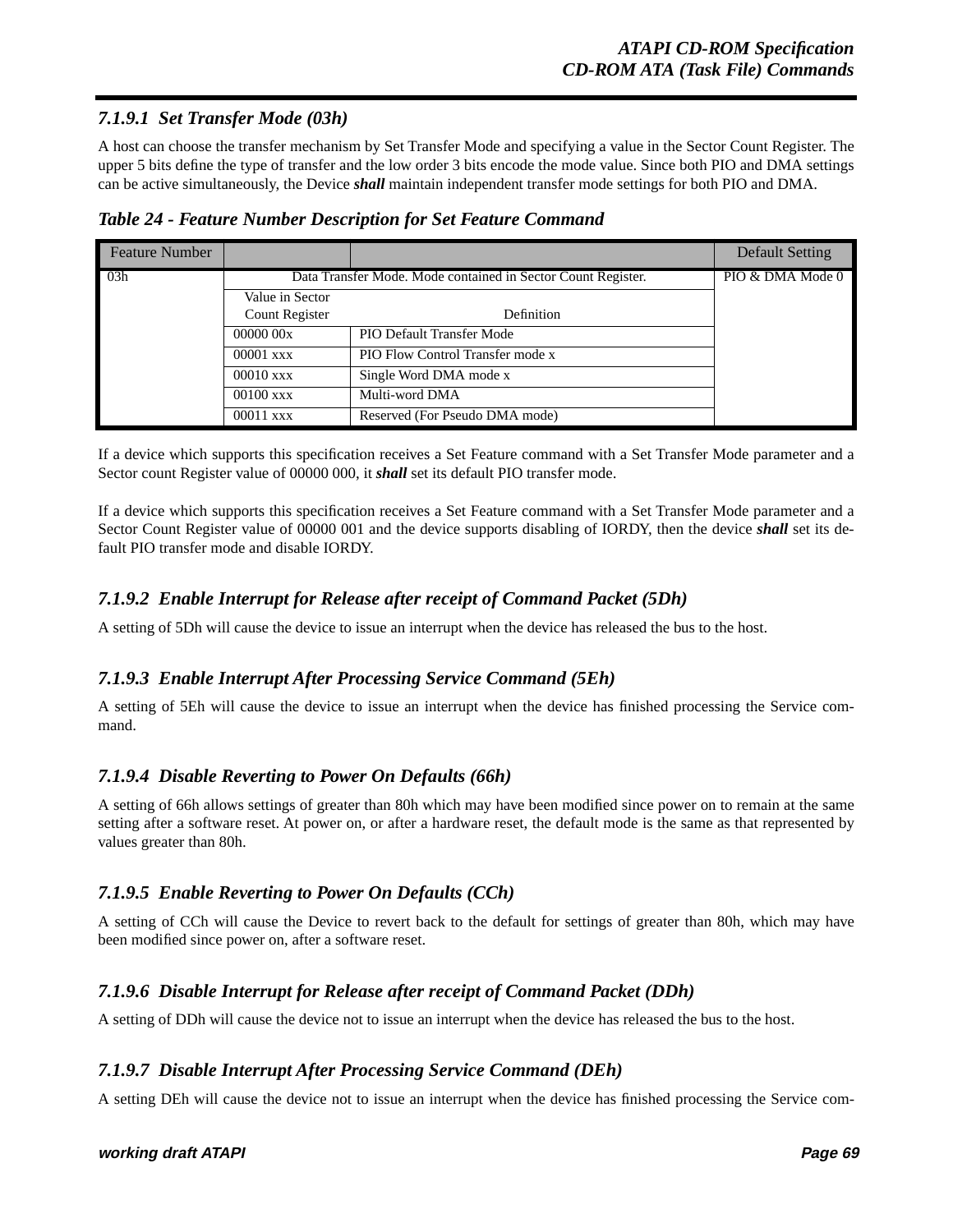mand.

# *7.1.10 Sleep*

This command is the only way to cause the drive to enter Sleep Mode. The drive is spun down, and when it is stopped, BSY is cleared, an interrupt is generated, and the interface becomes inactive. The only way to recover from Sleep mode is with a software reset or a hardware reset.

*NOTE: The use of hardware reset to recover from Sleep mode may be incompatible with continued operation of the host system.*

A drive *shall* not power on in Sleep Mode nor remain in Sleep Mode following a reset sequence. If the drive is already spun down, the spin down sequence is not executed.

# *7.1.11 Standby Immediate*

This command causes the drive to enter the Standby Mode. The drive may return the interrupt before the transition to Standby Mode is completed.

If the drive has already spun down, the spin down sequence is not executed.

For Standby immediate the drive may return the interrupt before the transition to Standby Mode is completed.

For Sleep, the drive may return the interrupt before the transition to Sleep Mode is completed.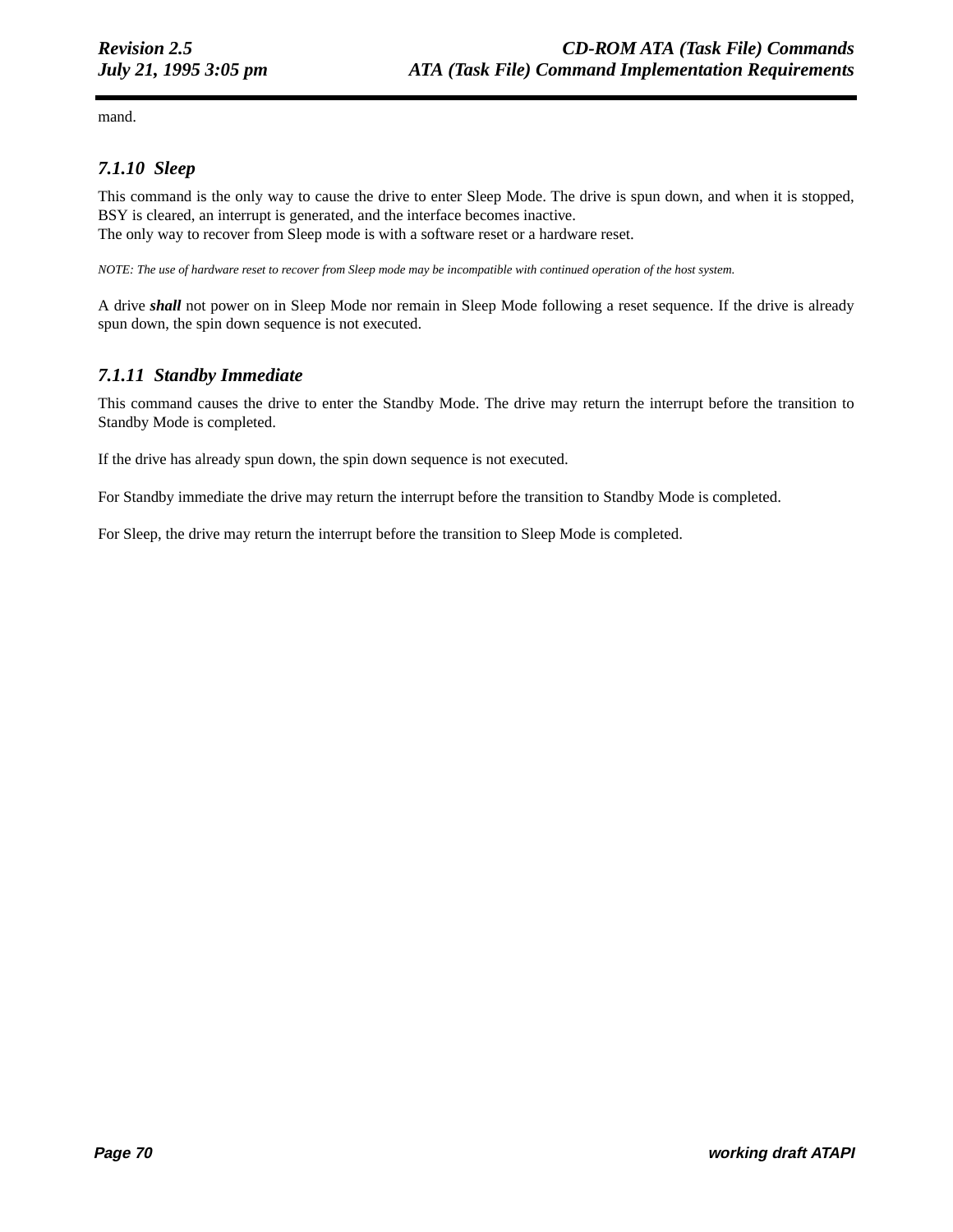# *8.0 CD-ROM Model*

CD-ROM devices permit reading data from a rotating media. Writing the media is not currently supported, but will be in the future (CD-WO and CD-MO). Data transfer can begin with any of the consecutively numbered logical blocks. Data on CD-ROM devices is addressed the same as for (magnetic) direct-access devices. Some CD-ROM devices support a separate information stream (e.g. audio and/or video but referred to as audio in this Section) transmitted via a connection other than the AT Bus. This specification defines commands for controlling these other information streams for CD-ROM devices.

CD-ROM drives are designed to work with any disc that meets IEC. Many new drives read CD-ROM data discs, digital audio discs, and audio-combined discs (i.e. some tracks are audio, some tracks are data).

#### *8.1 New Capabilities Since the SCSI-2 Standardization*

Unfortunately, the introduction of Photo CDs (with multiple sessions), CD-ROM XA Format (two different format modes), and CD-I has occurred after the standardization effort. In addition, the SCSI standard did not provide a method to return the CD-DA data. As is characteristic with "new" functionality, each vendor has devised their own solutions. This ATAPI Proposal has taken the "Common Command Set (CCS)" approach to the problem and created a minimal mandatory command set that includes capabilities that are currently addressed by the DRAFT SCSI-3 Multi-media Command standard (MMC).

# *8.2 CD-ROM Media Organization*

The formats written on the CD-ROM and CD-DA (Digital Audio) media require special interfacing considerations.

*NOTE This subsection contains a number of terms that have special meanings peculiar to CD-ROM technology or that may be unfamiliar to many readers of this Specification. The glossary defines these terms.*

Discs may contain either audio, data or a mixture of the two. *"Table 25 - Example Mixed Mode CD-ROM Disc Layout"* on page 72 gives an example of an audio-combined disc to illustrate the relationship between the logical block addresses reported and the MSF address encoded on the media.

*NOTE: The term "frame" is used in two different ways in the CD-ROM media standard. The intended meaning can only be determined from the context. Whenever possible, this description replaces the larger data unit with the more familiar term sector. The primary exception to this policy is the use of frame when referring to the MSF address. In the MSF context, one frame (F field unit) equals one sector. On a typical two channel CD-DA media, each frame (F field unit) is played in 1/75th of a second.*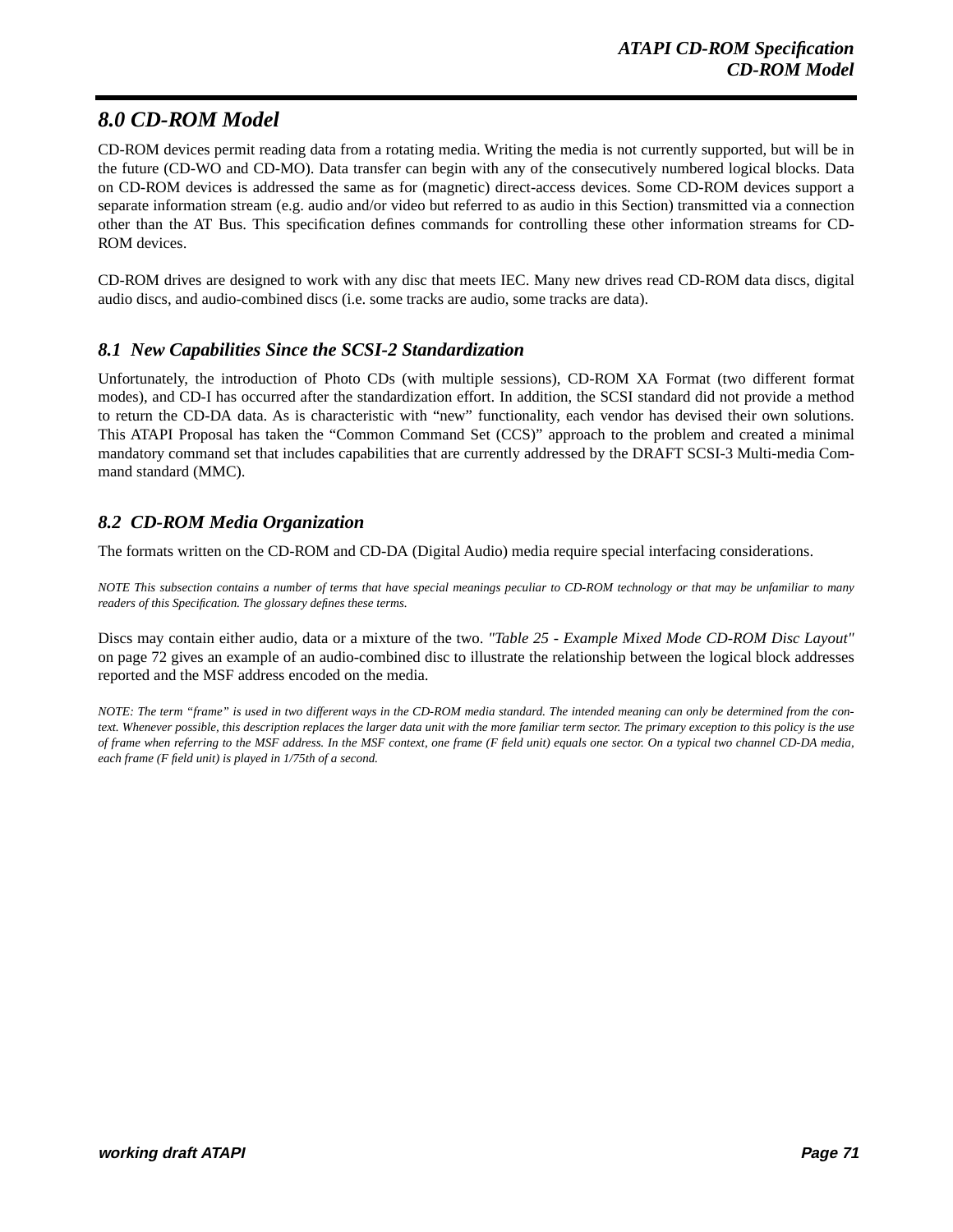| <b>Block Description</b>  | Logical<br><b>Address</b><br>(Decimal) | Track<br>Relative<br>Logical<br>Address | Absolute<br><b>MSF</b><br>Address <sup>1</sup> | <b>Track</b><br>and<br>Index | Track<br>Relative<br><b>MSF</b><br>address | Sector is<br>Info or<br>is Pause | Mode<br>Audio<br>or Data | $CD-$<br><b>ROM</b><br>Data<br>Mode <sup>2</sup> |
|---------------------------|----------------------------------------|-----------------------------------------|------------------------------------------------|------------------------------|--------------------------------------------|----------------------------------|--------------------------|--------------------------------------------------|
| Lead-in area <sup>3</sup> | $---$                                  | $---$                                   | $---$                                          | $0/-$                        | $---$                                      | $---$                            | Audio                    | $---$                                            |
| Pre-gap $3$               | $---$                                  | $---$                                   | 00/00/00                                       | 1/0                          | 00/02/00                                   | Pause                            | Data                     | Null                                             |
| 1st track data            | $0000^{4}$                             | $\Omega$                                | 00/02/00 <sup>5</sup>                          | 1/1                          | 00/00/00                                   | Info                             | Data                     | L-EC                                             |
| 2nd track data            | 6000 <sup>4</sup>                      | $\Omega$                                | $01/16/00^5$                                   | 2/1                          | 00/00/00                                   | Info                             | Data                     | L-EC                                             |
|                           | 7500                                   | 1500                                    | 01/2A/00                                       | 2/2                          | 00/16/00                                   | Info                             | Data                     | L-EC                                             |
| Post-gap                  | 9000                                   | 3000                                    | 02/02/00                                       | 2/3                          | 00/28/00                                   | Pause                            | Data                     | Null                                             |
| Pause-silence             | 9150                                   | $-150^{6}$                              | 02/04/00                                       | 3/0                          | 00/02/00 <sup>7</sup>                      | Pause                            | Audio                    | $---$                                            |
| 3rd track audio           | 9300 <sup>8</sup>                      | $\Omega$                                | $02/04/00^9$                                   | 3/1                          | 00/00/00                                   | Info                             | Audio                    | $---$                                            |
|                           | 1400                                   | 2250                                    | 02/22/00                                       | 3/2                          | 00/1E/00                                   | Info                             | Audio                    | $---$                                            |
| 4th track audio           | 219758                                 | $\Omega$                                | $04/35/00^9$                                   | 4/1                          | 00/00/00                                   | Info                             | Audio                    | $---$                                            |
| Pre-gap part 1            | 30000                                  | $-225^{6}$                              | 06/28/00                                       | 5/0                          | 00/03/00                                   | Pause                            | Audio                    | $---$                                            |
| Pre-gap part 2            | 30075                                  | $-150$                                  | 06/29/00                                       | 5/0                          | 00/02/00                                   | Pause                            | Data                     | Null                                             |
| 5th track data            | 30225                                  | $\Omega$                                | 06/2B/00                                       | 5/1                          | 00/00/00                                   | Info                             | Data                     | L-EC                                             |
| Last information          | 26399910                               | 233 774                                 | 3A/27/4A                                       | 5/1                          | 33/38/4A                                   | Info                             | Data                     | L-EC                                             |
| Post-gap                  | ---                                    | 233 775                                 | 3A/28/00                                       | 5/2                          | 33/39/00                                   | Pause                            | Data                     | Null                                             |
| Lead-out track            | $264000$ <sup>11</sup>                 | $\Omega$                                | 58/42/<br>$00^{12}$                            | AA <sup>13</sup>             | 00/00/00                                   | Pause                            | Audio                    | $---$                                            |

*Table 25 - Example Mixed Mode CD-ROM Disc Layout*

1. Absolute MSF address repeated in the header field of data blocks.

2. The CD-ROM data mode is stored in the header of data tracks. This indicates that the block is part of a data pregap or post-gap (null), that this is a data block using the auxiliary field for L-EC symbols (ECC - CD-ROM data mode one), or that this is a data block using the auxiliary field for user data (CD-ROM data mode two).

- 3. Table of contents information is stored in the sub-channel of lead-in area. The lead-in area is coded as track zero. Track zero and the initial 150 sector pre-gap (or audio pause) are not accessible with logical addressing.
- 4. Exact value returned by READ TOC command.
- 5. Value stored in table of contents with zero tolerance.
- 6. Track relative logical addresses are negative in the pre-gap areas. Pre-gap areas have index values of zero. Note that this form of addressing is not used by this specification.
- 7. Track relative MSF value decreases to 0 in pre-gap areas. Note that this form of addressing is not used by this specification.
- 8. Value returned by READ TOC command plus or minus 75 blocks.
- 9. Value stored in table of contents plus or minus 75 sectors.
- 10. Minimum value returned by READ CD-ROM CAPACITY; exact value depends on encoding of this track and the lead out track and whether this is derived from the TOC data.
- 11. Value returned by READ TOC command; exact, if lead-out track is encoded as data, or plus or minus 75 blocks if encoded as audio.
- 12. Value stored in table of contents; exact, if lead-out track is coded as data, or plus or minus 75 blocks if coded as audio.
- 13. Lead-out track number is defined as 0AAh.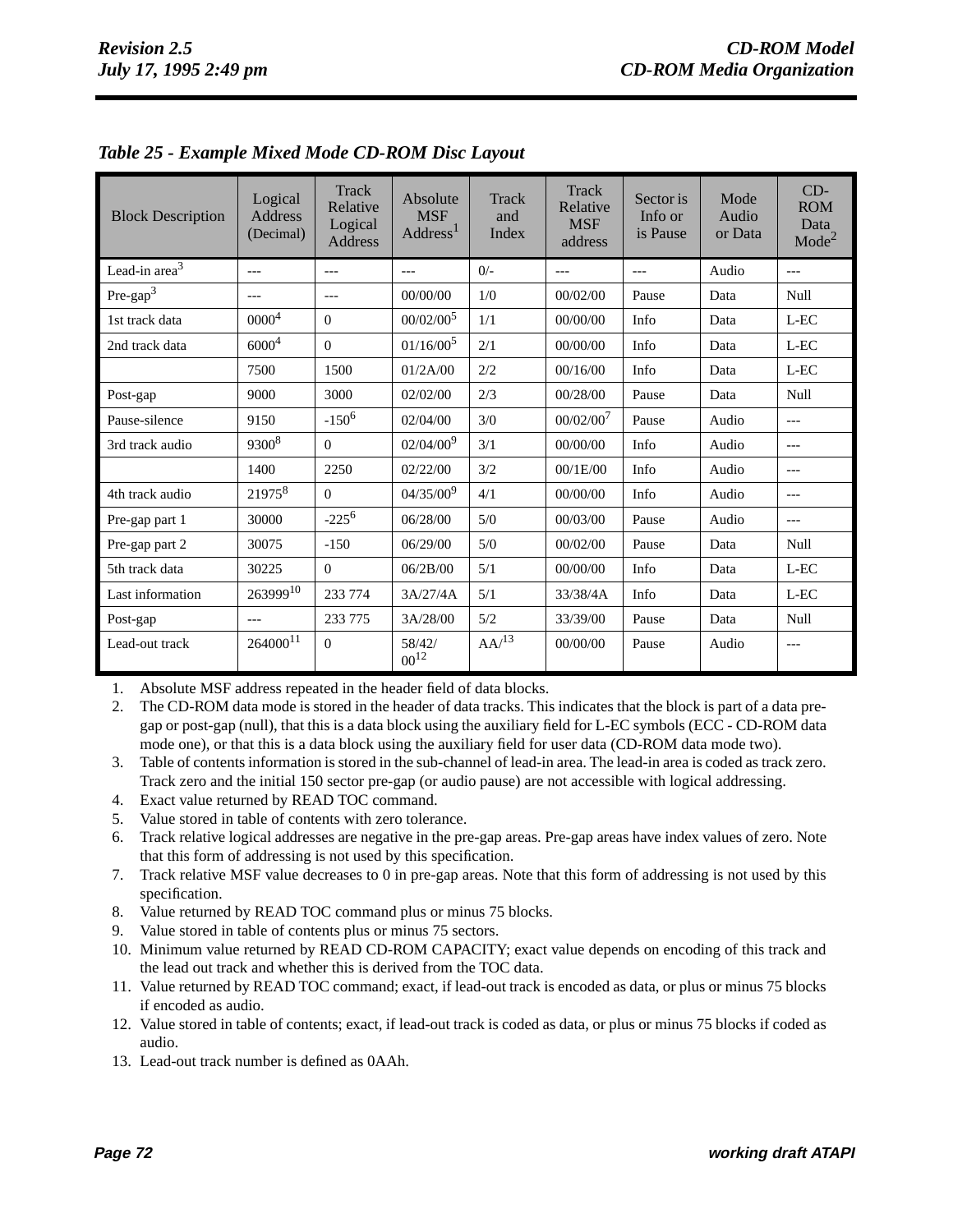# *ATAPI CD-ROM Specification CD-ROM Model*

The physical format defined by the CD-ROM media standards provides 2352 bytes per sector. For usual computer data applications, 2048 bytes are used for user data, 12 bytes for a synchronization field, 4 bytes for a sector address tag field and 288 bytes - the auxiliary field - for L-EC (CD-ROM data mode 1). In less critical applications, the auxiliary field may also be used for user data (CD-ROM data Mode 2 / Form 2).

| <b>Yellow Book</b><br>Mode 1 | Sync Header<br>12<br>$\overline{\mathbf{4}}$                | Data<br>2048 | <b>EDC</b><br>ECC(P&Q)<br>$\overline{0}$<br>$\overline{\mathcal{L}}$<br>8<br>276<br>Auxiliary Field (288) |
|------------------------------|-------------------------------------------------------------|--------------|-----------------------------------------------------------------------------------------------------------|
| <b>Yellow Book</b><br>Mode 2 | Sync Header<br>12<br>$\overline{4}$                         | Data<br>2336 |                                                                                                           |
| XA<br>Mode 2 Form 1          | Sync Header<br>12<br>$\,8\,$<br>$\overline{4}$<br>SubHeader | Data<br>2048 | EDC ECC (P&Q)<br>276<br>$\overline{4}$<br>Auxiliary Field (280)                                           |
| XA<br>Mode 2 Form 2          | Sync Header<br>12<br>SubHeader<br>$\overline{4}$            | Data<br>2324 | Spare<br>$\overline{4}$                                                                                   |
| CD Digital Audio             | SmallFrame(1)<br>6 x 4                                      | SubChannel   | SmallFrame(98)                                                                                            |
|                              | <b>Figure 11 - CD-ROM Sector Formats</b>                    |              |                                                                                                           |

A CD-ROM physical sector size is 2048, 2052, 2056, 2324, 2332, 2336, 2340 or 2352 bytes per sector. These values correspond to the user data plus various configurations of header, subheader and EDC/ECC.

This same area of the CD-ROM or CD audio media may store 1/75th of a second of two channel audio information formatted according to the CD-DA specification. (These audio channels are usually the left and right components of a stereo pair.) An audio only density code value can be used to declare an area of the media to be invalid for data operations.

For data and mixed mode media (those conforming to ISO/IEC 10149), logical block address zero *shall* be assigned to the block at MSF address 00/02/00. For audio media (those conforming only to IEC 908), logical block address zero *shall* be assigned to the actual starting address of track 1. This may be approximated by using the starting address of track 1 contained in the table of contents (TOC) or by assigning logical block address zero to the block at MSF address 00/02/00.

Logical addressing of CD-ROM information may use any logical block length. When the specified logical block length is an exact divisor or integral multiple of the selected number of bytes per CD-ROM sector, the device *shall* map (one to one) the bytes transferred from CD-ROM sectors to the bytes of logical blocks. For instance, if 2048 bytes are transferred from each CD-ROM sector (specified by the CD-ROM density code value), and the logical block length is 512 bytes, then each CD-ROM sector *shall* map to exactly four logical blocks. This Specification does not define the mapping of logical block lengths which do not evenly divide or are not exact multiples of the selected number of bytes per CD-ROM sector.

#### **working draft ATAPI Page 73**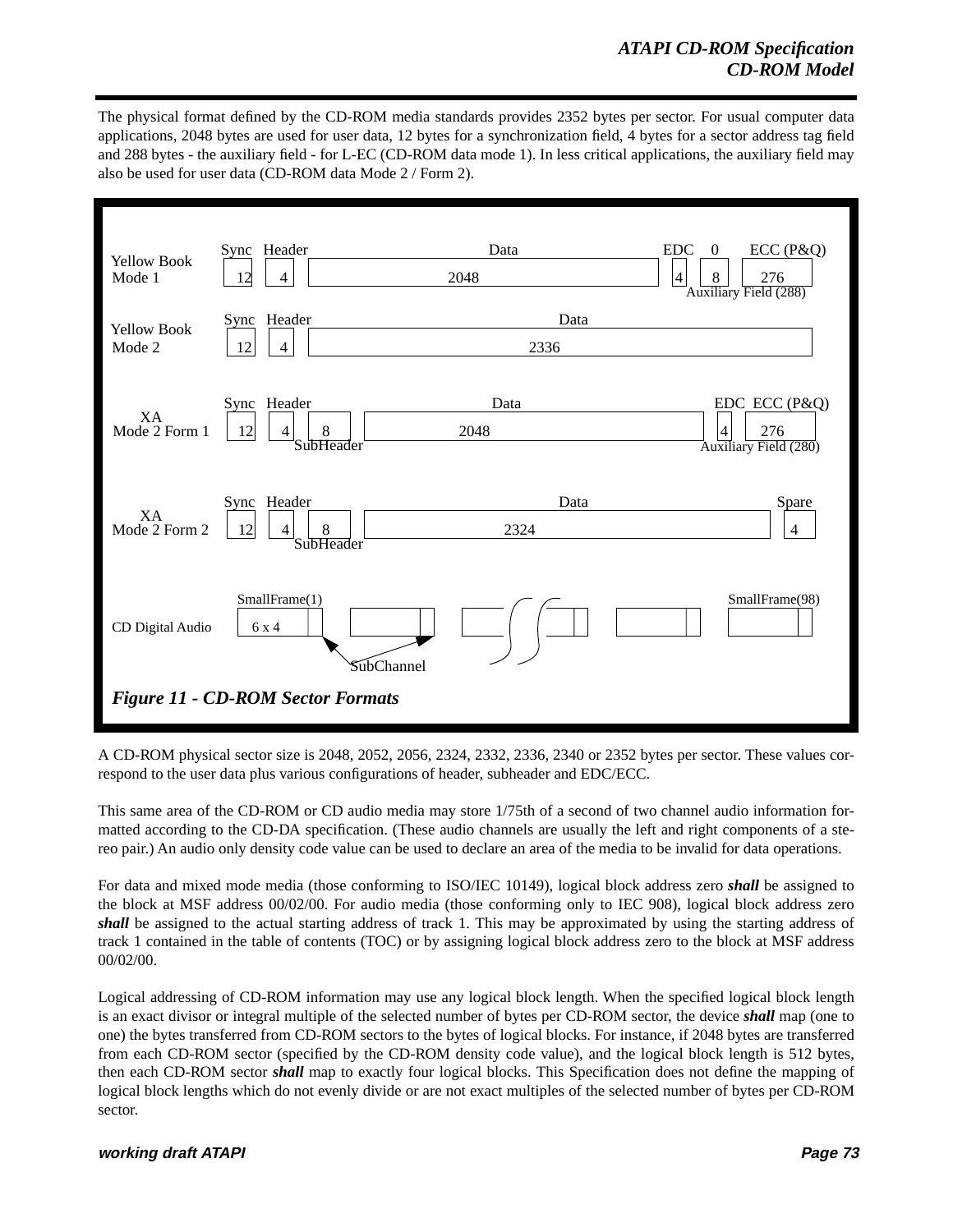A track may be viewed as a partition of the CD-ROM address space. A CD-ROM media contains from one to ninetynine tracks. All information sectors of a track are required to be of the same type (audio or data) and mode. Each change in the type of information on the disc requires a change in track number. A disc containing both audio and data would have at least two tracks, one for audio and one for data.

The tracks of a CD media are numbered consecutively with values between 1 and 99. However, the first information track may have a number greater than 1. Tracks have a minimum length of 300 sectors including any transition area that is part of a track.

The CD-ROM media standards require transition areas between tracks encoded with different types of information. In addition, transition areas may be used at the beginning or end of any track. For audio tracks the transition areas are called pause areas. For data tracks, transition areas are called pre-gap and post-gap areas. See *"Table 25 - Example Mixed Mode CD-ROM Disc Layout"* on page 72 for an example. The IEC 908 and ISO/IEC 10149 standards specify minimum time durations for these areas. Maximum time durations are not specified.

Transition areas are formatted and the logical address continues to increment through transition areas. Some media (i.e. discs with only one track) may not have transition areas. The means to determine the location of the transition areas is vendor or application-specific and is addressed by other standards (e.g. ISO 9660).

CD-ROM is a unique device in the respect that some logical blocks on a disc may not be accessible by all commands. SEEK commands may be issued to any logical block address within the reported capacity of the disc. READ commands cannot be issued to logical blocks that occur in some transition areas, or to logical blocks within an audio track. PLAY commands cannot be issued to logical blocks within a data track.

CD-ROM media have lead-in and lead-out areas. These areas are outside of the user-accessible area as reported in the READ CD-ROM CAPACITY data. The lead-in area of the media is designated track zero. The lead-out area is designated track 0AAh. The sub-channel Q in the lead-in track contains a table of contents (TOC) of the disc.

*NOTE: The READ CD-ROM CAPACITY command returns the logical block address of the last block prior to the lead-out area. This location may be in a transition area and therefore not a valid address for read operations.* 

The table of contents gives the absolute MSF location of the first information sector of each track. Control information (audio/data, method of audio encoding, etc.) for each track is also given in the TOC. However, the TOC does not distinguish between the different modes of data tracks (i.e. CD-ROM Data Mode 1 vs. CD-ROM Data Mode 2).

The MSF locations of the beginning of data tracks in the TOC are required to be accurate; however, the TOC values for audio tracks have a tolerance of plus or minus 75 sectors. Information from the TOC can be used to reply to a READ CD-ROM CAPACITY command. When this is done, the drive implementor *shall* consider the possible tolerances and return a value that allows access to all information sectors.

An index is a partition of a track. Pre-gap areas are encoded with an index value of zero. Pause areas at the beginning of audio tracks are also encoded with an index value of zero. The first information sector of a track has an index value of one. Consecutive values up to 99 are permitted. Index information is not contained in the TOC. Not all sectors are encoded with the index value in the Q-sub-channel data (the requirement is 9 out of 10). A sector without an index value is presumed to have the same index as the preceding sector.

Tracks and indexes are not defined to be any particular length, (except for a minimum track length of 300 sectors.) A CD disc may be created with a single information track that has a single index; or with 99 information tracks, each with 99 indexes.

The sub-channel information which is part of each sector includes a track relative MSF location value giving the distance from the first information sector of the track. On the media, this value decreases during the pre-gap area (sectors with index values of 0) and increases for the rest of the track. The data, returned by the READ SUB-CHANNEL command with MSF bit set to zero, converts this to a track relative logical block address (TRLBA). The TRLBA is continual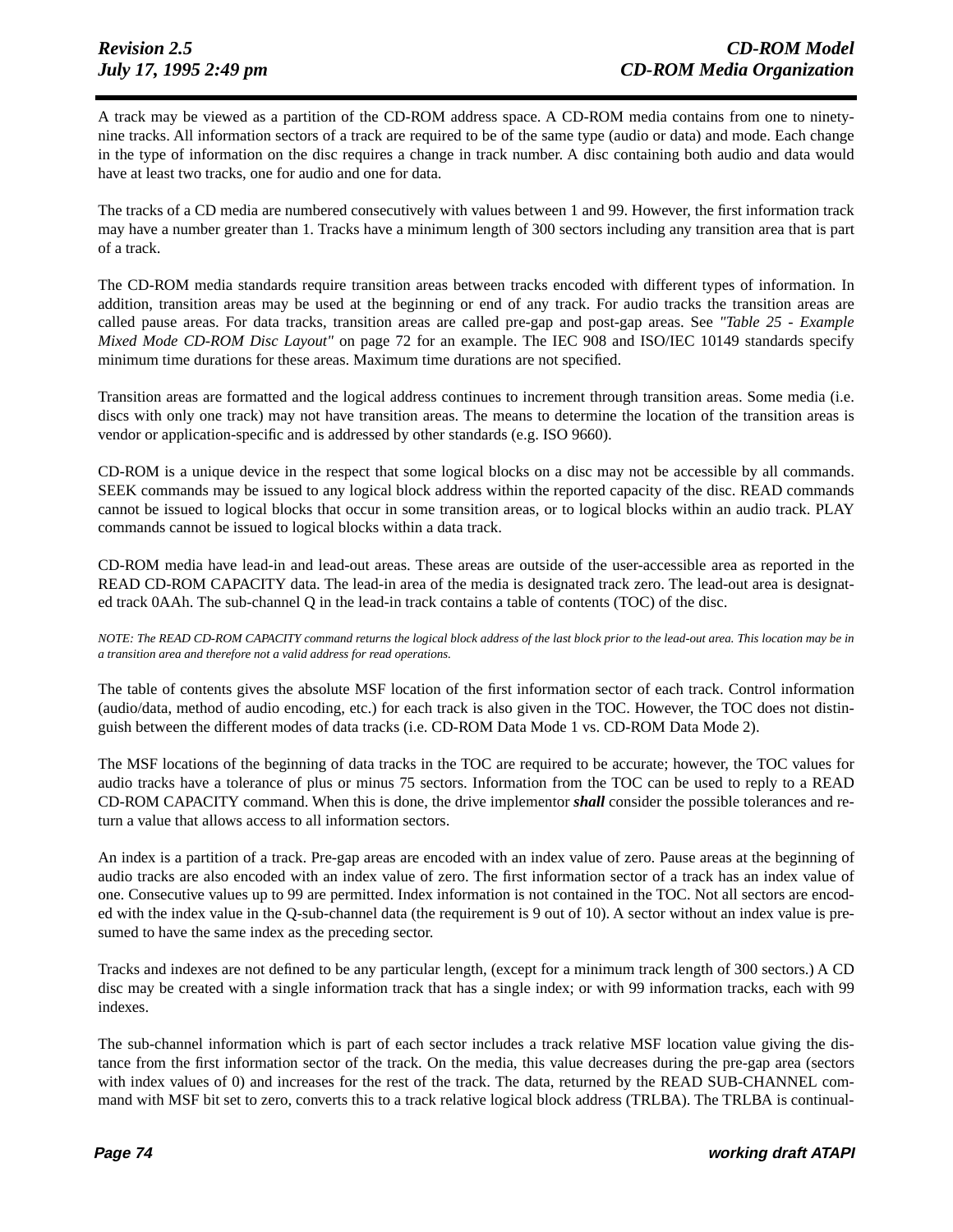ly increasing over the whole track, and pre-gap areas *shall* return negative values. When the MSF bit in the read subchannel command is set to one, the MSF track relative location value from the media is reported without change.

Note: The purpose of accessing MSF addresses less than 00M 02S 00F is to retrieve information, such as packet size, from incrementally written discs. This information exists in the track descriptor block in the pre-gap area. Users can read this information by scanning the area between 00M 01S 00F to 00M 02S 00F. While the media may contain multiple redundant copies of the pre-gap data, the device *shall* only return one copy. The drive may not be able to read 00M 00S 00F since there is no Sub-Q information before this frame. Refer to CD-ROM Orange book for additional details.

# *8.3 CD-ROM Physical Data Format*

The physical format of CD-ROM and CD-DA media uses a smaller unit of synchronization than the more familiar magnetic or optical recording systems. The basic data stream synchronization unit is a small frame. This is not the same large frame (sector) as referred to in the MSF unit. Each small frame consists of 588 bits. A sector on CD-ROM media consists of 98 small frames.

A CD-ROM small frame consists of:

- 1. 1 synchronization pattern (24+3 bits)
- 2. 1 byte of sub-channel data (14+3 bits)
- 3. 24 bytes of data (24 x (14+3) bits)
- 4. 8 bytes of CIRC code (8 x (14+3) bits) Total: 588 bits.

Data, sub-channel and CIRC bytes are encoded with an 8-bit to 14-bit code; then three merging bits are added. The merging bits are chosen to provide minimum low-frequency signal content and optimize phase lock loop performance.

#### *8.3.1 Frame Format for Audio*

Each small frame of an audio track on a two-channel CD-DA or CD-ROM media consists of six digitized 16-bit samples of each audio channel. These 24 bytes of data are combined with a synchronization pattern, CIRC bytes and a sub-channel byte to make a frame. Each frame takes approximately 136.05 µs to play. This gives a sampling rate of 44.1 kHz for each channel. The sub-channel information creates the higher level sector grouping for audio tracks.

#### *8.3.2 Sector Format for Data*

The data bytes of 98 small frames comprise the physical unit of data referred to as a sector. (98 small frames times 24 bytes per small frame equals 2352 bytes of data per sector.)

A sector that contains CD-ROM Data Mode 1 data has the following format:

- 1. 12-byte synchronization field
- 2. 4-byte CD-ROM data header

 Absolute M field Absolute S field Absolute F field CD-ROM data mode field

3. 2048-byte user data field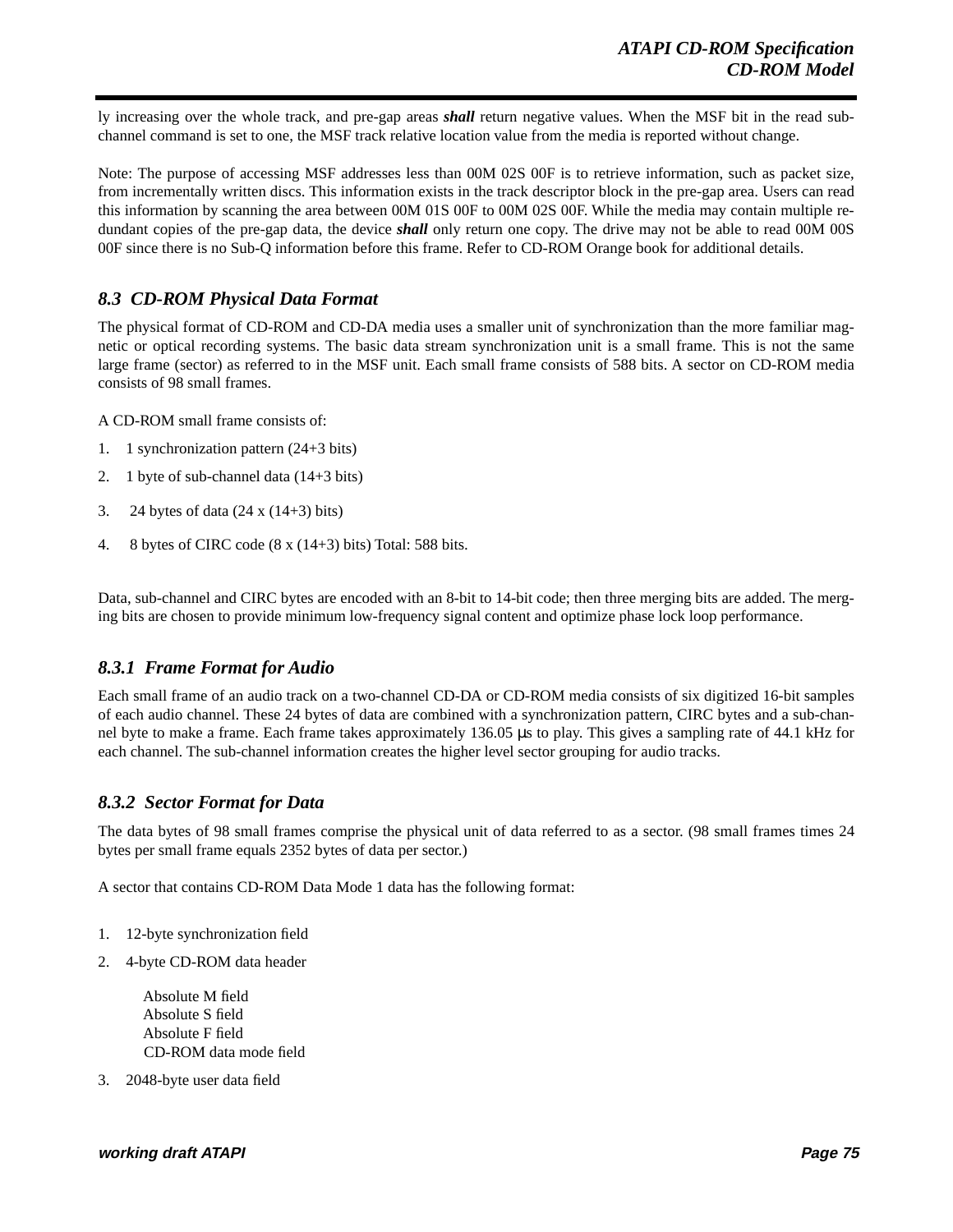4. 4-byte error detection code

- 5. 8 bytes zero
- 6. 276-byte layered error correction code

A sector that contains CD-ROM Data Mode 2 data has the following format:

- 1. 12-byte synchronization field
- 2. 4-byte CD-ROM data header

 Absolute M field Absolute S field Absolute F field CD-ROM data mode field

3. 2336-byte user data field (2048 bytes of mode 1 data plus 288 bytes of auxiliary data)

*NOTE Many drives are capable of returning CD-ROM data mode one data in a CD-ROM data mode two format. This allows the user to investigate the error detection and error correction codes. However data encoded as CD-ROM data mode two cannot be read as CD-ROM data mode one data.*

#### *8.3.3 Sub-channel Information Formats*

The sub-channel byte of each frame is assigned one bit for each of the 8 sub-channels, designated P, Q, R, S, T, U, V, W.

Sub-channel P is a simple flag bit that may be used for audio muting control and track boundary determination.

Sub-channel Q has a higher level of structure. All the sub-channel Q bits of a sector define the sub-channel Q information block. (For audio tracks, decoding the Q sub-channel is the only way to distinguish sector boundaries.)

The sub-channel Q block consists of 98 bits, one bit from each small frame in a sector. Three formats are defined for the sub-channel Q information block. The first format provides location information and is defined as follows:

- 1. 2-bit sub-channel synchronization field
- 2. 4-bit ADR field (defines the format)
- 3. 4-bit control field (defines the type of information in this sector)
- 4. 8-bit track number
- 5. 8-bit index number
- 6. 24-bit track relative MSF address
- 7. 8 bits Reserved (0)
- 8. 24-bit Absolute MSF address
- 9. 16-bit CRC error detection code

This format is required to exist in at least nine out of ten consecutive sectors.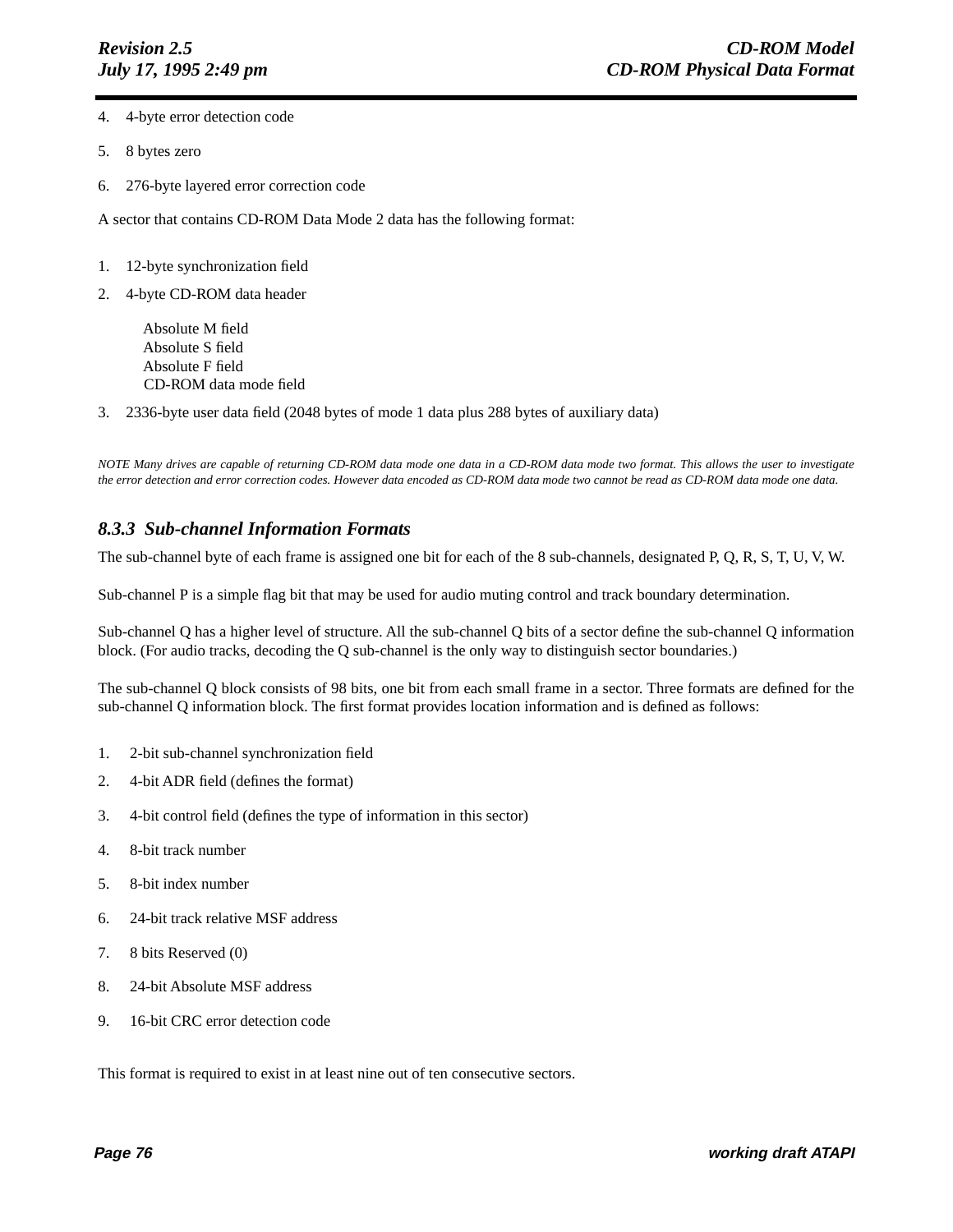The second and third formats are optional. If used, they *shall* exist in at least one out of 100 consecutive sectors. They include the absolute frame byte of the MSF address to provide location information continuity. The second format gives the catalogue number of the disc (UPC/EAN bar code number). This information is constant over the whole media.

The third format gives the International Standard Recording Code (ISRC) for each track. The ISRC is defined in ISO 3901. This format is not present on lead-in or lead-out tracks and may change only after the track number changes.

# *8.4 CD Audio Error Reporting*

PLAY AUDIO commands with the immediate bit set in the audio control mode return status as soon as the command has been validated (which may involve a seek to the starting address). The playback operation continues and may complete without notification to the Host Computer. Error termination of audio operations *shall* be reported to the Host Computer by returning immediate CHECK CONDITION status to the next command (except for REQUEST SENSE and INQUI-RY.) The deferred error sense data is used to indicate that the error is not due to the current command.

The status of the play operation may be determined by issuing a REQUEST SENSE command. The sense key is set to NO SENSE and the audio status is reported in the additional sense code qualifier field.

# *8.5 CD-ROM Ready Condition/Not Ready Condition*

The ready condition occurs after a cartridge is inserted and the drive has performed its initialization tasks. These may include reading the table of contents from the media. This "Ready" is different from and *shall* not be confused with the ATA Ready Status. A check condition status will be returned for the not ready condition only for commands that require or imply a disc access.

A not ready condition may occur for the following reasons:

- 1. There is no cartridge inserted.
- 2. The drive is unable to load or unload the cartridge.
- 3. The drive is unable to recover the table of contents.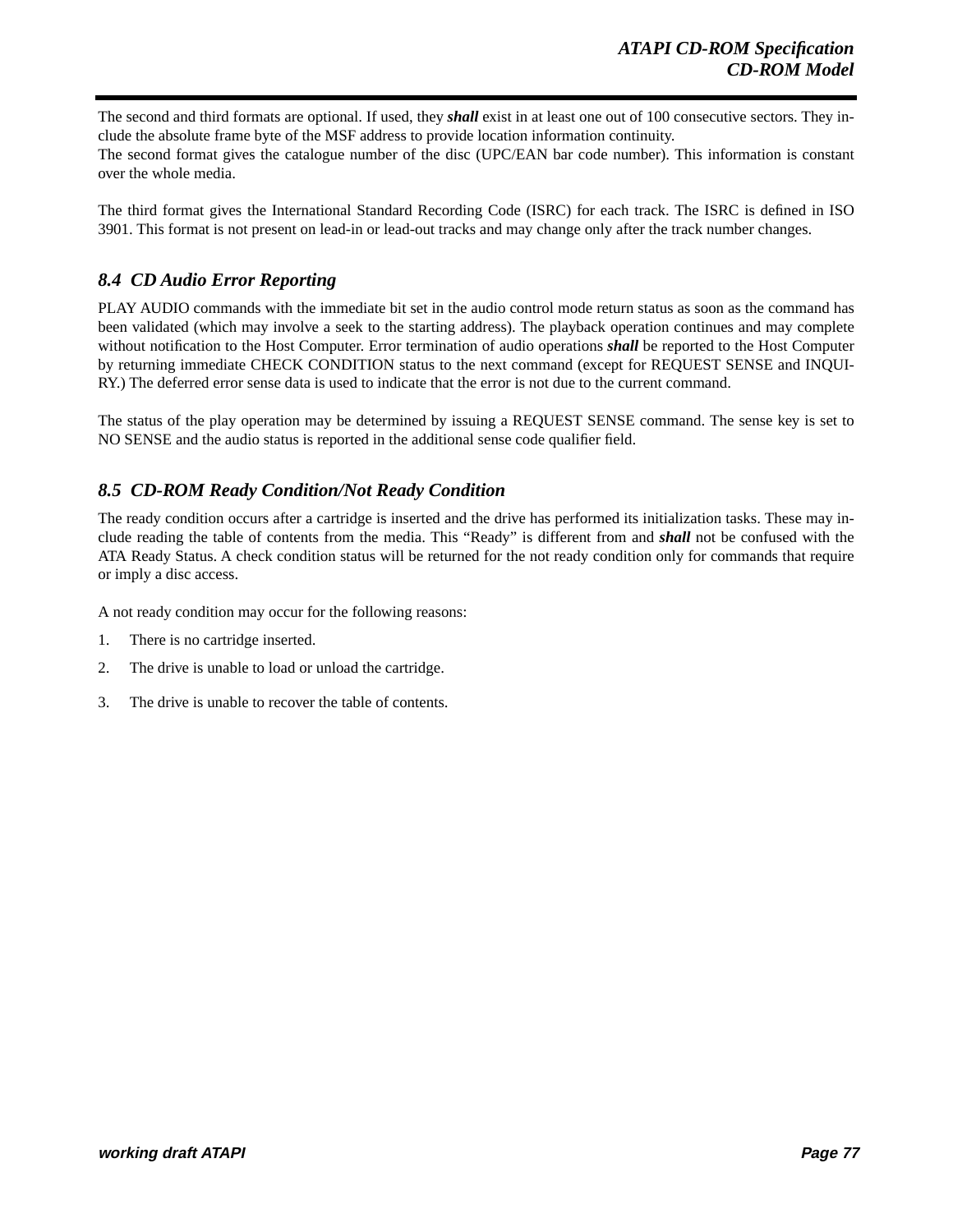# *8.5.1 Packet Command Not Ready Status Utilization*

| Command                      | Opcode           | May Return Not Ready Error                                               |
|------------------------------|------------------|--------------------------------------------------------------------------|
| <b>INQUIRY</b>               | 12h              | $\overline{N_0}$                                                         |
| <b>LOAD / UNLOAD CD</b>      | A6h              | Yes                                                                      |
| <b>MECHANISM STATUS</b>      | <b>BDh</b>       | No                                                                       |
| MODE SELECT(10)              | 55h              | No                                                                       |
| MODE SENSE(10)               | 5Ah              | No                                                                       |
| <b>PAUSE/RESUME</b>          | 4Bh              | Yes                                                                      |
| <b>PLAY AUDIO</b>            | 45h              | Yes                                                                      |
| <b>PLAY AUDIO MSF</b>        | 47h              | Yes                                                                      |
| PLAY CD                      | <b>BCh</b>       | Yes                                                                      |
| PREVENT/ALLOW MEDIUM REMOVAL | 1E <sub>h</sub>  | See Actions for Lock / Unlock / Eject<br>on page 132 for Actions allowed |
| READ(10)                     | 28h              | Yes                                                                      |
| READ(12)                     | A8h              | Yes                                                                      |
| <b>READ CD-ROM CAPACITY</b>  | 25h              | Yes                                                                      |
| <b>READ CD</b>               | <b>BEh</b>       | Yes                                                                      |
| <b>READ CD MSF</b>           | B <sub>9h</sub>  | Yes                                                                      |
| <b>READ HEADER</b>           | 44h              | Yes                                                                      |
| <b>READ SUB-CHANNEL</b>      | 42h              | Yes                                                                      |
| <b>READ CD TRACK/INDEX</b>   | D <sub>6</sub> h | Yes                                                                      |
| <b>READ TOC</b>              | 43h              | Yes                                                                      |
| <b>REQUEST SENSE</b>         | 03h              | No                                                                       |
| $\overline{SCAN}$            | BAh              | Yes                                                                      |
| <b>SEEK</b>                  | 2Bh              | Yes                                                                      |
| <b>SET CD SPEED</b>          | <b>BBh</b>       | No                                                                       |
| <b>STOP PLAY / SCAN</b>      | 4Eh              | Yes                                                                      |
| <b>START STOP UNIT</b>       | 1 <sub>Bh</sub>  | Yes                                                                      |
| <b>TEST UNIT READY</b>       | 00 <sub>h</sub>  | <b>Yes</b>                                                               |

|  |  |  | Table 26 - Not Ready Error Reporting (by Command) |
|--|--|--|---------------------------------------------------|
|  |  |  |                                                   |

# *8.6 CD-ROM Address Reporting Formats (MSF bit)*

Several CD-ROM specific commands can return addresses either in logical or in MSF format. The READ HEADER, READ SUB-CHANNEL and READ TABLE OF CONTENTS commands have this feature.

*Table 27 - MSF Address Format*

| Bit<br>Byte | ∽ | r        |  |  | ⌒ | ∽<br>∼ |  |  |  |  |  |
|-------------|---|----------|--|--|---|--------|--|--|--|--|--|
|             |   | Reserved |  |  |   |        |  |  |  |  |  |
|             |   | M Field  |  |  |   |        |  |  |  |  |  |
| ∠           |   | S Field  |  |  |   |        |  |  |  |  |  |
| $\sim$      |   | F Field  |  |  |   |        |  |  |  |  |  |

An MSF bit of zero requests that the logical block address format be used for the CD-ROM absolute address field or for the offset from the beginning of the current track expressed as a number of logical blocks in a CD-ROM track relative ad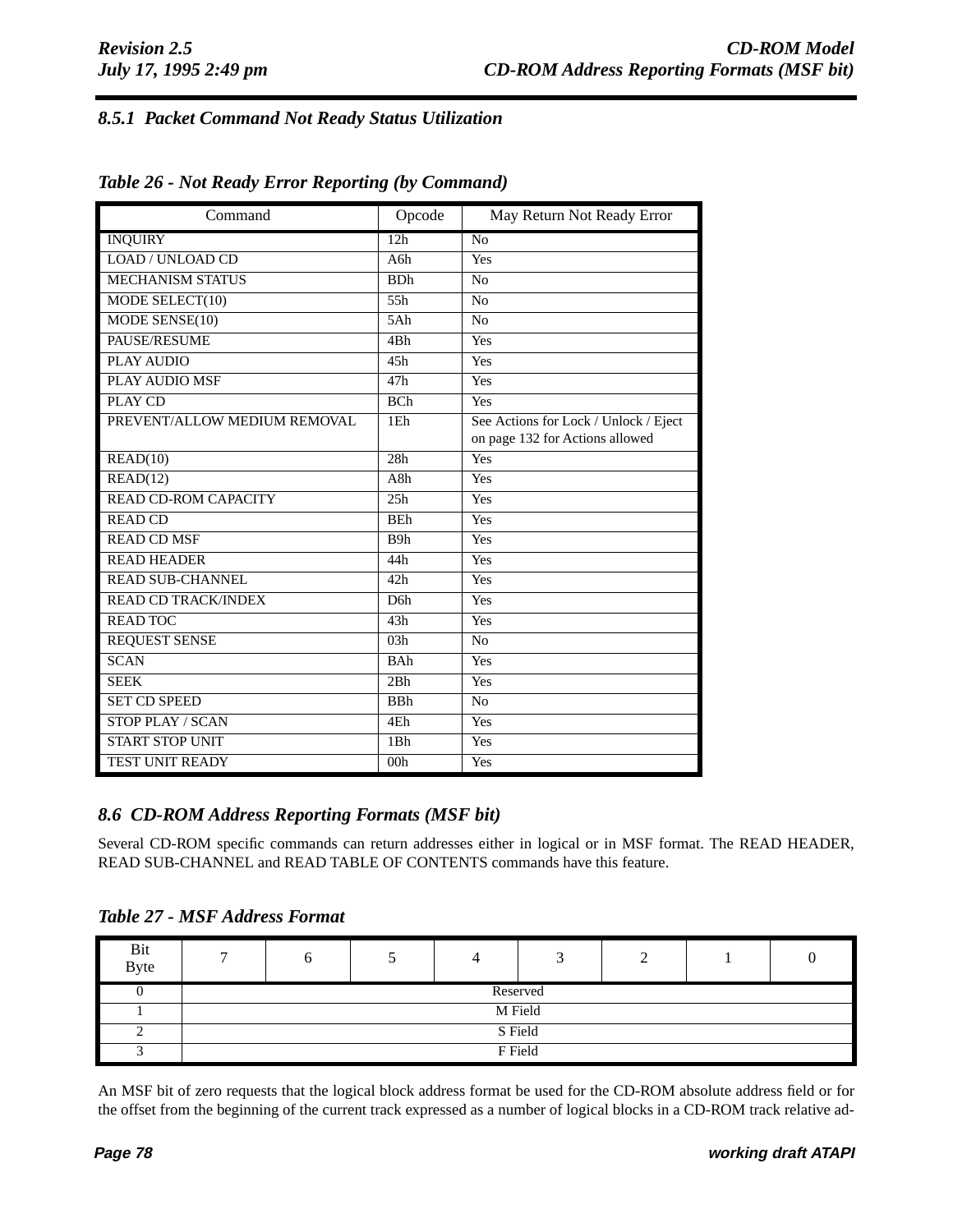dress field. This track relative logical block address (TRLBA) value is reported as a negative value in twos-complement notation for transition areas that have decreasing MSF encoded relative addresses.

An MSF bit of one requests that the MSF format be used for these fields. In certain transition areas, the relative MSF addresses are decreasing positive values. The absolute MSF addresses are always increasing positive values.The M, S, and F fields are expressed as binary numbers. Sensing Support for CD-Audio Commands

If any commands related to audio operations are implemented, then all the AUDIO commands *shall* be implemented. To allow a method for the Host Computer to determine if audio operations are supported, an ATAPI CD-ROM Drive responding to a PLAY AUDIO command which has a transfer length of zero, with CHECK CONDITION status, and setting the sense key to ILLEGAL REQUEST does not support audio operations.

#### *8.7 Error Reporting*

If any of the following conditions occur during the execution of a command, the ATAPI CD-ROM Drive *shall* return CHECK CONDITION status. The appropriate sense key and additional sense code *shall* be set. The following list illustrates some error conditions and the applicable sense keys. The list does not provide an exhaustive enumeration of all conditions that may cause the CHECK CONDITION status.

#### *Table 28 - Error Conditions and Sense Keys*

| Condition                                                              | Sense Key                            |
|------------------------------------------------------------------------|--------------------------------------|
| Invalid logical block address                                          | <b>ILLEGAL REQUEST</b>               |
| Unsupported option requested                                           | <b>ILLEGAL REQUEST</b>               |
| Attempt to read a blank block                                          | <b>ILLEGAL REQUEST</b>               |
| Attempt to play a data block as audio                                  | <b>ILLEGAL REQUEST</b>               |
| ATAPI CD-ROM Drive reset or medium change since last command           | <b>UNIT ATTENTION</b>                |
| Self diagnostic failed                                                 | <b>HARDWARE ERROR</b>                |
| Unrecovered read error                                                 | <b>MEDIUM ERROR / HARDWARE ERROR</b> |
| Recovered read error                                                   | <b>RECOVERED ERROR</b>               |
| Overrun or other error that might be resolved by repeating the command | <b>ABORTED COMMAND</b>               |

In the case of an invalid logical block address, the sense data information field *shall* be set to the logical block address of the first invalid address.

In the case of an attempt to read a blank or previously unwritten block, the sense data information field *shall* be set to the logical block address of the first blank block encountered. The data read up to that block *shall* be transferred.

There are other special error situations for CD-ROM devices. In the following cases the sense key *shall* be set to ILLE-GIAL REQUEST and the additional sense code set to END OF USER AREA ENCOUNTERED ON THIS TRACK:

- 1. a post-gap area is encountered (i.e. a block with CD-ROM Data Mode 0);
- 2. a pre-gap area is encountered (i.e. a block with index equal to 0);
- 3. The information type (Data Mode vs. Audio etc.) changes.

When not performing audio playback, if the logical block address requested is not within a data track, the command *shall* be terminated with CHECK CONDITION status. The sense key *shall* be set to ILLEGIAL REQUEST and the additional sense code set to ILLEGAL MODE FOR THIS TRACK. This applies to audio-combined and audio media.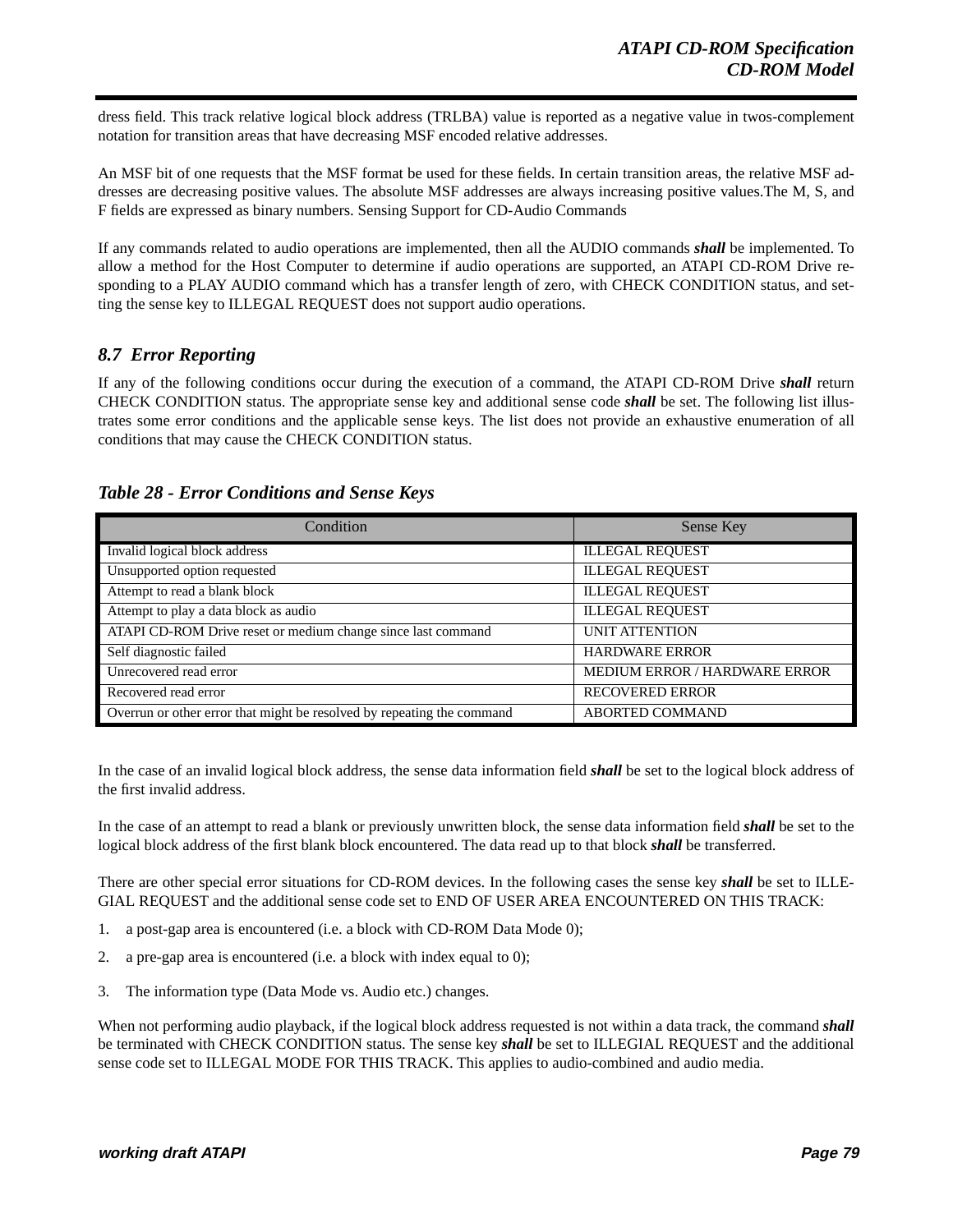Intentionally Left Blank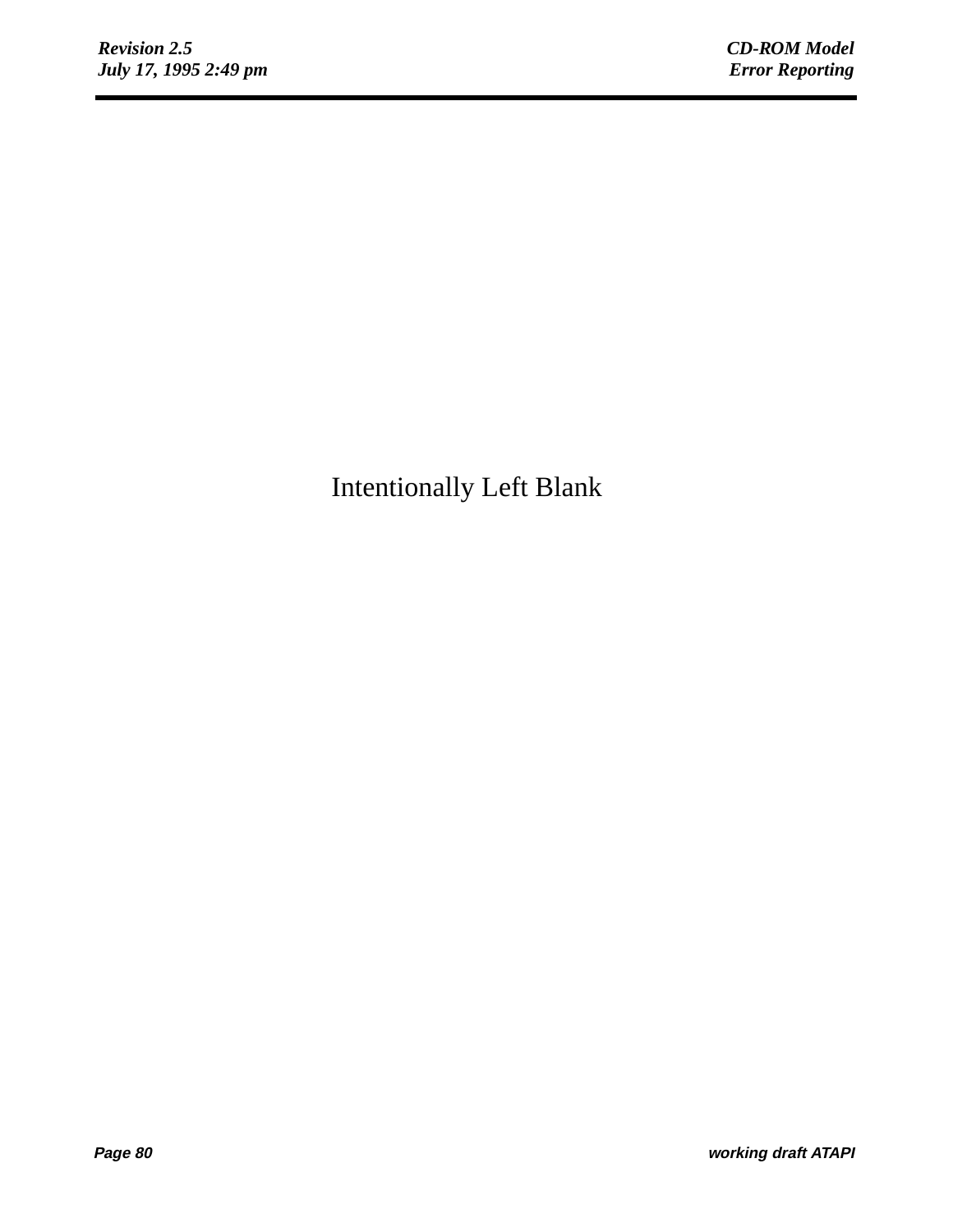# *9.0 Changer Model*

A changer device will perform exactly like a single ATAPI CD-ROM drive. However it will support two (2) new commands, MECHANISM STATUS (B8h) and LOAD/UNLOAD CD (A6h).

A changer device provides a storage area for more than one CD Disc. This storage area contains multiple areas called slots. Each slot can contain just one Disc. Once a Disc has been placed in to a given slot, it becomes locked in that position. This specification provides no capability to move a Disc from one slot to another. Thus when a Disc has been moved from a given slot into the playing position, it can only be moved back into the slot that it came from. This *shall* be followed even if power is lost while a Disc is in the playing position or while it was being moved.

There are two basic types of changer mechanisms, one that has individually addressable eject and load capability and another that uses a cartridge to hold the discs. In the former, individual disc can be changed, while in the later all the stored discs must be changed at one time.

Any time a Disc/Cartridge is removed or installed from the changer, the device *shall* generate an Unit Attention Condition. After the host detects the unit attention on a known changer device, the host may issue a MECHANISM STATUS Command. This will provide the host with information on what disc is present or was changed.

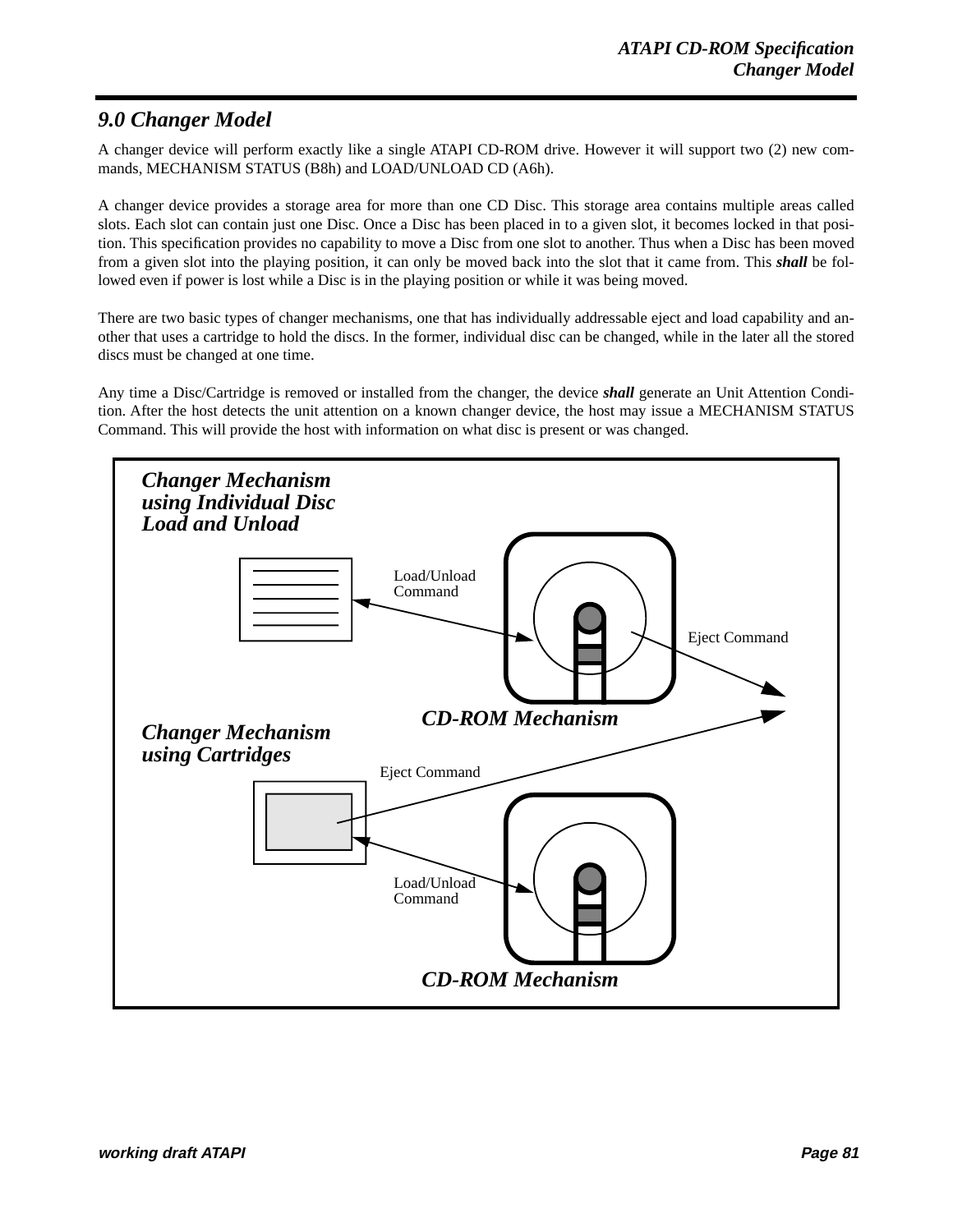# *9.1 Initialization*

The Changer *shall* perform it's initialization routine at power on or receipt of a hardware reset from the host.

"Initializing Changer" is a process that refers to gathering the information that is necessary to respond to the MECHA-NISM STATUS Command. If a changer is in the process of Initializing when it receives a MECHANISM STATUS Command, it will respond immediately and provide no slot table information (Only the Header).

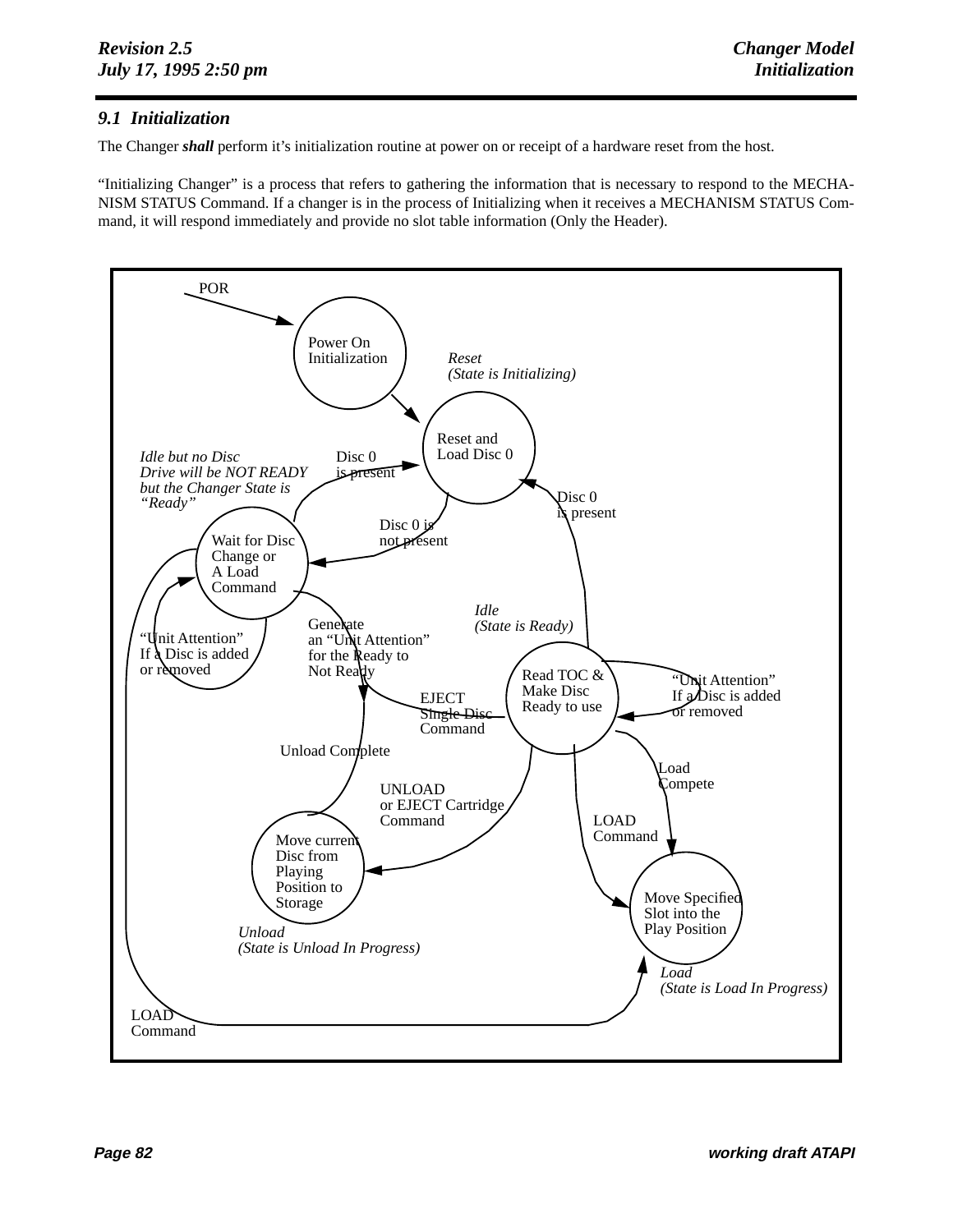# *9.2 Changer Addressing*

Several Changer specific commands use addresses called "Slots".

If any commands related to Changer operations are implemented, then all the Changer commands *shall* be implemented. To determine if an ATAPI Drive is a changer type device, the Loading Mechanism Type field in the Capabilities page will contain one of the two changer type code (See *"10.8.6.4 CD-ROM Capabilities and Mechanical Status Page"* on page 115) for individual disc or cartridge implementations.

## *9.3 Automatic Load and Unload Operations*

After initialization is complete the changer *shall* have Disc 0 loaded into the play position. This enables drivers which are not changer aware to work with a changer device as if it were a normal single Disc ATAPI CD-ROM device. This also insures compatibility with Bootable CD. In support of this goal the changer *shall* also load and unload (Eject) default Disc 0 if the changer supports loading and unloading (Ejecting) individual Discs unless otherwise commanded by the use of one of the changer specific Load/Unload command.

When a LOAD Command is received and a Disc is present in the Playing position, it *shall* be unloaded automatically before the specified Load operation is performed.

#### *9.4 Error Reporting*

If any of the following conditions occur during the execution of a command, the ATAPI Changer *shall* return CHECK CONDITION status. The appropriate sense key and additional sense code *shall* be set. The following list illustrates some error conditions and the applicable sense keys. The list does not provide an exhaustive enumeration of all conditions that may cause the CHECK CONDITION status.

*Table 29 - Error Conditions and Sense Keys for Changer Mechanisms*

| Condition                                                    | Sense Key              |
|--------------------------------------------------------------|------------------------|
| Invalid Slot Number                                          | <b>ILLEGAL REQUEST</b> |
| Unsupported option requested                                 | <b>ILLEGAL REQUEST</b> |
| Load or Unload to invalid slot or no Disc in source location | <b>ILLEGAL REQUEST</b> |
| ATAPI CD-ROM Drive reset or medium change since last command | <b>UNIT ATTENTION</b>  |
| Self diagnostic failed                                       | <b>HARDWARE ERROR</b>  |

In the case of an invalid Slot number, the sense data information field *shall* be set to the Slot number of the first invalid address.

Attempts to eject a Disc if the changer type is cartridge and there is a Disc in the playing position *shall* be rejected with a Sense Key 05, (ILLEGIAL REQUEST) Sense Code 01 (MECHANICAL POSITIONING OR CHANGER ERROR).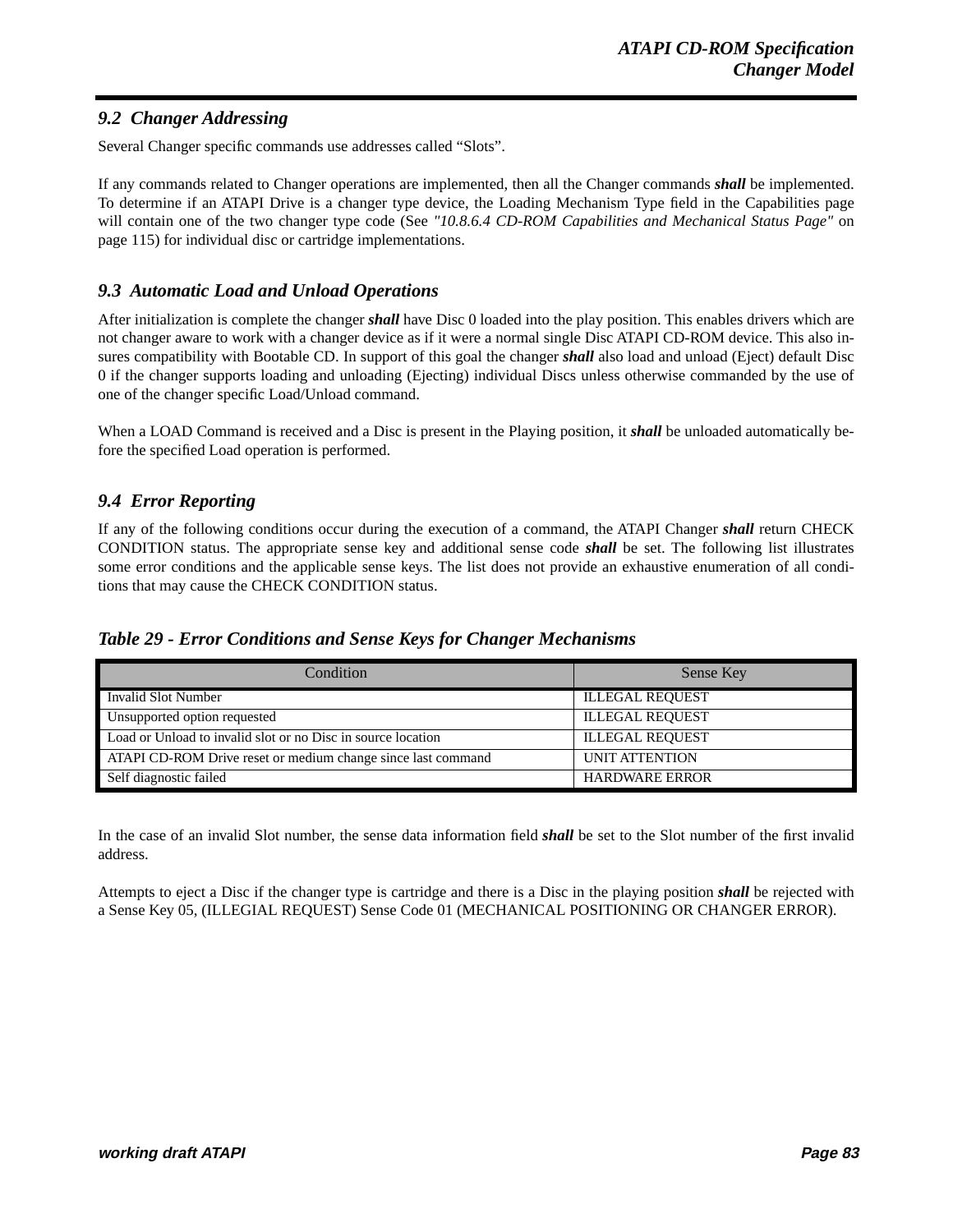# Intentionally Left Blank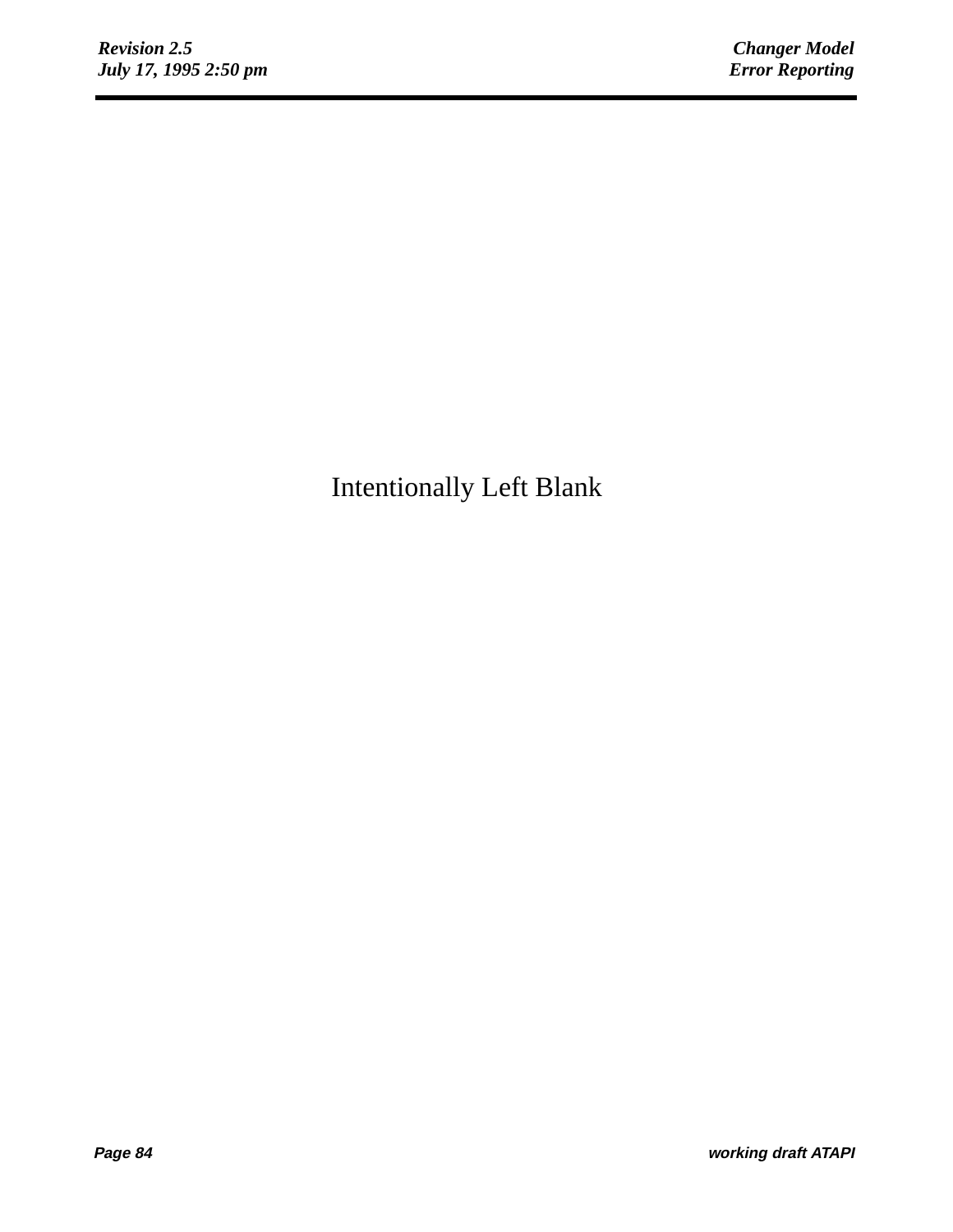# *10.0 CD-ROM Packet Commands*

# *10.1 Packet Command Implementation Requirements*

The first byte of all ATAPI CD-ROM Drive Command Packets *shall* contain an operation code as defined in this Specification. ATAPI CD-ROM Drives *shall* implement all commands with mandatory operation codes.

# *10.1.1 Reserved*

Reserved bits, fields, bytes, and code values are set aside for future standardization. Their use and interpretation may be specified by future extensions to this or other standards. A reserved bit, field, or byte *shall* be set to zero, or in accordance with a future extension to this standard. The recipient *shall* not check reserved fields.

# *10.1.2 Operation Code Types*

The operation code types are defined in Table 30 - below.

# *Table 30 - Operation Code Types*

| Operation<br>Code Type | Description                                                                                                                                                 |
|------------------------|-------------------------------------------------------------------------------------------------------------------------------------------------------------|
| M                      | Mandatory - Commands so designated <b>shall</b> be implemented in order to meet the minimum require-<br>ment of this Specification.                         |
|                        | Optional - Commands so designated, if implemented, <i>shall</i> be implemented as defined in this Specifi-<br>cation.                                       |
|                        | Vendor-specific - Operation codes so designated are available for vendor defined commands. See the<br>vendor specifications where compatibility is desired. |
| R                      | Reserved - Operation codes so designated <b>shall not</b> be used. They are reserved for future extensions to<br>this Specification.                        |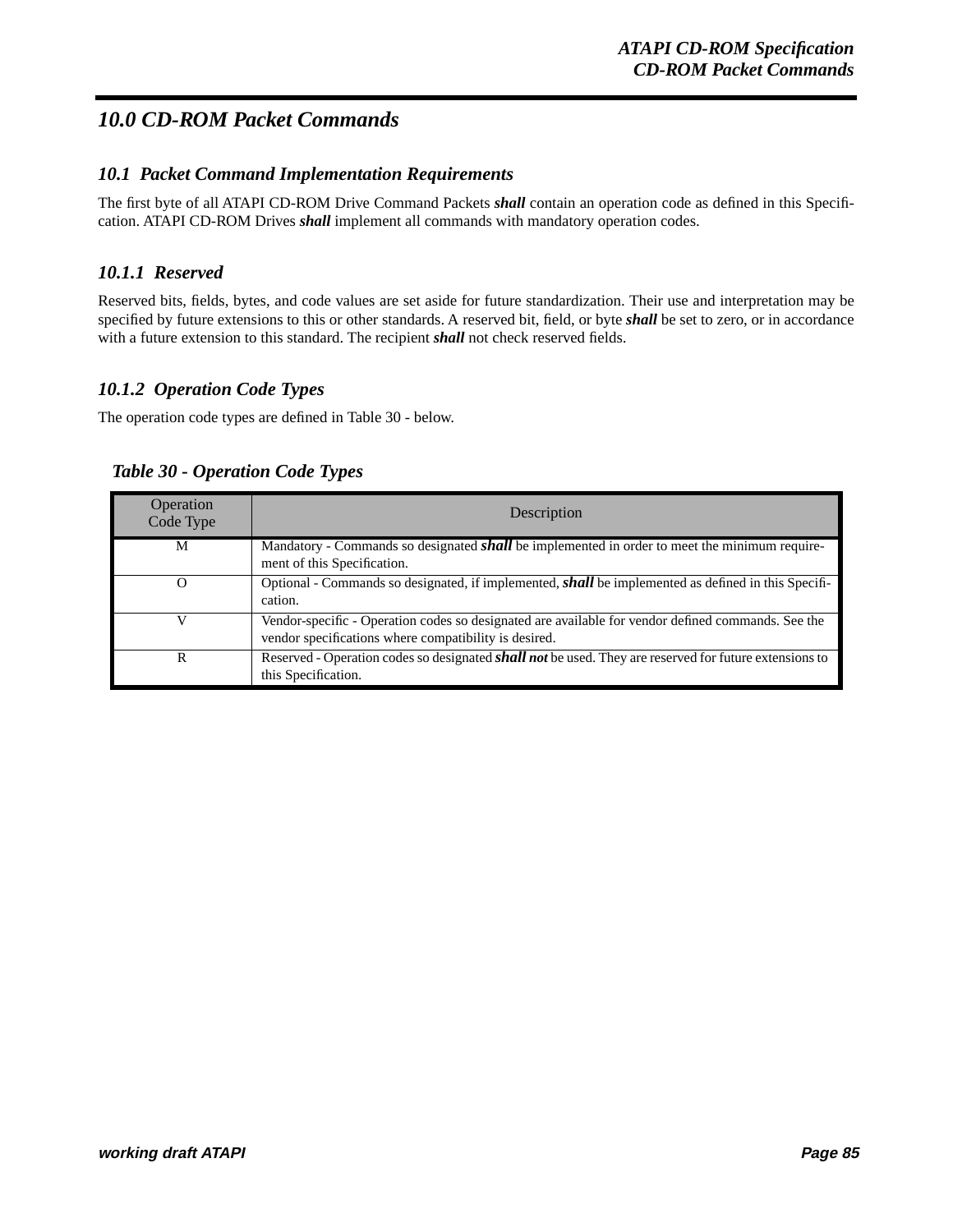# *10.2 ATAPI Command Packet Description*

An ATAPI command is communicated by sending a Command Packet to the ATAPI CD-ROM Drive. For several commands, the Command Packet is accompanied by a list of parameters sent upon receiving an interrupt following the Command Packet being sent. See the specific commands for detailed information.

The Command Packet always has an operation code as its first byte.

For all commands, if there is an invalid parameter in the Command Packet, then the ATAPI Device *shall* abort the command without altering the medium.

#### *Table 31 - Typical Command Packet for Most Commands*

| Bit<br><b>Byte</b> | 7     | 6                                      | 5 | 4                                   | 3 | $\overline{c}$ |  |  |  |  |  |
|--------------------|-------|----------------------------------------|---|-------------------------------------|---|----------------|--|--|--|--|--|
| $\overline{0}$     |       | <b>Operation Code</b>                  |   |                                     |   |                |  |  |  |  |  |
|                    |       | Reserved                               |   |                                     |   | Reserved       |  |  |  |  |  |
| 2                  | (MSB) |                                        |   |                                     |   |                |  |  |  |  |  |
| 3                  |       |                                        |   | Logical Block Address (if required) |   |                |  |  |  |  |  |
| $\overline{4}$     |       |                                        |   |                                     |   |                |  |  |  |  |  |
| 5                  |       | (LSB)                                  |   |                                     |   |                |  |  |  |  |  |
| 6                  |       | Reserved                               |   |                                     |   |                |  |  |  |  |  |
| $7 - 8$            | (MSB) | Transfer Length (if required) or       |   |                                     |   |                |  |  |  |  |  |
|                    |       | Parameter List Length (if required) or |   |                                     |   |                |  |  |  |  |  |
|                    |       | Allocation Length (if required)(LSB)   |   |                                     |   |                |  |  |  |  |  |
| 9                  |       | Reserved                               |   |                                     |   |                |  |  |  |  |  |
| 10                 |       | Reserved                               |   |                                     |   |                |  |  |  |  |  |
| 11                 |       |                                        |   | Reserved                            |   |                |  |  |  |  |  |

*Table 32 - Typical Command Packet for Some Extended Commands*

| Bit<br><b>Byte</b> | $\mathcal{I}$ | 6                                                                         | 5 | 4 | 3        | $\overline{2}$ |  | $\theta$ |  |  |  |
|--------------------|---------------|---------------------------------------------------------------------------|---|---|----------|----------------|--|----------|--|--|--|
| $\theta$           |               | <b>Operation Code</b>                                                     |   |   |          |                |  |          |  |  |  |
|                    |               | Reserved                                                                  |   |   |          | Reserved       |  |          |  |  |  |
| 2                  | (MSB)         |                                                                           |   |   |          |                |  |          |  |  |  |
| 3                  |               | Logical Block Address (if required)                                       |   |   |          |                |  |          |  |  |  |
| $\overline{4}$     |               |                                                                           |   |   |          |                |  |          |  |  |  |
| 5                  |               |                                                                           |   |   |          |                |  | (LSB)    |  |  |  |
| 6                  | (MSB)         |                                                                           |   |   |          |                |  |          |  |  |  |
| 7                  |               | Transfer Length (if required) or                                          |   |   |          |                |  |          |  |  |  |
| 8                  |               | Parameter List Length (if required) or<br>Allocation Length (if required) |   |   |          |                |  |          |  |  |  |
| 9                  |               |                                                                           |   |   |          |                |  |          |  |  |  |
|                    |               |                                                                           |   |   |          |                |  | (LSB)    |  |  |  |
| 10                 |               | Reserved                                                                  |   |   |          |                |  |          |  |  |  |
| 11                 |               |                                                                           |   |   | Reserved |                |  |          |  |  |  |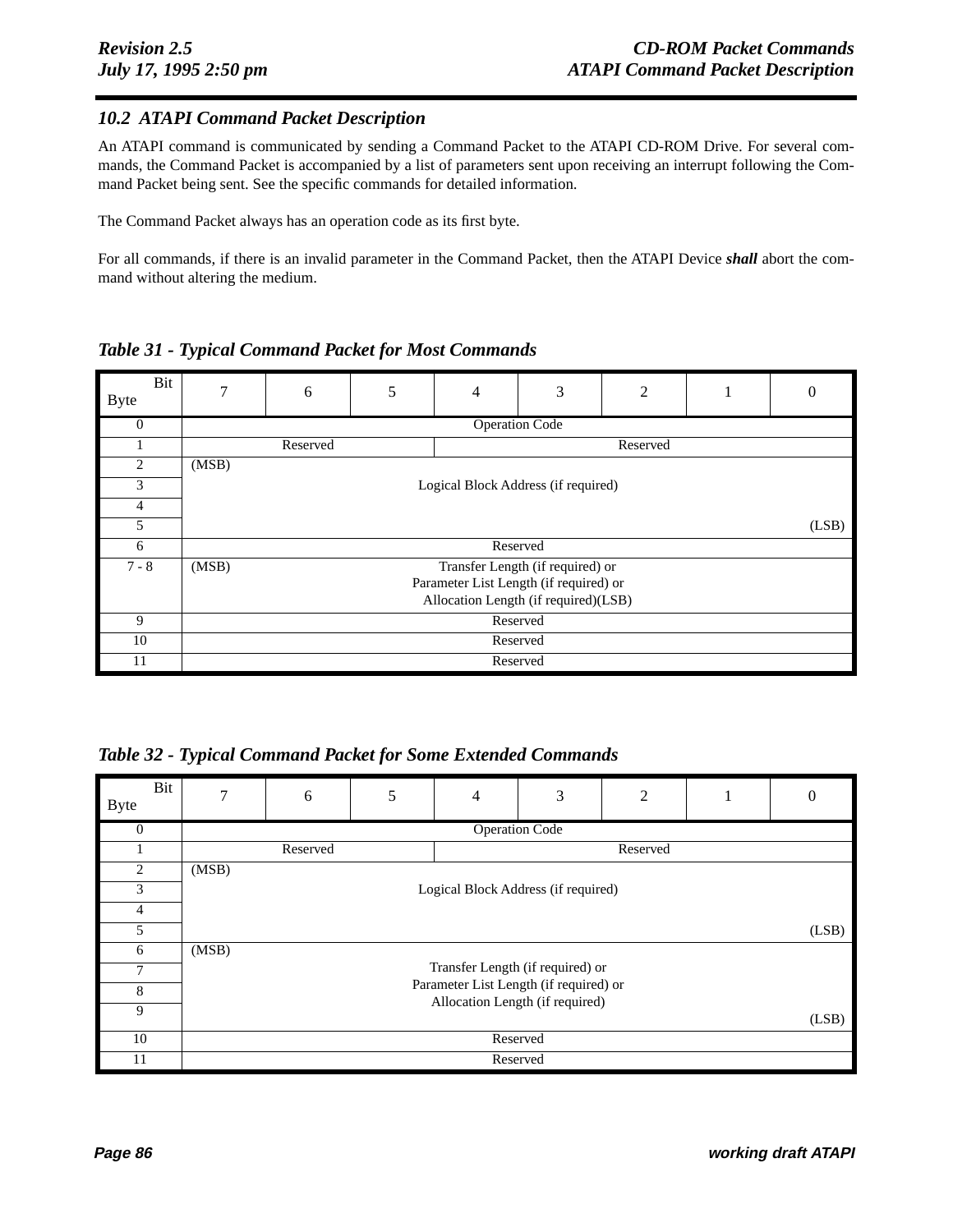# *10.2.1 Operation Code*

The operation code of the Command Packet has a group code field and a command code field. The three-bit group code field provides for eight groups of command codes. The five-bit command code field provides for thirty-two command codes in each group. Thus, a total of 256 possible operation codes exist. Operation codes are defined in the subsequent sections.

#### *Table 33 - Operation Code*

| D÷<br>DIU |                     |  |  |  |                                                                                                                                  |  |
|-----------|---------------------|--|--|--|----------------------------------------------------------------------------------------------------------------------------------|--|
|           | `ode<br>.<br>$\sim$ |  |  |  | -<br>'ode<br>$\sim$ mond<br>.<br>$\begin{array}{cccccccccccccc} \cdots & \cdots & \cdots & \cdots & \cdots & \cdots \end{array}$ |  |

Note that the Group / Command code fields have been kept for backward compatibility and are not used by ATAPI.

# *10.2.2 Logical Block Address*

The logical block address *shall* begin with block zero and be contiguous up to the last logical block.

# *10.2.3 Transfer Length*

The Transfer Length Field specifies the amount of data to be transferred, usually the number of blocks. For several commands the transfer length indicates the requested number of bytes to be sent as defined in the command description. For these commands the Transfer Length Field may be identified by a different name. See the following descriptions and the individual command descriptions for further information.

In commands that use multiple bytes for the transfer length, a transfer length of zero indicates that no data transfer *shall* take place. A value of one or greater indicates the number of blocks that *shall* be transferred.

# *10.2.4 Parameter List Length*

The Parameter List Length is used to specify the number of bytes to be sent to the Drive. This field is typically used in Command Packets for parameters that are sent to a Drive (e.g. mode parameters, diagnostic parameters, etc.). A parameter length of zero indicates that no data *shall* be transferred. This condition *shall* not be considered as an error.

#### *10.2.5 Allocation Length*

The Allocation Length Field specifies the maximum number of bytes that a Host Computer has allocated for returned data. An allocation length of zero indicates that no data *shall* be transferred. This condition *shall* not be considered as an error. The Drive *shall* terminate the data transfer when allocation length bytes have been transferred or when all available data have been transferred to the Host Computer, whichever is less. The allocation length is used to limit the maximum amount of data (e.g. sense data, mode data, etc.) returned to a Host.

#### *10.3 Status*

A Status byte *shall* be sent from the Drive to the Host Computer at the completion of each command unless the command is terminated by one of the following events:

- 1. A hard reset condition.
- 2. An unexpected event.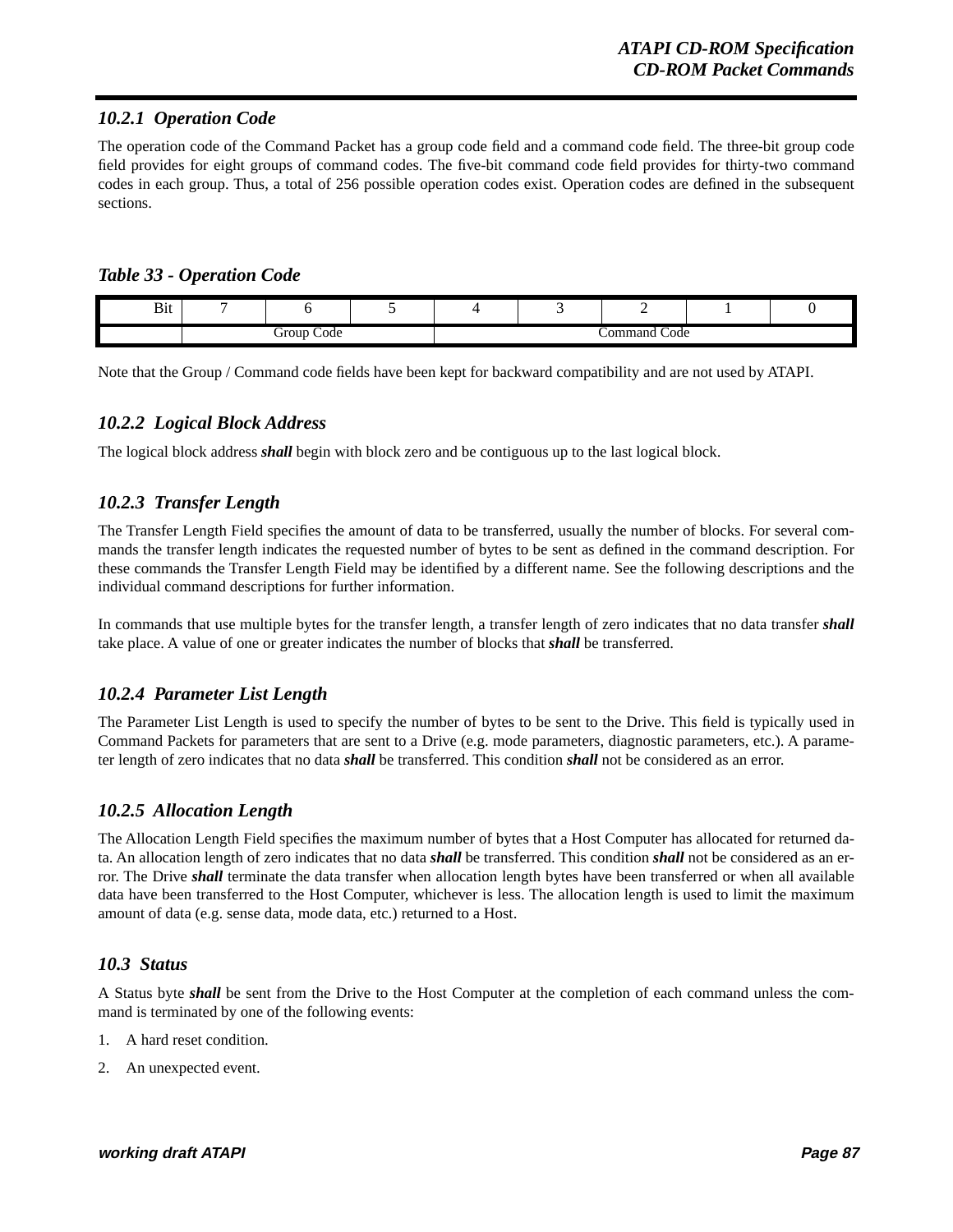Status is normally presented at the end of a command, but in some cases may occur prior to transferring the Command Packet.

For a description of the Status Byte see *"Table 11 - ATAPI Status Register (ATA Status Register)"* on page 55.

## *10.4 Immediate Command Processing Considerations*

Immediate commands are a class of commands which return completion status to the host system before they are finished executing the command. The purpose of immediate commands is to allow the host to execute more than one command at a time on the same IDE cable. An example of a typical overlapped cd-rom command execution would be to Play audio while accessing data from a disk drive on the same cable. In this example the host system would issue a Play Audio command. The ATAPI CD-Rom device would accept the command, and interrupt the host to return status. The host system is now free to issue additional commands to any other device at the same IDE port address including the ATAPI device executing the immediate command.

ATAPI devices use the DSC bit to indicate the completion status of the seek operation of immediate commands. No IN-TRQ is issued by these device when the DSC bit is set, so it the responsibility of the ATAPI driver to poll this bit to determine the completion status of the immediate command. See also*"5.6 Immediate Command Operation"* on page 23.

#### *10.5 Command Processing Considerations and Exception Conditions*

The following sections describe some exception conditions and errors associated with command processing and the sequencing of commands.

#### *10.5.1 Parameter Rounding*

Certain parameters sent to an ATAPI CD-ROM Drive with various commands contain a range of values. ATAPI CD-ROM Drives may choose to implement only selected values from this range. When the ATAPI CD-ROM Drive receives a value that it does not support, it either rejects the command (CHECK CONDITION status with ILLEGAL REQUEST sense key) or it rounds the value received to a supported value. The ATAPI CD-ROM Drive *shall* reject unsupported values unless rounding is permitted in the description of the parameter.

Rounding of parameter values, when permitted<sup>1</sup>, *shall* be performed as follows - An ATAPI CD-ROM Drive that receives a parameter value that is not an exact supported value *shall* adjust the value to one that it supports and *shall* return CHECK CONDITION status with a sense key of RECOVERED ERROR. The additional sense code *shall* be set to ROUNDED PARAMETER. The Host Computer is responsible for issuing an appropriate command to learn what value the ATAPI CD-ROM Drive has selected.

#### *10.6 Unit Attention Condition*

The ATAPI CD-ROM Drive *shall* generate a unit attention whenever the ATAPI CD-ROM Drive has been reset by a hard reset condition, or by a power-on reset. The ATAPI CD-ROM Drive *shall* also generate a unit attention condition whenever one of the following events occurs:

- 1. A removable Disc or Cartridge may have been changed.
- 2. The version or level of microcode has been changed.

<sup>1.</sup> Generally, the ATAPI CD-ROM Drive should adjust maximum-value fields down to the next lower supported value than the one specified by the Host Computer. Minimum-value fields should be rounded up to the next higher supported value than the one specified by the Host Computer. In some cases, the type of rounding (up or down) is explicitly specified in the description of the parameter.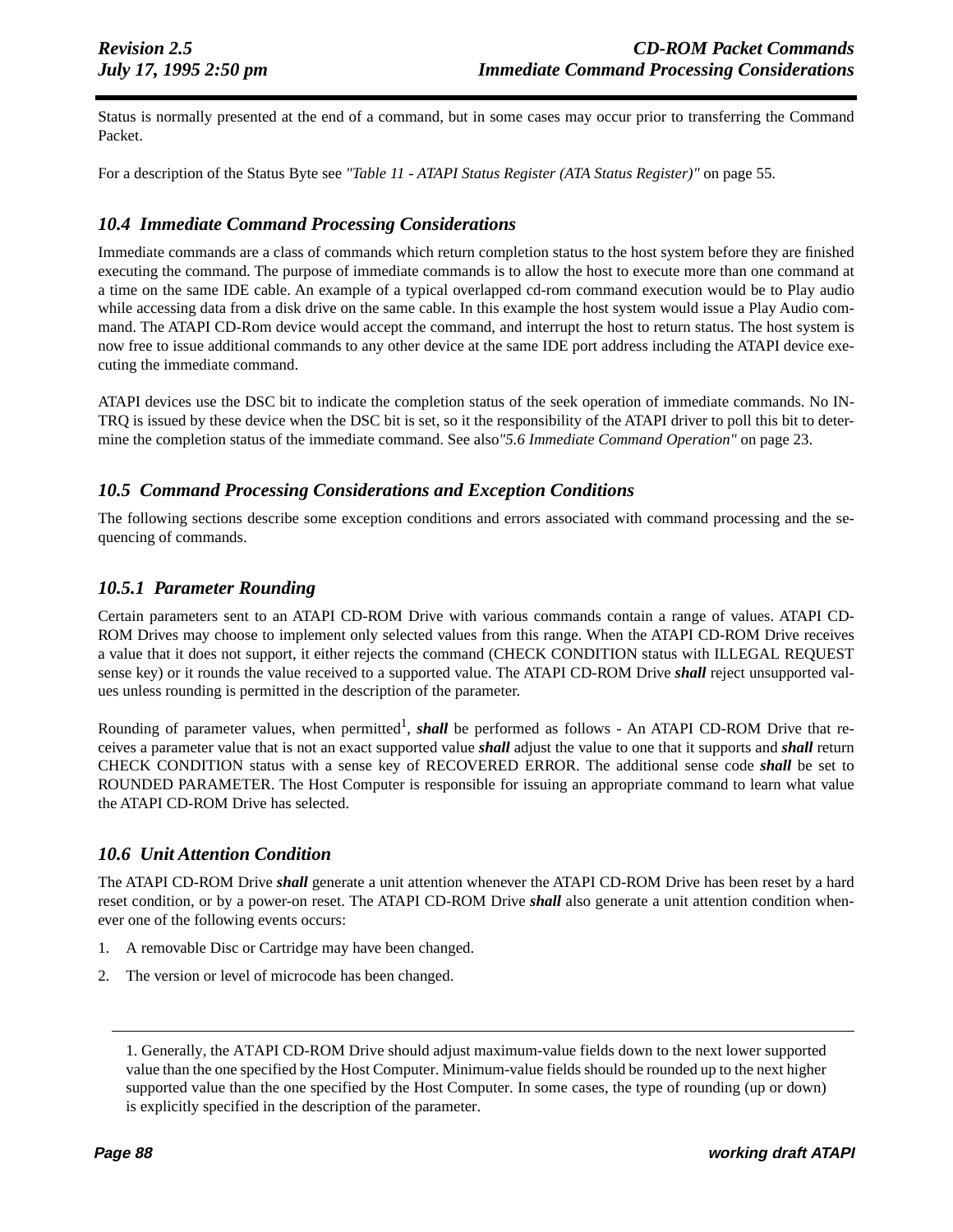- 3. INQUIRY or Packet Identify Drive Data has been changed.
- 4. The mode parameters in effect for the Host Computer have been restored from non-volatile memory.
- 5. Any other event occurs that requires the attention of the Host Computer.
- 6. Any Disc or Cartridge has been manually moved within a Changer.

The ATAPI CD-ROM Drive may queue unit attention conditions. After the first unit attention condition is cleared, another unit attention condition may exist (e.g. a power on condition followed by a microcode change condition).

The unit attention condition *shall* persist, until the Host Computer clears the condition as described in the following paragraphs.

If an INQUIRY command is received from an Host Computer with a pending unit attention condition, the ATAPI CD-ROM Drive *shall* perform the INQUIRY command and *shall not* clear the unit attention condition. If a REQUEST SENSE command is received from a Host Computer with a pending unit attention condition, then the ATAPI CD-ROM Drive *shall* either:

- 1. report any pending sense data and preserve the unit attention condition, or,
- 2. report the unit attention condition, may discard any pending sense data, and clear the unit attention condition.

If an Host Computer issues a command other than INQUIRY or REQUEST SENSE while a unit attention condition exists for that Host, the ATAPI CD-ROM Drive *shall not* perform the command and *shall* report CHECK CONDITION status unless a higher priority status as defined by the ATAPI CD-ROM Drive is also pending (e.g. BUSY).

#### *10.7 Commands and Parameters*

The ATAPI CD-ROM commands are derived from the SCSI CD-ROM command set.

With the exception of the CD-ROM MSF addressing technique, the interface uses logical rather than physical addressing for all data blocks. Each Device may be interrogated to determine how many blocks it contains.

Commands are classified as mandatory, optional, or vendor-specific. ATAPI CD-ROM drives are required to implement all mandatory commands and may implement other commands as well. ATAPI CD-ROM Drives contain commands that facilitate the writing of self-configuring software drivers that can discover all necessary attributes without prior knowledge of specific peripheral characteristics (such as storage capacity).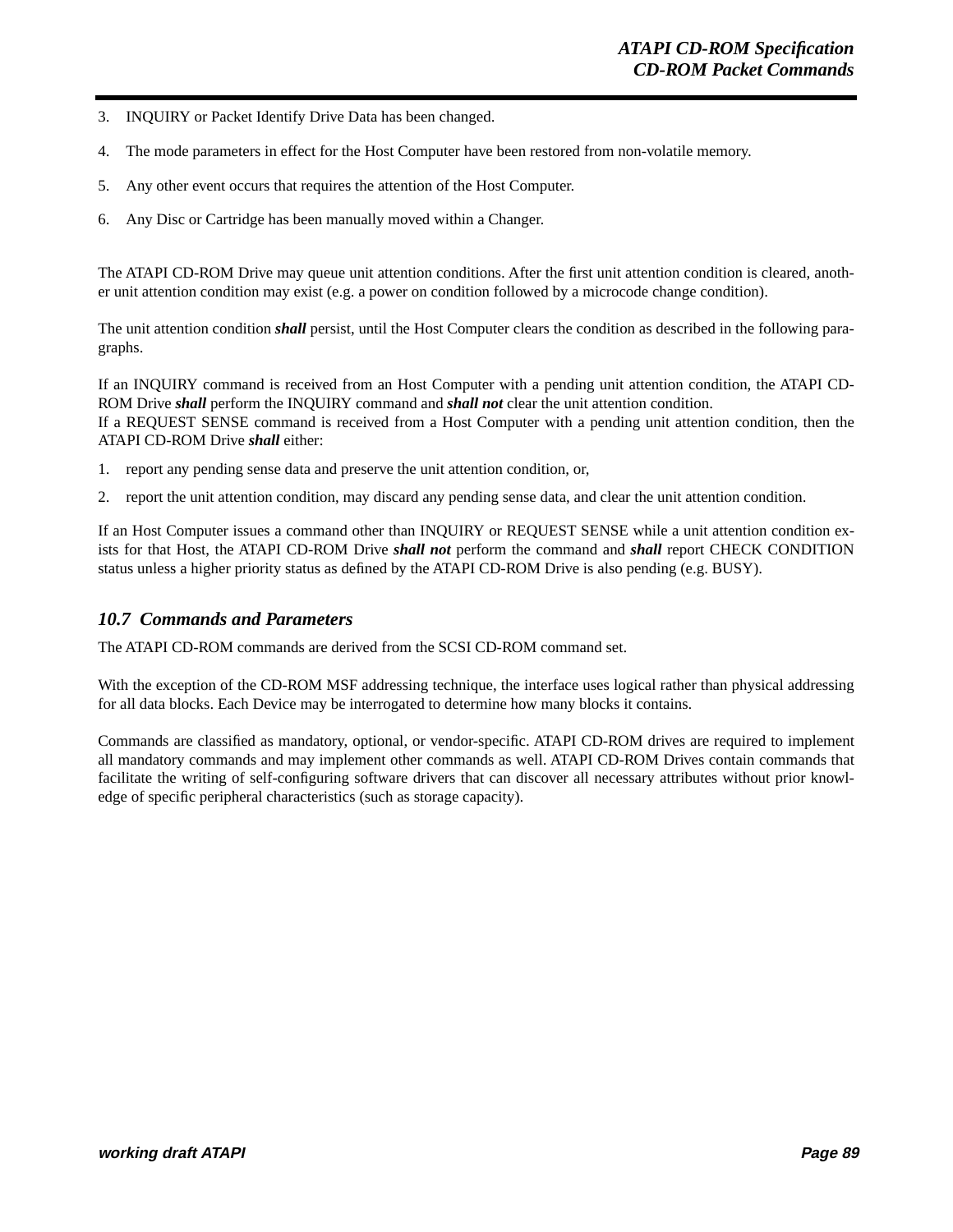# *10.8 ATAPI Packet Commands for CD-ROM Devices*

| <b>Command Description</b>   | Opcode           | Type                | Reference                                |
|------------------------------|------------------|---------------------|------------------------------------------|
| <b>INQUIRY</b>               | 12h              | $\overline{M}$      | section 10.8.1 on page 91                |
| <b>LOAD/UNLOAD CD</b>        | A6h              | $\overline{O^{**}}$ | section $10.8.2$ on page 95              |
| <b>MECHANISM STATUS</b>      | <b>BDh</b>       | M                   | section $10.8.3$ on page 97              |
| MODE SELECT (10)             | 55h              | M                   | section $10.8.4$ on page 101             |
| MODE SENSE (10)              | 5Ah              | M                   | section $10.8.5$ on page 103             |
| <b>PAUSE/RESUME</b>          | 4 <sub>Bh</sub>  | $O^*$               | section 10.8.7 on page 119               |
| PLAY AUDIO (10)              | 45h              | $O^*$               | section $10.8.8$ on page 121             |
| PLAY AUDIO MSF               | 47h              | $O^*$               | section 10.8.9 on page 124               |
| PLAY CD                      | <b>BCh</b>       | $\Omega$            | section $10.8.10$ on page 127            |
| PREVENT/ALLOW MEDIUM REMOVAL | 1Eh              | M                   | section 10.8.11 on page 131              |
| READ(10)                     | 28h              | M                   | section 10.8.12 on page 133              |
| READ(12)                     | A8h              | M                   | section 10.8.13 on page 135              |
| <b>READ CD-ROM CAPACITY</b>  | 25h              | M                   | section $10.8.14$ on page 137            |
| <b>READ CD</b>               | <b>BEh</b>       | M                   | section $10.8.15$ on page 139            |
| <b>READ CD MSF</b>           | B <sub>9</sub> h | M                   | section 10.8.16 on page 149              |
| <b>READ HEADER</b>           | 44h              | M                   | section $10.8.17$ on page 151            |
| <b>READ SUB-CHANNEL</b>      | 42h              | M                   | section $10.8.18$ on page 155            |
| <b>READ TOC</b>              | 43h              | M                   | section 10.8.19 on page $163$            |
| <b>REQUEST SENSE</b>         | 0.3 <sub>h</sub> | M                   | section $10.8.20$ on page 171            |
| $\overline{SCAN}$            | <b>BAh</b>       | $\Omega$            | section $10.8.21$ on page 179            |
| <b>SEEK</b>                  | 2Bh              | M                   | section $10.8.22$ on page 183            |
| <b>SET CD SPEED</b>          | <b>BBh</b>       | $\Omega$            | section $\overline{10.8.23}$ on page 185 |
| <b>STOP PLAY / SCAN</b>      | 4Eh              | M                   | section $\overline{10.8.24}$ on page 187 |
| <b>START STOP UNIT</b>       | 1Bh              | M                   | section $10.8.25$ on page 189            |
| <b>TEST UNIT READY</b>       | 00 <sub>h</sub>  | M                   | section $10.8.26$ on page 191            |
| Reserved for future use      | <b>BFh</b>       |                     |                                          |

## *Table 34 - Packet Commands Supported by CD-ROM Drives*

Key:  $M =$  command implementation is mandatory.

 $O =$  command implementation is optional.

\* = indicates a PLAY command. If any of the PLAY commands (indicated by an \* in the type column) are implemented, all the PLAY commands *shall* be implemented by the ATAPI CD-ROM Drive.

 $**$  = indicates a Changer command. If any of the Changer commands (indicated by an  $**$  in the type column) are implemented, all the Changer commands *shall* be implemented by the ATAPI CD-ROM Drive. Note that currently only the Load/Unload command has been defined.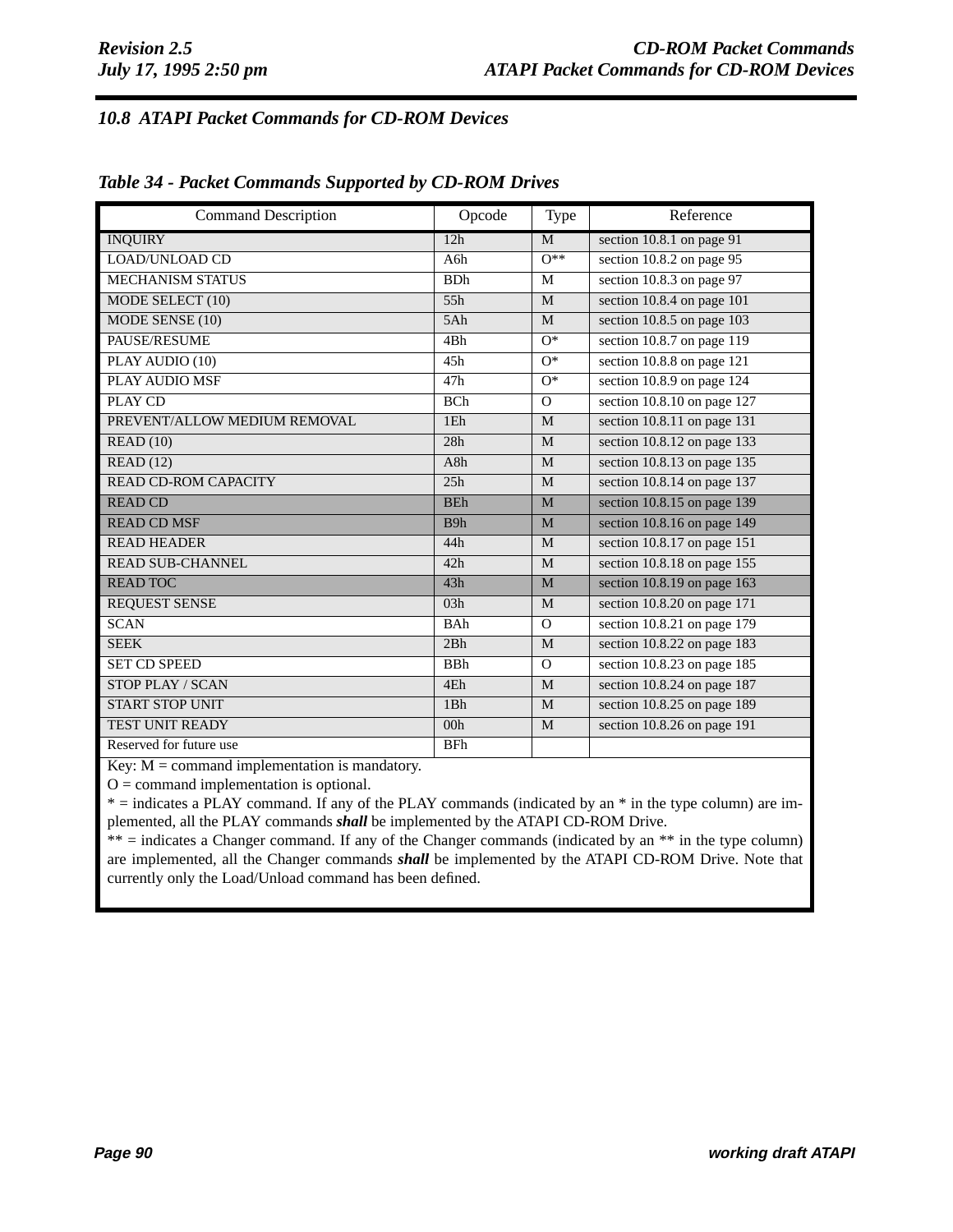# *10.8.1 INQUIRY Command*

The INQUIRY command requests that information regarding parameters of the ATAPI CD-ROM Drive be sent to the Host Computer. An option allows the Host Computer to request additional information about the ATAPI CD-ROM Drive.

| Bit<br><b>Byte</b> | 7        | 6                 | 5 | 4        | 3                    | $\overline{2}$ |  |          |
|--------------------|----------|-------------------|---|----------|----------------------|----------------|--|----------|
| $\overline{0}$     |          |                   |   |          | Operation code (12h) |                |  |          |
|                    |          |                   |   | Reserved |                      |                |  | Reserved |
| 2                  |          |                   |   |          | Page Code            |                |  |          |
| 3                  |          | Reserved          |   |          |                      |                |  |          |
| $\overline{4}$     |          | Allocation Length |   |          |                      |                |  |          |
| 5                  |          | Reserved          |   |          |                      |                |  |          |
| 6                  |          | Reserved          |   |          |                      |                |  |          |
| 7                  |          | Reserved          |   |          |                      |                |  |          |
| 8                  | Reserved |                   |   |          |                      |                |  |          |
| 9                  |          | Reserved          |   |          |                      |                |  |          |
| 10                 |          | Reserved          |   |          |                      |                |  |          |
| 11                 | Reserved |                   |   |          |                      |                |  |          |

*Table 35 - INQUIRY Command*

An Enable Vital Product Data (EVPD) bit of one specifies that the ATAPI CD-ROM Drive *shall* return the optional vital product data specified by the page code field. If the ATAPI CD-ROM Drive does not support vital product data and this bit is set to one, the ATAPI CD-ROM Drive *shall* return CHECK CONDITION status with the sense key set to ILLE-GAL REQUEST and an additional sense code of INVALID FIELD IN COMMAND PACKET.

An EVPD bit of zero specifies that the ATAPI CD-ROM Drive *shall* return the standard INQUIRY data. If EVPD is zero and the Page Code field is not zero, the ATAPI CD-ROM Drive *shall* return CHECK CONDITION status with the sense key set to ILLEGAL REQUEST and an additional sense code of INVALID FIELD IN COMMAND PACKET.

The Page Code field specifies which page of vital product data information the ATAPI CD-ROM Drive *shall* return to this Host.

The INQUIRY command *shall* return CHECK CONDITION status only when the ATAPI CD-ROM Drive cannot return the requested INQUIRY data. The INQUIRY data should be returned even though the peripheral device may not be ready for other commands.

If an INQUIRY command is received with a pending unit attention condition (i.e. before the ATAPI CD-ROM Drive reports CHECK CONDITION status), the ATAPI CD-ROM Drive *shall* perform the INQUIRY command and *shall not* clear the unit attention condition.

# *10.8.1.1 Standard INQUIRY Data*

The standard INQUIRY data contains 36 required bytes, followed by a variable number of vendor-specific parameters. Bytes 56 through 95, if returned, are reserved for future standardization.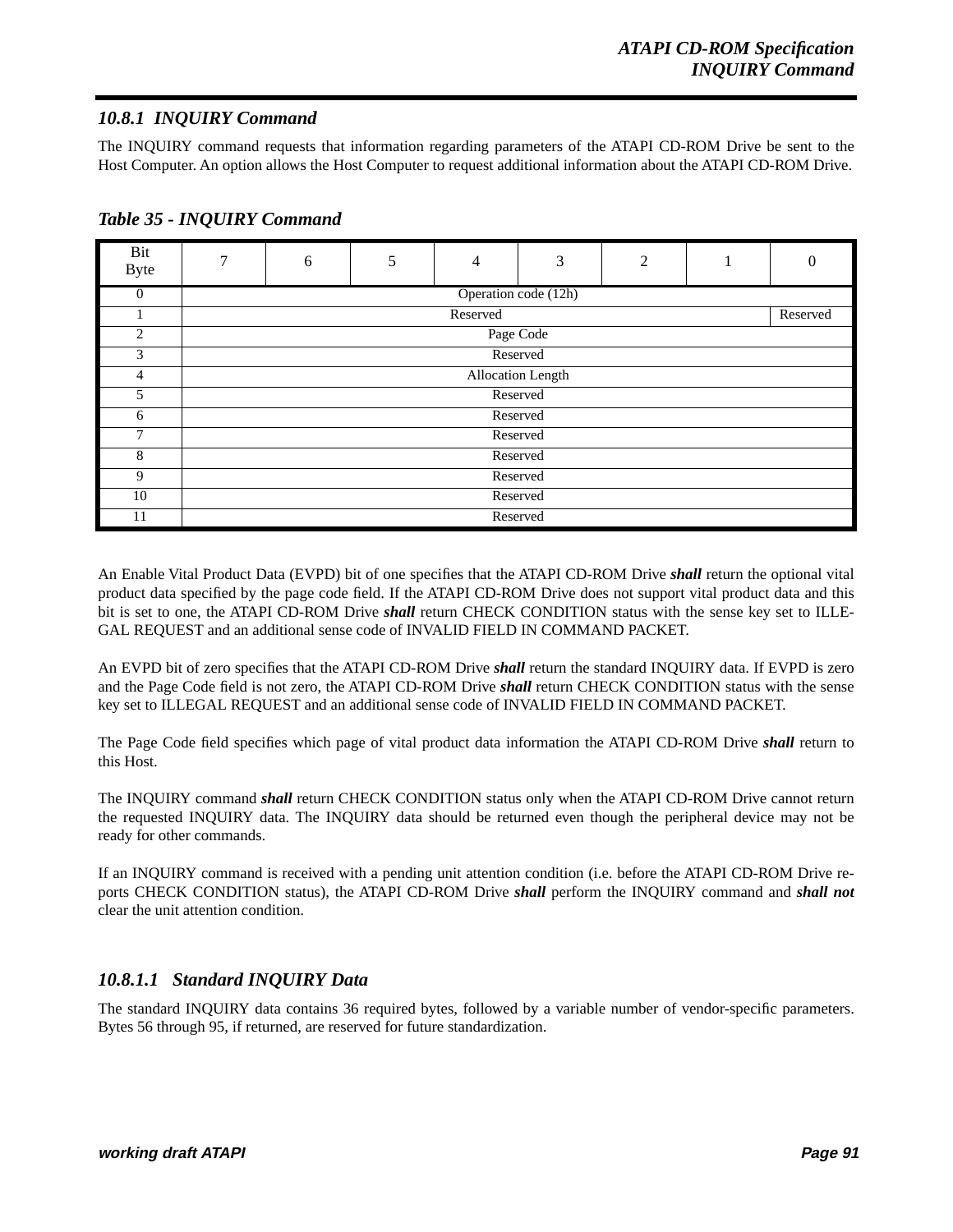|  | Table 36 - INQUIRY Data Format |  |  |
|--|--------------------------------|--|--|
|--|--------------------------------|--|--|

| Bit<br><b>Byte</b> | 7                             | 6                     | 5                    | $\overline{4}$             | 3                       | 2                        | 1                    | $\boldsymbol{0}$ |  |
|--------------------|-------------------------------|-----------------------|----------------------|----------------------------|-------------------------|--------------------------|----------------------|------------------|--|
| $\overline{0}$     |                               | Reserved              |                      |                            | Peripheral Device Type  |                          |                      |                  |  |
| $\mathbf{1}$       | RMB                           |                       |                      |                            | Reserved                |                          |                      |                  |  |
| $\overline{2}$     |                               | <b>ISO</b> Version    |                      | <b>ECMA</b> Version        |                         | <b>ANSI</b> Version (00) |                      |                  |  |
| $\overline{3}$     |                               |                       | <b>ATAPI</b> Version |                            |                         |                          | Response Data Format |                  |  |
| $\overline{4}$     |                               |                       |                      |                            | Additional Length (n-4) |                          |                      |                  |  |
| 5                  |                               |                       |                      | Reserved                   |                         |                          |                      |                  |  |
| 6                  |                               |                       |                      |                            | Reserved                |                          |                      |                  |  |
| $\overline{7}$     |                               | Reserved              |                      |                            |                         |                          |                      |                  |  |
| $\overline{8}$     |                               | Vendor Identification |                      |                            |                         |                          |                      |                  |  |
| $\overline{15}$    |                               |                       |                      |                            |                         |                          |                      |                  |  |
| 16                 | <b>Product Identification</b> |                       |                      |                            |                         |                          |                      |                  |  |
| 31                 |                               |                       |                      |                            |                         |                          |                      |                  |  |
| $\overline{32}$    | <b>Product Revision Level</b> |                       |                      |                            |                         |                          |                      |                  |  |
| $\overline{35}$    |                               |                       |                      |                            |                         |                          |                      |                  |  |
| 36                 | Vendor-specific               |                       |                      |                            |                         |                          |                      |                  |  |
| $\overline{55}$    |                               |                       |                      |                            |                         |                          |                      |                  |  |
| 56                 | Reserved                      |                       |                      |                            |                         |                          |                      |                  |  |
| $\overline{95}$    |                               |                       |                      |                            |                         |                          |                      |                  |  |
|                    |                               |                       |                      | Vendor Specific Parameters |                         |                          |                      |                  |  |
| 96                 |                               |                       |                      |                            |                         |                          |                      |                  |  |
| $\mathbf n$        |                               |                       |                      |                            |                         |                          |                      |                  |  |

The device-type fields identifies the device. It is defined in *"Table 37 - Peripheral Device Types"* on page 92.

# *10.8.1.2 Using the INQUIRY Command*

The INQUIRY command may be used by a Host Computer to determine the configuration of the ATAPI CD-ROM Drive. ATAPI CD-ROM Drives respond with information that includes their type and Specification level and may include the vendor's identification, model number and other useful information.

*Table 37 - Peripheral Device Types*

| Code            | Description                                     |
|-----------------|-------------------------------------------------|
| 00 <sub>h</sub> | Direct-access device (e.g. magnetic disk)       |
| $01h - 04h$     | Reserved                                        |
| 05h             | CD-ROM device                                   |
| 06h             | Reserved                                        |
| 07h             | Optical memory device (e.g. some optical disks) |
| 08h - 1Eh       | Reserved                                        |
| 1F <sub>h</sub> | Unknown or no device type                       |

The Peripheral Device Type *shall* be set to 05h to indicate a CD-ROM Device.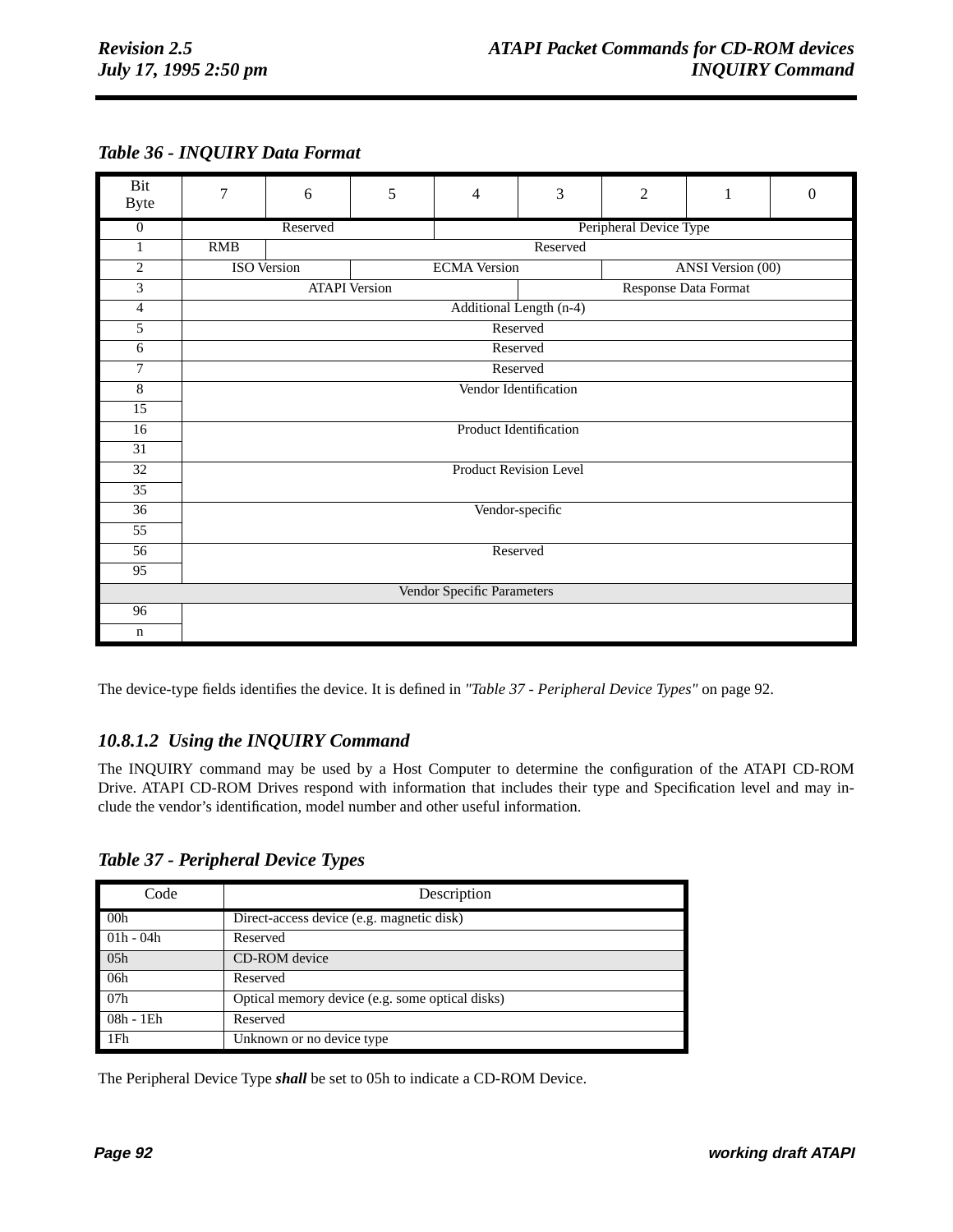A Removable Medium Bit (RMB) of zero indicates that the medium is not removable. A RMB bit of one indicates that the medium is removable. CD-ROM Devices should always report "Removable".

The usage of non-zero code values in the ISO version and ECMA version fields are defined by the International Organization for Standardization and the European Computer Manufacturers Association, respectively.

The ANSI-approved version field must contain a zero to comply with this version of the Specification.

The ATAPI Version field must contain 02h to comply with this version of the Specification.

A response data format value of 01h indicates that the data *shall* be in the format specified in this Specification. Response data format values greater than one are reserved.

The Additional Length field *shall* specify the length in bytes of the parameters. If the allocation length of the Command Packet is too small to transfer all of the parameters, the additional length *shall* not be adjusted to reflect the truncation.

ASCII data fields *shall* contain only graphic codes (i.e. code values 20h through 7Eh). Left-aligned fields *shall* place any unused bytes at the end of the field (highest offset) and the unused bytes *shall* be filled with space characters (20h). Right-aligned fields *shall* place any unused bytes at the start of the field (lowest offset) and the unused bytes *shall* be filled with space characters (20h).

The Vendor Identification field contains 8 bytes of ASCII data identifying the vendor of the product<sup>1</sup>. The data *shall* be left aligned within this field.

The Product Identification field contains 16 bytes of ASCII data as defined by the vendor. The data *shall* be left-aligned within this field.

The Product Revision Level field contains 4 bytes of ASCII data as defined by the vendor. The data *shall* be left-aligned within this field.

| Sense Key | ASC | ASCO | Description of Error            |
|-----------|-----|------|---------------------------------|
| 05        | 20  |      | INVALID COMMAND OPERATION CODE  |
| 05        | 24  |      | INVALID FIELD IN COMMAND PACKET |

*Table 38 - Recommended Sense Key, ASC and ASCQ for Inquiry Command Errors*

<sup>1.</sup> It is intended that this field provide a unique vendor identification of the manufacturer of the ATAPI CD-ROM Drive. In the absence of a formal registration procedure, X3T9.2 maintains a list of vendor identification codes in use. Vendors are requested to voluntarily submit their identification codes to X3T9.2 to prevent duplication of codes.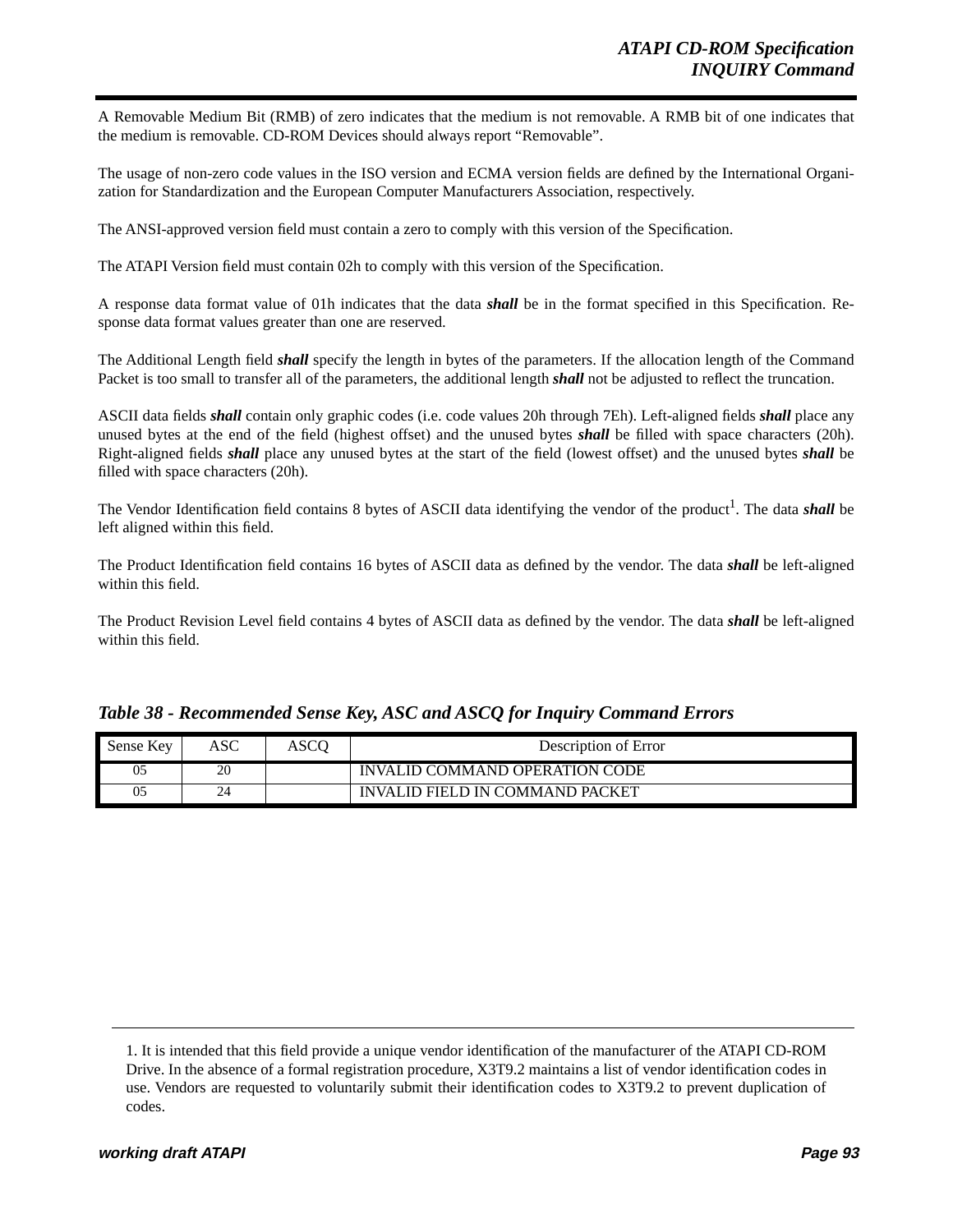Intentionally Left Blank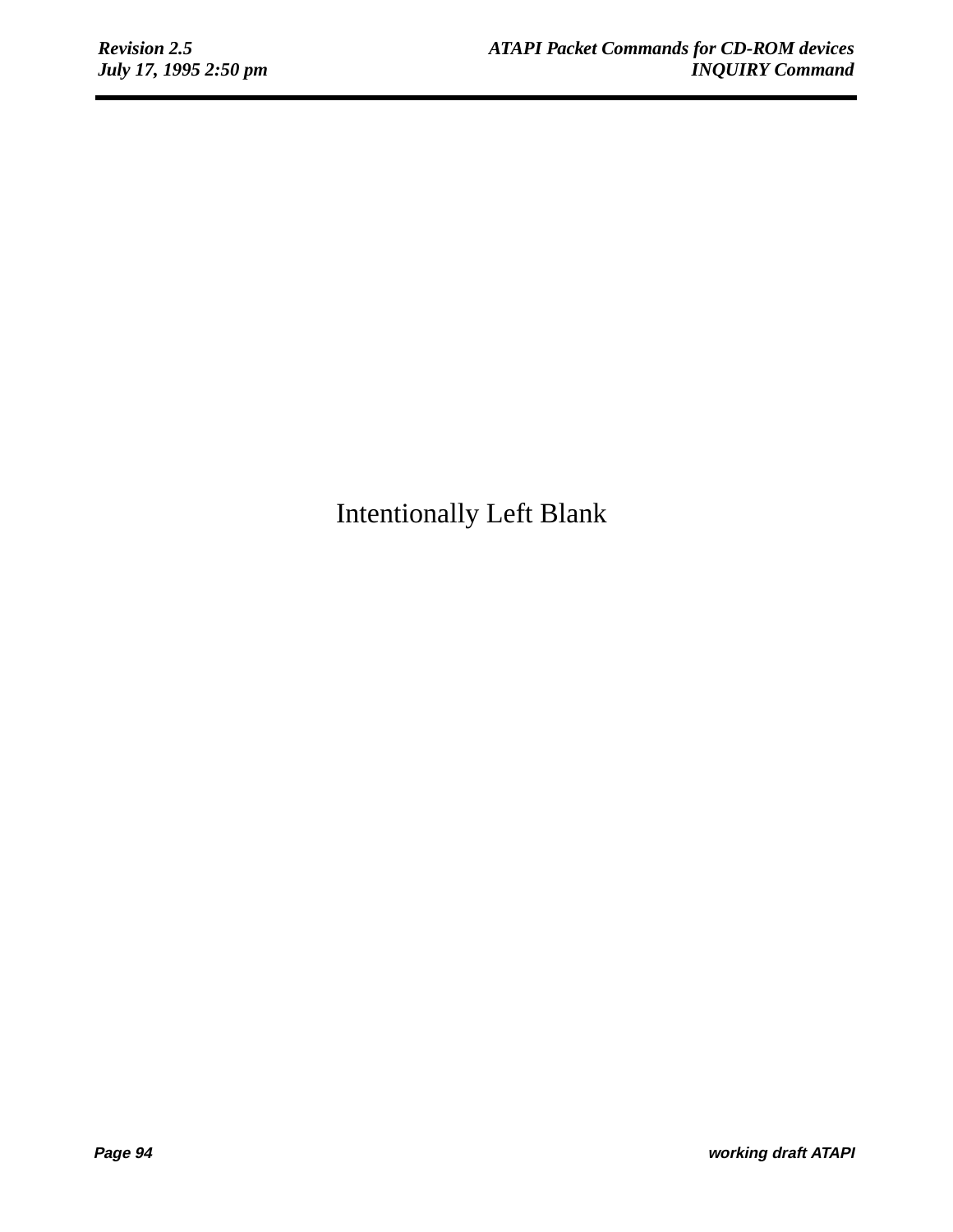## *10.8.2 LOAD/UNLOAD CD Command*

The LOAD / UNLOAD command requests that the ATAPI CD-ROM Drive changer load or unload a Disc. New Load / Unload Commands issued before the changer posts STATE= (00) READY, will cause the changer to abort the Load / Unload command in progress and begin processing the new Load / Unload CD command.

*Table 39 - Load / Unload Command*

| Bit<br><b>Byte</b> | $\mathcal{I}$ | 6        | 5 | 4        | 3<br>$\overline{2}$<br>1<br>$\theta$ |          |              |       |  |  |
|--------------------|---------------|----------|---|----------|--------------------------------------|----------|--------------|-------|--|--|
| $\overline{0}$     |               |          |   |          | Operation code (A6h)                 |          |              |       |  |  |
|                    |               | Reserved |   |          |                                      | Reserved |              | Immed |  |  |
| 2                  |               |          |   |          | Reserved                             |          |              |       |  |  |
| 3                  |               |          |   | Reserved |                                      |          |              |       |  |  |
| $\overline{4}$     |               |          |   | Reserved |                                      | LoUnlo   | <b>Start</b> |       |  |  |
| 5                  |               |          |   |          | Reserved                             |          |              |       |  |  |
| 6                  |               |          |   | Reserved |                                      |          |              |       |  |  |
| 7                  |               |          |   | Reserved |                                      |          |              |       |  |  |
| 8                  | <b>SLOT</b>   |          |   |          |                                      |          |              |       |  |  |
| 9                  |               |          |   | Reserved |                                      |          |              |       |  |  |
| 10                 |               |          |   |          | Reserved                             |          |              |       |  |  |
| 11                 |               |          |   |          | Reserved                             |          |              |       |  |  |

An immediate (Immed) bit of one indicates that the target shall return status as soon as the command descriptor block has been validated. An Immed bit of zero indicates that the status shall not be returned until the operation has been completed.

A Start bit of one requests the Device be made ready for use. A Start bit of zero requests that the Device be stopped (media cannot be accessed by the Host Computer).

*Table 40 - Load/Unload Operations*

| LoUnlo | <b>Start</b> | Operation to be Performed                                       |
|--------|--------------|-----------------------------------------------------------------|
| O      |              | Abort any Prior Changer Command (Stop)                          |
| 0      |              | Reserved                                                        |
|        |              | Unload Media. The SLOT Parameter is ignored for this operation. |
|        |              | Load the Media from specified SLOT and Read TOC                 |

The SLOT field indicates the Slot to be loaded. Changers compatible with the Bootable CD-ROM specification should always initialize (Load) Slot 0 on Power On or Bus Device Reset.

Any attempt to Load or Unload a Disc when the Drive does not support that capability *shall* result in an error condition being reported to the Host (Sense key 05 ILLEGAL REQUEST, Sense Code 24 INVALID FIELD IN COMMAND PACKET.)

Loading when the slot does not contain a Disc will be rejected with a Sense Key 05 (ILLEGAL REQUEST) and Sense Code 24 (INVALID FIELD IN COMMAND) for the Slot Byte.

Unloading when the Play Position does not contain a Disc will be rejected with a Sense Key 05 (ILLEGAL REQUEST)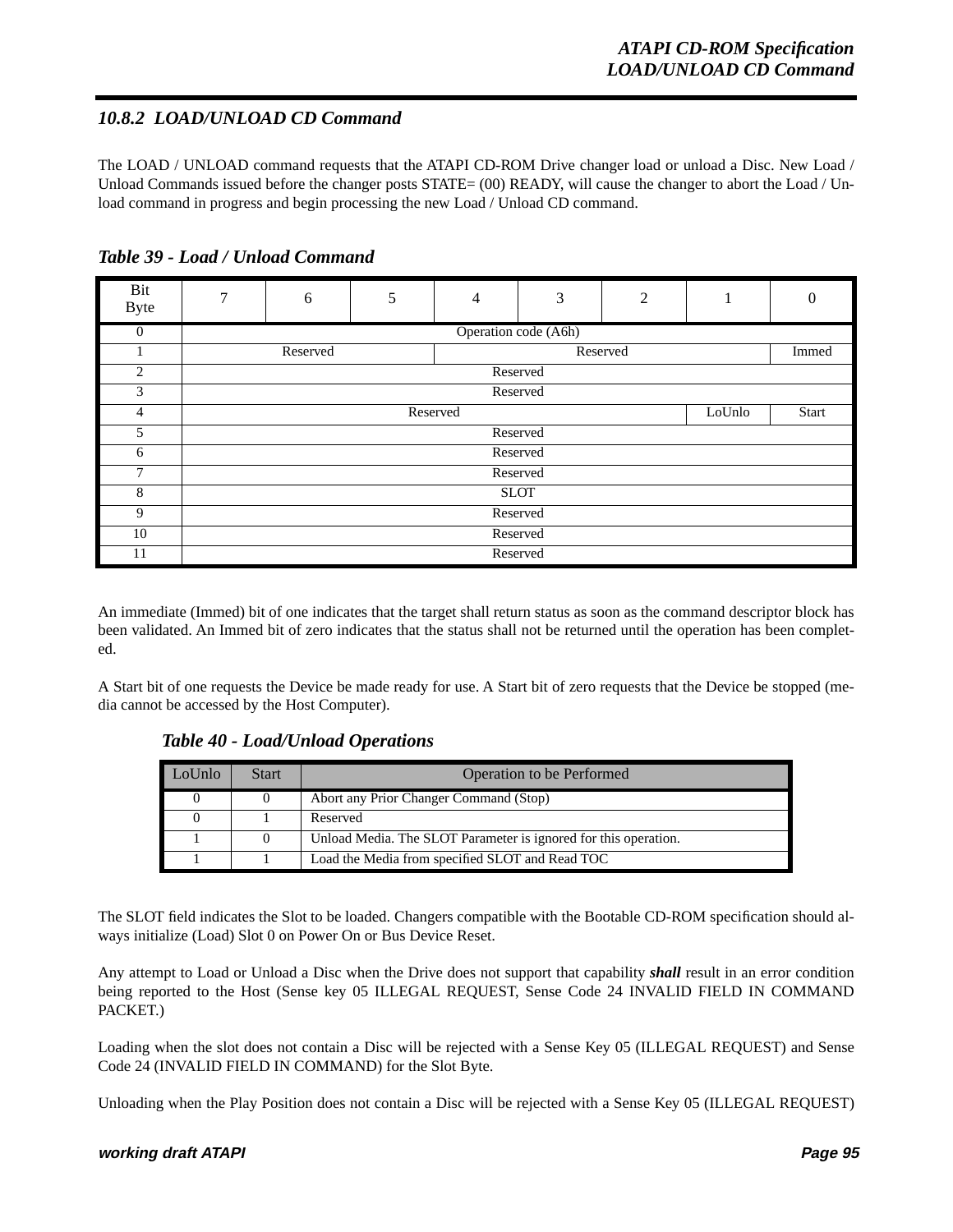and Sense Code 24 (INVALID FIELD IN COMMAND) for the Slot Byte.

| Sense<br>Key  | ASC.    | <b>ASCO</b> | Description of Error                         |
|---------------|---------|-------------|----------------------------------------------|
| 02            | 0.5     |             | <b>MEDIA LOAD OR EJECT FAILED</b>            |
| 0.5           | 20      |             | INVALID COMMAND OPERATION CODE               |
| $0.5^{\circ}$ | 24      |             | <b>INVALID FIELD IN COMMAND PACKET</b>       |
| 0.5           | $_{01}$ |             | MECHANICAL POSITIONING OR CHANGER ERROR      |
| 06            | 28      |             | NOT READY TO READY TRANSITION                |
| 06            | 29      |             | POWER ON, RESET OR BUS DEVICE RESET OCCURRED |

## *Table 41 - recommended Sense Key, ASC and ASCQ for Load / Unload CD*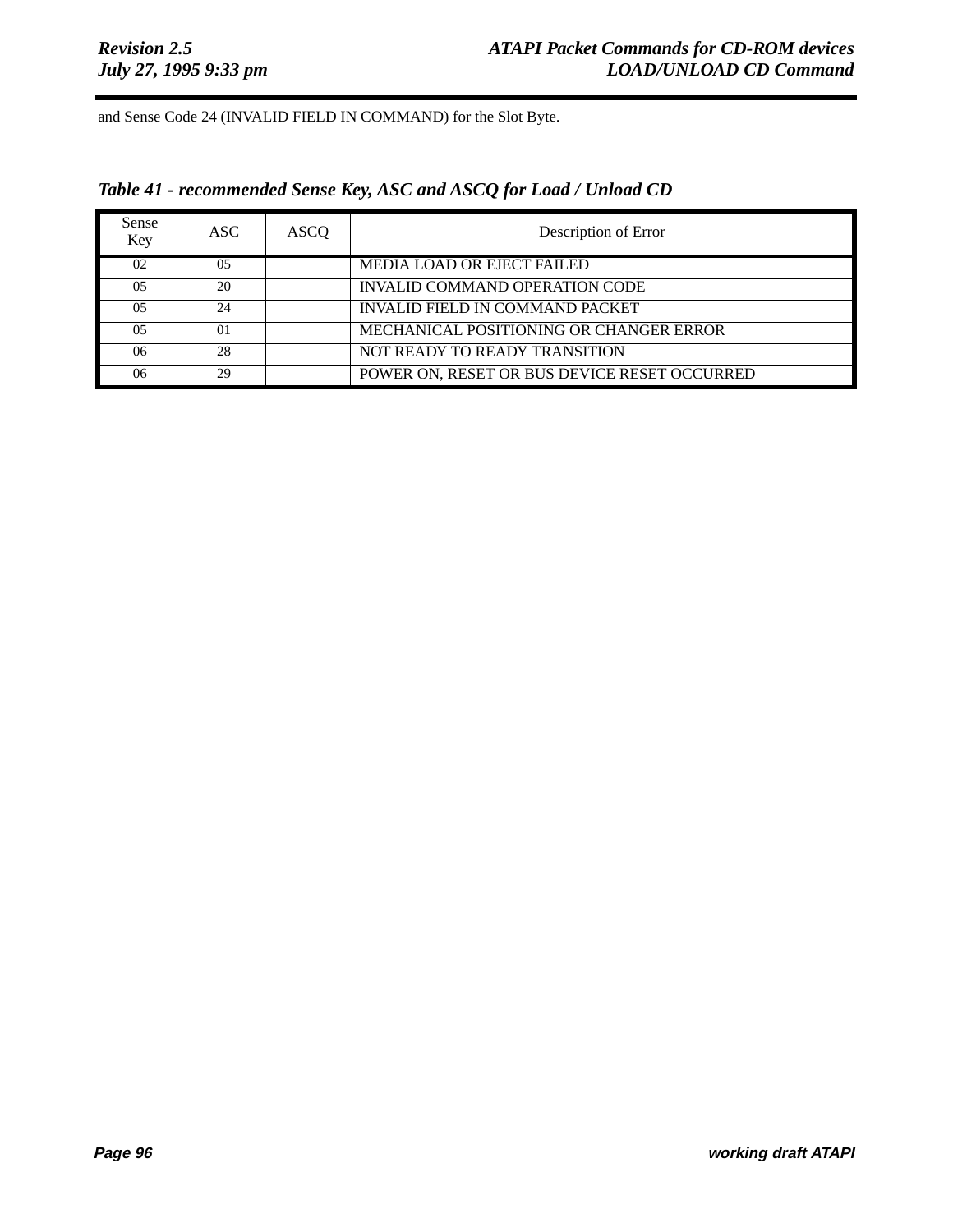## *10.8.3 MECHANISM STATUS Command*

The MECHANISM STATUS command requests that the ATAPI CD-ROM Drive respond with the current status of the CD Device, including any Changer Mechanism that adheres to this specification. This command is intended to provide information to the Host about the current operational state of the Device. The CD Devices take operational direction from both the Host and the user (Person). Movement of media in/out of the device as well as Play type operations are at the whim of the user. This command has been provided to allow the Host to know what as transpired at the user level.

| Bit<br><b>Byte</b> | 7          | 6                        | 5 | 4        | 3                    | 2 |  | $\Omega$ |
|--------------------|------------|--------------------------|---|----------|----------------------|---|--|----------|
| $\overline{0}$     |            |                          |   |          | Operation code (BDh) |   |  |          |
|                    |            |                          |   | Reserved |                      |   |  |          |
| $\overline{c}$     |            |                          |   | Reserved |                      |   |  |          |
| 3                  |            |                          |   |          | Reserved             |   |  |          |
| $\overline{4}$     |            |                          |   | Reserved |                      |   |  |          |
| 5                  |            |                          |   | Reserved |                      |   |  |          |
| 6                  |            |                          |   |          | Reserved             |   |  |          |
| 7                  |            |                          |   |          | Reserved             |   |  |          |
| 8                  | <b>MSB</b> | <b>Allocation Length</b> |   |          |                      |   |  |          |
| 9                  |            | <b>LSB</b>               |   |          |                      |   |  |          |
| 10                 |            | Reserved                 |   |          |                      |   |  |          |
| 11                 |            |                          |   | Reserved |                      |   |  |          |

## *Table 42 - MECHANISM STATUS Command*

The Allocation Length field specifies the length in bytes of the Slot Table Data that *shall* be transferred from the ATAPI CD-ROM Drive to the Host Computer. A parameter list length of zero indicates that no data *shall* be transferred. This condition *shall not* be considered as an error.

The ATAPI CD-ROM Drive *shall* terminate the command with CHECK CONDITION status if the parameter list length results in the truncation of any Mechanism Status header, or Slot Table page. The sense key *shall* be set to ILLEGAL REQUEST, and the additional sense code *shall* be set to PARAMETER LIST LENGTH ERROR.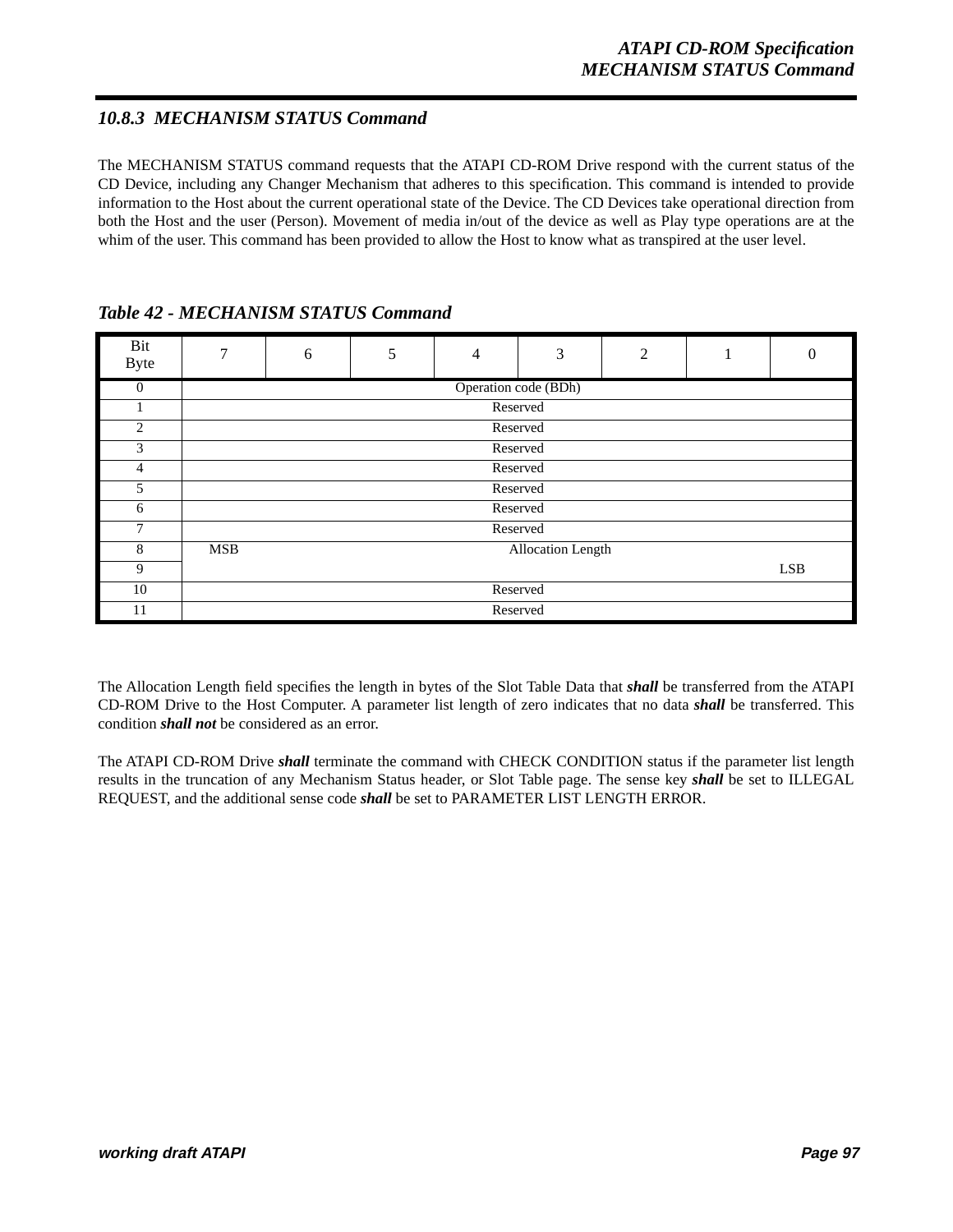The Mechanism Status List contains a header, followed by zero or more fixed-length Slot Tables. If the device does not support the changer commands, then the number of slot tables returned to the host *shall* be zero.

*Table 43 - Mechanism Status Parameter List*

| Bit<br>Byte            | - |                         |  |               |  | ⊷ |  |  |
|------------------------|---|-------------------------|--|---------------|--|---|--|--|
| $\overline{ }$<br>() – |   | Mechanism Status Header |  |               |  |   |  |  |
| 8 - n                  |   |                         |  | Slot Table(s) |  |   |  |  |

Each Slot Table contains the a slot number and status information.

*Table 44 - Mechanism Status Header*

| Bit<br><b>Byte</b> | 7          | 6          | 3<br>2<br>5<br>0<br>4          |                    |                           |                     |  |            |  |  |
|--------------------|------------|------------|--------------------------------|--------------------|---------------------------|---------------------|--|------------|--|--|
| $\Omega$           | Fault      |            | <b>Changer State</b>           |                    |                           | <b>Current Slot</b> |  |            |  |  |
|                    |            |            | CD Mechanism State<br>Reserved |                    |                           |                     |  |            |  |  |
| 2                  | <b>MSB</b> |            |                                |                    |                           |                     |  |            |  |  |
| 3                  |            |            |                                | <b>Current LBA</b> |                           |                     |  |            |  |  |
| 4                  |            |            |                                |                    |                           |                     |  | <b>LSB</b> |  |  |
|                    |            |            |                                |                    | Number of Slots Available |                     |  |            |  |  |
| 6                  | <b>MSB</b> |            |                                |                    | Length of Slot Table(s)   |                     |  |            |  |  |
|                    |            | <b>LSB</b> |                                |                    |                           |                     |  |            |  |  |
| $8 - n$            |            |            |                                |                    | $Slot$ Tables $(0-n)$     |                     |  |            |  |  |

| $Bit 0-4$ | <b>Current Slot</b>  | This field indicates the current Changer Slot selected. Changers compatible<br>with a Bootable CD-ROM specification/standard, should always initialize<br>(Load) Slot 0 on Power On or Bus Device Reset. This value <i>shall</i> only be<br>changed when a Load Command is processed. Operations initiated by a user<br>shall not cause this value to change. If the device is not a changer, then this<br>field is reserved. |
|-----------|----------------------|-------------------------------------------------------------------------------------------------------------------------------------------------------------------------------------------------------------------------------------------------------------------------------------------------------------------------------------------------------------------------------------------------------------------------------|
| Bit $5-6$ | <b>Changer State</b> | This field indicates the current state of the changer. If the device is not a<br>changer, then this field is reserved.                                                                                                                                                                                                                                                                                                        |
|           |                      | $0h =$ Ready<br>$1h =$ Load in Progress<br>$2h =$ Unload in Progress<br>$3h =$ Initializing                                                                                                                                                                                                                                                                                                                                   |
| Bit 7     | Fault                | This bit indicates that the changer failed to complete the operation reported in<br>the Changer State field. If the device is not a changer, then this bit is reserved.                                                                                                                                                                                                                                                       |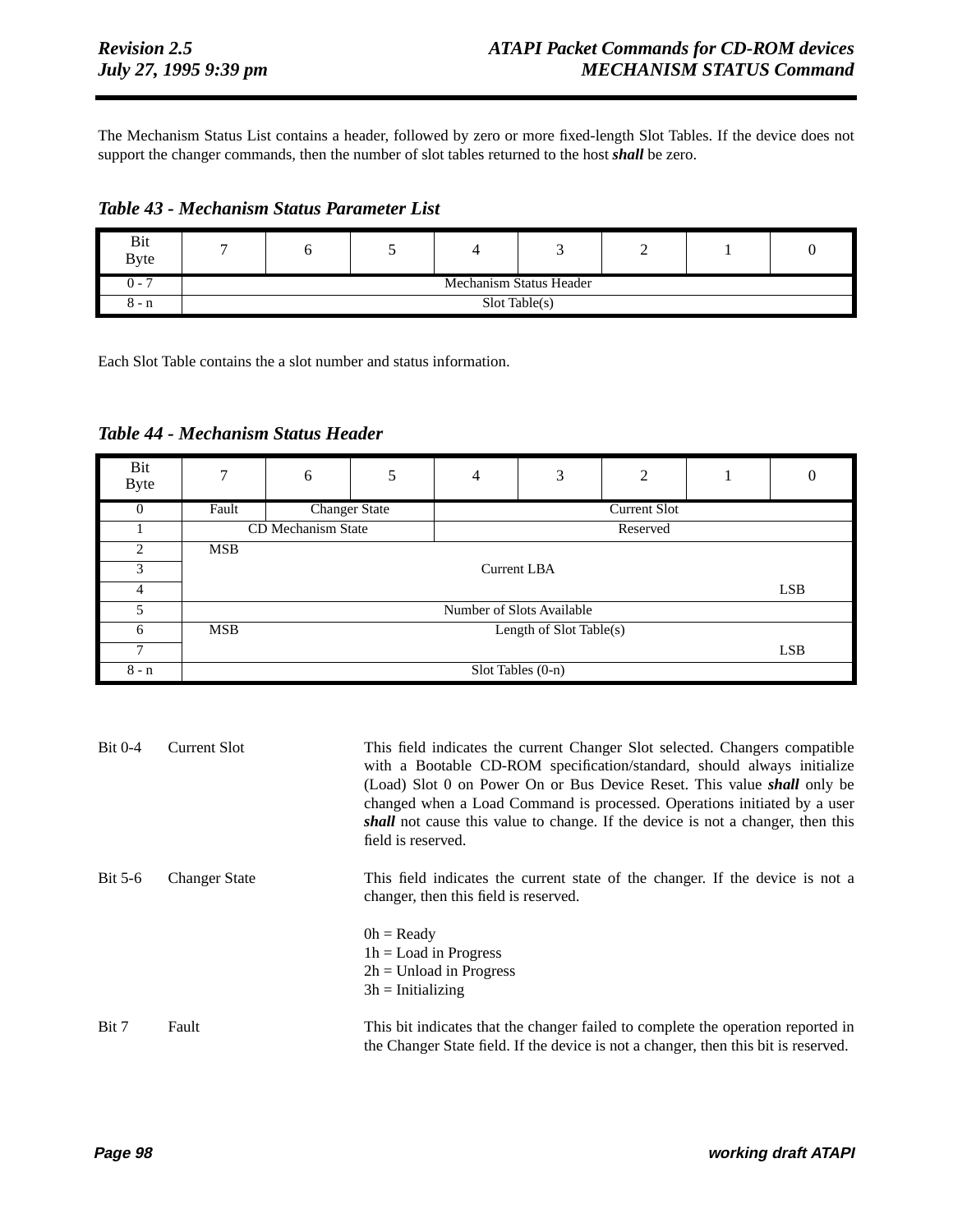| <b>Bit 7-5</b> | CD Mechanism State |      | This field encodes the current operation of CD Mechanism. If the device is<br>not a changer, then this field is reserved. |
|----------------|--------------------|------|---------------------------------------------------------------------------------------------------------------------------|
|                |                    | 0h   | Idle                                                                                                                      |
|                |                    | 1h   | Active with Audio Port in use (i.e. Playing Audio, Paused)                                                                |
|                |                    | 2h   | Audio Scan in progress                                                                                                    |
|                |                    | 3h   | Active with Host, Composite or Other Ports in use (i.e. READ,                                                             |
|                |                    |      | PLAY CD, SCAN during a PLAY CD)                                                                                           |
|                |                    | 4-6h | Reserved                                                                                                                  |
|                |                    | 7h   | No State Information Available                                                                                            |
|                |                    |      |                                                                                                                           |

The Current LBA value returns the location that was last used while reading or playing. Once a Read or Play operation has been completed the value of this field may be undefined. While a Read or Play is in progress this field will contain the LBA of the current block being processed.

The Number of Slots Available field *shall* return the number of physical Slots that the device supports.

The Length of Slot Tables field specifies the length in bytes of the all the slot information that follows (e.g. for a 2 slot device this value would be 8).

*Table 45 - Slot Table Response format*

| Bit<br><b>Byte</b> | 7                                    | 6       | 5                       | 4                                                          | 3        | $\overline{2}$ | 1                                                                                                                                                                                                                                                                                                                                                                                                                                                                                         | $\boldsymbol{0}$           |
|--------------------|--------------------------------------|---------|-------------------------|------------------------------------------------------------|----------|----------------|-------------------------------------------------------------------------------------------------------------------------------------------------------------------------------------------------------------------------------------------------------------------------------------------------------------------------------------------------------------------------------------------------------------------------------------------------------------------------------------------|----------------------------|
| $\overline{0}$     | <b>Disc</b><br>Present<br>(Optional) |         |                         |                                                            |          |                |                                                                                                                                                                                                                                                                                                                                                                                                                                                                                           | Change<br>(Manda-<br>tory) |
| $\mathbf{1}$       |                                      |         |                         |                                                            | Reserved |                |                                                                                                                                                                                                                                                                                                                                                                                                                                                                                           |                            |
| $\mathbf{2}$       |                                      |         |                         |                                                            | Reserved |                |                                                                                                                                                                                                                                                                                                                                                                                                                                                                                           |                            |
| 3                  |                                      |         |                         |                                                            | Reserved |                |                                                                                                                                                                                                                                                                                                                                                                                                                                                                                           |                            |
| Bit 0              | Change                               |         |                         | time the Disc was loaded.                                  |          |                | Change indicates that the Disc in that slot has been changed since the last                                                                                                                                                                                                                                                                                                                                                                                                               |                            |
| Bit 7              | Disc Present                         |         | dicates that it is not. |                                                            |          |                | This bit reports the presence of a Disc in a Slot, or if the Disc for a given Slot<br>is in the Playing Position. A value of 1 indicates the Disc is present, and 0 in-                                                                                                                                                                                                                                                                                                                   |                            |
|                    |                                      | $SDP=0$ |                         | (i.e. when a Load Command is processed for an empty slot). |          |                | Changer devices may not support the capability of reporting the presence of a<br>Disc in each of the slots after reset or a cartridge change. In this case the De-<br>vice must report this in the capabilities mode page (See "10.8.6.4 CD-ROM<br>Capabilities and Mechanical Status Page" on page 115 "Supports Disc<br>Present Reporting bit (SDP)"). In this case the device shall report that ALL<br>Discs are present, until the device can determine that there is no Disc present |                            |
|                    |                                      | $SDP=1$ |                         | and unload each slot to compute this information.          |          |                | If the Changer device does support the reporting of the Disc Present then this<br>bit shall be valid for all slots. It is not acceptable for the device to actually load                                                                                                                                                                                                                                                                                                                  |                            |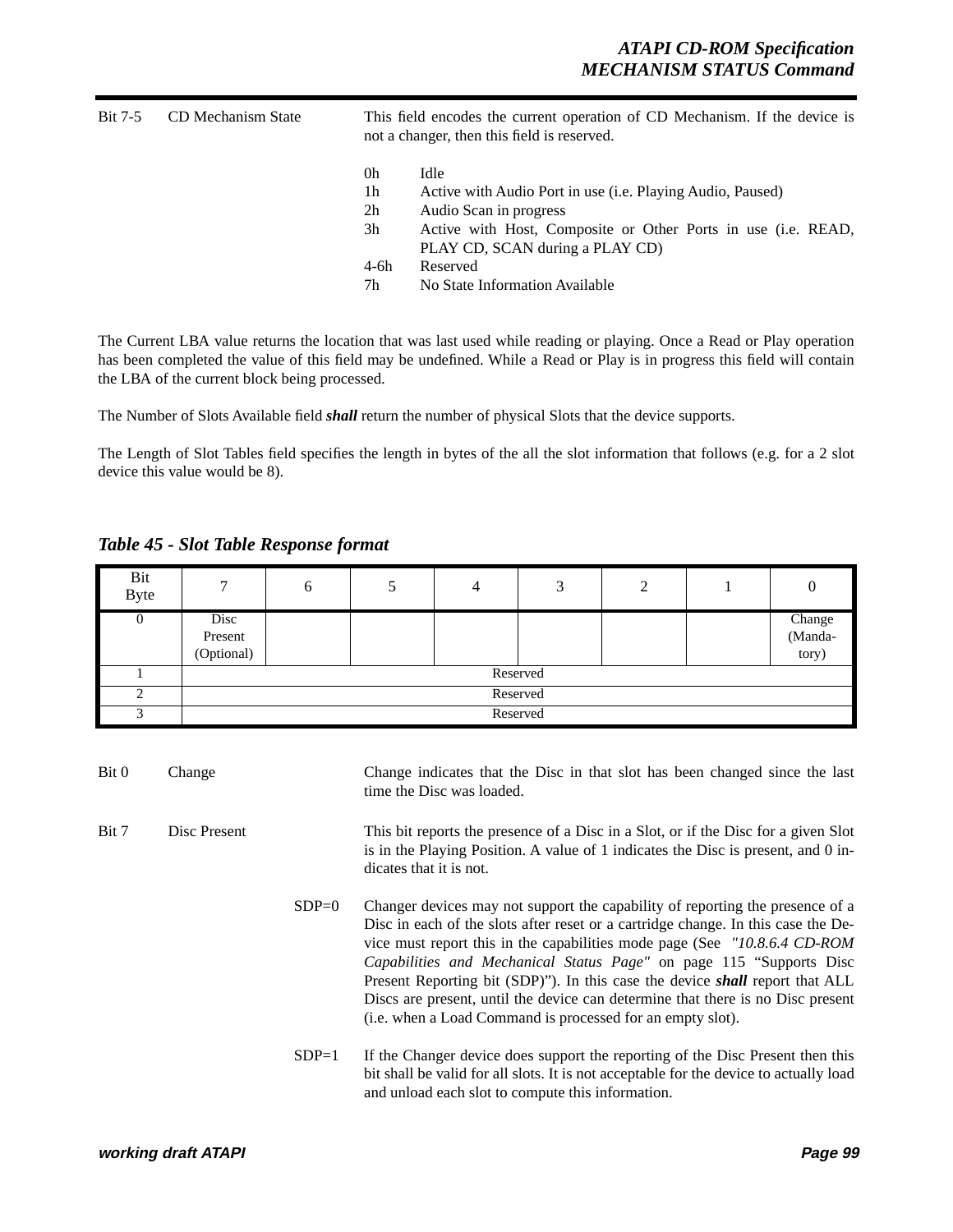| Sense<br>Key | ASC.     | <b>ASCO</b> | Description of Error                         |
|--------------|----------|-------------|----------------------------------------------|
| 0.5          | $\Omega$ |             | MECHANICAL POSITIONING OR CHANGER ERROR      |
| 05           | 20       |             | INVALID COMMAND OPERATION CODE               |
| 0.5          | 26       |             | INVALID FIELD IN PARAMETER LIST              |
| 06           | 28       |             | NOT READY TO READY TRANSITION                |
| 06           | 29       |             | POWER ON, RESET OR BUS DEVICE RESET OCCURRED |

# *Table 46 - Recommended Sense Key, ASC and ASCQ for Mechanism Status*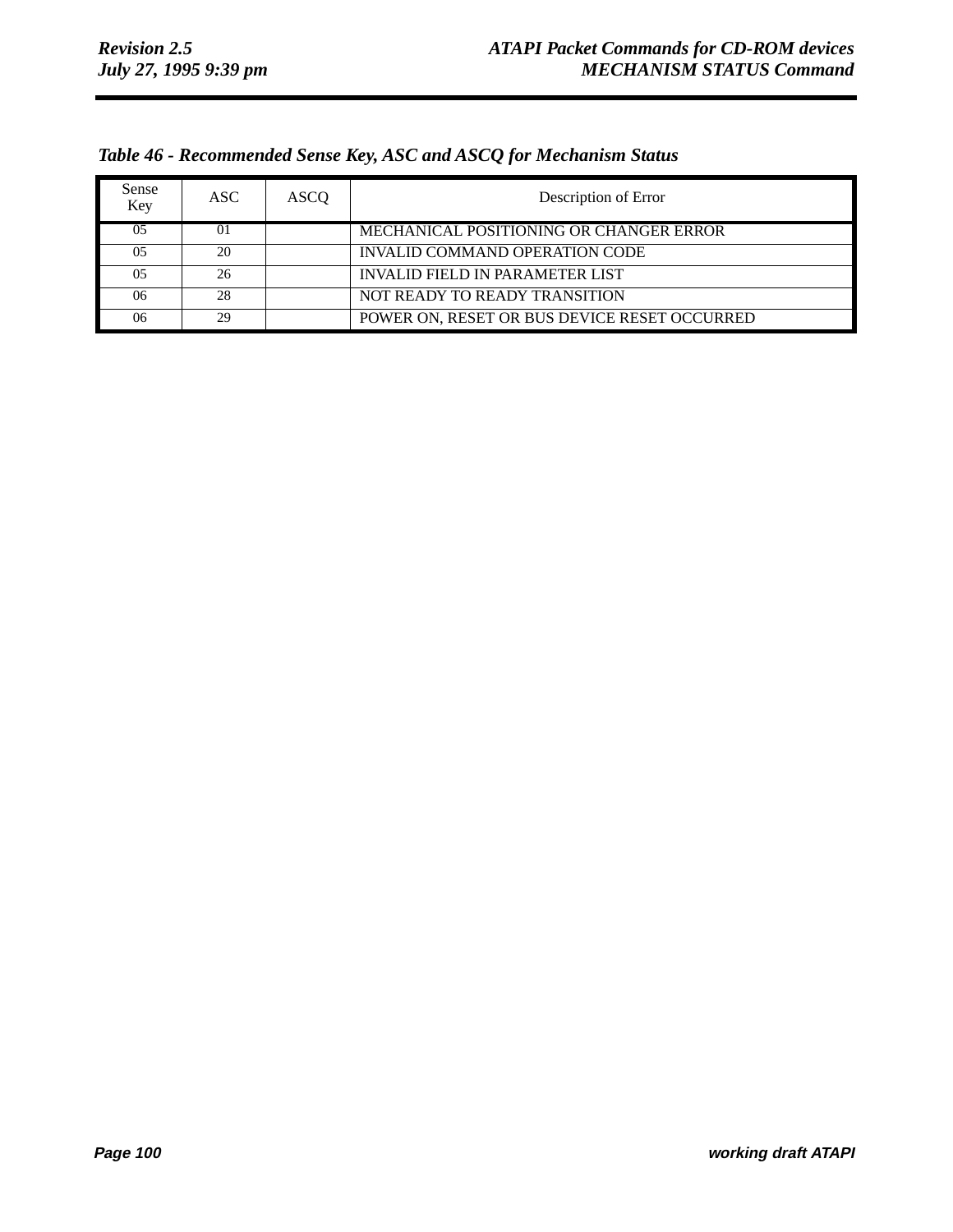## *10.8.4 MODE SELECT Command*

The MODE SELECT command provides a means for the Host Computer to specify medium, or peripheral device parameters to the ATAPI CD-ROM Drive. Host Computers *shall* issue MODE SENSE prior to each MODE SELECT to determine supported pages, page lengths, and other parameters.

| Bit<br><b>Byte</b> | 7 | 6                           | 5 | 4 | 3                           | $\overline{2}$ |  | 0         |
|--------------------|---|-----------------------------|---|---|-----------------------------|----------------|--|-----------|
| $\overline{0}$     |   |                             |   |   | Operation code (55h)        |                |  |           |
|                    |   | Reserved                    |   |   |                             | Reserved       |  | <b>SP</b> |
| $\overline{2}$     |   |                             |   |   | Reserved                    |                |  |           |
| 3                  |   |                             |   |   | Reserved                    |                |  |           |
| 4                  |   |                             |   |   | Reserved                    |                |  |           |
| 5                  |   |                             |   |   | Reserved                    |                |  |           |
| 6                  |   |                             |   |   | Reserved                    |                |  |           |
| 7                  |   |                             |   |   | Parameter List Length (MSB) |                |  |           |
| 8                  |   | Parameter List Length (LSB) |   |   |                             |                |  |           |
| 9                  |   | Reserved                    |   |   |                             |                |  |           |
| 10                 |   | Reserved                    |   |   |                             |                |  |           |
| 11                 |   |                             |   |   | Reserved                    |                |  |           |

*Table 47 - Mode Select Command*

A Save Pages (SP) bit of zero indicates the ATAPI CD-ROM Drive *shall* perform the specified MODE SELECT operation, and *shall not* save any pages. An SP bit of one indicates that the ATAPI CD-ROM Drive *shall* perform the specified MODE SELECT operation, and *shall* save to a non-volatile vendor-specific location all the savable pages. If an ATAPI CD-ROM Drive supports saved pages, it *shall* save only one copy of the page. The SP bit is optional, even when mode pages are supported by the ATAPI CD-ROM Drive. Pages that are saved are identified by the parameter savable bit that is returned in the page header by the MODE SENSE command. If the PS bit is set in the MODE SENSE data then the page *shall* be savable by issuing a MODE SELECT command with the SP bit set. If the ATAPI CD-ROM Drive does not implement saved pages and the SP bit is set to one, the command *shall* be terminated with CHECK CONDITION status. The sense key *shall* be set to ILLEGAL REQUEST, and the additional sense code set to INVALID FIELD IN COM-MAND PACKET.

The Parameter List Length field specifies the length in bytes of the mode parameter list that *shall* be transferred from the Host Computer to the ATAPI CD-ROM Drive after the Command Packet is transferred. A parameter list length of zero indicates that no data *shall* be transferred. This condition *shall not* be considered as an error.

The ATAPI CD-ROM Drive *shall* terminate the command with CHECK CONDITION status if the parameter list length results in the truncation of any mode parameter header, or mode page. The sense key *shall* be set to ILLEGAL RE-QUEST, and the additional sense code *shall* be set to PARAMETER LIST LENGTH ERROR.

The mode parameter list for the MODE SELECT and MODE SENSE commands is defined in *"10.8.6 Mode Select/ Sense Parameters"* on page 106.

The ATAPI CD-ROM Drive *shall* terminate the MODE SELECT command with CHECK CONDITION status, set the sense key to ILLEGAL REQUEST, set the additional sense code to INVALID FIELD IN PARAMETER LIST, and *shall not* change any mode parameters for the following conditions:

1. If the Host Computer sets any field that is reported as not changeable by the ATAPI CD-ROM Drive to a value other than its current value.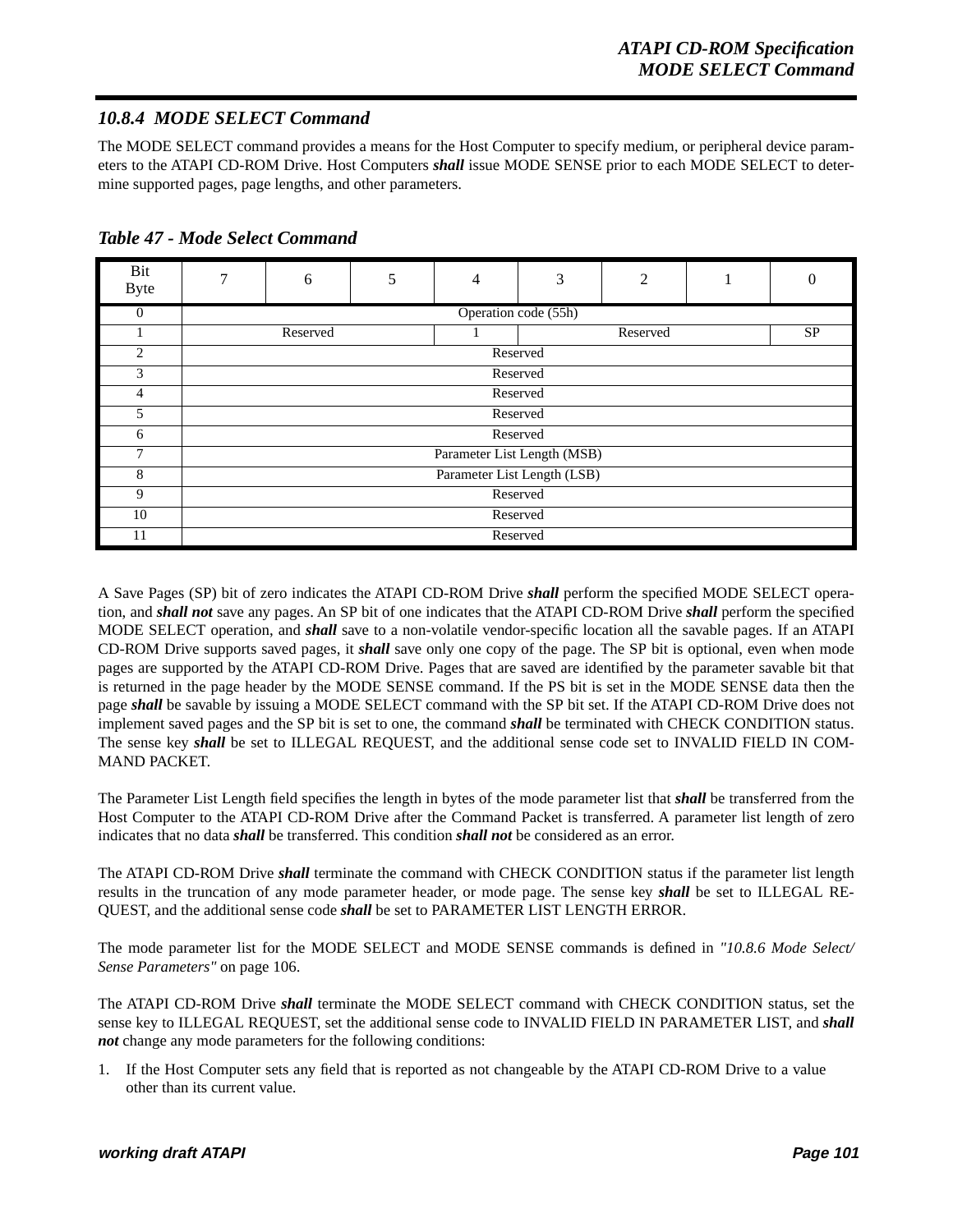- 2. If the Host Computer sets any field in the mode parameter header to an unsupported value.
- 3. If an Host Computer sends a mode page with a page length not equal to the page length returned by the MODE SENSE command for that page.
- 4. If the Host Computer sends an unsupported value for a mode parameter and rounding is not implemented for that mode parameter.
- 5. If the Host Computer sets any reserved field in the mode parameter list to a non-zero value.

If the Host Computer sends a value for a mode parameter that is outside the range supported by the ATAPI CD-ROM Drive and rounding is implemented for that mode parameter, the ATAPI CD-ROM Drive may either:

- 1. round the parameter to an acceptable value and terminate the command;
- 2. terminate the command with CHECK CONDITION status, the sense key set to ILLEGAL REQUEST, and set the additional sense code to INVALID FIELD IN PARAMETER LIST.

An ATAPI CD-ROM Drive may alter any mode parameter in any mode page (even those reported as non-changeable) as a result of changes to other mode parameters<sup>1</sup>.

The ATAPI CD-ROM Drive validates the non-changeable mode parameters against the current values that existed for those mode parameters prior to the MODE SELECT command.

| Sense Key     | ASC.           | <b>ASCO</b> | Description of Error                         |
|---------------|----------------|-------------|----------------------------------------------|
| 05            | 20             |             | <b>INVALID COMMAND OPERATION CODE</b>        |
| $0.5^{\circ}$ | 24             |             | INVALID FIELD IN COMMAND PACKET              |
| 06            | 28             |             | NOT READY TO READY TRANSITION                |
| 06            | 29             |             | POWER ON, RESET OR BUS DEVICE RESET OCCURRED |
| 06            | 2A             | 01          | MODE PARAMETER CHANGED                       |
| 0.5           | 26             |             | <b>INVALID FIELD IN PARAMETER LIST</b>       |
| 0.5           | 0 <sup>0</sup> | 11          | PLAY OPERATION IN PROCESS                    |

*Table 48 - Recommended Sense Key, ASC and ASCQ for Mode Select Command Errors*

<sup>1.</sup> If the current values calculated by the ATAPI CD-ROM Drive affect the Host Computer's operation, the Host Computer *shall* issue a MODE SENSE command after each MODE SELECT command.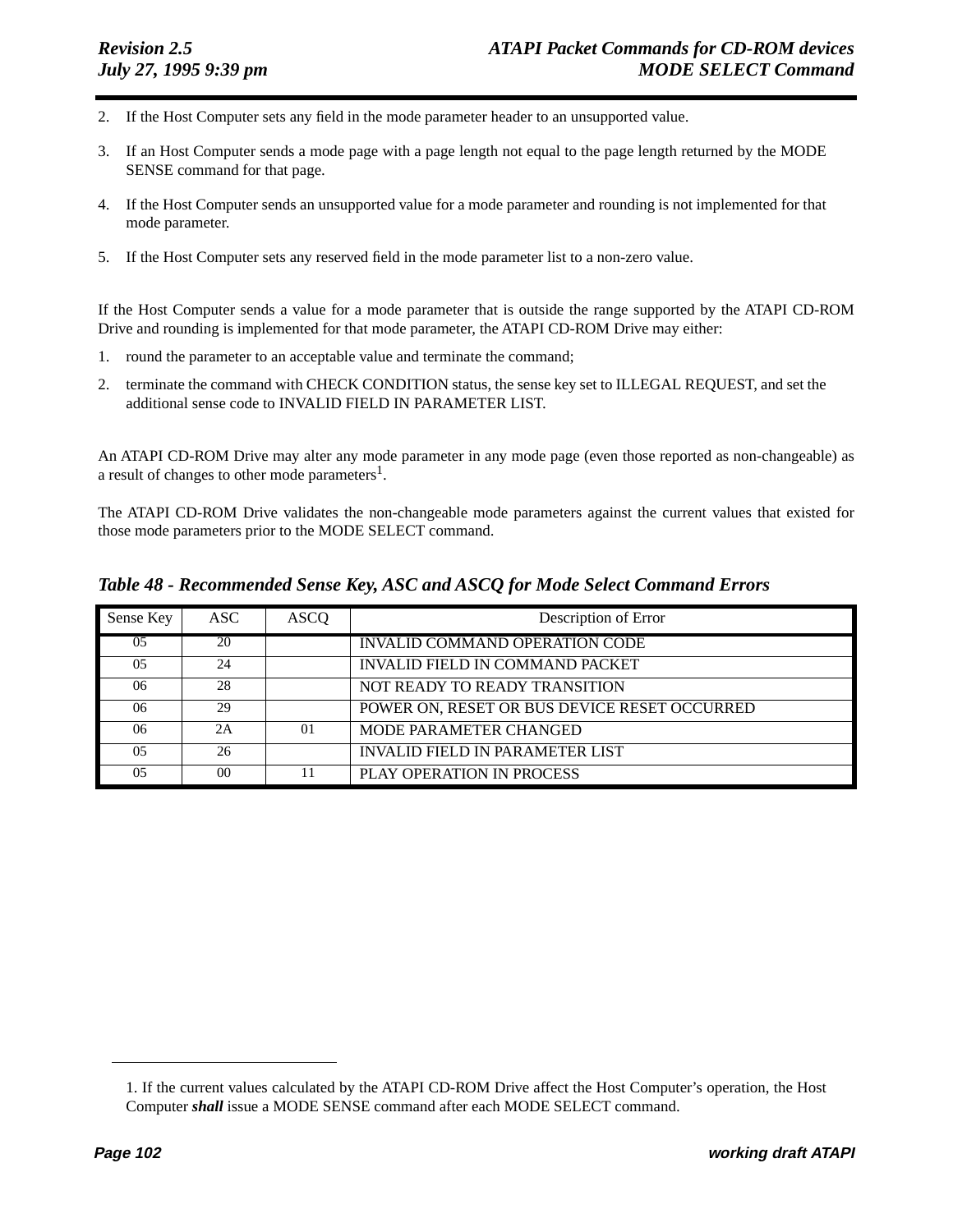## *10.8.5 MODE SENSE Command*

The MODE SENSE command provides a means for an ATAPI CD-ROM Drive to report parameters to the Host Computer. It is a complementary command to the MODE SELECT command.

*Table 49 - Mode Sense command*

| Bit<br><b>Byte</b> | $\mathbf{r}$ | 6                       | 5 | 4                       | 3        | $\overline{c}$ |          | 0 |
|--------------------|--------------|-------------------------|---|-------------------------|----------|----------------|----------|---|
| $\overline{0}$     |              |                         |   | Operation code (5Ah)    |          |                |          |   |
|                    |              | Reserved                |   | Reserved                | Reserved |                | Reserved |   |
| 2                  |              | PC                      |   |                         |          | Page Code      |          |   |
| 3                  |              |                         |   | Reserved                |          |                |          |   |
| $\overline{4}$     |              |                         |   | Reserved                |          |                |          |   |
| 5                  |              |                         |   | Reserved                |          |                |          |   |
| 6                  |              |                         |   | Reserved                |          |                |          |   |
| $\tau$             |              |                         |   | Allocation Length (MSB) |          |                |          |   |
| 8                  |              | Allocation Length (LSB) |   |                         |          |                |          |   |
| 9                  |              | Reserved                |   |                         |          |                |          |   |
| 10                 |              | Reserved                |   |                         |          |                |          |   |
| 11                 |              |                         |   |                         | Reserved |                |          |   |

The Page Control (PC) field defines the type of mode parameter values to be returned in the mode pages. See sections *"10.8.5.1* Current Values" - *"10.8.5.4* Saved Values" below.

*Table 50 - Page Control Field*

| Code            | Type of Parameter | Section              |
|-----------------|-------------------|----------------------|
| 00 <sub>b</sub> | Current values    | 10.8.5.1 on page 104 |
| 01 <sub>b</sub> | Changeable values | 10.8.5.2 on page 104 |
| 10b             | Default values    | 10.8.5.3 on page 104 |
| ' 1b            | Saved values      | 10.8.5.4 on page 104 |

*NOTE The Page Control field only affects the mode parameters within the mode pages, however the PS bit, Page Code and Page Length fields shall return current values since they have no meaning when used with other types. The mode parameter header shall return current values. (see also "10.8.6 Mode Select/Sense Parameters" on page 106)*

The Page Code specifies which mode page(s) to return<sup>1</sup>. See *"Table 53 - Mode Page Codes for CD-ROM"* on page 106 for a description of the Mode pages.

A Host Computer may request any one or all of the supported mode pages from an ATAPI CD-ROM Drive. If a Host Computer issues a MODE SENSE command with a page code value not implemented by the ATAPI CD-ROM Drive, the ATAPI CD-ROM Drive *shall* return CHECK CONDITION status and *shall* set the sense key to ILLEGAL RE-QUEST and the additional sense code to INVALID FIELD IN COMMAND PACKET.

A Page Code of 3Fh indicates that all mode pages implemented by the ATAPI CD-ROM Drive *shall* be returned to the Host Computer. If the mode parameter list exceeds 65536 bytes for a MODE SENSE command, the ATAPI CD-ROM Drive *shall* return CHECK CONDITION status and the sense key *shall* be set to ILLEGAL REQUEST and the addition-

<sup>1.</sup> Mode pages *shall* be returned in ascending page code order except for mode page 00h.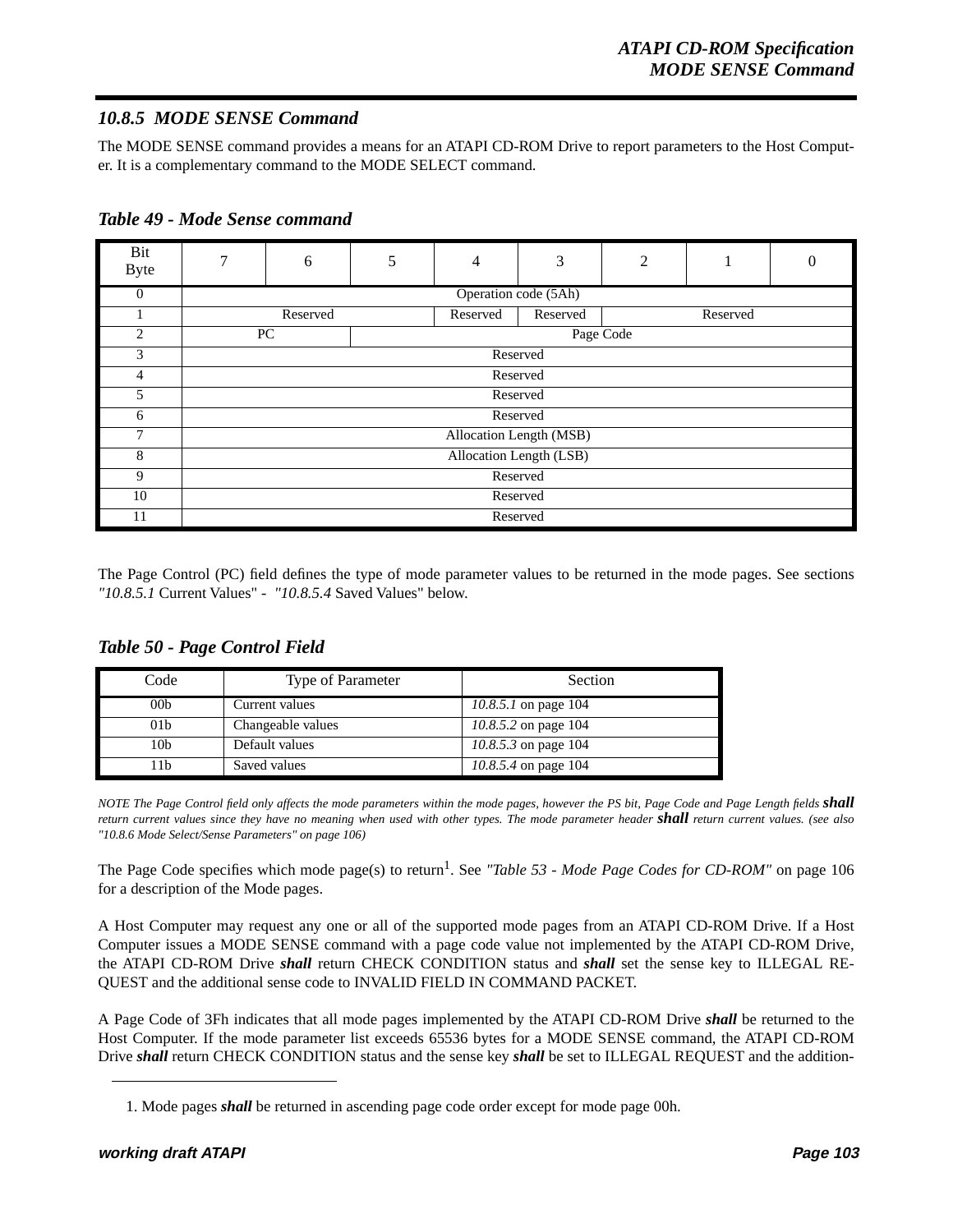al sense code set to INVALID FIELD IN COMMAND PACKET.

Mode page 00h, if implemented, *shall* be returned after all other mode pages.

### *10.8.5.1 Current Values*

A PC field value of 0h requests that the ATAPI CD-ROM Drive return the current values of the mode parameters. The current values returned are:

- 1. the current values of the mode parameters established by last successful MODE SELECT command.
- 2. the saved values of the mode parameters if a MODE SELECT command has not successfully completed since the last power-on, hard RESET condition.
- 3. the default values of the mode parameters, if saved values, are not available or not supported.

#### *10.8.5.2 Changeable Values*

A PC field value of 1h requests that the ATAPI CD-ROM Drive return a mask denoting those mode parameters that are changeable. In the mask, the fields of the mode parameters that are changeable shall be set to all one bits and the fields of the mode parameters that are non-changeable (i.e. defined by the ATAPI CD-ROM Drive) *shall* be set to all zero bits.

An attempt to change a non-changeable mode parameter (via MODE SELECT) results in an error condition.

The Host Computer *shall* issue a MODE SENSE command with the PC field set to 1h and the Page Code field set to 3Fh to determine which mode pages are supported, which mode parameters within the mode pages are changeable, and the supported length of each mode page prior to issuing any MODE SELECT commands.

#### *10.8.5.3 Default Values*

.

A PC field value of 2h requests that the ATAPI CD-ROM Drive return the default values of the mode parameters. Parameters not supported by the ATAPI CD-ROM Drive shall be set to zero. Default values are accessible even if the device is not ready.

#### *10.8.5.4 Saved Values*

A PC field value of 3h requests that the ATAPI CD-ROM Drive return the saved values of the mode parameters. Implementation of saved page parameters is optional. Mode parameters not supported by the ATAPI CD-ROM Drive *shall* be set to zero. If saved values are not implemented, the command *shall* be terminated with CHECK CONDITION status, the sense key set to ILLEGAL REQUEST and the additional sense code set to SAVING PARAMETERS NOT SUPPORT-ED.

The method of saving parameters is vendor-specific. The parameters are preserved in such a manner that they are retained when the ATAPI CD-ROM Drive is powered down. All savable pages can be considered saved when a MODE SELECT command issued with the SP bit set to one has returned a "good" status.

*Note: As CD-ROM devices do not have writable media and the media is removable, most will not support Saved Values. It is recommended that the Host software not make use of saved pages.*

## *10.8.5.5 Initial Responses*

After a power-up condition or hard reset condition, the ATAPI CD-ROM Drive *shall* respond in the following manner:

1. If default values are requested, report the default values.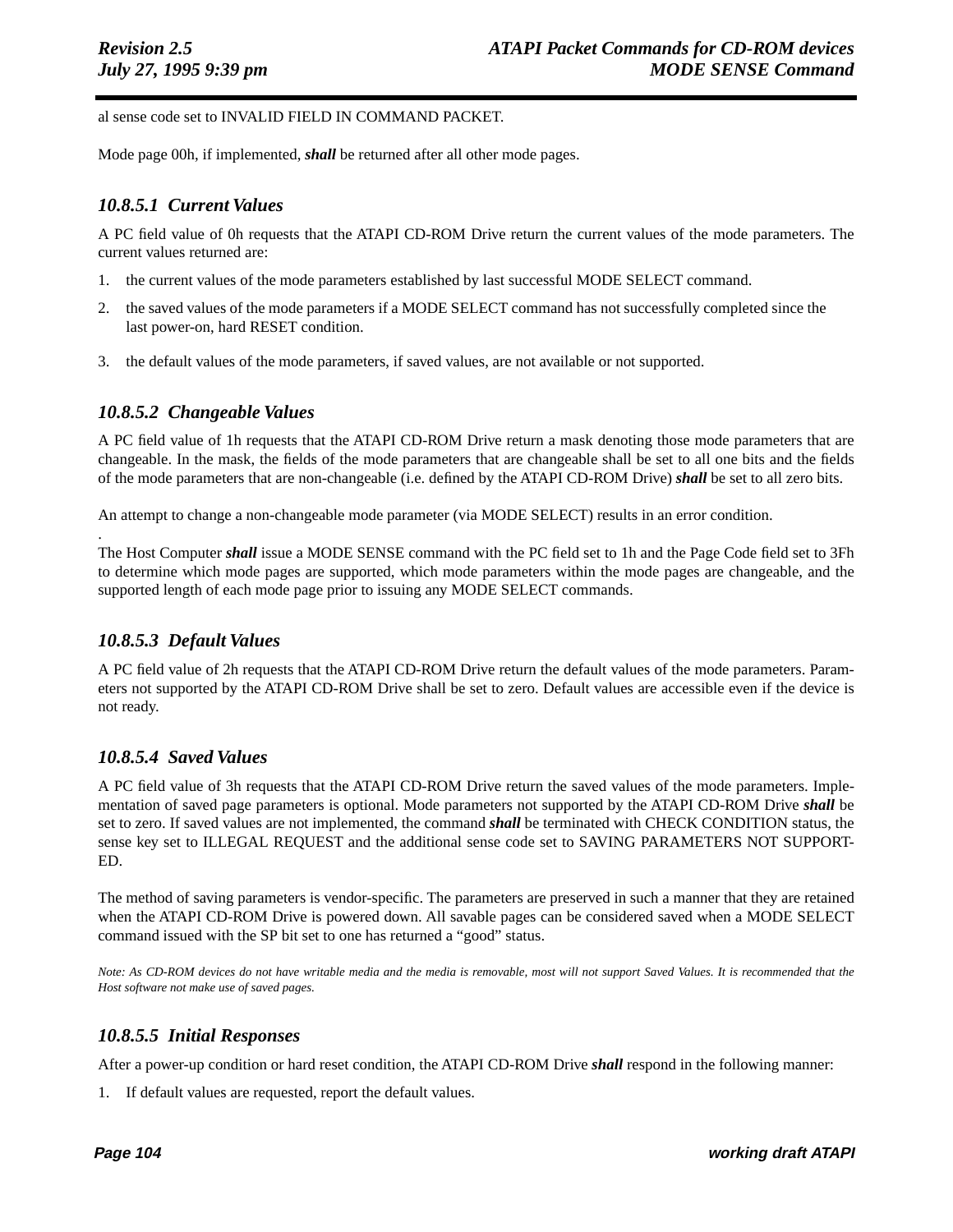2. If saved values are requested, report valid restored mode parameters, or restore the mode parameters and report them. If the saved values of the mode parameters are not able to be accessed from the non-volatile, vendorspecific location, terminate the command with CHECK CONDITION status and set the sense key set to NOT READY. If saved parameters are not implemented, respond as defined in *"10.8.5.4 Saved Values"* on page 104.

If current values are requested and the current values of the mode parameters have not been sent by the Host Computer (via a MODE SELECT command), the ATAPI CD-ROM Drive may return either the default or saved values as defined above. If current values have been sent, the current values *shall* be reported.

*Table 51 - Recommended Sense Key, ASC and ASCQ for Mode Sense Command Errors*

| Sense Key     | ASC. | <b>ASCO</b> | Description of Error                         |
|---------------|------|-------------|----------------------------------------------|
| 05            | 20   |             | <b>INVALID COMMAND OPERATION CODE</b>        |
| $0.5^{\circ}$ | 24   |             | <b>INVALID FIELD IN COMMAND PACKET</b>       |
| 06            | 28   |             | NOT READY TO READY TRANSITION                |
| 06            | 29   |             | POWER ON, RESET OR BUS DEVICE RESET OCCURRED |
| 05            | 1Α   |             | PARAMETER LIST LENGTH ERROR                  |
| 05            | 39   |             | SAVING PARAMETERS NOT SUPPORTED              |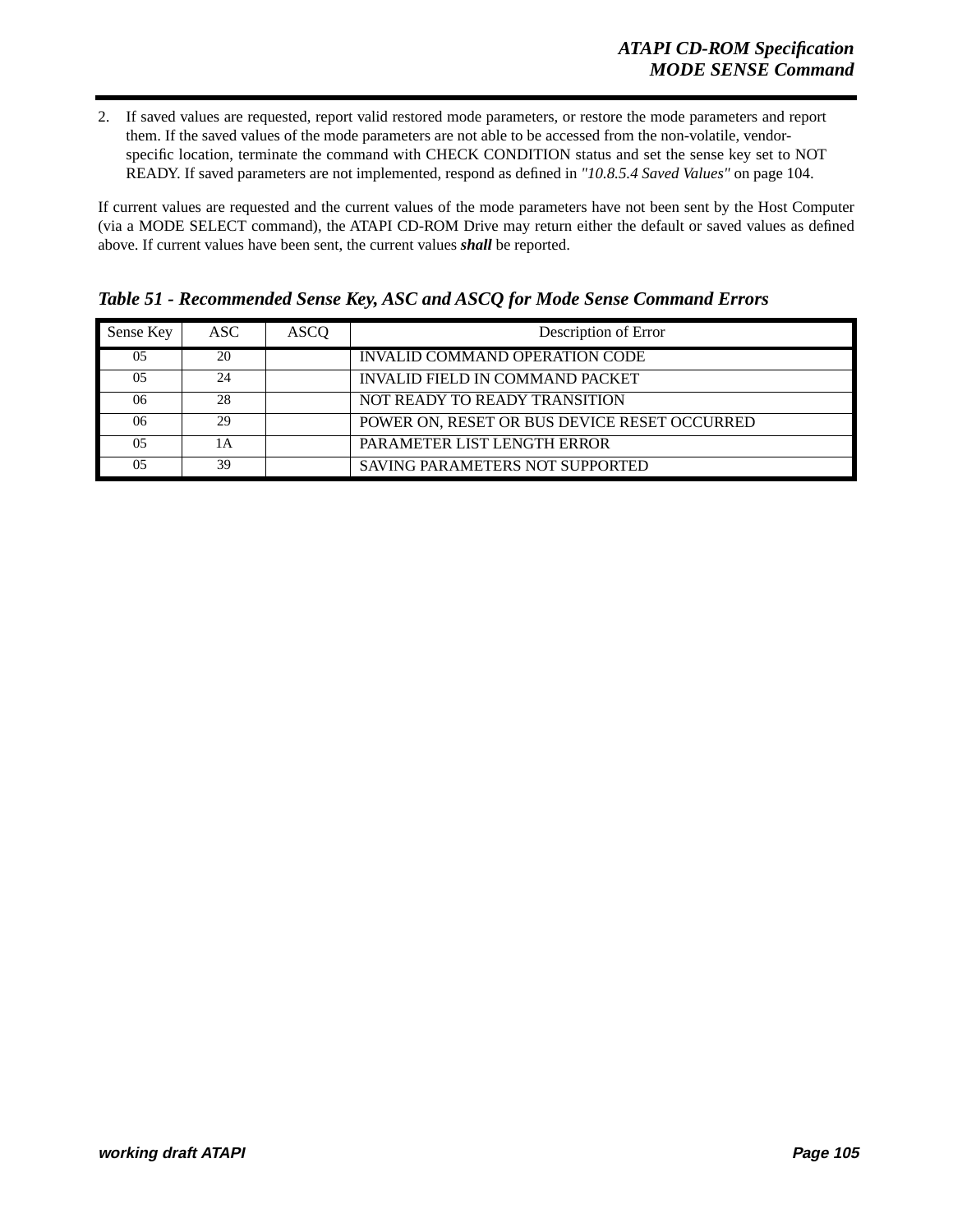## *10.8.6 Mode Select/Sense Parameters*

This section describes the pages used with MODE SELECT and MODE SENSE commands.

The Mode Parameter List contains a header, followed by zero or more variable-length pages.

*Table 52 - Mode Parameter List*

| Bit<br>Byte | − |                       |  |  |  | - |  |  |  |  |
|-------------|---|-----------------------|--|--|--|---|--|--|--|--|
| 0 - n       |   | Mode Parameter Header |  |  |  |   |  |  |  |  |
| $0 - n$     |   | Page(s)               |  |  |  |   |  |  |  |  |

Each mode page contains a page code, a page length, and a set of mode parameters.

*Table 53 - Mode Page Codes for CD-ROM*

| Page code        | Description                                              | Section              | <b>Type</b> |
|------------------|----------------------------------------------------------|----------------------|-------------|
| 00 <sub>h</sub>  | Vendor-specific (does not require page format)           |                      |             |
| 01 <sub>h</sub>  | Read error recovery page                                 | 10.8.6.3 on page 111 | М           |
| $02h - OCh$      | Reserved                                                 |                      |             |
| ODh              | CD-ROM page                                              | 10.8.6.2 on page 110 | M           |
| 0E <sub>h</sub>  | CD-ROM audio control page                                | 10.8.6.1 on page 108 | M           |
| 2Ah              | CD-ROM Capabilities & Mechanical Status Page             | 10.8.6.4 on page 115 | M           |
| $0Fh - 1Fh$      | Reserved                                                 |                      |             |
| 20h-29h, 2Bh-3Eh | Vendor-specific (page format required)                   |                      |             |
| 3Fh              | Return all pages (valid only for the MODE SENSE command) |                      |             |

*Table 54 - Mode Page Format*

| Bit<br>Byte |                 | O               |           |                   | 2<br>ت | ∠ |  |  |  |
|-------------|-----------------|-----------------|-----------|-------------------|--------|---|--|--|--|
|             | PS/<br>Reserved | Reserved        | Page Code |                   |        |   |  |  |  |
|             |                 |                 |           |                   |        |   |  |  |  |
|             |                 |                 |           | Page Length (n-1) |        |   |  |  |  |
| ◠<br>∠      |                 | Mode Parameters |           |                   |        |   |  |  |  |
| n           |                 |                 |           |                   |        |   |  |  |  |

When using the MODE SENSE command, a Parameters Savable (PS) bit of one indicates that the mode page can be saved by the ATAPI CD-ROM Drive in a non-volatile, vendor-specific location. A PS bit of zero indicates that the supported parameters cannot be saved. When using the MODE SELECT command, the PS bit is reserved.

The Page Code field identifies the format and parameters defined for that mode page.

When using the MODE SENSE command, if Page Code 00h (vendor-specific page) is implemented, the ATAPI CD-ROM Drive *shall* return that page last in response to a request to return all pages (page code 3Fh). When using the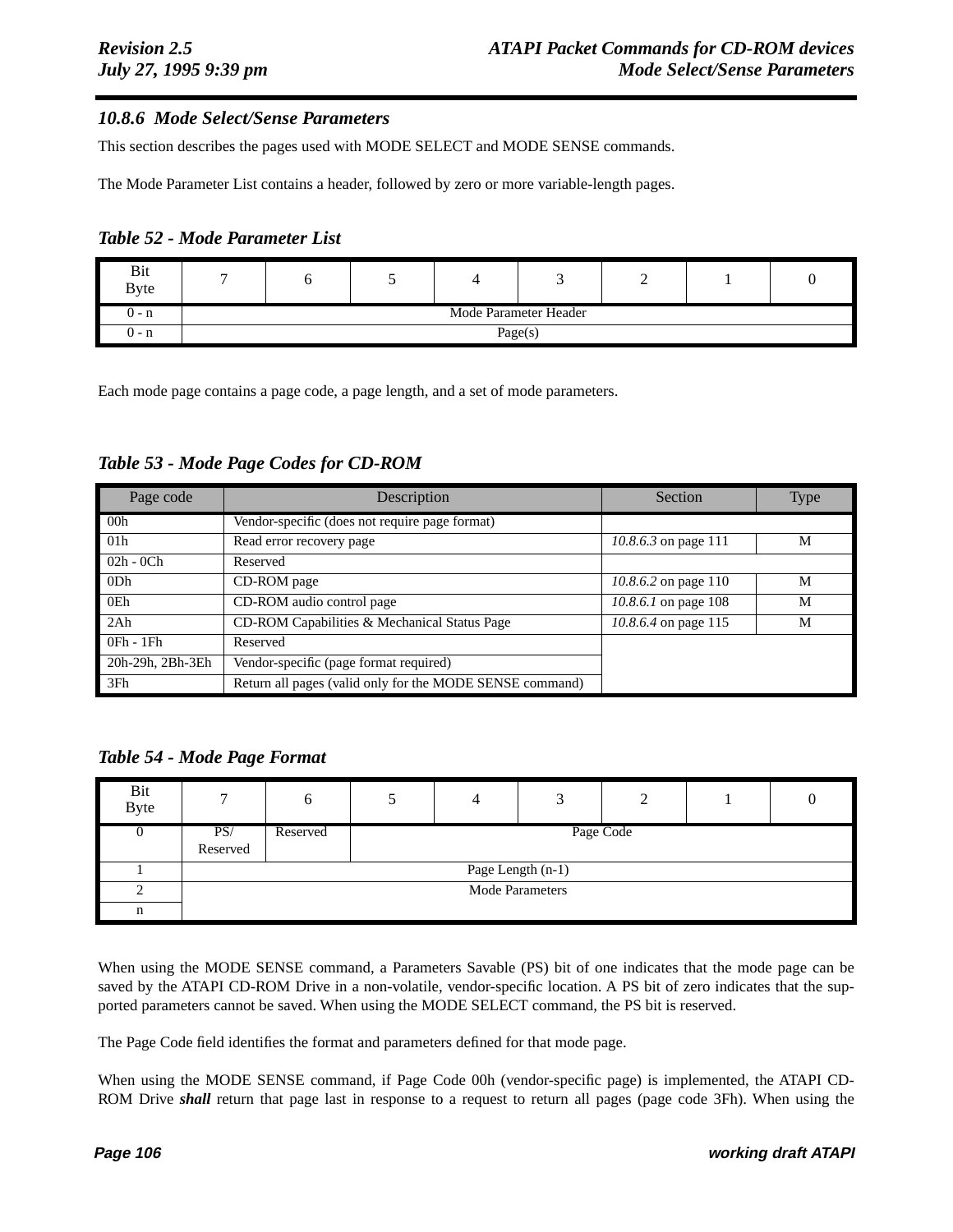MODE SELECT command, this page *shall* be sent last.

The Page Length field specifies the length in bytes of the mode parameters that follow. If the Host Computer does not set this value to the value that is returned for the page by the MODE SENSE command, the ATAPI CD-ROM Drive *shall* terminate the command with CHECK CONDITION status. The sense key *shall* be set to ILLEGAL REQUEST with the additional sense code set to INVALID FIELD IN PARAMETER LIST. The ATAPI CD-ROM Drive is permitted to implement a mode page that is less than the full page length defined in this Specification, provided no field is truncated and the Page Length field correctly specifies the actual length implemented.

The mode parameters for each page are defined here. Mode parameters not implemented by the ATAPI CD-ROM Drive *shall* be set to zero.

| Bit<br><b>Byte</b> | ⇁          | 6           |  | 4 | 3                | $\overline{2}$ |  | $\Omega$   |  |  |
|--------------------|------------|-------------|--|---|------------------|----------------|--|------------|--|--|
| $\Omega$           | <b>MSB</b> |             |  |   | Mode Data Length |                |  |            |  |  |
|                    |            |             |  |   |                  |                |  | <b>LSB</b> |  |  |
| ◠                  |            | Medium Type |  |   |                  |                |  |            |  |  |
| 3                  |            | Reserved    |  |   |                  |                |  |            |  |  |
| 4                  |            |             |  |   | Reserved         |                |  |            |  |  |
|                    |            | Reserved    |  |   |                  |                |  |            |  |  |
| 6                  |            | Reserved    |  |   |                  |                |  |            |  |  |
| $\mathbf{r}$       |            |             |  |   |                  |                |  |            |  |  |

*Table 55 - Mode Parameter Header*

When using the MODE SENSE command, the mode data length field specifies the length in bytes of the following data that is available to be transferred. The mode data length is the total byte count of all data following the mode data length field. When using the MODE SELECT command, this field is reserved.

| Code            | <b>Medium Type Description</b>                                       |
|-----------------|----------------------------------------------------------------------|
| 00 <sub>h</sub> | Door closed / caddy inserted, medium type unknown                    |
| 01 <sub>h</sub> | 120 mm CD-ROM data only, door closed or caddy inserted               |
| 02h             | 120 mm CD-DA audio only, door closed or caddy inserted               |
| 03h             | 120 mm CD-ROM data and audio combined, door closed or caddy inserted |
| 04h             | 120 mm CD-ROM Hybrid disc (Photo CD), door closed or caddy inserted  |
| 05h             | 80 mm CD-ROM data only, door closed or caddy inserted                |
| 06h             | 80 mm CD-DA audio only, door closed or caddy inserted                |
| 07h             | 80 mm CD-ROM data and audio combined, door closed or caddy inserted  |
| 08h             | 80 mm CD-ROM Hybrid disc (Photo CD), door closed or caddy inserted   |
| 09h - 6Fh       | Reserved                                                             |
| 70h             | Door closed, no disc present                                         |
| 71h             | Door open or no caddy inserted                                       |
| 72h             | Door closed or caddy inserted, medium format error                   |
| 73h - 7Fh       | Reserved                                                             |
| 80h - FFh       | Vendor-specific                                                      |

*Table 56 - CD-ROM Medium Type Codes*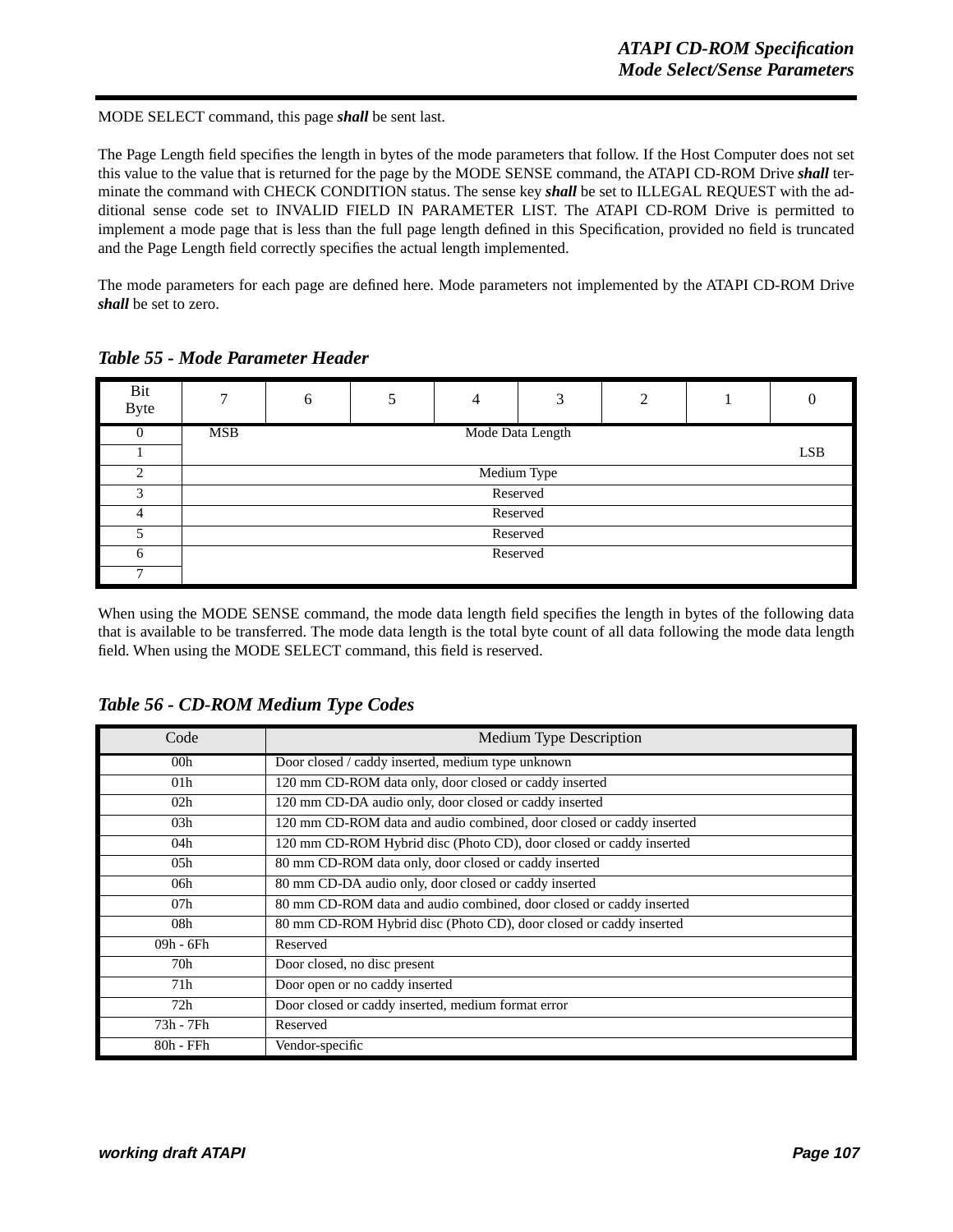## *10.8.6.1 CD-ROM Audio Control Parameters Page*

The CD-ROM Audio Control Parameters Page sets the playback modes and output controls for subsequent PLAY AU-DIO commands and any current audio playback operation.

| Bit<br><b>Byte</b> | 7          | 6                                                | 5        | 4                                            | 3                 | 2                                    |             | $\Omega$ |  |
|--------------------|------------|--------------------------------------------------|----------|----------------------------------------------|-------------------|--------------------------------------|-------------|----------|--|
| $\overline{0}$     | PS         | Reserved                                         |          |                                              |                   | Page Code (0Eh)                      |             |          |  |
|                    | (Optional) |                                                  |          |                                              |                   |                                      |             |          |  |
| 1                  |            |                                                  |          |                                              | Page Length (0Eh) |                                      |             |          |  |
| $\overline{2}$     |            |                                                  | Reserved |                                              |                   | Immed                                | <b>SOTC</b> | Reserved |  |
|                    |            |                                                  |          |                                              |                   | (Manda-                              | (Manda-     |          |  |
|                    |            |                                                  |          |                                              |                   | tory)                                | tory)       |          |  |
|                    |            |                                                  |          |                                              |                   | Always 1                             | Default 0   |          |  |
| 3                  |            |                                                  |          |                                              | Reserved          |                                      |             |          |  |
| 4                  |            |                                                  |          |                                              | Reserved          |                                      |             |          |  |
| 5                  |            |                                                  |          |                                              | Reserved          |                                      |             |          |  |
| 6                  |            |                                                  |          | Logical Block Per Second of Audio Playback   |                   |                                      |             |          |  |
| 7                  |            |                                                  |          | Default 75                                   |                   |                                      |             |          |  |
| 8                  |            |                                                  | Reserved |                                              |                   | CDDA Output Port 0 Channel Selection |             |          |  |
| 9                  |            |                                                  |          | Output Port 0 Volume (Mandatory) Default FFh |                   |                                      |             |          |  |
| 10                 |            |                                                  | Reserved |                                              |                   | CDDA Output Port 1 Channel Selection |             |          |  |
| 11                 |            |                                                  |          | Output Port 1 Volume (Mandatory) Default FFh |                   |                                      |             |          |  |
| 12                 |            | Reserved<br>CDDA Output Port 2 Channel Selection |          |                                              |                   |                                      |             |          |  |
| 13                 |            | Output Port 2 Volume (Optional) Default 00h      |          |                                              |                   |                                      |             |          |  |
| 14                 |            |                                                  | Reserved |                                              |                   | CDDA Output Port 3 Channel Selection |             |          |  |
| 15                 |            |                                                  |          | Output Port 3 Volume (Optional) Default 00h  |                   |                                      |             |          |  |

*Table 57 - CD-ROM Audio Control Mode Page Format*

The audio control mode page is split into three sections. Bytes 0-7 define the audio control bytes common to both the Red Book audio decoders and the ADPCM decoders. Bytes 8-15 define the audio control bytes specific to the four Red Book audio decoders. Bytes 16-143, define the audio control bytes specific to the sixteen optional stereo ADPCM decoders. Note that Byte 1, Page Length, indicates to the Host how many of the Optional Stereo ADPCM decoders are supported by the device.

The Parameters Savable (PS) bit is only used with the MODE SENSE command. The PS bit is optional. This bit is reserved with the MODE SELECT command. A PS bit of one indicates that the ATAPI CD-ROM Drive is capable of saving the page in a non-volatile vendor-specific location.

The Immediate Bit (Immed) is used for information purposes only; the audio commands will always send completion status as soon as the playback operation has been started. This bit *shall* always be set to 1.

A Stop On Track Crossing (SOTC) bit of zero indicates the ATAPI CD-ROM Drive *shall* terminate the audio playback operation when the transfer length is satisfied. Multiple tracks *shall* be played as necessary. Periods of time encoded as audio pause/silence at the beginning of tracks, (index 0) *shall* also be played. A SOTC bit of one indicates the ATAPI CD-ROM Drive *shall* terminate the audio playback operation when the beginning of a following track is encountered. The SOTC bit is mandatory.

The CDDA Output Port Channel Selection field specifies the Red Book audio channels from the disc to which a specific output port *shall* be connected. More than one output port may be connected to an audio channel. More than one audio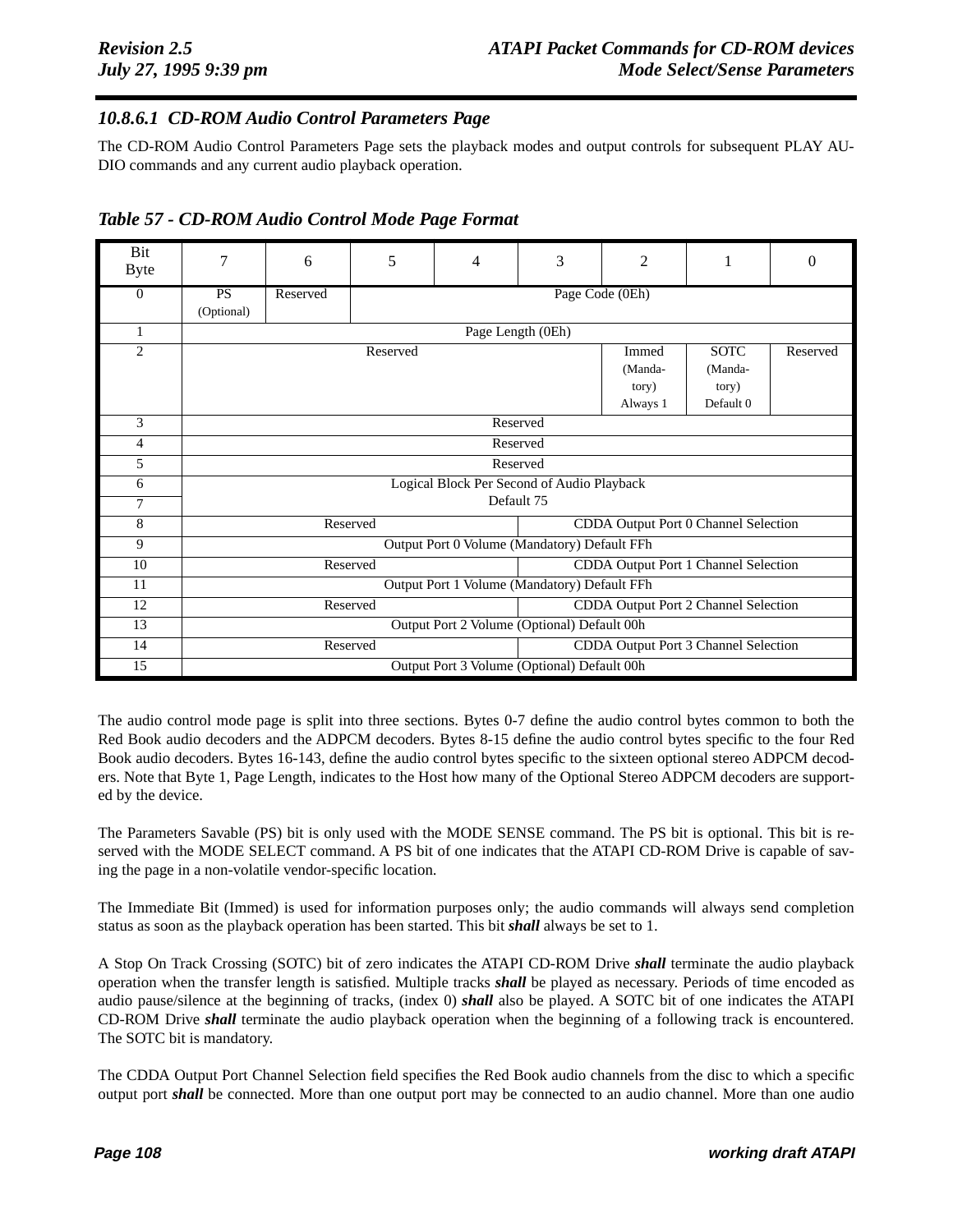channel may be connected to an output port.

| Code              | Description                                                     |
|-------------------|-----------------------------------------------------------------|
| 0000 <sub>b</sub> | Output port muted                                               |
| 0001b             | Connect audio channel 0 to this output port                     |
| 0010 <sub>b</sub> | Connect audio channel 1 to this output port                     |
| 0011 <sub>b</sub> | Connect audio channel 0 and audio channel 1 to this output port |
| 0100 <sub>b</sub> | Connect audio channel 2 to this output port                     |
| 1000b             | Connect audio channel 3 to this output port                     |

## *Table 58 - CDDA Output Port Channel Selection Codes*

The Output Port Volume Control indicates the relative volume level for this audio output port. The value used is specified as an attenuation of the normal volume level. A value of zero indicates the minimum volume level (Mute), and a value of FFh indicates maximum volume (No attenuation) level. It is recommended that the MUTE and volume functions should be supported on a per channel basis. The attenuation used *shall* be as specified in *"Table 59 -* Attenuation Levels for Audio". All values not shown in the table *shall* be valid, with the attenuation selected by interpolating using the known table values.

It is recommended that the Drive support at least 16 volume levels. The actual attenuation levels for any given Binary attenuation value *shall* be given by the following equation: 20 Log (Binary Level / 256)

*Note: Audio channel volume control regarding channel selection of MUTE vs. Volume Level setting of 0. It is recommend that drives allow the setting of the Channel Selection fields to MUTE and also allow the setting of the Volume Level field to 0. It is up to the drive to determine how to shut off the volume, either via muting circuitry or via the volume control.*

| <b>Binary Level</b> | Attenuation |
|---------------------|-------------|
| FFh                 | 0db(On)     |
| FOh                 | $-0.56$     |
| E <sub>0</sub> h    | $-1.16$     |
| $\rm C0h$           | $-2.50$     |
| 80h                 | $-6.00$     |
| 40 <sub>h</sub>     | $-12.0$     |
| 20 <sub>h</sub>     | $-18.0$     |
| 10 <sub>h</sub>     | $-24.0$     |
| 0Fh                 | $-24.6$     |
| 0Eh                 | $-25.2$     |
| 0Ch                 | $-26.6$     |
| 08h                 | $-30.0$     |
| 04h                 | $-36.0$     |
| 02h                 | $-42.1$     |
| 01 <sub>h</sub>     | $-48.0$     |
| 00 <sub>h</sub>     | Mute (Off)  |

#### *Table 59 - Attenuation Levels for Audio*

.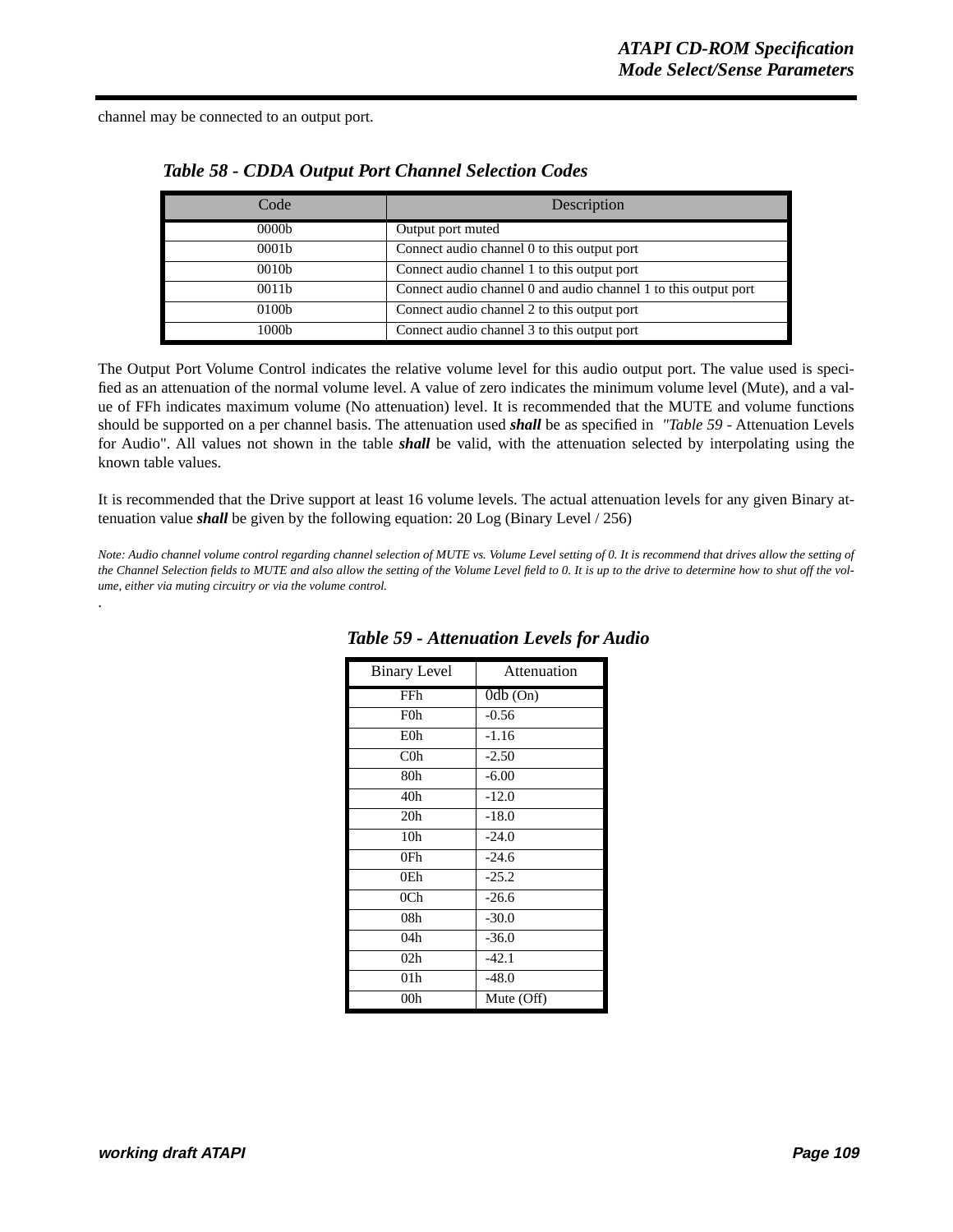## *10.8.6.2 CD-ROM Device Parameters Page*

The CD-ROM Device parameters page specifies parameters that affect all CD-ROM data types.

| Bit<br><b>Byte</b> | ┑                             | 6                                        |                 | 4                                        | 3                | 2 |                                   | $\left( \right)$ |  |
|--------------------|-------------------------------|------------------------------------------|-----------------|------------------------------------------|------------------|---|-----------------------------------|------------------|--|
| $\mathbf{0}$       | PS<br>(Optional)<br>Default 0 | Reserved                                 | Page Code (0Dh) |                                          |                  |   |                                   |                  |  |
|                    |                               | Page Length (06h)                        |                 |                                          |                  |   |                                   |                  |  |
| $\mathfrak{D}$     |                               |                                          |                 | Reserved                                 |                  |   |                                   |                  |  |
| 3                  |                               |                                          | Reserved        |                                          |                  |   | <b>Inactivity Time Multiplier</b> |                  |  |
| 4                  | <b>MSB</b>                    |                                          |                 | Number of MSF - S Units per MSF - M Unit |                  |   |                                   |                  |  |
| 5                  |                               | Default 60 (3Ch)<br><b>LSB</b>           |                 |                                          |                  |   |                                   |                  |  |
| 6                  | <b>MSB</b>                    | Number of MSF - F Units per MSF - S Unit |                 |                                          |                  |   |                                   |                  |  |
| ┑                  |                               |                                          |                 |                                          | Default 75 (4Bh) |   |                                   | <b>LSB</b>       |  |

*Table 60 - CD-ROM Parameters Page Format*

The Parameters Savable (PS) bit is only used with the MODE SENSE command. This bit is reserved with the MODE SELECT command. A PS bit of one indicates that the ATAPI CD-ROM Drive is capable of saving the page in a non-volatile vendor-specific location. The PS bit is optional.

The Inactivity Timer Multiplier specifies the length of time that the drive *shall* remain in the hold track state after completion of a seek or read operation.

*NOTE Higher values in this parameter may have an adverse effect on the drive MTBF, in some implementations.*

| <b>Inactivity Timer</b><br>Multiplier | Minimum Time<br>in Hold Track<br><b>State</b> | <b>Inactivity Timer</b><br>Multiplier | Minimum Time in<br><b>Hold Track State</b> |
|---------------------------------------|-----------------------------------------------|---------------------------------------|--------------------------------------------|
| 0 <sub>h</sub>                        | Vendor-specific                               | 8h                                    | 16s                                        |
| 1 <sub>h</sub>                        | $125 \text{ ms}$                              | 9h                                    | 32s                                        |
| 2 <sub>h</sub>                        | $250 \text{ ms}$                              | Ah                                    | 1 min                                      |
| 3 <sub>h</sub>                        | $500 \text{ ms}$                              | Bh                                    | $2 \text{ min}$                            |
| 4h                                    | 1 <sub>s</sub>                                | Ch                                    | 4 min                                      |
| 5h                                    | 2s                                            | Dh                                    | 8 min                                      |
| 6h                                    | 4 s                                           | Eh                                    | $16 \text{ min}$                           |
| 7h                                    | 8 s                                           | Fh                                    | $32 \text{ min}$                           |

#### *Table 61 - Inactivity Time Multiplier Values*

The number of S units per M unit field gives the ratio of these MSF address values. For media conforming to the CD-ROM and CD-DA Specification, this value is 60.

The number of F units per S unit field gives the ratio of these MSF address values. For media conforming to the CD-ROM and CD-DA Specification, this value is 75.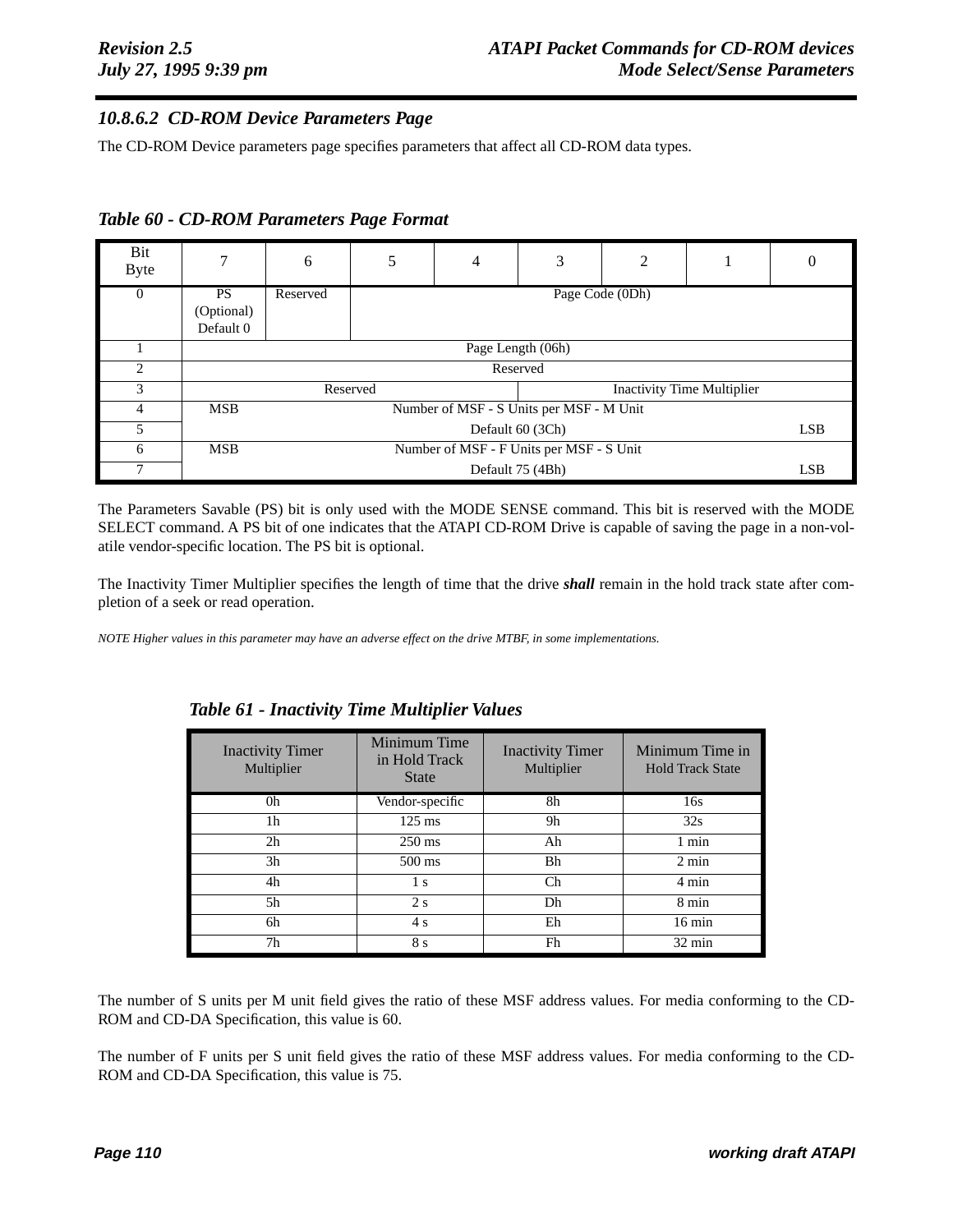## *10.8.6.3 Read Error Recovery Parameters Page*

The Read Error Recovery Parameters Page specifies the error recovery parameters the ATAPI CD-ROM Drive *shall* use during any command that performs a data read operation from the media (e.g. READ, READ TOC, etc.).

| Bit<br><b>Byte</b> | 7                | 6                                   |                                                         | 4 | 3               | 2 |  | 0 |
|--------------------|------------------|-------------------------------------|---------------------------------------------------------|---|-----------------|---|--|---|
| $\overline{0}$     | PS<br>(Optional) | Reserved                            |                                                         |   | Page Code (01h) |   |  |   |
|                    | Default 0        |                                     |                                                         |   |                 |   |  |   |
|                    |                  | Page Length (06h)                   |                                                         |   |                 |   |  |   |
| 2                  |                  | Error Recovery Parameter, Default 0 |                                                         |   |                 |   |  |   |
|                    |                  | Reserved                            | TB<br>PER<br><b>DCR</b><br>RC<br><b>DTE</b><br>Reserved |   |                 |   |  |   |
| 3                  |                  | Read Retry Count                    |                                                         |   |                 |   |  |   |
| $\overline{4}$     |                  | Reserved                            |                                                         |   |                 |   |  |   |
| 5                  |                  | Reserved                            |                                                         |   |                 |   |  |   |
| 6                  |                  | Reserved                            |                                                         |   |                 |   |  |   |
| 7                  |                  | Reserved                            |                                                         |   |                 |   |  |   |

*Table 62 - Read Error Recovery Parameters Page Format*

The Parameters Savable (PS) bit is only used with the MODE SENSE command. This bit is reserved with the MODE SELECT command. A PS bit of one indicates that the ATAPI CD-ROM Drive is capable of saving the page in a non-volatile vendor-specific location. The PS bit is optional.

*NOTE The implementation of error recovery procedures for CD-ROM devices is markedly different from those used for magnetic medium disk drives. At least one level of error correction (i.e. CIRC) is required to transfer the data stream. Therefore, the performance of the drive may differ substantially from what would be expected by sending the same error recovery parameters to a magnetic medium device.*

A Transfer Block (TB) bit of one indicates that a data block that is not recovered within the recovery limits specified, *shall* be transferred to the Host Computer before CHECK CONDITION status is returned. A TB bit of zero indicates that such a data block *shall not* be transferred to the Host Computer. The TB bit does not affect the action taken for recovered data.

A Read Continuous (RC) bit of one indicates that the CD-ROM drive *shall* transfer the entire requested length of data without adding delays to perform error recovery procedures. This implies that the CD-ROM drive may send data that is erroneous or fabricated in order to maintain a continuous flow of data. A RC bit of zero indicates that error recovery operations that cause delays are acceptable during the data transfer.

A Post Error (PER) bit of one indicates that the CD-ROM drive *shall* report recovered errors. A PER bit of zero indicates that the CD-ROM drive *shall not* report recovered errors. Error recovery procedures *shall* be performed within the limits established by the error recovery parameters.

A Disable Transfer on Error (DTE) bit of one indicates that the CD-ROM drive *shall* terminate the data transfer to the Host upon detection of a recovered error. A DTE bit of zero indicates that the CD-ROM drive *shall not* terminate the data transfer upon detection of a recovered error.

A Disable Correction (DCR) bit of one indicates that error correction codes *shall not* be used for data error recovery. A DCR bit of zero allows the use of error correction codes for data error recovery.

The correlation of the error recovery parameter and the bit settings defined for CD-ROM devices is given in *"Table 63 - Error Recovery Bit Settings"* on page 112. The interpretation of these bit settings for CD-ROM devices is given in *"Table 64 - CD-ROM Error Recovery Descriptions"* on page 112. If the error recovery parameter is set to any other value, the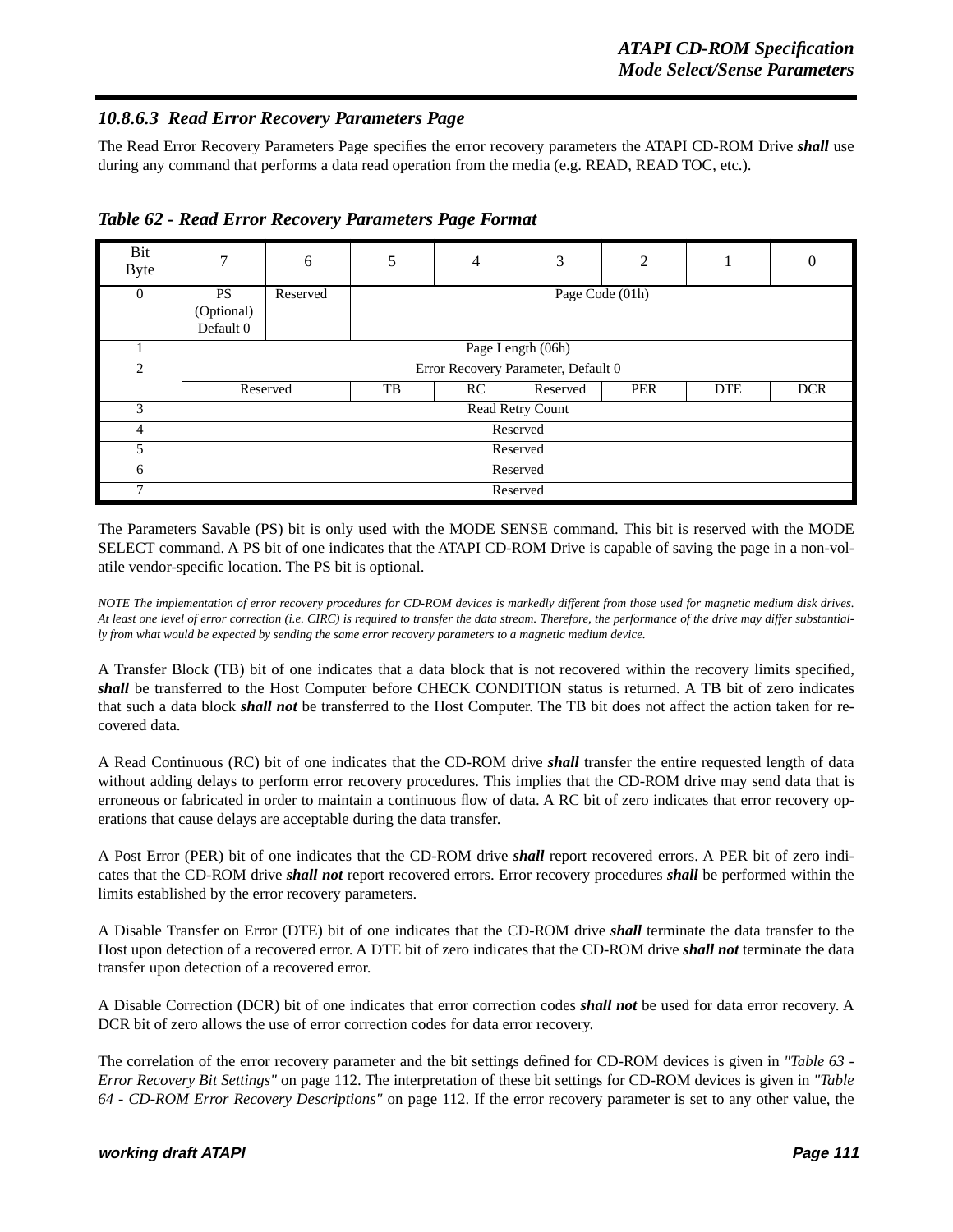command *shall* be terminated with CHECK CONDITION status. The sense key *shall* be set to ILLEGAL REQUEST and the additional sense code set to INVALID FIELD IN PARAMETER LIST.

| <b>Error Recovery</b><br>Parameter | <b>Bit Settings</b><br>76543210 |
|------------------------------------|---------------------------------|
| 00 <sub>h</sub>                    | <b>RR00R000</b>                 |
| 01 <sub>h</sub>                    | $R$ R 0 0 R 0 0 1               |
| 04h                                | <b>RR00R100</b>                 |
| 0.5h                               | RR00R101                        |
| 06h                                | RR00R110                        |
| 07 <sub>h</sub>                    | RR00R111                        |
| 10 <sub>h</sub>                    | <b>RR01R000</b>                 |
| 11h                                | <b>RR01R001</b>                 |
| 14h                                | RR01R100                        |
| 15h                                | RR01R101                        |

## *Table 63 - Error Recovery Bit Settings*

| <b>Error Recovery</b>                           | <b>Bit Settings</b> |  |  |
|-------------------------------------------------|---------------------|--|--|
| Parameter                                       | 76543210            |  |  |
| 20 <sub>h</sub>                                 | <b>RR10R000</b>     |  |  |
| 21h                                             | RR10R001            |  |  |
| 24h                                             | RR10R100            |  |  |
| 25h                                             | RR10R101            |  |  |
| 26h                                             | RR10R110            |  |  |
| 27 <sub>h</sub>                                 | RR10R111            |  |  |
| 30h                                             | RR11R000            |  |  |
| 31 <sub>h</sub>                                 | RR11R001            |  |  |
| 34h                                             | RR11R100            |  |  |
| 35h                                             | RR11R101            |  |  |
| NOTE Reserved bits <b>shall</b> be set to zero. |                     |  |  |

## *Table 64 - CD-ROM Error Recovery Descriptions*

| Code            | <b>Error Recovery Description</b>                                                                                                                                                                                                                                                                                                                                                                                                                                                                                                                                                                                                                                                                                                                                      |
|-----------------|------------------------------------------------------------------------------------------------------------------------------------------------------------------------------------------------------------------------------------------------------------------------------------------------------------------------------------------------------------------------------------------------------------------------------------------------------------------------------------------------------------------------------------------------------------------------------------------------------------------------------------------------------------------------------------------------------------------------------------------------------------------------|
| 00h             | The maximum error recovery procedures available are used. If an error occurs which is uncorrectable with the error cor-<br>rection codes (ECC) on the media, data transfer is terminated with CHECK CONDITION status. The block with the error<br>is not transferred. The sense key is set to MEDIUM ERROR. The information bytes give the address of the block where<br>the unrecovered error was detected. Recovered errors are not reported.                                                                                                                                                                                                                                                                                                                        |
| 01 <sub>h</sub> | Only retries of the read operation and CIRC are used (layered error correction is not used). Only CIRC unrecovered data<br>errors are reported. If a CIRC unrecovered data error occurs, data transfer is terminated with CHECK CONDITION status.<br>The block with the error is not transferred. The sense key is set to MEDIUM ERROR. The information bytes give the<br>address of the block where the unrecovered error was detected. Recovered errors are not reported.                                                                                                                                                                                                                                                                                            |
| 04h             | The maximum error recovery procedures available are used. Recovered data errors are reported. If a recovered data error<br>occurs, data transfer is not terminated. However, when the data transfer has completed CHECK CONDITION status is<br>reported. The sense key is set to RECOVERED ERROR. The information bytes give the address of the last block where a<br>recovered data error was detected. If a data error occurs that is uncorrectable with the ECC information available on the<br>media, data transfer is terminated and CHECK CONDITION status is reported. The block with the error is not transferred.<br>The sense key is set to MEDIUM ERROR. The information bytes give the address of the block where the uncorrectable<br>error was detected. |
| 05h             | Only retries of the read operation and CIRC are used (layered error correction is not used). Recovered data errors are<br>reported. If a recovered data error occurs, data transfer is not terminated. However, when the data transfer has completed<br>CHECK CONDITION status is reported. The sense key is set to RECOVERED ERROR. The information bytes give the<br>address of the last block where a CIRC recovered data error was detected. If an unrecovered data error occurs, data trans-<br>fer is terminated and CHECK CONDITION status is reported. The block with the error is not transferred. The sense key is<br>set to MEDIUM ERROR. The information bytes give the address of the block where the unrecovered error was detected.                     |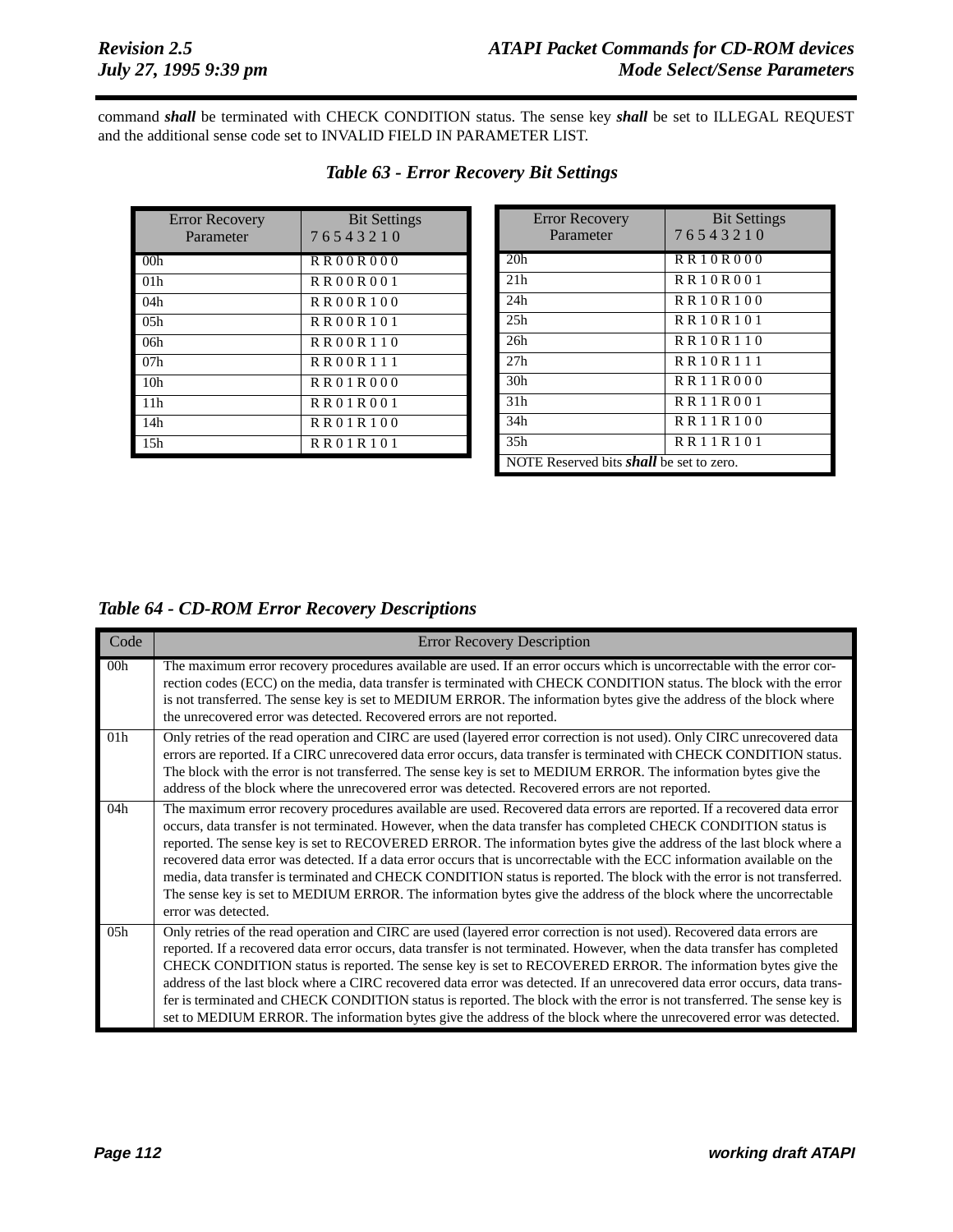|  |  |  |  | Table 64 - CD-ROM Error Recovery Descriptions |
|--|--|--|--|-----------------------------------------------|
|--|--|--|--|-----------------------------------------------|

| Code            | <b>Error Recovery Description</b>                                                                                                                                                                                                                                                                                                                                                                                                                                                                                                                                                                                                                                                                                                                                                                                                                                                                                                                                          |
|-----------------|----------------------------------------------------------------------------------------------------------------------------------------------------------------------------------------------------------------------------------------------------------------------------------------------------------------------------------------------------------------------------------------------------------------------------------------------------------------------------------------------------------------------------------------------------------------------------------------------------------------------------------------------------------------------------------------------------------------------------------------------------------------------------------------------------------------------------------------------------------------------------------------------------------------------------------------------------------------------------|
| 06h             | The maximum error recovery procedures are used. Recovered data errors are reported. If a recovered data error occurs data<br>transfer is terminated and CHECK CONDITION status is reported. The block with the recovered error is not transferred.<br>The sense key is set to RECOVERED ERROR. The information bytes give the address of the block where the recovered<br>data error was detected. If a data error occurs that is uncorrectable with the ECC information on the medium, data transfer<br>is terminated with CHECK CONDITION status. The block with the error is not transferred. The sense key is set to<br>MEDIUM ERROR. The information bytes give the address of the block where the uncorrectable error was detected.                                                                                                                                                                                                                                  |
| 07h             | Only retries of the read operation are used (layered error correction is not used) and CIRC recovered data errors are<br>reported. If a CIRC recovered data error occurs, data transfer is terminated with CHECK CONDITION status. The block<br>with the recovered error is not transferred. The sense key is set to RECOVERED ERROR. The information bytes give the<br>address of the block where the recovered data error was detected. If a CIRC unrecovered data error occurs, data transfer is<br>terminated with CHECK CONDITION status. The block with the error is not transferred. The sense key is set to<br>MEDIUM ERROR. The information bytes give the address of the block where the unrecovered error was detected.                                                                                                                                                                                                                                         |
| 10 <sub>h</sub> | If data transfer can be maintained, the maximum error recovery procedures available are used. ( $RC = 1$ .) If an error occurs<br>which is uncorrectable with the error correction codes (ECC) on the media, or is uncorrectable in time to maintain data<br>transfer, the data transfer is not terminated. However, when the data transfer has completed, CHECK CONDITION status<br>is reported. The sense key is set to MEDIUM ERROR. The information bytes give the address of the block where the first<br>unrecovered error was detected. Recovered errors are not reported.                                                                                                                                                                                                                                                                                                                                                                                          |
| 11 <sub>h</sub> | If data transfer can be maintained, retries of the read operation and CIRC are used (layered error correction is not used).<br>$(RC = 1.)$ Only CIRC unrecovered data errors are reported. If a CIRC unrecovered data error occurs, data transfer is not<br>terminated. However, when the data transfer has completed, CHECK CONDITION status is reported. The sense key is set<br>to MEDIUM ERROR. The information bytes give the address of the block where the first unrecovered error was detected.<br>Recovered errors are not reported.                                                                                                                                                                                                                                                                                                                                                                                                                              |
| 14h             | If data transfer can be maintained, the maximum error recovery procedures available are used. $(RC = 1)$ . Recovered data<br>errors are reported. If a recovered data error occurs, data transfer is not terminated. However, when the data transfer has<br>completed, CHECK CONDITION status is reported. The sense key is set to RECOVERED ERROR. The information<br>bytes give the address of the block where a recovered data error was detected. If an data error occurs that is uncorrectable<br>with the ECC information available on the media, or is uncorrectable in time to maintain data transfer, the data transfer is<br>not terminated. However, when the data transfer has completed CHECK CONDITION, status is reported. The sense key is<br>set to MEDIUM ERROR. The information bytes give the address of the block where the first uncorrectable error was<br>detected. Reporting unrecovered errors takes precedence over reporting recovered errors. |
| 15 <sub>h</sub> | If data transfer can be maintained, retries of the read operation and CIRC are used (layered error correction is not used).<br>(RC = 1.) Recovered data errors are reported. If a recovered data error occurs, data transfer is not terminated. However,<br>when the data transfer has completed CHECK CONDITION status is reported. The sense key is set to RECOVERED<br>ERROR. The information bytes give the address of the block where a CIRC recovered data error was detected. If an unre-<br>covered data error occurs, data transfer is not terminated. However, when the data transfer has completed CHECK CON-<br>DITION status is reported. The sense key is set to MEDIUM ERROR. The information bytes give the address of the block<br>where the first unrecovered error was detected. Reporting unrecovered errors takes precedence over reporting recovered<br>errors.                                                                                      |
| 20h             | The maximum error recovery procedures available are used. If an error occurs which is uncorrectable with the error cor-<br>rection codes (ECC) on the media, data transfer is terminated with CHECK CONDITION status. The block with the error<br>is transferred. The sense key is set to MEDIUM ERROR. The information bytes give the address of the block where the<br>unrecovered error was detected. Recovered errors are not reported.                                                                                                                                                                                                                                                                                                                                                                                                                                                                                                                                |
| 21h             | Only retries of the read operation and CIRC are used (layered error correction is not used). Only CIRC unrecovered data<br>errors are reported. If a CIRC unrecovered data error occurs data transfer is terminated with CHECK CONDITION status.<br>The block with the error is transferred. The sense key is set to MEDIUM ERROR. The information bytes give the address<br>of the block where the unrecovered error was detected. Recovered errors are not reported.                                                                                                                                                                                                                                                                                                                                                                                                                                                                                                     |
| 24h             | The maximum error recovery procedures available are used. Recovered data errors are reported. If a recovered data error<br>occurs data transfer is not terminated. However, when the data transfer has completed, CHECK CONDITION status is<br>reported. The sense key is set to RECOVERED ERROR. The information bytes give the address of the last block where a<br>recovered data error was detected. If a data error occurs that is uncorrectable with the ECC information available on the<br>media data transfer is terminated and CHECK CONDITION status is reported. The block with the error is transferred. The<br>sense key is set to MEDIUM ERROR. The information bytes give the address of the block where the uncorrectable error<br>was detected.                                                                                                                                                                                                          |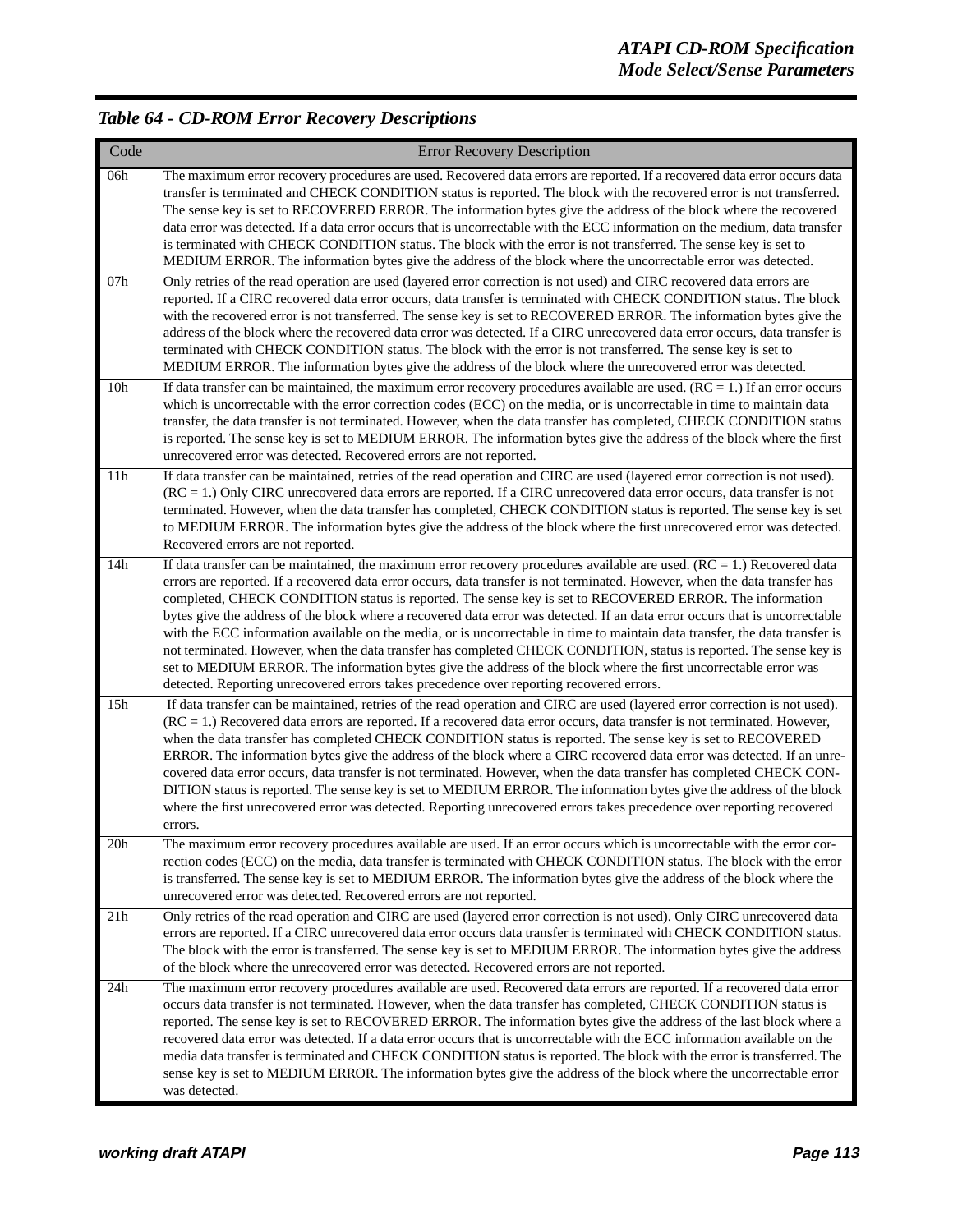## *Table 64 - CD-ROM Error Recovery Descriptions*

| Code            | <b>Error Recovery Description</b>                                                                                                                                                                                                                                                                                                                                                                                                                                                                                                                                                                                                                                                                                                               |
|-----------------|-------------------------------------------------------------------------------------------------------------------------------------------------------------------------------------------------------------------------------------------------------------------------------------------------------------------------------------------------------------------------------------------------------------------------------------------------------------------------------------------------------------------------------------------------------------------------------------------------------------------------------------------------------------------------------------------------------------------------------------------------|
| 25h             | Only retries of the read operation and CIRC are used (layered error correction is not used). Recovered data errors are<br>reported. If a recovered data error occurs, data transfer is not terminated. However, when the data transfer has completed,<br>CHECK CONDITION status is reported. The sense key is set to RECOVERED ERROR. The information bytes give the<br>address of the last block where a CIRC recovered data error was detected. If an unrecovered data error occurs, data trans-<br>fer is terminated and CHECK CONDITION status is reported. The block with the error is transferred. The sense key is set<br>to MEDIUM ERROR. The information bytes give the address of the block where the unrecovered error was detected. |
| 26h             | The maximum error recovery procedures are used. Recovered data errors are reported. If a recovered data error occurs,<br>data transfer is terminated and CHECK CONDITION status is reported. The block with the recovered error is transferred.<br>The sense key is set to RECOVERED ERROR. The information bytes give the address of the block where the recovered<br>data error was detected. If a data error occurs that is uncorrectable with the ECC information on the media, data transfer is<br>terminated with CHECK CONDITION status. The block with the error is transferred. The sense key is set to MEDIUM<br>ERROR. The information bytes give the address of the block where the uncorrectable error was detected.               |
| 27h             | Only retries of the read operation are used (layered error correction is not used). CIRC recovered data errors are reported.<br>If a CIRC recovered data error occurs, data transfer is terminated with CHECK CONDITION status. The block with the<br>recovered error is transferred. The sense key is set to RECOVERED ERROR. The information bytes give the address of<br>the block where the recovered data error was detected. If a CIRC unrecovered data error occurs, data transfer is terminated<br>with CHECK CONDITION status. The block with the error is transferred. The sense key is set to MEDIUM ERROR. The<br>information bytes give the address of the block where the unrecovered error was detected.                         |
| 30 <sub>h</sub> | Same as code 10H.                                                                                                                                                                                                                                                                                                                                                                                                                                                                                                                                                                                                                                                                                                                               |
| 31h             | Same as code 11H.                                                                                                                                                                                                                                                                                                                                                                                                                                                                                                                                                                                                                                                                                                                               |
| 34h             | Same as code 14H.                                                                                                                                                                                                                                                                                                                                                                                                                                                                                                                                                                                                                                                                                                                               |
| 35h             | Same as code 15H.                                                                                                                                                                                                                                                                                                                                                                                                                                                                                                                                                                                                                                                                                                                               |

The Read Retry Count field specifies the number of times that the controller *shall* attempt its read recovery algorithm.

A CIRC Recovered Data Error is defined as a block for which the CIRC based error correction algorithm was unsuccessful for a read attempt, but on a subsequent read operation no error was reported. The number of subsequent read operations is limited to the read retry count. Layered error correction was not used.

A CIRC Unrecovered Data Error is defined as a block for which the CIRC based error correction algorithm was unsuccessful on all read attempts up to the read retry count. Layered error correction was not used.

An L-EC Recovered Data Error is defined as a block for which the CIRC based error correction algorithm was unsuccessful, but the layered error correction was able to correct the block within the read retry count.

An L-EC Uncorrectable Data Error is defined as a block which could not be corrected by layered error correction within the read retry count.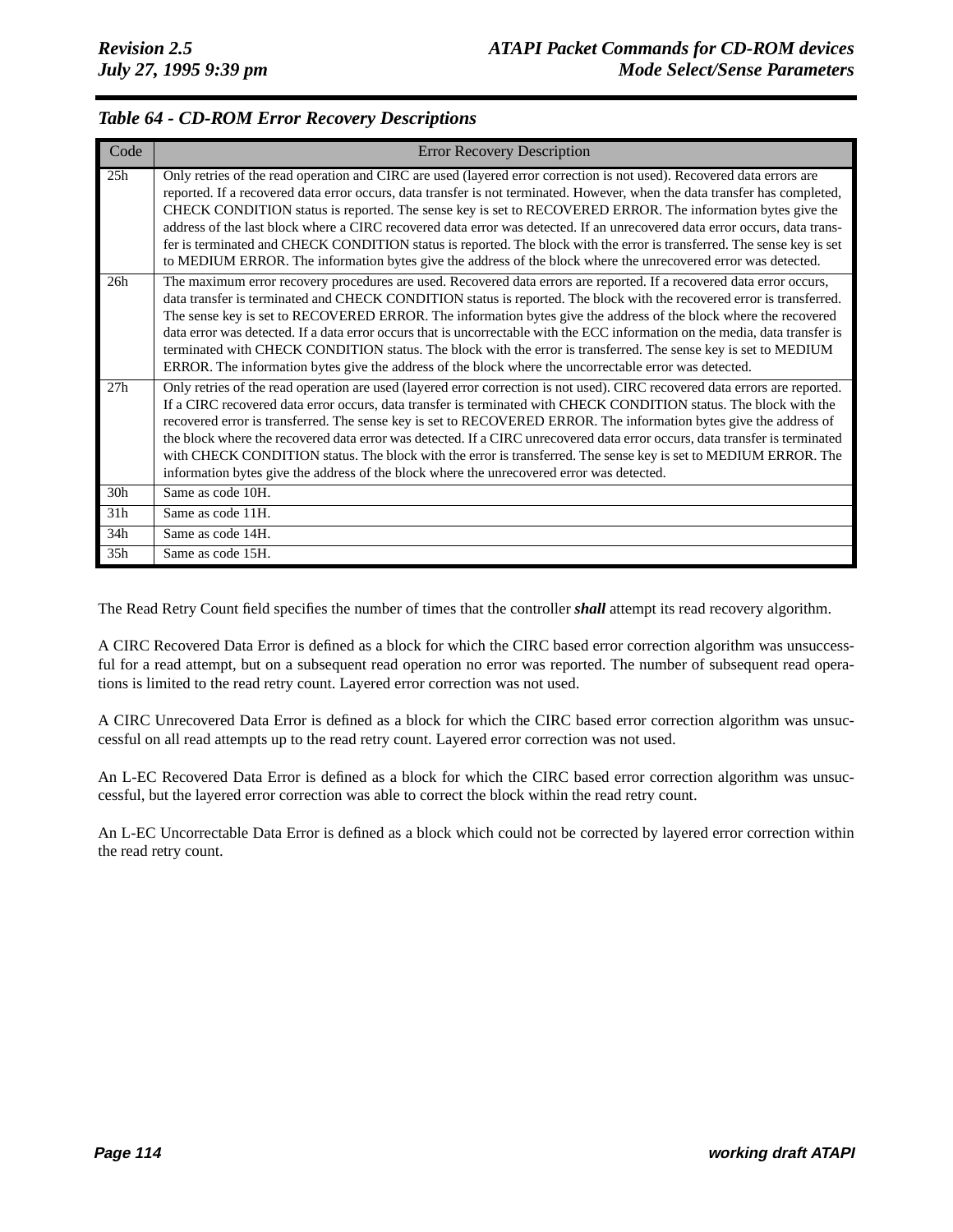## *10.8.6.4 CD-ROM Capabilities and Mechanical Status Page*

The Capabilities Page is read only and may not be set with Mode Select.

| Bit<br><b>Byte</b>      | 7                                                             | 6                      | 5                 | $\overline{4}$                              | 3                                            | $\overline{2}$                                        | 1                                          | $\mathbf{0}$                                |
|-------------------------|---------------------------------------------------------------|------------------------|-------------------|---------------------------------------------|----------------------------------------------|-------------------------------------------------------|--------------------------------------------|---------------------------------------------|
| $\overline{0}$          | PS<br>(Optional)<br>Default 0                                 | Reserved               |                   |                                             | Page Code (2Ah)                              |                                                       |                                            |                                             |
| $\mathbf{1}$            |                                                               |                        | Page Length (16h) |                                             |                                              |                                                       |                                            |                                             |
| $\overline{2}$          |                                                               |                        |                   |                                             | Reserved                                     |                                                       |                                            |                                             |
| 3                       |                                                               |                        |                   |                                             | Reserved                                     |                                                       |                                            |                                             |
| $4 - 7$<br>32 bit field | Reserved                                                      | Multi<br>Session       | Mode 2<br>Form 2  | Mode 2<br>Form 1                            | Digital<br>Port(2)                           | Digital<br>Port(1)                                    | Composite                                  | AudioPlay                                   |
| of Capabil-<br>ity bits | Reserved                                                      | $\overline{UPC}$       | <b>ISRC</b>       | C <sub>2</sub> Pointers<br>are<br>supported | $R-W$<br>De-inter-<br>leaved<br>& corrected  | $R-W$<br>Supported                                    | $CD-DA$<br>Stream is<br>Accurate           | CD <sub>DA</sub><br>Commands<br>Supported   |
|                         |                                                               | Loading Mechanism Type |                   | Reserved                                    | Eject<br>(Individ-<br>ual or Car-<br>tridge) | Prevent<br>Jumper                                     | Lock<br><b>State</b>                       | Lock                                        |
|                         |                                                               |                        | Reserved          |                                             |                                              | Supports<br>Disc<br>Present<br>Reporting<br>(Changer) | Separate<br>Channel<br>Mute Sup-<br>ported | Separate<br>volume<br>levels per<br>channel |
| 8                       | <b>MSB</b>                                                    |                        |                   |                                             | Maximum Speed Supported (in KBps)            |                                                       |                                            |                                             |
| $\overline{9}$          |                                                               |                        |                   |                                             |                                              |                                                       |                                            | <b>LSB</b>                                  |
| 10                      |                                                               |                        |                   |                                             | Reserved                                     |                                                       |                                            |                                             |
| 11                      |                                                               |                        |                   | Number of Volume Levels Supported           |                                              |                                                       |                                            |                                             |
| 12                      | MSB                                                           |                        |                   |                                             | Buffer Size supported by Drive (in KBytes)   |                                                       |                                            |                                             |
| 13                      |                                                               |                        |                   |                                             |                                              |                                                       |                                            | <b>LSB</b>                                  |
| 14                      | <b>MSB</b>                                                    |                        |                   |                                             | Current Speed Selected (in KBps)             |                                                       |                                            |                                             |
| $\overline{15}$         |                                                               |                        |                   |                                             |                                              |                                                       |                                            | <b>LSB</b>                                  |
| 16                      | Reserved                                                      |                        |                   |                                             |                                              |                                                       |                                            |                                             |
| $\overline{17}$         | Reserved<br>Length<br><b>LSBF</b><br><b>RCK</b><br><b>BCK</b> |                        |                   |                                             | Reserved                                     |                                                       |                                            |                                             |
| 18                      | Reserved                                                      |                        |                   |                                             |                                              |                                                       |                                            |                                             |
| $\overline{19}$         | Reserved                                                      |                        |                   |                                             |                                              |                                                       |                                            |                                             |

*Table 65 - CD-ROM Capabilities and Mechanical Status Page Format*

The individual capabilities of the drive are specified by bytes 4 through 7. Each of the bits indicate if that specific capability is supported. A value of zero indicates that the capability is NOT supported; a value of one indicates the capability IS supported.

| Bit 0 | Audio Play | The drive is capable of Audio Play operation. This also indicates that the drive<br>is capable of overlapping Play and other commands such as reading of the<br>Sub-channel information. |
|-------|------------|------------------------------------------------------------------------------------------------------------------------------------------------------------------------------------------|
| Bit 1 | Composite  | The drive is capable of delivering a composite Audio and Video data stream.                                                                                                              |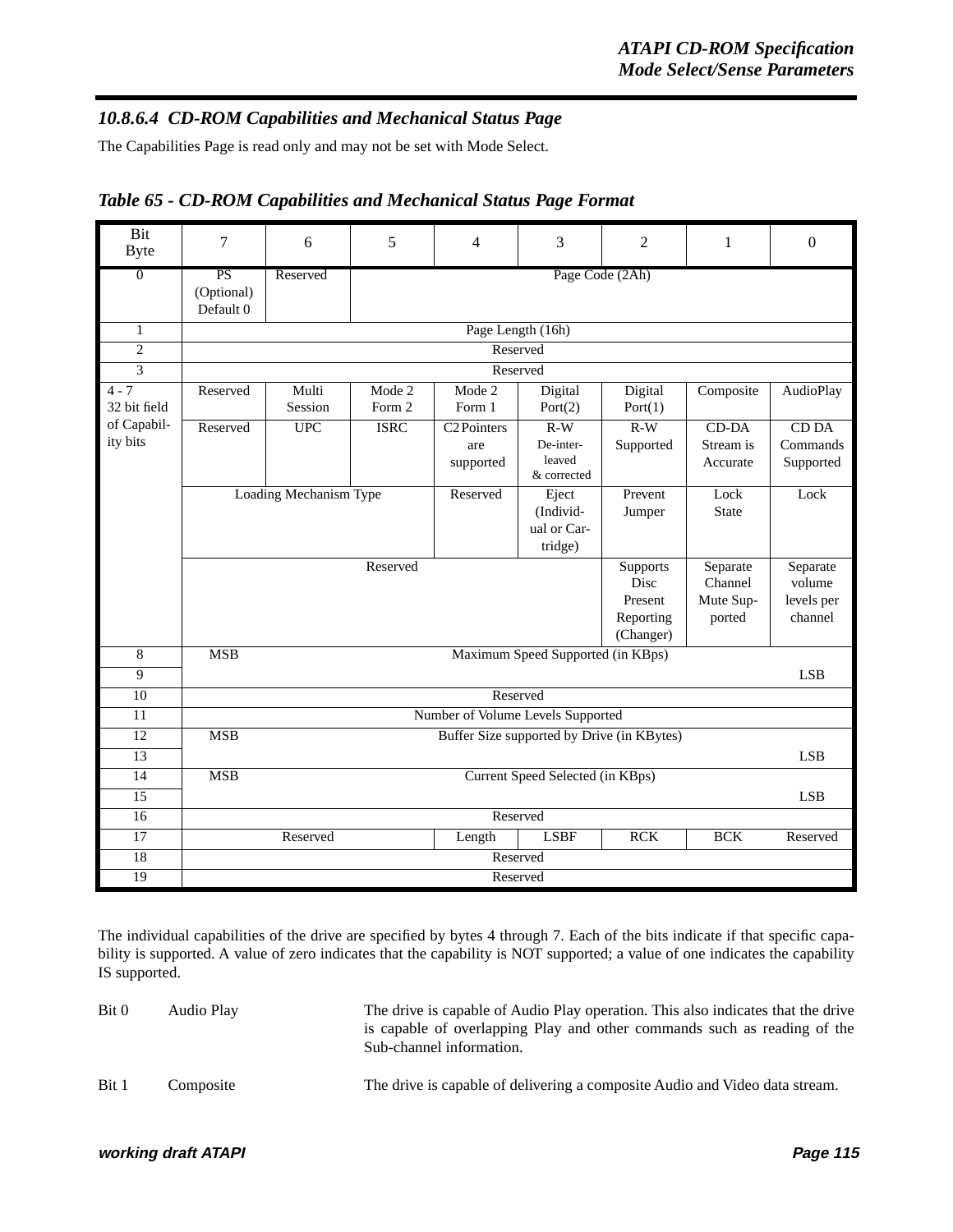## *Revision 2.5 ATAPI Packet Commands for CD-ROM devices Mode Select/Sense Parameters*

| Bit 2          | Digital Port(1)                    | The drive supports digital output (IEC958) on port 1                                                                                                                                                                                                                                                                                                                                                                                                                                                                                                                   |
|----------------|------------------------------------|------------------------------------------------------------------------------------------------------------------------------------------------------------------------------------------------------------------------------------------------------------------------------------------------------------------------------------------------------------------------------------------------------------------------------------------------------------------------------------------------------------------------------------------------------------------------|
| Bit 3          | Digital Port $(2)$                 | The drive supports digital output (IEC958) on port 2                                                                                                                                                                                                                                                                                                                                                                                                                                                                                                                   |
| Bit 4          | Mode 2 Form 1                      | The drive is capable of reading sectors in Mode 2 Form 1 (XA) format.                                                                                                                                                                                                                                                                                                                                                                                                                                                                                                  |
| Bit 5<br>Bit 6 | Mode 2 Form 2<br>Multi Session     | The drive is capable of reading sectors in Mode 2 Form 2 format.<br>The drive is capable of reading multiple session or Photo-CD discs.                                                                                                                                                                                                                                                                                                                                                                                                                                |
| Bit 8          | <b>CD-DA Commands</b><br>Supported | Red Book audio can be read using the READ-CD command.                                                                                                                                                                                                                                                                                                                                                                                                                                                                                                                  |
| Bit 9          | CD-DA Stream is Accurate           | This bit indicates that the drive supports an advanced feature that allows it to<br>return to an audio location without losing place to continue the READ CD-<br>DA command.<br>The drive is incapable of accurately restarting the CD-DA read opera-<br>$\boldsymbol{0}$<br>tion, and a BUFFER OVERFLOW error shall be reported whenever a<br>loss of streaming occurs. This error will be fatal and the command will<br>have to be repeated from the beginning.<br>The drive can continue from a loss of streaming condition and no error<br>1<br>will be generated. |
| Bit 10         | R-W Supported                      | The commands that return Sub-channel data can return the combined R-W in-<br>formation.                                                                                                                                                                                                                                                                                                                                                                                                                                                                                |
| Bit 11         | R-W De-interleaved &<br>Corrected  | This indicates that the R-W sub-channel data will be returned de-interleaved<br>and error corrected.                                                                                                                                                                                                                                                                                                                                                                                                                                                                   |
| Bit 12         | C2 Pointers are Supported          | This indicates that the drive supports the C2 Error Pointers. This also indi-<br>cates that the drive is capable of returning the C2 Error Pointers and C2 Block<br>Error flags in the READ CD command.                                                                                                                                                                                                                                                                                                                                                                |
| Bit 13         | <b>ISRC</b>                        | The drive can return the International Standard Recording Code Information.                                                                                                                                                                                                                                                                                                                                                                                                                                                                                            |
| Bit 14         | <b>UPC</b>                         | The drive can return the Media Catalog Number (UPC)                                                                                                                                                                                                                                                                                                                                                                                                                                                                                                                    |
| <b>Bit 16</b>  | Lock                               | The PREVENT/ALLOW command is capable of actually locking the media<br>into the drive.                                                                                                                                                                                                                                                                                                                                                                                                                                                                                  |
| <b>Bit 17</b>  | <b>Lock State</b>                  | This indicates the current state of the drive.<br>The drive is currently in the allow (Unlocked) state. Media may be in-<br>$\theta$<br>serted or ejected.<br>The drive is currently in the prevent (Locked) state. Media loaded in<br>1<br>the drive may not be removed via a soft or hard eject. If the drive is<br>empty, media may not be inserted if the Prevent Jumper is not present.<br>If the jumper is present, then media may be inserted.                                                                                                                  |
| Bit 18         | Prevent Jumper                     | This indicates the state of the (Optional) Prevent/Allow Jumper.<br>Jumper is present. Drive will power up to the allow state. Locking the<br>0<br>drive with the Prevent/Allow Command shall NOT prevent the inser-<br>tion of media.<br>Jumper is not present. Drive will power up to the Prevent State<br>1<br>(Locked). The drive will not accept new media or allow the ejection of<br>media already loaded until an allow command is issued.                                                                                                                     |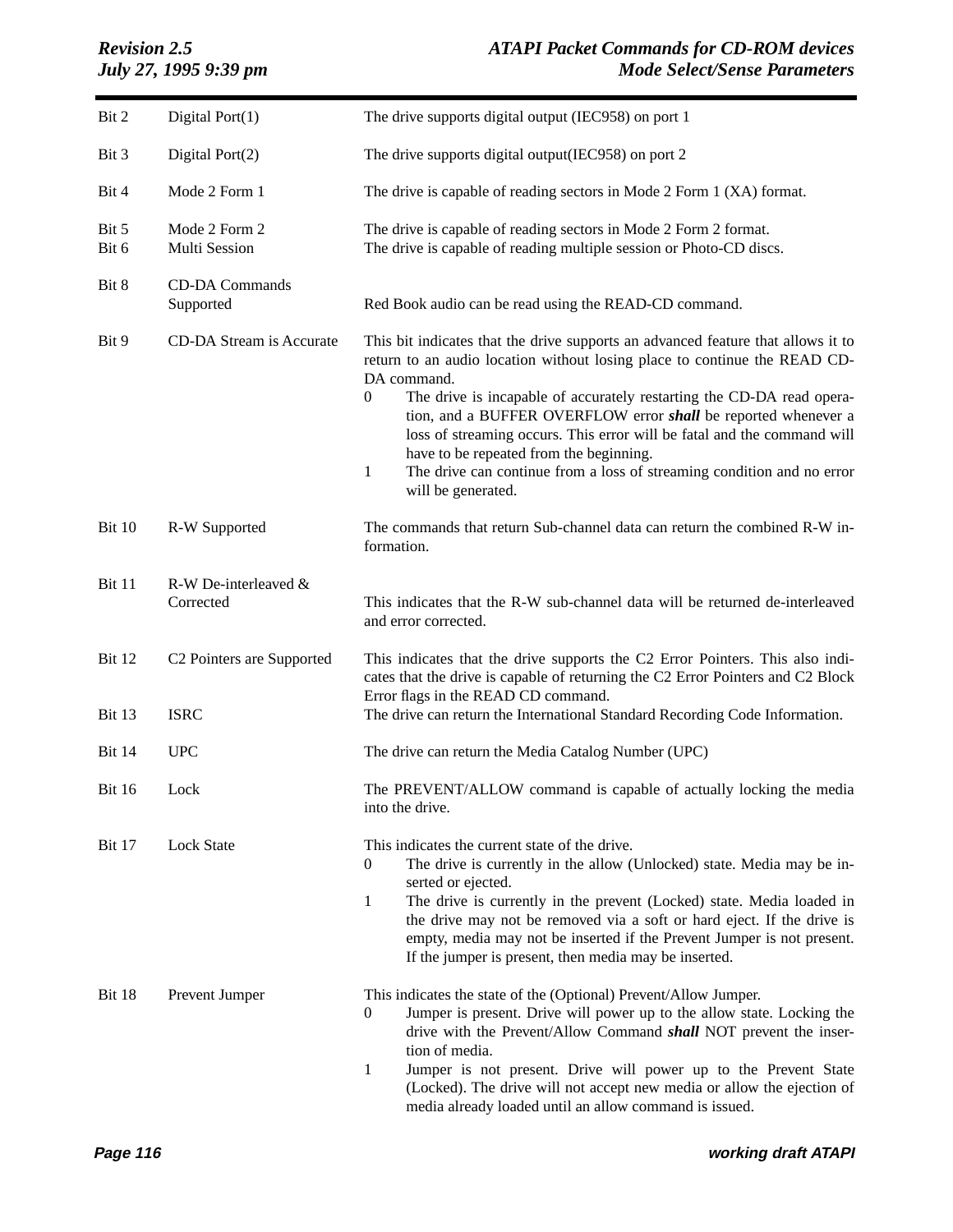| <b>Bit 19</b> | Eject Command                    | The drive can eject the disc via the normal START/STOP command with the<br>LoEj bit set. If the mechanism is a Changer that uses a Cartridge, then this bit<br>indicates that the Cartridge can be ejected.                                                                                                                                                                                                                                                                                                                                                                                    |
|---------------|----------------------------------|------------------------------------------------------------------------------------------------------------------------------------------------------------------------------------------------------------------------------------------------------------------------------------------------------------------------------------------------------------------------------------------------------------------------------------------------------------------------------------------------------------------------------------------------------------------------------------------------|
|               | Bit 23-21 Loading Mechanism Type | This field specifies the type of disc loading the drive supports.<br>22 21<br>23<br>$\overline{0}$<br>$\overline{0}$<br>Caddy type loading mechanism<br>0<br>$\overline{0}$<br>Tray type loading mechanism<br>$\overline{0}$<br>-1<br>Pop-up type loading mechanism<br>$\overline{0}$<br>-1<br>$\theta$<br>Reserved<br>$\Omega$<br>$\overline{1}$<br>1<br>Changer with individually changeable discs<br>$\mathbf{1}$<br>$\overline{0}$<br>$\bf{0}$<br>Changer using a Cartridge Mechanism<br>$\overline{0}$<br>1<br>-1<br>Reserved<br>1<br>1<br>$\theta$<br>$\mathbf{1}$<br>Reserved<br>1<br>1 |
| <b>Bit 24</b> | Separate Volume Levels           | The audio level for each channel can be controlled independently.                                                                                                                                                                                                                                                                                                                                                                                                                                                                                                                              |
| Bit 25        | Separate Channel Mute            | The mute capability for each channel can be controlled independently.                                                                                                                                                                                                                                                                                                                                                                                                                                                                                                                          |
| Bit $26$      | Supports Disc Present (SDP)      | This bit indicates that the Device contains an embedded changer, and that af-<br>ter a reset condition or if a cartridge is changed, it can report the exact con-<br>tents of the slots. The response to the MECHANISM STATUS command will<br>contain valid Disc is Present status information for all slots.                                                                                                                                                                                                                                                                                  |

The Maximum Speed Supported field indicates the actual maximum data rate that the drive supports. This value is returned as the number of kilobytes per/second (Speed/1000) that the data is read from the drive.

| Speed                       | Data Rate         |
|-----------------------------|-------------------|
| $\overline{X}$ <sup>1</sup> | 176 KBytes/second |
| X <sub>2</sub>              | 353 KBytes/second |
| X2.2                        | 387 KBytes/second |
| X <sub>3</sub>              | 528 KBytes/second |
| X4                          | 706 KBytes/second |
| X8                          | 1.4 MBytes/second |
| X16                         | 2.8 MBytes/second |

*Table 66 - Example Data Rates*

Note that these are the raw data rates and do not reflect any overhead resulting from headers, error correction data, etc. It is also important to understand that the reported data rate is a theoretical maximum and the actual data rates to the host will be lower.

The Number of Volume Levels Supported field returns the number of discrete levels. If the drive only supports turning audio on and off, the Number of Volume Levels field *shall* be set to 2.

The Buffer Size Supported field returns the number of bytes of buffer dedicated to the data stream returned to the Host Computer. This value is returned in Kbytes (Size/1024). If the drive does not have a buffer cache, the value returned *shall* be zero.

The Current Speed Selected field indicates the actual data rate that the drive is currently using. This value is returned as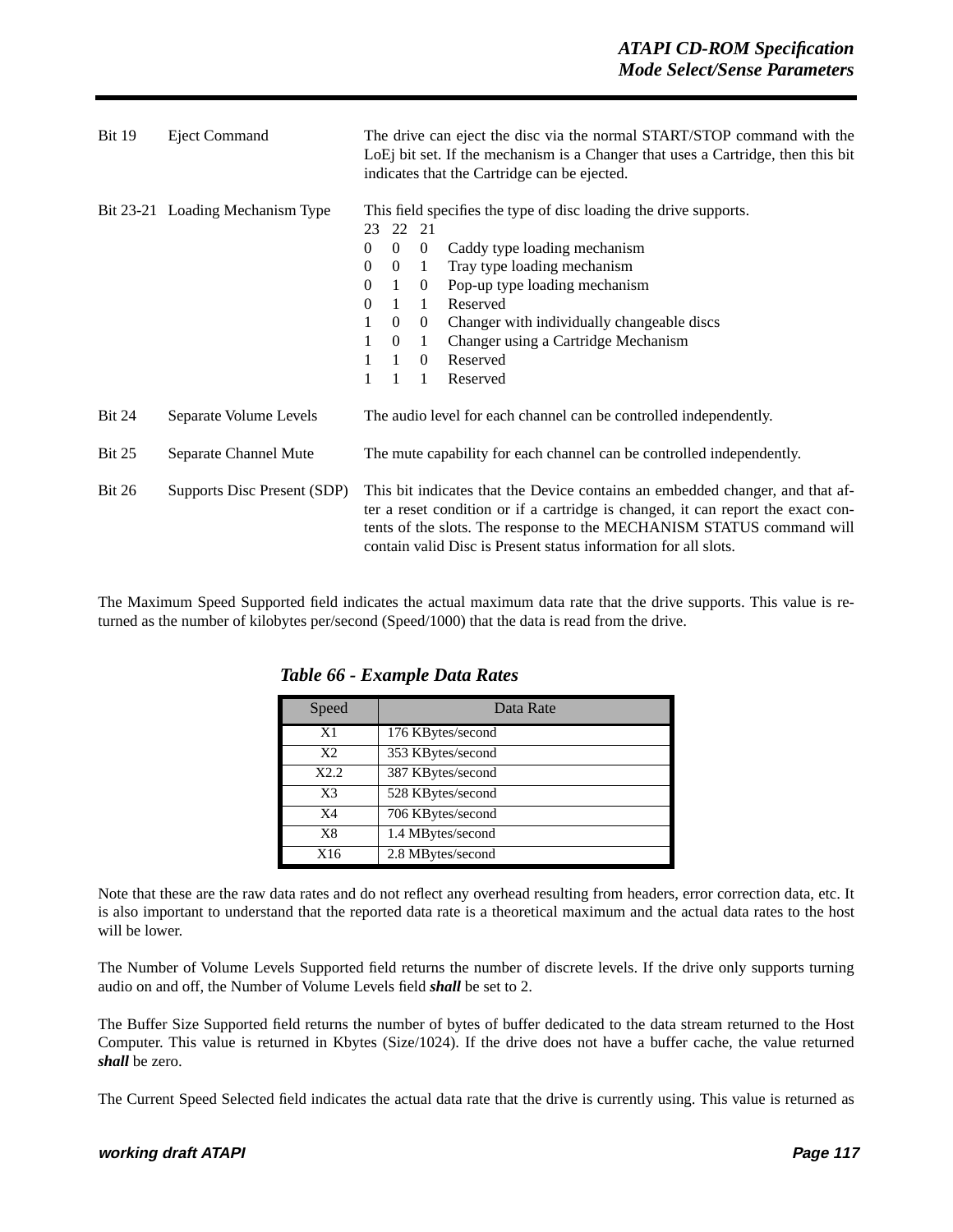the number of kilobytes per/second (Speed/1000) that the data is read from the drive.

Byte 17 is used to describe the format of the drives digital output.

| Bit 1          | <b>BCKF</b> | Set if data valid on the falling edge of the BCK signal. Clear if data valid on<br>the rising edge of the BCK signal |  |  |  |  |
|----------------|-------------|----------------------------------------------------------------------------------------------------------------------|--|--|--|--|
| Bit 2          | <b>RCH</b>  | Set if HIGH on LRCK indicates left channel. Clear if HIGH on LRCK indi-<br>cates right channel.                      |  |  |  |  |
| Bit 3          | <b>LSBF</b> | Set if LSB first. Clear if MSB first.                                                                                |  |  |  |  |
| <b>Bit 4-5</b> | Length      | 00<br>32 BCKs<br>01<br>16 BCKs<br>24 BCKs<br>10<br>24 BCKs $(I2S)$<br>11                                             |  |  |  |  |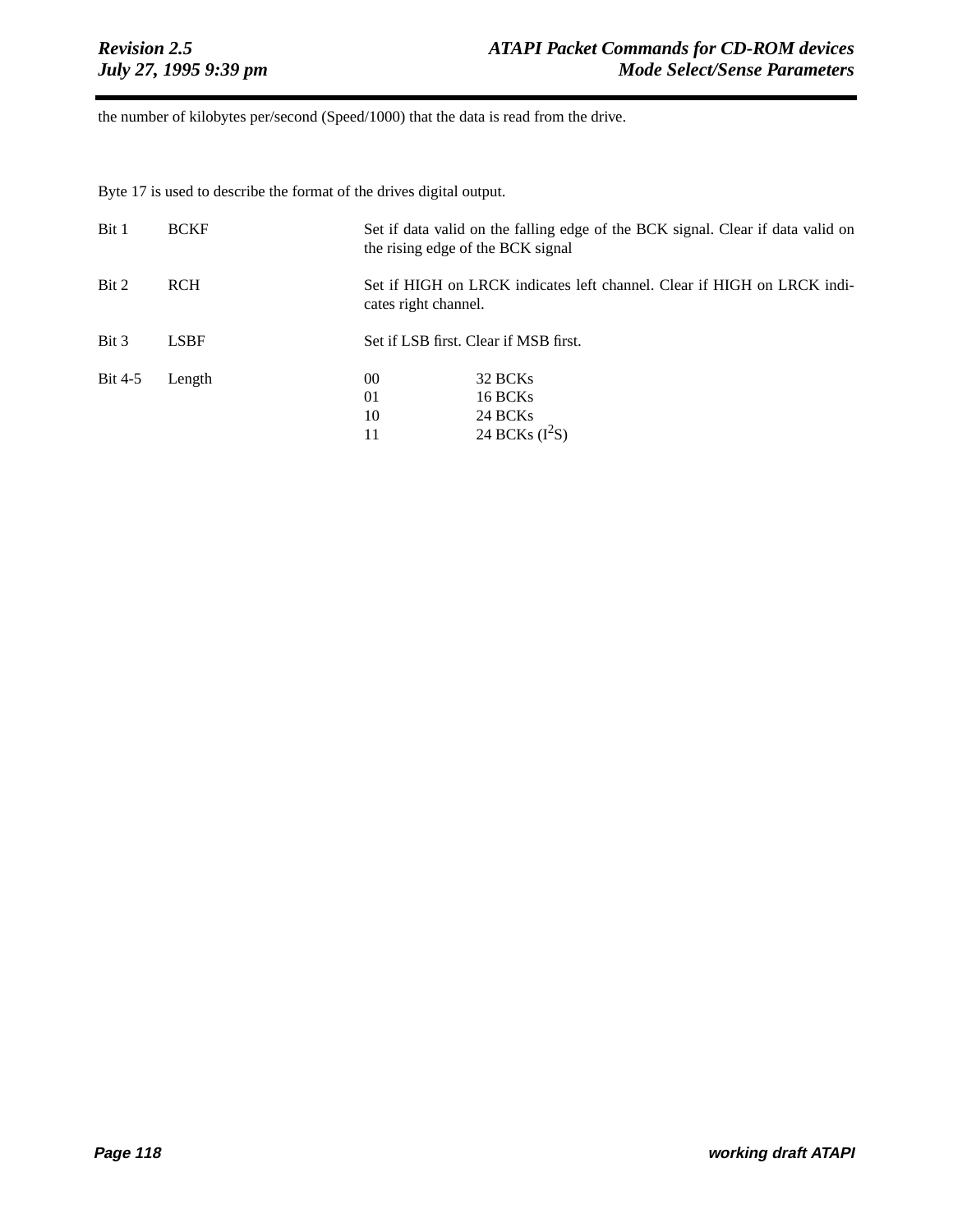## *10.8.7 PAUSE/RESUME Command*

The PAUSE/RESUME command requests that the device stop or start an audio play operation. This command is used with PLAY AUDIO commands that are currently executing.

| Bit<br><b>Byte</b> | 7 | 6        |  | $\overline{4}$ | 3                           | $\overline{c}$ |  | $\left( \right)$ |  |  |
|--------------------|---|----------|--|----------------|-----------------------------|----------------|--|------------------|--|--|
| $\overline{0}$     |   |          |  |                | <b>Operation Code (4Bh)</b> |                |  |                  |  |  |
| $\vert$ 1          |   |          |  |                | Reserved                    |                |  |                  |  |  |
| 2                  |   |          |  |                | Reserved                    |                |  |                  |  |  |
| $\overline{3}$     |   |          |  |                | Reserved                    |                |  |                  |  |  |
| $\overline{4}$     |   |          |  |                | Reserved                    |                |  |                  |  |  |
| 5                  |   |          |  |                | Reserved                    |                |  |                  |  |  |
| - 6                |   |          |  |                | Reserved                    |                |  |                  |  |  |
| $\overline{7}$     |   |          |  |                | Reserved                    |                |  |                  |  |  |
| 8                  |   |          |  |                | Reserved                    |                |  | Resume           |  |  |
| $\overline{9}$     |   | Reserved |  |                |                             |                |  |                  |  |  |
| 10                 |   |          |  |                | Reserved                    |                |  |                  |  |  |
| <sup>11</sup>      |   |          |  |                | Reserved                    |                |  |                  |  |  |

*Table 67 - PAUSE/RESUME Command*

A Resume bit of zero causes the drive to enter the hold track state with the audio output muted after the current block is played. A Resume bit of one causes the drive to release the pause/scan and begin play at the block following the last block played/scanned.

If an audio play operation cannot be resumed and the resume bit is one, the command is terminated with CHECK CON-DITION status. If the resume bit is zero and an audio play operation cannot be paused, (no audio play operation has been requested, or the requested audio play operation has been completed), the command is terminated with CHECK CONDITION status. See *"Figure 14 - Stop Play/Play Audio/Audio Scan/Pause/Resume Sequencing"* on page 188 for additional information.

It *shall not* be considered an error to request a PAUSE when a pause is already in effect or to request a RESUME when a play operation is in progress.

| Sense Key       | ASC.            | <b>ASCQ</b>     | Description of Error                                    |
|-----------------|-----------------|-----------------|---------------------------------------------------------|
| $\overline{05}$ | $\overline{20}$ |                 | <b>INVALID COMMAND OPERATION CODE</b>                   |
| 05              | 24              |                 | <b>INVALID FIELD IN COMMAND PACKET</b>                  |
| 06              | 28              |                 | NOT READY TO READY TRANSITION                           |
| 06              | 29              |                 | POWER ON, RESET OR BUS DEVICE RESET OCCURRED            |
| 02              | 04              | 00 <sup>2</sup> | <b>LOGICAL DRIVE NOT READY - CAUSE NOT REPORTABLE</b>   |
| 02              | 04              | 01              | LOGICAL DRIVE NOT READY - IN PROGRESS OF BECOMING READY |
| 02              | 04              | 02              | LOGICAL DRIVE NOT READY - INITIALIZING COMMAND REQUIRED |
| 02              | 04              | 03              | LOGICAL DRIVE NOT READY - MANUAL INTERVENTION REQUIRED  |
| 02              | 3A              |                 | <b>MEDIUM NOT PRESENT</b>                               |
| 0B              | B9              |                 | PLAY OPERATION ABORTED                                  |

*Table 68 - Recommended Sense Key, ASC and ASCQ for Pause/Resume Command Errors*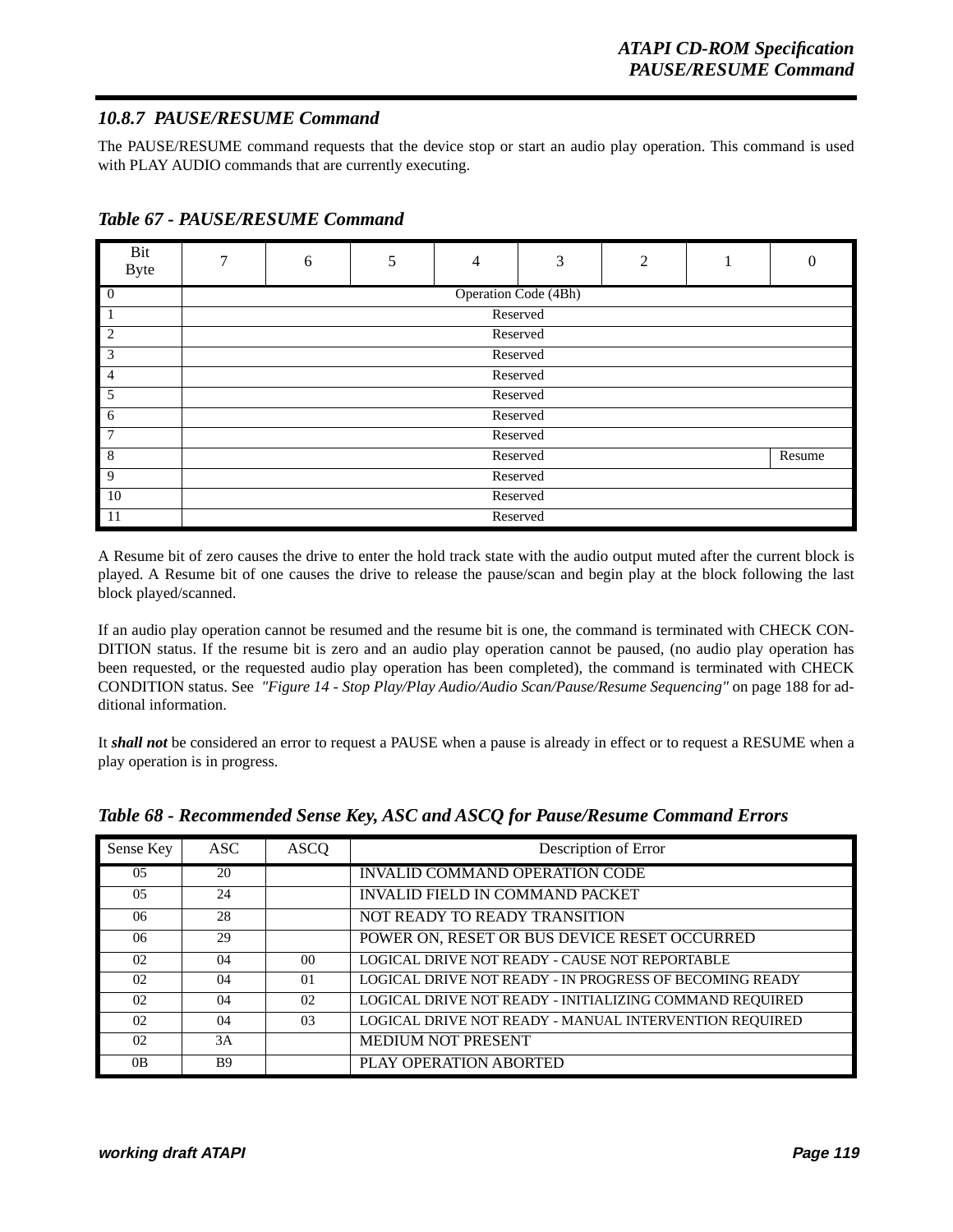Intentionally Left Blank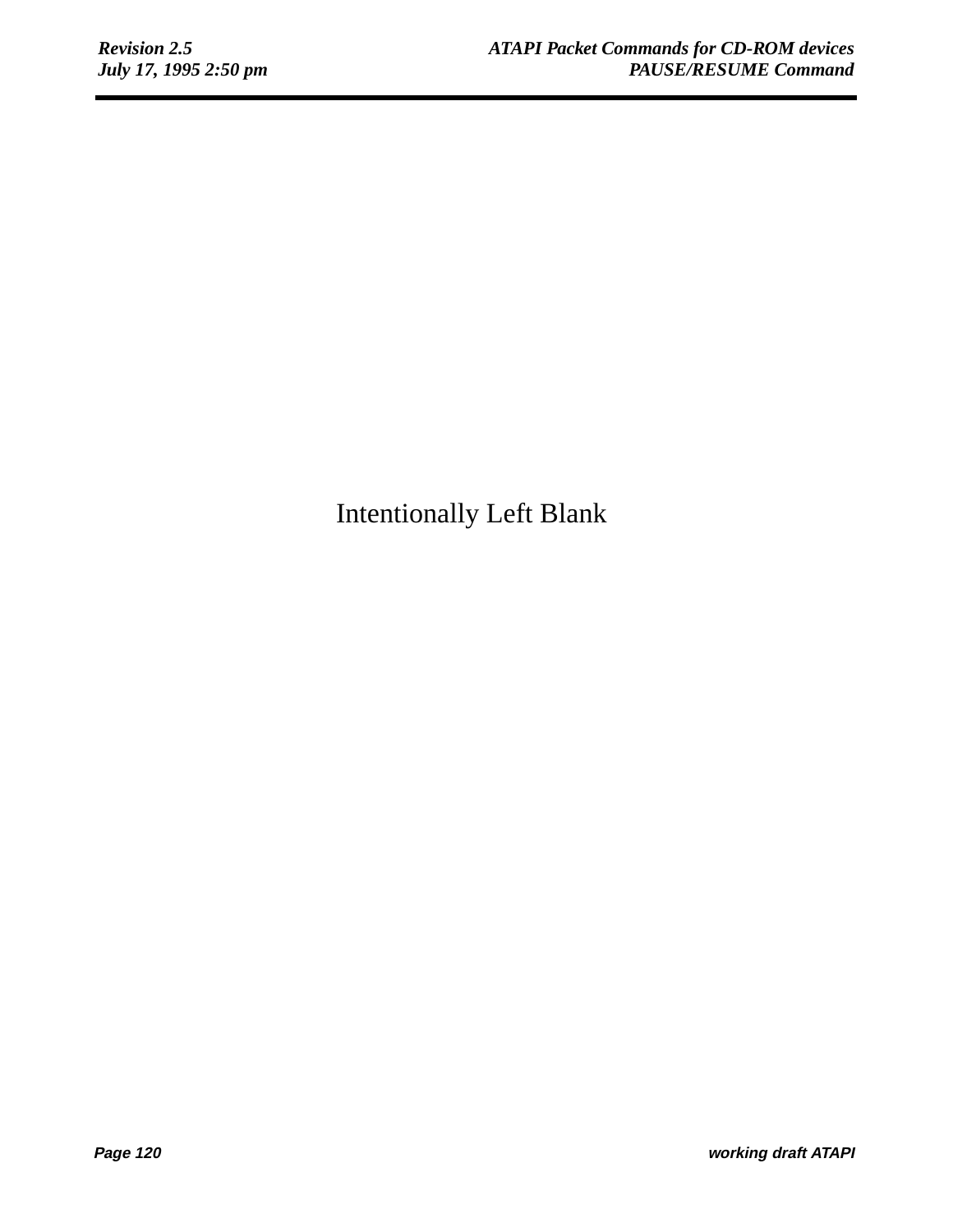## *10.8.8 PLAY AUDIO Command*

The PLAY AUDIO command requests that the ATAPI CD-ROM Drive begin an audio playback operation. The command function and the output of audio signals *shall* be as specified by the settings of the mode parameters, including the SOTC bit.

*Table 69 - PLAY AUDIO Command*

| Bit<br><b>Byte</b> | 7          | 6                                     | 5 | 4        | 3                      | 2 |  | $\boldsymbol{0}$ |  |
|--------------------|------------|---------------------------------------|---|----------|------------------------|---|--|------------------|--|
| $\overline{0}$     |            |                                       |   |          | Operation Code (45h)   |   |  |                  |  |
|                    |            |                                       |   | Reserved |                        |   |  |                  |  |
| $\overline{c}$     | <b>MSB</b> |                                       |   |          |                        |   |  |                  |  |
| 3                  |            | <b>Starting Logical Block Address</b> |   |          |                        |   |  |                  |  |
| $\overline{4}$     |            |                                       |   |          |                        |   |  |                  |  |
| 5                  |            |                                       |   |          |                        |   |  | <b>LSB</b>       |  |
| 6                  |            |                                       |   |          | Reserved               |   |  |                  |  |
| 7                  | <b>MSB</b> |                                       |   |          | <b>Transfer Length</b> |   |  |                  |  |
| $\,8\,$            |            | LSB                                   |   |          |                        |   |  |                  |  |
| 9                  |            | Reserved                              |   |          |                        |   |  |                  |  |
| 10                 |            | Reserved                              |   |          |                        |   |  |                  |  |
| 11                 |            |                                       |   |          | Reserved               |   |  |                  |  |

This command responds with immediate status, allowing overlapped commands. This command *shall* set the DSC bit upon command completion. See also *"10.4 Immediate Command Processing Considerations"* on page 88.

If any commands related to audio operations are implemented then the PLAY AUDIO (10) command *shall* be implemented to allow a method for the Host Computer to determine if audio operations are supported. An ATAPI CD-ROM Drive responding to a PLAY AUDIO (10) command that has a transfer length of zero with CHECK CONDITION status and setting the sense key to ILLEGAL REQUEST does not support audio play operations.

The Starting Logical Block Address field specifies the logical block at which the audio playback operation *shall* begin. PLAY AUDIO commands with a starting logical block address of FFFF FFFFh *shall* implement audio play from the current location of the optics. PLAY AUDIO commands with a starting LBA address of 0000 0000h shall begin the audio play operation at 00m 02s 00f.

The Transfer Length Field specifies the number of contiguous logical blocks that *shall* be played. A Transfer Length Field of zero indicates that no audio operation *shall* occur. This condition *shall not* be considered an error.

If the starting address is not found, if the address is not within an audio track, or if a not ready condition exists, the command *shall* be terminated with CHECK CONDITION status.

If the CD-ROM information type (data vs. audio) changes within the transfer length, the command *shall* be terminated with a CHECK CONDITION and the sense key *shall* be set to ILLEGAL REQUEST and the additional sense code set to END OF USER AREA ENCOUNTERED ON THIS TRACK.

If the logical block address requested is not within an audio track, the command *shall* be terminated with CHECK CON-DITION status. The sense key *shall* be set to ILLEGAL REQUEST and the additional sense code set to ILLEGAL MODE FOR THIS TRACK.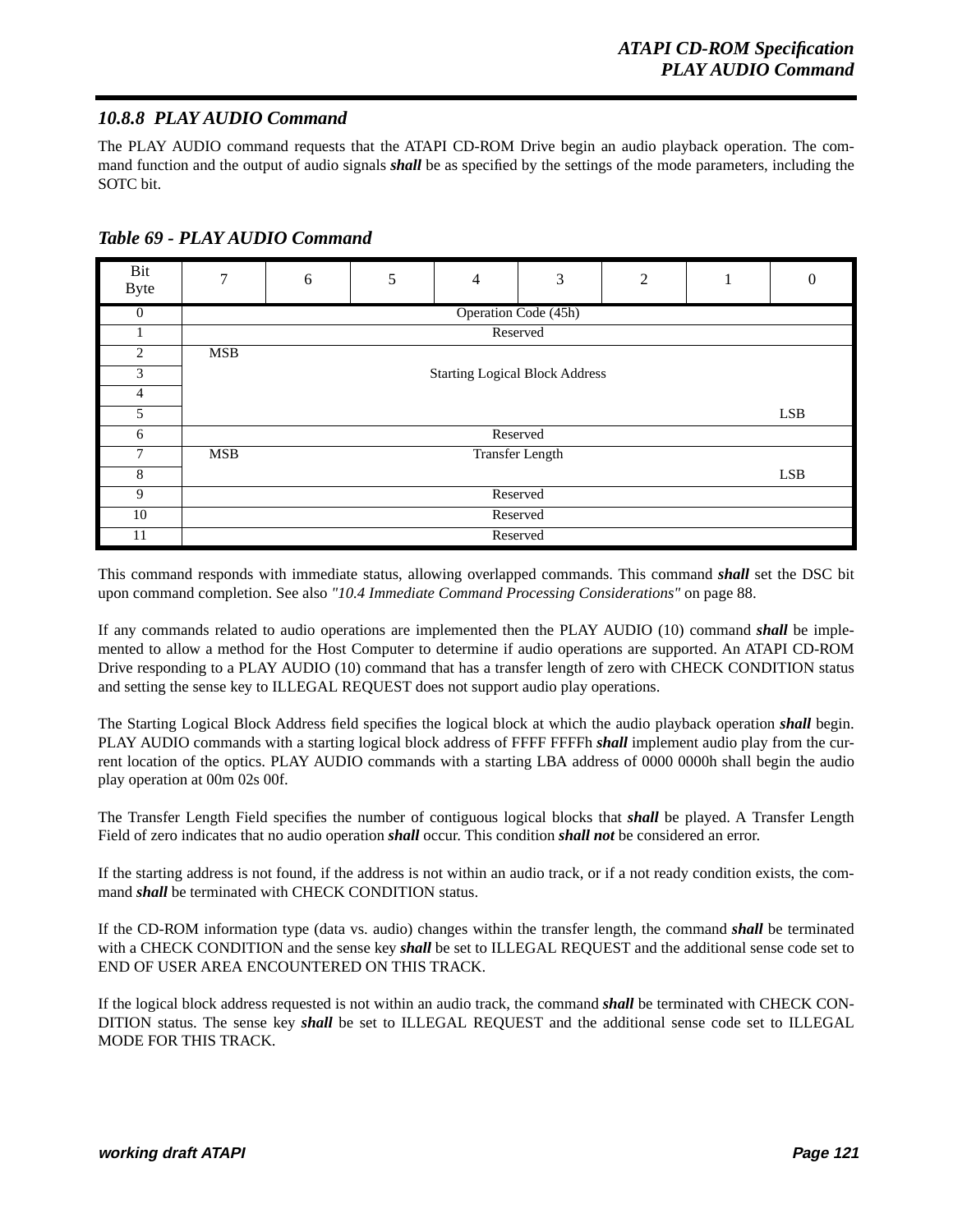| Sense Key | <b>ASC</b>      | <b>ASCQ</b>     | Description of Error                                    |
|-----------|-----------------|-----------------|---------------------------------------------------------|
| 05        | $\overline{20}$ |                 | <b>INVALID COMMAND OPERATION CODE</b>                   |
| 05        | 24              |                 | <b>INVALID FIELD IN COMMAND PACKET</b>                  |
| 06        | 28              |                 | NOT READY TO READY TRANSITION                           |
| 06        | 29              |                 | POWER ON, RESET OR BUS DEVICE RESET OCCURRED            |
| 02        | 04              | 0 <sup>0</sup>  | <b>LOGICAL DRIVE NOT READY - CAUSE NOT REPORTABLE</b>   |
| 02        | 04              | 01              | LOGICAL DRIVE NOT READY - IN PROGRESS OF BECOMING READY |
| 02        | 04              | 02              | LOGICAL DRIVE NOT READY - INITIALIZING COMMAND REQUIRED |
| 02        | 04              | 03              | LOGICAL DRIVE NOT READY - MANUAL INTERVENTION REQUIRED  |
| 02        | 3A              |                 | <b>MEDIUM NOT PRESENT</b>                               |
| 02        | 06              | 00 <sup>2</sup> | NO REFERENCE POSITION FOUND (media may be upside down)  |
| 03        | 02              |                 | NO SEEK COMPLETE                                        |
| 0.5       | 21              |                 | LOGICAL BLOCK ADDRESS OUT OF RANGE                      |
| 0.5       | 63              |                 | END OF USER AREA ENCOUNTERED ON THIS TRACK              |
| 0.5       | 64              |                 | ILLEGAL MODE FOR THIS TRACK OR INCOMPATIBLE MEDIUM      |

*Table 70 - Recommended Sense Key, ASC and ASCQ for Play Audio Command Errors*

### *10.8.8.1 Play Audio with Immediate Packet Commands*

The PLAY AUDIO and AUDIO SCAN commands will continue to play while other commands are processed by the drive. Some commands can be accepted without disrupting the audio operations, while others will cause the Play operation to stop. The following section describes the operation of other commands while playing audio.

A PLAY AUDIO and AUDIO SCAN command will be terminated when any of the commands in *"Table 71 -* Commands That Will Stop a Play or Scan Operation" are received.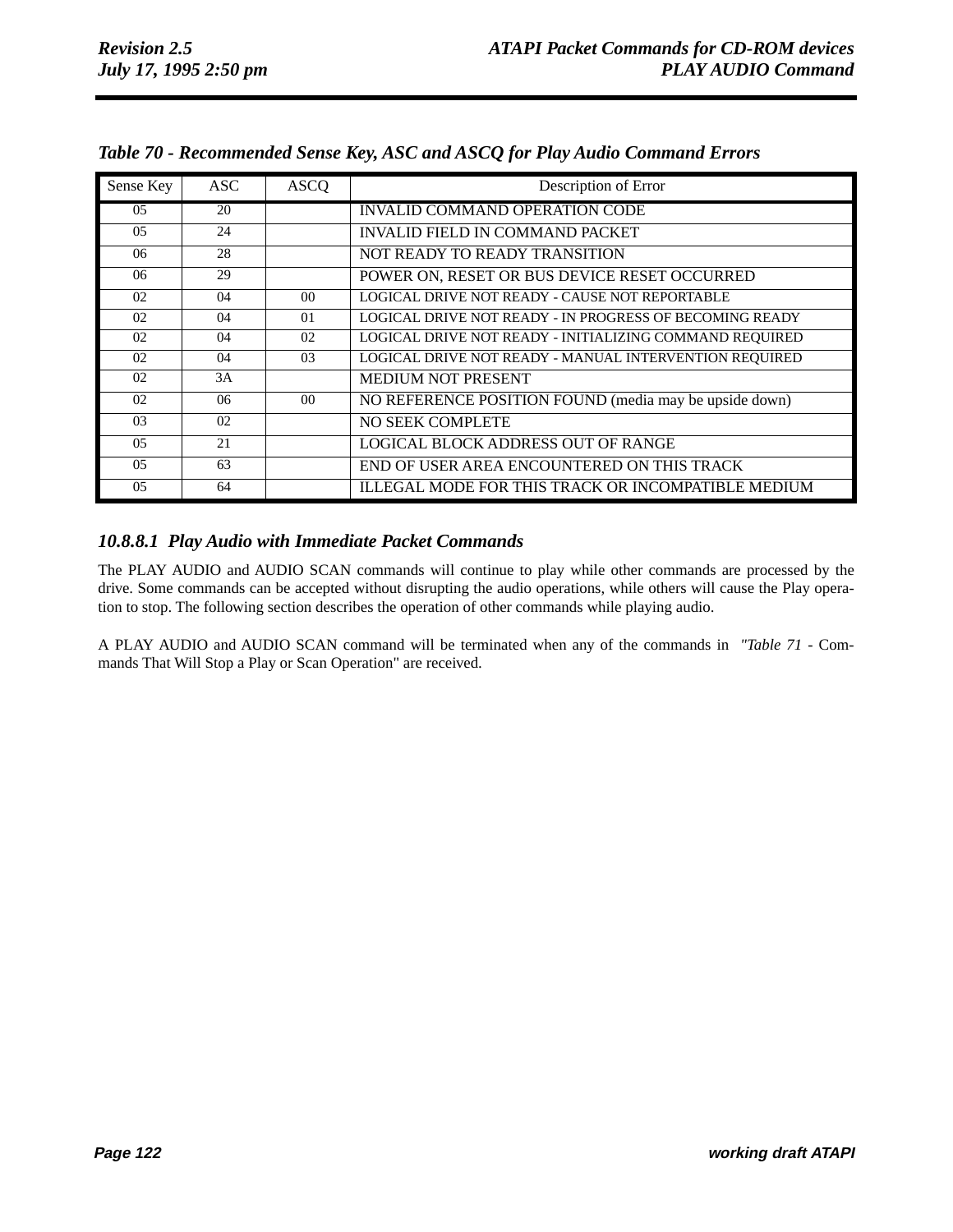| Opcode(s)        | <b>Command Description</b> |
|------------------|----------------------------|
| A6h              | <b>LOAD / UNLOAD CD</b>    |
| 4Bh              | <b>PAUSE/RESUME</b>        |
| 45h              | PLAY AUDIO (10)            |
| 47h              | PLAY AUDIO MSF             |
| B <sub>4</sub> h | PLAY CD                    |
| 28h              | READ(10)                   |
| A8h              | READ(12)                   |
| <b>BCh</b>       | <b>READ CD</b>             |
| 44h              | <b>READ HEADER</b>         |
| D5h              | <b>READ CD MSF</b>         |
| 2Bh              | <b>SEEK</b>                |
| DAh              | <b>SET CD-ROM SPEED</b>    |
| 1Bh              | <b>START/STOP UNIT</b>     |

*Table 71 - Commands That Will Stop a Play or Scan Operation*

ATA commands other than A2, A0 will stop play or scan.

The CD-ROM drive should accept and perform the commands specified in *"Table 71 -* Commands That Will Stop a Play or Scan Operation" without terminating an AUDIO PLAY command already in progress. See *"Figure 14 - Stop Play/ Play Audio/Audio Scan/Pause/Resume Sequencing"* on page 188 for additional information.

| Opcode           | <b>Command Description</b>                                                 | <b>Action Taken</b>                                                                                                                                                                                                                                    |
|------------------|----------------------------------------------------------------------------|--------------------------------------------------------------------------------------------------------------------------------------------------------------------------------------------------------------------------------------------------------|
| <b>ANY</b>       | When it generates an Illegal Field in Com-<br>mand Packet CHECK CONDITION. | Will terminate normally                                                                                                                                                                                                                                |
| 12h              | <b>INQUIRY</b>                                                             | The Inquiry data will be returned                                                                                                                                                                                                                      |
| <b>BDh</b>       | <b>MECHANISM STATUS</b>                                                    | Will execute normally                                                                                                                                                                                                                                  |
| 55h              | <b>MODE SELECT</b>                                                         | The Mode Select will be accepted and executed as long as no<br>Media or Mode information is changed. If parameters that affect<br>the play are changed, the Mode Select will terminate with a<br>CHECK CONDITION without being executed.               |
| 5Ah              | <b>MODE SENSE</b>                                                          | Will execute normally                                                                                                                                                                                                                                  |
| 1E <sub>h</sub>  | PREVENT/ALLOW MEDIA REMOVAL                                                | Will execute normally                                                                                                                                                                                                                                  |
| 25h              | <b>READ CD-ROM CAPACITY</b>                                                | Will execute normally                                                                                                                                                                                                                                  |
| 42h              | <b>READ SUB-CHANNEL</b>                                                    | Only the current position information (Format Code 01h) will be<br>supported while the play is in progress. If any other type of infor-<br>mation is requested the READ SUB-CHANNEL will not be exe-<br>cuted and a CHECK CONDITION will be generated. |
| 43h              | <b>READ TOC</b>                                                            | Only drives that cache the TOC will be able to respond to this com-<br>mand while the play is in progress. If the drive does not support<br>caching the TOC, the command will not be executed and a<br>CHECK CONDITION will be generated.              |
| 03h              | <b>REQUEST SENSE</b>                                                       | Will execute normally                                                                                                                                                                                                                                  |
| D <sub>8</sub> h | <b>SCAN</b>                                                                | SCAN command will be executed and the PLAY command will<br>resume at completion of the scan                                                                                                                                                            |
| 00h              | <b>TEST UNIT READY</b>                                                     | Will execute normally                                                                                                                                                                                                                                  |

*Table 72 - Commands That Will Not Stop a Play or Scan Operation*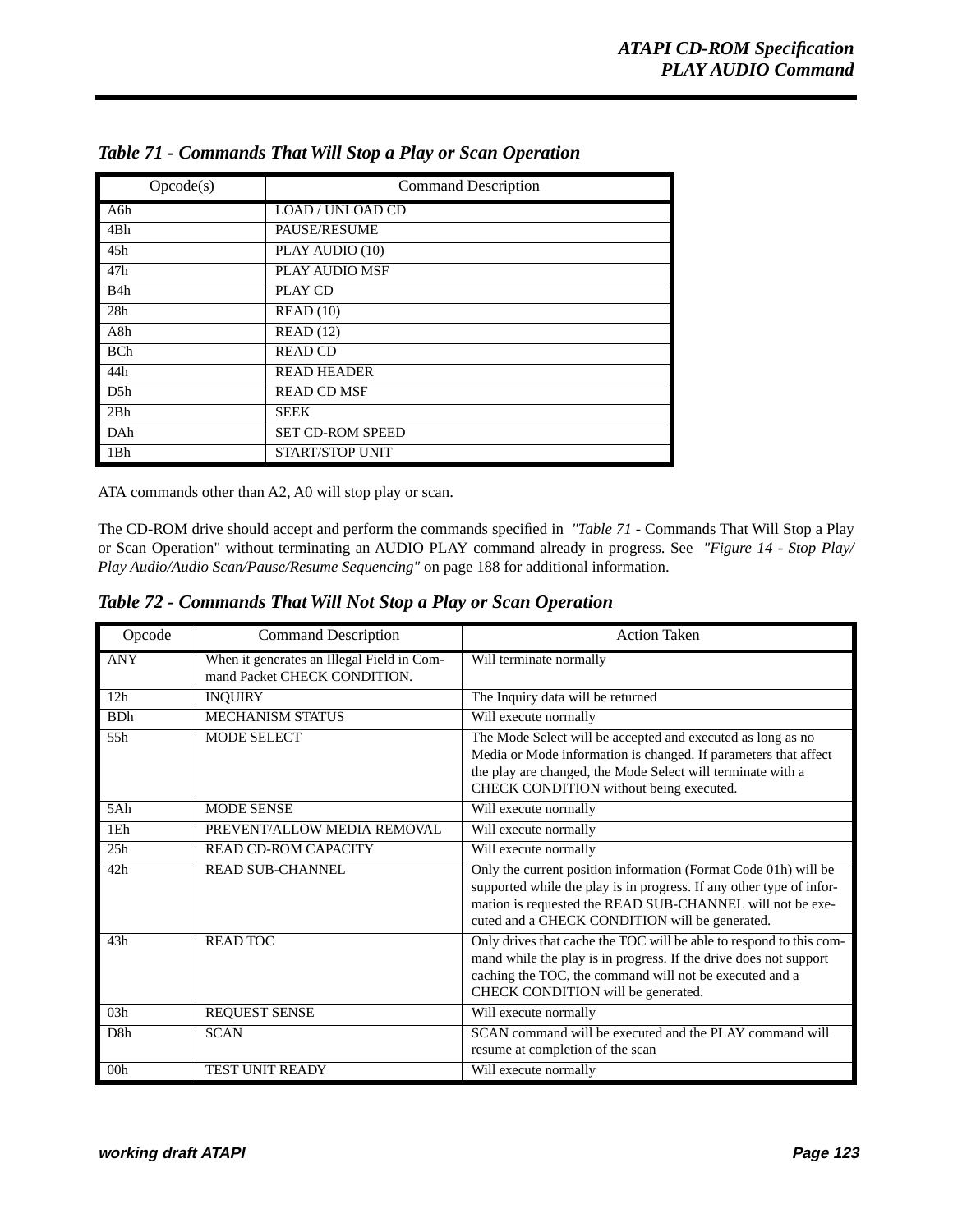## *10.8.9 PLAY AUDIO MSF Command*

The PLAY AUDIO MSF command requests that the ATAPI CD-ROM Drive begin an audio playback operation. The command function and the output of audio signals *shall* be as specified by the settings of the mode parameters including the SOTC bit.

*Table 73 - PLAY AUDIO MSF Command*

| Bit<br><b>Byte</b> | ⇁ | 6                       | 5 | 4 | 3                       | 2 |  | 0 |  |  |
|--------------------|---|-------------------------|---|---|-------------------------|---|--|---|--|--|
| $\overline{0}$     |   |                         |   |   | Operation Code (47h)    |   |  |   |  |  |
|                    |   | Reserved                |   |   |                         |   |  |   |  |  |
| $\overline{2}$     |   |                         |   |   | Reserved                |   |  |   |  |  |
| 3                  |   | <b>Starting M Field</b> |   |   |                         |   |  |   |  |  |
| $\overline{4}$     |   |                         |   |   | <b>Starting S Field</b> |   |  |   |  |  |
| 5                  |   |                         |   |   | <b>Starting F Field</b> |   |  |   |  |  |
| 6                  |   |                         |   |   | <b>Ending M Field</b>   |   |  |   |  |  |
| $\tau$             |   |                         |   |   | <b>Ending S Field</b>   |   |  |   |  |  |
| 8                  |   |                         |   |   | <b>Ending F Field</b>   |   |  |   |  |  |
| 9                  |   | Reserved                |   |   |                         |   |  |   |  |  |
| 10                 |   | Reserved                |   |   |                         |   |  |   |  |  |
| 11                 |   |                         |   |   | Reserved                |   |  |   |  |  |

This command responds with immediate status, allowing overlapped commands. This command *shall* set the DSC bit upon command completion. See also *"10.4 Immediate Command Processing Considerations"* on page 88.

The Starting M field, the Starting S field, and the Starting F field specify the absolute MSF address at which the audio play operation *shall* begin. The Ending M field, the Ending S field, and the Ending F field specify the absolute MSF address where the audio play operation *shall* end. All contiguous audio sectors between the starting and the ending MSF address *shall* be played.

If the Starting Minutes, Seconds and Frame Fields are set to FFh, the Starting address is taken from the Current Optical Head location. This allows the Audio Ending address to be changed without interrupting the current playback operation.

A Starting MSF address equal to an ending MSF address causes no audio play operation to occur. This *shall not* be considered an error. If the Starting MSF address is greater than the Ending MSF address, the command *shall* be terminated with CHECK CONDITION status. The sense key *shall* be set to ILLEGAL REQUEST.

If the starting address is not found, if the address is not within an audio track, or if a not ready condition exists, the command *shall* be terminated with CHECK CONDITION status.

See *"10.8.8.1 Play Audio with Immediate Packet Commands"* on page 122 for information on overlapped commands during an Audio Playback.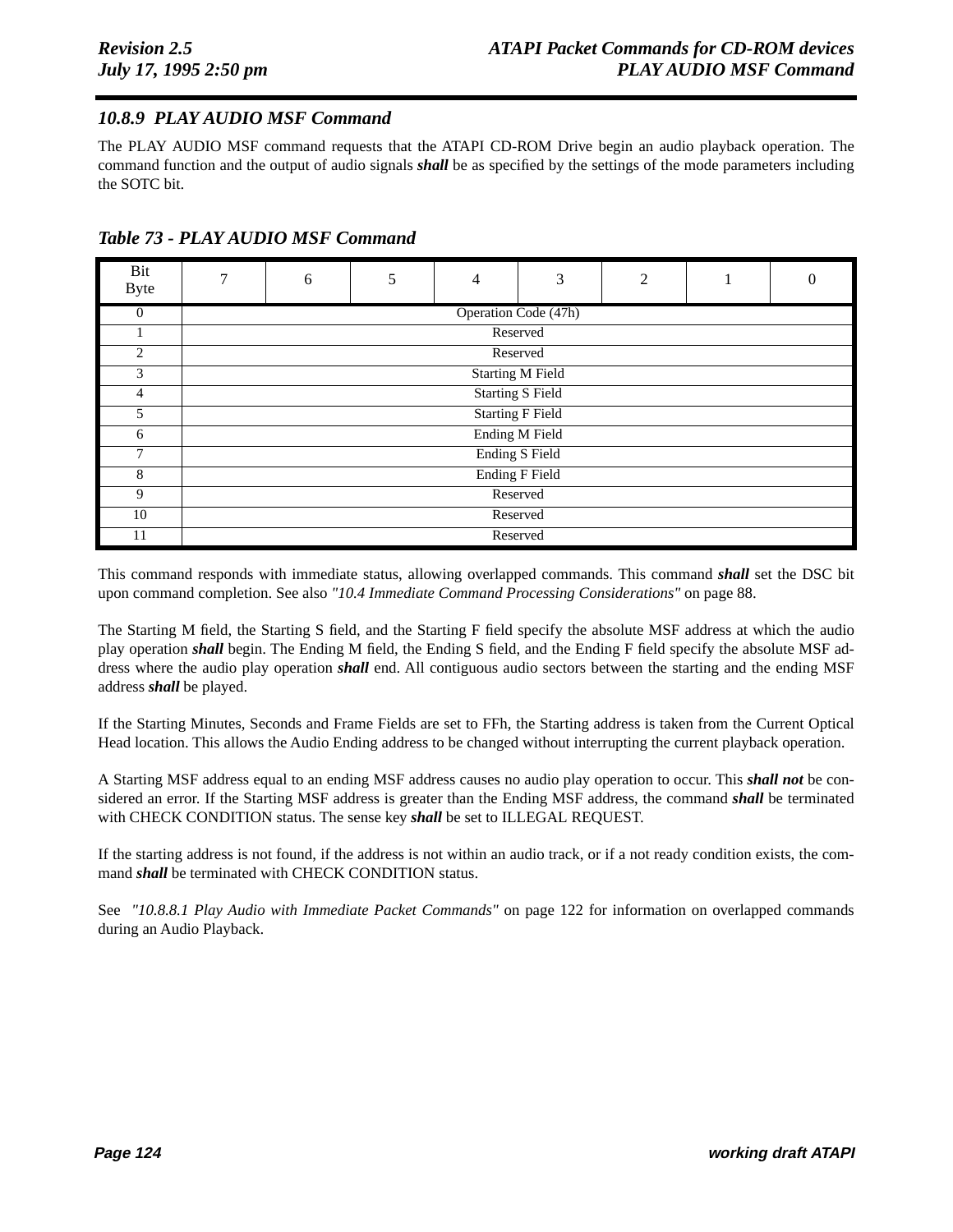| Sense Key       | ASC             | <b>ASCQ</b>    | Description of Error                                      |
|-----------------|-----------------|----------------|-----------------------------------------------------------|
| $\overline{05}$ | $\overline{20}$ |                | <b>INVALID COMMAND OPERATION CODE</b>                     |
| 0 <sub>5</sub>  | 24              |                | <b>INVALID FIELD IN COMMAND PACKET</b>                    |
| 06              | 28              |                | NOT READY TO READY TRANSITION                             |
| 06              | 29              |                | POWER ON, RESET OR BUS DEVICE RESET OCCURRED              |
| 02              | 04              | 0 <sup>0</sup> | <b>LOGICAL DRIVE NOT READY - CAUSE NOT REPORTABLE</b>     |
| 02              | 04              | 01             | LOGICAL DRIVE NOT READY - IN PROGRESS OF BECOMING READY   |
| 02              | 04              | 02             | LOGICAL DRIVE NOT READY - INITIALIZING COMMAND REQUIRED   |
| 02              | 04              | 0 <sub>3</sub> | LOGICAL DRIVE NOT READY - MANUAL INTERVENTION REQUIRED    |
| 02              | 3A              |                | <b>MEDIUM NOT PRESENT</b>                                 |
| 02              | 06              | $00\,$         | NO REFERENCE POSITION FOUND (media may be upside down)    |
| 0 <sub>3</sub>  | 02              |                | NO SEEK COMPLETE                                          |
| 0 <sub>5</sub>  | 21              |                | LOGICAL BLOCK ADDRESS OUT OF RANGE                        |
| 0 <sub>5</sub>  | 63              |                | END OF USER AREA ENCOUNTERED ON THIS TRACK                |
| 05              | 64              |                | <b>ILLEGAL MODE FOR THIS TRACK OR INCOMPATIBLE MEDIUM</b> |

*Table 74 - Recommended Sense Key, ASC and ASCQ for Play Audio MSF Command Errors*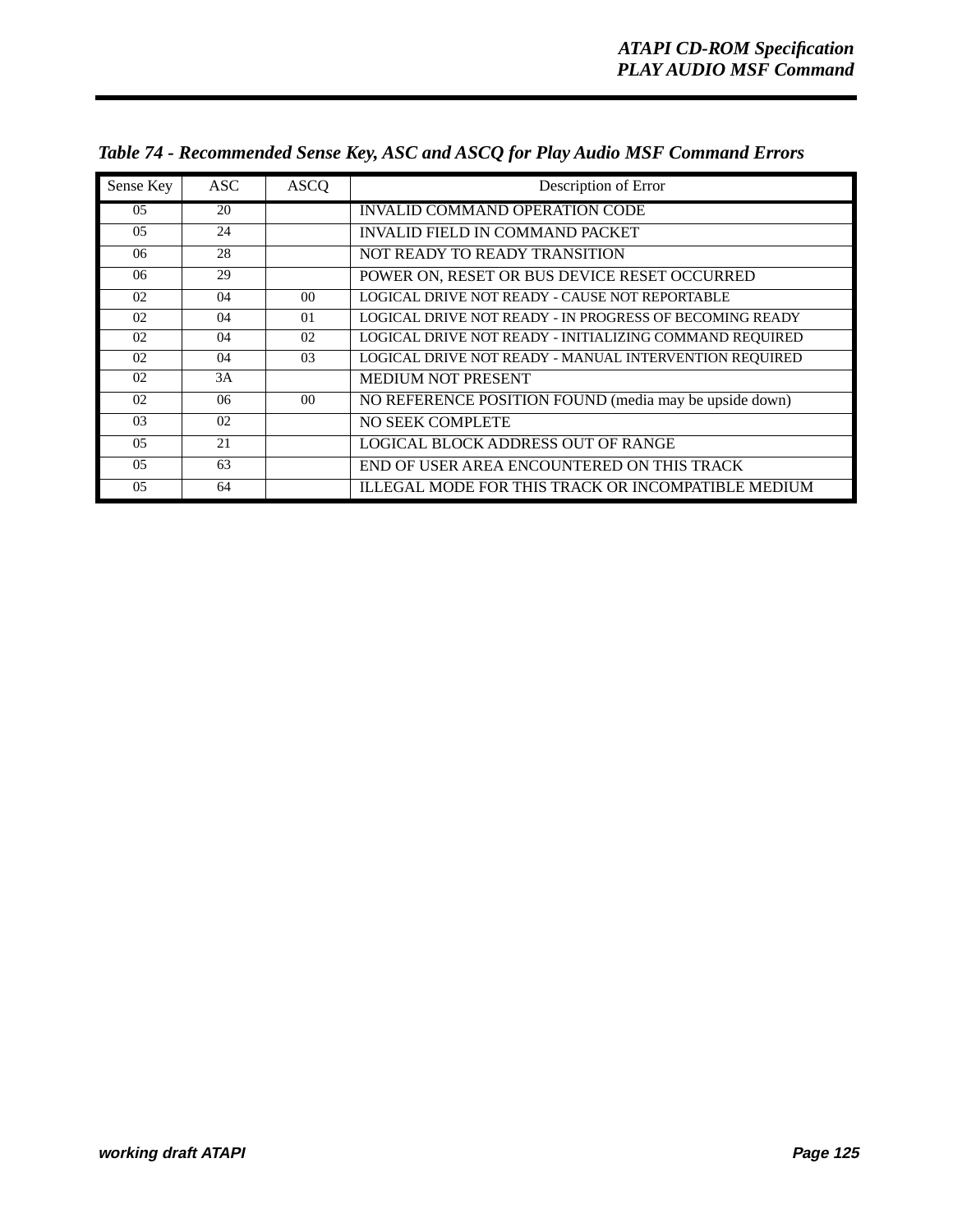Intentionally Left Blank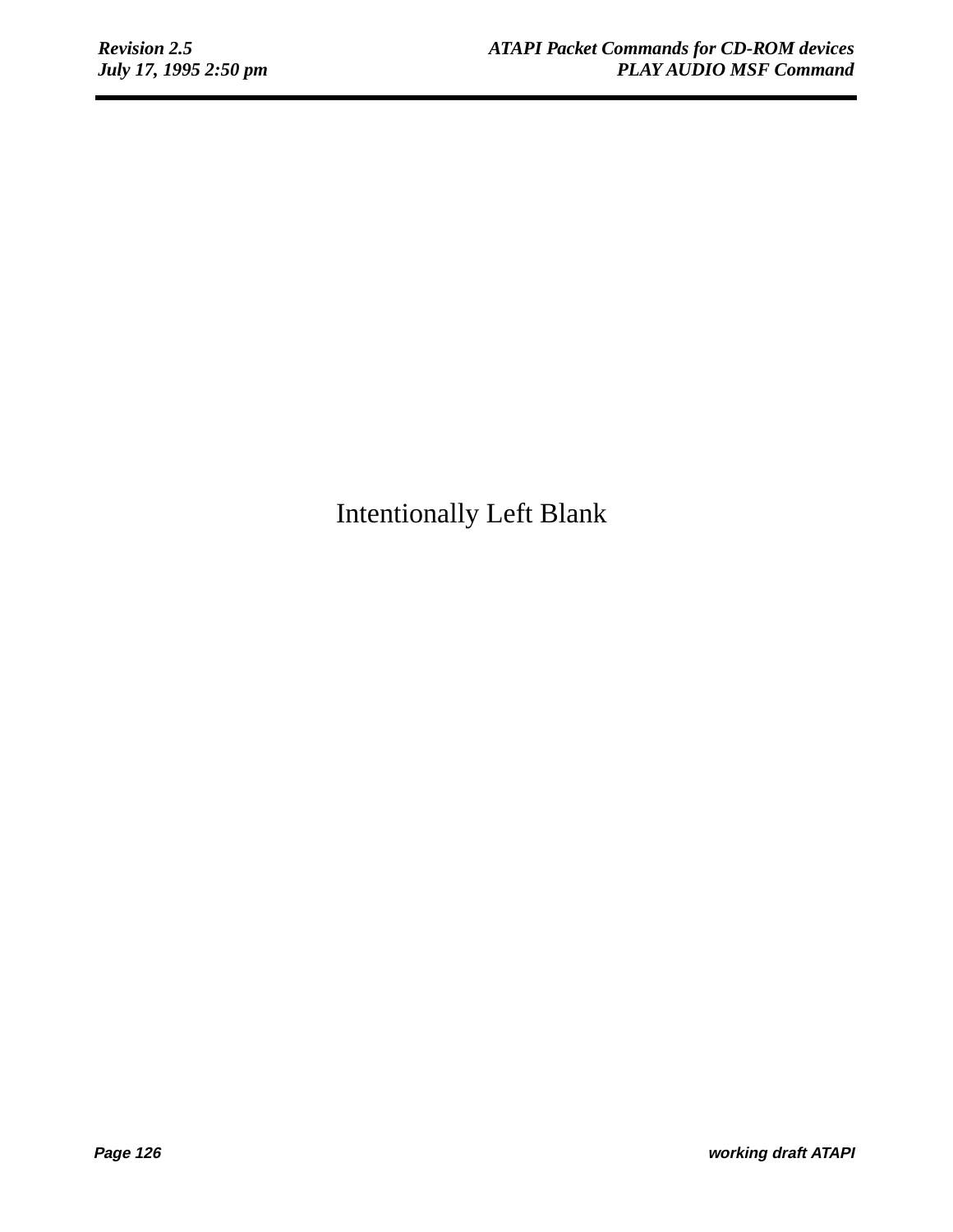## *10.8.10 PLAY CD Command*

The PLAY CD command provides one standard, universal way of sending digital CD data to an external device (e.g. an IEC958 or EBU port).

| Bit<br><b>Byte</b> | 7            | 6                                     | 5        | $\overline{4}$ | 3                                     | 2      |           | 0          |  |  |
|--------------------|--------------|---------------------------------------|----------|----------------|---------------------------------------|--------|-----------|------------|--|--|
| $\Omega$           |              |                                       |          |                | <b>Operation Code (BCh)</b>           |        |           |            |  |  |
|                    |              | Reserved                              |          |                | MSF(0)<br><b>Expected Sector Type</b> |        |           |            |  |  |
| 2                  | <b>MSB</b>   |                                       |          |                |                                       |        |           |            |  |  |
| 3                  |              |                                       |          |                |                                       |        |           |            |  |  |
| 4                  |              | <b>Starting Logical Block Address</b> |          |                |                                       |        |           |            |  |  |
| 5                  |              | <b>LSB</b>                            |          |                |                                       |        |           |            |  |  |
| 6                  | <b>MSB</b>   |                                       |          |                |                                       |        |           |            |  |  |
| 7                  |              |                                       |          |                | Transfer Length in Blocks             |        |           |            |  |  |
| 8                  |              |                                       |          |                |                                       |        |           |            |  |  |
| 9                  |              |                                       |          |                |                                       |        |           | <b>LSB</b> |  |  |
| 10                 | <b>SPEED</b> |                                       | Reserved |                | Port 2                                | Port 1 | Composite | Audio      |  |  |
| 11                 |              |                                       |          | Reserved       |                                       |        |           |            |  |  |

*Table 75 - PLAY CD Command (LBA Form)*

## *Table 76 - PLAY CD Command (MSF Form)*

| Bit<br><b>Byte</b> | $\mathcal{L}$ | 6                       | 5        | 4        | 3                           | 2      |                            | $\theta$ |  |  |
|--------------------|---------------|-------------------------|----------|----------|-----------------------------|--------|----------------------------|----------|--|--|
| $\overline{0}$     |               | Operation code (B4h)    |          |          |                             |        |                            |          |  |  |
|                    |               | Reserved                |          |          | <b>Expected Sector Type</b> |        | $\overline{\text{MSF}}(1)$ | Reserved |  |  |
| 2                  |               |                         |          | Reserved |                             |        |                            |          |  |  |
| 3                  |               | <b>Starting M Field</b> |          |          |                             |        |                            |          |  |  |
| $\overline{4}$     |               | <b>Starting S Field</b> |          |          |                             |        |                            |          |  |  |
| 5                  |               | <b>Starting F Field</b> |          |          |                             |        |                            |          |  |  |
| 6                  |               | <b>Ending M Field</b>   |          |          |                             |        |                            |          |  |  |
| 7                  |               | <b>Ending S Field</b>   |          |          |                             |        |                            |          |  |  |
| 8                  |               | <b>Ending F Field</b>   |          |          |                             |        |                            |          |  |  |
| 9                  |               | Reserved                |          |          |                             |        |                            |          |  |  |
| 10                 | <b>SPEED</b>  |                         | Reserved |          | Port 2                      | Port 1 | Composite                  | Audio    |  |  |
| 11                 |               |                         |          | Reserved |                             |        |                            |          |  |  |

The Expected Sector Type field is used to check the sector type only. If the Requested Sector(s) do not match the specified type, the command will be terminated with a CHECK CONDITION. The Sector that does not match will not be transferred to output port. The sense key *shall* be set to ILLEGAL MODE FOR THIS TRACK.

*Implementer's Note: The Expected Sector Type is used to generate an error and terminate the transfer when the sectors found on the media, do not match the type desired. This field has NO control of the actual number of bytes transfer.*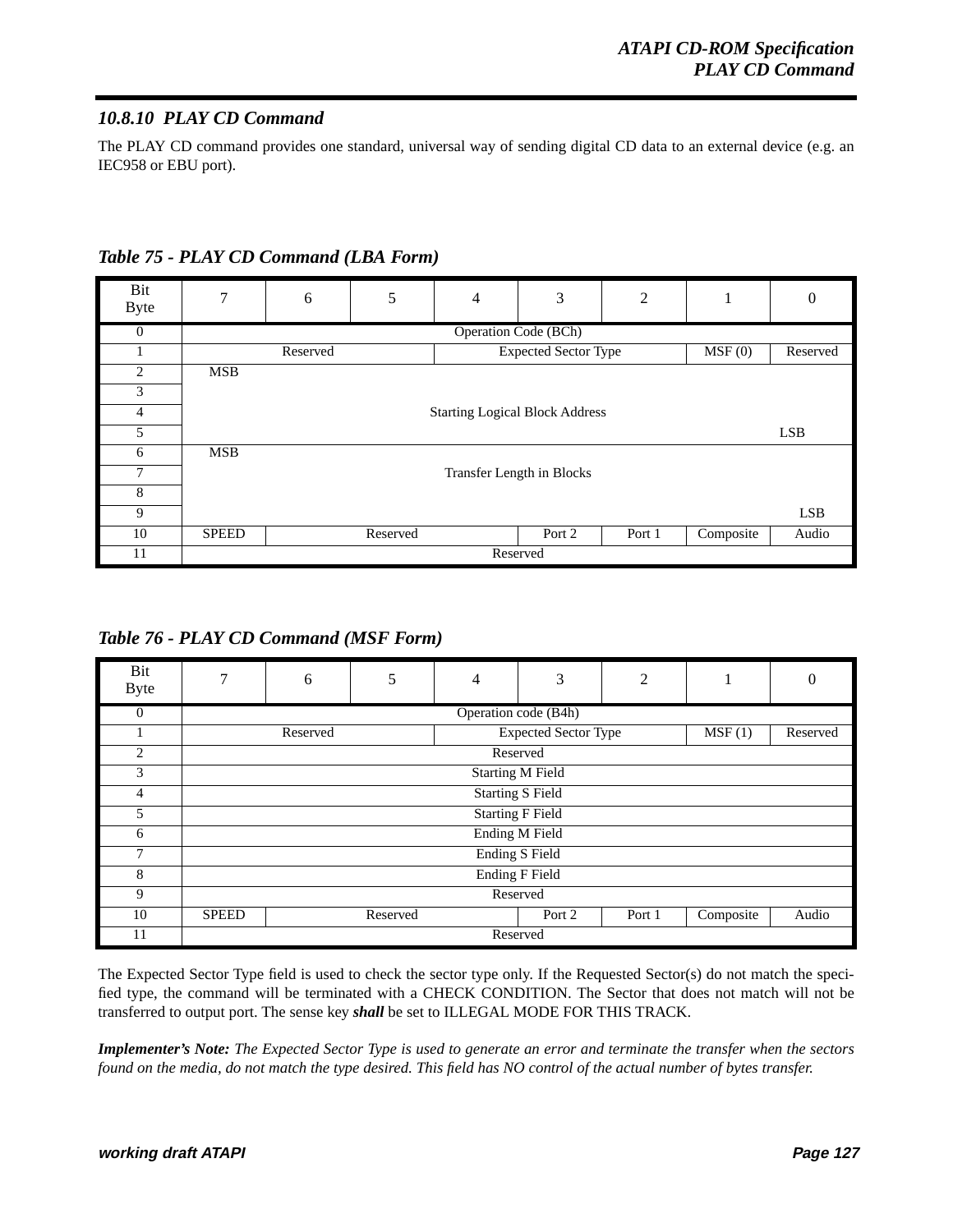| Expected<br>Sector<br><b>Type</b> | Definition                   | Description                                                                                                                                                                                                                                                               |
|-----------------------------------|------------------------------|---------------------------------------------------------------------------------------------------------------------------------------------------------------------------------------------------------------------------------------------------------------------------|
| 000 <sub>b</sub>                  | Any Type<br>(Mandatory)      | No checking of the Sector Type will be performed. The device shall always termi-<br>nate a command, at the sector where a transition between CD-Rom and CD-DA<br>occurs.                                                                                                  |
| 001 <sub>b</sub>                  | CD DA<br>(Mandatory)         | Only Red Book (CD-DA) sectors <i>shall</i> be allowed. An attempt to read any other<br>format <i>shall</i> result in the reporting of an error.                                                                                                                           |
| 010 <sub>b</sub>                  | Mode 1<br>(Mandatory)        | Only Yellow Book sectors which have a "user" data field of 2048 bytes <i>shall</i> be<br>allowed. An attempt to read any other format <i>shall</i> result in the reporting of an<br>error.                                                                                |
| 011 <sub>b</sub>                  | Mode 2<br>(Mandatory)        | Only Yellow Book sectors which have a "user" data field of 2336 bytes shall be<br>allowed. An attempt to read any other format <i>shall</i> result in the reporting of an<br>error.                                                                                       |
| 100 <sub>b</sub>                  | Mode 2 Form 1<br>(Mandatory) | Only Green Book sectors which have a "user" data field of 2048 shall be allowed.<br>An attempt to read any other format <i>shall</i> result in the reporting of an error.                                                                                                 |
| 101 <sub>b</sub>                  | Mode 2 Form 2<br>(Mandatory) | Only Green Book sectors which have a "user" data field of 2324 <b>shall</b> be allowed.<br>An attempt to read any other format <i>shall</i> result in the reporting of an error. Note<br>that the spare data is included in the user data making the size $2324+4=2328$ . |
| $110b$ -<br>111b                  |                              | Reserved                                                                                                                                                                                                                                                                  |

See also, CD-ROM Sector Formats on page 73.

*Table 78 - PLAY CD, Field Definition*

| Flag                                     | Value    | Description                               |  |
|------------------------------------------|----------|-------------------------------------------|--|
| Audio                                    | $\Omega$ | Analog Audio Channel is Disabled          |  |
|                                          |          | Analog Audio Channel is Enabled           |  |
| Composite                                | $\Omega$ | Composite Video port is Disabled          |  |
|                                          |          | Composite Video port is Enabled           |  |
| Port 1                                   | $\Omega$ | Digital Port 1 is Disabled                |  |
|                                          |          | Digital Port 1 is Enabled                 |  |
| Port 2                                   | $\Omega$ | Digital Port 2 is Disabled                |  |
|                                          |          | Digital Port 2 is Enabled                 |  |
| <b>SPEED</b>                             | $\Omega$ | Speed will be set to x1 for the operation |  |
| The Speed used will be the best possible |          |                                           |  |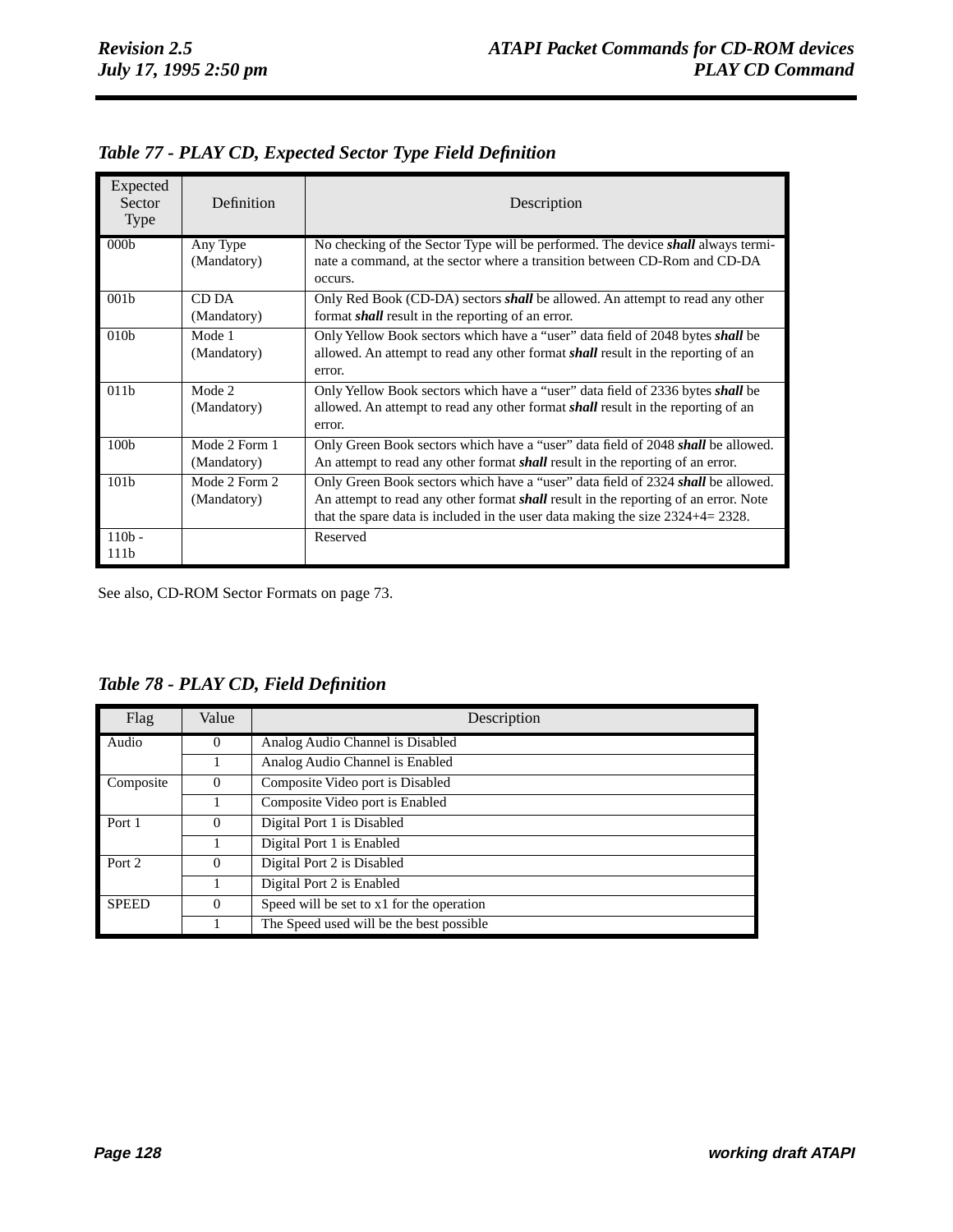| Sense<br>Key    | ASC.            | <b>ASCQ</b>     | Description of Error                                    |
|-----------------|-----------------|-----------------|---------------------------------------------------------|
| $\overline{05}$ | $\overline{20}$ |                 | <b>INVALID COMMAND OPERATION CODE</b>                   |
| 0.5             | 24              |                 | <b>INVALID FIELD IN COMMAND PACKET</b>                  |
| 06              | 28              |                 | NOT READY TO READY TRANSITION                           |
| 06              | 29              |                 | POWER ON, RESET OR BUS DEVICE RESET OCCURRED            |
| 02              | 04              | 00 <sup>1</sup> | <b>LOGICAL DRIVE NOT READY - CAUSE NOT REPORTABLE</b>   |
| 02              | 04              | 01              | LOGICAL DRIVE NOT READY - IN PROGRESS OF BECOMING READY |
| 02              | 04              | 02              | LOGICAL DRIVE NOT READY - INITIALIZING COMMAND REQUIRED |
| 02              | 04              | 03              | LOGICAL DRIVE NOT READY - MANUAL INTERVENTION REQUIRED  |
| 02              | 06              | $00\,$          | NO REFERENCE POSITION FOUND (media may be upside down)  |
| 02              | 3A              |                 | <b>MEDIUM NOT PRESENT</b>                               |
| 03              | 02              |                 | NO SEEK COMPLETE                                        |
| 0.5             | 21              |                 | LOGICAL BLOCK ADDRESS OUT OF RANGE                      |
| 0 <sub>5</sub>  | 64              |                 | ILLEGAL MODE FOR THIS TRACK OR INCOMPATIBLE MEDIUM      |
| 0.5             | 0 <sup>0</sup>  | 11              | PLAY OPERATION IN PROGRESS                              |
| 0B              | BF              |                 | <b>LOSS OF STREAMING</b>                                |

*Table 79 - Recommended Sense Key, ASC and ASCQ for PLAY CD Command Errors*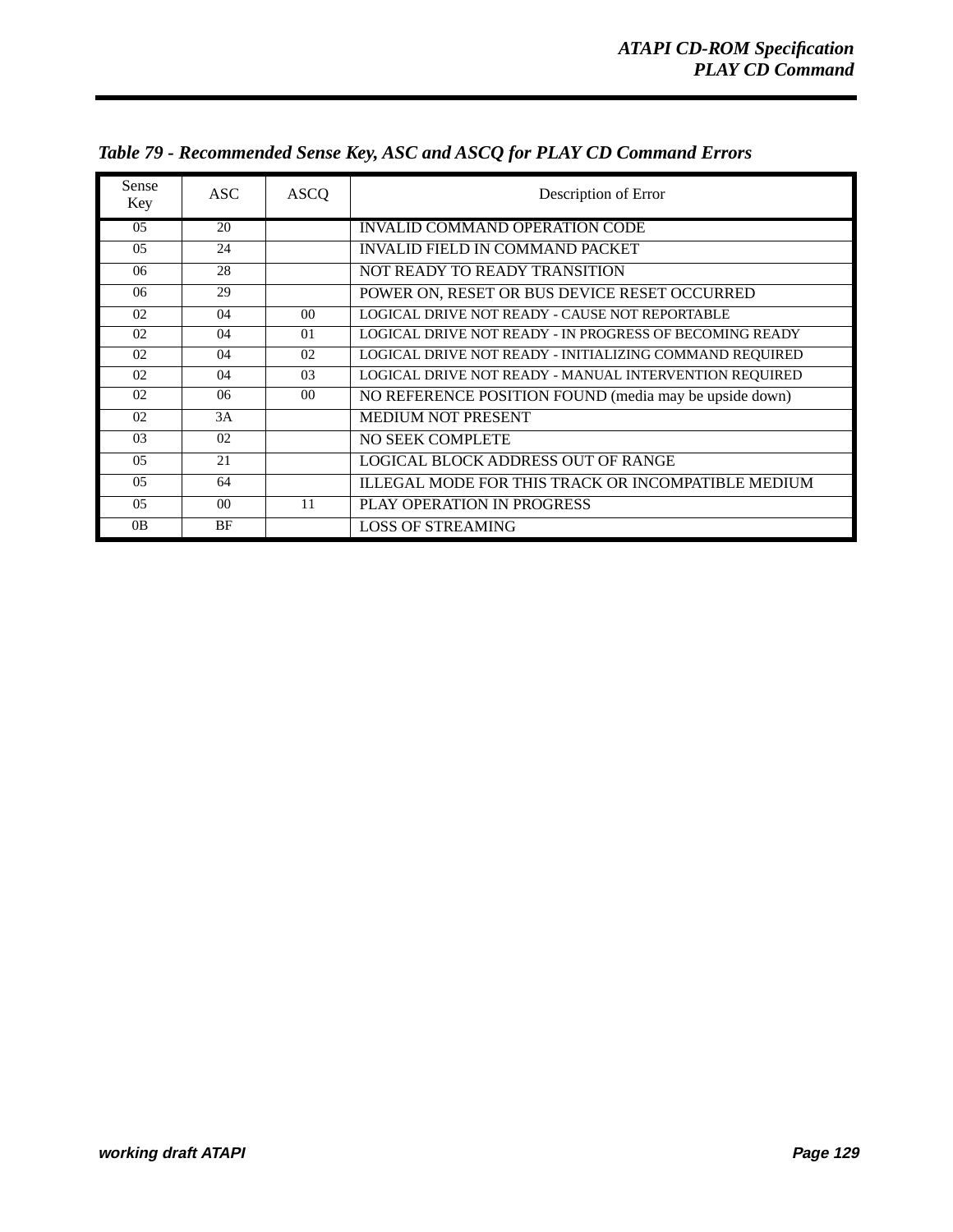Intentionally Left Blank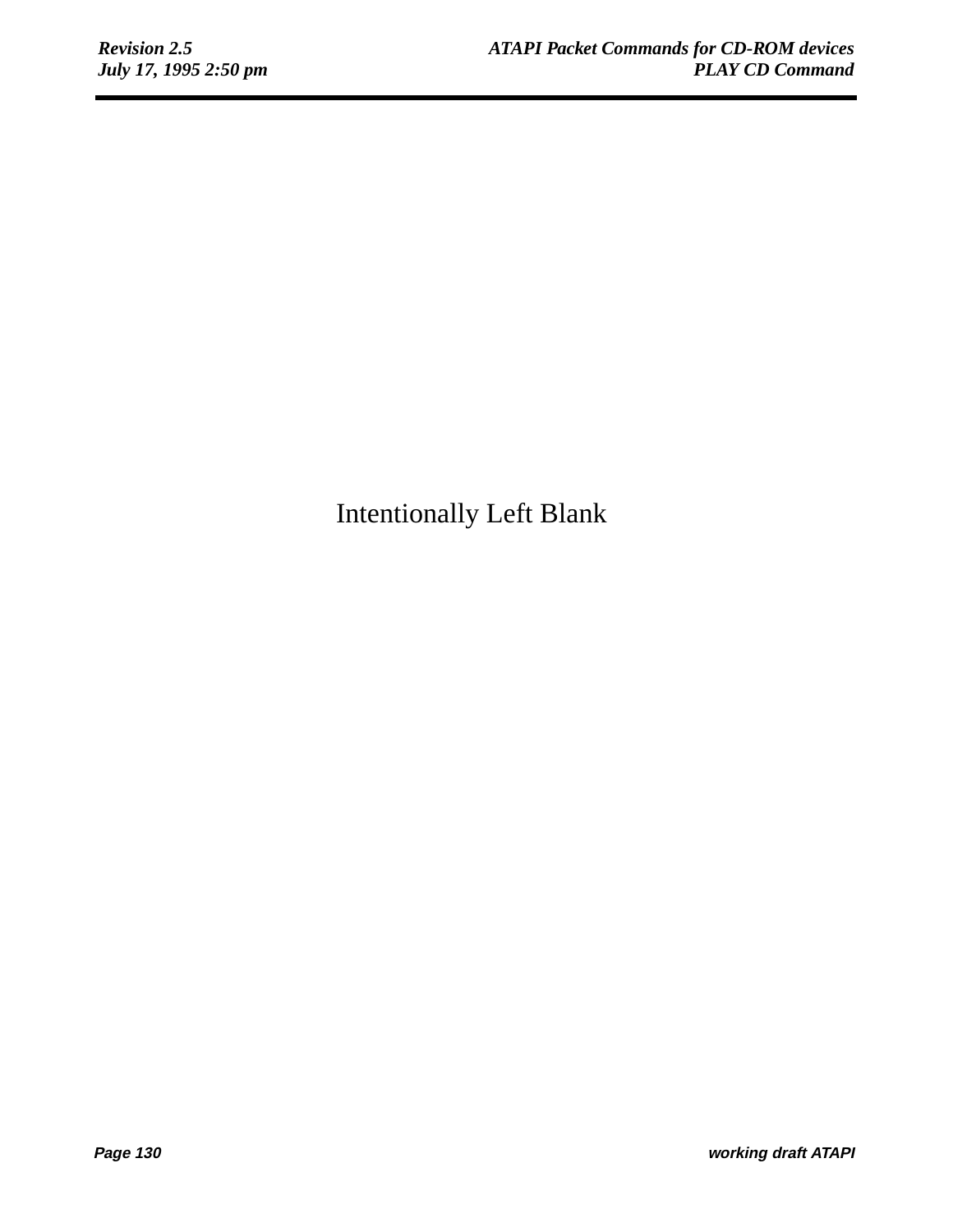## *10.8.11 PREVENT/ALLOW MEDIUM REMOVAL Command*

The PREVENT/ALLOW MEDIUM REMOVAL command requests that the ATAPI CD-ROM Drive enable or disable the removal of the medium. The prevention of media removal (when implemented) *shall* be accomplished through the use of a Locking Mechanism. The locking mechanism is optional and an error *shall* be returned if a command to prevent medium removal is issued (Sense key 05 ILLEGAL REQUEST, Sense Code 24 INVALID FIELD IN COMMAND PACKET).

| <b>Table 80 - PREVENT ALLOW MEDIUM REMOVAL Command</b> |
|--------------------------------------------------------|
|--------------------------------------------------------|

| Bit<br><b>Byte</b> | $\mathcal{I}$ | 6        | 5 | $\overline{4}$ | 3                    | 2 |  | 0       |  |  |
|--------------------|---------------|----------|---|----------------|----------------------|---|--|---------|--|--|
| $\overline{0}$     |               |          |   |                | Operation Code (1Eh) |   |  |         |  |  |
|                    |               |          |   |                | Reserved             |   |  |         |  |  |
| 2                  |               |          |   |                | Reserved             |   |  |         |  |  |
| 3                  |               |          |   |                | Reserved             |   |  |         |  |  |
| 4                  |               |          |   |                | Reserved             |   |  | Prevent |  |  |
| 5                  |               | Reserved |   |                |                      |   |  |         |  |  |
| 6                  |               |          |   |                | Reserved             |   |  |         |  |  |
| 7                  |               | Reserved |   |                |                      |   |  |         |  |  |
| 8                  |               | Reserved |   |                |                      |   |  |         |  |  |
| 9                  |               | Reserved |   |                |                      |   |  |         |  |  |
| 10                 |               | Reserved |   |                |                      |   |  |         |  |  |
| 11                 |               |          |   |                | Reserved             |   |  |         |  |  |

The prevention of medium removal *shall* begin when the Host Computer issues a PREVENT/ALLOW MEDIUM RE-MOVAL command with a prevent bit of one (medium removal prevented). The prevention of medium removal *shall* terminate:

- 1. after the Host Computer has issued a PREVENT ALLOW MEDIUM REMOVAL command with a prevent bit of zero (Unlock), and the ATAPI CD-ROM Drive has successfully performed a synchronize cache operation; or
- 2. upon a hard RESET condition; or
- 3. if the drive does not support a locking mechanism.

While a prevention of medium removal condition is in effect (Locked) the ATAPI CD-ROM Drive *shall* inhibit mechanisms that normally allow removal of the medium by an operator. This is also the case for changers.

The default state of the drive at power on is unlocked, unless the drive supports a prevent/allow jumper and the jumper is in the prevent state (See *"10.8.6.4 CD-ROM Capabilities and Mechanical Status Page"* on page 115.)

This command will affect the actions of the START/STOP UNIT command (See *"10.8.25 START/STOP UNIT Command"* on page 189) and other mechanisms external to this specification (manual ejection / media removal systems.)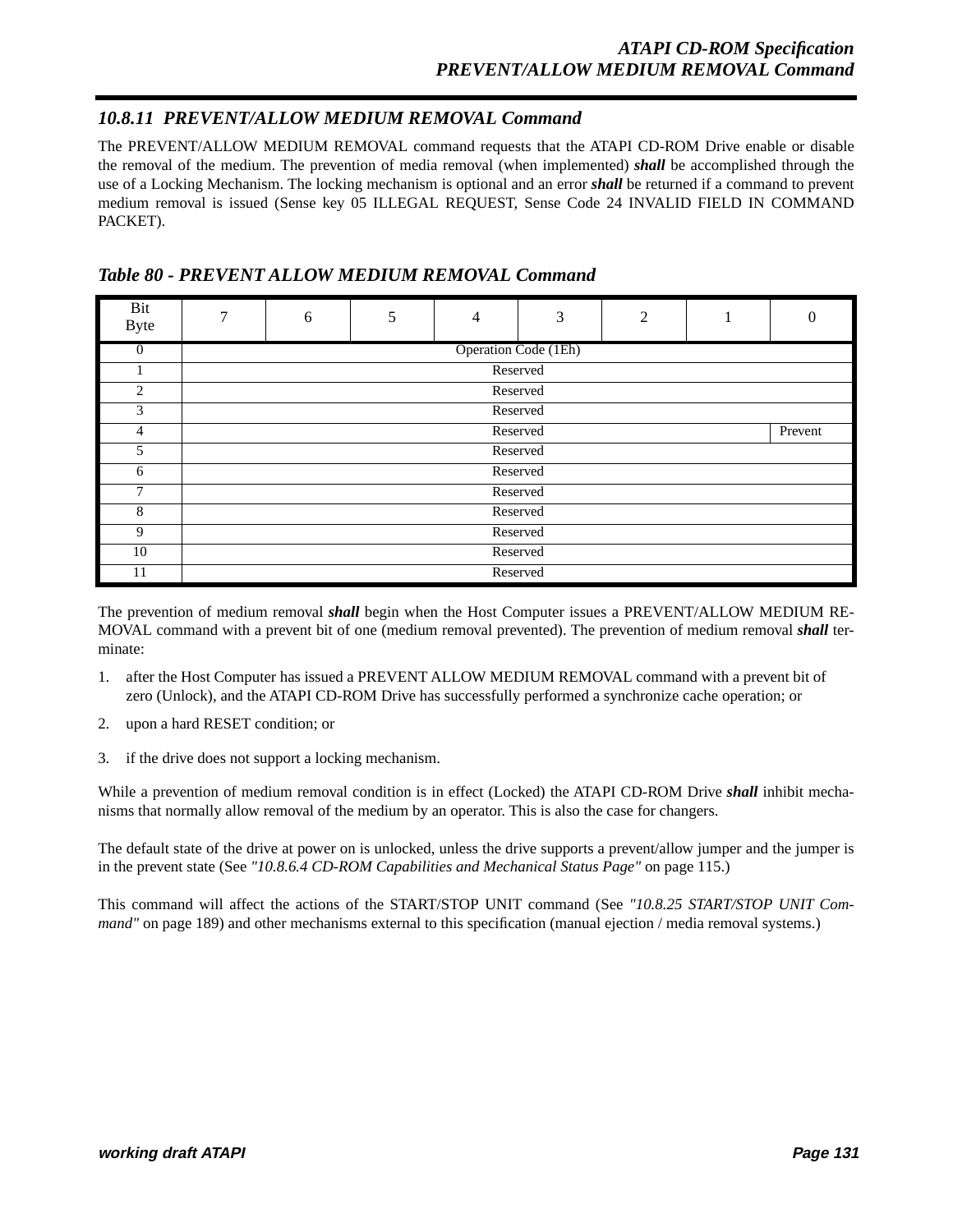| Operation                                                           | Locked /<br>Unlocked           | If Drive Not Ready<br>(No Media)                                       | If Drive Ready<br>(Media Present)                                     |
|---------------------------------------------------------------------|--------------------------------|------------------------------------------------------------------------|-----------------------------------------------------------------------|
| Unlock                                                              | Unlocked                       | No Error                                                               | No Error                                                              |
| $(Prevent = 0)$                                                     | Locked                         | No Error, Now media may be inserted                                    | No Error, Now media may be removed                                    |
| Lock<br>$(Prevent = 1)$                                             | Unlocked                       | No Error, Drive door locked and will not<br>allow media to be inserted | No Error, Drive door locked and will not allow<br>media to be removed |
|                                                                     | Locked                         | No Error                                                               | No Error                                                              |
| Lock when the<br>drive does not<br>support a Lock-<br>ing Mechanism | Would<br>always be<br>Unlocked | Error:<br>05 ILLEGAL REQUEST, 24 INVALID<br>FIELD IN COMMAND PACKET    | Error:<br>05 ILLEGAL REQUEST, 24 INVALID<br>FIELD IN COMMAND PACKET   |
| Eject<br>(START/STOP)                                               | Unlocked                       | No Error and Tray is opened                                            | No Error:<br>Media Ejects                                             |
| UNIT com-<br>mand with LoEj<br>set)                                 | Locked                         | Error:<br>02 Not ready, 53 Media Removal Prevented                     | Error:<br>02 Not ready, 53 Media Removal Prevented                    |
| Manual Eject                                                        | Unlocked                       | Tray opens (If tray exists)                                            | Media is Ejected                                                      |
|                                                                     | Locked                         | No operation occurs                                                    | No operation, Media stays locked in drive                             |

*Table 81 - Actions for Lock / Unlock / Eject*

|  | Table 82 - Recommended Sense Key, ASC and ASCQ for Prevent/Allow Command Errors |  |  |  |  |
|--|---------------------------------------------------------------------------------|--|--|--|--|
|  |                                                                                 |  |  |  |  |

| Sense Key       | ASC             | <b>ASCQ</b>     | Description of Error                                    |
|-----------------|-----------------|-----------------|---------------------------------------------------------|
| $\overline{05}$ | $\overline{20}$ |                 | <b>INVALID COMMAND OPERATION CODE</b>                   |
| 0.5             | 24              |                 | <b>INVALID FIELD IN COMMAND PACKET</b>                  |
| 06              | 28              |                 | NOT READY TO READY TRANSITION                           |
| 06              | 29              |                 | POWER ON, RESET OR BUS DEVICE RESET OCCURRED            |
| 02              | 04              | 00 <sup>1</sup> | LOGICAL DRIVE NOT READY - CAUSE NOT REPORTABLE          |
| 02              | 04              | 01              | LOGICAL DRIVE NOT READY - IN PROGRESS OF BECOMING READY |
| 02              | 04              | 02              | LOGICAL DRIVE NOT READY - INITIALIZING COMMAND REQUIRED |
| 02              | 04              | 03              | LOGICAL DRIVE NOT READY - MANUAL INTERVENTION REQUIRED  |
| 02              | 3A              |                 | <b>MEDIUM NOT PRESENT</b>                               |
| 02              | 53              | 02              | MEDIA REMOVAL PREVENTED                                 |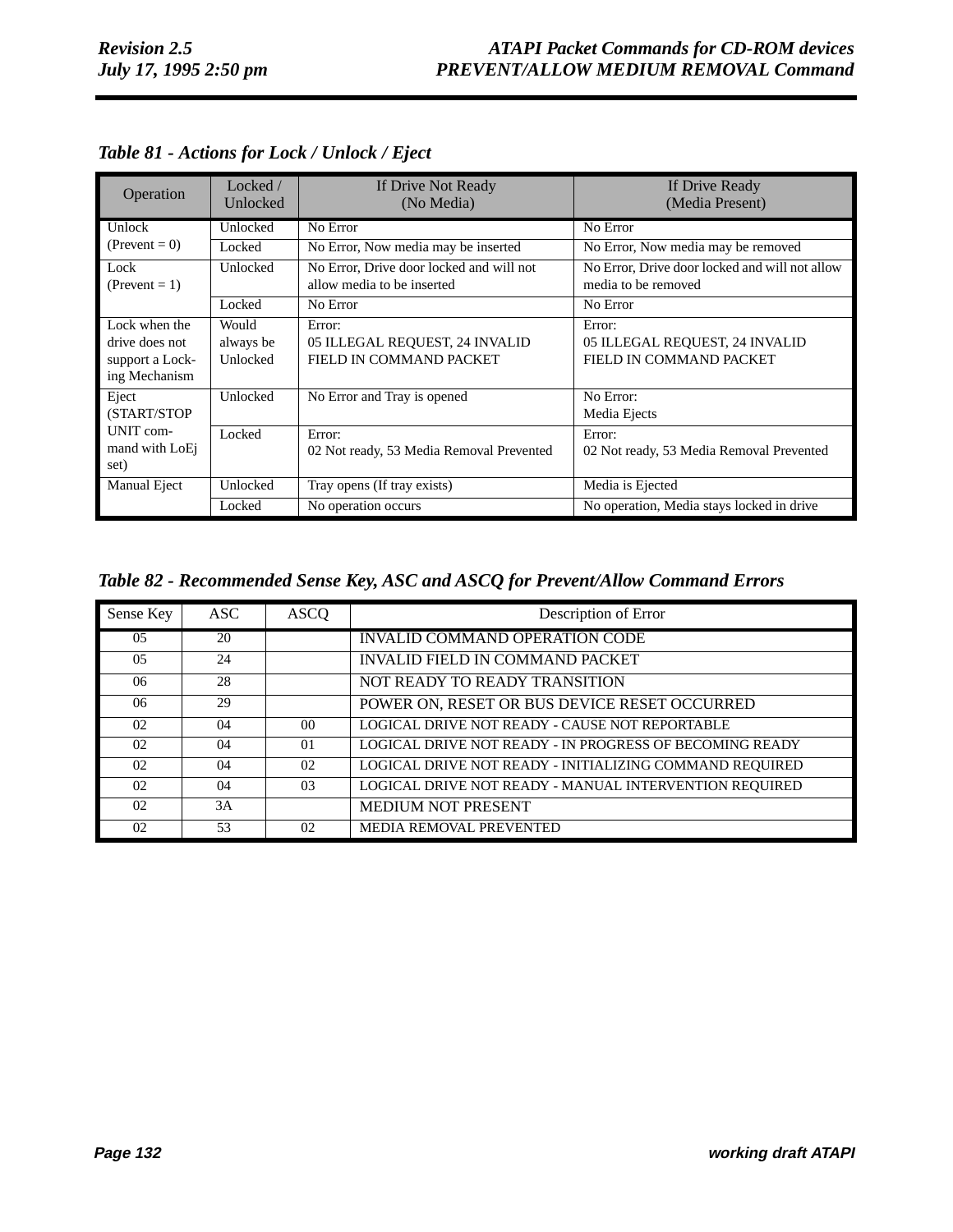## *10.8.12 READ (10) Command*

The READ (10) command requests that the ATAPI CD-ROM Drive transfer data to the Host Computer. The most recent data value written in the addressed logical block *shall* be returned.

| Bit<br><b>Byte</b> | $\mathcal{I}$ | 6                    | 5 | 4                            | 3               | 2 |  | $\boldsymbol{0}$ |  |  |  |
|--------------------|---------------|----------------------|---|------------------------------|-----------------|---|--|------------------|--|--|--|
| $\overline{0}$     |               | Operation Code (28h) |   |                              |                 |   |  |                  |  |  |  |
|                    |               | Reserved             |   |                              |                 |   |  |                  |  |  |  |
| $\overline{2}$     | <b>MSB</b>    |                      |   |                              |                 |   |  |                  |  |  |  |
| 3                  |               |                      |   | <b>Logical Block Address</b> |                 |   |  |                  |  |  |  |
| $\overline{4}$     |               |                      |   |                              |                 |   |  |                  |  |  |  |
| 5                  |               | <b>LSB</b>           |   |                              |                 |   |  |                  |  |  |  |
| 6                  |               |                      |   |                              | Reserved        |   |  |                  |  |  |  |
| 7                  | <b>MSB</b>    |                      |   |                              | Transfer Length |   |  |                  |  |  |  |
| $8\,$              |               | LSB                  |   |                              |                 |   |  |                  |  |  |  |
| 9                  |               | Reserved             |   |                              |                 |   |  |                  |  |  |  |
| 10                 |               | Reserved             |   |                              |                 |   |  |                  |  |  |  |
| 11                 |               |                      |   |                              | Reserved        |   |  |                  |  |  |  |

The Transfer Length field specifies the number of contiguous logical blocks of data that *shall* be transferred. A transfer length of zero indicates that no logical blocks *shall* be transferred. This condition *shall not* be considered an error. Any other value indicates the number of logical blocks that *shall* be transferred.

Although the CD-ROM is capable of returning a variety of data, this command *shall* only return the "User Data" portion of the sector. This field is **always** 2048 bytes in length for Mode 1 and Mode 2 Form 1 sectors, which are the only sector types allowed. For all other sector types, the device *shall* set the ILI bit in the Request Sense Standard Data and return a "ILLEGAL MODE FOR THIS TRACK" error if any read to them using this command is attempted.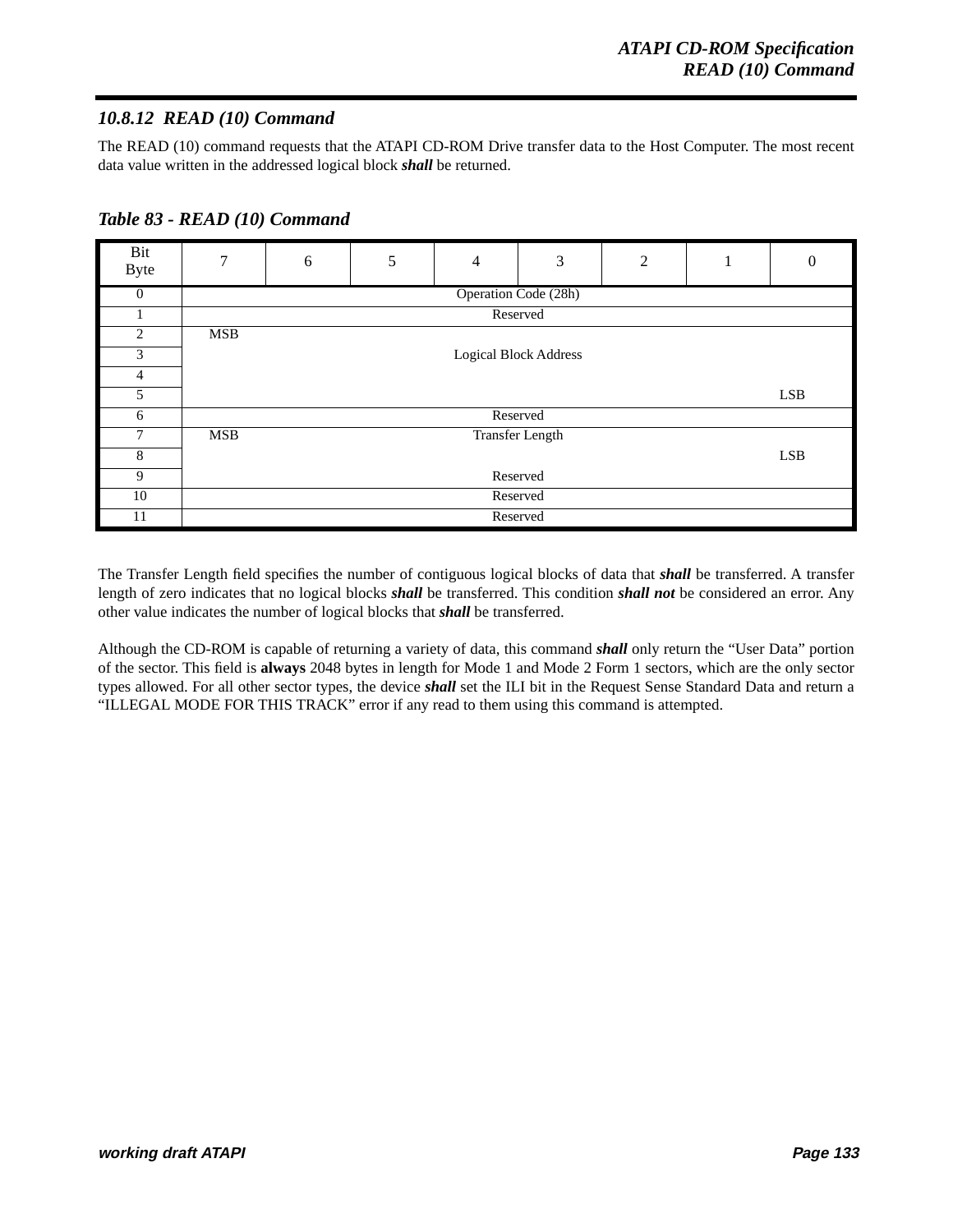| Sense Key       | ASC | <b>ASCQ</b>    | Description of Error                                      |
|-----------------|-----|----------------|-----------------------------------------------------------|
| $\overline{05}$ | 20  |                | <b>INVALID COMMAND OPERATION CODE</b>                     |
| 05              | 24  |                | <b>INVALID FIELD IN COMMAND PACKET</b>                    |
| 06              | 28  |                | NOT READY TO READY TRANSITION                             |
| 06              | 29  |                | POWER ON, RESET OR BUS DEVICE RESET OCCURRED              |
| 02              | 04  | 0 <sup>0</sup> | <b>LOGICAL DRIVE NOT READY - CAUSE NOT REPORTABLE</b>     |
| 02              | 04  | 01             | LOGICAL DRIVE NOT READY - IN PROGRESS OF BECOMING READY   |
| 02              | 04  | 02             | LOGICAL DRIVE NOT READY - INITIALIZING COMMAND REQUIRED   |
| 02              | 04  | 03             | LOGICAL DRIVE NOT READY - MANUAL INTERVENTION REQUIRED    |
| 02              | 06  | 0 <sup>0</sup> | NO REFERENCE POSITION FOUND (media may be upside down)    |
| 02              | 3A  |                | <b>MEDIUM NOT PRESENT</b>                                 |
| 03              | 02  |                | NO SEEK COMPLETE                                          |
| 0 <sub>5</sub>  | 21  |                | LOGICAL BLOCK ADDRESS OUT OF RANGE                        |
| 0 <sub>5</sub>  | 64  |                | <b>ILLEGAL MODE FOR THIS TRACK OR INCOMPATIBLE MEDIUM</b> |
| 03              | 11  | 0.5            | L-EC UNCORRECTABLE ERROR                                  |
| 03              | 11  | 06             | <b>CIRC UNRECOVERED ERROR</b>                             |
| 01              | 17  | 01             | RECOVERED DATA WITH RETRIES                               |
| 01              | 18  | 01             | RECOVERED DATA WITH ERROR CORRECTION & RETRIES            |
|                 |     |                | <b>APPLIED</b>                                            |
| 01              | 18  | 04             | RECOVERED DATA WITH L-EC                                  |

# *Table 84 - Recommended Sense Key, ASC and ASCQ for READ (10) Command Errors*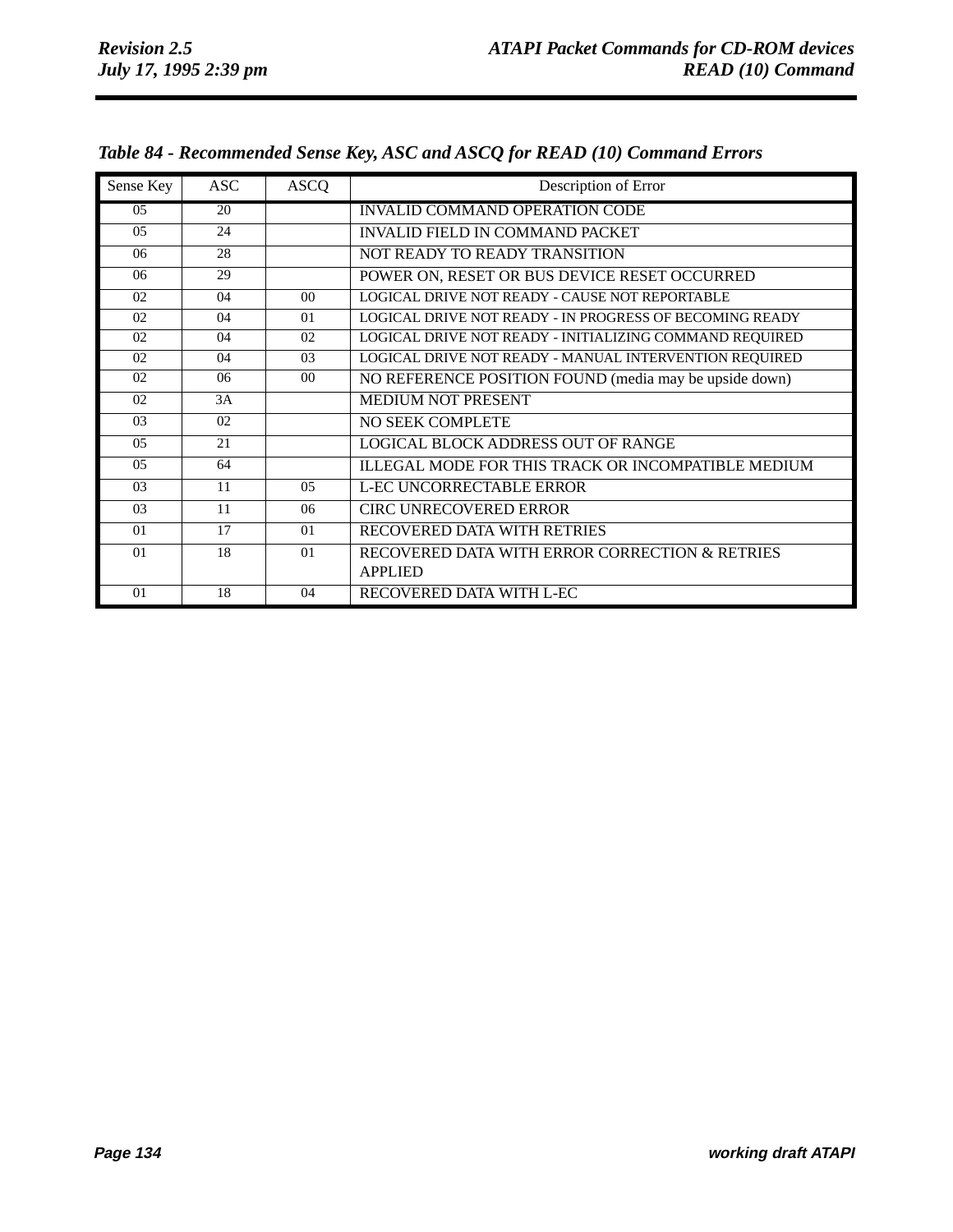## *10.8.13 READ (12) Command*

The READ (12) command requests that the ATAPI CD-ROM Drive transfer data to the Host Computer. The most recent data value written in the addressed logical block *shall* be returned.

| Bit<br><b>Byte</b> | $\mathcal{I}$ | 6                           | 5 | 4 | 3                            | $\overline{2}$ | 1 | $\boldsymbol{0}$ |  |  |  |
|--------------------|---------------|-----------------------------|---|---|------------------------------|----------------|---|------------------|--|--|--|
| $\overline{0}$     |               | <b>Operation Code (A8h)</b> |   |   |                              |                |   |                  |  |  |  |
|                    |               |                             |   |   | Reserved                     |                |   |                  |  |  |  |
| 2                  | <b>MSB</b>    |                             |   |   |                              |                |   |                  |  |  |  |
| 3                  |               |                             |   |   | <b>Logical Block Address</b> |                |   |                  |  |  |  |
| $\overline{4}$     |               |                             |   |   |                              |                |   |                  |  |  |  |
| 5                  |               |                             |   |   |                              |                |   | <b>LSB</b>       |  |  |  |
| 6                  | <b>MSB</b>    |                             |   |   |                              |                |   |                  |  |  |  |
| 7                  |               | <b>Transfer Length</b>      |   |   |                              |                |   |                  |  |  |  |
| 8                  |               |                             |   |   |                              |                |   |                  |  |  |  |
| 9                  |               | <b>LSB</b>                  |   |   |                              |                |   |                  |  |  |  |
| 10                 |               | Reserved                    |   |   |                              |                |   |                  |  |  |  |
| 11                 |               |                             |   |   | Reserved                     |                |   |                  |  |  |  |

The Transfer Length field specifies the number of contiguous logical blocks of data that *shall* be transferred. A transfer length of zero indicates that no logical blocks *shall* be transferred. This condition *shall not* be considered an error. Any other value indicates the number of logical blocks that *shall* be transferred.

Although the CD-ROM is capable of returning a variety of data, this command *shall* only return the "User Data" portion of the sector. This field is **always** 2048 bytes in length for Mode 1 and Mode 2 Form 1 sectors, which are the only sector types allowed. For all other sector types, the device *shall* set the ILI bit in the Request Sense Standard Data and return a "ILLEGAL MODE FOR THIS TRACK" error if any read to them using this command is attempted.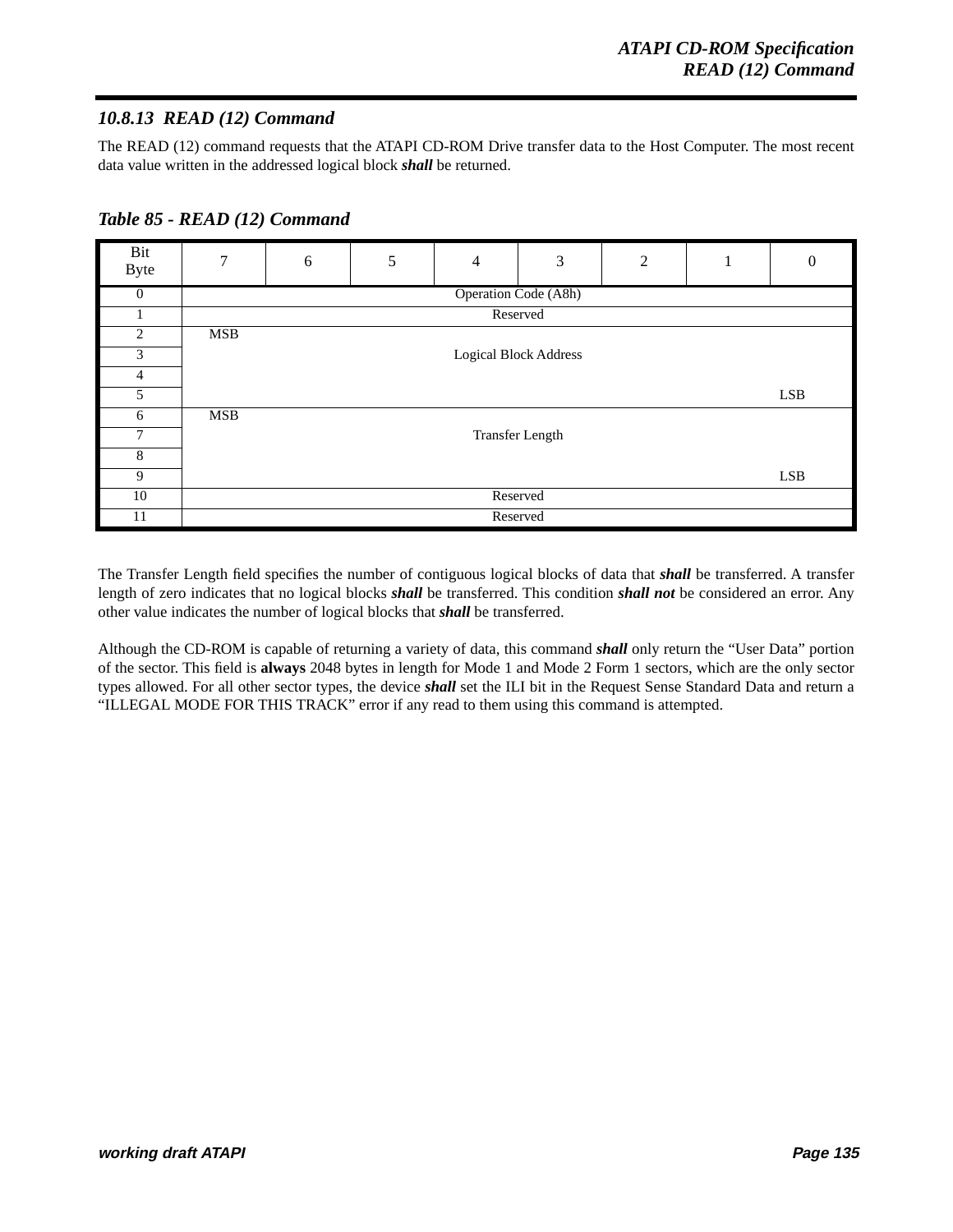| Sense<br>Key | ASC.            | <b>ASCQ</b>    | Description of Error                                      |
|--------------|-----------------|----------------|-----------------------------------------------------------|
| 05           | $\overline{20}$ |                | <b>INVALID COMMAND OPERATION CODE</b>                     |
| 0.5          | 24              |                | <b>INVALID FIELD IN COMMAND PACKET</b>                    |
| 06           | 28              |                | NOT READY TO READY TRANSITION                             |
| 06           | 29              |                | POWER ON, RESET OR BUS DEVICE RESET OCCURRED              |
| 02           | 04              | 0 <sup>0</sup> | LOGICAL DRIVE NOT READY - CAUSE NOT REPORTABLE            |
| 02           | 04              | 01             | LOGICAL DRIVE NOT READY - IN PROGRESS OF BECOMING READY   |
| 02           | 04              | 02             | LOGICAL DRIVE NOT READY - INITIALIZING COMMAND REQUIRED   |
| 02           | 04              | 03             | LOGICAL DRIVE NOT READY - MANUAL INTERVENTION REQUIRED    |
| 02           | 06              | 0 <sub>0</sub> | NO REFERENCE POSITION FOUND (media may be upside down)    |
| 02           | 3A              |                | <b>MEDIUM NOT PRESENT</b>                                 |
| 03           | 02              |                | NO SEEK COMPLETE                                          |
| 0.5          | 21              |                | <b>LOGICAL BLOCK ADDRESS OUT OF RANGE</b>                 |
| 0.5          | 64              |                | <b>ILLEGAL MODE FOR THIS TRACK OR INCOMPATIBLE MEDIUM</b> |
| 03           | 11              | 05             | L-EC UNCORRECTABLE ERROR                                  |
| 03           | 11              | 06             | <b>CIRC UNRECOVERED ERROR</b>                             |
| 01           | 17              | 01             | RECOVERED DATA WITH RETRIES                               |
| 01           | 18              | 01             | RECOVERED DATA WITH ERROR CORRECTION & RETRIES            |
|              |                 |                | <b>APPLIED</b>                                            |
| 01           | 18              | 04             | RECOVERED DATA WITH L-EC                                  |

# *Table 86 - Recommended Sense Key, ASC and ASCQ for READ (10) Command Errors*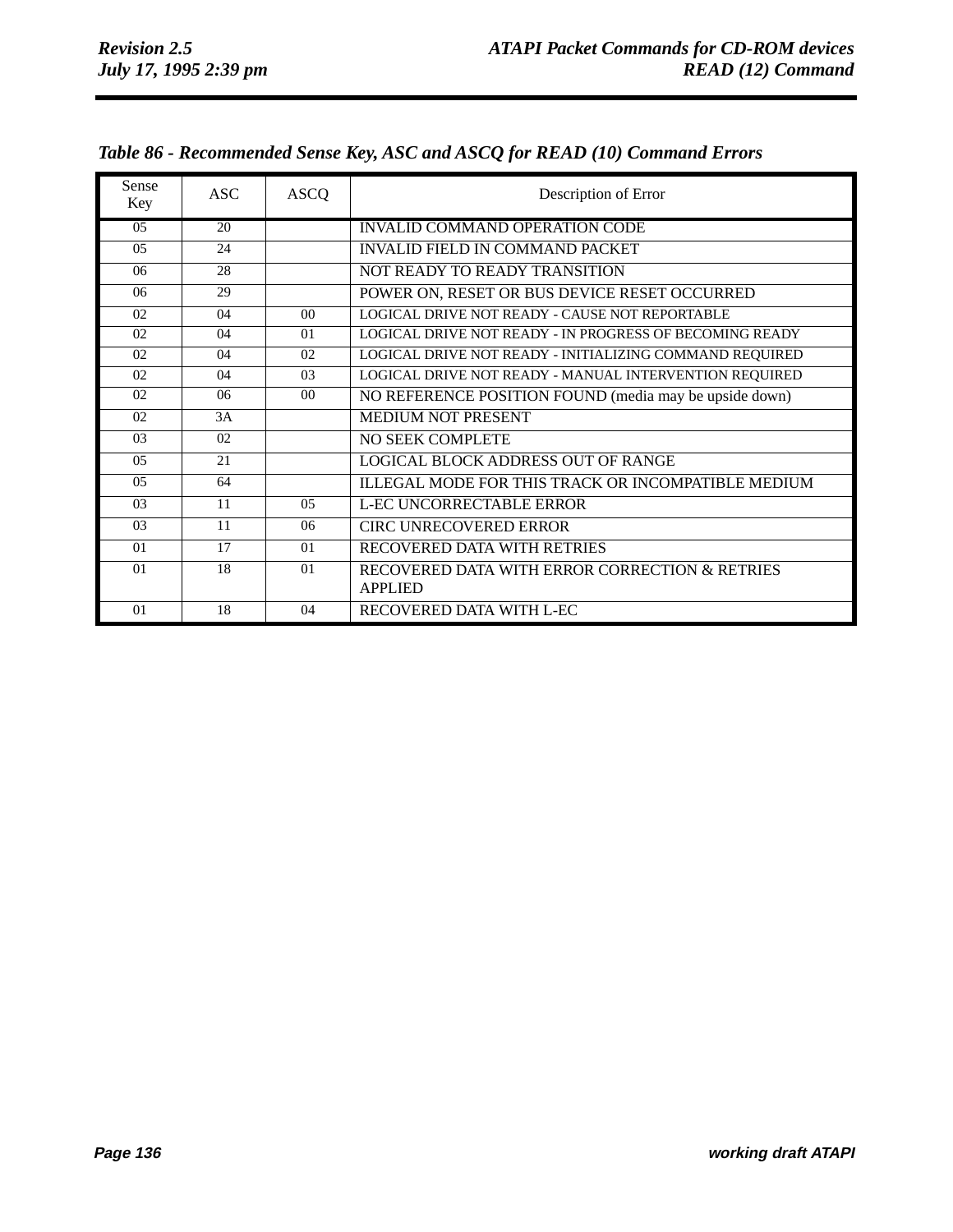# *10.8.14 READ CD-ROM CAPACITY Command*

The READ CD-ROM CAPACITY command provides a means for the Host Computer to request information regarding the capacity of the Device. The general function of the CD-ROM version of READ CAPACITY is the same but the exact definition of the returned logical block address is modified to allow returning a possibly inexact value (but one with a known error boundary) based on CD-ROM table of contents data. This error boundary occurs when the last track is an audio track, and could cause the last block to be  $+/-75$  sectors from the actual end of the track. This error is a tolerance in the addressing of Audio data built into the Media specifications for CD-ROM. For many CD-ROM devices, this implementation allows a quicker response.

| Bit<br><b>Byte</b> | 7 | 6        | 5 | 4        | 3                    | $\overline{2}$ |  | $\overline{0}$ |  |  |
|--------------------|---|----------|---|----------|----------------------|----------------|--|----------------|--|--|
| $\overline{0}$     |   |          |   |          | Operation code (25h) |                |  |                |  |  |
|                    |   |          |   |          | Reserved             |                |  |                |  |  |
| $\overline{2}$     |   |          |   |          | Reserved             |                |  |                |  |  |
| 3                  |   |          |   |          | Reserved             |                |  |                |  |  |
| $\overline{4}$     |   |          |   |          | Reserved             |                |  |                |  |  |
| 5                  |   | Reserved |   |          |                      |                |  |                |  |  |
| 6                  |   |          |   |          | Reserved             |                |  |                |  |  |
| 7                  |   |          |   |          | Reserved             |                |  |                |  |  |
| 8                  |   | Reserved |   |          |                      |                |  |                |  |  |
| 9                  |   | Reserved |   |          |                      |                |  |                |  |  |
| 10                 |   | Reserved |   |          |                      |                |  |                |  |  |
| 11                 |   |          |   | Reserved |                      |                |  |                |  |  |

## *Table 87 - READ CD-ROM CAPACITY Command*

Eight bytes of READ CD-ROM CAPACITY data *shall* be returned to the Host Computer.

# *Table 88 - READ CAPACITY DATA*

| Bit<br>Byte   | $\mathcal{I}$ | $\boldsymbol{6}$ | 5 | 4                            | 3                            | 2 | $\theta$   |
|---------------|---------------|------------------|---|------------------------------|------------------------------|---|------------|
| $\Omega$      | <b>MSB</b>    |                  |   |                              | <b>Logical Block Address</b> |   |            |
|               |               |                  |   |                              |                              |   |            |
| $\mathcal{L}$ |               |                  |   |                              |                              |   |            |
| ⌒             |               |                  |   |                              |                              |   | LSB        |
| 4             | <b>MSB</b>    |                  |   | <b>Block Length in Bytes</b> |                              |   |            |
|               |               |                  |   |                              |                              |   |            |
| 6             |               |                  |   |                              |                              |   |            |
| $\mathbf{r}$  |               |                  |   |                              |                              |   | <b>LSB</b> |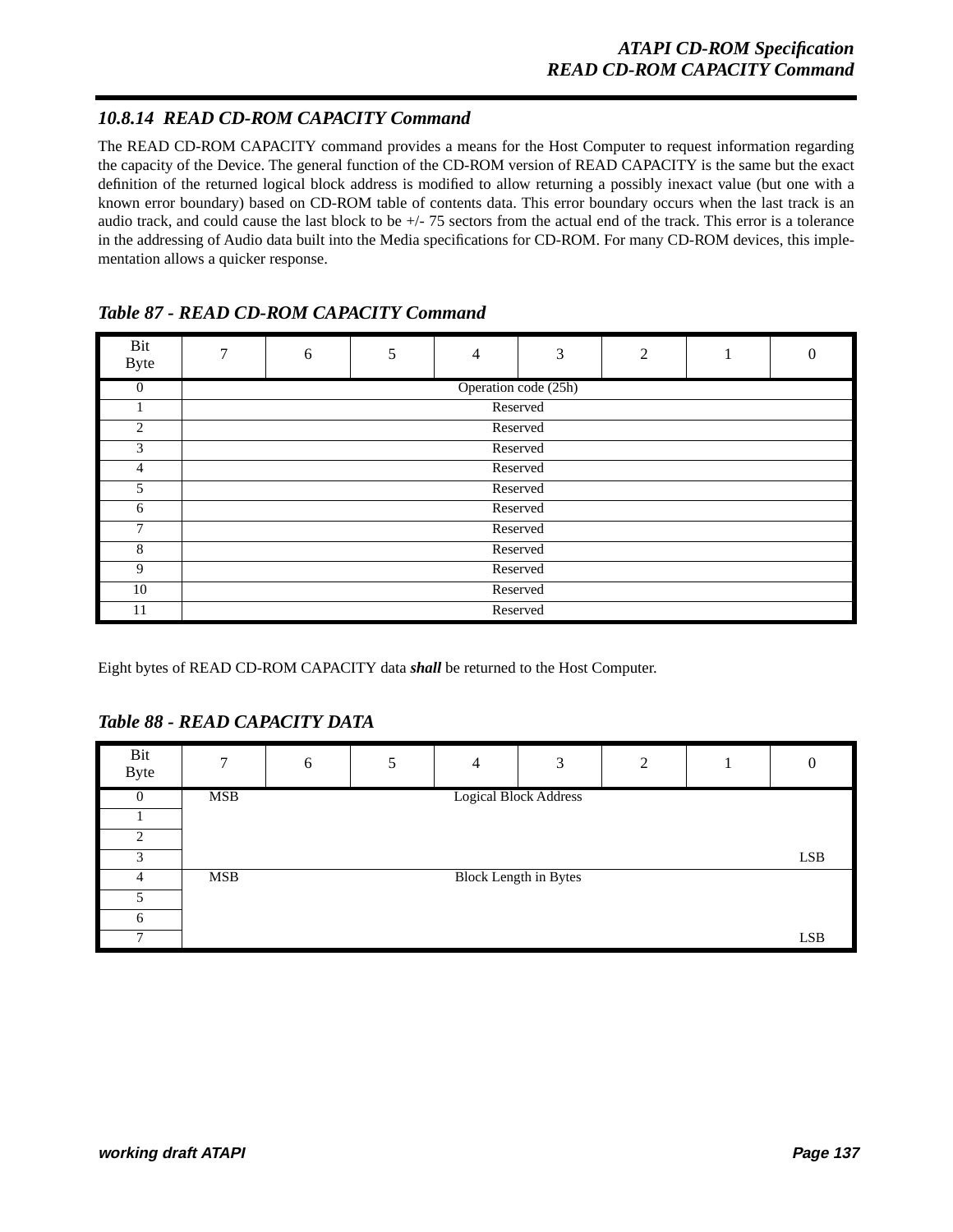| Sense Key       | ASC | ASCQ            | Description of Error                                    |
|-----------------|-----|-----------------|---------------------------------------------------------|
| $\overline{05}$ | 20  |                 | <b>INVALID COMMAND OPERATION CODE</b>                   |
| 0.5             | 24  |                 | <b>INVALID FIELD IN COMMAND PACKET</b>                  |
| 06              | 28  |                 | NOT READY TO READY TRANSITION                           |
| 06              | 29  |                 | POWER ON, RESET OR BUS DEVICE RESET OCCURRED            |
| 02              | 04  | 00 <sup>1</sup> | LOGICAL DRIVE NOT READY - CAUSE NOT REPORTABLE          |
| 02              | 04  | 01              | LOGICAL DRIVE NOT READY - IN PROGRESS OF BECOMING READY |
| 02              | 04  | 02              | LOGICAL DRIVE NOT READY - INITIALIZING COMMAND REQUIRED |
| 02              | 04  | 03              | LOGICAL DRIVE NOT READY - MANUAL INTERVENTION REQUIRED  |
| 02              | 06  | 00 <sup>2</sup> | NO REFERENCE POSITION FOUND (media may be upside down)  |
| 02              | 3A  |                 | <b>MEDIUM NOT PRESENT</b>                               |

# *Table 89 - Recommended Sense Key, ASC and ASCQ for Read Capacity Command Errors*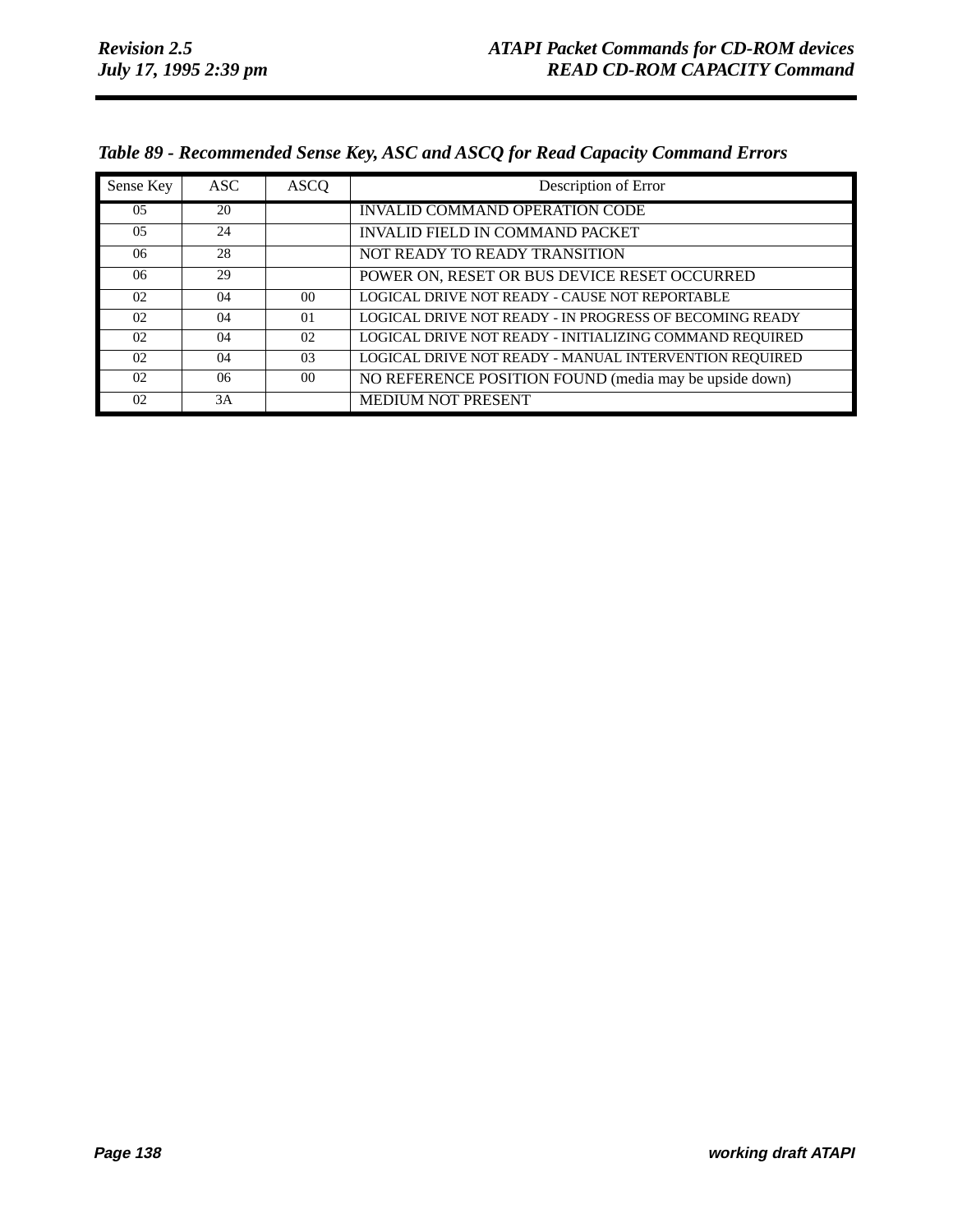## *10.8.15 READ CD Command*

The READ CD command (Family) provides one standard, universal way of accessing CD data. Rather than breaking the types of data into several related commands, this command is generic to all CD data types.

This command returns any of the CD data streams, including the headers, EDC and ECC, ROM data and CD-DA data. Each type of data is enabled via the use of flags. These flags indicate which information from the CD is to be returned in the data stream. If a flag is cleared, then that particular information will not be returned. If all the flags are cleared, no data will be returned to the host and this condition is not treated as an error.

| Bit<br><b>Byte</b> | 7                                           | 6                         | 5              | 4                                     | 3                           | $\overline{2}$ | 1<br>1        | $\overline{0}$ |
|--------------------|---------------------------------------------|---------------------------|----------------|---------------------------------------|-----------------------------|----------------|---------------|----------------|
| $\overline{0}$     |                                             |                           |                | <b>Operation Code (BEh)</b>           |                             |                |               |                |
|                    |                                             | Reserved                  |                |                                       | <b>Expected Sector Type</b> |                |               | Reserved       |
| 2                  | <b>MSB</b>                                  |                           |                | <b>Starting Logical Block Address</b> |                             |                |               |                |
| 3                  |                                             |                           |                |                                       |                             |                |               |                |
| $\overline{4}$     |                                             |                           |                |                                       |                             |                |               |                |
| 5                  |                                             |                           |                |                                       |                             |                |               | <b>LSB</b>     |
| 6                  | <b>MSB</b>                                  | Transfer Length in Blocks |                |                                       |                             |                |               |                |
| 7                  |                                             |                           |                |                                       |                             |                |               |                |
| 8                  |                                             | <b>LSB</b>                |                |                                       |                             |                |               |                |
|                    | Flag Bits                                   |                           |                |                                       |                             |                |               |                |
| 9                  | Synch<br>Field                              |                           | Header(s) Code | <b>User Data</b>                      | EDC &<br><b>ECC</b>         |                | Error Flag(s) | Reserved       |
| 10                 | Sub-Channel Data Selection Bits<br>Reserved |                           |                |                                       |                             |                |               |                |
| 11                 |                                             | Reserved                  |                |                                       |                             |                |               |                |

*Table 90 - READ CD Command*

The Expected Sector Type field is used to limit the amount of information returned to the Host. If the Requested Sector(s) do not match the specified type, the command will be terminated with a CHECK CONDITION. The Sector that does not match will not be transferred to the Host. The sense key *shall* be set to ILLEGAL MODE FOR THIS TRACK.

*Implementer's Note: The Expected Sector Type is used to generate an error and terminate the transfer when the sectors found on the media, do not match the type desired. This field has NO control of the actual number of bytes transfer.*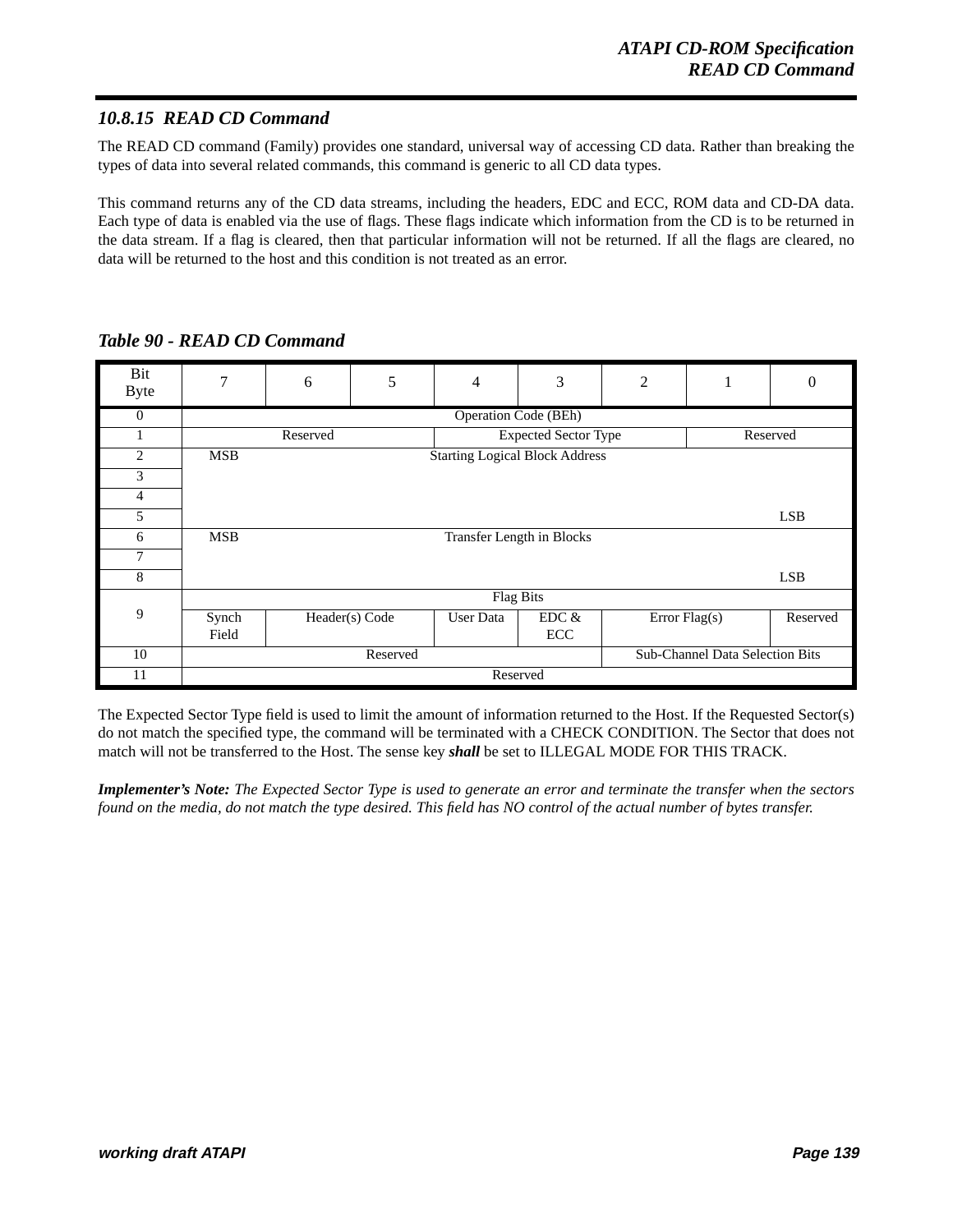| Expected<br><b>Sector</b><br><b>Type</b> | Definition                   | Description                                                                                                                                                                                                                                                               |
|------------------------------------------|------------------------------|---------------------------------------------------------------------------------------------------------------------------------------------------------------------------------------------------------------------------------------------------------------------------|
| 000 <sub>b</sub>                         | Any Type<br>(Mandatory)      | No checking of the Sector Type will be performed. The device <i>shall</i> always termi-<br>nate a command, at the sector where a transition between CD-Rom and CD-DA<br>occurs.                                                                                           |
| 001 <sub>b</sub>                         | CD DA<br>(Optional)          | Only Red Book (CD-DA) sectors <i>shall</i> be allowed. An attempt to read any other<br>format <i>shall</i> result in the reporting of an error.                                                                                                                           |
| 010 <sub>b</sub>                         | Mode 1<br>(Mandatory)        | Only Yellow Book sectors which have a "user" data field of 2048 bytes <i>shall</i> be<br>allowed. An attempt to read any other format <i>shall</i> result in the reporting of an<br>error.                                                                                |
| 011 <sub>b</sub>                         | Mode 2<br>(Mandatory)        | Only Yellow Book sectors which have a "user" data field of 2336 bytes shall be<br>allowed. An attempt to read any other format <i>shall</i> result in the reporting of an<br>error.                                                                                       |
| 100 <sub>b</sub>                         | Mode 2 Form 1<br>(Mandatory) | Only Green Book sectors which have a "user" data field of 2048 <b>shall</b> be allowed.<br>An attempt to read any other format <i>shall</i> result in the reporting of an error.                                                                                          |
| 101 <sub>b</sub>                         | Mode 2 Form 2<br>(Mandatory) | Only Green Book sectors which have a "user" data field of 2324 <b>shall</b> be allowed.<br>An attempt to read any other format <i>shall</i> result in the reporting of an error. Note<br>that the spare data is included in the user data making the size $2324+4=2328$ . |
| $110b$ -<br>111b                         |                              | Reserved                                                                                                                                                                                                                                                                  |

See also, CD-ROM Sector Formats on page 73.

The Synch Field Bit, when set to one indicates that the Synch Field from the sector will be included in the data stream. Note that the data fields that are requested to be included in the data stream *shall* be contiguous. The Synch Field information (if selected) will be the first information in the data stream; all other fields will follow.

The Header(s) Code is an encoded field that indicates the Header / Subheader information to be placed in the data stream.

| Header(s)<br>Code | Definition    | Description                                                                  |  |  |  |  |
|-------------------|---------------|------------------------------------------------------------------------------|--|--|--|--|
| 00 <sub>b</sub>   | None          | None of the header data <b>shall</b> be placed in the data stream.           |  |  |  |  |
| 01 <sub>b</sub>   | HdrOnly       | Only the Mode 1 or Form 1 4-byte header will be returned in the data stream. |  |  |  |  |
| 10 <sub>b</sub>   | SubheaderOnly | Only the Mode 2 Form 1 or 2 Subheader will be placed into the data stream.   |  |  |  |  |
| 11 <sub>b</sub>   | All Headers   | Both the Header and Subheader will be placed in the data stream.             |  |  |  |  |

*Table 92 - READ CD, Header(s) Code Field Definition*

The User Data Flag, when set to one, indicates that the Data part of a CD Sector *shall* be returned in the data stream. When set to 1, the whole user data will be returned to the host. Note that the setting of the Mode Select Density Code does not apply to this command, and the physical user data will be returned. If the current track is an Audio Track then the Audio Data will be returned, else the normal CD-ROM data will be returned. The possible data lengths are 2048, 2336, 2328 and 2352.

The EDC and ECC Flag, when set to one, indicates that the EDC and ECC (L-EC) field *shall* be included in the data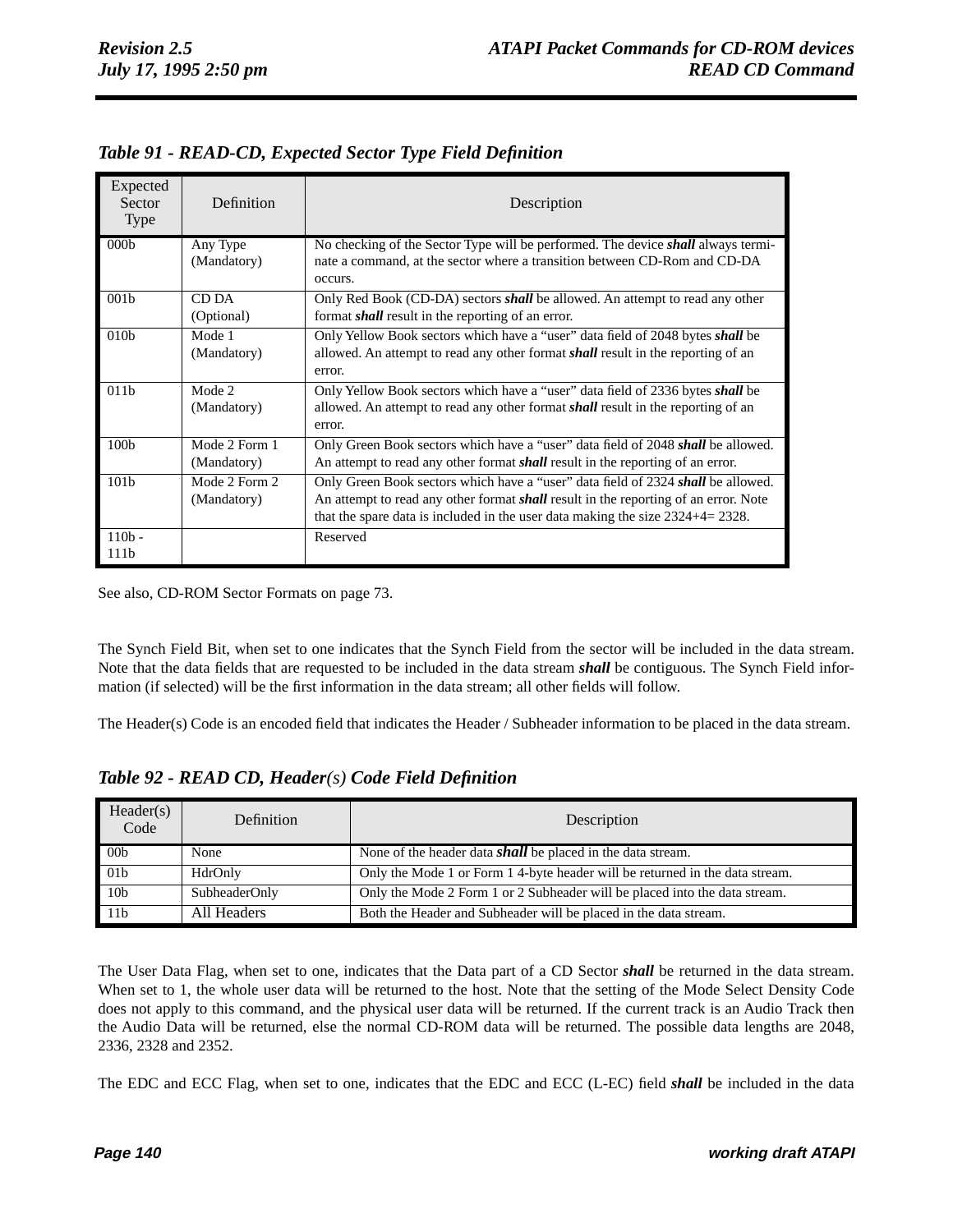stream. For Mode 1 CDs this will include the 8 bytes of pad data.

Error Flag(s) is an encoded field that indicates which (if any) of the C2 and/or Block Error data will be included in the data stream. All the field types are mandatory. If the drive does not support the C2 pointers (as reported in the Mode sense Capabilities page) the data returned *shall* be zero filled.

*Table 93 - READ CD, Error Flag(s) Field Definition*

| Error<br>Flags  | Definition                         | Description                                                                                                                                                                                                                                                                                                                                                                                                                                |
|-----------------|------------------------------------|--------------------------------------------------------------------------------------------------------------------------------------------------------------------------------------------------------------------------------------------------------------------------------------------------------------------------------------------------------------------------------------------------------------------------------------------|
| 00 <sub>b</sub> | None                               | No Error information will be included in the data stream.                                                                                                                                                                                                                                                                                                                                                                                  |
| 01 <sub>b</sub> | C <sub>2</sub> Error Flag data     | The C2 Error Flag (Pointer) bits (2352 bits or 294 bytes) will be included in the data<br>stream. When the C2 Error pointer bits are included in the data stream, there will be<br>one bit for each byte in error in the sector $(2352 \text{ total})$ . The bit ordering is from the<br>most significant bit to the least significant bit in each byte. The first bytes in the sector<br>will be the first bits/bytes in the data stream. |
| 10 <sub>b</sub> | C <sub>2</sub> & Block Error Flags | Both the C2 Error Flags (2352 bits or 294 bytes) and the Block Error Byte will be<br>included in the data stream. The Block Error byte is just the longitudinal parity of all<br>the C2 Error Flag bytes. So that the data stream will always be an even number of<br>bytes, the Block Error byte will be padded with a 0 byte. The Block Error byte will be<br>first in the data stream followed by the pad byte.                         |
| 11 <sub>b</sub> | Reserved                           | Reserved for future enhancement.                                                                                                                                                                                                                                                                                                                                                                                                           |

The Sub-Channel Data Selection bits indicate which CD Sub-Channel information is to be included in the data stream, the Q information and/or the "Raw" Sub-channel information (All eight channels, one byte from each of the small frames.) If the bit is set, then that Sub-channel data will be included in the data stream to the Host.

*Table 94 - READ CD, Sub-channel Data Selection Field Definition*

| Sub-channel<br>Data<br>Selection | Definition          | Description                              | <b>Type</b> |
|----------------------------------|---------------------|------------------------------------------|-------------|
| 000 <sub>b</sub>                 | No Sub-channel Data | No Sub-channel data will be transferred  | Mandatory   |
| 001 <sub>b</sub>                 | <b>RAW</b>          | Raw Sub-channel data will be transferred | Optional    |
| 010 <sub>b</sub>                 | Ő                   | O data will be transferred               | Optional    |
| 011 <sub>b</sub>                 | Reserved            |                                          |             |
| 100 <sub>b</sub>                 | $R - W$             | R-W data will be transferred             | Optional    |
| $101b - 111b$                    | Reserved            |                                          |             |

Support of Sub-channel data is optional. In the case of R-W the drive may return the data de-interleaved and error-corrected, RAW or padded with zeros depending on the R-W Supported and R-W de-interleaved and error-corrected bits in the CD-ROM capabilities and mechanical status page. Changing the DCR bit using Mode Select for page 1 (Read error recovery page) will affect error correction of subcode data. The inclusion of the sub-channel data will only be valid for Audio sectors.

If the Starting Logical Block Address is set to FFFFFFFFh and the **only** information requested to be placed in the data stream is the Sub-channel data and there is currently a PLAY AUDIO command in process, the actual address used will be from the current location (of the Play). If the drive is not playing audio, the drive will respond with a CHECK CON-DITION with a sense key/ASC/ASCQ of 05h/B9h/00h (Play Not in Progress).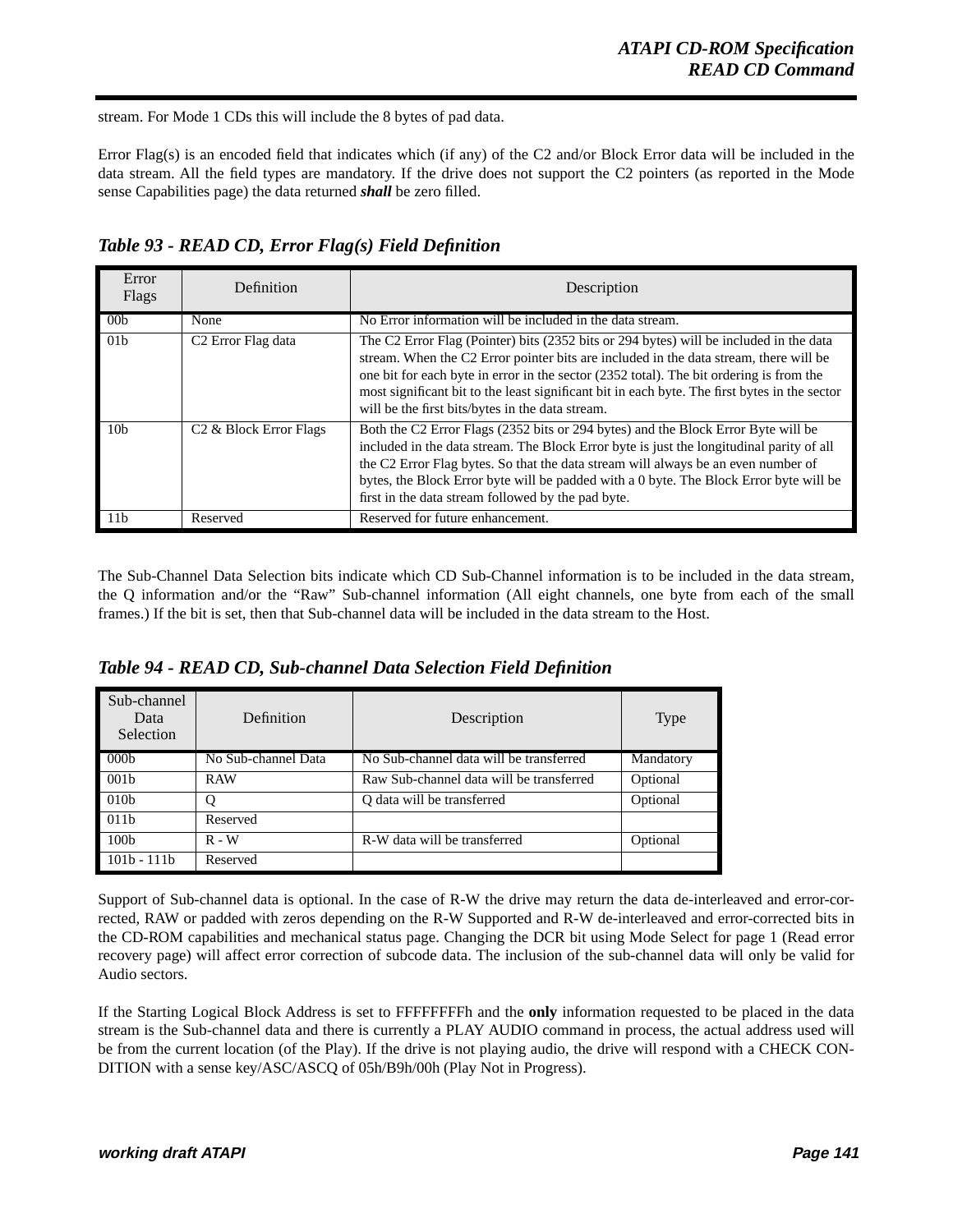| <b>Byte</b>    | Description                              |
|----------------|------------------------------------------|
| $\overline{0}$ | Control (4 M.S. bits), ADR (4 L.S. bits) |
| 1              | Track number                             |
| $\overline{c}$ | Index number                             |
| 3              | Min                                      |
| 4              | Sec                                      |
| 5              | Frame                                    |
| 6              | Reserved (00h)                           |
| 7              | AMin                                     |
| 8              | Asec                                     |
| 9              | AFrame                                   |
| 10             | $CRC*$ or 00h (hex)                      |
| 11             | $CRC*$ or 00h (hex)                      |
| 12             | $00h$ (pad)                              |
| 13             | 00h (pad)                                |
| 14             | 00h (pad)                                |
| 15             | 00h (pad)                                |

*Table 95 - Formatted Q-subcode Data (A Total of 16 Bytes)*

\* CRC is optional

*Table 96 - Number of Bytes Returned Based on Data Selection Field* 

| Data to be transferred                          |                 | $CD-DA$  | Mode 1 | Mode 2<br>non XA | Mode 2<br>Form 1 | Mode 2<br>Form 2 |
|-------------------------------------------------|-----------------|----------|--------|------------------|------------------|------------------|
| <b>User Data</b>                                | 10 <sub>h</sub> | 2352     | 2048   | 2336             | 2048             |                  |
| Sub Header & User Data                          | 50h             | 2352     | 2048   | 2336             |                  |                  |
| Header & User Data                              | 30 <sub>h</sub> | 2352     |        |                  |                  |                  |
| All Headers & User Data                         | 70h             | 2352     |        |                  |                  | 2340             |
| Sync & All Headers & User Data                  | F0h             | 2352     |        | 2352             |                  | 2352             |
| Repeat All Above and Add<br>EDC / ECC           | 08h             | $\Omega$ | 288    | 0                | 280              | $\Omega$         |
| Repeat All Above and Add<br>Error Flags         | 02h             | 294      | 294    | 294              | 294              | 294              |
| Repeat All Above and Add<br>Block & Error Flags | 04h             | 296      | 296    | 296              | 296              | 296              |

The number of bytes returned is based on which bits are set in the Data Selection Field. The table above allows you to calculate the number of bytes returned based on which Data Selection field bits are set.

*Example:* A Data Selection field value of 3Ah= 30h+08h+02h would return the following:

- 2352+0+294 bytes for a CD-DA sector.
- 2052+288+294 bytes for a Mode 1 Form 1 sector.
- 2340+0+294 bytes for a Mode 1 Form 2 sector.
- 2052+280+294 bytes for a Mode 2 Form 1 sector.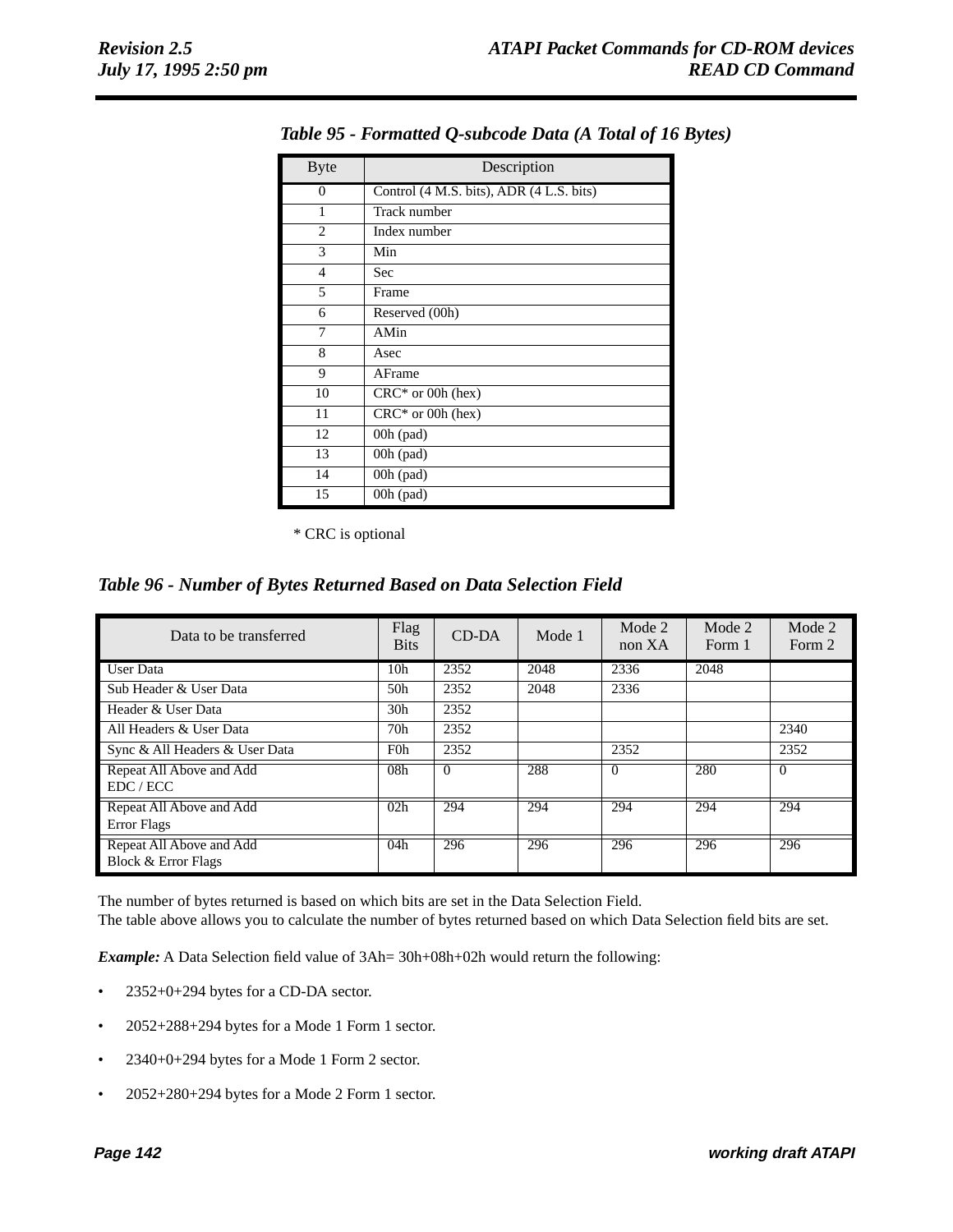#### • 2332+0+294 bytes for a Mode 2 Form 2 sector.

See *"Figure 11 - CD-ROM Sector Formats"* on page 73 for a description of the data available for each sector type.

*Table 97 - Recommended Sense Key, ASC and ASCQ for Read CD Command Errors*

| Sense Key       | <b>ASC</b>      | <b>ASCQ</b>     | Description of Error                                    |
|-----------------|-----------------|-----------------|---------------------------------------------------------|
| $\overline{05}$ | $\overline{20}$ |                 | <b>INVALID COMMAND OPERATION CODE</b>                   |
| 05              | 24              |                 | <b>INVALID FIELD IN COMMAND PACKET</b>                  |
| 06              | 28              |                 | NOT READY TO READY TRANSITION                           |
| 06              | 29              |                 | POWER ON, RESET OR BUS DEVICE RESET OCCURRED            |
| 02              | 04              | 00 <sup>1</sup> | LOGICAL DRIVE NOT READY - CAUSE NOT REPORTABLE          |
| 02              | 04              | 01              | LOGICAL DRIVE NOT READY - IN PROGRESS OF BECOMING READY |
| 02              | 04              | 02              | LOGICAL DRIVE NOT READY - INITIALIZING COMMAND REOUIRED |
| 02              | 04              | 03              | LOGICAL DRIVE NOT READY - MANUAL INTERVENTION REQUIRED  |
| 02              | 06              | $00\,$          | NO REFERENCE POSITION FOUND (media may be upside down)  |
| 02              | 3A              |                 | <b>MEDIUM NOT PRESENT</b>                               |
| 03              | 02              |                 | NO SEEK COMPLETE                                        |
| 0.5             | 21              |                 | LOGICAL BLOCK ADDRESS OUT OF RANGE                      |
| 0.5             | 64              |                 | ILLEGAL MODE FOR THIS TRACK OR INCOMPATIBLE MEDIUM      |
| 0.5             | 00 <sup>2</sup> | 11              | PLAY OPERATION IN PROGRESS                              |
| 0B              | BF              |                 | <b>LOSS OF STREAMING</b>                                |

The number of bytes returned is based on which bits are set in the Data Selection Field. The table above allows you to c

The CD-DA audio data includes 16 bits of information for each channel, and will be formatted as follows when an audio track is read.

| Bit<br><b>Byte</b> | 7                        | 6   | 5              | 4                   | 3                          | 2   |                | $\boldsymbol{0}$ |  |
|--------------------|--------------------------|-----|----------------|---------------------|----------------------------|-----|----------------|------------------|--|
|                    |                          |     |                | Cell 1 (1st of 588) |                            |     |                |                  |  |
| $\overline{0}$     |                          |     |                |                     | Left Channel (Lower Byte)  |     |                |                  |  |
|                    | b7                       | b6  | b <sub>5</sub> | b4                  | b3                         | b2  | b1             | b <sub>0</sub>   |  |
|                    |                          |     |                |                     | Left Channel Upper Byte    |     |                |                  |  |
|                    | b15                      | b14 | b13            | b12                 | b11                        | b10 | b9             | b <sub>8</sub>   |  |
| $\overline{2}$     |                          |     |                |                     | Right Channel (Lower Byte) |     |                |                  |  |
|                    | b7                       | b6  | b <sub>5</sub> | b4                  | b3                         | b2  | b <sub>1</sub> | b <sub>0</sub>   |  |
| 3                  | Right Channel Upper Byte |     |                |                     |                            |     |                |                  |  |
|                    | b15                      | b14 | b13            | b12                 | b11                        | b10 | b9             | b <sub>8</sub>   |  |
|                    | $\cdots$                 |     |                |                     |                            |     |                |                  |  |
|                    |                          |     |                | Cell 588 (last)     |                            |     |                |                  |  |

*Table 98 - CD-DA (Digital Audio) Data Block Format*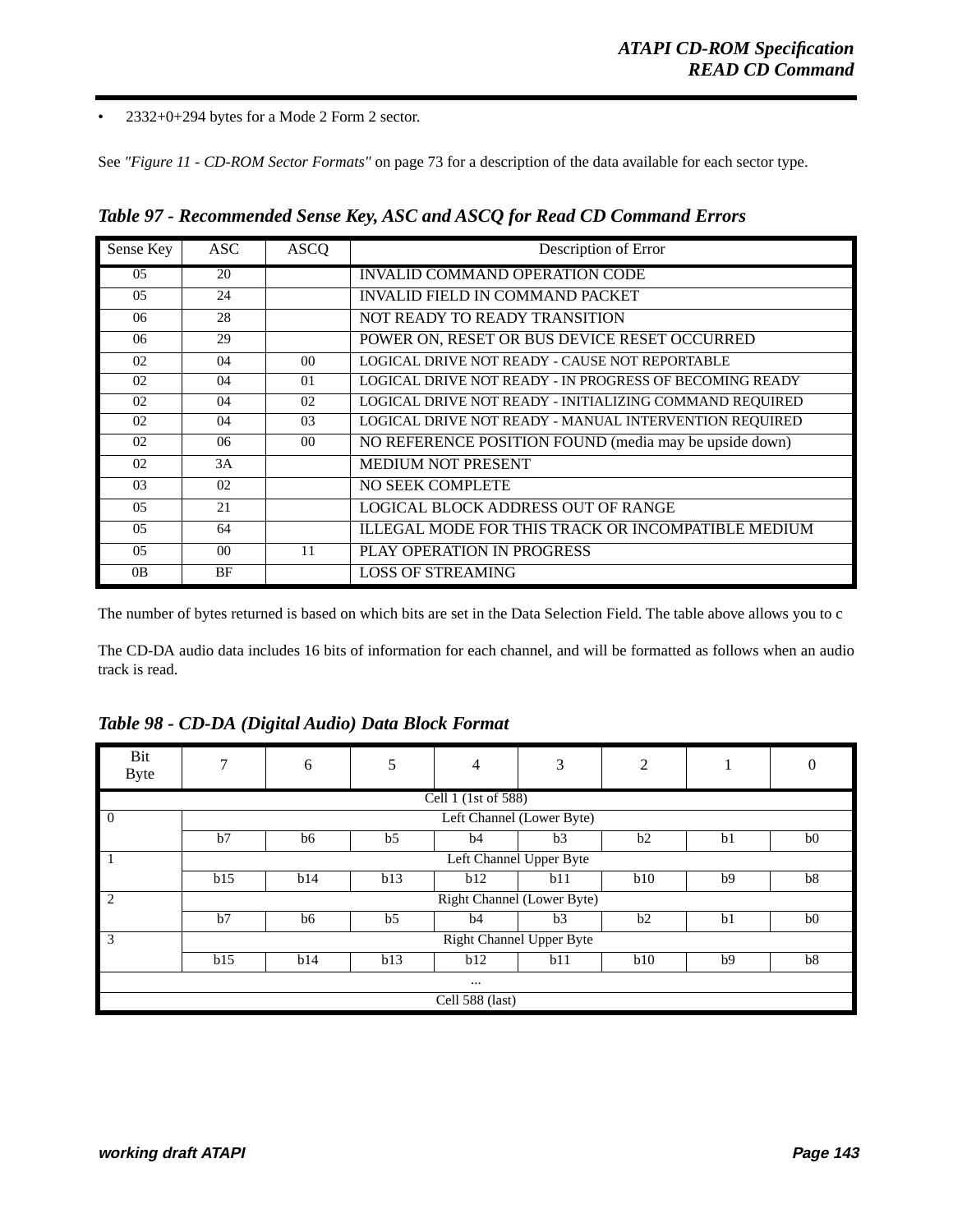| Bit<br><b>Byte</b> | $\mathcal{L}$             | 6   |                | 4   | 3                               | C<br>∠ |                | $\theta$       |  |
|--------------------|---------------------------|-----|----------------|-----|---------------------------------|--------|----------------|----------------|--|
| 2348               | Left Channel (Lower Byte) |     |                |     |                                 |        |                |                |  |
|                    | b7                        | b6  | b <sub>5</sub> | b4  | b3                              | b2     | b <sub>1</sub> | b <sub>0</sub> |  |
| 2349               | Left Channel Upper Byte   |     |                |     |                                 |        |                |                |  |
|                    | b15                       | b14 | b13            | b12 | b11                             | b10    | b9             | b <sub>8</sub> |  |
| 2350               |                           |     |                |     | Right Channel (Lower Byte)      |        |                |                |  |
|                    | b7                        | b6  | b <sub>5</sub> | b4  | b <sub>3</sub>                  | b2     | <sub>b1</sub>  | b <sub>0</sub> |  |
| 2351               |                           |     |                |     | <b>Right Channel Upper Byte</b> |        |                |                |  |
|                    | b15                       | b14 | b13            | b12 | b11                             | b10    | b9             | b <sub>8</sub> |  |

| Table 98 - CD-DA (Digital Audio) Data Block Format |  |  |  |
|----------------------------------------------------|--|--|--|
|----------------------------------------------------|--|--|--|

If the CD-ROM Drive does not support the CD-DA Stream-Is-Accurate capability (See *"10.8.6.4 CD-ROM Capabilities and Mechanical Status Page"* on page 115) then the Digital Audio data must be read as a continuous stream. If while streaming the drive must stop, there will be a non-recoverable error generated (Sense Key 0Bh ABORTED Command, Sense Code BFh LOSS OF STREAMING). This is due to the 1 second uncertainty of the address (There is no header in CD-DA Data). Reissuing the command may not return exactly the same data as the previous try. When the drive supports the Stream Accurate capability, there will be no error, only some time delay for rotational latency.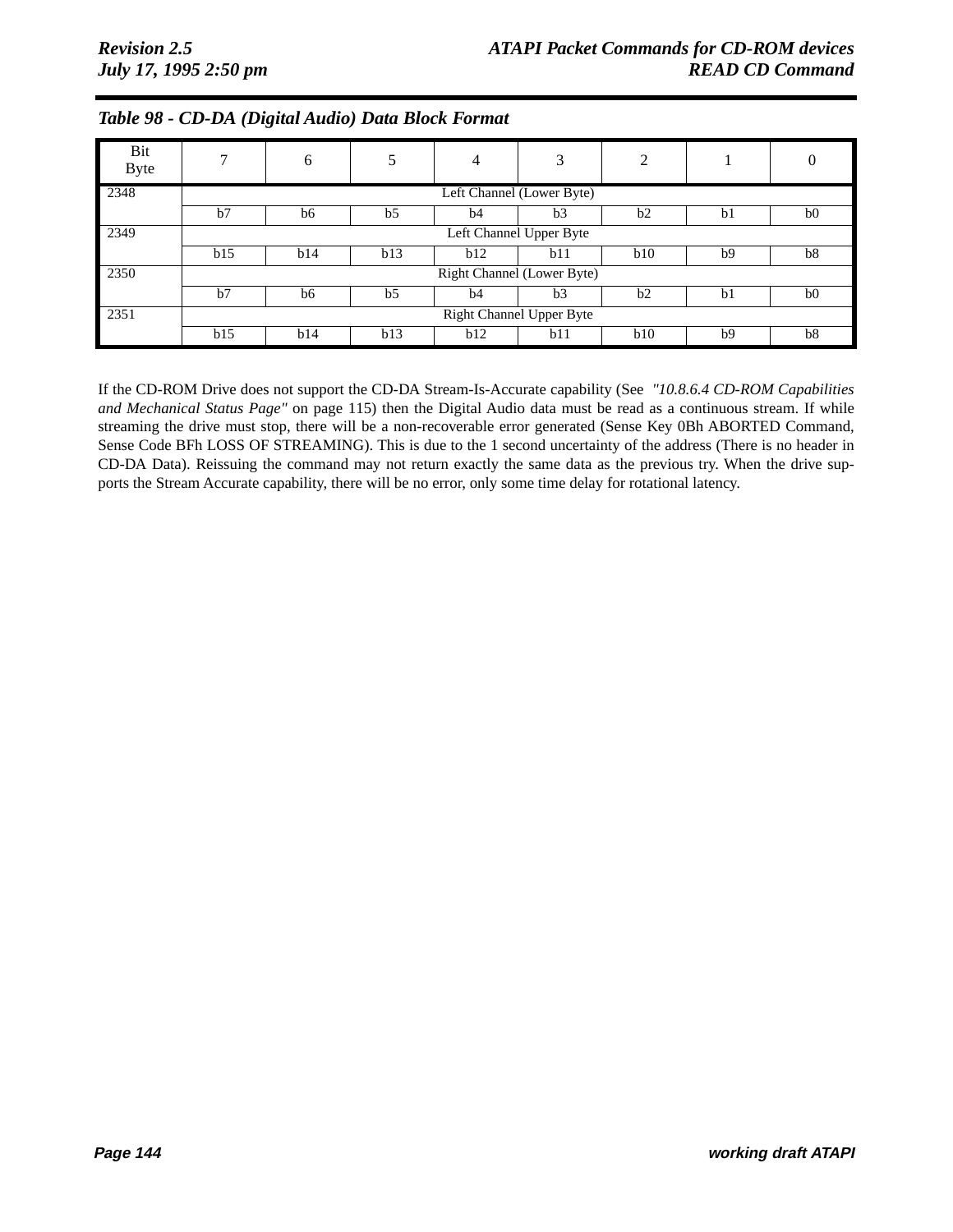| Sync Header      | Data          | EDC ECC<br>(P&Q)                                                                                           |
|------------------|---------------|------------------------------------------------------------------------------------------------------------|
| SubHeader        |               | C <sub>2</sub> Error Flags<br><b>Block Error Flags</b>                                                     |
| CD Digital Audio | SmallFrame(1) | SmallFrame(98)<br>C <sub>2</sub> Error Flags<br>Block Error Flags                                          |
| CD Digital Audio | SmallFrame(1) | Raw Sub-channel<br>SmallFrame(98)<br>C <sub>2</sub> Error Flags<br>Block Error Flags                       |
| CD Digital Audio | SmallFrame(1) | Q-Formatted<br>SmallFrame(98)<br>C <sub>2</sub> Error Flags<br>Block Error Flags<br>R-W de-interleaved and |
| CD Digital Audio | SmallFrame(1) | SmallFrame(98)<br>error-corrected<br>C <sub>2</sub> Error Flags<br>Block Error Flags                       |

*Figure 12 - Read CD Data Stream Order*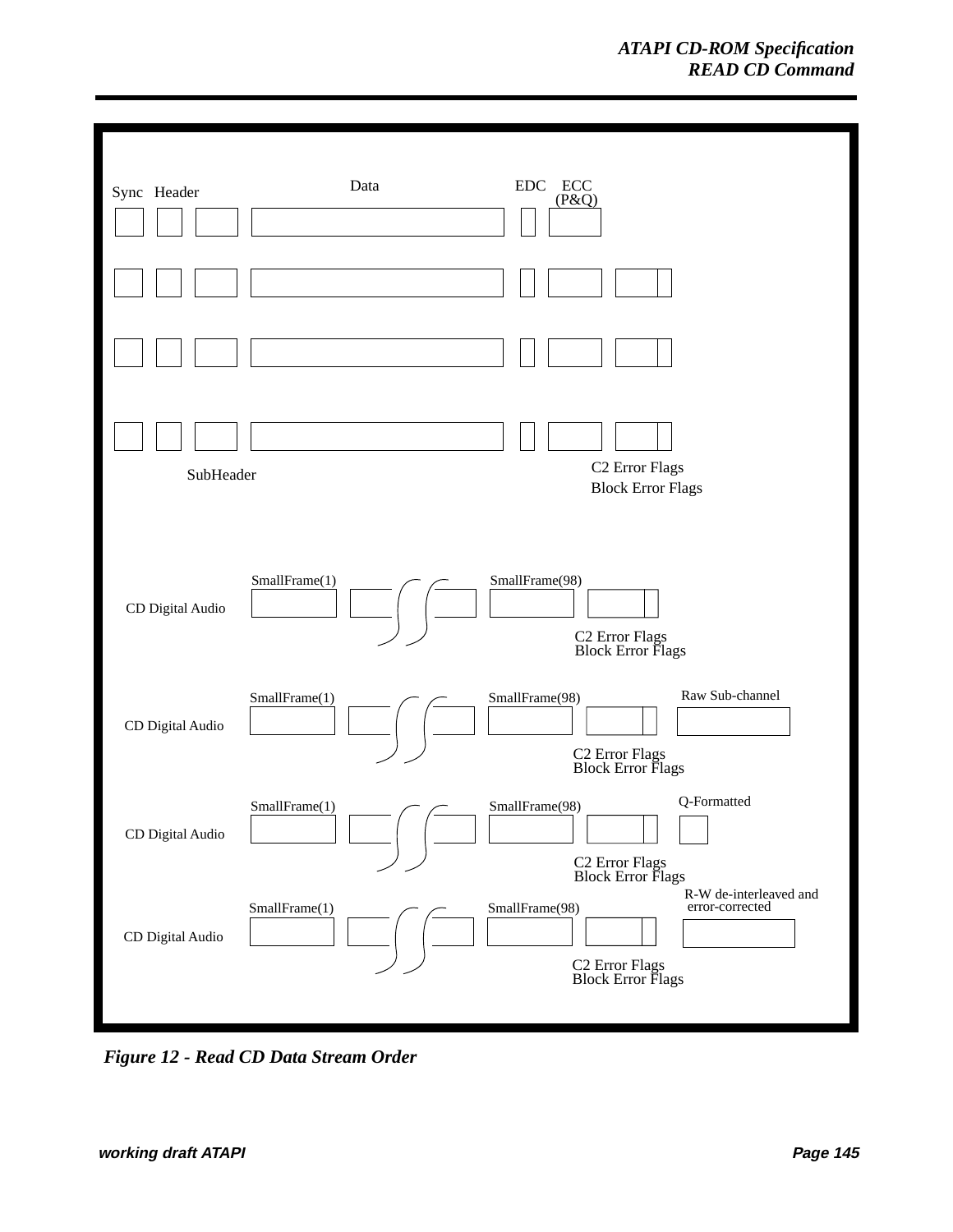

*Figure 13 - Read CD Sub-channel, R-W (100b)*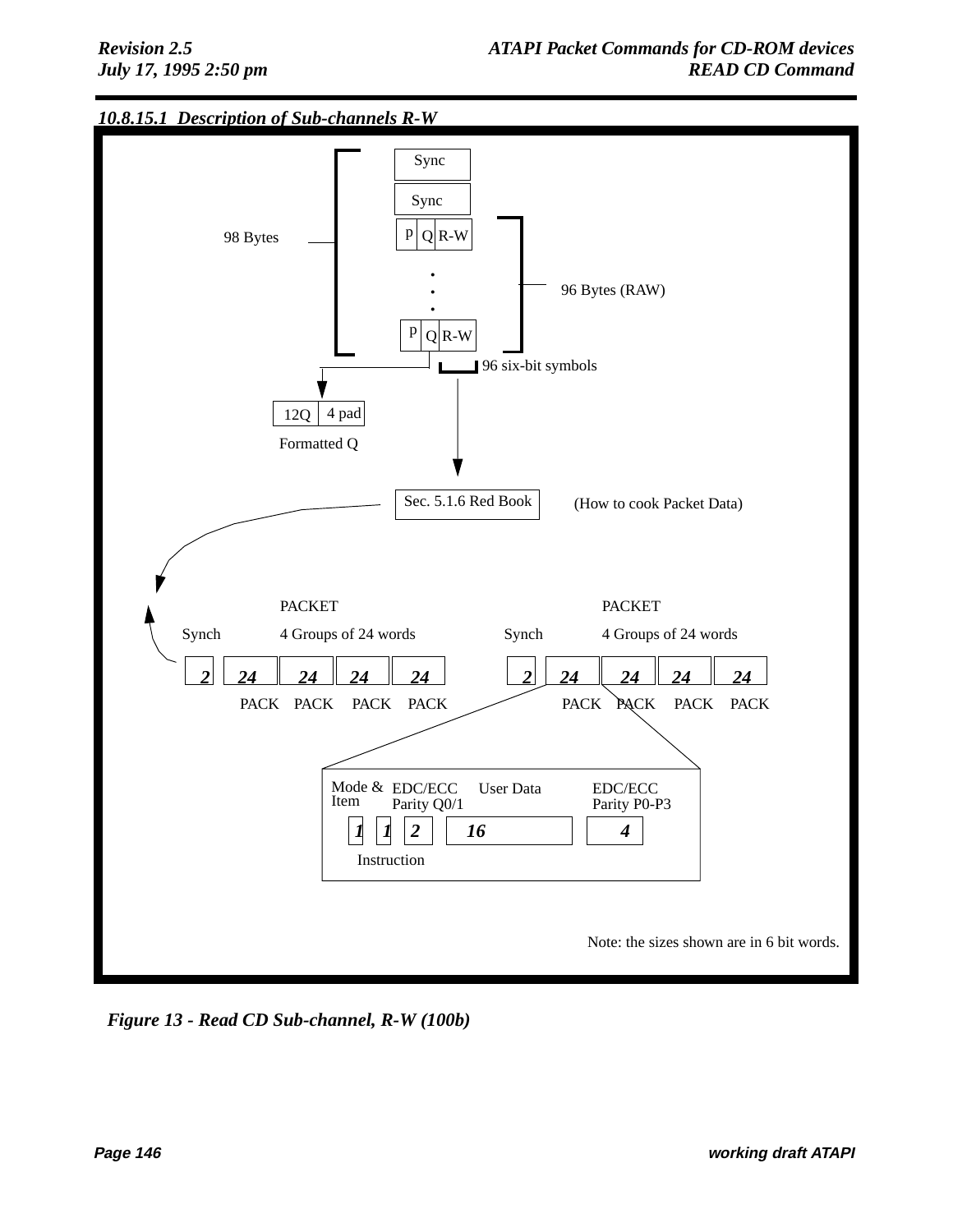#### *Table 99 - R-W Raw*

| Bit<br>Byte | -        | h      |  |  | $\sqrt{2}$ | ⌒<br>∠ |  |  |  |  |  |
|-------------|----------|--------|--|--|------------|--------|--|--|--|--|--|
| 0           |          | P2W(0) |  |  |            |        |  |  |  |  |  |
|             |          | P2W(1) |  |  |            |        |  |  |  |  |  |
| $\cdots$    |          |        |  |  |            |        |  |  |  |  |  |
| 95          | P2W (95) |        |  |  |            |        |  |  |  |  |  |

R-W Raw is returned in the format and order found on the media. It is the responsibility of the device driver to deinterleave and perform error detection and correction on the RAW data to make it usable to higher level applications.

| Bit<br><b>Byte</b> | 7                                           | 6              | 5                            | 4        | 3                            | $\overline{2}$ | 1 | $\theta$ |  |  |  |  |
|--------------------|---------------------------------------------|----------------|------------------------------|----------|------------------------------|----------------|---|----------|--|--|--|--|
| $\overline{0}$     | $\overline{P}$                              | $\overline{Q}$ |                              | PACK1(0) |                              |                |   |          |  |  |  |  |
| $\mathbf{1}$       | $\overline{P}$                              | $\overline{Q}$ | $\overline{\text{PACK1}(1)}$ |          |                              |                |   |          |  |  |  |  |
| $\cdots$           | $\cdots$                                    |                |                              |          |                              |                |   |          |  |  |  |  |
| 23                 | $\mathbf{P}$<br>PACK1(23)<br>$\overline{Q}$ |                |                              |          |                              |                |   |          |  |  |  |  |
| 24                 | $\mathbf{P}$                                | Q              |                              |          | PACK2(0)                     |                |   |          |  |  |  |  |
| $25\,$             | $\, {\bf P}$                                | Q              |                              |          | PACK2(1)                     |                |   |          |  |  |  |  |
| $\cdots$           | $\cdots$                                    |                |                              |          |                              |                |   |          |  |  |  |  |
| 47                 | $\mathbf{P}$                                | Q              |                              |          |                              | PACK2(23)      |   |          |  |  |  |  |
| 48                 | $\mathbf{P}$                                | Q              |                              |          |                              | PACK3(0)       |   |          |  |  |  |  |
| 49                 | $\mathbf{P}$                                | Q              |                              |          | $\overline{\text{PACK3}(1)}$ |                |   |          |  |  |  |  |
| $\cdots$           |                                             |                |                              |          | $\cdots$                     |                |   |          |  |  |  |  |
| 71                 | $\mathbf{P}$                                | Q              |                              |          |                              | PACK3(23)      |   |          |  |  |  |  |
| $\overline{72}$    | $\overline{P}$                              | $\overline{Q}$ |                              |          |                              | PACK4(0)       |   |          |  |  |  |  |
| 73                 | $\mathbf{P}$                                | Q              | PACK4(1)                     |          |                              |                |   |          |  |  |  |  |
| $\cdots$           | $\cdots$                                    |                |                              |          |                              |                |   |          |  |  |  |  |
| 95                 | $\mathbf{P}$                                | Q              |                              |          |                              | PACK4(23)      |   |          |  |  |  |  |

*Table 100 - R-W De-Interleaved & Error Corrected*

Drives that can not return P or Q code with PACK data will return 0 in the unsupported P or Q bits. Each PACK is generated after 2 contiguous Sub Channel data frames consisting of 24 bytes with 6 bits of PACK data per byte.Each 96 byte Packet consists of 4 PACKs of 24 bytes each.

The basic RAW format is shown in *"Figure 13 - Read CD Sub-channel, R-W (100b)"* on page 146. The data is synchronized with the subcode synch patterns S0 and S1. Each group of 6 bits (R-W) is called a "symbol". The symbol following the synchs S0 and S1 is the first symbol of the first pack in a packet. The packs following the sync bytes in  $R~W$  data must be from the same block and in chronological order.

To guard the data in the subcoding channels R-W, a (24,20) Reed-Solomon Error Correction Code is used. To improve the burst error correction capability, eight-way interleaving is added to this error correction system.

The first two symbols in a pack have additional protection with a (4,2) Read-Solomon Error Correction Code. The first symbol of a pack contains a mode-switch of 3 bits and a 3-bit subdivision of mode, called "item". The defined mode-item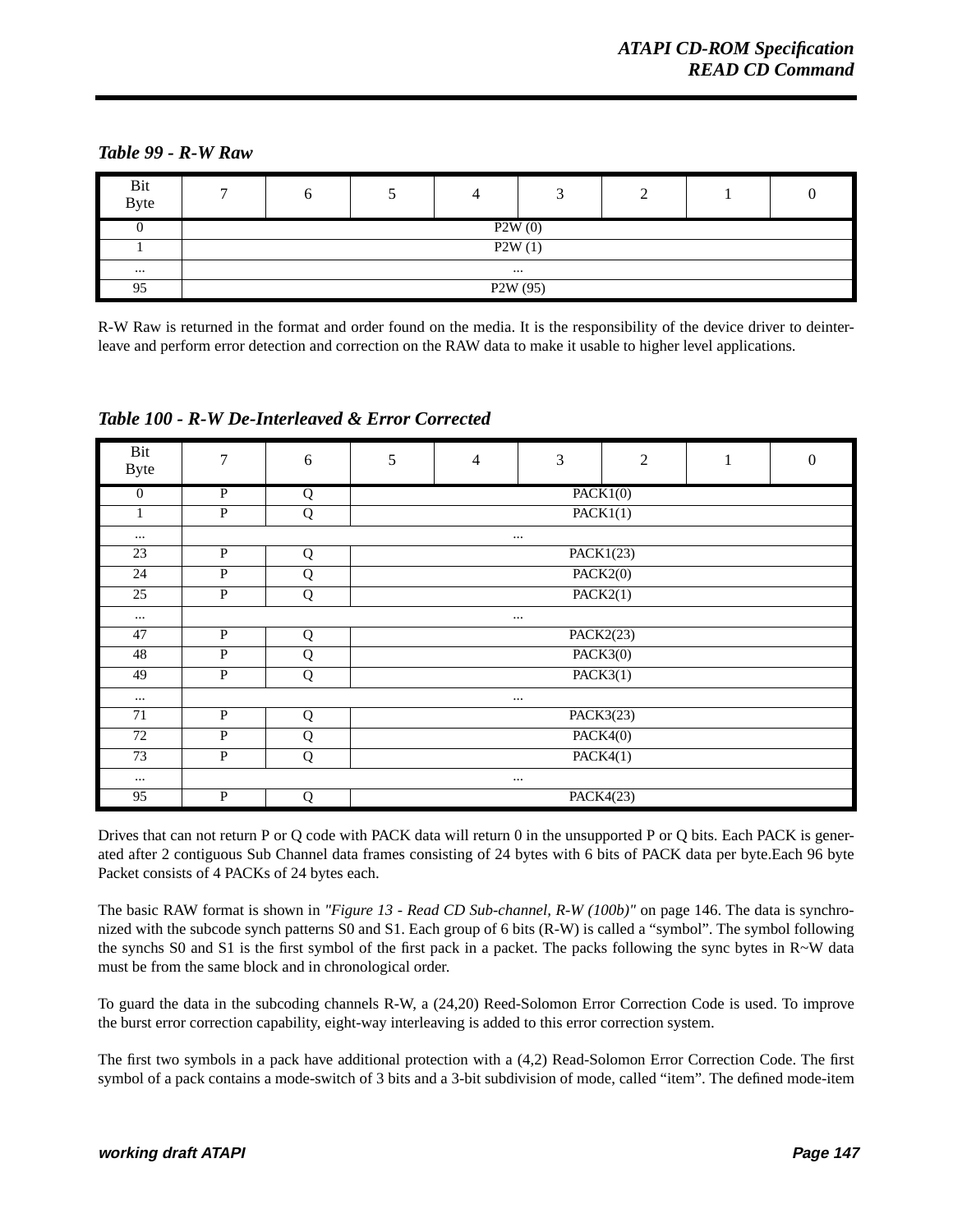combinations are defined in the following table.

| Mode                   | Item        | Description             |  |  |  |
|------------------------|-------------|-------------------------|--|--|--|
| $\overline{000b}$ (0d) | 000b(0d)    | The ZERO mode           |  |  |  |
| 001b(1d)               | $000b$ (0d) | The LINE GRAPHICS mode  |  |  |  |
|                        | 001b(1d)    | The TV GRAPHICS mode    |  |  |  |
| 111b(7d)               | $000b$ (0d) | The USER mode           |  |  |  |
|                        | All Others  | Reserved for future use |  |  |  |

*Table 101 - Sub-channel R-W, Allowed Mode/Item Combinations*

The R-W information is returned as part of the "raw" sub-channel data. The lower 6 bits of each of the bytes contain the R-W data. This data follows the format shown in *"Figure 13 - Read CD Sub-channel, R-W (100b)"* on page 146. If the Q information needs to be taken from the raw data, then it *shall* be deinterleaved according the Red book formats.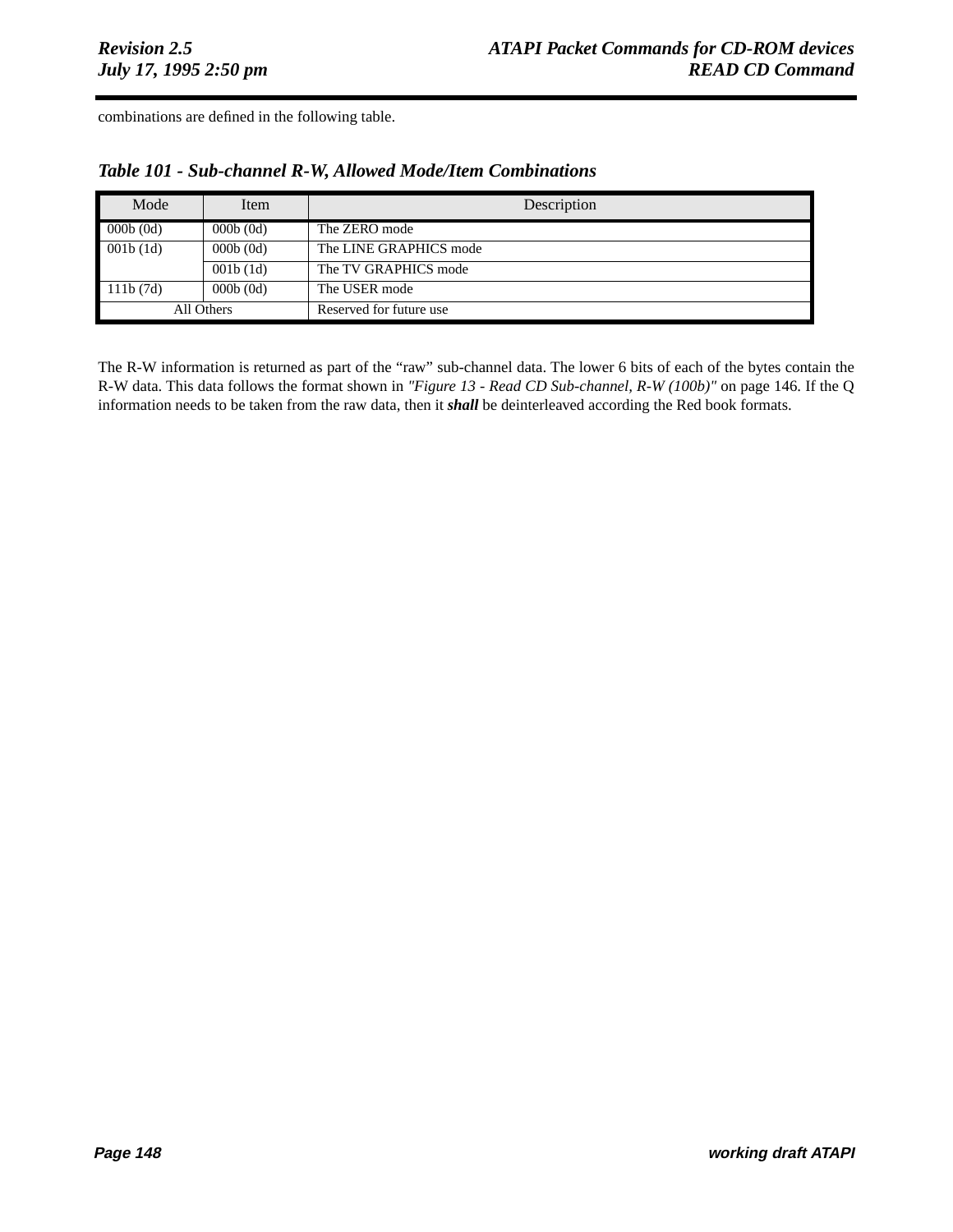# *10.8.16 READ CD MSF Command*

| Bit<br><b>Byte</b> | 7                       | 6                       | 5              | 4         | 3                           | 2 |                                 |          |  |  |  |  |
|--------------------|-------------------------|-------------------------|----------------|-----------|-----------------------------|---|---------------------------------|----------|--|--|--|--|
| $\Omega$           |                         | Operation code (B9h)    |                |           |                             |   |                                 |          |  |  |  |  |
|                    |                         | Reserved                |                |           | <b>Expected Sector Type</b> |   |                                 | Reserved |  |  |  |  |
| 2                  |                         | Reserved                |                |           |                             |   |                                 |          |  |  |  |  |
| 3                  | <b>Starting M Field</b> |                         |                |           |                             |   |                                 |          |  |  |  |  |
| $\overline{4}$     | <b>Starting S Field</b> |                         |                |           |                             |   |                                 |          |  |  |  |  |
| 5                  |                         | <b>Starting F Field</b> |                |           |                             |   |                                 |          |  |  |  |  |
| 6                  |                         |                         |                |           | <b>Ending M Field</b>       |   |                                 |          |  |  |  |  |
| 7                  |                         |                         |                |           | <b>Ending S Field</b>       |   |                                 |          |  |  |  |  |
| 8                  |                         |                         |                |           | Ending F Field              |   |                                 |          |  |  |  |  |
| 9                  |                         |                         |                | Flag Bits |                             |   |                                 |          |  |  |  |  |
|                    | Synch                   |                         | Header(s) Code | User Data | EDC &                       |   | Error flag(s)                   | Reserved |  |  |  |  |
|                    | Field                   |                         |                |           | ECC                         |   |                                 |          |  |  |  |  |
| 10                 |                         |                         | Reserved       |           |                             |   | Sub-Channel Data Selection Bits |          |  |  |  |  |
| 11                 |                         |                         |                | Reserved  |                             |   |                                 |          |  |  |  |  |

*Table 102 - READ CD MSF Command*

The Starting M field, the Starting S field, and the Starting F field specify the absolute MSF address at which the Read operation *shall* begin. The Ending M field, the Ending S field, and the Ending F field specify the absolute MSF address where the Read operation *shall* end. All contiguous sectors between the starting and the ending MSF address *shall* be read.

A starting MSF address equal to an ending MSF address prevents a read operation. This *shall* not be considered an error. If the starting MSF address is greater than the ending MSF address, the command *shall* be terminated with CHECK CONDITION status. The sense key *shall* be set to ILLEGAL REQUEST.

If the starting address is not found, or if a not ready condition exists, the command *shall* be terminated with CHECK CONDITION status.

See *"10.8.15 READ CD Command"* on page 139 for a description of Expected User Data Type, Flag Bits and Sub-channel Data Selection Bits.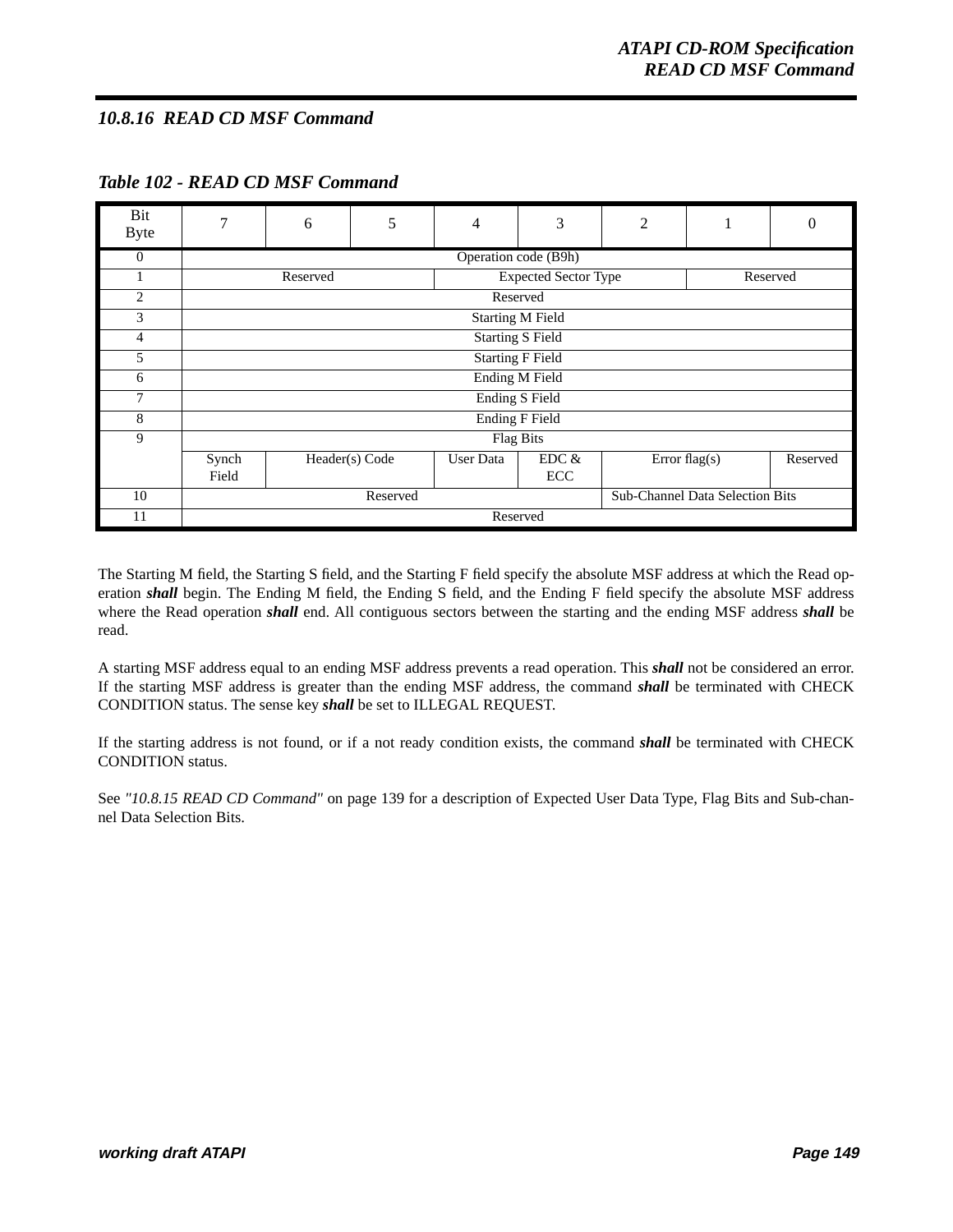## *Table 103 - Recommended Sense Key, ASC and ASCQ for Read CD MSF Command Errors*

| Sense<br>Key  | ASC             | <b>ASCQ</b>     | Description of Error                                    |
|---------------|-----------------|-----------------|---------------------------------------------------------|
| 0.5           | 20              |                 | INVALID COMMAND OPERATION CODE                          |
| $0.5^{\circ}$ | 24              |                 | <b>INVALID FIELD IN COMMAND PACKET</b>                  |
| 06            | 28              |                 | NOT READY TO READY TRANSITION                           |
| 06            | 29              |                 | POWER ON, RESET OR BUS DEVICE RESET OCCURRED            |
| 02            | 04              | 00 <sup>1</sup> | LOGICAL DRIVE NOT READY - CAUSE NOT REPORTABLE          |
| 02            | 04              | 01              | LOGICAL DRIVE NOT READY - IN PROGRESS OF BECOMING READY |
| 02            | 04              | 02              | LOGICAL DRIVE NOT READY - INITIALIZING COMMAND REQUIRED |
| 02            | 04              | 03              | LOGICAL DRIVE NOT READY - MANUAL INTERVENTION REQUIRED  |
| 02            | 06              | 00 <sup>°</sup> | NO REFERENCE POSITION FOUND (media may be upside down)  |
| 02            | 3A              |                 | <b>MEDIUM NOT PRESENT</b>                               |
| 03            | 02              |                 | NO SEEK COMPLETE                                        |
| 0.5           | 21              |                 | <b>LOGICAL BLOCK ADDRESS OUT OF RANGE</b>               |
| $0.5^{\circ}$ | 64              |                 | ILLEGAL MODE FOR THIS TRACK OR INCOMPATIBLE MEDIUM      |
| 0.5           | 00 <sup>2</sup> | 11              | <b>PLAY OPERATION IN PROGRESS</b>                       |
| $_{\rm OB}$   | <b>BF</b>       |                 | <b>LOSS OF STREAMING</b>                                |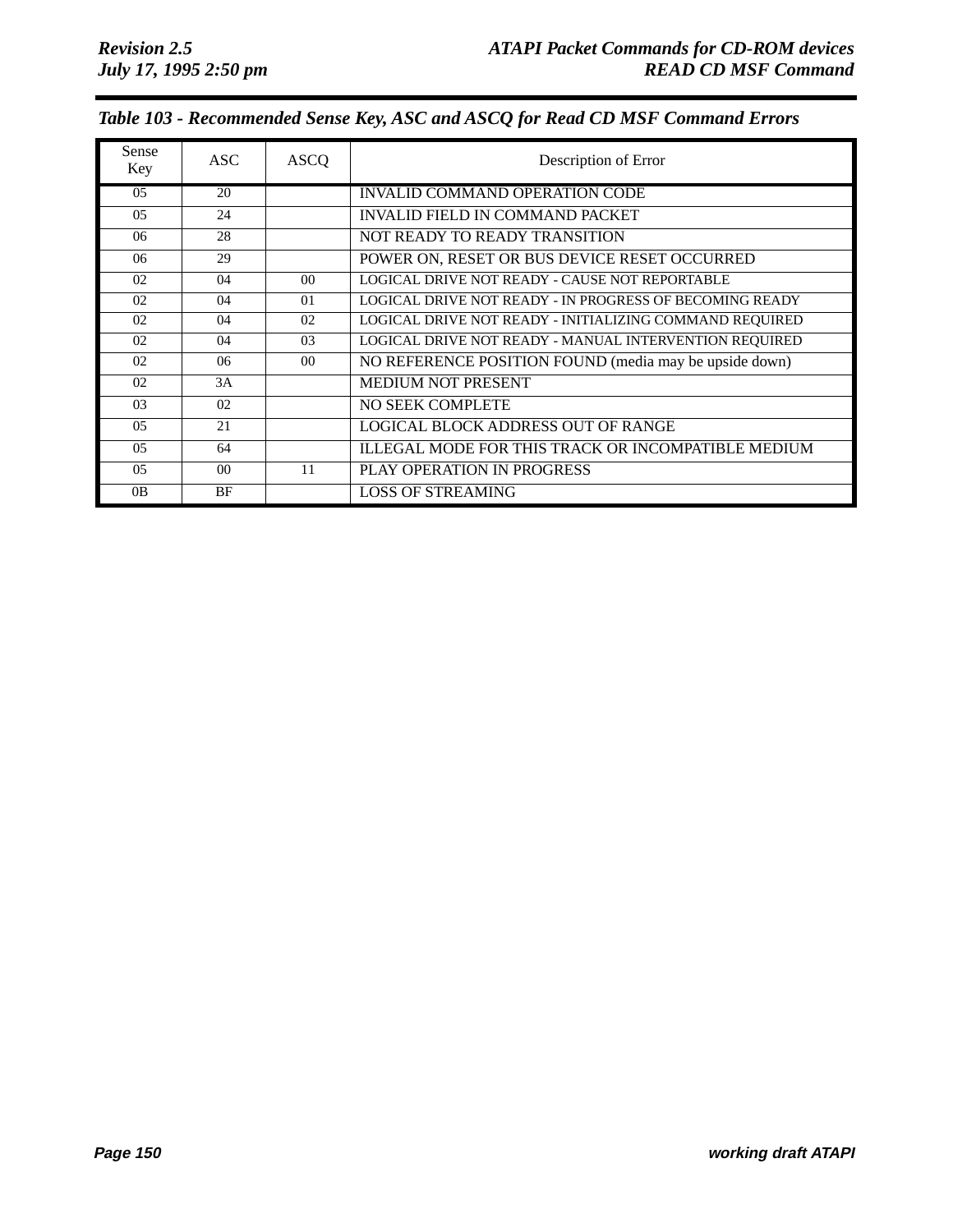## *10.8.17 READ HEADER Command*

The READ HEADER command requests that the device return the CD-ROM Data Block Address Header of the requested logical block.

*Table 104 - READ HEADER Command*

| Bit<br><b>Byte</b> | $\mathcal{I}$ | $\boldsymbol{6}$             | 5 | 4 | 3                 | 2 | 1 | $\boldsymbol{0}$ |  |  |  |  |
|--------------------|---------------|------------------------------|---|---|-------------------|---|---|------------------|--|--|--|--|
| $\overline{0}$     |               | Operation code (44h)         |   |   |                   |   |   |                  |  |  |  |  |
|                    |               | <b>MSF</b><br>Reserved       |   |   |                   |   |   |                  |  |  |  |  |
| 2                  | <b>MSB</b>    | <b>Logical Block Address</b> |   |   |                   |   |   |                  |  |  |  |  |
| 3                  |               |                              |   |   |                   |   |   |                  |  |  |  |  |
| $\overline{4}$     |               |                              |   |   |                   |   |   |                  |  |  |  |  |
| 5                  |               |                              |   |   |                   |   |   | <b>LSB</b>       |  |  |  |  |
| 6                  |               |                              |   |   | Reserved          |   |   |                  |  |  |  |  |
| 7                  | <b>MSB</b>    |                              |   |   | Allocation Length |   |   |                  |  |  |  |  |
| 8                  |               | <b>LSB</b>                   |   |   |                   |   |   |                  |  |  |  |  |
| 9                  |               | Reserved                     |   |   |                   |   |   |                  |  |  |  |  |
| 10                 |               | Reserved                     |   |   |                   |   |   |                  |  |  |  |  |
| 11                 |               |                              |   |   | Reserved          |   |   |                  |  |  |  |  |

See *"8.6 CD-ROM Address Reporting Formats (MSF bit)"* on page 78 for a description of the MSF bit.

The Logical Block Address field specifies the logical block at which the read header operation *shall* begin.

See the READ (10) command for exception handling.

The READ HEADER data format below defines the format for the returned CD-ROM data block address header of the requested logical block.

*Table 105 - READ HEADER LBA Data Format*

| Bit<br><b>Byte</b> |                         | 6        |  | 4 | 3                       | ↑ |  |  |  |  |  |
|--------------------|-------------------------|----------|--|---|-------------------------|---|--|--|--|--|--|
| $\Omega$           | <b>CD-ROM</b> Data Mode |          |  |   |                         |   |  |  |  |  |  |
|                    |                         | Reserved |  |   |                         |   |  |  |  |  |  |
| $\bigcap$          |                         | Reserved |  |   |                         |   |  |  |  |  |  |
| 3                  |                         |          |  |   | Reserved                |   |  |  |  |  |  |
| 4                  | MSB                     |          |  |   | Absolute CD-ROM Address |   |  |  |  |  |  |
|                    |                         |          |  |   |                         |   |  |  |  |  |  |
| 6                  |                         |          |  |   |                         |   |  |  |  |  |  |
|                    | <b>LSB</b>              |          |  |   |                         |   |  |  |  |  |  |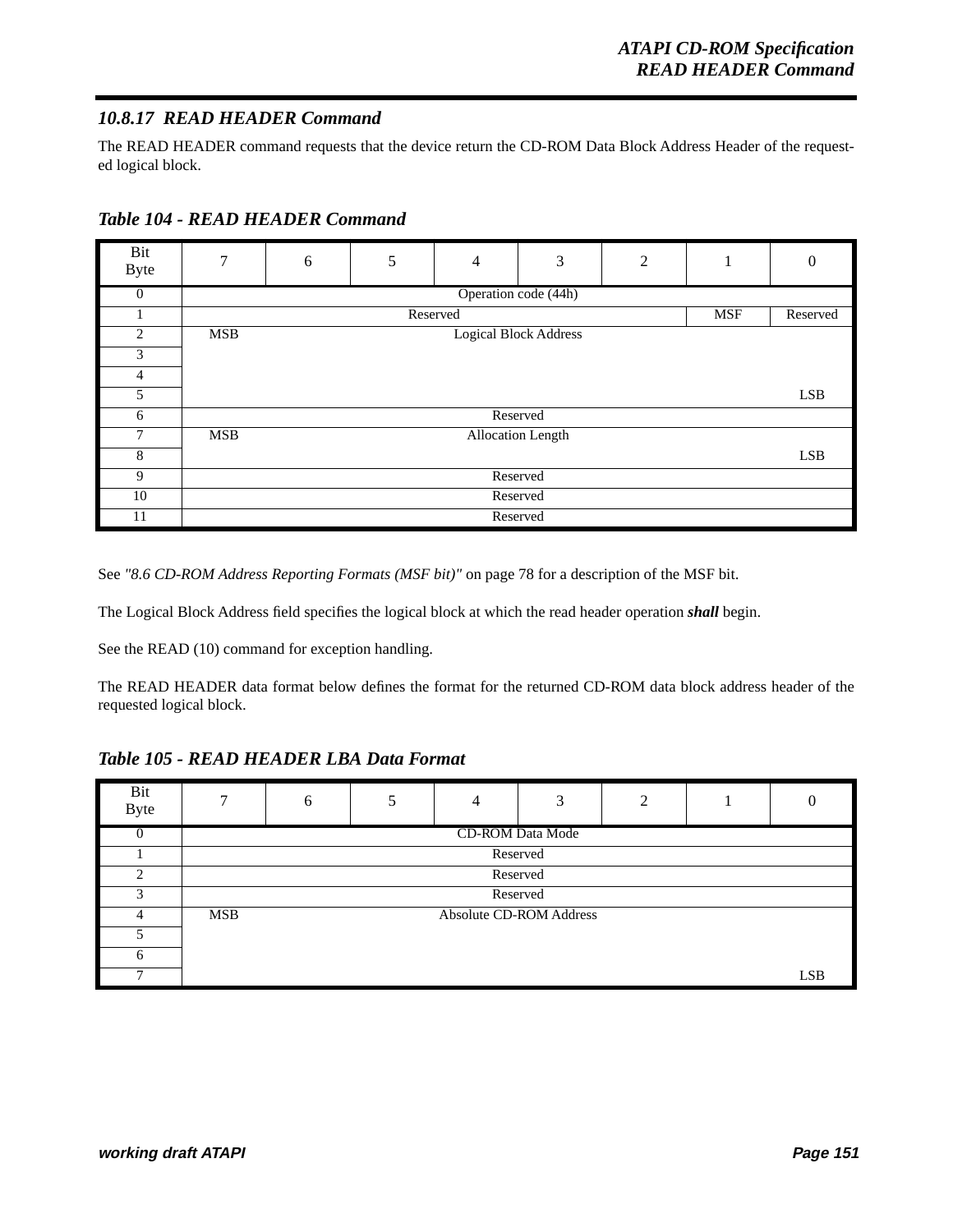|  |  |  | Table 106 - READ HEADER MSF Data Format |  |  |  |
|--|--|--|-----------------------------------------|--|--|--|
|--|--|--|-----------------------------------------|--|--|--|

| Bit<br><b>Byte</b>          | -                       | 6        |   |  | 3        | $\gamma$ |  |  |  |  |  |
|-----------------------------|-------------------------|----------|---|--|----------|----------|--|--|--|--|--|
|                             | <b>CD-ROM</b> Data Mode |          |   |  |          |          |  |  |  |  |  |
| $\Omega$                    |                         |          | O |  |          | ADR      |  |  |  |  |  |
|                             |                         | Reserved |   |  |          |          |  |  |  |  |  |
| $\mathcal{D}_{\mathcal{L}}$ |                         | Reserved |   |  |          |          |  |  |  |  |  |
| 3                           |                         |          |   |  | Reserved |          |  |  |  |  |  |
| 4                           |                         |          |   |  | Reserved |          |  |  |  |  |  |
|                             |                         | M        |   |  |          |          |  |  |  |  |  |
| 6                           |                         | S        |   |  |          |          |  |  |  |  |  |
| -                           |                         |          |   |  | Е        |          |  |  |  |  |  |

The CD-ROM Data Mode field specifies the CD-ROM data mode of the logical blocks in this sector of data. The values in this field are defined in *"Table 107 - CD-ROM Data Mode Codes"* on page 152.

| Table 107 - CD-ROM Data Mode Codes |
|------------------------------------|
|------------------------------------|

| <b>CD-ROM Data Mode</b> | User Data Field Contents<br>$(2048$ Bytes) | <b>Auxiliary Field Contents</b><br>$(288 \text{ bytes})$ |  |  |
|-------------------------|--------------------------------------------|----------------------------------------------------------|--|--|
| 00h                     | All bytes zero                             | All bytes zero                                           |  |  |
| 01h                     | User data                                  | L-EC symbols                                             |  |  |
| 02h                     | User data                                  | User data                                                |  |  |
| $03h$ - FF $h$          | Reserved                                   | Reserved                                                 |  |  |

If the MSF bit is zero, the Absolute Address field gives the logical block address of the first logical block in the physical sector where the data for the requested logical block address is found. If the MSF bit is one, the Absolute Address field gives the MSF address of the sector where the data for the requested logical block address is found.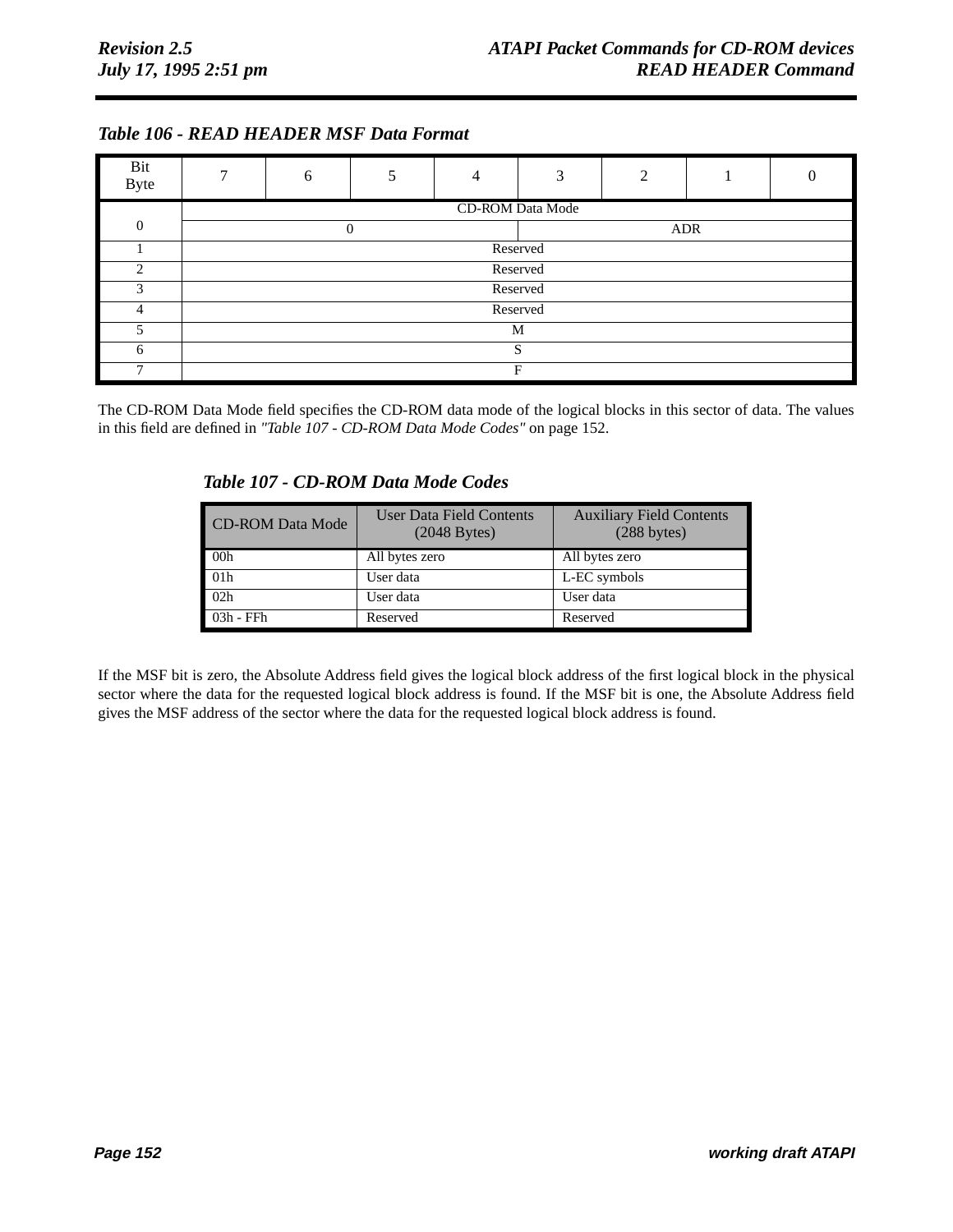| Sense Key      | <b>ASC</b> | <b>ASCQ</b>     | Description of Error                                    |
|----------------|------------|-----------------|---------------------------------------------------------|
| 05             | 20         |                 | <b>INVALID COMMAND OPERATION CODE</b>                   |
| 0.5            | 24         |                 | <b>INVALID FIELD IN COMMAND PACKET</b>                  |
| 06             | 28         |                 | NOT READY TO READY TRANSITION                           |
| 06             | 29         |                 | POWER ON, RESET OR BUS DEVICE RESET OCCURRED            |
| 02             | 04         | 00 <sup>1</sup> | LOGICAL DRIVE NOT READY - CAUSE NOT REPORTABLE          |
| 02             | 04         | 01              | LOGICAL DRIVE NOT READY - IN PROGRESS OF BECOMING READY |
| 02             | 04         | 02              | LOGICAL DRIVE NOT READY - INITIALIZING COMMAND REQUIRED |
| 02             | 04         | 0 <sub>3</sub>  | LOGICAL DRIVE NOT READY - MANUAL INTERVENTION REQUIRED  |
| 02             | 06         | $00\,$          | NO REFERENCE POSITION FOUND (media may be upside down)  |
| 02             | 3A         |                 | <b>MEDIUM NOT PRESENT</b>                               |
| 0 <sub>3</sub> | 02         |                 | <b>NO SEEK COMPLETE</b>                                 |
| 0.5            | 21         |                 | LOGICAL BLOCK ADDRESS OUT OF RANGE                      |
| 05             | 64         |                 | ILLEGAL MODE FOR THIS TRACK OR INCOMPATIBLE MEDIUM      |

# *Table 108 - Recommended Sense Key, ASC and ASCQ for Read Header Command Errors*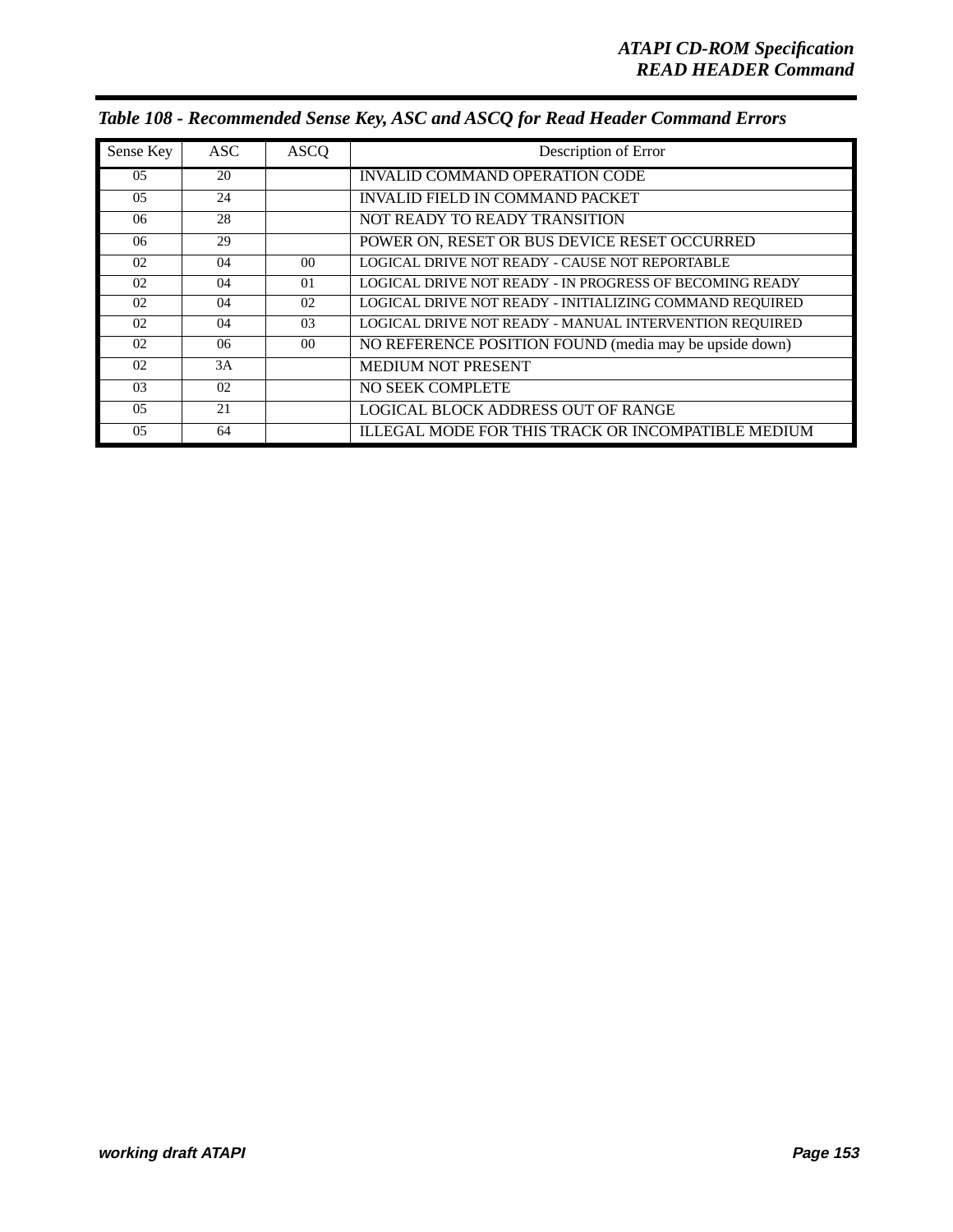Intentionally Left Blank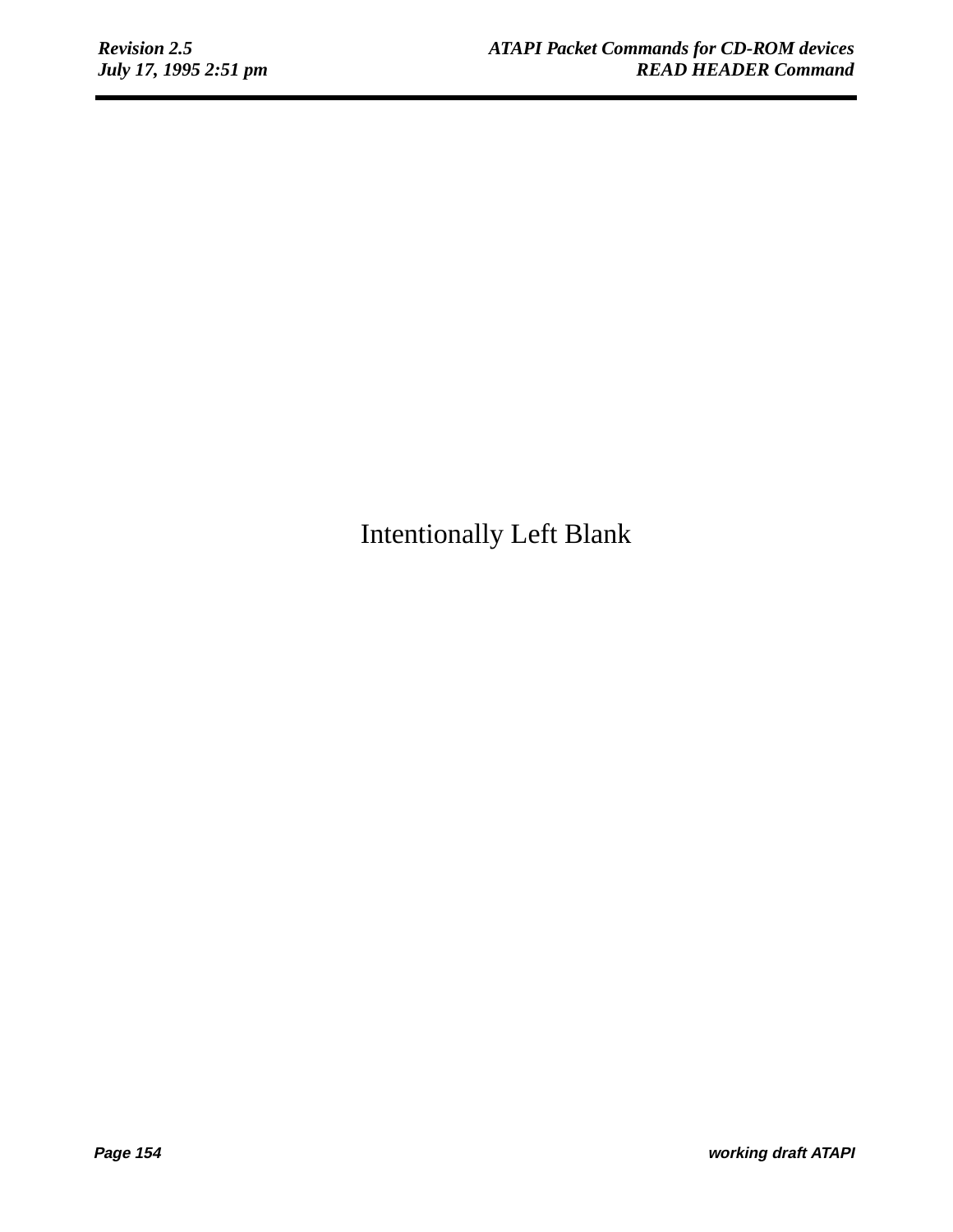# *10.8.18 READ SUB-CHANNEL Command*

The READ SUB-CHANNEL command requests that the ATAPI CD-ROM Drive return the requested sub-channel data plus the state of play operations.

| Bit<br><b>Byte</b> | 7          | 6                                     | 5 | 4                    | 3                        | 2 |  |          |
|--------------------|------------|---------------------------------------|---|----------------------|--------------------------|---|--|----------|
| $\overline{0}$     |            |                                       |   | Operation code (42h) |                          |   |  |          |
|                    |            | <b>MSF</b><br>Reserved<br>(Mandatory) |   |                      |                          |   |  | Reserved |
| 2                  | Reserved   | SubQ<br>(Mandatory)                   |   |                      | Reserved                 |   |  |          |
| 3                  |            |                                       |   |                      | Sub-channel Data Format  |   |  |          |
| 4                  |            |                                       |   |                      | Reserved                 |   |  |          |
| 5                  |            |                                       |   |                      | Reserved                 |   |  |          |
| 6                  |            |                                       |   |                      | <b>Track Number</b>      |   |  |          |
| 7                  | <b>MSB</b> |                                       |   |                      | <b>Allocation Length</b> |   |  |          |
| 8                  |            | <b>LSB</b>                            |   |                      |                          |   |  |          |
| 9                  | Reserved   |                                       |   |                      |                          |   |  |          |
| 10                 |            | Reserved                              |   |                      |                          |   |  |          |
| 11                 |            |                                       |   |                      | Reserved                 |   |  |          |

## *Table 109 - READ SUB-CHANNEL Command*

Sub-channel data returned by this command may be from the last appropriate sector encountered by a current or previous media accessing operation. When there is no current play operation, the ATAPI CD-ROM Drive may access the media to read the sub-channel data. The ATAPI CD-ROM Drive is responsible for ensuring that the data returned are current and consistent.

See *"8.6 CD-ROM Address Reporting Formats (MSF bit)"* on page 78 for a description of the MSF bit. Support for the MSF bit is mandatory.

The sub Q bit set to one requests that the ATAPI CD-ROM Drive return the Q sub-channel data. The sub Q bit set to zero requests that no sub-channel data be returned. This *shall* not be considered an error. Support for the SubQ bit is mandatory. When the sub Q bit is Zero, only the Sub-Channel data header is returned.

*Table 110 - Sub-channel Data Header Format*

| Bit<br><b>Byte</b> |                         | b                       |  |  |  |  |  |  |  |
|--------------------|-------------------------|-------------------------|--|--|--|--|--|--|--|
|                    | Sub Channel Data Header |                         |  |  |  |  |  |  |  |
|                    |                         | Reserved                |  |  |  |  |  |  |  |
|                    |                         | <b>Audio Status</b>     |  |  |  |  |  |  |  |
|                    |                         | Sub-channel Data Length |  |  |  |  |  |  |  |
|                    |                         |                         |  |  |  |  |  |  |  |

The sub-channel data format field specifies the returned sub channel data. If this field is 01h, 02h or 03h, the requested sub-Q data item is returned.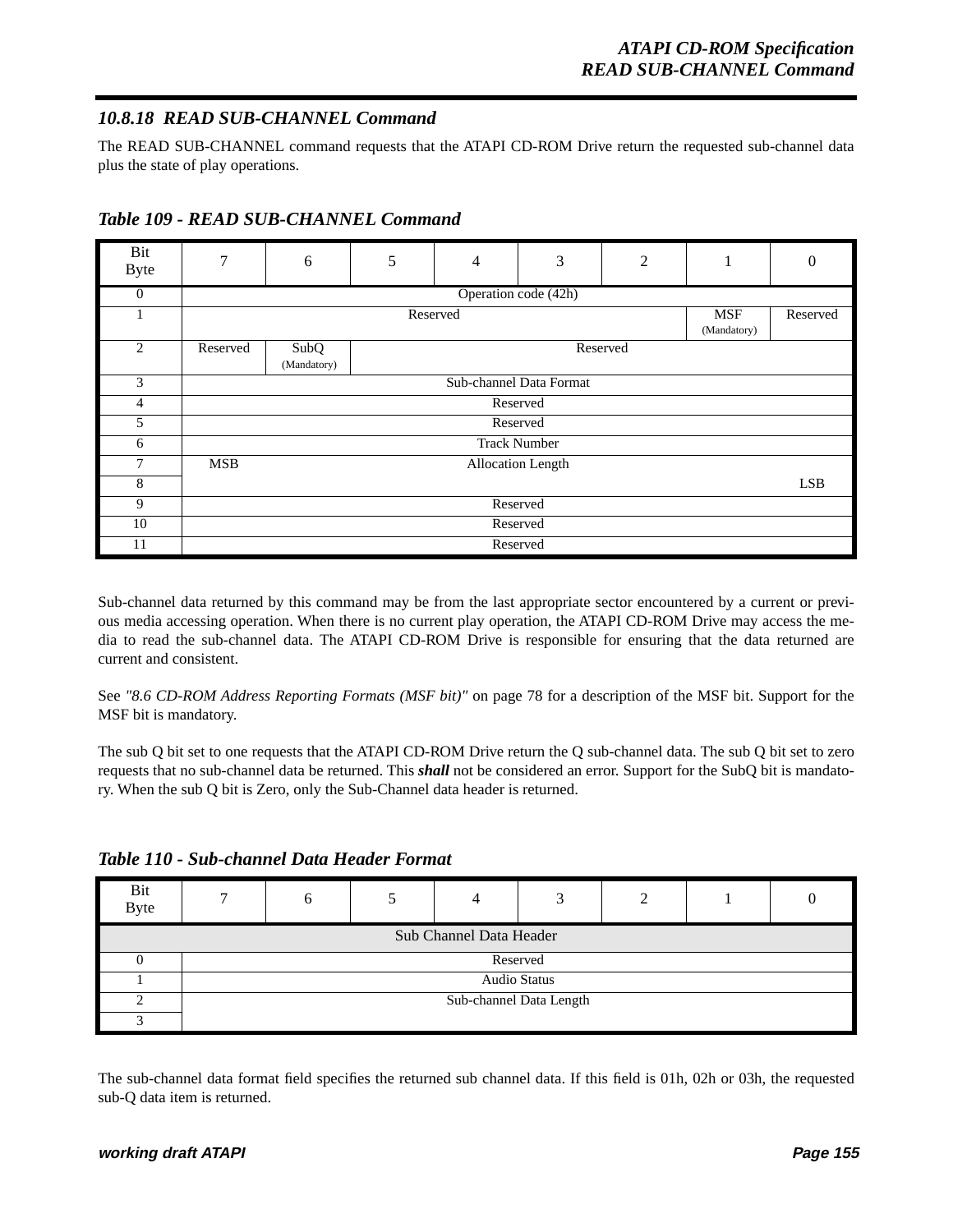| <b>Format Code</b> | Returned data                                      | Support<br>Requirement |
|--------------------|----------------------------------------------------|------------------------|
| 00 <sub>h</sub>    | Reserved                                           | Reserved               |
| 01 <sub>h</sub>    | CD-ROM current position                            | Mandatory              |
| 02h                | Media catalogue number (UPC/bar code)              | Mandatory              |
| 03h                | Track international standard recording code (ISRC) | Mandatory              |
| 04h - EFh          | Reserved                                           |                        |
| $F0h - FFh$        | Vendor-specific                                    | Optional               |

*Table 111 - Sub-channel Data Format Codes*

The track number field specifies the track number from which the ISRC code is transferred. This field *shall* have a value from 01h to 63h (99d), and is valid only when the sub-channel data format is 03h. If this field is nonzero for all sub-channel data formats other than 03h the drive will terminate the command with a check condition (INVALID REQUEST / IN-VALID FIELD IN COMMAND PACKET).

#### *10.8.18.1 CD-ROM Current Position Data Format*

| Bit<br><b>Byte</b> | 7                       | 6          | 5   | $\overline{4}$                            | 3                       | $\overline{2}$ | 1       | $\overline{0}$ |  |  |
|--------------------|-------------------------|------------|-----|-------------------------------------------|-------------------------|----------------|---------|----------------|--|--|
|                    | Sub Channel Data Header |            |     |                                           |                         |                |         |                |  |  |
| $\mathbf{0}$       |                         | Reserved   |     |                                           |                         |                |         |                |  |  |
| 1                  |                         |            |     |                                           | <b>Audio Status</b>     |                |         |                |  |  |
| $\overline{c}$     | <b>MSB</b>              |            |     |                                           | Sub-channel Data Length |                |         |                |  |  |
| 3                  |                         |            |     |                                           |                         |                |         | <b>LSB</b>     |  |  |
|                    |                         |            |     | <b>CD-ROM Current Position Data Block</b> |                         |                |         |                |  |  |
| $\overline{4}$     |                         |            |     | Sub Channel Data Format Code (01h)        |                         |                |         |                |  |  |
| $\overline{5}$     |                         |            | ADR |                                           |                         |                | Control |                |  |  |
| 6                  |                         |            |     |                                           | <b>Track Number</b>     |                |         |                |  |  |
| $\overline{7}$     |                         |            |     |                                           | <b>Index Number</b>     |                |         |                |  |  |
| 8                  | <b>MSB</b>              |            |     |                                           | Absolute CD-ROM Address |                |         |                |  |  |
| 9                  |                         |            |     |                                           |                         |                |         |                |  |  |
| 10                 |                         |            |     |                                           |                         |                |         |                |  |  |
| 11                 |                         | <b>LSB</b> |     |                                           |                         |                |         |                |  |  |
| 12                 | <b>MSB</b>              |            |     | <b>Track Relative CD-ROM Address</b>      |                         |                |         |                |  |  |
| 13                 |                         |            |     |                                           |                         |                |         |                |  |  |
| 14                 |                         |            |     |                                           |                         |                |         |                |  |  |
| 15                 |                         |            |     |                                           |                         |                |         | <b>LSB</b>     |  |  |

*Table 112 - CD-ROM Current Position Data Format (Format Code 01h)* 

The Audio Status field indicates the status of play operations. The audio status values are defined in *"Table 113 - Audio Status Codes"* on page 157. Audio status values 13h and 14h return information on previous audio operations; they are returned only once after the condition has occurred. If another play operation is not requested, the audio status returned for subsequent READ SUB-CHANNEL commands is 15h.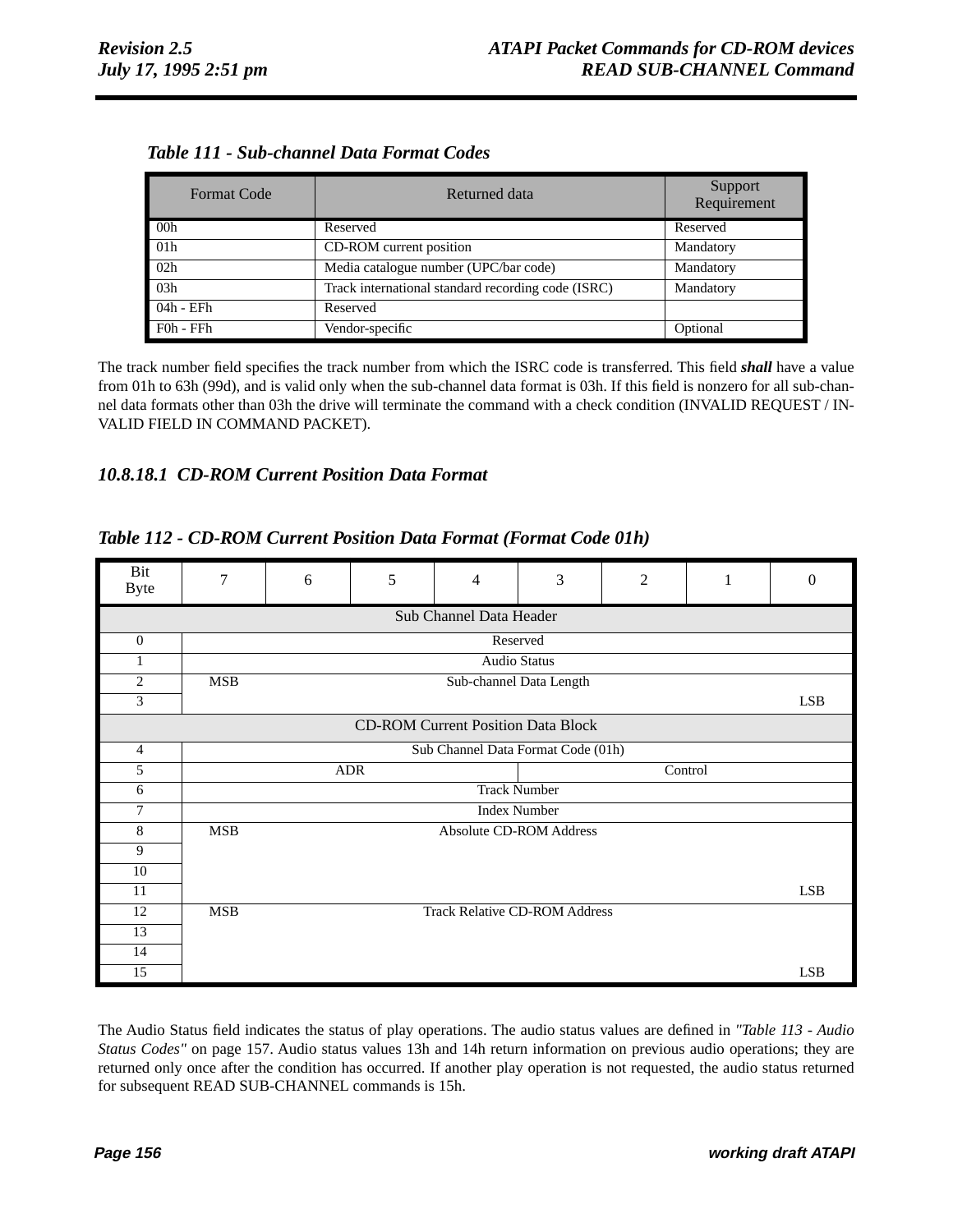| <b>Status</b> | Description                                  |
|---------------|----------------------------------------------|
| 00h           | Audio status byte not supported or not valid |
| 11h           | Play operation in progress                   |
| 12h           | Play operation paused                        |
| 13h           | Play operation successfully completed        |
| 14h           | Play operation stopped due to error          |
| 15h           | No current audio status to return            |

#### *Table 113 - Audio Status Codes*

The Sub-channel Data Length specifies the length in bytes of the following sub-channel data block. A sub-channel data length of zero indicates that no sub-channel data block is included in the returned data. Sub-channel data length does not include the sub channel header.

The Sub-Q Channel Data Block consists of control data (bytes 4 - 5), current position data (bytes 6 - 15) and identification data (bytes 16 - 47). The control data and current position data is obtained from the Q sub-channel information of the current block. Identification data may be reported that was obtained from a previous block. If identification data is reported, the data *shall* be valid for the sector addressed by the current position data.

- 1. If an play operation is proceeding in the background, position data for the last sector played *shall* be reported.
- 2. In other cases, for instance after a READ command, the ATAPI CD-ROM Drive may either report position data for the last sector processed for that operation or may report position data from the sector at the current read head position.

The ADR field gives the type of information encoded in the Q sub-channel of this block, as shown in the following table.

| ADR code    | Description                                                                                         |
|-------------|-----------------------------------------------------------------------------------------------------|
| 0h          | Sub-channel Q mode information not supplied                                                         |
| 1h          | Sub-channel Q encodes current position data (i.e. track, index, absolute address, relative address) |
| 2h          | Sub-channel Q encodes media catalogue number                                                        |
| 3h          | Sub-channel Q encodes ISRC                                                                          |
| $4h$ - $Fh$ | Reserved                                                                                            |

*Table 114 - ADR Sub-channel Q Field*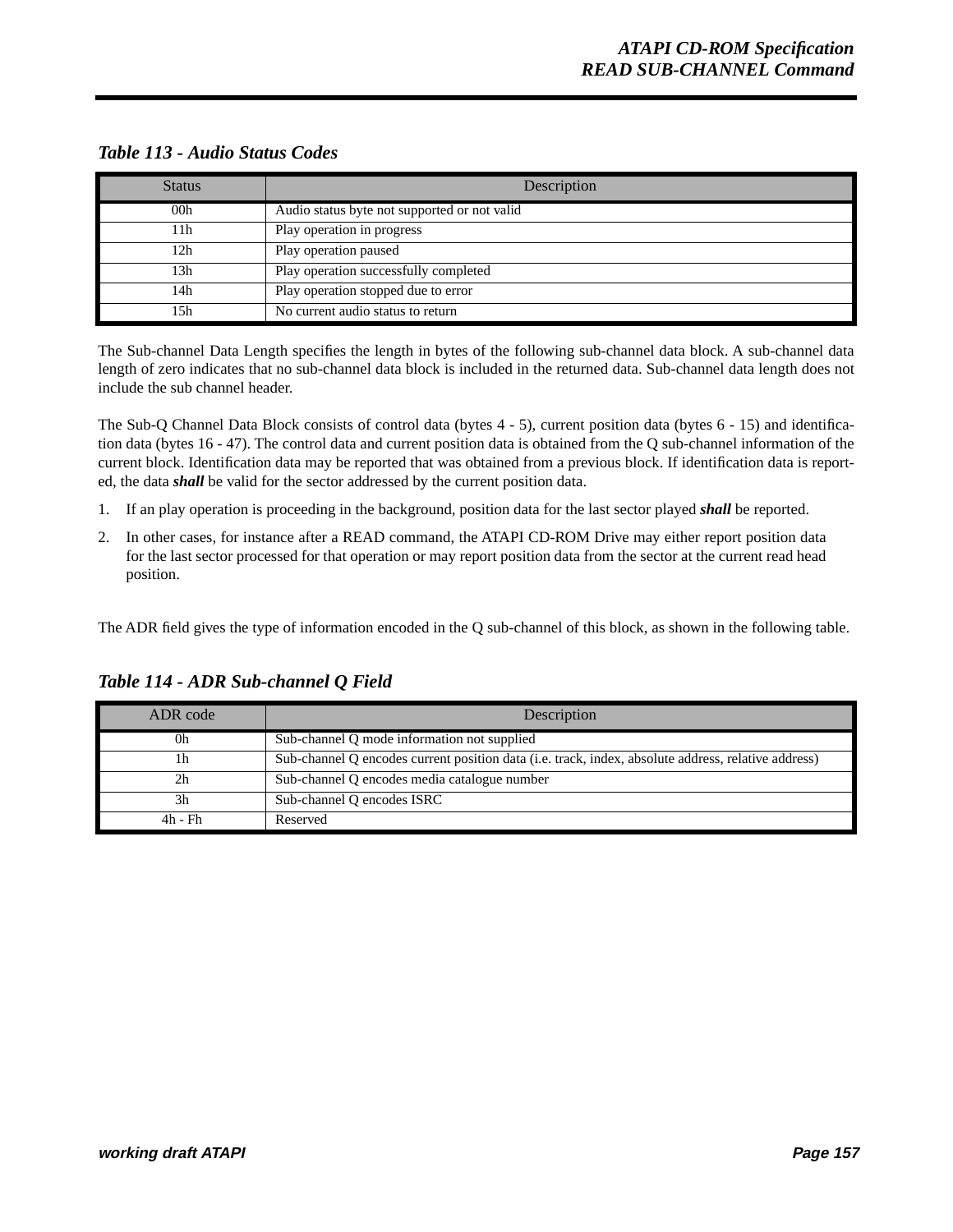#### *Table 115 - Sub-channel Q Control Bits*

| Bit | Equals zero                | Equals one              |
|-----|----------------------------|-------------------------|
|     | Audio without pre-emphasis | Audio with pre-emphasis |
|     | Digital copy prohibited    | Digital copy permitted  |
|     | Audio track                | Data track              |
|     | Two-channel audio          | Four-channel audio      |

The Track Number field specifies the track from which ISRC data is read. This field must have a value between 01h and 63h and is valid only when the sub-channel data format field is 03h. In this case, the ATAPI CD-ROM Drive returns ISRC data for this track.

The Index Number specifies the index number in the current track.

The Absolute CD-ROM Address field gives the current location relative to the logical beginning of the media. If the MSF bit is zero, this field is a logical block address. If the MSF bit is one, this field is an absolute MSF address.

The Track Relative CD-ROM Address field gives the current location relative to the logical beginning of the current track. If the MSF bit is zero, this field is a track relative logical block address. (If the current block is in the pre-gap area of a track, this will be a negative value, expressed as a twos-complement number.) If the MSF bit is one, this field is the relative MSF address from the Q sub-channel.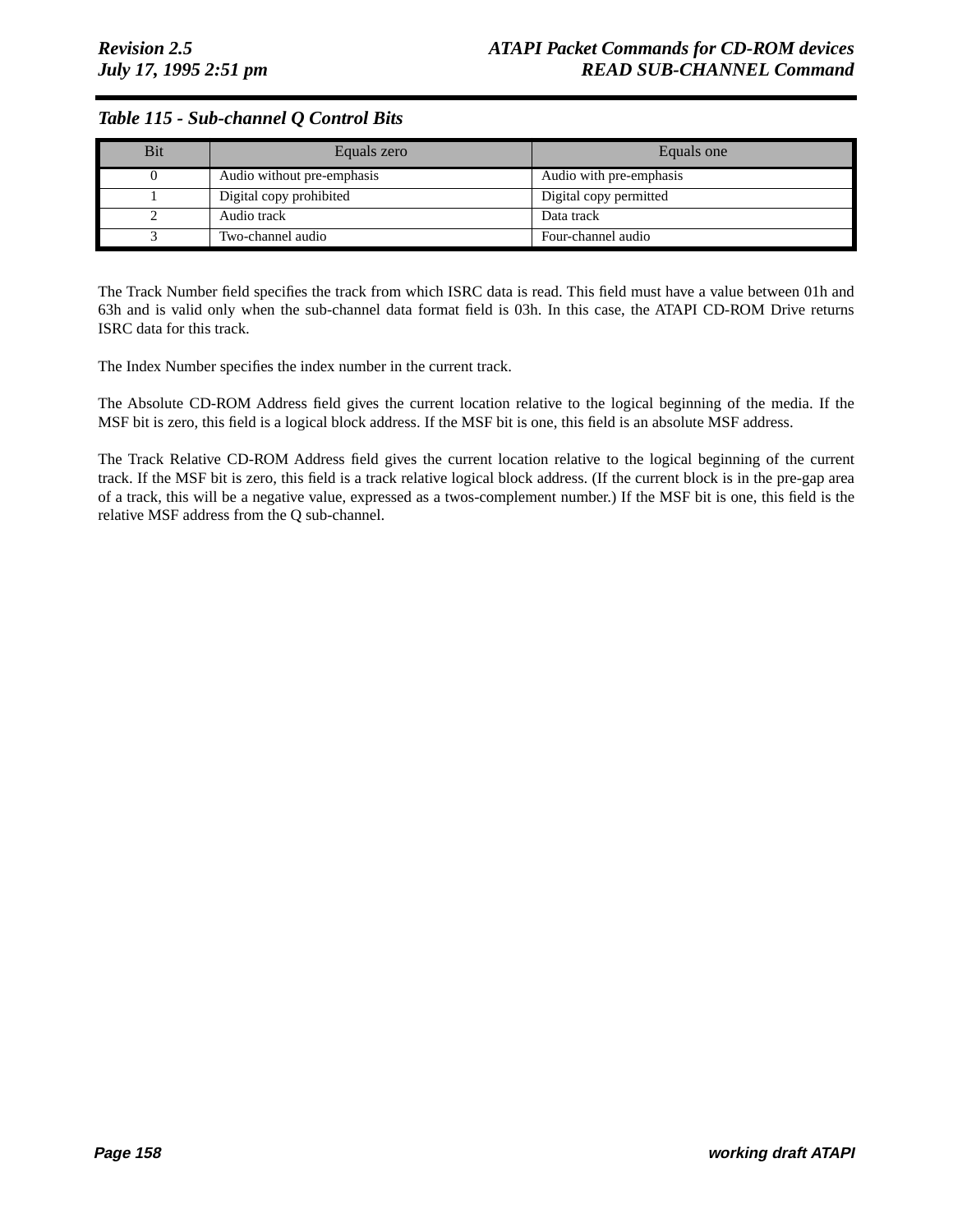#### *10.8.18.2 Media Catalogue Number Data Format*

A Media Catalogue Valid (MCVal) bit of one indicates that the media catalogue number field is valid. A MCVal bit of zero indicates that the media catalogue number field is not valid.

The Media Catalogue Number field contains the identifying number of this media according to the uniform product code values (UPC/EAN bar coding) expressed in ASCII. Non-zero values in this field are controlled by the Uniform Product  $Code Council<sup>1</sup>$  and the European Article Number Council<sup>2</sup>. A value in this field of all ASCII zeros indicates that the media catalog number is not supplied.

If media catalogue number data is found, the MCVal bit is set to one. If MCN data is not detected, the MCVal bit is set to zero to indicate the Media Catalogue Number field is invalid.

Media catalogue number data returned by this command with sub-channel data format field code 02h may be from any block that has UPC bar code Q sub-channel data. (This code is constant anywhere in every applicable disc.)

The CD-ROM Drive may either return the UPC information that it has previously read (Cached data) or may scan for the information. As the UPC is only guaranteed to be contained in 1 out of 100 sectors and errors may be encountered, the time required to return the UPC data could be several seconds.

| Bit<br><b>Byte</b> | 7                                     | 6        | 5 | 4                                          | 3                       | 2 |  | $\Omega$   |  |
|--------------------|---------------------------------------|----------|---|--------------------------------------------|-------------------------|---|--|------------|--|
|                    | Sub Channel Data Header               |          |   |                                            |                         |   |  |            |  |
| $\Omega$           |                                       |          |   |                                            | Reserved                |   |  |            |  |
|                    |                                       |          |   |                                            | Audio Status            |   |  |            |  |
| $\overline{c}$     | <b>MSB</b>                            |          |   |                                            | Sub-channel Data Length |   |  |            |  |
| 3                  |                                       |          |   |                                            |                         |   |  | <b>LSB</b> |  |
|                    |                                       |          |   | Media Catalogue Number Data Block          |                         |   |  |            |  |
| $\overline{4}$     |                                       |          |   | Sub Channel Data Format Code (02h)         |                         |   |  |            |  |
| 5                  |                                       | Reserved |   |                                            |                         |   |  |            |  |
| 6                  |                                       | Reserved |   |                                            |                         |   |  |            |  |
| 7                  |                                       | Reserved |   |                                            |                         |   |  |            |  |
| 8                  | <b>MCVal</b><br>Reserved              |          |   |                                            |                         |   |  |            |  |
| 9                  | Media Catalogue Number (UPC/Bar Code) |          |   |                                            |                         |   |  |            |  |
| 23                 |                                       |          |   | (See "Table 117 - UPC Format" on page 160) |                         |   |  |            |  |

*Table 116 - Media Catalogue Number Data Format (Format Code 02h)*

<sup>1.</sup> The Uniform Product Code Council is located at 8163 Old Yankee Road, Suite J, Dayton, Ohio 45459.

<sup>2.</sup> The European Article Number Council is located at Rue des Colonies, 54-BTE8, 1000 Brussels, Belgium.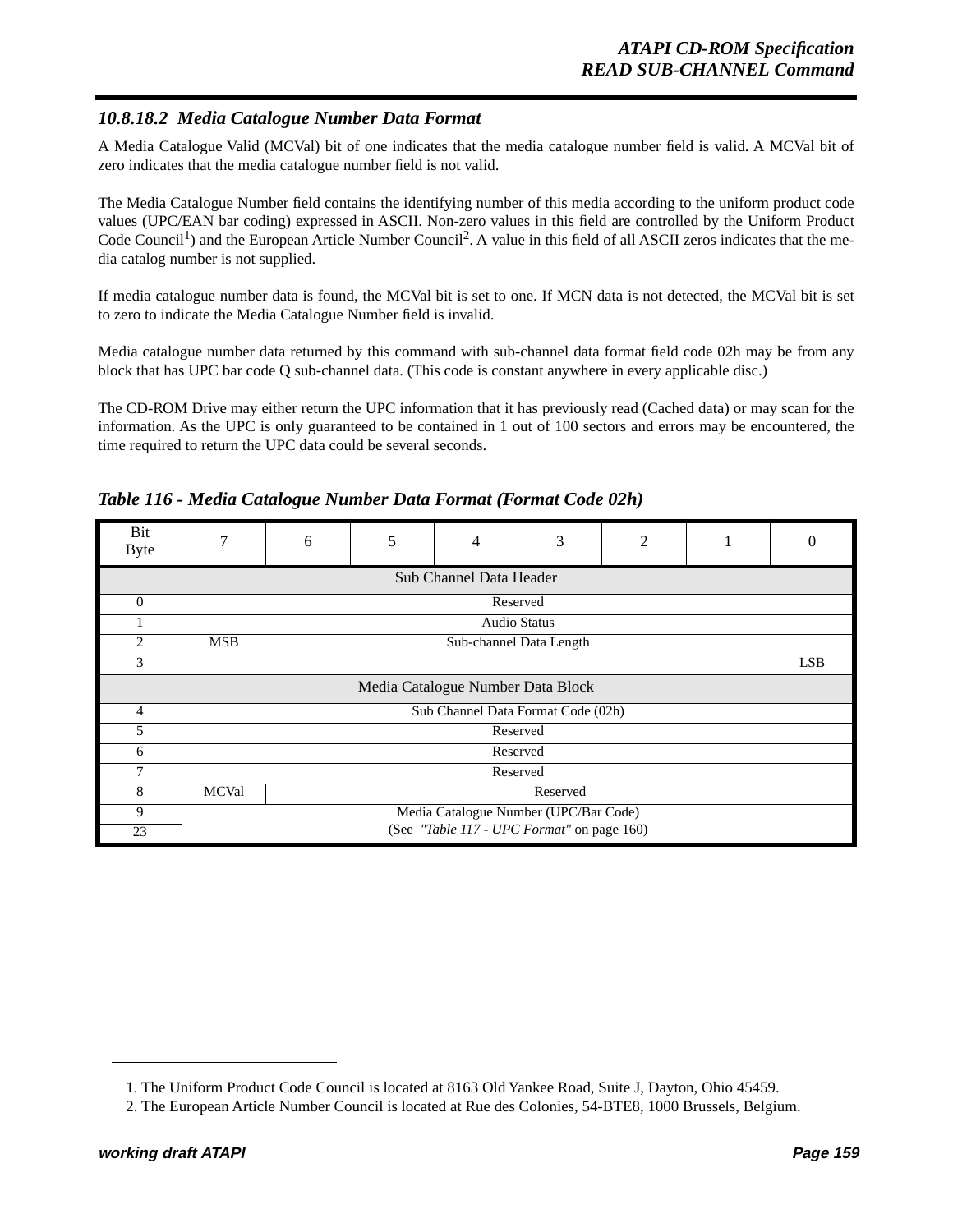*Table 117 - UPC Format*

| Bit<br><b>Byte</b> | 7     | $\sqrt{6}$       | 5 | $\overline{4}$  | $\mathfrak{Z}$        | $\boldsymbol{2}$ | 1 | $\boldsymbol{0}$ |  |  |
|--------------------|-------|------------------|---|-----------------|-----------------------|------------------|---|------------------|--|--|
| $\overline{8}$     | MCVal |                  |   |                 | Reserved              |                  |   |                  |  |  |
| $\overline{9}$     |       |                  |   |                 | N1 (Most significant) |                  |   |                  |  |  |
| $10\,$             |       |                  |   |                 | N2                    |                  |   |                  |  |  |
| 11                 |       |                  |   |                 | $\overline{N3}$       |                  |   |                  |  |  |
| 12                 |       |                  |   |                 | N <sub>4</sub>        |                  |   |                  |  |  |
| 13                 |       |                  |   |                 | N <sub>5</sub>        |                  |   |                  |  |  |
| $\overline{14}$    |       |                  |   |                 | $\overline{N6}$       |                  |   |                  |  |  |
| 15                 |       |                  |   |                 | $\overline{N7}$       |                  |   |                  |  |  |
| 16                 |       |                  |   |                 | N8                    |                  |   |                  |  |  |
| 17                 |       |                  |   |                 | N9                    |                  |   |                  |  |  |
| $\overline{18}$    |       |                  |   |                 | N10                   |                  |   |                  |  |  |
| $\overline{19}$    |       | N11              |   |                 |                       |                  |   |                  |  |  |
| $\overline{20}$    |       | $\overline{N12}$ |   |                 |                       |                  |   |                  |  |  |
| 21                 |       | N13              |   |                 |                       |                  |   |                  |  |  |
| 22                 |       | Zero             |   |                 |                       |                  |   |                  |  |  |
| $\overline{23}$    |       |                  |   | AFrame (Binary) |                       |                  |   |                  |  |  |

N1 through N13 *shall* be retrieved from the Q channel in mode 2. The data *shall* be encoded as ASCII characters (i.e. if N1 of the UPC is 01bcd, then N1 of the above field *shall* be 49d or 31h).

# *10.8.18.3 Track International Standard Recording Code Data Format*

The Track ISRC field contains the identifying number of this media according to the ISRC standards (DIN-31-621).

*Table 118 - Track International Standard Recording Code Data Format*

| Bit<br><b>Byte</b> | 7                                                  | 6 | 5       | 4                                  | 3                       | 2 |         | $\theta$ |  |  |
|--------------------|----------------------------------------------------|---|---------|------------------------------------|-------------------------|---|---------|----------|--|--|
|                    | Sub Channel Data Header                            |   |         |                                    |                         |   |         |          |  |  |
| $\Omega$           |                                                    |   |         |                                    | Reserved                |   |         |          |  |  |
|                    |                                                    |   |         |                                    | <b>Audio Status</b>     |   |         |          |  |  |
| $\overline{2}$     |                                                    |   |         |                                    | Sub-channel Data Length |   |         |          |  |  |
| 3                  |                                                    |   |         |                                    |                         |   |         |          |  |  |
|                    |                                                    |   |         | <b>Track ISRC Data Block</b>       |                         |   |         |          |  |  |
| $\overline{4}$     |                                                    |   |         | Sub Channel Data Format Code (03h) |                         |   |         |          |  |  |
| 5                  |                                                    |   | ADR(03) |                                    |                         |   | Control |          |  |  |
| 6                  |                                                    |   |         |                                    | Reserved                |   |         |          |  |  |
| 7                  | Reserved                                           |   |         |                                    |                         |   |         |          |  |  |
| 8                  | TCVal<br>Reserved                                  |   |         |                                    |                         |   |         |          |  |  |
| 9                  | Track International Standard Recording Code (ISRC) |   |         |                                    |                         |   |         |          |  |  |
| 23                 |                                                    |   |         |                                    |                         |   |         |          |  |  |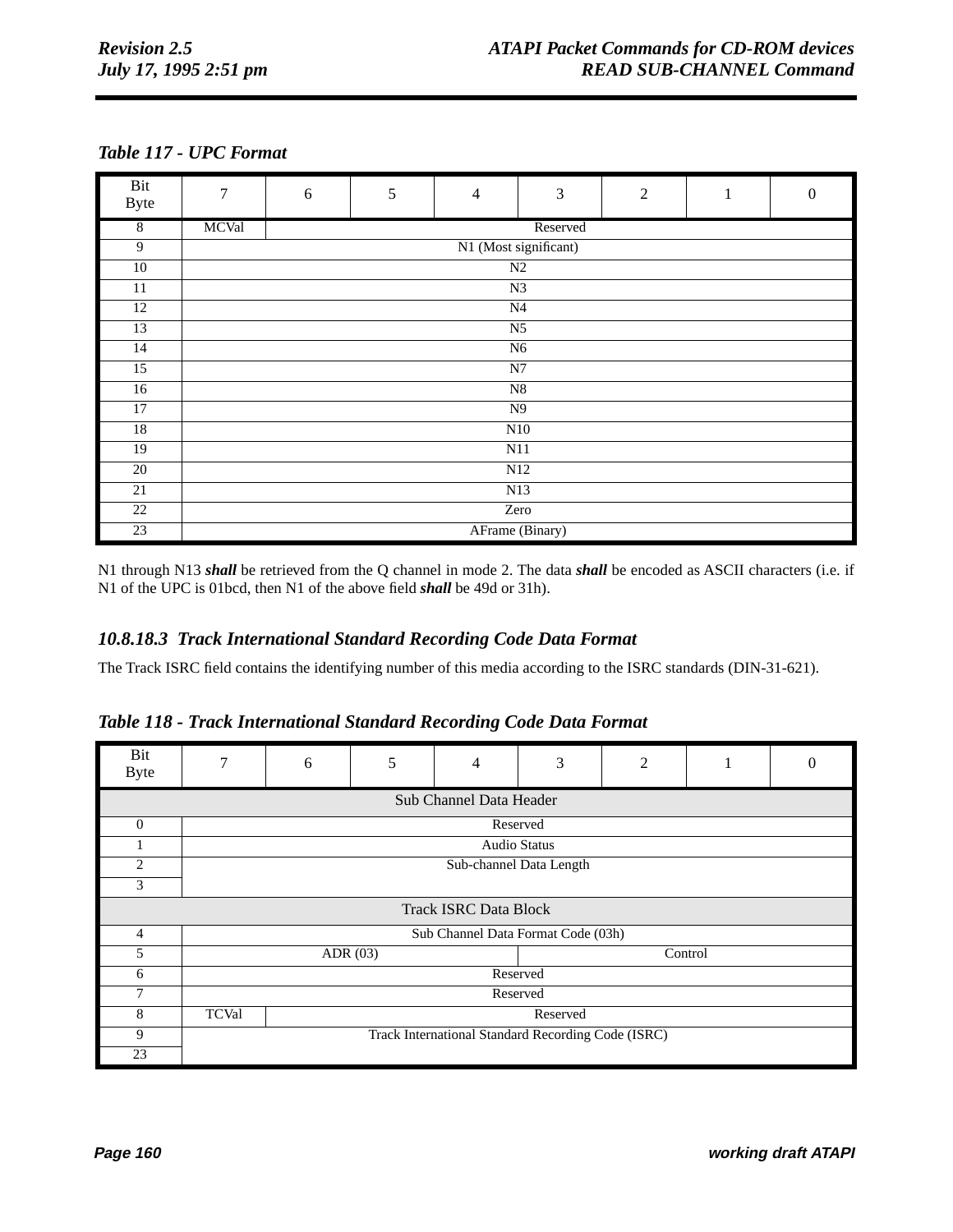If ISRC data is detected, the TCVal bit is set to one. If ISRC data is not detected, the TCVal bit is set to zero to indicate the ISRC field is invalid.

Track ISRC data returned by this command with sub-channel data format field 03h may be from any block in the specified track that has ISRC data. When ADR field is 3 (0011), it is used to assign a unique number to an audio track. This is done by means of the ISRC which is 12 characters long (represented by I1 to I12.) The ISRC can only change immediately after the TNO has been changed.

*Table 119 - Raw ISRC Format on the CD-ROM Disc*

| S <sub>0</sub><br>C11<br>1 ف | $\tilde{\phantom{a}}$<br>Control | ADR | I1 I2 | I3 I4 I5     | 00 | 16 17 18 19 110 111 112 | zero | A Frame | CRC |
|------------------------------|----------------------------------|-----|-------|--------------|----|-------------------------|------|---------|-----|
|                              |                                  |     |       | ISRC 60 bits |    |                         |      |         |     |

00: These 2 bits are zero.

zero: These 4 bits are zero.

I1, I2 are the country code; I3, I4, I5 are the owner code; I6, I7 are the year of recording; I8, I9, I10, I11, I12 are the serial number of the recording. The characters from I1 to I5 are coded in a 6-bit format as given below; the characters from I6 to I12 are 4-bit BCD numbers. AFrame is the absolute frame number.

ISRC data returned is encoded as ASCII characters.

| Bit<br><b>Byte</b> | 7            | 6        | 5                 | 4                      | 3                      | $\overline{2}$  | 1          | $\overline{0}$ |  |  |
|--------------------|--------------|----------|-------------------|------------------------|------------------------|-----------------|------------|----------------|--|--|
| $\overline{8}$     | <b>TCVal</b> |          |                   | Reserved               |                        |                 |            |                |  |  |
| 9                  | Reserved     |          | I1 (Country Code) |                        |                        |                 |            |                |  |  |
| 10                 | Reserved     |          | I2<br>$(A - Z)$   |                        |                        |                 |            |                |  |  |
| 11                 | Reserved     |          |                   |                        |                        | I3 (Owner Code) |            |                |  |  |
| 12                 |              | Reserved |                   |                        |                        | <b>I4</b>       |            |                |  |  |
| 13                 | Reserved     |          |                   | I5<br>$(A - Z, 0 - 9)$ |                        |                 |            |                |  |  |
| 14                 | Reserved     |          |                   | 1                      | I6 (Year of Recording) |                 |            |                |  |  |
| 15                 | Reserved     |          |                   |                        | I7                     |                 |            |                |  |  |
| 16                 | Reserved     |          |                   |                        | I8 (Serial Number)     |                 |            |                |  |  |
| 17                 | Reserved     |          |                   | 1                      |                        |                 | <b>I9</b>  |                |  |  |
| 18                 | Reserved     |          |                   | -1                     |                        |                 | <b>I10</b> |                |  |  |
| 19                 |              | Reserved |                   |                        |                        |                 | I11        |                |  |  |
| 20                 |              | Reserved |                   |                        |                        |                 | I12        |                |  |  |
| 21                 |              |          |                   | Zero                   |                        |                 |            |                |  |  |
| $\overline{22}$    |              | AFrame   |                   |                        |                        |                 |            |                |  |  |
| 23                 |              |          |                   | Reserved               |                        |                 |            |                |  |  |

*Table 120 - ISRC Format of Data Returned to Host*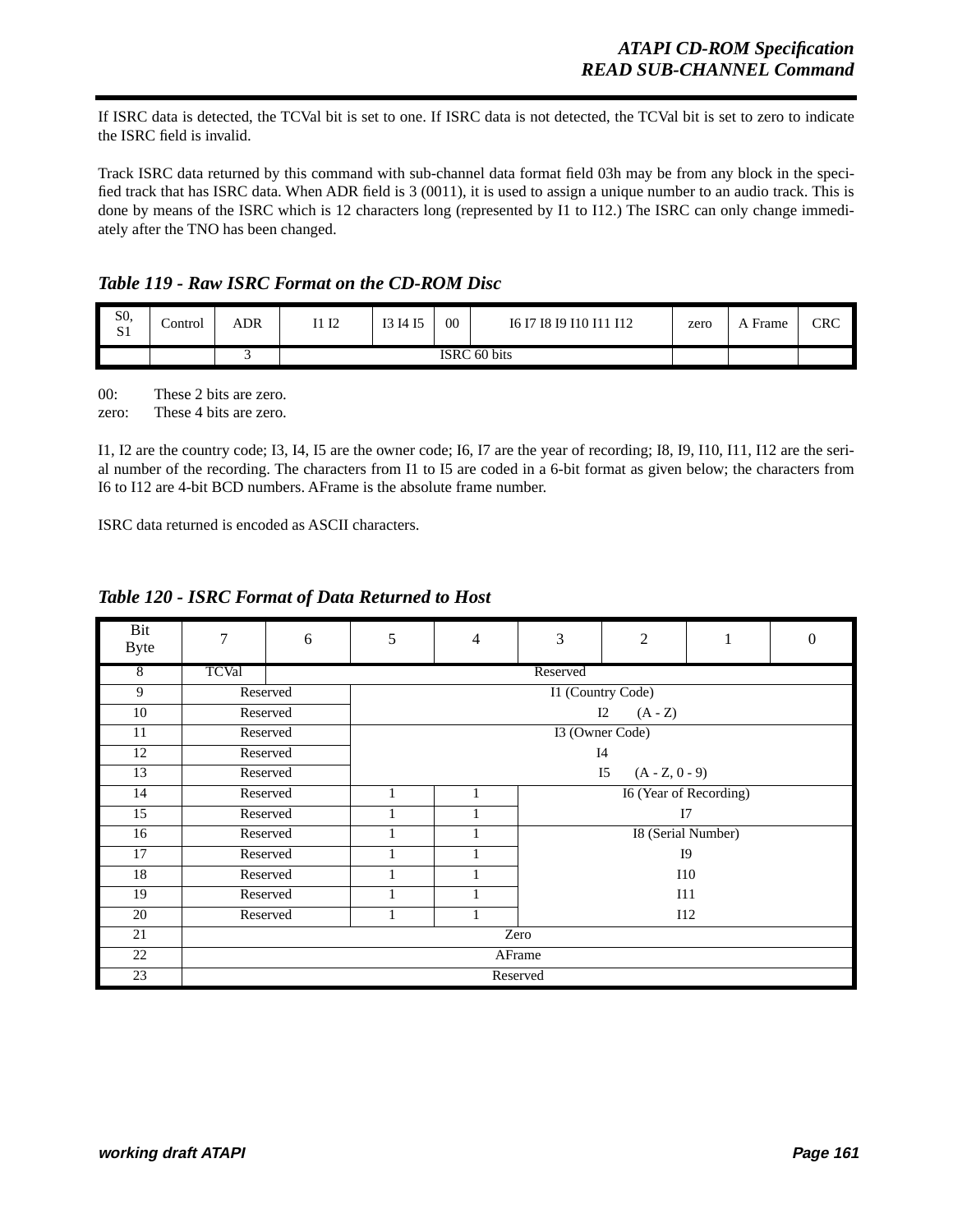| Sense Key       | ASC             | <b>ASCQ</b>    | Description of Error                                    |
|-----------------|-----------------|----------------|---------------------------------------------------------|
| $\overline{05}$ | 20              |                | <b>INVALID COMMAND OPERATION CODE</b>                   |
| 0.5             | 24              |                | <b>INVALID FIELD IN COMMAND PACKET</b>                  |
| 06              | 28              |                | NOT READY TO READY TRANSITION                           |
| 06              | 29              |                | POWER ON, RESET OR BUS DEVICE RESET OCCURRED            |
| 02              | 04              | 0 <sub>0</sub> | LOGICAL DRIVE NOT READY - CAUSE NOT REPORTABLE          |
| 02              | 04              | 01             | LOGICAL DRIVE NOT READY - IN PROGRESS OF BECOMING READY |
| 02              | 04              | 02             | LOGICAL DRIVE NOT READY - INITIALIZING COMMAND REQUIRED |
| 02              | 04              | 03             | LOGICAL DRIVE NOT READY - MANUAL INTERVENTION REQUIRED  |
| 02              | 06              | $00\,$         | NO REFERENCE POSITION FOUND (media may be upside down)  |
| 02              | 3A              |                | <b>MEDIUM NOT PRESENT</b>                               |
| 0 <sub>3</sub>  | 02              |                | NO SEEK COMPLETE                                        |
| 0.5             | 21              |                | LOGICAL BLOCK ADDRESS OUT OF RANGE                      |
| 0.5             | 64              |                | ILLEGAL MODE FOR THIS TRACK OR INCOMPATIBLE MEDIUM      |
| 0.5             | 0 <sup>0</sup>  | 11             | PLAY OPERATION IN PROGRESS                              |
| 0 <sub>5</sub>  | 0 <sup>0</sup>  | 12             | PLAY OPERATION PAUSED                                   |
| 0.5             | 0 <sup>0</sup>  | 13             | PLAY OPERATION SUCCESSFULLY COMPLETED                   |
| 0.5             | 00 <sup>0</sup> | 14             | PLAY OPERATION STOPPED DUE TO ERROR                     |
| 0.5             | 0 <sub>0</sub>  | 15             | NO CURRENT AUDIO STATUS TO RETURN                       |

|  | Table 121 - Recommended Sense Key, ASC and ASCQ for Read Sub-channel Command Errors |  |  |  |  |  |
|--|-------------------------------------------------------------------------------------|--|--|--|--|--|
|  |                                                                                     |  |  |  |  |  |

#### *10.8.18.4 Caching of Sub-Channel Data*

Sub-Channel Q data *shall* be cached by the drive while playing audio. This is neccissary so that the Read Sub-Channel or Read CD commands can access the Sub-Channel Q data while executing an immediate command. The device *shall* generate an error if the data is not in the cache.

Read header will return the "Current" data, while Read CD will will return the specified data and remove any previous (older) data from the cache.

Using "FFFFFFFF" on Read CD will work just like Read Sub-Channel.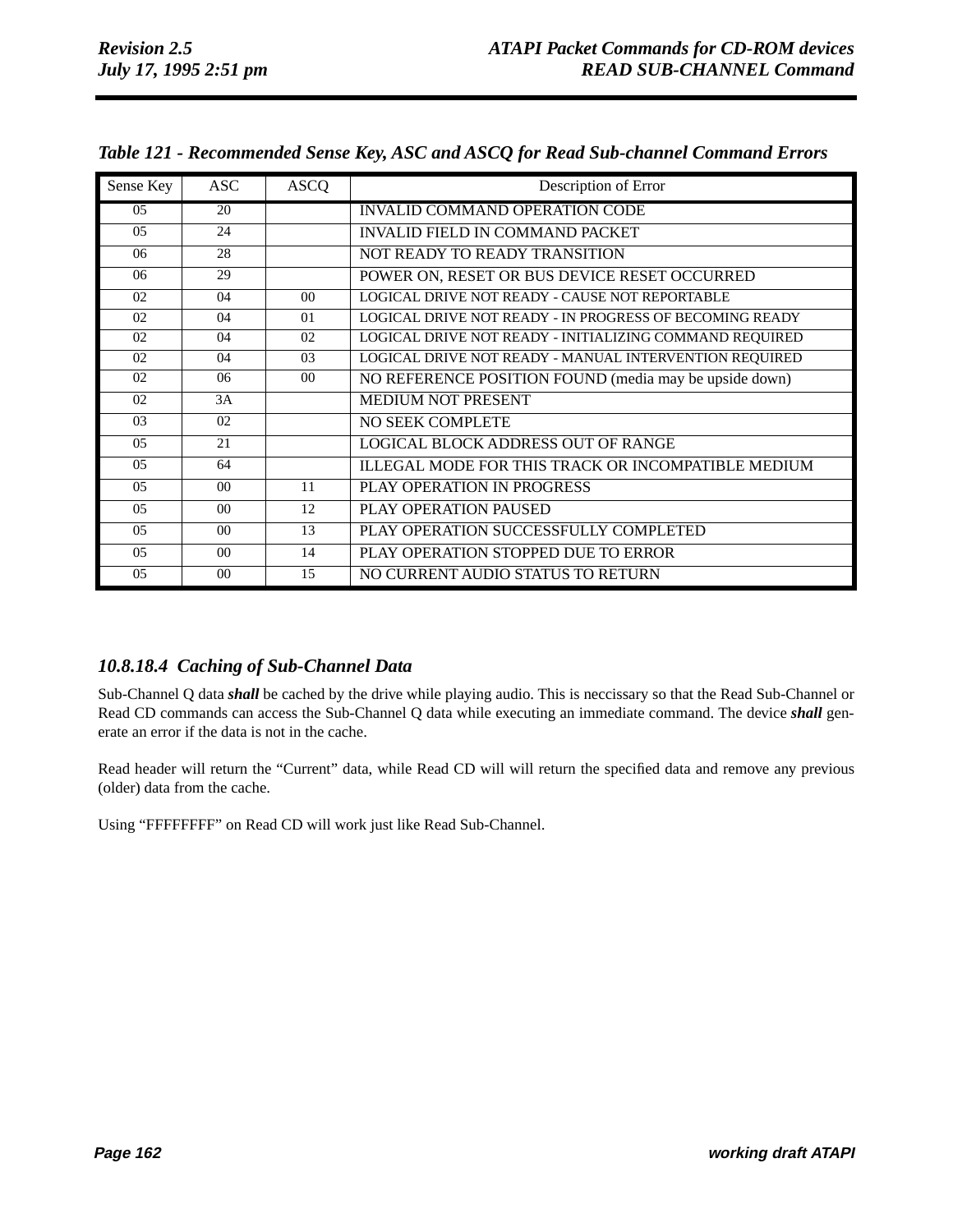#### *10.8.19 READ TOC Command*

The READ TOC command requests that the ATAPI CD-ROM Drive transfer data from the table of contents to the Host Computer. Some drives will cache the TOC data and will be able to return it during an Play command. Drives that do not cache the data will generate an error and not complete the command.

*Table 122 - READ TOC Command*

| Bit<br><b>Byte</b> | $\mathcal{I}$      | 6 | 5 | 4                               | 3                 | $\overline{2}$ |                           | $\boldsymbol{0}$ |
|--------------------|--------------------|---|---|---------------------------------|-------------------|----------------|---------------------------|------------------|
| $\Omega$           |                    |   |   | Operation code (43h)            |                   |                |                           |                  |
|                    |                    |   |   | Reserved                        |                   |                | <b>MSF</b><br>(Mandatory) | Reserved         |
| 2                  |                    |   |   |                                 | Reserved          |                |                           |                  |
| 3                  |                    |   |   |                                 | Reserved          |                |                           |                  |
| $\overline{4}$     |                    |   |   |                                 | Reserved          |                |                           |                  |
| 5                  |                    |   |   |                                 | Reserved          |                |                           |                  |
| 6                  |                    |   |   | Starting Track / Session Number |                   |                |                           |                  |
| 7                  | <b>MSB</b>         |   |   |                                 | Allocation Length |                |                           |                  |
| 8                  |                    |   |   |                                 |                   |                | <b>LSB</b>                |                  |
| 9                  | Format<br>Reserved |   |   |                                 |                   |                |                           |                  |
| 10                 | Reserved           |   |   |                                 |                   |                |                           |                  |
| 11                 |                    |   |   |                                 | Reserved          |                |                           |                  |

See "8.6 CD-ROM Address Reporting Formats (MSF bit)" on page 78 for a description of the MSF bit. Support for the MSF bit is mandatory.

To identify the multi-session CD TOC, the most significant 2 bits of the byte at offset 9 (Format) have been assigned to identify this information. For handling multi-session and/or the Kodak PhotoCD, format 01b can be used. For drives that do not support multi-session, the First session number should be equal to the Last session number in the returned TOC information. Format field definition:

| 00b Mandatory   | This mode is a backward compatible mode where the starting track field speci-<br>fies the starting track number for which the data <b>shall</b> be returned. If this val-<br>ue is zero, the table of contents data <i>shall</i> begin with the first track on the<br>medium. The data are returned in contiguous ascending track number order. |
|-----------------|-------------------------------------------------------------------------------------------------------------------------------------------------------------------------------------------------------------------------------------------------------------------------------------------------------------------------------------------------|
| 01b Mandatory   | Multi-session mode and returns the first session number, last session number<br>and last session address. In this format the Starting Track is reserved and must<br>be zero. The allocation length must be 10 (0Ah) bytes.                                                                                                                      |
| 10b Mandatory   | Returns all Sub-channel Q data in the lead in (TOC) area, starting from a spec-<br>ified session number as specified in the Session Number Field. In this mode,<br>the drive will support Q Subcode Point field values of A0h, A1h, A2h; Track<br>Numbers of B0h, B1h, B2h, B3h, B4h and C0h.                                                   |
| 11 <sub>b</sub> | Reserved                                                                                                                                                                                                                                                                                                                                        |

The Starting Track Field specifies the starting track number for which the TOC data will be returned. The data is returned in contiguous ascending order. Valid values for the starting track field are 0h to 63h. A value of AAh requests that the starting address of the lead out area be returned. If this value is zero, the table of contents data will begin with the first track on the disc.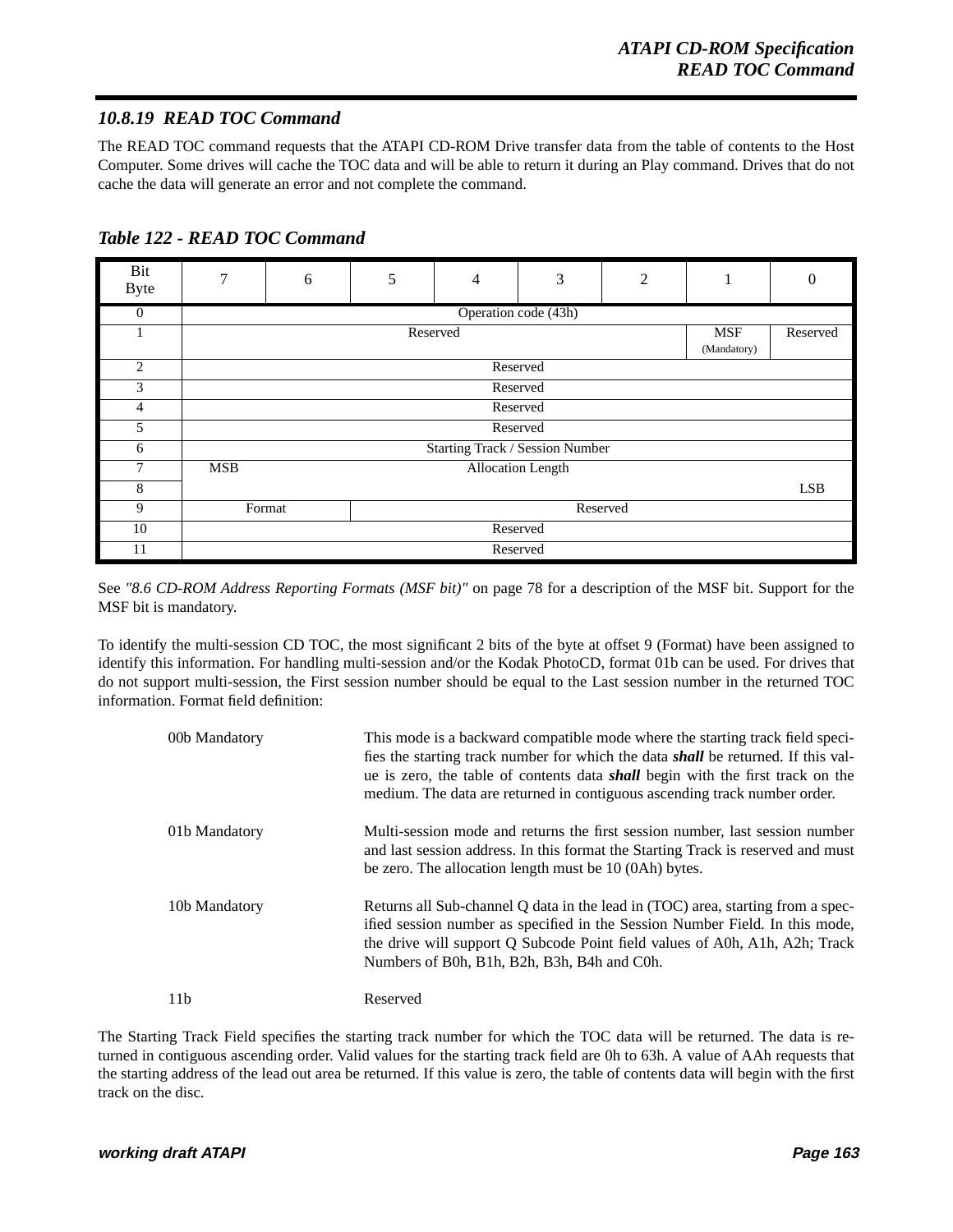If the starting track field is not valid for the currently installed medium, the command *shall* be terminated with CHECK CONDITION status. The sense key *shall* be set to ILLEGAL REQUEST and the additional sense code set to INVALID FIELD IN COMMAND PACKET.

*NOTE The maximum TOC data length possible on currently available CD-ROM media is 804 bytes, or 100 TOC track descriptors.*

*Table 123 - Read TOC Data Format (With Format Field = 00b)*

| Bit<br><b>Byte</b> | ┑                                            | 6                   |            | 4                            | 3                         | 2 |         |            |
|--------------------|----------------------------------------------|---------------------|------------|------------------------------|---------------------------|---|---------|------------|
| $\Omega$           | <b>MSB</b>                                   |                     |            |                              | <b>TOC</b> Data Length    |   |         |            |
|                    |                                              |                     |            |                              |                           |   |         | <b>LSB</b> |
| 2                  |                                              |                     |            |                              | <b>First Track Number</b> |   |         |            |
| 3                  |                                              |                     |            |                              | <b>Last Track Number</b>  |   |         |            |
|                    |                                              |                     |            | <b>TOC Track Descriptors</b> |                           |   |         |            |
| $\Omega$           |                                              |                     |            |                              | Reserved                  |   |         |            |
|                    |                                              |                     | <b>ADR</b> |                              |                           |   | Control |            |
| $\overline{c}$     |                                              | <b>Track Number</b> |            |                              |                           |   |         |            |
| 3                  | Reserved                                     |                     |            |                              |                           |   |         |            |
| $\overline{4}$     | <b>MSB</b><br><b>Absolute CD-ROM Address</b> |                     |            |                              |                           |   |         |            |
|                    |                                              |                     |            |                              |                           |   |         | <b>LSB</b> |

The TOC Data Block contains a four-byte header followed by zero or more TOC track descriptors.

The TOC Data Length specifies the length in bytes of the following TOC data that is available to be transferred to the Host. The TOC Data Length Value does not include the TOC Data Length field itself.

The First Track Number field indicates the first track number in the table of contents. Valid track numbers are from 01d to 99d (63h).

The Last Track Number field indicates the last track number in the table of contents before the lead-out track number.

The First Track Number is not required to be one. A disc may start at any valid track number. The track numbers between the First Track Number and the Last Track Number are required to be in contiguous ascending order, except for the lead-out track.

The ADR field gives the type of information encoded in the Q sub-channel of the block where this TOC entry was found. The possible ADR values are defined in *"Table 114 - ADR Sub-channel Q Field"* on page 157.

The Control field indicates the attributes of the track. The possible Control field values are defined in *"Table 129 - Values for Control Field in Sub-channel Q"* on page 168.

The Track Number field indicates the track number for which the data in the TOC track descriptor is valid. A track number of 0AAh indicates that the track descriptor is for the start of the lead-out area.

The Absolute CD-ROM Address contains the address of the first block with user information for that track number as read from the table of contents. If the MSF bit in the READ TOC is zero, the absolute CD-ROM address field contains a logical block address. If the MSF bit is one, the absolute CD-ROM address field contains an MSF address.

The Starting Logical Block Address Value recovered from the TOC has a tolerance of zero for data tracks and plus or minus 75 CD sectors for audio tracks. This tolerance is multiplied by a factor dependent on the logical block length.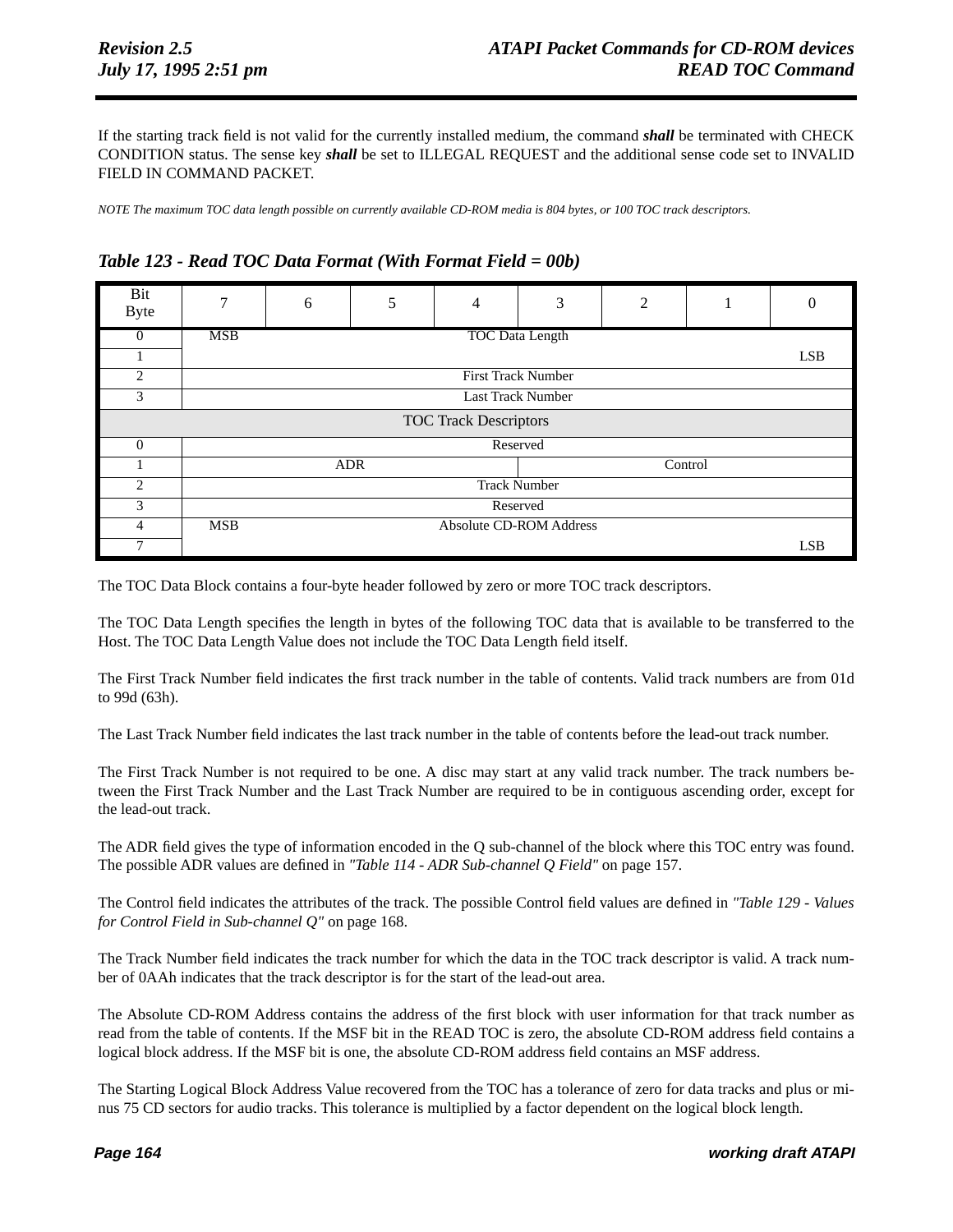| Bit<br><b>Byte</b> | 7                                                                    | 6 | 5          | 4                            | 3                           | 2 |         | 0          |
|--------------------|----------------------------------------------------------------------|---|------------|------------------------------|-----------------------------|---|---------|------------|
| $\Omega$           | <b>MSB</b>                                                           |   |            | TOC Data Length (0Ah)        |                             |   |         |            |
|                    |                                                                      |   |            |                              |                             |   |         | <b>LSB</b> |
| $\overline{2}$     |                                                                      |   |            |                              | <b>First Session Number</b> |   |         |            |
| 3                  |                                                                      |   |            |                              | <b>Last Session Number</b>  |   |         |            |
|                    |                                                                      |   |            | <b>TOC Track Descriptors</b> |                             |   |         |            |
| $\Omega$           |                                                                      |   |            |                              | Reserved                    |   |         |            |
|                    |                                                                      |   | <b>ADR</b> |                              |                             |   | Control |            |
| 2                  | First Track Number in Last Session                                   |   |            |                              |                             |   |         |            |
| 3                  | Reserved                                                             |   |            |                              |                             |   |         |            |
| 4                  | Absolute CD-ROM Address of First Track in Last Session<br><b>MSB</b> |   |            |                              |                             |   |         |            |
|                    |                                                                      |   |            |                              |                             |   |         | <b>LSB</b> |

*Table 124 - Read TOC Data Format (With Format Field = 01b)*

For Format field 10b, the drive should return TOC data for Q-subcode mode (ADR field) 1 and 5 (Except mode 5, point 1 through 40) in the lead in area.

The First Session Number is equal to the Last Session Number for single session discs or if the drive does not support multi-session discs.

The returned TOC data of a multi-session disc is arranged in ascending order of the session number. The TOC data within a session is arranged in the order of Q Subcode Point Field value of A0h, A1h, A2h; Track Numbers B0h, B1h, B2h, B3h, B4h and C0h.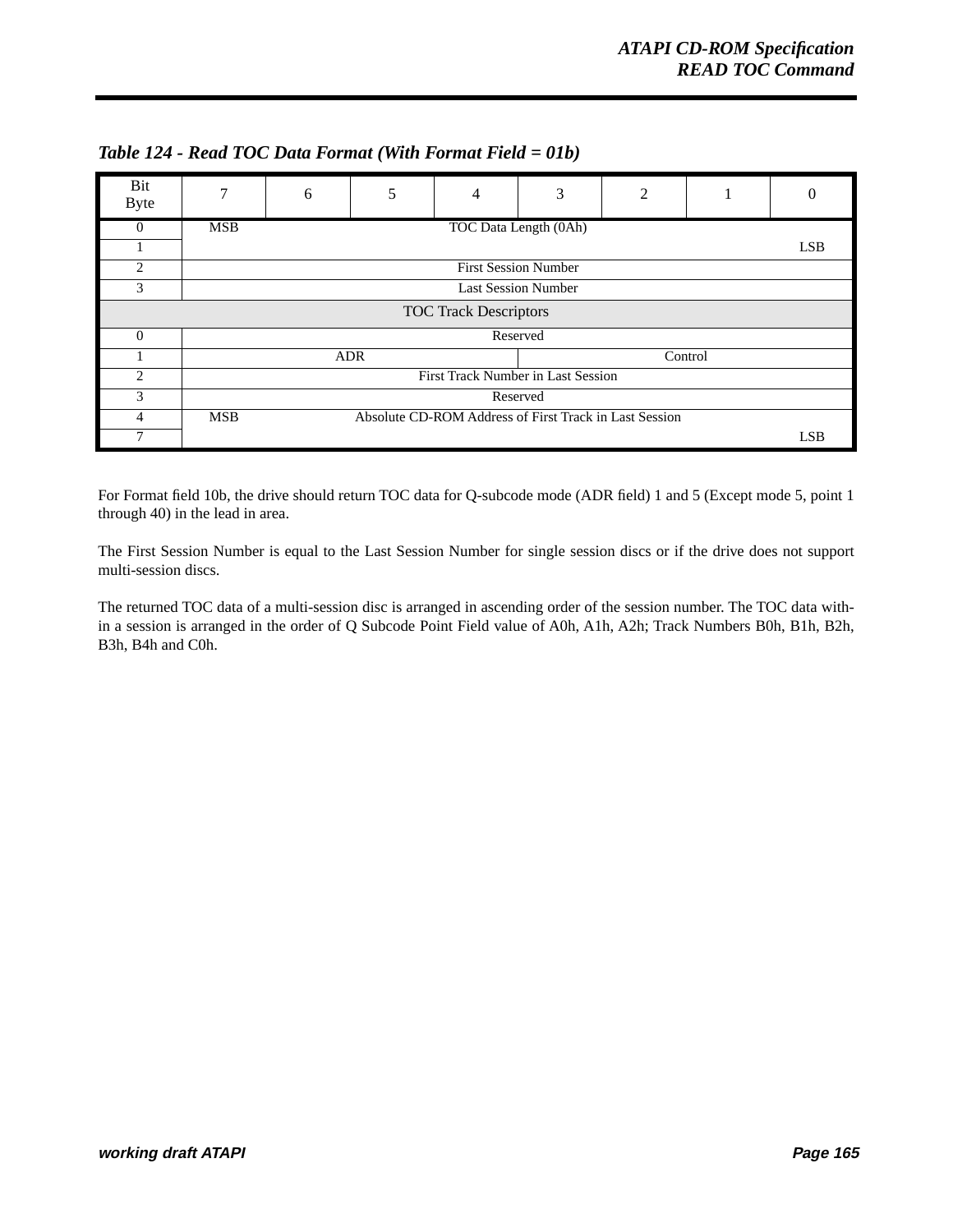| Bit<br><b>Byte</b> | 7          | 6              | 5          | 4                            | 3                           | 2 |         | $\theta$   |
|--------------------|------------|----------------|------------|------------------------------|-----------------------------|---|---------|------------|
| $\boldsymbol{0}$   | <b>MSB</b> |                |            | <b>TOC</b> Data Length       |                             |   |         |            |
| 1                  |            |                |            |                              |                             |   |         | <b>LSB</b> |
| 2                  |            |                |            |                              | <b>First Session Number</b> |   |         |            |
| 3                  |            |                |            |                              | <b>Last Session Number</b>  |   |         |            |
|                    |            |                |            | <b>TOC Track Descriptors</b> |                             |   |         |            |
| $\theta$           |            |                |            |                              | <b>Session Number</b>       |   |         |            |
| 1                  |            |                | <b>ADR</b> |                              |                             |   | Control |            |
| $\overline{2}$     |            |                |            | Byte 1 or TNO                |                             |   |         |            |
| 3                  |            |                |            |                              | <b>Byte 2 or Point</b>      |   |         |            |
| $\overline{4}$     |            |                |            |                              | Byte 3 or Min               |   |         |            |
| 5                  |            |                |            |                              | Byte 4 or Sec               |   |         |            |
| 6                  |            |                |            |                              | Byte 5 or Frame             |   |         |            |
| $\overline{7}$     |            | Byte 6 or Zero |            |                              |                             |   |         |            |
| $\,8\,$            |            | Byte 7 or PMin |            |                              |                             |   |         |            |
| 9                  |            | Byte 8 or PSec |            |                              |                             |   |         |            |
| 10                 |            |                |            |                              | Byte 9 or PFrame            |   |         |            |

| Table 125 - Read TOC Data Format (With Format Field = 10b) |  |  |  |  |  |  |  |
|------------------------------------------------------------|--|--|--|--|--|--|--|
|------------------------------------------------------------|--|--|--|--|--|--|--|

See Table 127, "Lead in Area (TOC), Sub-channel Q formats," on page 167 and section 10.8.19.2 on page 169 for a detailed description of bytes 2-10 above.

| Sense Key | ASC             | <b>ASCO</b>     | Description of Error                                    |
|-----------|-----------------|-----------------|---------------------------------------------------------|
| 05        | $\overline{20}$ |                 | <b>INVALID COMMAND OPERATION CODE</b>                   |
| 0.5       | 24              |                 | INVALID FIELD IN COMMAND PACKET                         |
| 06        | 28              |                 | NOT READY TO READY TRANSITION                           |
| 06        | 29              |                 | POWER ON, RESET OR BUS DEVICE RESET OCCURRED            |
| 02        | 04              | 00 <sup>°</sup> | LOGICAL DRIVE NOT READY - CAUSE NOT REPORTABLE          |
| 02        | 04              | 01              | LOGICAL DRIVE NOT READY - IN PROGRESS OF BECOMING READY |
| 02        | 04              | 02              | LOGICAL DRIVE NOT READY - INITIALIZING COMMAND REQUIRED |
| 02        | 04              | 03              | LOGICAL DRIVE NOT READY - MANUAL INTERVENTION REQUIRED  |
| 02        | 06              | 00 <sup>°</sup> | NO REFERENCE POSITION FOUND (media may be upside down)  |
| 02        | 3A              |                 | <b>MEDIUM NOT PRESENT</b>                               |
| 02        | 57              |                 | UNABLE TO RECOVER TABLE OF CONTENTS                     |
| 05        | 00 <sup>0</sup> | 11              | <b>PLAY OPERATION IN PROGRESS</b>                       |

*Table 126 - Recommended Sense Key, ASC and ASCQ for Read TOC Command Errors*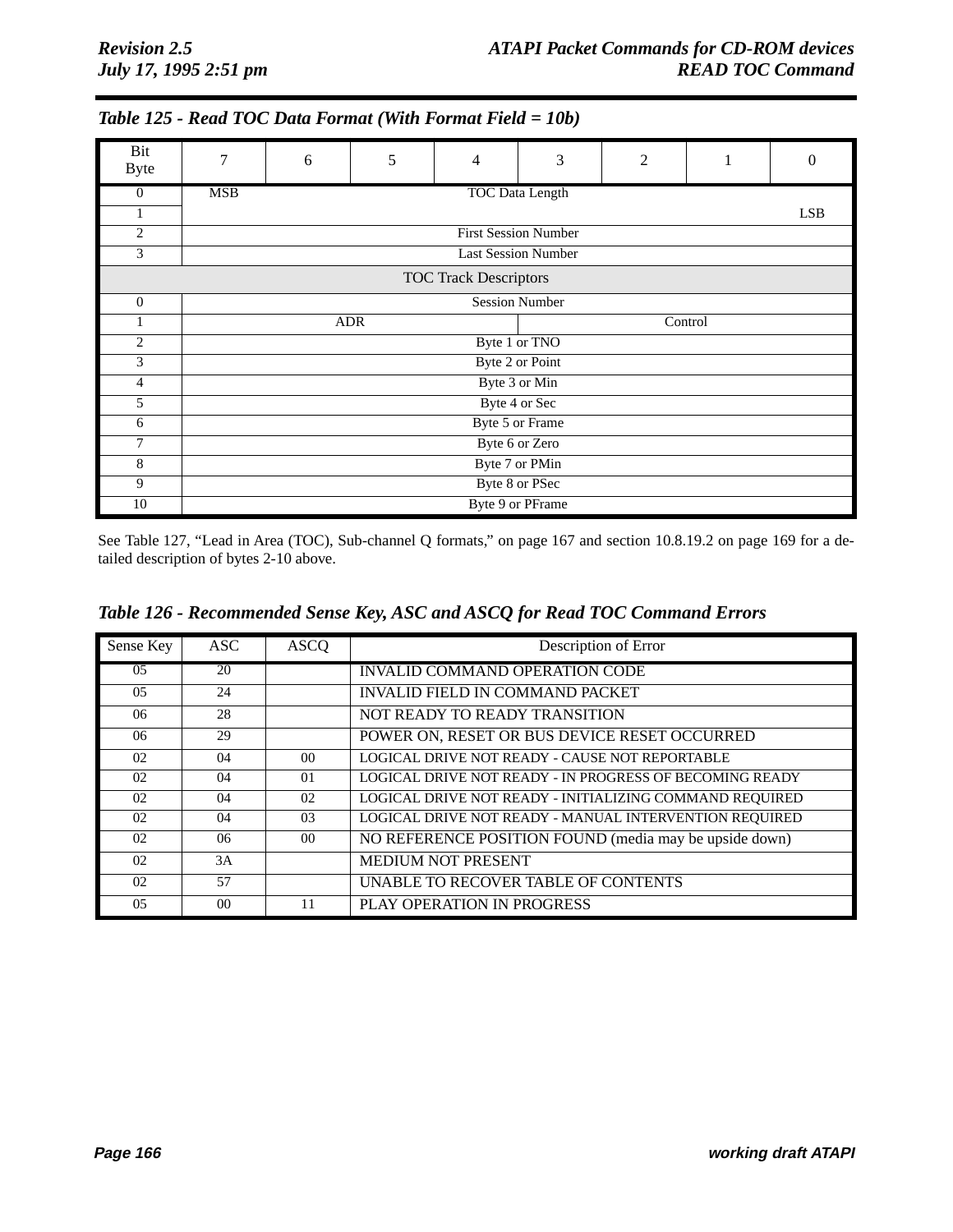# *10.8.19.1 Sub-channel Q TOC information*

| S0.S1 | Control /<br><b>ADR</b> |   | <b>TNO</b>      | Point          | Min                                     | Sec                                                                                   | Frame    | Zero                            | Pmin                                                                                              | <b>PSec</b>                                      | PFrame                   | <b>CRC</b><br>$x16+x12$<br>$+x5+1$ |
|-------|-------------------------|---|-----------------|----------------|-----------------------------------------|---------------------------------------------------------------------------------------|----------|---------------------------------|---------------------------------------------------------------------------------------------------|--------------------------------------------------|--------------------------|------------------------------------|
|       | 4/6                     |   | $\overline{00}$ | $01-99$        |                                         | ATIME (Absolute time)                                                                 |          | $\overline{00}$                 | Start position of track                                                                           |                                                  |                          |                                    |
|       | 4/6                     |   | $00\,$          | A <sub>0</sub> |                                         | ATIME (Absolute time)                                                                 |          | $00\,$                          | <b>First Track</b><br>num                                                                         | Disc Type                                        | $00\,$                   |                                    |
|       | 4/6                     |   | 0 <sub>0</sub>  | A1             |                                         | ATIME (Absolute time)                                                                 |          |                                 | <b>Last Track</b><br>num                                                                          | 0 <sup>0</sup>                                   | 0 <sup>0</sup>           |                                    |
|       | 4/6                     |   | 0 <sub>0</sub>  | A2             |                                         | ATIME (Absolute time)                                                                 |          | $00\,$                          |                                                                                                   | Start position of the Lead-out area              |                          |                                    |
|       | 4/6                     | 5 | 0 <sub>0</sub>  | B <sub>0</sub> |                                         | Start time of next possible pro-<br>gram in the Recordable Area of<br>the Hybrid Disc |          | # of point-<br>ers in Mode<br>5 | Maximum start time of the outermost<br>Lead Out area in the Recordable Area<br>of the Hybrid Disc |                                                  |                          |                                    |
|       | 4/6                     | 5 | 0 <sub>0</sub>  | B1             | 0 <sup>0</sup>                          | 0 <sub>0</sub>                                                                        | $00\,$   | $00\,$                          | # of Skip<br>Interval<br><b>Pointers</b><br>$(N < = 40)$                                          | $#$ of Skip<br>Track<br>Pointers<br>$(N < = 21)$ | $00\,$                   |                                    |
|       | 4/6                     | 5 | 0 <sub>0</sub>  | $B2-B4$        | Skip#                                   | Skip#                                                                                 | Skip#    | Skip#                           | Skip#                                                                                             | $\operatorname{skip} \#$                         | $\operatorname{skip} \#$ |                                    |
|       | 4/6                     | 5 | $00\,$          | $01-40$        | should be skipped                       | Ending time for the interval that                                                     |          | Reserved                        | skipped on playback                                                                               | Start time for interval that should be           |                          |                                    |
|       | 4/6                     | 5 | $00\,$          | CO             | Opti-<br>mum<br>record-<br>ing<br>power | Applica-<br>tion Code                                                                 | Reserved | Reserved                        | the Hybrid Disc                                                                                   | Start time of the first Lead In Area of          |                          |                                    |

*Table 127 - Lead in Area (TOC), Sub-channel Q formats*

Point The Point field defines various types of information:

- 01-99 Track number references
- A0 First Track number in the program area
- A1 Last Track number in the program area
- A2 Start location of the Lead-out area
- B0 Used to identify a Hybrid Disc (Photo CD) Contains start time of next possible program area
- B1 Number of Skip Interval Pointers & Skip Track assignments
- 01-40 Skip Interval Pointers
- B2-B4 Skip Track Assignment Pointers
- C0 Start time of first Lead In area of Hybrid Disc This only exists in the first Lead In area

#### Disc Type Byte This byte contains a definition of the type of disc

- 00h CD-DA or CD-ROM with first track in Mode 1
- 10h CD-I disc
- 20h CD-ROM XA disc with first track in Mode 2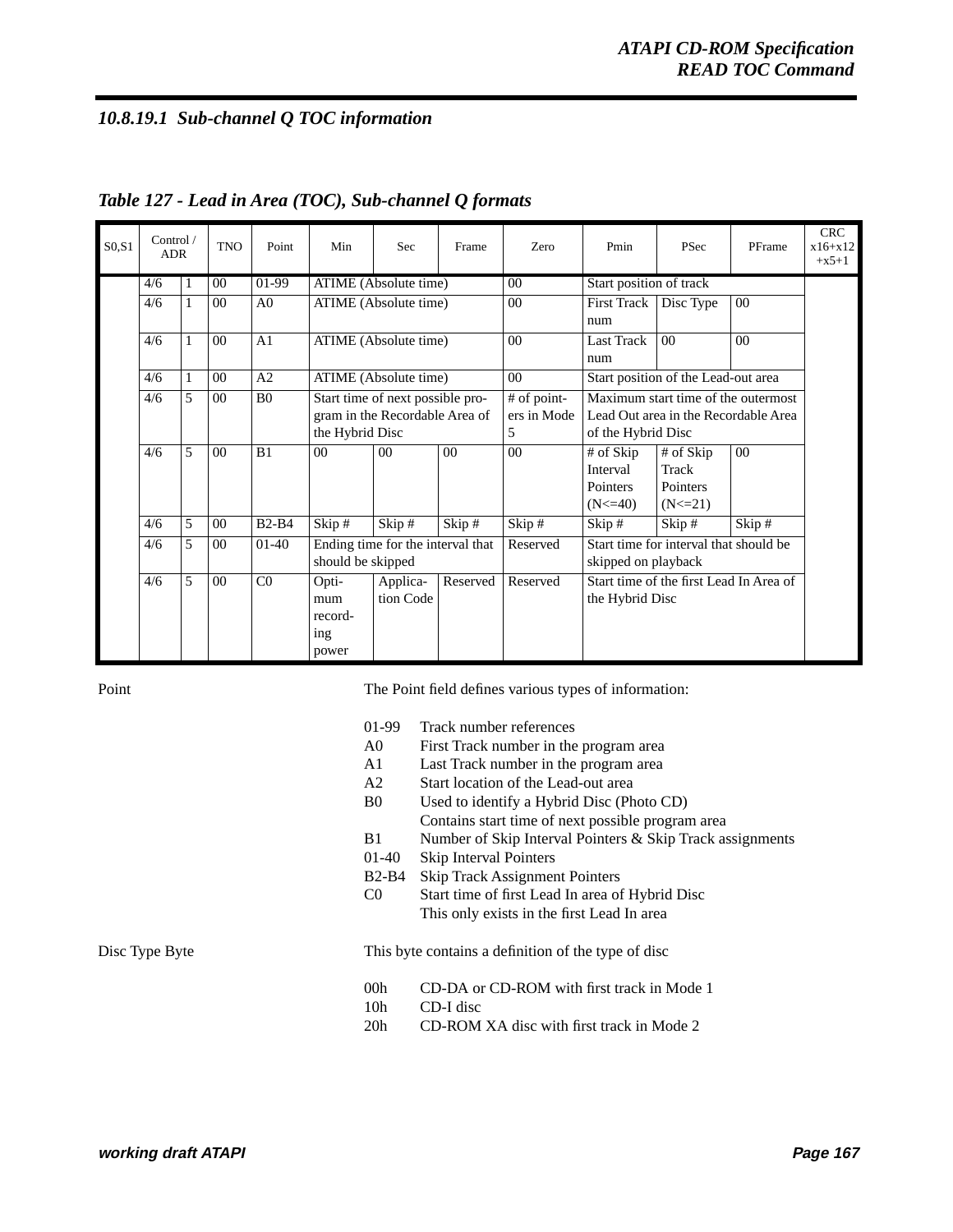| Control Field                  | Definition                   |
|--------------------------------|------------------------------|
| 00x0                           | 2 Audio without Pre-emphasis |
| 00x1                           | 2 Audio with Pre-emphasis    |
| 0 x 0 x                        | Copy Prohibited              |
| $0 \times 1 \times$            | Copy Permitted               |
| $01 \times 0$                  | Digital Data                 |
| $\mathbf{X} \times \mathbf{X}$ | <b>Broadcast Data (TBD)</b>  |

*Table 128 - Bit Definitions for the Control Field in Sub-channel Q*

### *Table 129 - Values for Control Field in Sub-channel Q*

| Control Field value | Description                                    |
|---------------------|------------------------------------------------|
| 00 <sub>h</sub>     | Copy Prohibited, 2 Audio with out pre-emphasis |
| 01 <sub>h</sub>     | Copy Prohibited, 2 Audio with pre-emphasis     |
| 02 <sub>h</sub>     | Copy Permitted, 2 Audio with out pre-emphasis  |
| 03h                 | Copy Permitted, 2 Audio with pre-emphasis      |
| 04h                 | Copy Prohibited, Digital Data                  |
| 0.5 <sub>h</sub>    | Copy Prohibited, RESERVED                      |
| 06h                 | Copy Permitted, Digital Data                   |
| 07h                 | Copy Permitted, RESERVED                       |
| 08h - 0Fh           | <b>Broadcast use</b>                           |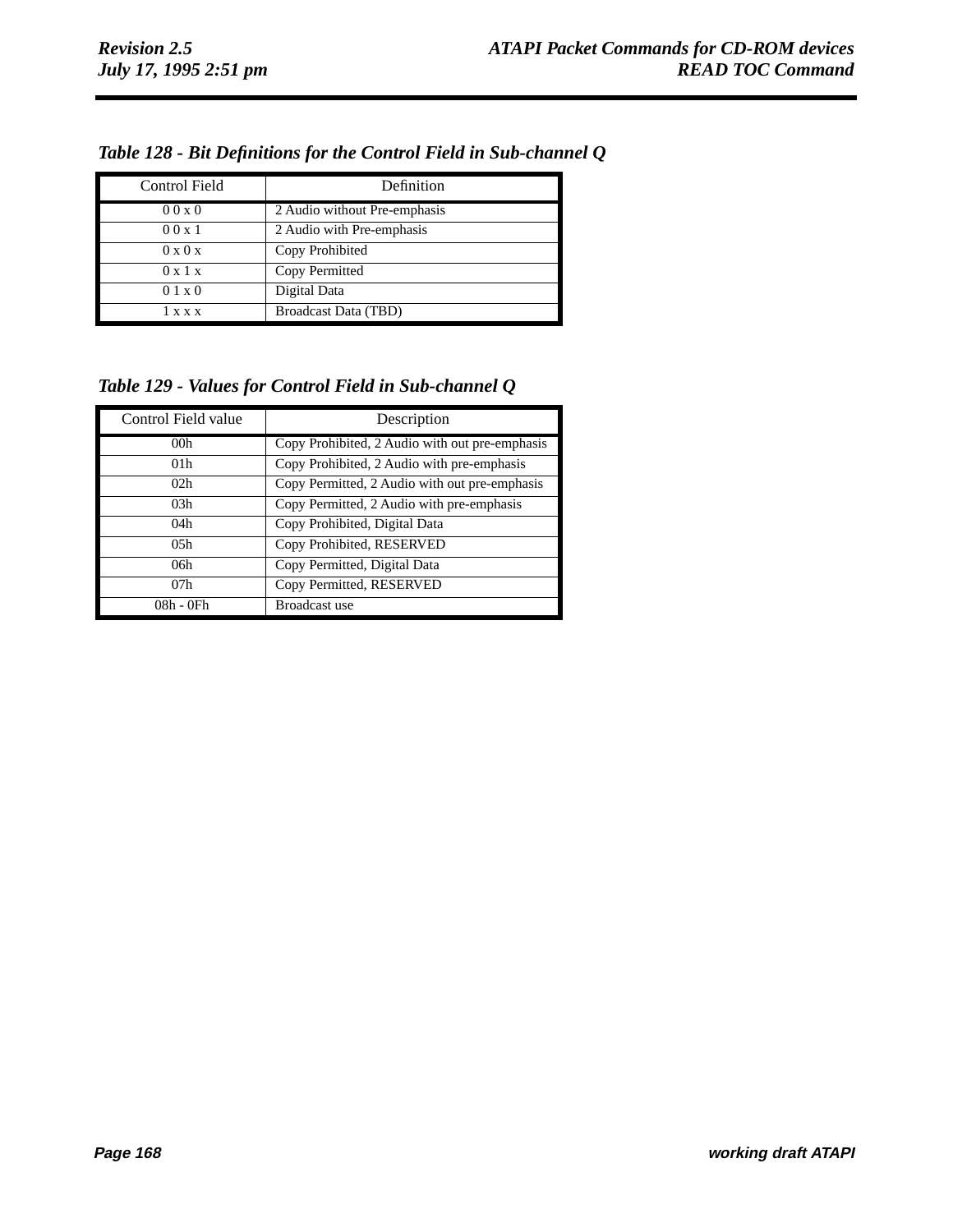### *10.8.19.2 Example Read TOC Operations*

The following example is based on a 4-session, 12-track PhotoCD disc. Data structure is shown as the data to Host.

Command Packet: 43h 00 00 00 00 00 00 10h 00 80h 00 00

| Ses             | A/C             | <b>TNO</b>      | Pnt             | Min Sec Frame        | Zero            | <b>PMin PSec PFrame</b> | Comments                        |
|-----------------|-----------------|-----------------|-----------------|----------------------|-----------------|-------------------------|---------------------------------|
| 01              | 14              | $00\,$          | A <sub>0</sub>  | 00 00 00             | $00\,$          | 01 20 00                | First track is 1. XA disc       |
| 01              | $\overline{14}$ | $\overline{00}$ | A1              | 00 00 00             | $\overline{00}$ | 03 00 00                | Last track is 3                 |
| 01              | 14              | 0 <sub>0</sub>  | A2              | 00 00 00             | $00\,$          | 02 08 3F                | Lead Out Area on 1st session    |
| 01              | 14              | 00              | 01              | 00 00 00             | $00\,$          | 00 02 00                | Start address of track 1        |
| 01              | 14              | 00              | 02              | 00 00 00             | $00\,$          | 00 08 02                | Start address of track 2        |
| 01              | 14              | $00\,$          | 03              | 00 00 00             | $00\,$          | 00 15 32                | Start address of track 3        |
| 01              | 54              | 00              | B <sub>0</sub>  | 04 26 3F             | 02              | 40 02 00                | Next recordable area address    |
| 01              | 54              | $00\,$          | C <sub>0</sub>  | C <sub>0</sub> 00 00 | $00\,$          | 61 2C 00                | Hybrid disc                     |
| $\overline{02}$ | 14              | 00              | A <sub>0</sub>  | 00 00 00             | 00              | 04 14 00                | 1st track on 2nd session is 4   |
| 02              | 14              | 00              | A1              | 00 00 00             | $00\,$          | 06 00 00                | Last track on 2nd session is 6  |
| 02              | $\overline{14}$ | $\overline{00}$ | $\overline{A2}$ | 00000                | $\overline{00}$ | 08 20 08                | Lead Out Area on 2nd session    |
| 02              | 14              | 00              | 04              | 00 00 00             | $00\,$          | 04 28 3F                | Start address of track 4        |
| 02              | 14              | 00              | 05              | 00 00 00             | 00              | 04 2E 41                | Start address of track 5        |
| 02              | 14              | 00              | 06              | 00 00 00             | $00\,$          | 06 27 36                | Start address of track 6        |
| 02              | 54              | 00              | B <sub>0</sub>  | 09 2C 08             | 01              | 40 02 00                | Next recordable area address    |
| 03              | 14              | 00              | A <sub>0</sub>  | 00 00 00             | $00\,$          | 07 14 00                | 1st track on 3rd session is 7   |
| 03              | 14              | 00              | A1              | 00 00 00             | $00\,$          | 09 00 00                | Last track on 3rd session is 9  |
| 03              | 14              | 00              | A2              | 00 00 00             | $00\,$          | OC 27 32                | Lead Out Area on 3rd session    |
| 03              | 14              | 00              | 07              | 00 00 00             | 00              | 09 2E 08                | Start address of track 7        |
| $\overline{03}$ | $\overline{14}$ | $\overline{00}$ | $\overline{08}$ | 00 00 00             | $\overline{00}$ | 09 34 10                | Start address of track 8        |
| 03              | 14              | 00              | 09              | 00 00 00             | $00\,$          | 0B 04 24                | Start address of track 9        |
| $\overline{03}$ | 54              | $\overline{00}$ | B <sub>0</sub>  | 20 09 32             | $\overline{01}$ | 40 02 00                | Next recordable area address    |
| 04              | 14              | 00              | A <sub>0</sub>  | 00 00 00             | $00\,$          | 0A 14 00                | 1st track on 4th session is 10  |
| 04              | 14              | 00              | A1              | 00 00 00             | 00              | 0C 00 00                | Last track on 4th session is 12 |
| 04              | 14              | 00              | A2              | 00 00 00             | $00\,$          | 12 1B 1A                | Lead Out Area on 4th session    |
| 04              | 14              | $00\,$          | 10              | 00 00 00             | $00\,$          | 0E 0B 32                | Start address of track 10       |
| 04              | 14              | 00              | 11              | 00 00 0              | 00              | 0E 11 34                | Start address of track 11       |
| 04              | 14              | $00\,$          | 12              | 00 00 00             | $00\,$          | 11 08 22                | Start address of track 12       |
| 04              | 54              | 0 <sub>0</sub>  | B <sub>0</sub>  | 13 39 1A             | 01              | 40 02 00                | Next recordable area address    |

*Table 130 - Example Read TOC Operations*

Ses: session number

A/C: ADR/Control

TNO: 00 for Lead In area

Pnt: POINT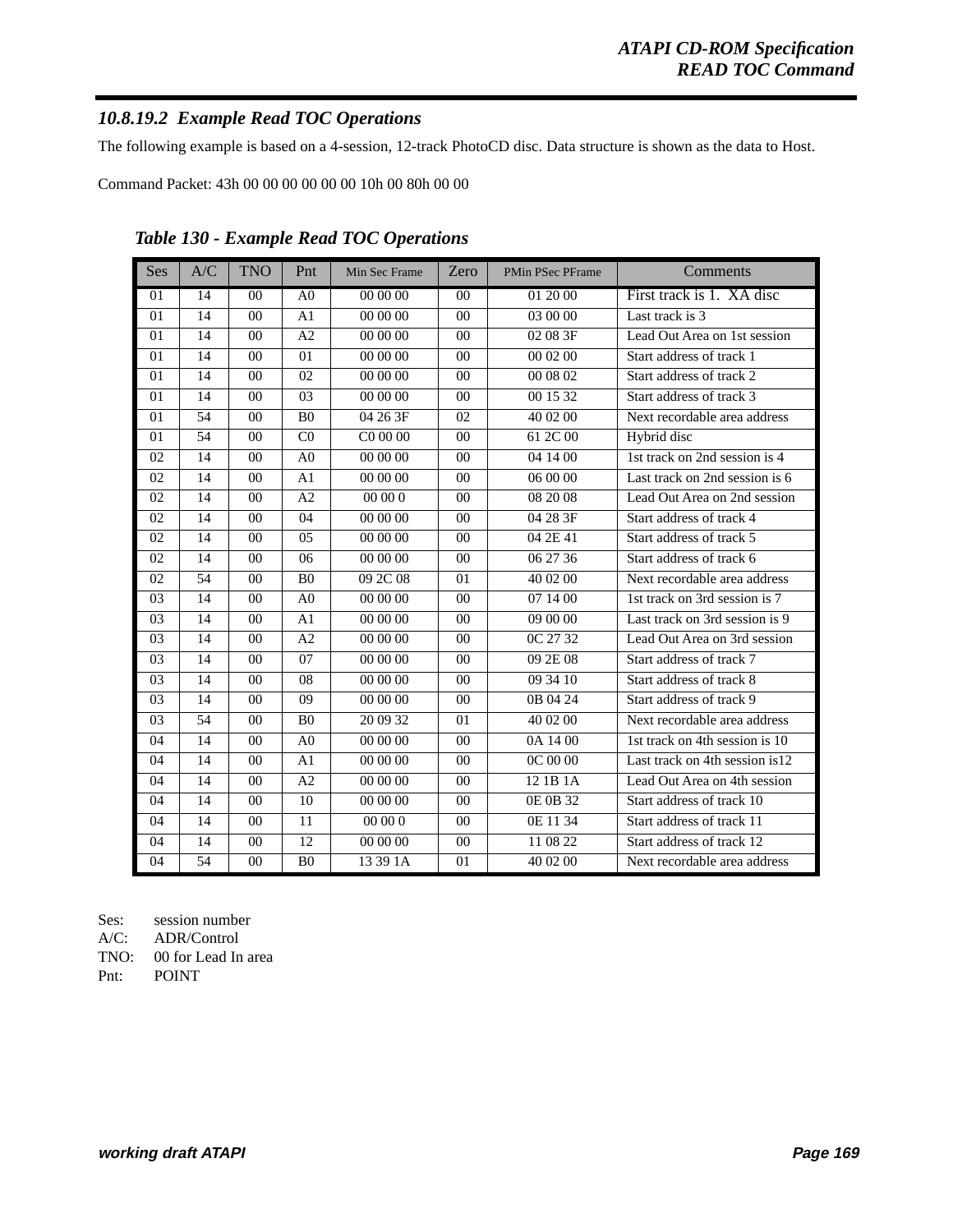If you use the following command on this disc, Command Packet: 43h 00 00 00 00 00 01h 10h 00 40h 00 00, return data would be:

| Control Field value | Description                                    |
|---------------------|------------------------------------------------|
| 01 <sub>h</sub>     | <b>First Session Number</b>                    |
| 04h                 | <b>Last Session Number</b>                     |
| 00 <sub>h</sub>     | Reserved                                       |
| 14h                 | ADR/Control                                    |
| 0Ah (10d)           | First Track Number in Last session             |
| 00 <sub>h</sub>     | Reserved                                       |
| 00h,00h,F8h,EDh (In | Absolute CD-ROM address of first track in last |
| LBA format, 63725)  | session                                        |
|                     | $\approx$ 14M 9S 50F                           |
|                     | $\rightarrow$ add 2 sec: 14M 11S 50F           |

# *Table 131 - Values for Control Field in Read TOC*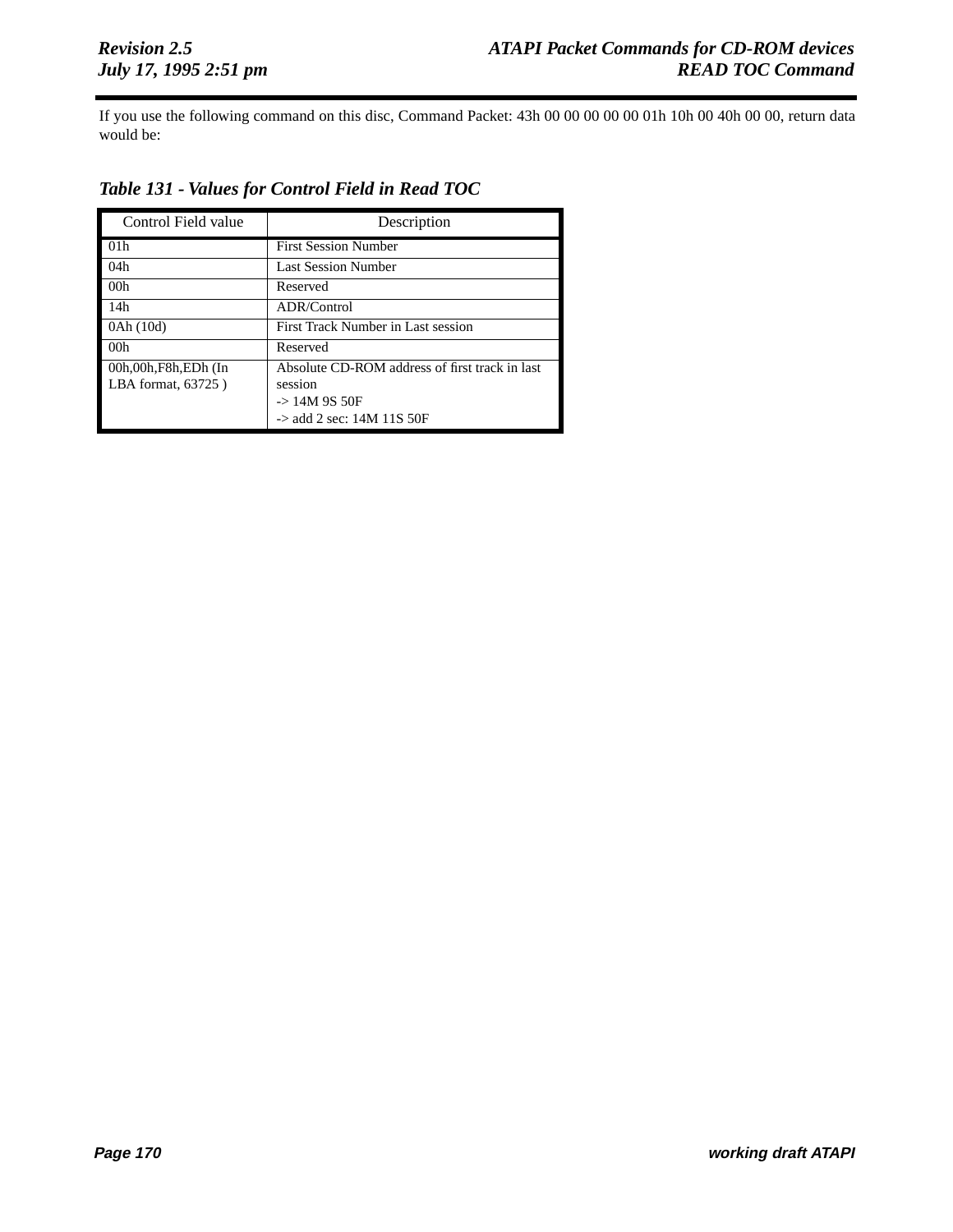### *10.8.20 REQUEST SENSE Command*

The REQUEST SENSE command requests that the ATAPI CD-ROM Drive transfer sense data to the Host Computer.

| Bit<br><b>Byte</b> | $\mathcal{I}$ | 6        | 5 | 4 | 3                    | $\overline{2}$ |  | $\theta$ |  |
|--------------------|---------------|----------|---|---|----------------------|----------------|--|----------|--|
| $\Omega$           |               |          |   |   | Operation code (03h) |                |  |          |  |
|                    |               |          |   |   | Reserved             |                |  |          |  |
| 2                  |               |          |   |   | Reserved             |                |  |          |  |
| 3                  |               |          |   |   | Reserved             |                |  |          |  |
| $\overline{4}$     |               |          |   |   | Allocation Length    |                |  |          |  |
| 5                  |               |          |   |   | Reserved             |                |  |          |  |
| 6                  |               |          |   |   | Reserved             |                |  |          |  |
| $\tau$             |               |          |   |   | Reserved             |                |  |          |  |
| 8                  |               |          |   |   | Reserved             |                |  |          |  |
| 9                  |               | Reserved |   |   |                      |                |  |          |  |
| 10                 |               | Reserved |   |   |                      |                |  |          |  |
| 11                 |               |          |   |   | Reserved             |                |  |          |  |

| Table 132 - Request Sense Command |  |  |  |
|-----------------------------------|--|--|--|
|-----------------------------------|--|--|--|

The sense data:

- 1. *shall* be available if an error condition (CHECK CONDITION) had previously been reported to the Host Computer;
- 2. *shall* be available if other information (e.g. medium position) is available in any field.

If the ATAPI CD-ROM Drive has no other sense data available to return, it *shall* return a sense key of NO SENSE and an additional sense code of NO ADDITIONAL SENSE INFORMATION.

The sense data *shall* be preserved by the ATAPI CD-ROM Drive until retrieved by a REQUEST SENSE command or until the receipt of any other I/O Command.

The ATAPI CD-ROM Drive *shall* return CHECK CONDITION status for a REQUEST SENSE command only to report exception conditions specific to the command itself. For example:

- 1. A non-zero reserved bit is detected in the Command Packet;
- 2. An ATAPI CD-ROM Drive malfunction prevents return of the sense data.

If a recovered error occurs during the execution of the REQUEST SENSE command, the ATAPI CD-ROM Drive *shall* return the sense data with GOOD status. If an ATAPI CD-ROM Drive returns CHECK CONDITION status for a RE-QUEST SENSE command, the sense data may be invalid.

ATAPI CD-ROM Drives *shall* be capable of returning at least 18 bytes of data in response to a REQUEST SENSE command. If the allocation length is 18 or greater, and an ATAPI CD-ROM Drive returns less than 18 bytes of data, the Host Computer should assume that the bytes not transferred would have been zeros had the ATAPI CD-ROM Drive returned those bytes. Host Computers can determine how much sense data has been returned by examining the allocation length parameter in the Command Packet and the additional sense length in the sense data. ATAPI CD-ROM Drives *shall* not adjust the additional sense length to reflect truncation if the allocation length is less than the sense data available.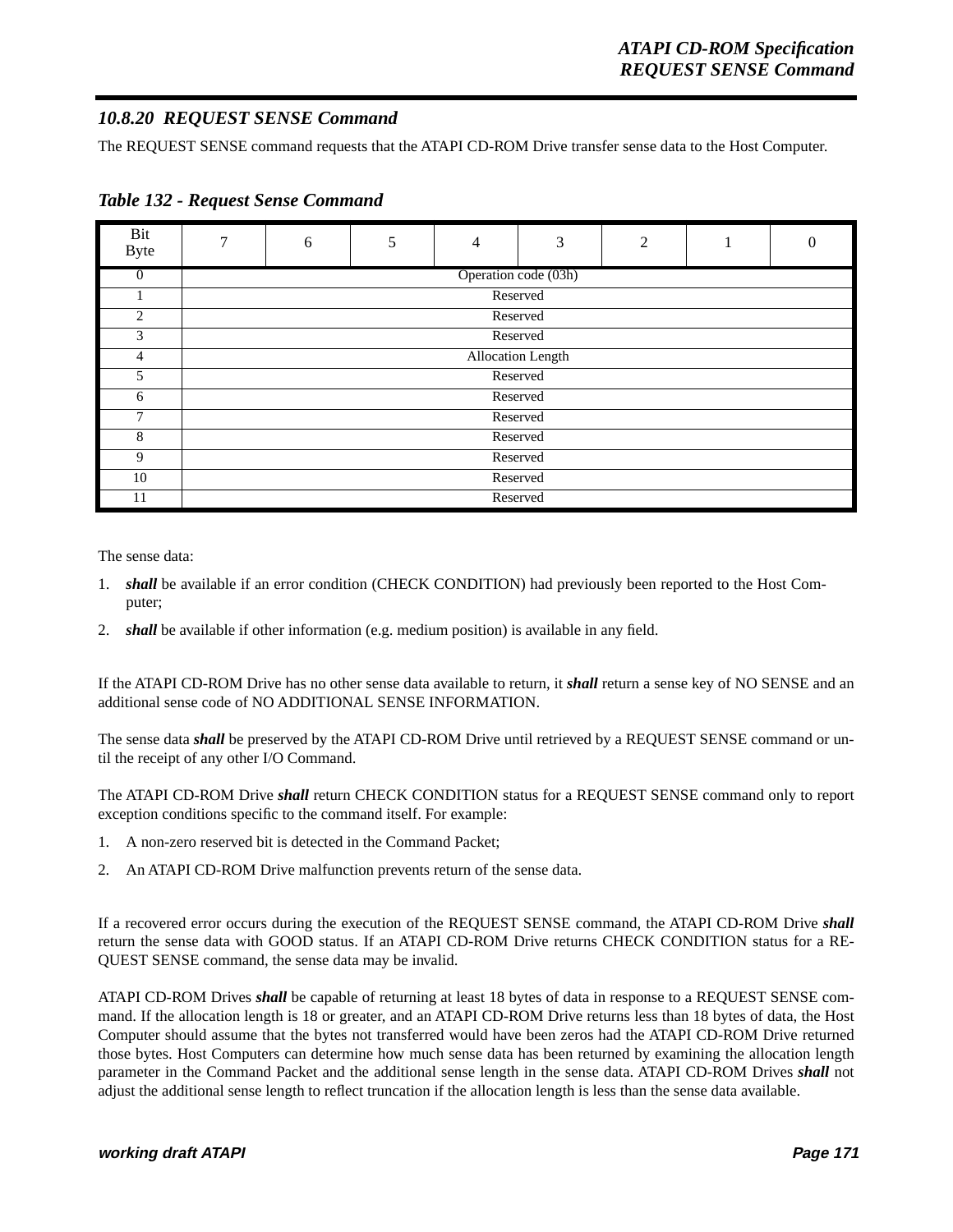The sense data format for error codes 70h (current errors) and 71h (deferred errors) are defined in *"Table 133 - Request Sense Standard Data"* on page 172. Error code values of 72h to 7Eh are reserved. Error code 7Fh is for a vendor-specific sense data format. ATAPI CD-ROM Drives *shall* implement error code 70h; implementation of error code 71h is optional. Error code values of 00h to 6Fh are not defined by this Specification and their use is not recommended.

| Bit<br><b>Byte</b> | 7           | 6                             | 5   | 4                                          | 3                             | 2 |           | $\theta$ |  |
|--------------------|-------------|-------------------------------|-----|--------------------------------------------|-------------------------------|---|-----------|----------|--|
| $\overline{0}$     | Valid       |                               |     |                                            | Error Code (70h or 71h)       |   |           |          |  |
|                    |             |                               |     | Segment Number (Reserved)                  |                               |   |           |          |  |
| $\overline{2}$     | Reserved    |                               | ILI | Reserved                                   |                               |   | Sense Key |          |  |
| 3                  |             |                               |     | Information                                |                               |   |           |          |  |
| 6                  |             |                               |     |                                            |                               |   |           |          |  |
| $\overline{7}$     |             |                               |     | Additional Sense Length (n - 7)            |                               |   |           |          |  |
| 8                  |             |                               |     | Command Specific Information               |                               |   |           |          |  |
| 11                 |             |                               |     |                                            |                               |   |           |          |  |
| 12                 |             |                               |     | <b>Additional Sense Code</b>               |                               |   |           |          |  |
| 13                 |             |                               |     | Additional Sense Code Qualifier (Optional) |                               |   |           |          |  |
| 14                 |             |                               |     | Field Replaceable Unit Code (Optional)     |                               |   |           |          |  |
| 15                 | <b>SKSV</b> |                               |     |                                            | Sense Key Specific (Optional) |   |           |          |  |
|                    | (Optional)  |                               |     |                                            |                               |   |           |          |  |
| 17                 |             |                               |     |                                            |                               |   |           |          |  |
| 18                 |             | <b>Additional Sense Bytes</b> |     |                                            |                               |   |           |          |  |
| $\mathbf n$        |             |                               |     |                                            |                               |   |           |          |  |

### *Table 133 - Request Sense Standard Data*

A Valid bit of zero indicates that the information field is not as defined in this Specification. A Valid bit of one indicates the information field contains valid information as defined in this Specification. ATAPI CD-ROM Drives *shall* implement the Valid bit.

The Segment Number field is Reserved.

An Incorrect Length Indicator (ILI) bit of one indicates that the requested allocation length did not match the logical block length of the data on the medium.

The Sense Key, Additional Sense Code and Additional Sense Code Qualifier provide a hierarchy of information. The intention of the hierarchy is to provide a top-down approach for a Host Computer to determine information relating to the error and exception conditions. The Sense Key provides generic categories in which error and exception conditions can be reported. Host Computers would typically use sense keys for high-level error recovery procedures. Additional Sense Codes provide further detail describing the sense key. Additional Sense Code Qualifiers add further detail to the additional sense code. The Additional Sense Code and Additional Sense Code Qualifier can be used by Host Computers where sophisticated error recovery procedures require detailed information describing the error and exception conditions.

The Sense Key field is mandatory and indicates generic information describing an error or exception condition. The sense keys are defined in section *Table 136 -, "Sense Key Descriptions",* on page 175.

The contents of the Information field is command-specific and is defined within the appropriate section for the command of interest. ATAPI CD-ROM Drives *shall* implement the Information field. Unless specified otherwise, this field contains the unsigned logical block address associated with the sense key.

The Additional Sense Length field indicates the number of additional sense bytes to follow. If the allocation length of the Command Packet is too small to transfer all of the additional sense bytes, the Additional Sense Length is not adjusted to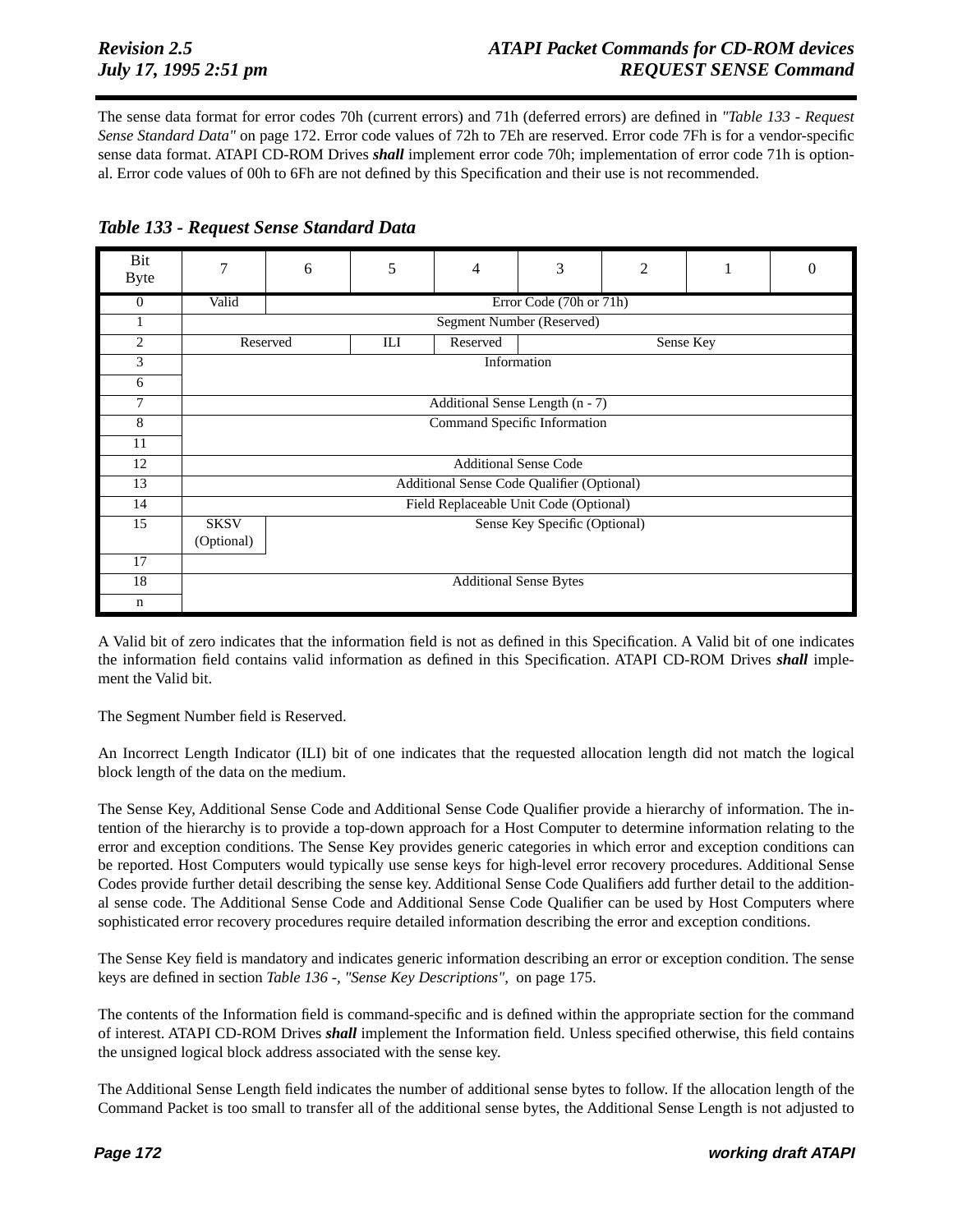reflect the truncation.

The Command-specific Information field contains information that depends on the command that was executed. Further meaning for this field is defined within the command description.

The Additional Sense Code (ASC) field indicates further information related to the error or exception condition reported in the Sense Key field. ATAPI CD-ROM Drives *shall* support the Additional Sense Code field. Support of the additional sense codes not explicitly required by this Specification is optional. A list of additional sense codes is in *"Table 137 - ASC and ASCQ Assignments"* on page 176. If the ATAPI CD-ROM Drive does not have further information related to the error or exception condition, the Additional Sense Code is set to NO ADDITIONAL SENSE INFORMATION.

The Additional Sense Code Qualifier (ASCQ) indicates detailed information related to the Additional Sense Code. The ASCQ is optional. If the error or exception condition is reportable by the device, the value returned *shall* be as specified in *"Table 137 - ASC and ASCQ Assignments"* on page 176. If the ATAPI CD-ROM Drive does not have detailed information related to the error or exception condition, the ASCQ is set to zero.

Non-zero values in the Field Replaceable Unit Code field are used to define a device-specific mechanism or unit that has failed. A value of zero in this field *shall* indicate that no specific mechanism or unit has been identified to have failed or that the data is not available. The Field Replaceable Unit Code field is optional. The format of this information is not specified by this Specification. Additional information about the field replaceable unit may be available in the ASCII information page, if supported by the ATAPI CD-ROM Drive.

The Additional Sense Bytes field may contain command specific data, peripheral device specific data, or vendor-specific data that further defines the nature of the CHECK CONDITION status.

### *10.8.20.1 Sense-key Specific*

The Sense-key Specific field is defined by this Specification when the value of the Sense-key Specific Valid (SKSV) bit is one. The Sense-key Specific Valid bit and Sense-key Specific field are optional. The definition of this field is determined by the value of the sense key field. This field is reserved for sense keys not described below. An SKSV value of zero indicates that this field is not as defined by this Specification.

If the Sense Key field is set to ILLEGAL REQUEST and the SKSV bit is set to one, the Sense-key Specific field indicates which illegal parameters in the Command Packet or the data parameters are in error.

| Bit<br>Byte               | -           |                         |          |                      |            | ∸ |                    |            |
|---------------------------|-------------|-------------------------|----------|----------------------|------------|---|--------------------|------------|
| 15                        | <b>SKSV</b> | $\mathrm{C}/\mathrm{D}$ | Reserved | Reserved             | <b>BPV</b> |   | <b>Bit Pointer</b> |            |
| 16                        | <b>MSB</b>  |                         |          | <b>Field Pointer</b> |            |   |                    |            |
| 1 <sub>7</sub><br>$\perp$ |             |                         |          |                      |            |   |                    | <b>LSB</b> |

### *Table 134 - Field Pointer Bytes*

A Command Data (C/D) bit of one indicates that the illegal parameter is in the Command Packet. A C/D bit of zero indicates that the illegal parameter is in the data parameters sent by the Host Computer.

A Bit Pointer Valid (BPV) bit of zero indicates that the value in the Bit Pointer field is not valid. A BPV bit of one indicates that the Bit Pointer field specifies which bit of the byte designated by the field pointer field is in error. When a multiple-bit field is in error, the Bit Pointer field *shall* point to the most-significant (left-most) bit of the field.

The Field Pointer field indicates which byte of the Command Packet or of the parameter data was in error. Bytes are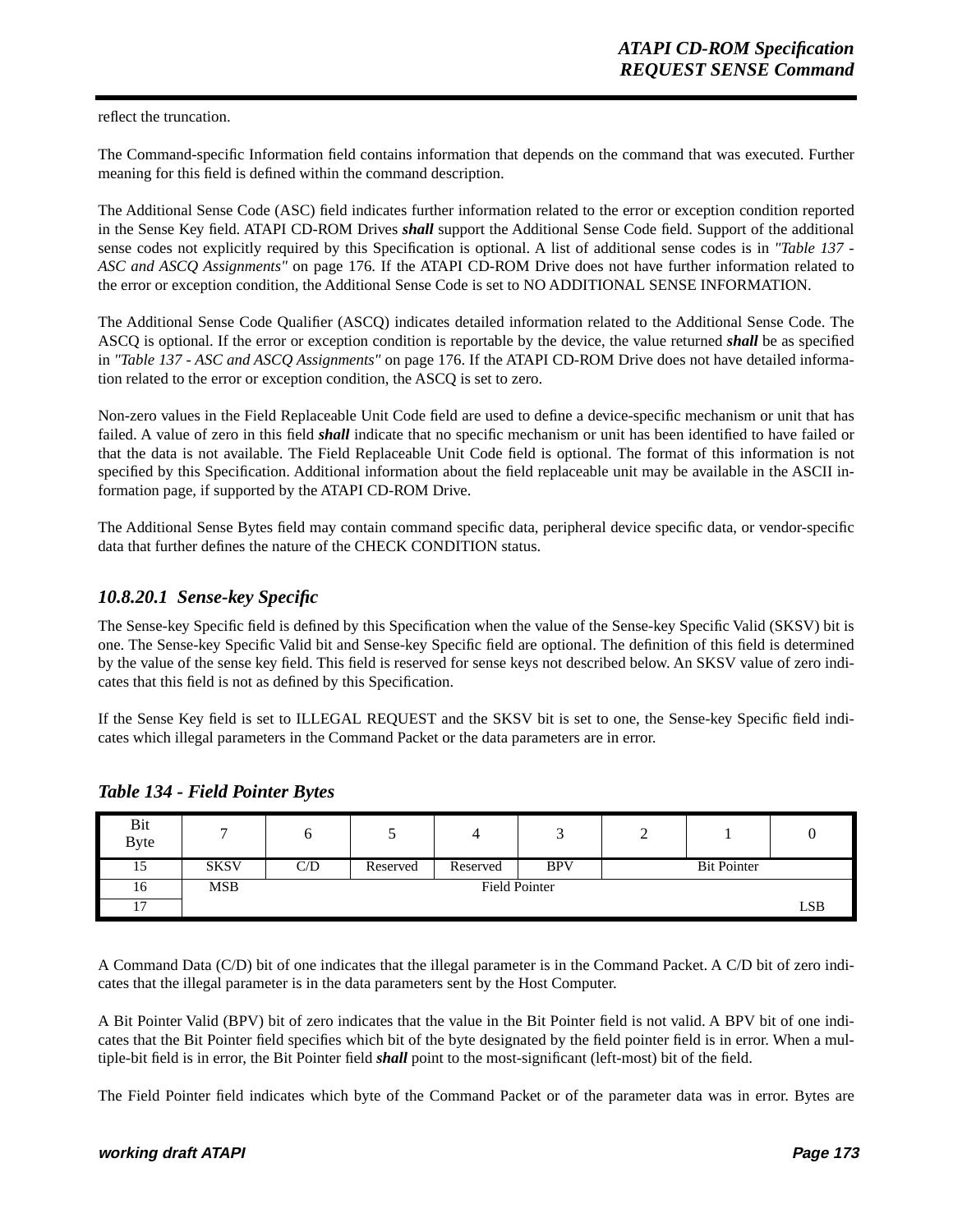numbered starting from zero, as shown in the tables describing the commands and parameters. When a multiple-byte field is in error, the pointer *shall* point to the most significant (left-most) byte of the field.

If the sense key is RECOVERED ERROR, HARDWARE ERROR or MEDIUM ERROR and if the SKSV bit is one, the sense-key specific field *shall* be as shown in *"Table 135 - Field Pointer Bytes"* on page 174.

*Table 135 - Field Pointer Bytes*

| Bit<br>Byte | −           |     |          |          | ້                         | ∠ |                    |            |
|-------------|-------------|-----|----------|----------|---------------------------|---|--------------------|------------|
| 15          | <b>SKSV</b> | C/D | Reserved | Reserved | <b>BPV</b>                |   | <b>Bit Pointer</b> |            |
| 16          | <b>MSB</b>  |     |          |          | <b>Actual Retry Count</b> |   |                    |            |
| 17          |             |     |          |          |                           |   |                    | <b>LSB</b> |

The Actual Retry Count field returns implementation-specific information on the actual number of retries of the recovery algorithm used in attempting to recover an error or exception condition. This field should relate to the retry count fields within the Error Recovery Page of the MODE SELECT command.

### *10.8.20.2 Deferred Errors*

Error code 70h indicates that the CHECK CONDITION status returned is the result of an error or exception condition on the I/O process that returned the CHECK CONDITION status. This includes errors generated during execution of the command by the actual execution process. It also includes errors not related to any command that are first observed during execution of a command. Examples of this latter type of error include disk servo-mechanism, off-track errors, and power-up test errors.

Error code 71h (deferred error) indicates that the CHECK CONDITION status returned is the result of an error or exception condition that occurred during execution of a previous command for which GOOD status has already been returned. Such commands are associated with use of the immediate bit, with some forms of caching, and with multiple command buffering. ATAPI CD-ROM Drives that implement these features are required to implement deferred error reporting.

The deferred error may be indicated by returning CHECK CONDITION status to the Host Computer as described below. The subsequent execution of a REQUEST SENSE command *shall* return the deferred error sense information.

If an I/O Command terminates with CHECK CONDITION status and the subsequent sense data returns a deferred error, that I/O command *shall not* have been executed. After the ATAPI CD-ROM Drive detects a deferred error condition on a Device, it *shall* return a deferred error according to the rules described below:

- 1. If a deferred error can be recovered with no external system intervention, a deferred error indication *shall* not be posted unless required by the error handling parameters of the MODE SELECT command. The occurrence of the error may be logged if statistical or error logging is supported.
- 2. If a deferred error can be associated with a particular function or a particular subset of data, and the error is either unrecovered or required to be reported by the mode parameters, a deferred error indication *shall* be returned to the Host Computer.

Deferred errors may indicate that an operation was unsuccessful long after the command performing the data transfer returned GOOD status. If data that cannot be replicated or recovered from other sources is being stored using buffered write operations, synchronization commands should be performed before the critical data is destroyed in the host Host Computer. This is necessary to be sure that recovery actions can be taken if deferred errors do occur in the storing of the data.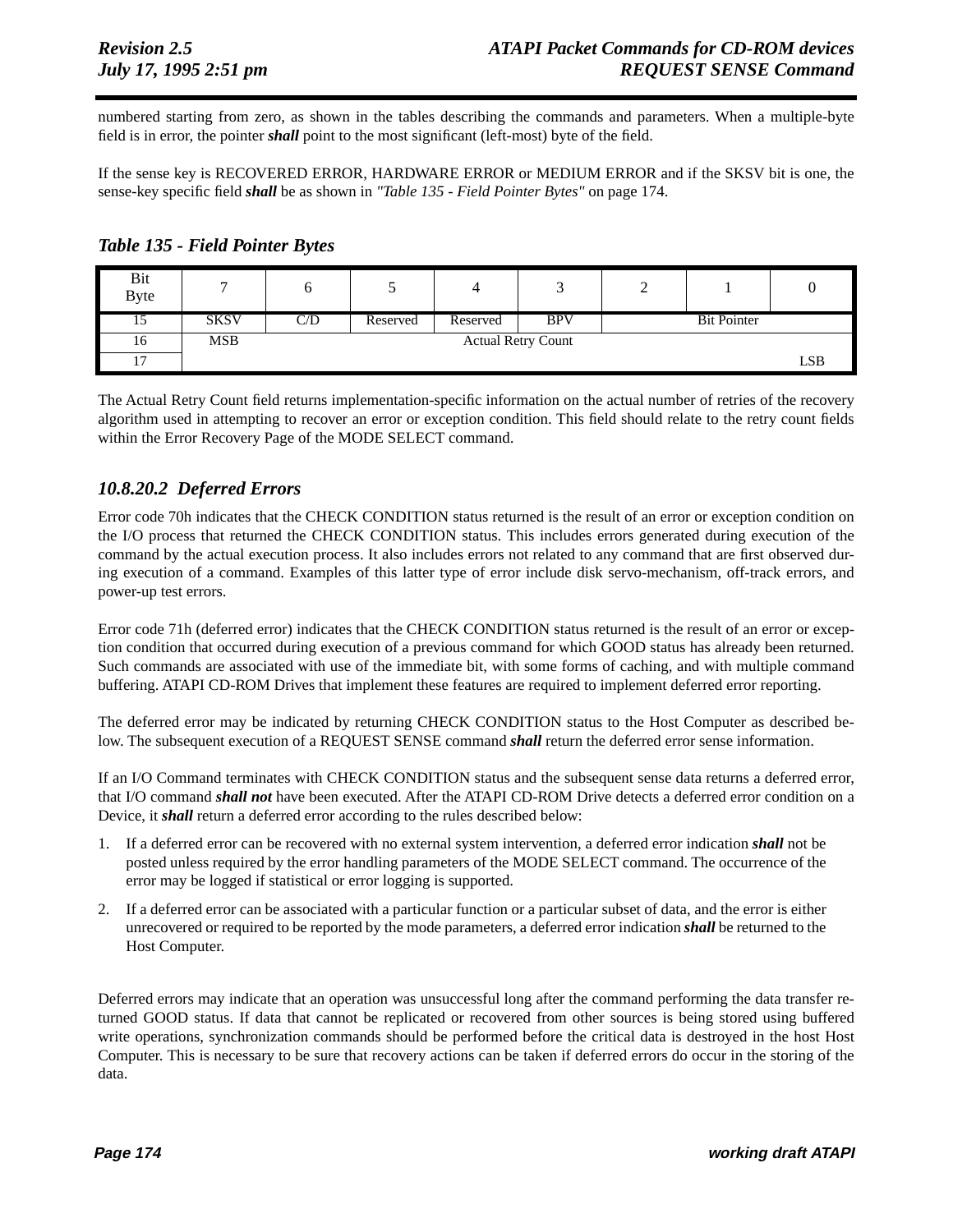### *10.8.20.3 Sense-key and Sense Code Definitions*

| Sense key      | Description                                                                                                                                                                                                                                                                                                                                                                                                                                                                                       |
|----------------|---------------------------------------------------------------------------------------------------------------------------------------------------------------------------------------------------------------------------------------------------------------------------------------------------------------------------------------------------------------------------------------------------------------------------------------------------------------------------------------------------|
| 0 <sub>h</sub> | NO SENSE. Indicates that there is no specific sense key information to be reported. This would be the case for a<br>successful command.                                                                                                                                                                                                                                                                                                                                                           |
| 1 <sub>h</sub> | RECOVERED ERROR. Indicates that the last command completed successfully with some recovery action per-<br>formed by the ATAPI CD-ROM Drive. Details may be determinable by examining the additional sense bytes and<br>the information field. When multiple recovered errors occur during one command, the choice of which error to<br>report (first, last, most severe, etc.) is device specific.                                                                                                |
| 2 <sub>h</sub> | NOT READY. Indicates that the Device cannot be accessed. Operator intervention may be required to correct this<br>condition.                                                                                                                                                                                                                                                                                                                                                                      |
| 3 <sub>h</sub> | MEDIUM ERROR. Indicates that the command terminated with a non-recovered error condition that was probably<br>caused by a flaw in the medium or an error in the recorded data. This sense key may also be returned if the ATAPI<br>CD-ROM Drive is unable to distinguish between a flaw in the medium and a specific hardware failure (sense key<br>4h).                                                                                                                                          |
| 4 <sub>h</sub> | HARDWARE ERROR. Indicates that the ATAPI CD-ROM Drive detected a non-recoverable hardware failure (for<br>example, controller failure, device failure, parity error, etc.) while performing the command or during a self test.                                                                                                                                                                                                                                                                    |
| 5 <sub>h</sub> | ILLEGAL REQUEST. Indicates that there was an illegal parameter in the Command Packet or in the additional<br>parameters supplied as data for some commands. If the ATAPI CD-ROM Drive detects an invalid parameter in the<br>Command Packet, then it <i>shall</i> terminate the command without altering the medium. If the ATAPI CD-ROM<br>Drive detects an invalid parameter in the additional parameters supplied as data, then the ATAPI CD-ROM Drive<br>may have already altered the medium. |
| 6h             | UNIT ATTENTION. Indicates that the removable medium may have been changed or the ATAPI CD-ROM Drive<br>has been reset.                                                                                                                                                                                                                                                                                                                                                                            |
| 7 <sub>h</sub> | DATA PROTECT. Indicates that a command that reads the medium was attempted on a block that is protected from<br>this operation. The read operation is not performed.                                                                                                                                                                                                                                                                                                                              |
| 8 <sub>h</sub> | Reserved                                                                                                                                                                                                                                                                                                                                                                                                                                                                                          |
| $9h - Ah$      | Reserved                                                                                                                                                                                                                                                                                                                                                                                                                                                                                          |
| <b>Bh</b>      | ABORTED COMMAND. Indicates that the device has aborted the command. The Host may be able to recover by<br>trying the command again. This error is reported for conditions such as an overrun etc.                                                                                                                                                                                                                                                                                                 |
| Eh             | MISCOMPARE. Indicates that the source data did not match the data read from the medium.                                                                                                                                                                                                                                                                                                                                                                                                           |
| F <sub>h</sub> | Reserved                                                                                                                                                                                                                                                                                                                                                                                                                                                                                          |

*Table 136 - Sense Key Descriptions*

# *10.8.20.4 Using the REQUEST SENSE Command*

Whenever an Error is reported, the Host Computer should issue a REQUEST SENSE command to receive the sense data describing what caused the Error condition. If the Host Computer issues some other command, the sense data is lost.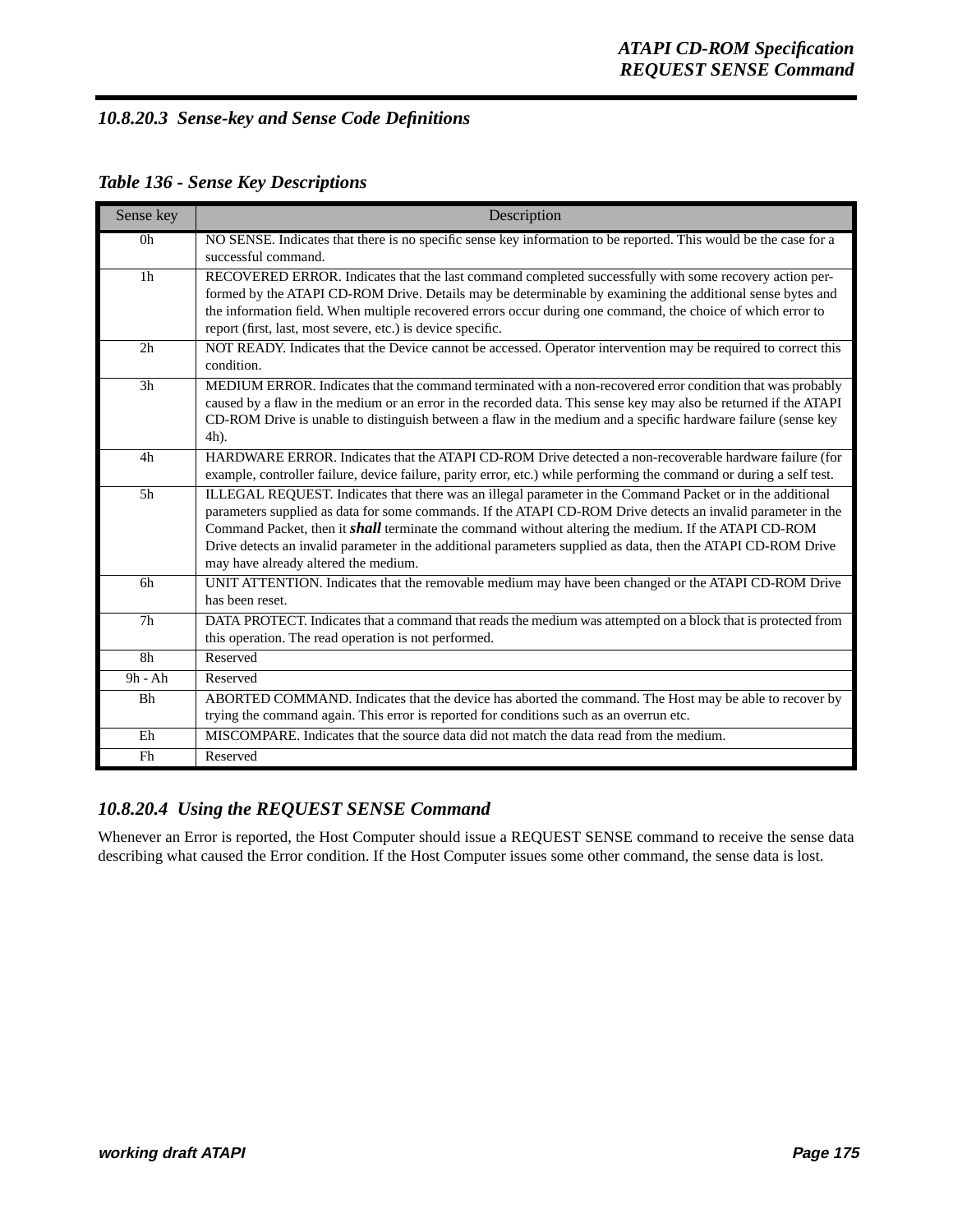|                 |                 | <b>D - DIRECT ACCESS DEVICE</b>  |                                 |                                                         |
|-----------------|-----------------|----------------------------------|---------------------------------|---------------------------------------------------------|
|                 |                 | R - READ ONLY (CD-ROM) DEVICE    |                                 |                                                         |
|                 |                 | <b>O - OPTICAL MEMORY DEVICE</b> |                                 |                                                         |
|                 |                 | <b>M-MEDIA CHANGER DEVICE</b>    |                                 |                                                         |
| <b>ASC</b>      | <b>ASCQ</b>     | <b>DROM</b>                      |                                 | <b>DESCRIPTION</b>                                      |
| $00\,$          | $00\,$          | <b>DROM</b>                      |                                 | NO ADDITIONAL SENSE INFORMATION                         |
| $00\,$          | 11              | $\mathbb{R}$                     | PLAY OPERATION IN PROGRESS      |                                                         |
| $00\,$          | 12              | $\mathbb{R}$                     | PLAY OPERATION PAUSED           |                                                         |
| 00              | 13              | $\mathbb{R}$                     |                                 | PLAY OPERATION SUCCESSFULLY COMPLETED                   |
| $00\,$          | 14              | $\overline{R}$                   |                                 | PLAY OPERATION STOPPED DUE TO ERROR                     |
| $00\,$          | $\overline{15}$ | $\mathbb{R}$                     |                                 | NO CURRENT AUDIO STATUS TO RETURN                       |
| 01              | 00              | ${\bf R}$                        |                                 | MECHANICAL POSITIONING OR CHANGER ERROR                 |
| 02              | $00\,$          | <b>DROM</b>                      | NO SEEK COMPLETE                |                                                         |
| 04              | $00\,$          | <b>DROM</b>                      |                                 | LOGICAL DRIVE NOT READY - CAUSE NOT REPORTABLE          |
| 04              | 01              | <b>DROM</b>                      |                                 | LOGICAL DRIVE NOT READY - IN PROGRESS OF BECOMING READY |
| 04              | $\overline{02}$ | <b>DROM</b>                      |                                 | LOGICAL DRIVE NOT READY - INITIALIZING COMMAND REQUIRED |
| 04              | $\overline{03}$ | <b>DROM</b>                      |                                 | LOGICAL DRIVE NOT READY - MANUAL INTERVENTION REQUIRED  |
| 06              | 00              | <b>DROM</b>                      | NO REFERENCE POSITION FOUND     |                                                         |
| 09              | $00\,$          | <b>DRO</b>                       | TRACK FOLLOWING ERROR           |                                                         |
| 09              | 01              | RO                               | <b>TRACKING SERVO FAILURE</b>   |                                                         |
| 09              | 02              | RO                               | <b>FOCUS SERVO FAILURE</b>      |                                                         |
| $\overline{09}$ | 03              | $\overline{RO}$                  | SPINDLE SERVO FAILURE           |                                                         |
| 11              | $00\,$          | <b>DRO</b>                       | <b>UNRECOVERED READ ERROR</b>   |                                                         |
| 11              | 06              | RO                               | <b>CIRC UNRECOVERED ERROR</b>   |                                                         |
| $\overline{15}$ | $00\,$          | <b>DROM</b>                      | <b>RANDOM POSITIONING ERROR</b> |                                                         |
| $\overline{15}$ | 01              | <b>DROM</b>                      |                                 | MECHANICAL POSITIONING OR CHANGER ERROR                 |
| 15              | 02              | <b>DRO</b>                       |                                 | POSITIONING ERROR DETECTED BY READ OF MEDIUM            |
| $\overline{17}$ | $00\,$          | $\overline{DRO}$                 |                                 | RECOVERED DATA WITH NO ERROR CORRECTION APPLIED         |
| $\overline{17}$ | 01              | $\overline{DRO}$                 | RECOVERED DATA WITH RETRIES     |                                                         |
| 17              | 02              | <b>DRO</b>                       |                                 | RECOVERED DATA WITH POSITIVE HEAD OFFSET                |
| 17              | 03              | <b>DRO</b>                       |                                 | RECOVERED DATA WITH NEGATIVE HEAD OFFSET                |
| 17              | 04              | RO                               |                                 | RECOVERED DATA WITH RETRIES AND/OR CIRC APPLIED         |
| 17              | 05              | <b>DRO</b>                       |                                 | RECOVERED DATA USING PREVIOUS SECTOR ID                 |
| $\overline{18}$ | $00\,$          | $\overline{DRO}$                 |                                 | RECOVERED DATA WITH ERROR CORRECTION APPLIED            |
| 18              | 01              | <b>DRO</b>                       |                                 | RECOVERED DATA WITH ERROR CORRECTION & RETRIES APPLIED  |
| 18              | 02              | <b>DRO</b>                       |                                 | RECOVERED DATA - THE DATA WAS AUTO-REALLOCATED          |
| 18              | 03              | R                                | RECOVERED DATA WITH CIRC        |                                                         |
| $\overline{18}$ | 04              | $\mathbb{R}$                     | RECOVERED DATA WITH L-EC        |                                                         |
| 1A              | $00\,$          | <b>DROM</b>                      | PARAMETER LIST LENGTH ERROR     |                                                         |
| 20              | $00\,$          | <b>DROM</b>                      |                                 | <b>INVALID COMMAND OPERATION CODE</b>                   |
| 21              | $00\,$          | <b>DROM</b>                      |                                 | LOGICAL BLOCK ADDRESS OUT OF RANGE                      |
| 24              | $00\,$          | <b>DROM</b>                      |                                 | INVALID FIELD IN COMMAND PACKET                         |
| 26              | $00\,$          | <b>DROM</b>                      |                                 | <b>INVALID FIELD IN PARAMETER LIST</b>                  |
| 26              | 01              | <b>DROM</b>                      | PARAMETER NOT SUPPORTED         |                                                         |
| 26              | 02              | <b>DROM</b>                      | PARAMETER VALUE INVALID         |                                                         |
| $\overline{28}$ | $\overline{00}$ | <b>DROM</b>                      |                                 | NOT READY TO READY TRANSITION, MEDIUM MAY HAVE CHANGED  |

*Table 137 - ASC and ASCQ Assignments*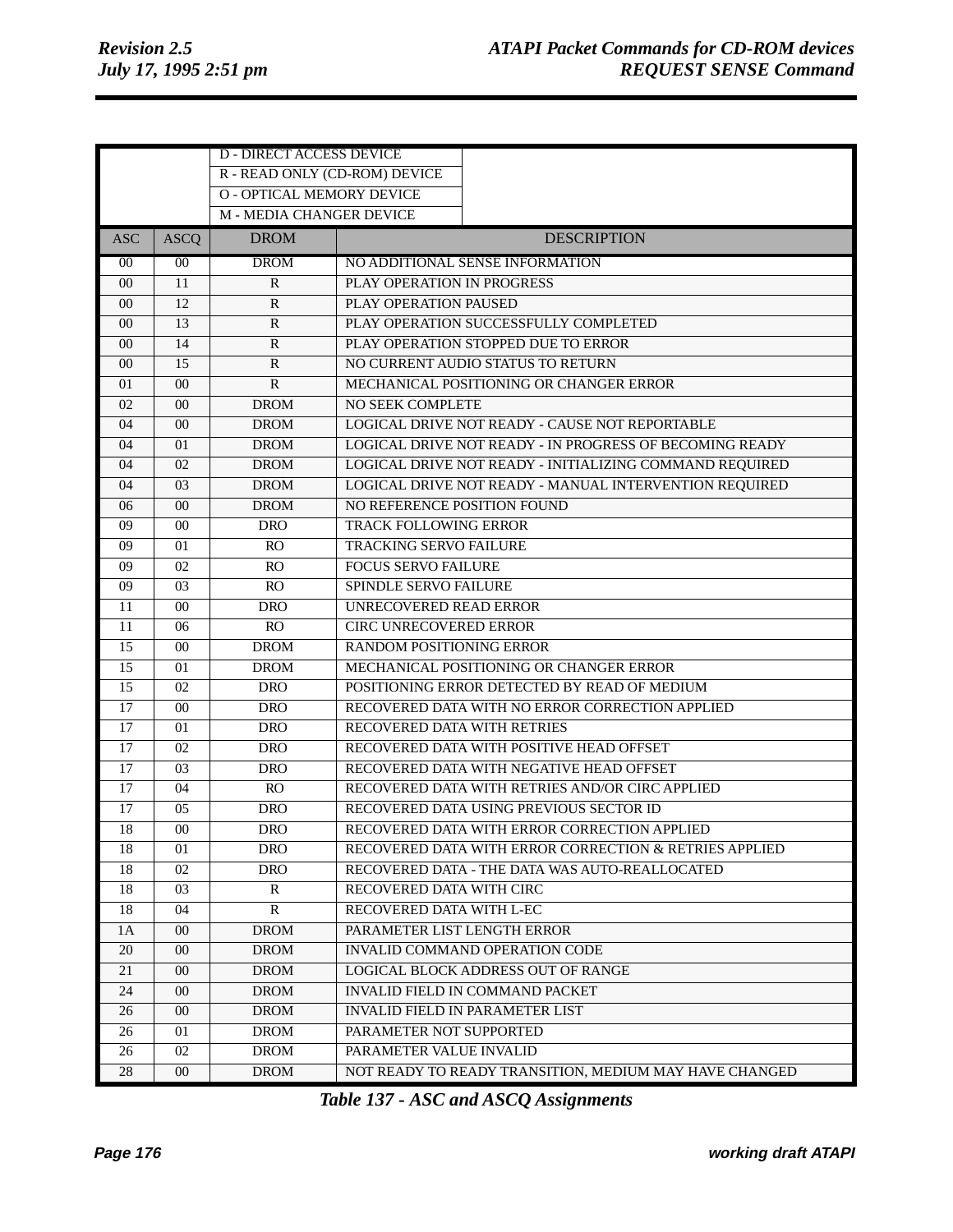### *ATAPI CD-ROM Specification REQUEST SENSE Command*

| <b>ASC</b> | <b>ASCQ</b>     | <b>DROM</b>             | <b>DESCRIPTION</b>                                   |
|------------|-----------------|-------------------------|------------------------------------------------------|
| 29         | $\overline{00}$ | <b>DROM</b>             | POWER ON, RESET OR BUS DEVICE RESET OCCURRED         |
| 2A         | 0 <sup>0</sup>  | <b>DROM</b>             | PARAMETERS CHANGED                                   |
| 2A         | 01              | <b>DROM</b>             | MODE PARAMETERS CHANGED                              |
| 30         | $00\,$          | <b>DROM</b>             | <b>INCOMPATIBLE MEDIUM INSTALLED</b>                 |
| 30         | 01              | <b>DRO</b>              | CANNOT READ MEDIUM - UNKNOWN FORMAT                  |
| 30         | 02              | <b>DRO</b>              | CANNOT READ MEDIUM - INCOMPATIBLE FORMAT             |
| 39         | $00\,$          | <b>DROM</b>             | <b>SAVING PARAMETERS NOT SUPPORTED</b>               |
| 3A         | 0 <sup>0</sup>  | <b>DROM</b>             | <b>MEDIUM NOT PRESENT</b>                            |
| 3F         | 00              | <b>DROM</b>             | ATAPI CD-ROM DRIVE OPERATING CONDITIONS HAVE CHANGED |
| 3F         | 01              | <b>DROM</b>             | MICROCODE HAS BEEN CHANGED                           |
| 3F         | 03              | <b>DROM</b>             | <b>INQUIRY DATA HAS CHANGED</b>                      |
| 40         | <b>NN</b>       | DROM                    | DIAGNOSTIC FAILURE ON COMPONENT NN (80H-FFH)         |
| 44         | $00\,$          | <b>DROM</b>             | <b>INTERNAL ATAPI CD-ROM DRIVE FAILURE</b>           |
| 4E         | 0 <sup>0</sup>  | <b>DROM</b>             | <b>OVERLAPPED COMMANDS ATTEMPTED</b>                 |
| 53         | $00\,$          | <b>DROM</b>             | MEDIA LOAD OR EJECT FAILED                           |
| 53         | 02              | <b>DROM</b>             | MEDIUM REMOVAL PREVENTED                             |
| 57         | 0 <sub>0</sub>  | $\overline{R}$          | UNABLE TO RECOVER TABLE OF CONTENTS                  |
| 5A         | $00\,$          | <b>DROM</b>             | OPERATOR REQUEST OR STATE CHANGE INPUT (UNSPECIFIED) |
| 5A         | 01              | <b>DROM</b>             | OPERATOR MEDIUM REMOVAL REQUEST                      |
| 63         | 0 <sub>0</sub>  | $\mathbf R$             | END OF USER AREA ENCOUNTERED ON THIS TRACK           |
| 64         | $00\,$          | ${\bf R}$               | <b>ILLEGAL MODE FOR THIS TRACK</b>                   |
| <b>B9</b>  | 0 <sup>0</sup>  | $\mathbf R$             | PLAY OPERATION OBORTED                               |
| <b>BF</b>  | 0 <sup>0</sup>  | $\mathbf R$             | <b>LOSS OF STREAMING</b>                             |
|            |                 | 80h XXh THROUGH FFh XX  | Vendor-specific.                                     |
|            |                 | XXh 80h THROUGH XXh DDh | Vendor-specific QUALIFICATION OF STANDARD ASC.       |
|            |                 |                         | ALL CODES NOT SHOWN ARE RESERVED.                    |

*Table 137 - ASC and ASCQ Assignments*

|  |  |  | Table 138 - Recommended Sense Key, ASC and ASCQ for Request Sense Command Errors |
|--|--|--|----------------------------------------------------------------------------------|
|  |  |  |                                                                                  |

| Sense Key | ASC | <b>ASCO</b> | Description of Error                         |
|-----------|-----|-------------|----------------------------------------------|
| 05        | 20  |             | INVALID COMMAND OPERATION CODE               |
| 05        | 24  |             | INVALID FIELD IN COMMAND PACKET              |
| 06        | 28  |             | NOT READY TO READY TRANSITION                |
| 06        | 29  |             | POWER ON. RESET OR BUS DEVICE RESET OCCURRED |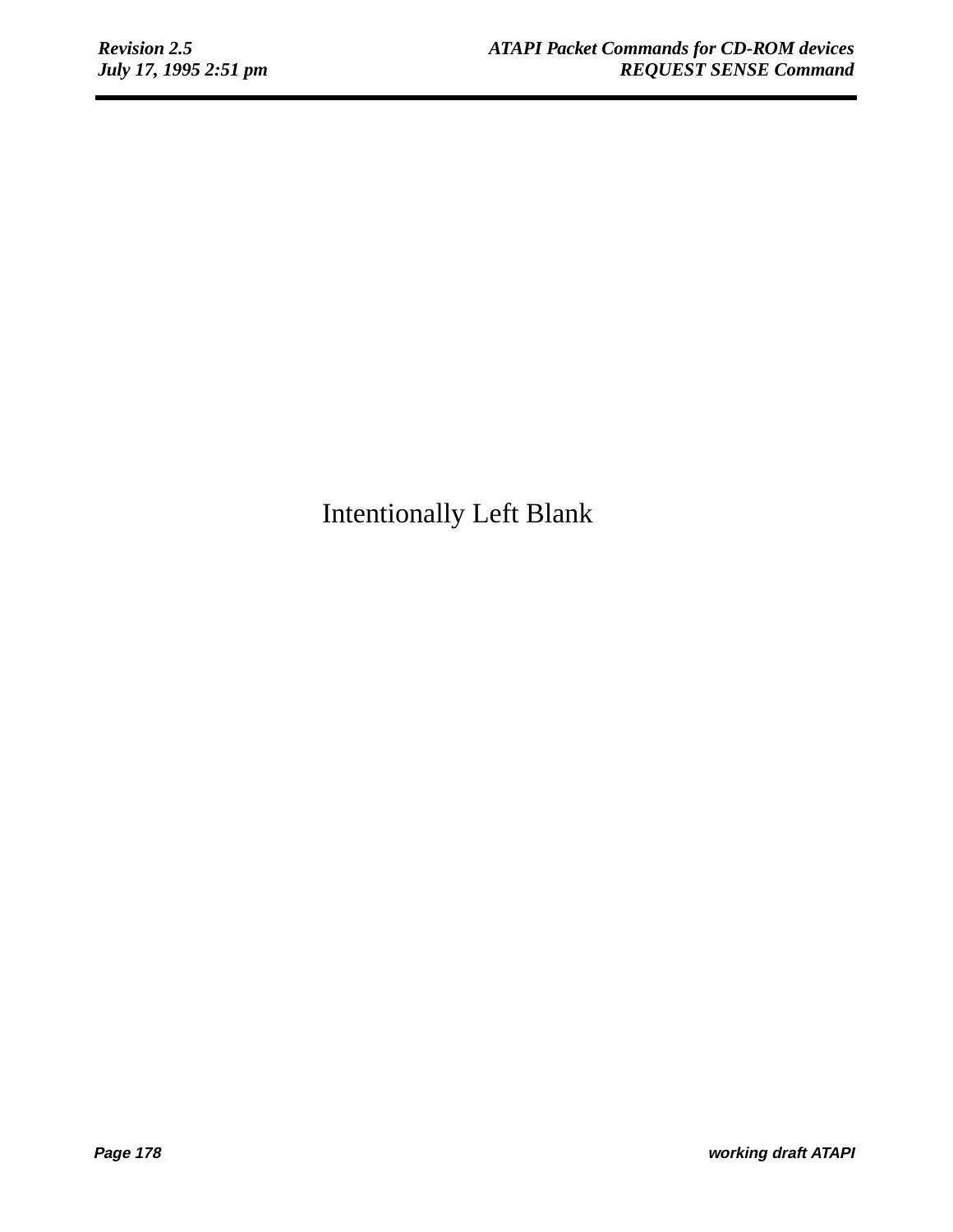### *10.8.21 SCAN Command*

The SCAN command requests a fast-forward or fast-reverse scan operation starting from the Scan Starting Address. The command *shall* scan all the way to the end of the media (last audio track).

This command responds with immediate status, allowing overlapped commands. This command *shall* set the DSC bit upon command completion. See also *"10.4 Immediate Command Processing Considerations"* on page 88.

A Direction (DIRECT) bit of zero indicates a fast-forward. A DIRECT bit of one indicates a fast-reversed operation.

The Scan Starting Address specifies the address at which the Audio Fast Scan *shall* begin. The Type Field determines the interpretation of the address.

Like the Audio Play Command, the SCAN Command *shall* terminate the scan at the last audio track or upon receipt of the STOP PLAY / SCAN Command. Upon receipt of the STOP PLAY / SCAN Command the Device *shall* set the current address to the last address output during the SCAN Command. Subsequent Audio Play Commands *shall* cause the device to begin playing at the location last output by the SCAN Command. If the drive receives a PAUSE/RESUME Command with the resume bit clear, the drive shall pause. After that, if the drive receives a PAUSE/RESUME Command with the resume bit set, the drive shall resume audio play (note: not scan) from the address where the audio pause occurred. See *"Figure 14 - Stop Play/Play Audio/Audio Scan/Pause/Resume Sequencing"* on page 188 for additional information.

If the drive receives a SCAN Command during play or pause, the drive shall stop play or pause and perform Scan.

Upon receipt of a READ SUB-CHANNEL Command during scan, the drive shall return an Audio Status of 11h (Audio Play operation in Progress).

If the drive receives a SCAN Command during play or pause for which a valid stop address was specified, the drive will remember the stop address but ignore it during the scan command. The stop address becomes valid again when audio play resumes. Thus, upon resumption of audio play, if the current address is greater than the former stop address, the drive shall stop playing and return good status. After this, if the drive receives a READ SUB-CHANNEL Command, the drive shall return an Audio Status of 13h (Audio Play operation successfully completed).

If the drive reaches a data track, it shall stop scan.

*Request to the implementer: The following implementation of forward and reverse scan speed will provide good quality soud: Forward scan - [Play six CD-DA blocks and then jump 190\* CD-DA blocks in the forward direction. Reverse scan - play six CD-DA blocks and then jump 150\* CD-DA blocks (from the last block of the six) in the reverse direction.*  \*This can be some fixed number between 150 and 200..

| Bit<br><b>Byte</b> | 7          | 6        | 5 | 4                           | 3 | 2        | 1        | $\overline{0}$ |
|--------------------|------------|----------|---|-----------------------------|---|----------|----------|----------------|
| $\overline{0}$     |            |          |   | Operation code (BAh)        |   |          |          |                |
|                    |            | Reserved |   | <b>DIRECT</b>               |   |          | Reserved |                |
| 2                  | <b>MSB</b> |          |   |                             |   |          |          |                |
| 3                  |            |          |   | Scan Starting Address Field |   |          |          |                |
| 4                  |            |          |   |                             |   |          |          |                |
| 5                  |            |          |   |                             |   |          |          | <b>LSB</b>     |
| 6                  |            |          |   | Reserved                    |   |          |          |                |
| $\mathbf{7}$       |            |          |   |                             |   |          |          |                |
| 8                  |            |          |   |                             |   |          |          |                |
| 9                  |            | Type     |   |                             |   | Reserved |          |                |
| 10                 |            |          |   | Reserved                    |   |          |          |                |
| 11                 |            |          |   | Reserved                    |   |          |          |                |

*Table 139 - SCAN Command*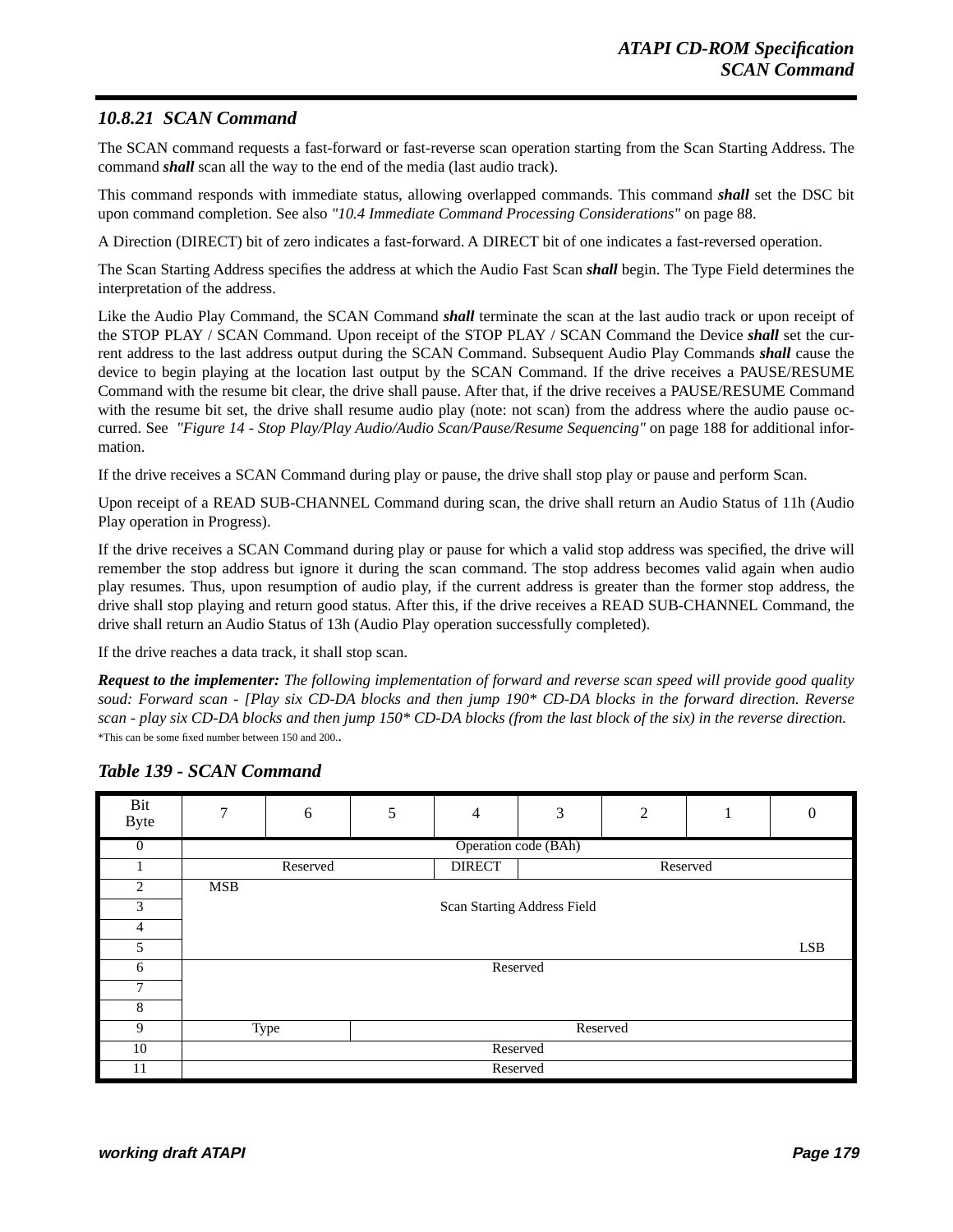| Bits 7-6 | This field specifies the "Type" of address contained in the Scan Starting Ad-                                                                |
|----------|----------------------------------------------------------------------------------------------------------------------------------------------|
| Type     | dress Field.                                                                                                                                 |
|          | Logical Block Address format<br>$0 \quad 0$<br>AMIN, ASEC and AFRAME format<br>$\Omega$<br>Track Number (TNO) format<br>$\sim 0$<br>Reserved |

See *"10.8.8.1 Play Audio with Immediate Packet Commands"* on page 122 for information on overlapped commands during a SCAN operation.

### *Table 140 - Scan Starting Address in Logical Block Format*

| Bit<br>Byte |            |  |                             | ∸ |            |
|-------------|------------|--|-----------------------------|---|------------|
|             | <b>MSB</b> |  |                             |   |            |
|             |            |  | Scan Starting Address Field |   |            |
|             |            |  |                             |   |            |
|             |            |  |                             |   | <b>LSB</b> |

### *Table 141 - Scan Starting Address in AMIN, ASEC and AFRAME Format*

| Bit<br>Byte |                         |  |                           |  |  |  |  |
|-------------|-------------------------|--|---------------------------|--|--|--|--|
|             |                         |  | Reserved                  |  |  |  |  |
|             |                         |  | CD-absolute time (AMIN)   |  |  |  |  |
| 4           | CD-absolute time (ASEC) |  |                           |  |  |  |  |
|             |                         |  | CD-absolute time (AFRAME) |  |  |  |  |

The AMIN, ASEC and AFRAME fields specifies the relative running time from the beginning of the disc. The AMIN field has a range of 00 to 99d (63h). The ASEC ranges from 00 to 59d (3Bh). The AFRAME field has a range of 00 to 74d (4Ah). All MSF fields *shall* be Binary.

| Table 142 - Scan Starting Address in Track Number (TNO) Format |  |  |  |  |  |
|----------------------------------------------------------------|--|--|--|--|--|
|----------------------------------------------------------------|--|--|--|--|--|

| Bit<br>Byte | h        |  |                    |          | ∼ |  |  |
|-------------|----------|--|--------------------|----------|---|--|--|
|             |          |  |                    | Reserved |   |  |  |
|             |          |  | Reserved           |          |   |  |  |
|             | Reserved |  |                    |          |   |  |  |
|             |          |  | Track Number (TNO) |          |   |  |  |

The Track Number field specifies the track in binary notation at which the scan operation will begin. This field has a range of 01h to 63h.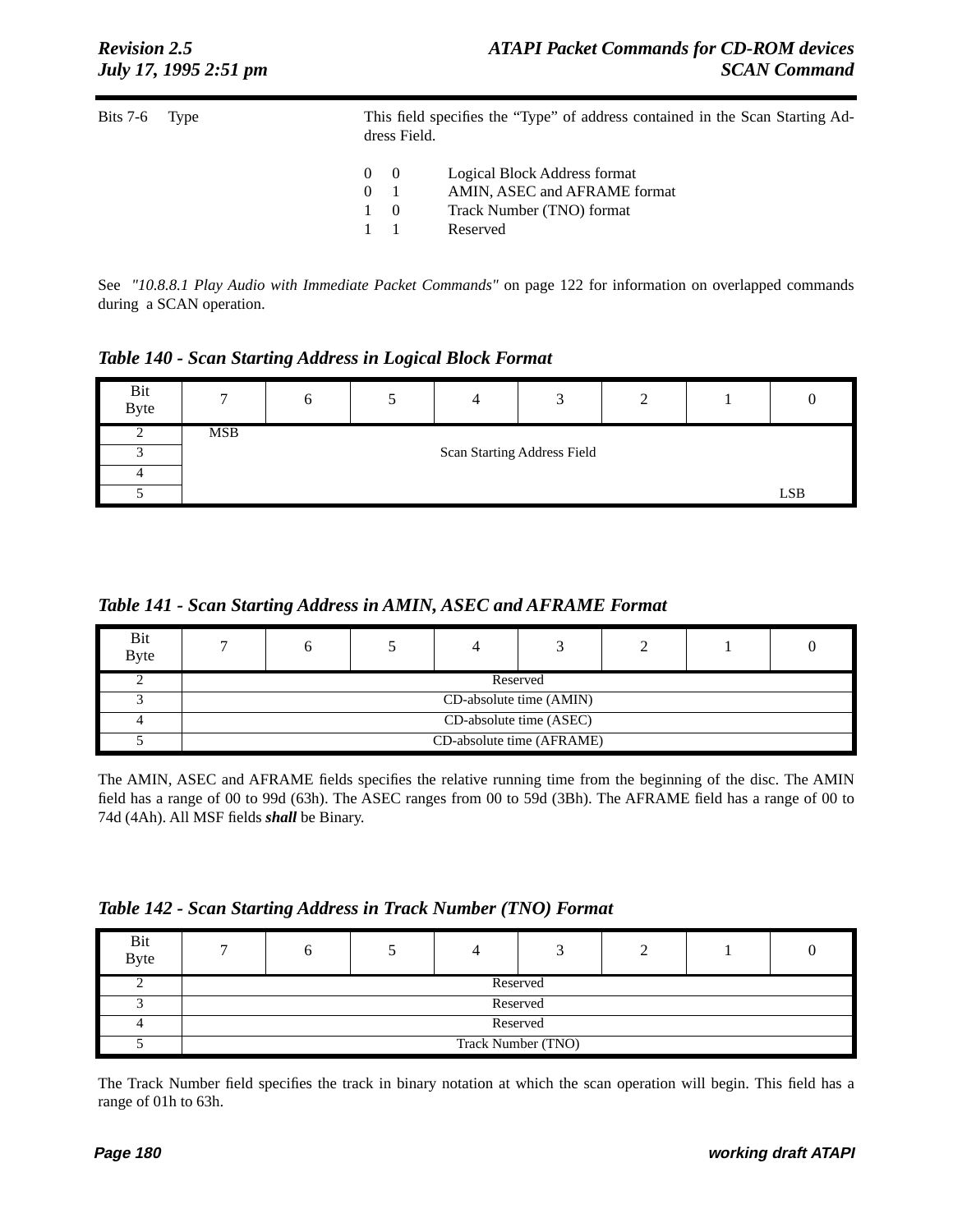| Sense Key | ASC             | <b>ASCQ</b>    | Description of Error                                    |
|-----------|-----------------|----------------|---------------------------------------------------------|
| 0.5       | $\overline{20}$ |                | <b>INVALID COMMAND OPERATION CODE</b>                   |
| 0.5       | 24              |                | <b>INVALID FIELD IN COMMAND PACKET</b>                  |
| 06        | 28              |                | NOT READY TO READY TRANSITION                           |
| 06        | 29              |                | POWER ON, RESET OR BUS DEVICE RESET OCCURRED            |
| 02        | 04              | 0 <sub>0</sub> | LOGICAL DRIVE NOT READY - CAUSE NOT REPORTABLE          |
| 02        | 04              | 01             | LOGICAL DRIVE NOT READY - IN PROGRESS OF BECOMING READY |
| 02        | 04              | 02             | LOGICAL DRIVE NOT READY - INITIALIZING COMMAND REQUIRED |
| 02        | 04              | 03             | LOGICAL DRIVE NOT READY - MANUAL INTERVENTION REQUIRED  |
| 02        | 3A              |                | <b>MEDIUM NOT PRESENT</b>                               |
| 03        | 02              |                | NO SEEK COMPLETE                                        |
| 02        | 06              | 0 <sub>0</sub> | NO REFERENCE POSITION FOUND (media may be upside down)  |
| 02        | 30              | $00\,$         | <b>INCOMPATIBLE MEDIUM INSTALLED</b>                    |
| 02        | 30              | 01             | CANNOT READ MEDIUM - UNKNOWN FORMAT                     |
| 02        | 30              | 02             | CANNOT READ MEDIUM - INCOMPATIBLE FORMAT                |
| 0.5       | 21              |                | LOGICAL BLOCK ADDRESS OUT OF RANGE                      |
| 05        | 64              |                | ILLEGAL MODE FOR THIS TRACK OR INCOMPATIBLE MEDIUM      |

*Table 143 - Recommended Sense Key, ASC and ASCQ for Scan Command Errors*

When a Play CD command is actively using one of the Digital Output ports a Scan command shall be aborted with error (05/64) ILLEGAL MODE FOR THIS TRACK.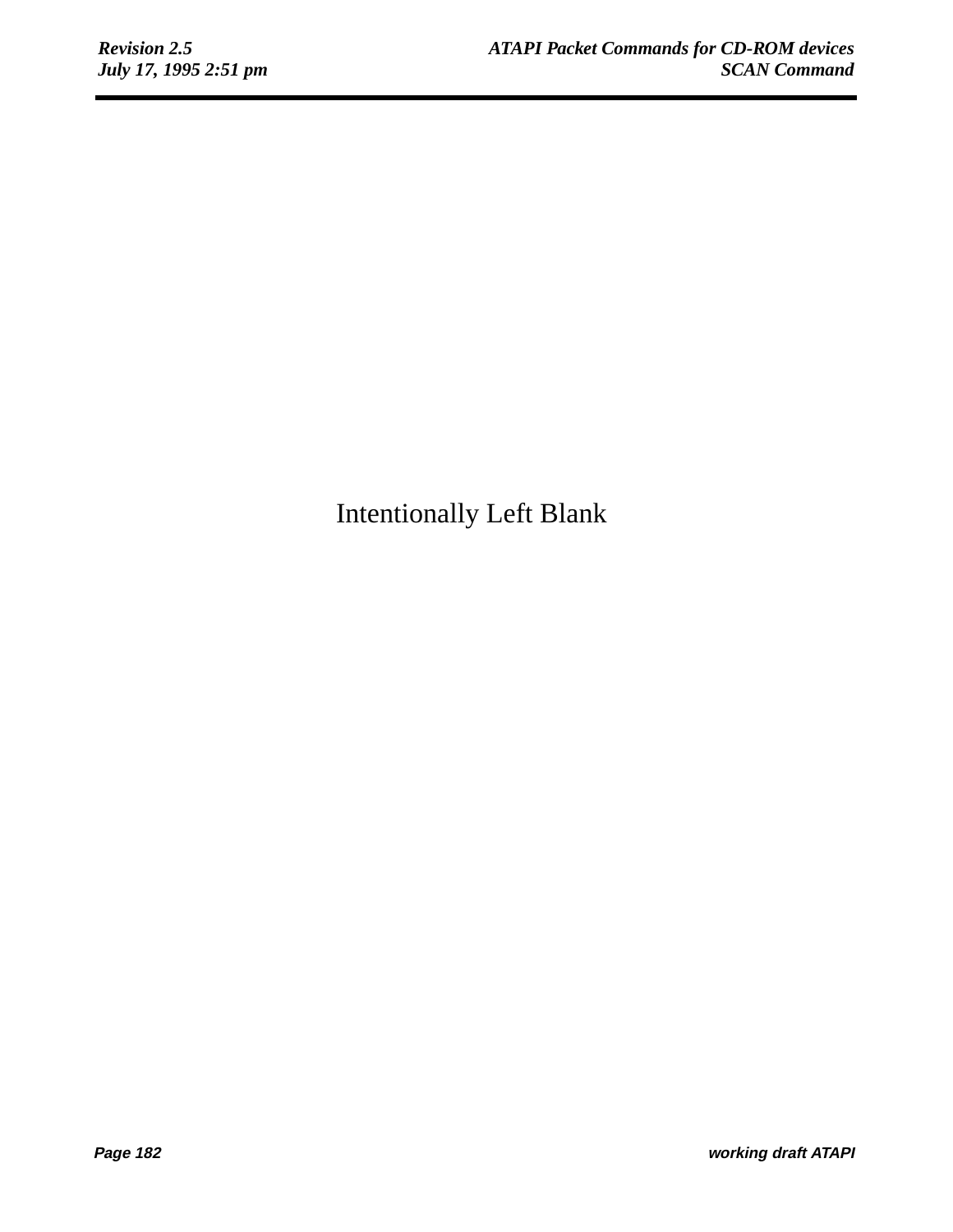### *10.8.22 SEEK Command*

The SEEK command request that the Device seek to the specified logical block address. All Logical Block Addresses are valid targets for a seek operation, including a CD-DA audio sector. The content of the Sector at the specified LBA *shall not* affect the seek operation nor cause an error to be generated.

The SEEK Command will always be executed as an immediate command. The command will return completion stations as soon as the seek operation has been started.

| Bit<br><b>Byte</b> | $\overline{7}$ | 6        | 5 | 4        | 3                            | $\overline{2}$ | 1 | $\overline{0}$ |
|--------------------|----------------|----------|---|----------|------------------------------|----------------|---|----------------|
| $\overline{0}$     |                |          |   |          | Operation code (2Bh)         |                |   |                |
|                    |                |          |   | Reserved |                              |                |   |                |
| 2                  | <b>MSB</b>     |          |   |          | <b>Logical Block Address</b> |                |   |                |
| 3                  |                |          |   |          |                              |                |   |                |
| $\overline{4}$     |                |          |   |          |                              |                |   |                |
| 5                  |                |          |   |          |                              |                |   | LSB            |
| 6                  |                |          |   | Reserved |                              |                |   |                |
| 7                  |                |          |   |          | Reserved                     |                |   |                |
| 8                  |                |          |   |          | Reserved                     |                |   |                |
| 9                  |                | Reserved |   |          |                              |                |   |                |
| 10                 |                | Reserved |   |          |                              |                |   |                |
| 11                 |                |          |   |          | Reserved                     |                |   |                |

### *Table 144 - SEEK Command*

*Table 145 - Recommended Sense Key, ASC and ASCQ for Seek Command Errors*

| Sense Key      | ASC             | <b>ASCO</b>     | Description of Error                                    |
|----------------|-----------------|-----------------|---------------------------------------------------------|
| 0.5            | $\overline{20}$ |                 | <b>INVALID COMMAND OPERATION CODE</b>                   |
| 0.5            | 24              |                 | <b>INVALID FIELD IN COMMAND PACKET</b>                  |
| 06             | 28              |                 | NOT READY TO READY TRANSITION                           |
| 06             | 29              |                 | POWER ON, RESET OR BUS DEVICE RESET OCCURRED            |
| 02             | 04              | 00 <sup>°</sup> | LOGICAL DRIVE NOT READY - CAUSE NOT REPORTABLE          |
| 02             | 04              | 01              | LOGICAL DRIVE NOT READY - IN PROGRESS OF BECOMING READY |
| 02             | 04              | 02              | LOGICAL DRIVE NOT READY - INITIALIZING COMMAND REQUIRED |
| 02             | 04              | 03              | LOGICAL DRIVE NOT READY - MANUAL INTERVENTION REQUIRED  |
| 02             | 06              | 00 <sup>2</sup> | NO REFERENCE POSITION FOUND (media may be upside down)  |
| 02             | 3A              |                 | <b>MEDIUM NOT PRESENT</b>                               |
| 0 <sup>3</sup> | 02              |                 | NO SEEK COMPLETE                                        |
| $0.5^{\circ}$  | 21              |                 | LOGICAL BLOCK ADDRESS OUT OF RANGE                      |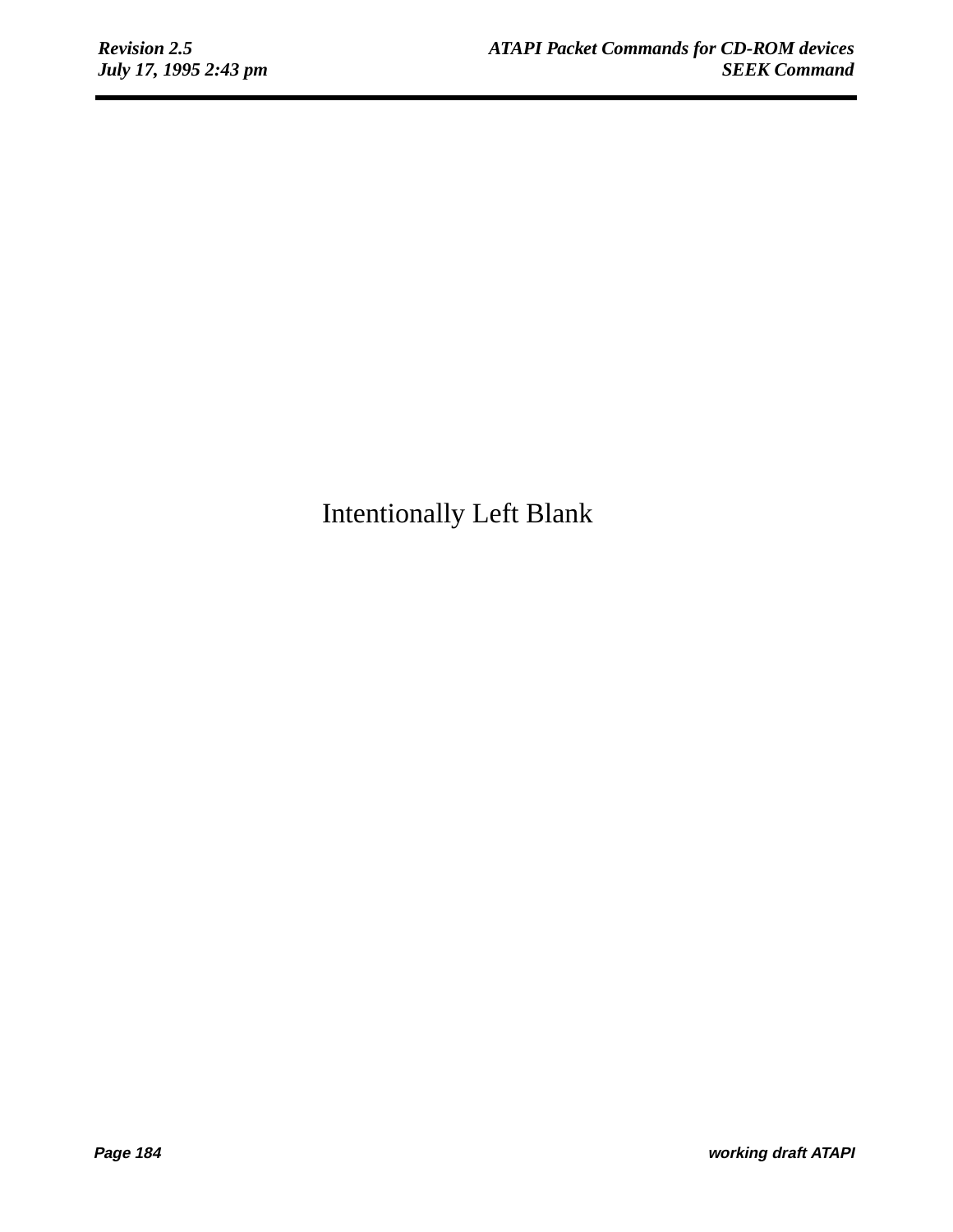### *10.8.23 SET CD SPEED Command*

The SET CD SPEED command provides a means for the Host to set the spindle speed to be used while reading and writing CD data. Note that the Play commands may not use the speed set by this command.

| Bit<br><b>Byte</b> | 7          | 6        | 5 | 4                                               | 3                                 | 2 |  | $\theta$   |
|--------------------|------------|----------|---|-------------------------------------------------|-----------------------------------|---|--|------------|
| $\Omega$           |            |          |   |                                                 | Operation code (BBh)              |   |  |            |
|                    |            |          |   |                                                 | Reserved                          |   |  |            |
| $\overline{c}$     | <b>MSB</b> |          |   |                                                 | Read Drive Speed in Kbytes/Second |   |  |            |
| 3                  |            |          |   |                                                 |                                   |   |  | <b>LSB</b> |
| $\overline{4}$     | <b>MSB</b> |          |   | Reserved for Write Drive Speed in Kbytes/Second |                                   |   |  |            |
| 5                  |            |          |   |                                                 |                                   |   |  | <b>LSB</b> |
| 6                  |            |          |   |                                                 | Reserved                          |   |  |            |
| 7                  |            |          |   |                                                 | Reserved                          |   |  |            |
| 8                  |            |          |   |                                                 | Reserved                          |   |  |            |
| 9                  |            | Reserved |   |                                                 |                                   |   |  |            |
| 10                 |            | Reserved |   |                                                 |                                   |   |  |            |
| 11                 |            | Reserved |   |                                                 |                                   |   |  |            |

*Table 146 - SET CD-ROM SPEED Command*

The Drive Speed parameter contains the requested Data Rate the drive should use. The drive may choose to select the speed specified or any slower rate. A value of FFFFh will set the Drive Speed to the Maximum supported. Requesting a speed faster than the drive supports will not generate an error. The actual maximum speed supported is returned in the Capabilities Mode Sense page (See *"10.8.6.4 CD-ROM Capabilities and Mechanical Status Page"* on page 115.)

*Table 147 - Recommended Sense Key, ASC and ASCQ for SET CD SPEED Command Errors*

| Sense Key        | ASC             | ASCQ            | Description of Error                                    |
|------------------|-----------------|-----------------|---------------------------------------------------------|
| $\overline{0.5}$ | $\overline{20}$ |                 | <b>INVALID COMMAND OPERATION CODE</b>                   |
| 0.5              | 24              |                 | <b>INVALID FIELD IN COMMAND PACKET</b>                  |
| 06               | 28              |                 | NOT READY TO READY TRANSITION                           |
| 06               | 29              |                 | POWER ON, RESET OR BUS DEVICE RESET OCCURRED            |
| 02               | 04              | 00 <sup>1</sup> | LOGICAL DRIVE NOT READY - CAUSE NOT REPORTABLE          |
| 02               | 04              | 01              | LOGICAL DRIVE NOT READY - IN PROGRESS OF BECOMING READY |
| 02               | 04              | 02              | LOGICAL DRIVE NOT READY - INITIALIZING COMMAND REQUIRED |
| 02               | 04              | 03              | LOGICAL DRIVE NOT READY - MANUAL INTERVENTION REQUIRED  |
| 02               | 06              | 00 <sup>1</sup> | NO REFERENCE POSITION FOUND (media may be upside down)  |
| 02               | 3A              |                 | <b>MEDIUM NOT PRESENT</b>                               |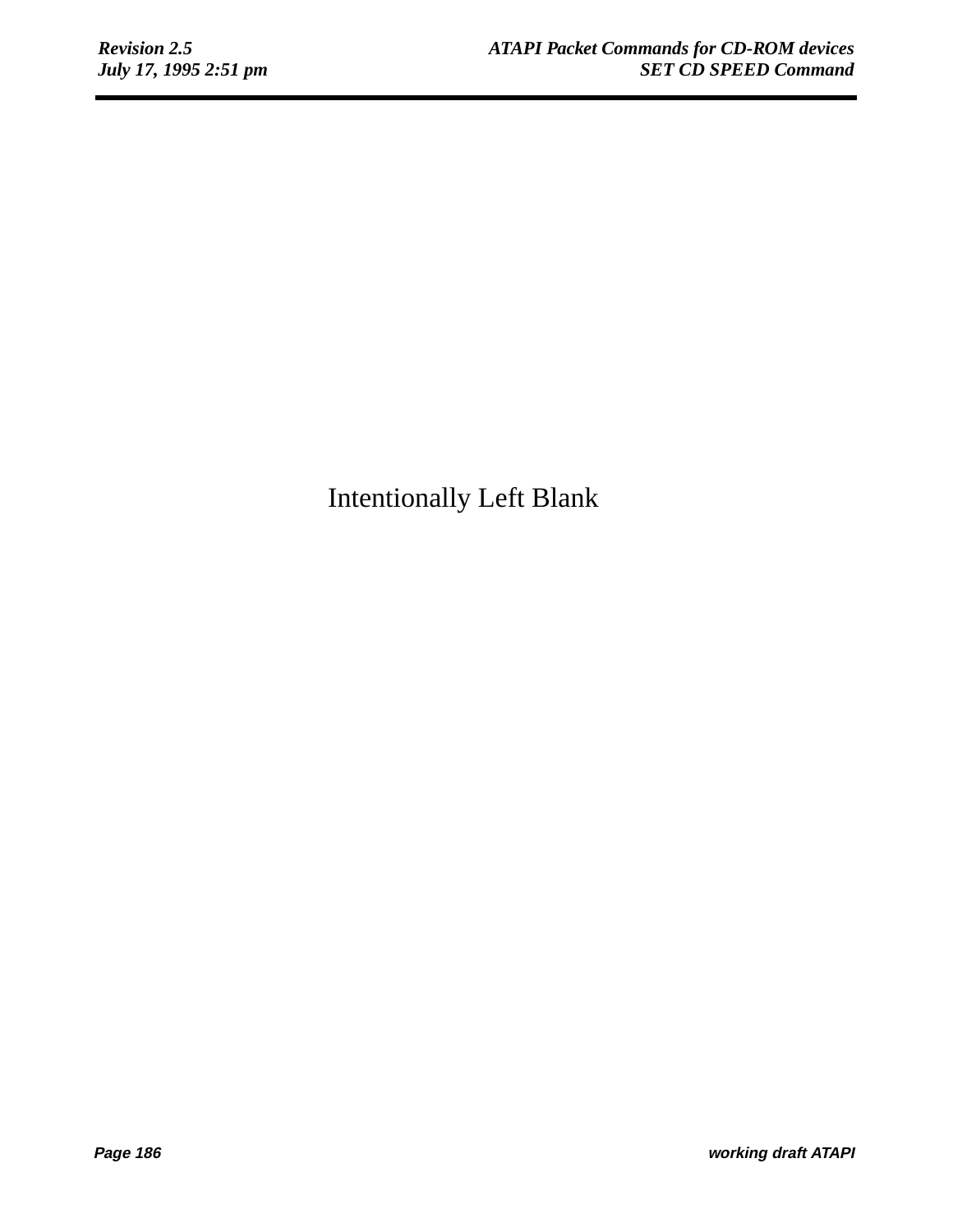### *ATAPI CD-ROM Specification STOP PLAY / SCAN CD-ROM Command*

### *10.8.24 STOP PLAY / SCAN CD-ROM Command*

The STOP PLAY/ SCAN CD-ROM Command stops playback of CD-ROM audio commands.

| Bit<br><b>Byte</b> | 7        | 6        | 5 | 4 | 3                    | $\overline{2}$ |  |  |
|--------------------|----------|----------|---|---|----------------------|----------------|--|--|
| $\overline{0}$     |          |          |   |   | Operation code (4Eh) |                |  |  |
|                    |          |          |   |   | Reserved             |                |  |  |
| $\overline{2}$     |          |          |   |   | Reserved             |                |  |  |
| 3                  |          |          |   |   | Reserved             |                |  |  |
| $\overline{4}$     |          |          |   |   | Reserved             |                |  |  |
| 5                  |          |          |   |   | Reserved             |                |  |  |
| $6\,$              |          |          |   |   | Reserved             |                |  |  |
| 7                  |          |          |   |   | Reserved             |                |  |  |
| 8                  |          | Reserved |   |   |                      |                |  |  |
| 9                  |          | Reserved |   |   |                      |                |  |  |
| 10                 | Reserved |          |   |   |                      |                |  |  |
| 11                 |          |          |   |   | Reserved             |                |  |  |

### *Table 148 - STOP PLAY / SCAN CD-ROM Command*

*Table 149 - Recommended Sense Key, ASC and ASCQ for STOP PLAY CD-ROM Command Errors*

| Sense Key | <b>ASC</b>      | <b>ASCQ</b>     | Description of Error                                    |
|-----------|-----------------|-----------------|---------------------------------------------------------|
| 0.5       | $\overline{20}$ |                 | <b>INVALID COMMAND OPERATION CODE</b>                   |
| 05        | 24              |                 | <b>INVALID FIELD IN COMMAND PACKET</b>                  |
| 06        | 28              |                 | NOT READY TO READY TRANSITION                           |
| 06        | 29              |                 | POWER ON, RESET OR BUS DEVICE RESET OCCURRED            |
| 02        | 04              | 00 <sup>1</sup> | LOGICAL DRIVE NOT READY - CAUSE NOT REPORTABLE          |
| 02        | 04              | 01              | LOGICAL DRIVE NOT READY - IN PROGRESS OF BECOMING READY |
| 02        | 04              | 02              | LOGICAL DRIVE NOT READY - INITIALIZING COMMAND REQUIRED |
| 02        | 04              | 0 <sub>3</sub>  | LOGICAL DRIVE NOT READY - MANUAL INTERVENTION REQUIRED  |
| 02        | 0.5             |                 | MEDIA LOAD OR EJECT FAILED                              |
| 02        | 06              | 00 <sup>°</sup> | NO REFERENCE POSITION FOUND (media may be upside down)  |
| 02        | 3A              |                 | <b>MEDIUM NOT PRESENT</b>                               |

Issuing a Stop Play / Scan command while the drive is scanning *shall* result in continuation of the play command. Issuing a Stop Play / Scan command while the drive is paused *shall* stop the play command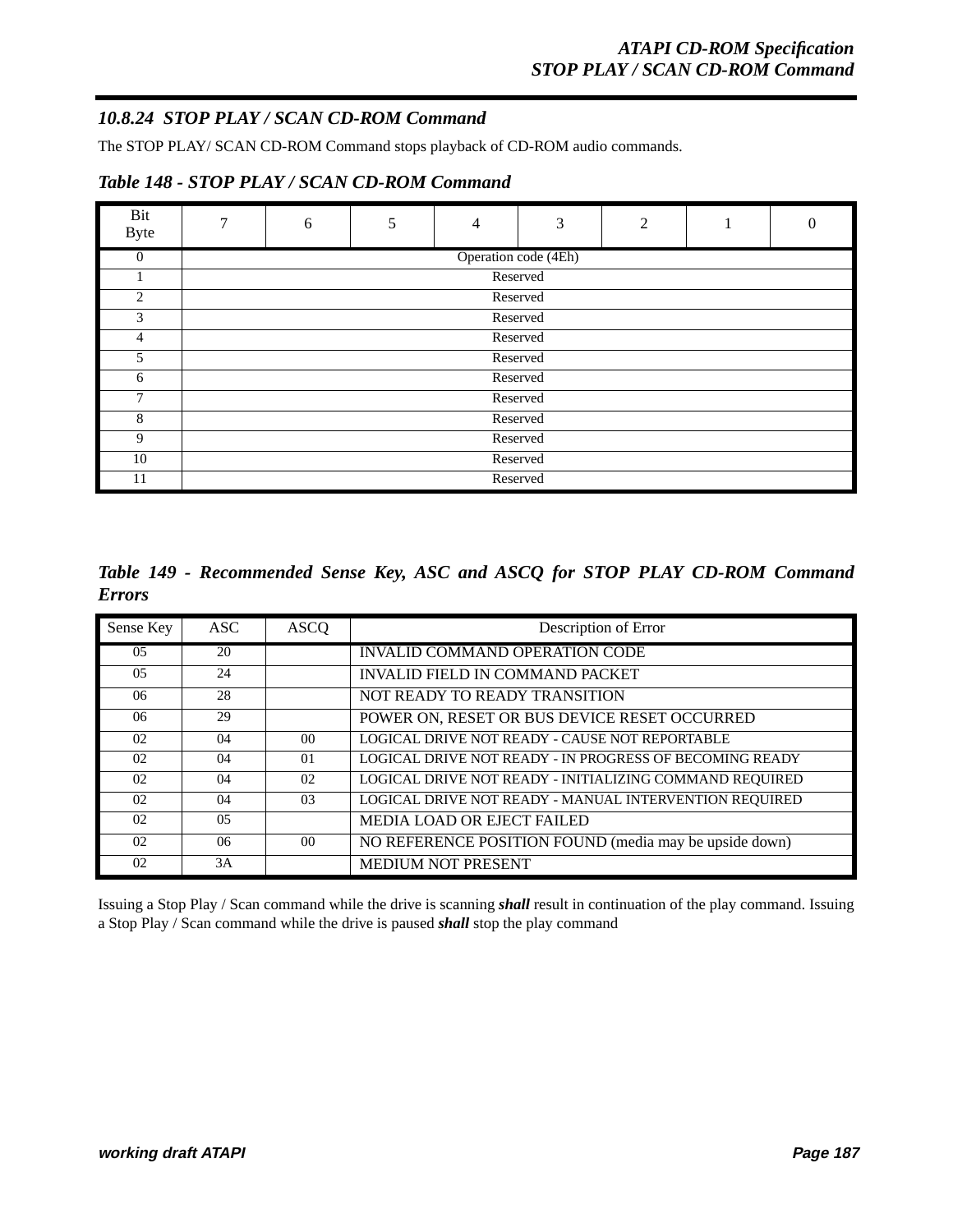

*Figure 14 - Stop Play/Play Audio/Audio Scan/Pause/Resume Sequencing*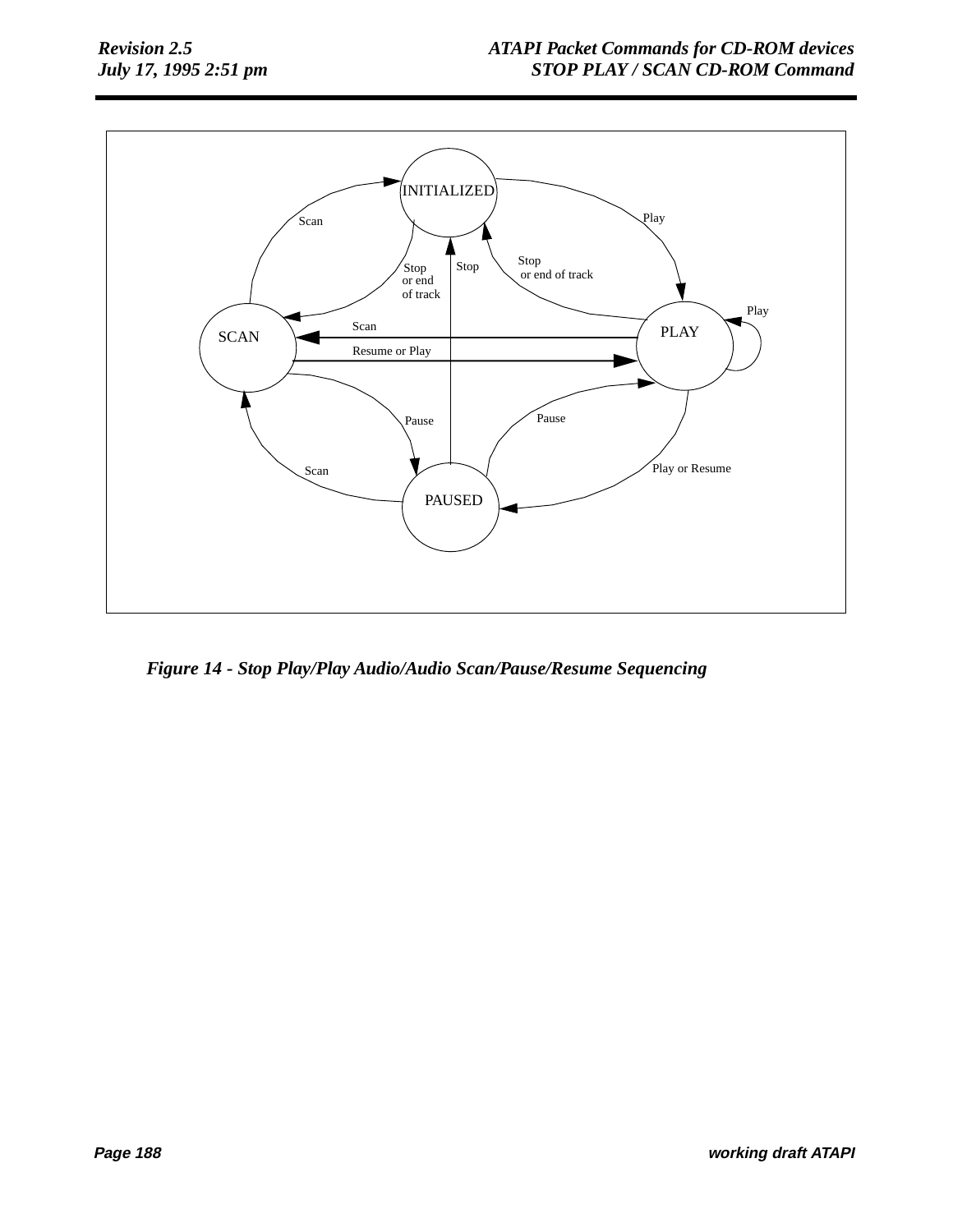### *10.8.25 START/STOP UNIT Command*

The START/STOP UNIT command requests that the ATAPI CD-ROM Drive enable or disable media access operations.

| Bit<br><b>Byte</b> | $\mathcal{I}$ | 6        | 5 | 4        | 3                    | $\overline{2}$ | f.   | $\theta$     |
|--------------------|---------------|----------|---|----------|----------------------|----------------|------|--------------|
| $\overline{0}$     |               |          |   |          | Operation code (1Bh) |                |      |              |
| 1                  |               |          |   | Reserved |                      |                |      | Immed        |
| 2                  |               |          |   |          | Reserved             |                |      |              |
| 3                  |               |          |   |          | Reserved             |                |      |              |
| $\overline{4}$     |               |          |   | Reserved |                      |                | LoEj | <b>Start</b> |
| 5                  |               |          |   |          |                      |                |      |              |
| 6                  |               |          |   |          | Reserved             |                |      |              |
| 7                  |               |          |   |          | Reserved             |                |      |              |
| 8                  |               |          |   |          | Reserved             |                |      |              |
| 9                  |               | Reserved |   |          |                      |                |      |              |
| 10                 |               | Reserved |   |          |                      |                |      |              |
| 11                 |               |          |   |          | Reserved             |                |      |              |

*Table 150 - START/STOP UNIT Command*

An immediate (Immed) bit of one indicates that status *shall* be returned as soon as the Command Packet has been validated. An Immed bit of zero indicates that status *shall* be returned after the operation is completed.

A start bit of one requests the Device be made ready for use. A start bit of zero requests that the Device be stopped (media cannot be accessed by the Host Computer).

| LoEi | <b>Start</b> | Operation to be Performed                                                                      |
|------|--------------|------------------------------------------------------------------------------------------------|
|      |              | Stop the Disc                                                                                  |
| 0    |              | Start the Disc and read the TOC                                                                |
|      |              | Eject the Disc if possible (See "Table 81 - Actions for Lock / Unlock / Eject" on<br>page 132) |
|      |              | Load the Disc (Close Tray)                                                                     |

*Table 151 - Start/Stop and Eject Operations*

Any attempt to Eject or Load a Disc when the Drive does not support that capability *shall* result in an error condition being reported to the Host (Sense key 05 ILLEGAL REQUEST, Sense Code 24 INVALID FIELD IN COMMAND PACK-ET.)

A load eject (LoEj) bit of zero requests that no action be taken regarding loading or ejecting the medium. A LoEj bit of one requests that the medium be unloaded if the start bit is zero. A LoEj bit of one requests that the medium be loaded if the start bit is one.

When the Loading Mechanism Type is a Changer utilizing individual disc change capability (4h), the Eject operation *shall* only eject the disc that is currently in the Play Position. If the Loading Mechanism is a changer utilizing a Cartridge (5h), then the Cartridge *shall* only be ejected when no media is in the play position.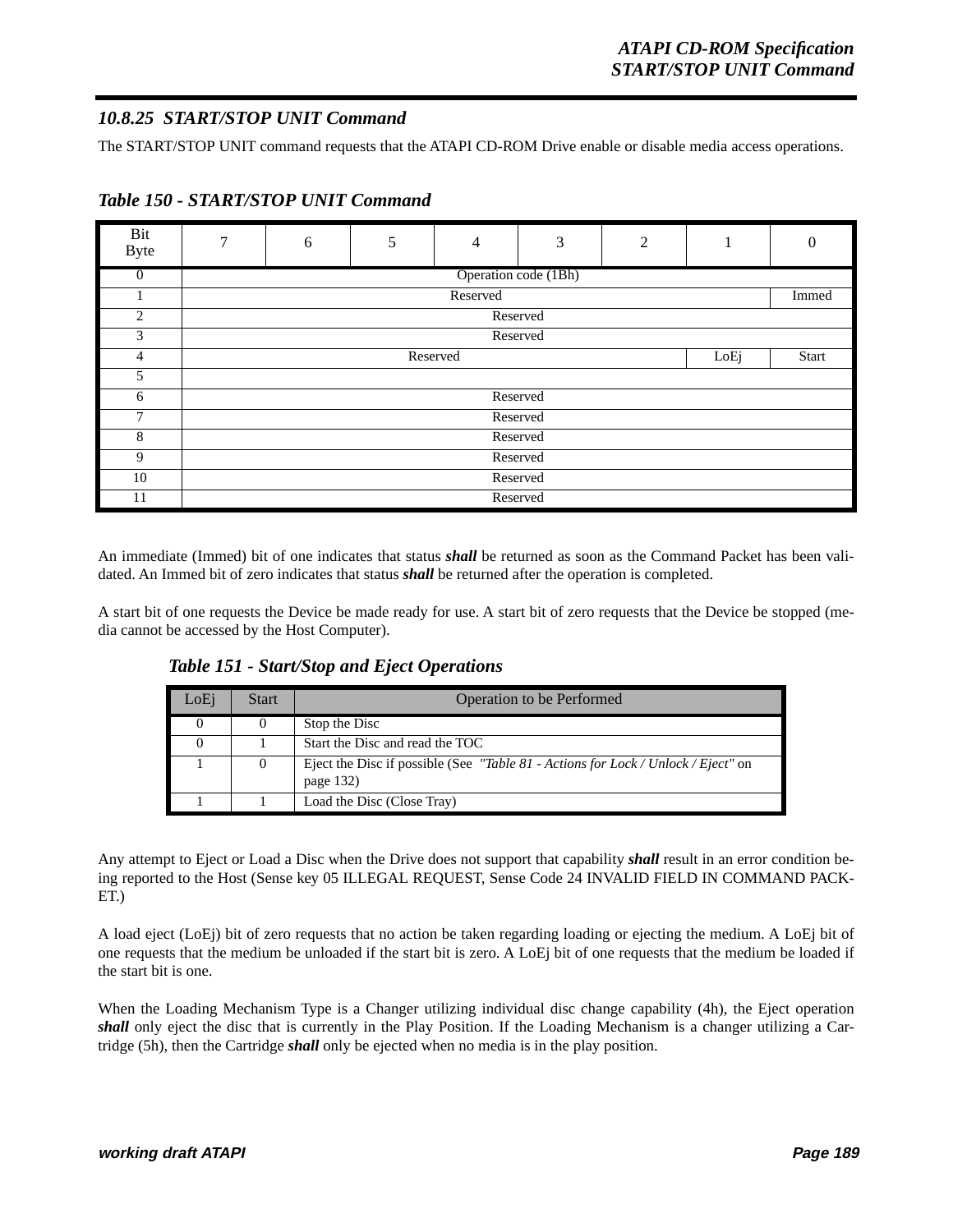| Operation    | Locked /<br>Unlocked                                                                     | If Drive Not Ready<br>(No Media)                        | If Drive Ready<br>(Media Present)                       |
|--------------|------------------------------------------------------------------------------------------|---------------------------------------------------------|---------------------------------------------------------|
| Eject        | Unlocked                                                                                 | No Error and Tray is opened                             | No Error:<br>Media Ejects                               |
|              | Locked                                                                                   | Error:<br>02 Not ready, 53 Media Removal Pre-<br>vented | Error:<br>02 Not ready, 53 Media Removal Pre-<br>vented |
|              | Changer using<br>Cartridge with<br>Disc in Play Posi-<br>tion                            | Error:<br>02 Not ready, 53 Media Removal Pre-<br>vented | Error:<br>02 Not ready, 53 Media Removal Pre-<br>vented |
|              | Changer using<br>Individual disc<br>changability with<br>no Disc in the Play<br>Position | Error:<br>02 Not ready, 53 Media Removal Pre-<br>vented | Error:<br>02 Not ready, 53 Media Removal Pre-<br>vented |
| Manual Eject | Unlocked                                                                                 | Tray opens (If tray exists)                             | Media is Ejected                                        |
|              | Locked                                                                                   | No operation occurs                                     | No operation, Media stays locked in drive               |

*Table 152 - Actions for Eject/Load Disc*

|  | Table 153 - Recommended Sense Key, ASC and ASCQ for SEEK Command Errors |  |  |  |  |
|--|-------------------------------------------------------------------------|--|--|--|--|
|  |                                                                         |  |  |  |  |

| Sense Key | ASC       | <b>ASCQ</b>     | Description of Error                                    |
|-----------|-----------|-----------------|---------------------------------------------------------|
| 0.5       | 20        |                 | <b>INVALID COMMAND OPERATION CODE</b>                   |
| 05        | 24        |                 | <b>INVALID FIELD IN COMMAND PACKET</b>                  |
| 06        | 28        |                 | NOT READY TO READY TRANSITION                           |
| 06        | 29        |                 | POWER ON, RESET OR BUS DEVICE RESET OCCURRED            |
| 02        | 04        | 00 <sup>1</sup> | LOGICAL DRIVE NOT READY - CAUSE NOT REPORTABLE          |
| 02        | 04        | 01              | LOGICAL DRIVE NOT READY - IN PROGRESS OF BECOMING READY |
| 02        | 04        | 02              | LOGICAL DRIVE NOT READY - INITIALIZING COMMAND REQUIRED |
| 02        | 04        | 03              | LOGICAL DRIVE NOT READY - MANUAL INTERVENTION REQUIRED  |
| 02        | 06        | 00 <sup>°</sup> | NO REFERENCE POSITION FOUND (media may be upside down)  |
| 02        | 3A        |                 | MEDIUM NOT PRESENT                                      |
| 02        | 53        | 02              | MEDIA REMOVAL PREVENTED                                 |
| 04        | <b>B6</b> |                 | MEDIA LOAD MECHNISM FAILED                              |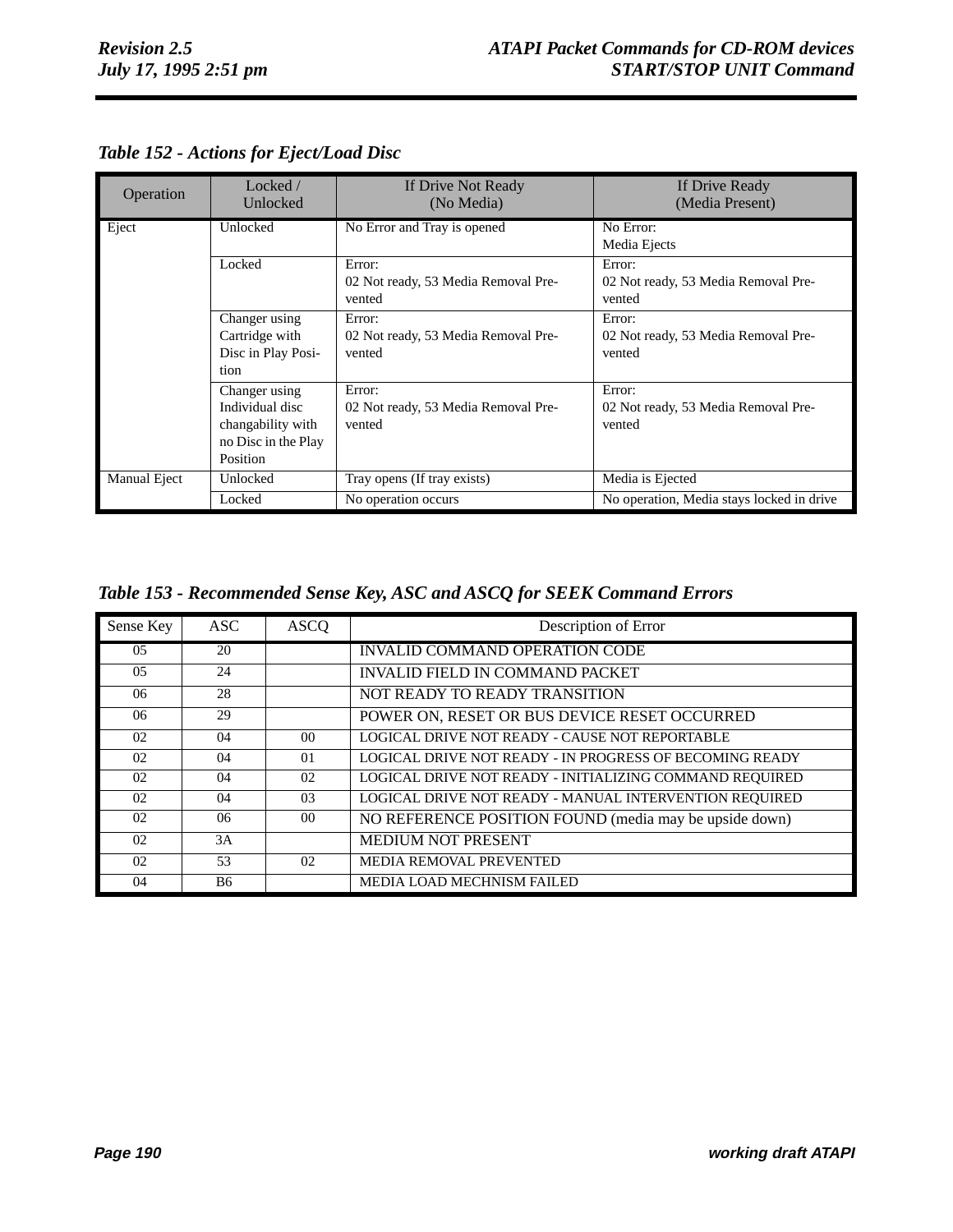### *10.8.26 TEST UNIT READY Command*

The TEST UNIT READY command provides a means to check if the Device is ready. This is not a request for a selftest. If the Device would accept an appropriate medium-access command without returning CHECK CONDITION status, this command *shall* return a GOOD status. If the Device cannot become operational or is in a state such that an Host Computer action (e.g. START UNIT command) is required to make the unit ready, the ATAPI CD-ROM Drive *shall* return CHECK CONDITION status with a sense key of NOT READY.

| Bit<br><b>Byte</b> | $\mathcal{I}$ | 6        | 5 | 4        | 3                    | 2 |  | $\Omega$ |
|--------------------|---------------|----------|---|----------|----------------------|---|--|----------|
| $\overline{0}$     |               |          |   |          | Operation code (00h) |   |  |          |
|                    |               |          |   | Reserved |                      |   |  |          |
| 2                  |               |          |   |          | Reserved             |   |  |          |
| 3                  |               |          |   | Reserved |                      |   |  |          |
| 4                  |               |          |   |          | Reserved             |   |  |          |
| 5                  |               |          |   | Reserved |                      |   |  |          |
| 6                  |               |          |   | Reserved |                      |   |  |          |
| 7                  |               |          |   | Reserved |                      |   |  |          |
| 8                  |               | Reserved |   |          |                      |   |  |          |
| 9                  |               | Reserved |   |          |                      |   |  |          |
| 10                 |               | Reserved |   |          |                      |   |  |          |
| 11                 |               |          |   |          | Reserved             |   |  |          |

*Table 154 - Test Unit Ready Command*

# *10.8.26.1 Using the TEST UNIT READY Command*

The TEST UNIT READY command is useful in that it allows a Host Computer to poll a Device until it is ready without the need to allocate space for returned data. It is especially useful to check cartridge status. ATAPI CD-ROM Drives are expected to respond promptly to indicate the current status of the device.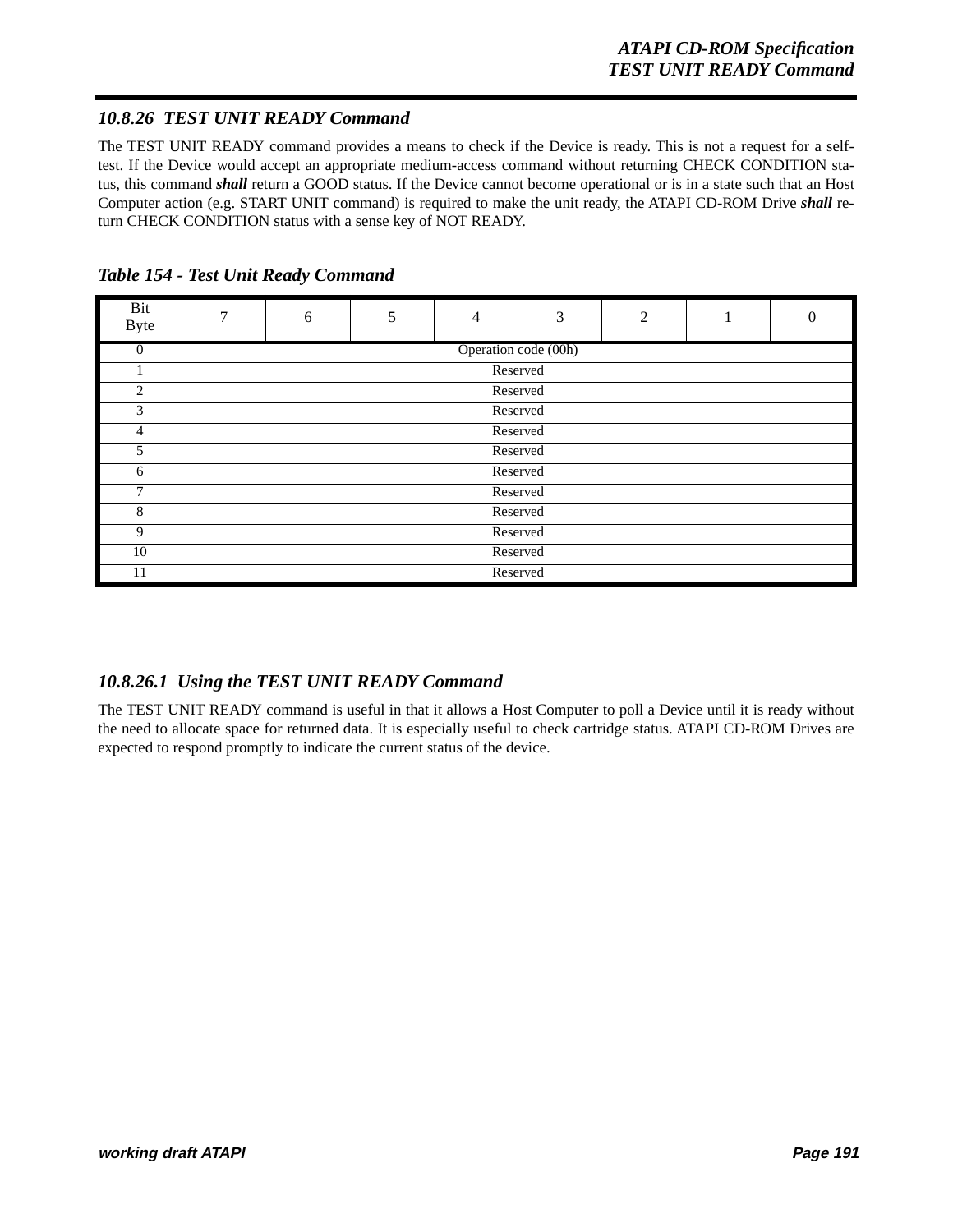*Table 155 - Recommended Sense Key, ASC and ASCQ for MODE SELECT Command Errors*

| Sense Key      | ASC.            | <b>ASCO</b>     | Description of Error                                    |
|----------------|-----------------|-----------------|---------------------------------------------------------|
| 0 <sup>0</sup> | 00 <sup>1</sup> | $\overline{00}$ | NO ADDITIONAL SENSE INFORMATION                         |
| 05             | 20              |                 | INVALID COMMAND OPERATION CODE                          |
| 0.5            | 24              |                 | <b>INVALID FIELD IN COMMAND PACKET</b>                  |
| 02             | 04              | 00 <sup>°</sup> | <b>LOGICAL DRIVE NOT READY - CAUSE NOT REPORTABLE</b>   |
| 02             | 04              | 01              | LOGICAL DRIVE NOT READY - IN PROGRESS OF BECOMING READY |
| 02             | 04              | 02              | LOGICAL DRIVE NOT READY - INITIALIZING COMMAND REQUIRED |
| 02             | 04              | 0 <sup>3</sup>  | LOGICAL DRIVE NOT READY - MANUAL INTERVENTION REQUIRED  |
| 02             | 06              | $00\,$          | NO REFERENCE POSITION FOUND (media may be upside down)  |
| 02             | 3A              |                 | <b>MEDIUM NOT PRESENT</b>                               |



*Figure 15 - Test Unit Ready State Diagram*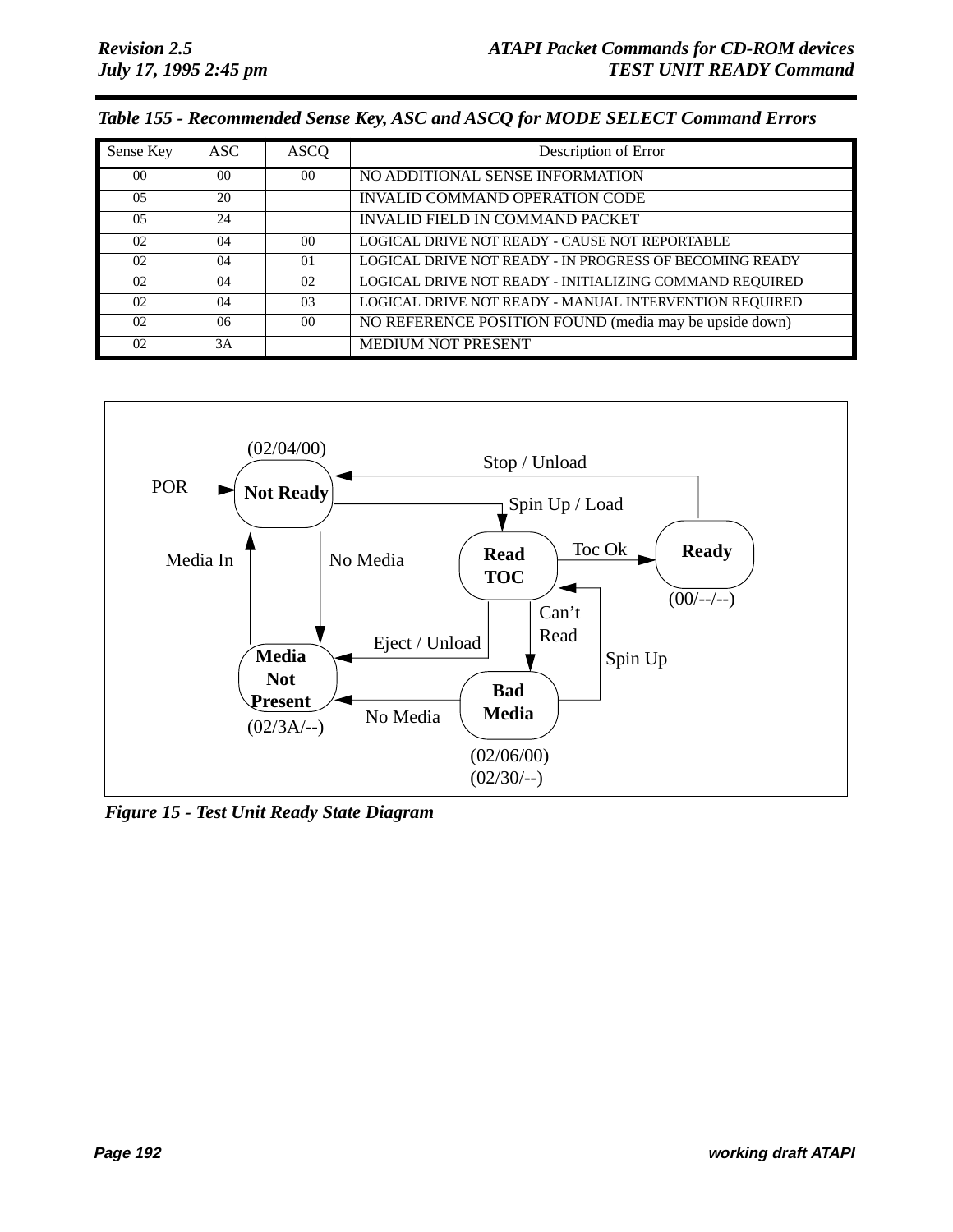# *11.0 Physical Interface*





*Figure 16 - CD-ROM Connectors (Rear View)*

# *11.1 CD-ROM Digital Audio Connector (Optional)*

The CD-ROM Digital Audio Connector is an optional two-conductor shroud keyed header (Molex 70553 "G" or equivalent) which can be used to send audio to the host in a digital serial format. The pin assignments are shown in *"Figure 16 -* CD-ROM Connectors (Rear View)". The logic levels on this connector are standard CMOS and *shall* not exceed +5% of the 5v supply. Recommended part numbers for the mating connector to 18 AWG cable are shown, but equivalent parts may be used.

Mating Connectors: Molex 70066 "C(No Latch)" or "G(Latch)", 70400 "C" or "G" and 70430 "C" or "G" or equivalent.

The serial format of the audio data is defined in EIAJ (Electronic Industry Association of Japan) document IEC-958. IEC-958 has two parts. One is for professional use that is similar to the AES/EBU(Audio Engineering Society / European Broadcast Union). The other part is for consumer use and is the same as the Sony/Philips Digital Signal format. When referring to EIAJ, specify which part is supported.

### *11.2 CD-ROM Analog Audio Connector (Optional)*

The CD-ROM Analog Audio Connector is an optional four-conductor shroud keyed header (Molex 70553 "G" or equivalent) which can be used to send audio to the host in an analog format. The pin assignments are shown in *"Figure 16 -* CD-ROM Connectors (Rear View)". The analog voltage levels on this connector *shall not* exceed 1.0V RMS. Recommended part numbers for the mating connector to 18 AWG cable are shown, but equivalent parts may be used.

Mating Connectors: Molex 70066 "C(No Latch)" or "G(Latch)", 70400 "C" or "G" and 70430 "C" or "G" or equivalent.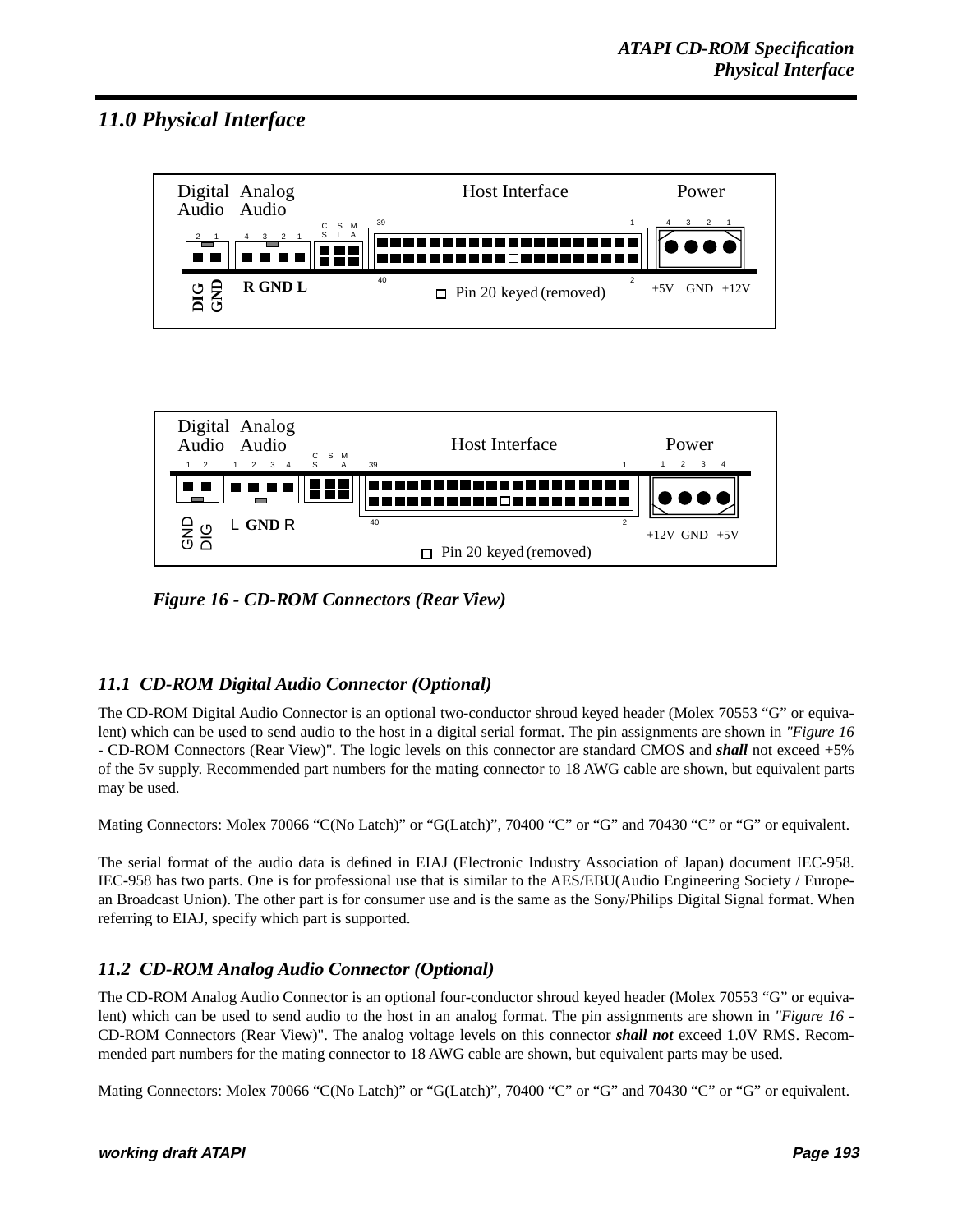### *11.3 Device Configuration Jumper (Optional)*

The device configuration jumper is a 6-pin, unshrouded header (Molex 70203 or equivalent) as shown in *"Figure 16 -* CD-ROM Connectors (Rear View)" with three marked positions (CS, SL, and MA). When a shorting jumper is placed in the "CS" (CSEL) position the device *shall* use the "MA" (Master) or "SL" (Slave) jumper positions to configure the device. When the "CS" jumper is removed and placed such that both "SL" and "MA" are jumpered, the device *shall* use the host interface signal CSEL to configure the device. The device configuration jumpers *shall* be accessible from the rear of the drive.



*Figure 17 - Device Configuration Jumper*

### *11.4 Host IDE Interface Connector*

The I/O connector is a 40-pin connector as shown in Figure 4 (ATA specification), with pin assignments as shown in Table 4 (ATA specification). The connector should be keyed to prevent the possibility of installing it upside down. A key is provided by the removal of pin 20. The corresponding pin on the cable connector should be plugged.

The pin locations are governed by the cable plug, not the receptacle. The way in which the receptacle is mounted on the printed circuit board affects the pin positions, and pin 1 should remain in the same relative position. This means the pin numbers of the receptacle may not reflect the conductor number of the plug. The header receptacle is not polarized, and all the signals are relative to pin 20, which is keyed.

By using the plug positions as primary, a straight cable can connect drives. As shown in Figure 4 (ATA specification, conductor 1 on pin 1 of the plug has to be in the same relative position no matter what the receptacle numbering looks like. If receptacle numbering was followed, the cable would have to twist 180 degrees between a drive with top-mounted receptacles, and a drive with bottom-mounted receptacles.

### *11.5 Power Connector*

The power connector is a four-conductor male plug. The pin assignments are shown in *"Figure 16 -* CD-ROM Connectors (Rear View)". Recommended part numbers for the mating connector to 28 AWG cable are shown below, but equivalent parts may be used.

Connector (4-pin): AMP 1-480424-0 or equivalent. Contacts (loose piece): AMP 60619-4 or equivalent. Contacts (strip): AMP 61117-4 or equivalent.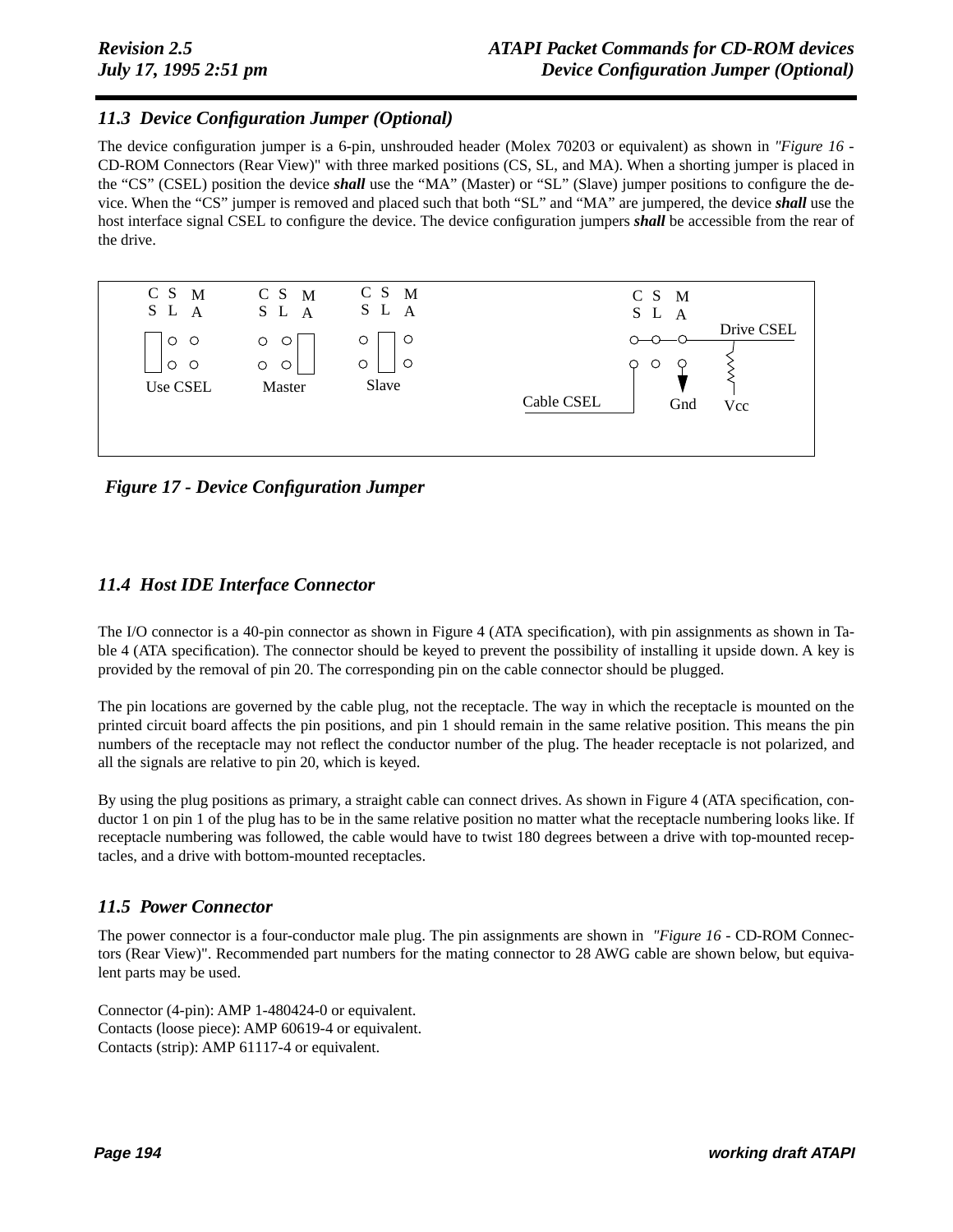# *Annex A Play CD Decoder Types & Formats*

The EBU IEC958 Standard shall be used for the Digital Output Port.

Attach IEC958 here.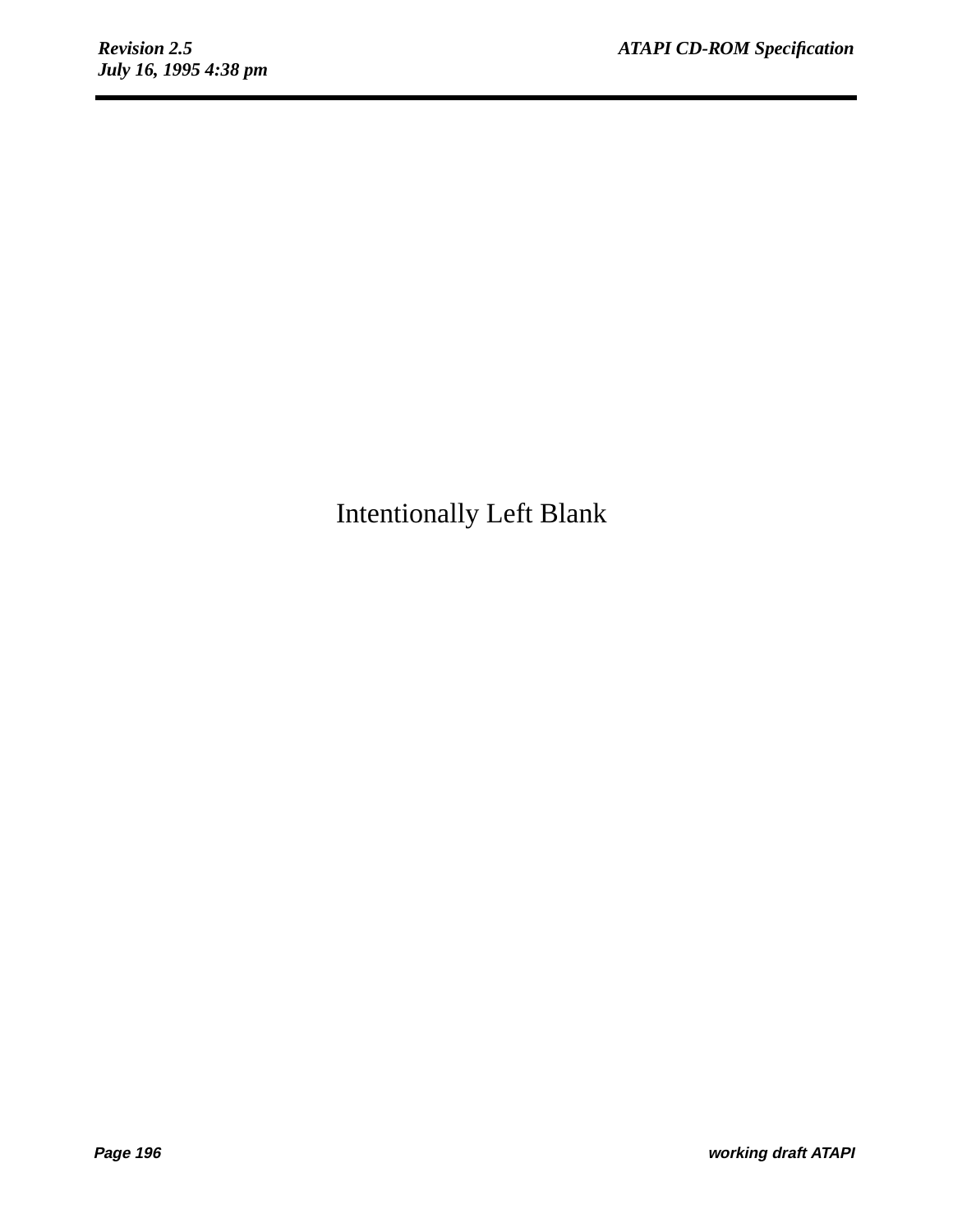# *Annex B Connectors*



### **Dimensions**

| Circuits      | Dim. A       | Dim. B        |
|---------------|--------------|---------------|
| $\mathcal{L}$ | .100<br>2,54 | .210<br>5,33  |
| 3             | .200<br>5,08 | .320<br>8,13  |
|               | .300<br>7,62 | .420<br>10,67 |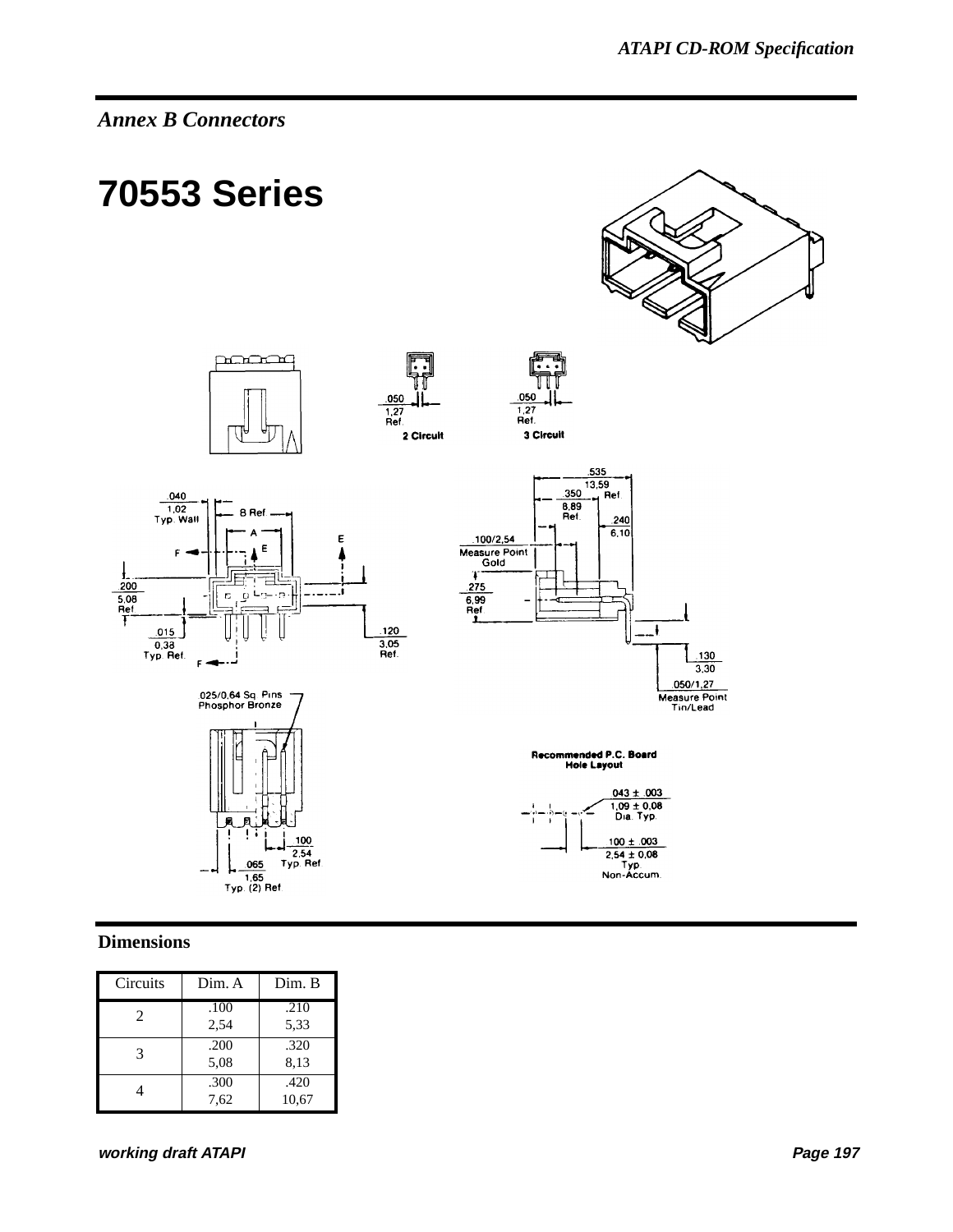*July 16, 1995 4:38 pm*



### **Dimensions**

| <b>Circuits</b> | Dim. A       | Dim. B        |
|-----------------|--------------|---------------|
| $\mathfrak{D}$  | .100<br>2,54 | .199<br>5,05  |
| 3               | .200<br>5,08 | .299<br>7,59  |
|                 | .300<br>7,62 | .399<br>10,13 |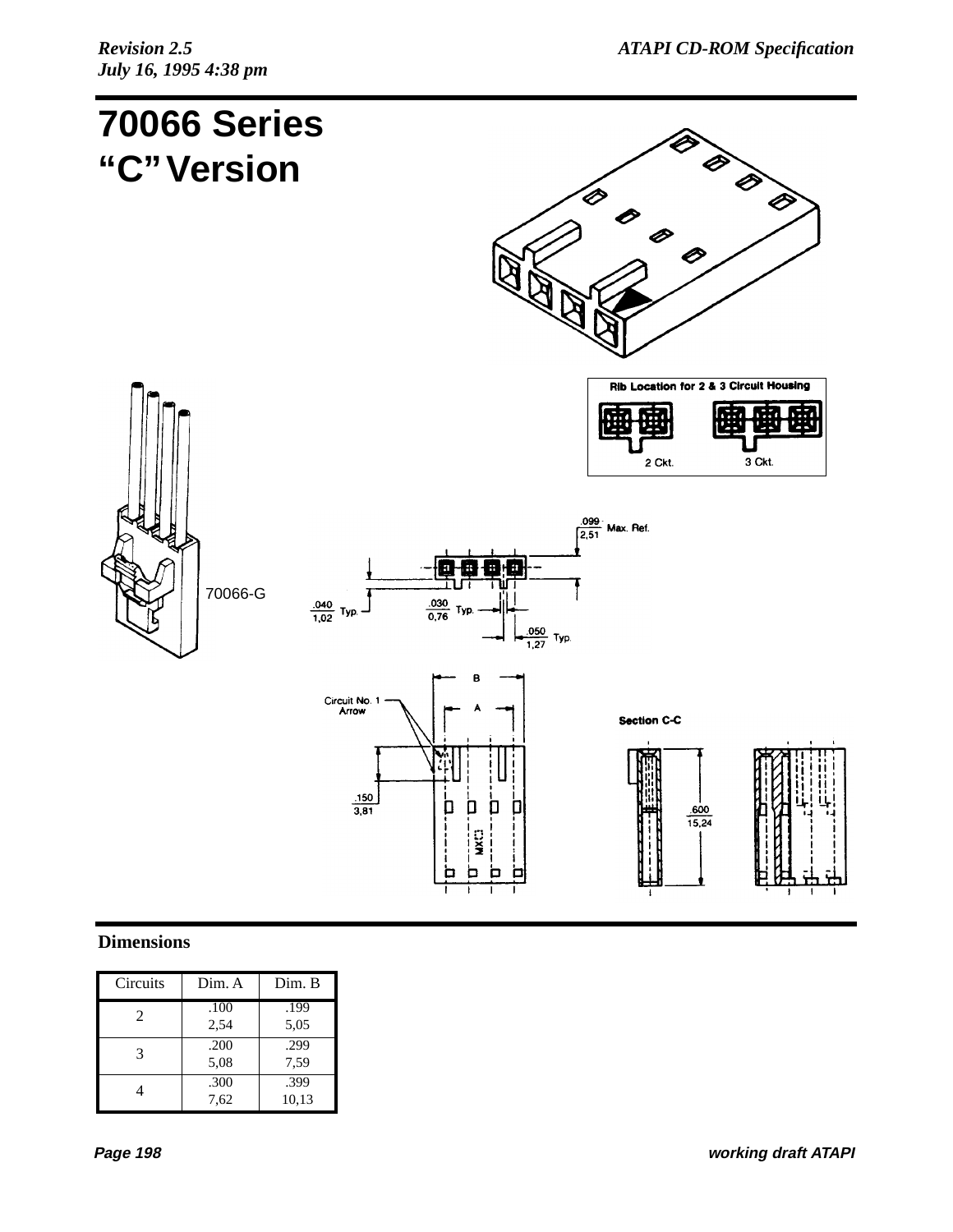

### **Dimensions**

| Circuits | Dim. A       | Dim. B       |
|----------|--------------|--------------|
|          | .100<br>2,54 | .190<br>4,83 |
| 6        | .200<br>5,08 | .290<br>7.37 |

In the Far East, this product has different engineering and order numbers Contact Factory for sales drawings for 70294-xxx

For circuit sized 8 through 80 add .100 or 2,54mm for each additional pin position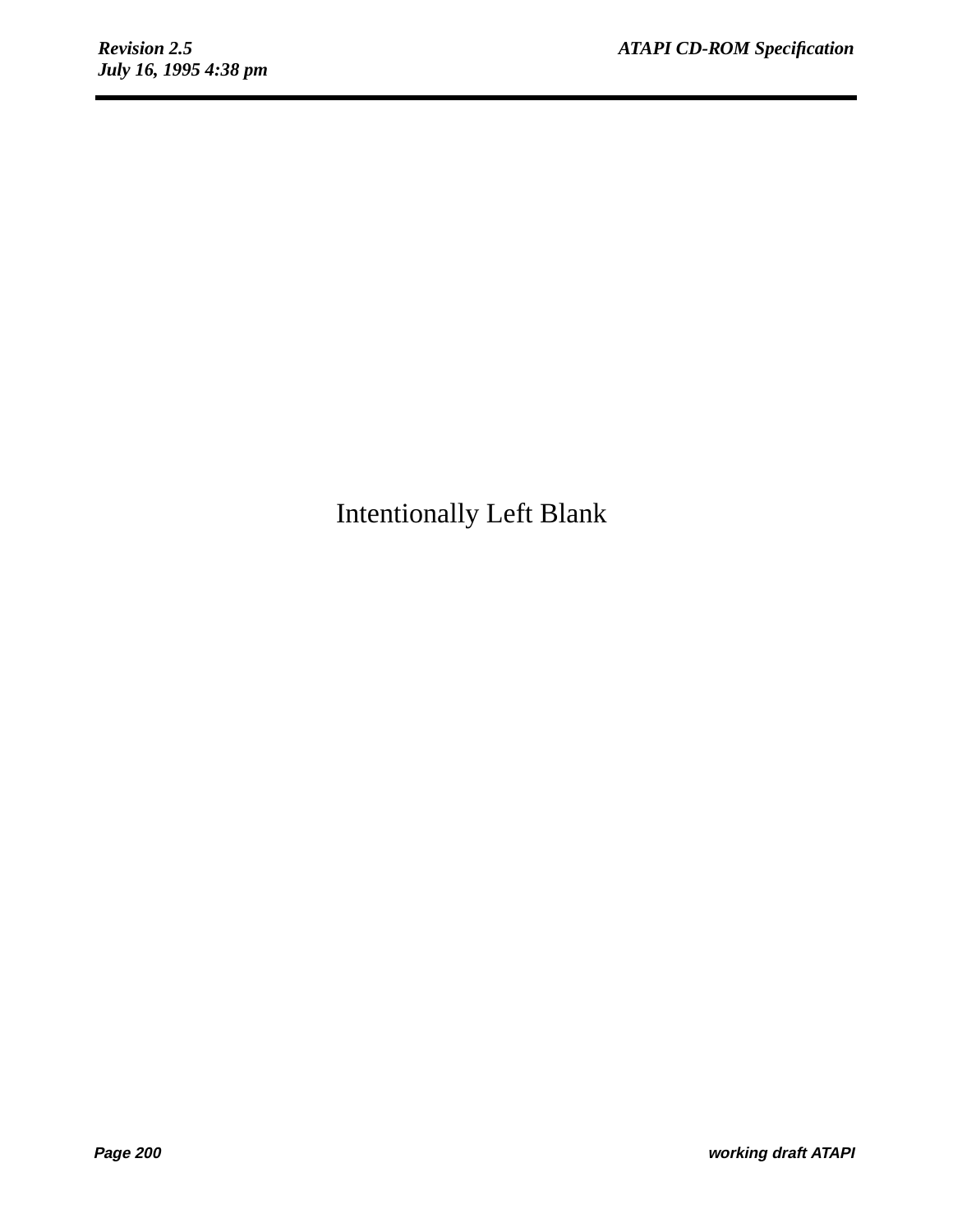Attach SFF8028, errata for this document, here.

SFF8028 available via FaxAccess 408 741-1600.